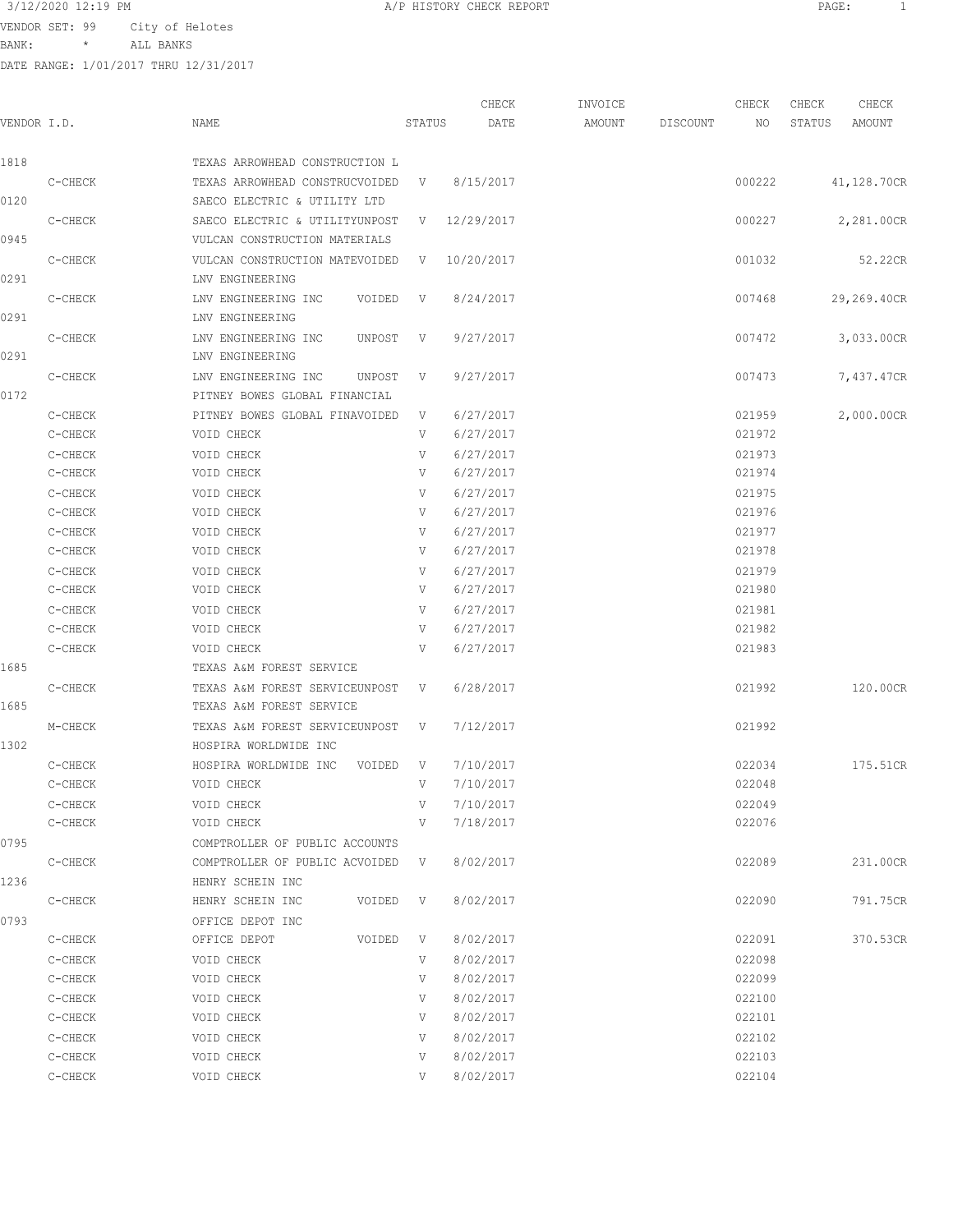BANK: \* ALL BANKS

|             |         |                                 |          |        | CHECK     | INVOICE |          | CHECK  | CHECK  | CHECK      |
|-------------|---------|---------------------------------|----------|--------|-----------|---------|----------|--------|--------|------------|
| VENDOR I.D. |         | NAME                            |          | STATUS | DATE      | AMOUNT  | DISCOUNT | NO     | STATUS | AMOUNT     |
|             | C-CHECK | VOID CHECK                      |          | V      | 8/02/2017 |         |          | 022105 |        |            |
|             | C-CHECK | VOID CHECK                      |          | V      | 8/02/2017 |         |          | 022106 |        |            |
|             | C-CHECK | VOID CHECK                      |          | V      | 8/02/2017 |         |          | 022107 |        |            |
|             | C-CHECK | VOID CHECK                      |          | V      | 8/02/2017 |         |          | 022108 |        |            |
|             | C-CHECK | VOID CHECK                      |          | V      | 8/02/2017 |         |          | 022109 |        |            |
|             | C-CHECK | VOID CHECK                      |          | V      | 8/02/2017 |         |          | 022111 |        |            |
|             | C-CHECK | VOID CHECK                      |          | V      | 8/02/2017 |         |          | 022112 |        |            |
|             | C-CHECK | VOID CHECK                      |          | V      | 8/02/2017 |         |          | 022113 |        |            |
| 1177        |         | UNIVERSITY OF TEXAS HEALTH SCI  |          |        |           |         |          |        |        |            |
|             | C-CHECK | UNIVERSITY OF TEXAS HEALVOIDED  |          | V      | 8/04/2017 |         |          | 022141 |        | 3,978.38CR |
| 0358        |         | WAL-MART COMMUNITY INC          |          |        |           |         |          |        |        |            |
|             | C-CHECK | WAL-MART COMMUNITY INC VOIDED   |          | V      | 8/04/2017 |         |          | 022142 |        | 33.84CR    |
|             | C-CHECK | VOID CHECK                      |          | V      | 8/14/2017 |         |          | 022154 |        |            |
| 1834        |         | JOHNNY MILLER                   |          |        |           |         |          |        |        |            |
|             | C-CHECK | JOHNNY MILLER                   | UNPOST   | V      | 8/24/2017 |         |          | 022192 |        | 389.30CR   |
|             | C-CHECK | VOID CHECK                      |          | V      | 8/24/2017 |         |          | 022207 |        |            |
|             | C-CHECK | VOID CHECK                      |          | V      | 8/24/2017 |         |          | 022208 |        |            |
|             | C-CHECK | VOID CHECK                      |          | V      | 8/24/2017 |         |          | 022209 |        |            |
|             | C-CHECK | VOID CHECK                      |          | V      | 8/24/2017 |         |          | 022210 |        |            |
|             | C-CHECK | VOID CHECK                      |          | V      | 8/24/2017 |         |          | 022211 |        |            |
|             | C-CHECK | VOID CHECK                      |          | V      | 8/24/2017 |         |          | 022212 |        |            |
|             | C-CHECK | VOID CHECK                      |          | V      | 8/24/2017 |         |          | 022213 |        |            |
|             | C-CHECK | VOID CHECK                      |          | V      | 8/24/2017 |         |          | 022214 |        |            |
|             | C-CHECK | VOID CHECK                      |          | V      | 8/24/2017 |         |          | 022215 |        |            |
|             | C-CHECK | VOID CHECK                      |          | V      | 8/24/2017 |         |          | 022216 |        |            |
|             | C-CHECK | VOID CHECK                      |          | V      | 8/24/2017 |         |          | 022217 |        |            |
|             | C-CHECK | VOID CHECK                      |          | V      | 8/24/2017 |         |          | 022218 |        |            |
| 1838        |         | WATCO TANKS INC                 |          |        |           |         |          |        |        |            |
|             | C-CHECK | WATCO TANKS INC                 | VOIDED   | V      | 8/31/2017 |         |          | 022219 |        | 2,367.00CR |
| 0027        |         | BMC MILLWORK INC                |          |        |           |         |          |        |        |            |
|             | C-CHECK | BMC MILLWORK INC                | UNPOST   | V      | 9/05/2017 |         |          | 022223 |        | 18.34CR    |
| 1798        |         | RICHARD N LEWIS                 |          |        |           |         |          |        |        |            |
|             | C-CHECK | PAPA NICK'S MUSIC               | VOIDED V |        | 9/05/2017 |         |          | 022235 |        | 400.00CR   |
|             | C-CHECK | VOID CHECK                      |          | V      | 9/05/2017 |         |          | 022244 |        |            |
|             | C-CHECK | VOID CHECK                      |          | V      | 9/05/2017 |         |          | 022245 |        |            |
|             | C-CHECK | VOID CHECK                      |          | V      | 9/05/2017 |         |          | 022246 |        |            |
|             | C-CHECK | VOID CHECK                      |          | V      | 9/27/2017 |         |          | 022288 |        |            |
| 0291        |         | LNV ENGINEERING                 |          |        |           |         |          |        |        |            |
|             | C-CHECK | LNV ENGINEERING INC             | UNPOST V |        | 9/27/2017 |         |          | 022298 |        | 6,505.25CR |
| 1842        |         | PAUL JACOB SOLOMON              |          |        |           |         |          |        |        |            |
|             | C-CHECK | PAUL JACOB SOLOMON              | UNPOST V |        | 9/27/2017 |         |          | 022305 |        | 123.00CR   |
| 0251        |         | JEFF FELTY                      |          |        |           |         |          |        |        |            |
|             | C-CHECK | JEFF FELTY                      | VOIDED V |        | 9/29/2017 |         |          | 022331 |        | 75.00CR    |
| 0427        |         | MARIO A TREVINO                 |          |        |           |         |          |        |        |            |
|             | C-CHECK | MARIO A TREVINO                 | VOIDED V |        | 9/29/2017 |         |          | 022332 |        | 800.00CR   |
| 1403        |         | SERVICE UNIFORM RENTAL          |          |        |           |         |          |        |        |            |
|             | C-CHECK | SERVICE UNIFORM RENTAL VOIDED V |          |        | 9/29/2017 |         |          | 022333 |        | 104.20CR   |
| 1830        |         | STAPLES CONTRACT & COMMERCIAL   |          |        |           |         |          |        |        |            |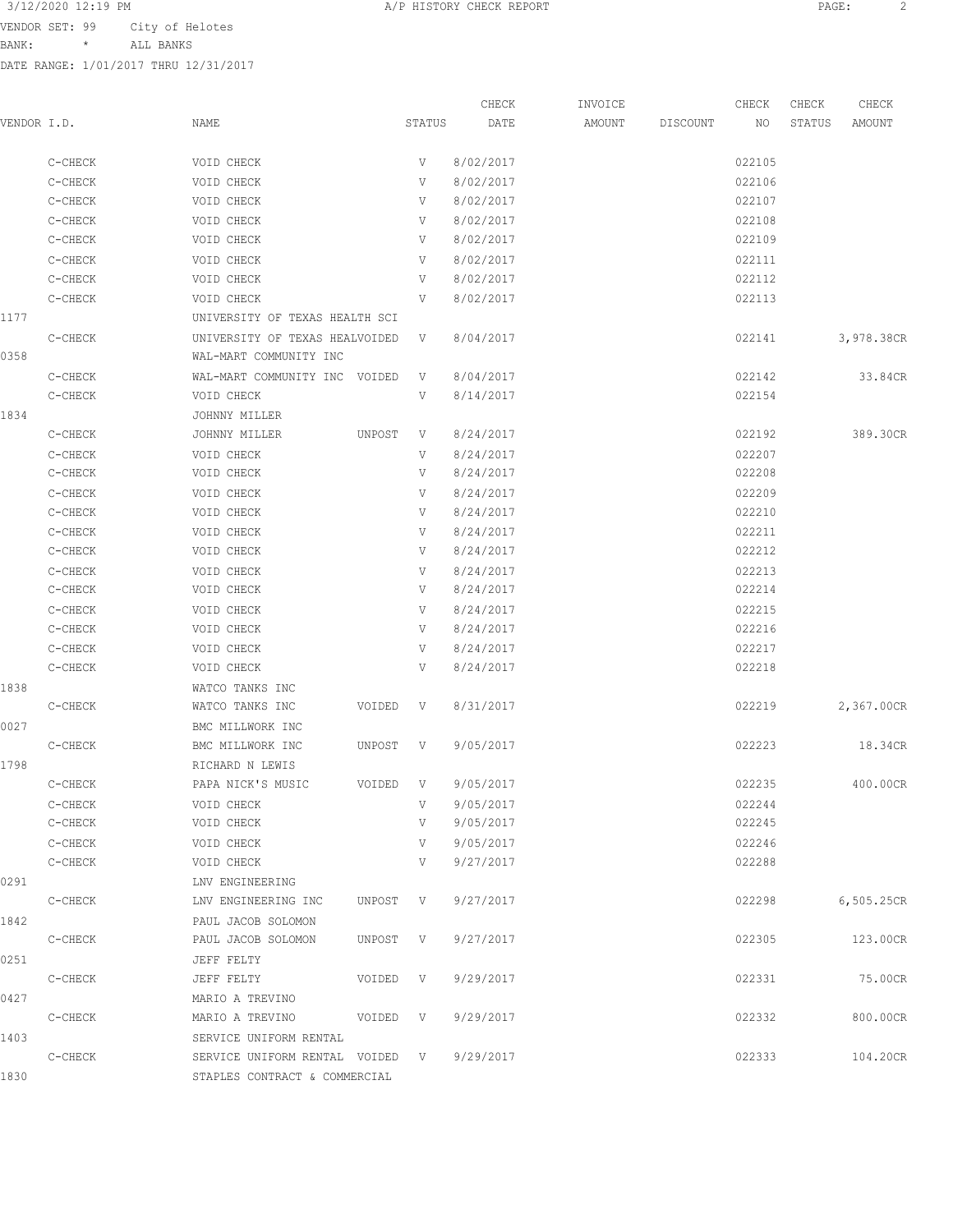## 3/12/2020 12:19 PM

| 3/12/2020 12:19 PM |         |                                       |                                |        | A/P HISTORY CHECK REPORT |         |          |        | PAGE:  | 3           |  |
|--------------------|---------|---------------------------------------|--------------------------------|--------|--------------------------|---------|----------|--------|--------|-------------|--|
| VENDOR SET: 99     |         | City of Helotes                       |                                |        |                          |         |          |        |        |             |  |
| BANK:              | $\star$ | ALL BANKS                             |                                |        |                          |         |          |        |        |             |  |
|                    |         | DATE RANGE: 1/01/2017 THRU 12/31/2017 |                                |        |                          |         |          |        |        |             |  |
|                    |         |                                       |                                |        |                          |         |          |        |        |             |  |
|                    |         |                                       |                                |        | CHECK                    | INVOICE |          | CHECK  | CHECK  | CHECK       |  |
| VENDOR I.D.        |         | NAME                                  |                                | STATUS | DATE                     | AMOUNT  | DISCOUNT | NO.    | STATUS | AMOUNT      |  |
|                    |         |                                       |                                |        |                          |         |          |        |        |             |  |
| C-CHECK            |         |                                       | STAPLES CONTRACT & COMMEVOIDED | V      | 9/29/2017                |         |          | 022334 |        | 18,816.80CR |  |
|                    |         |                                       |                                |        |                          |         |          |        |        |             |  |

|      | C-CHECK   | STAPLES CONTRACT & COMMEVOIDED V 9/29/2017 |              |              | 022334 | 18,816.80CR |
|------|-----------|--------------------------------------------|--------------|--------------|--------|-------------|
| 1051 |           | DAMARIS SERNA                              |              |              |        |             |
|      | C-CHECK   | DAMARIS SERNA<br>VOIDED                    | V            | 10/05/2017   | 022340 | 360.00CR    |
| 0112 |           | PRAXAIR DIST INC                           |              |              |        |             |
|      | C-CHECK   | PRAXAIR DIST INC<br>VOIDED                 | $\mathbf{V}$ | 10/05/2017   | 022347 | 278.15CR    |
| 1845 |           | SIDDONS-MARTIN EMERGENCY GROUP             |              |              |        |             |
|      | C-CHECK   | SIDDONS-MARTIN EMERGENCYVOIDED             |              | V 10/05/2017 | 022348 | 403.33CR    |
| 1188 |           | STITCH N TEXAS                             |              |              |        |             |
|      | C-CHECK   | STITCH' N TEXAS<br>VOIDED                  | $\mathbf{V}$ | 10/05/2017   | 022350 | 1,020.00CR  |
| 0624 |           | THOMAS SCHOOLCRAFT                         |              |              |        |             |
|      | C-CHECK   | THOMAS SCHOOLCRAFT<br>VOIDED               | V.           | 10/05/2017   | 022351 | 429.21CR    |
| 1177 |           | UNIVERSITY OF TEXAS HEALTH SCI             |              |              |        |             |
|      | C-CHECK   | UNIVERSITY OF TEXAS HEALVOIDED             | V            | 10/05/2017   | 022355 | 3,978.38CR  |
| 0162 |           | WALTON DAUGHERTY                           |              |              |        |             |
|      | C-CHECK   | WALTON DAUGHERTY<br>VOIDED                 | V            | 10/05/2017   | 022358 | 375.00CR    |
|      | C-CHECK   | VOID CHECK                                 | V            | 10/05/2017   | 022360 |             |
|      | C-CHECK   | VOID CHECK                                 | V            | 10/05/2017   | 022361 |             |
|      | C-CHECK   | VOID CHECK                                 | V            | 10/05/2017   | 022362 |             |
|      | C-CHECK   | VOID CHECK                                 | V            | 10/05/2017   | 022363 |             |
|      | C-CHECK   | VOID CHECK                                 | V            | 10/05/2017   | 022364 |             |
|      | C-CHECK   | VOID CHECK                                 | V            | 10/05/2017   | 022365 |             |
|      | C-CHECK   | VOID CHECK                                 | V            | 10/05/2017   | 022366 |             |
|      | C-CHECK   | VOID CHECK                                 | V            | 10/05/2017   | 022367 |             |
|      | C-CHECK   | VOID CHECK                                 | V            | 10/05/2017   | 022368 |             |
|      | C-CHECK   | VOID CHECK                                 | V            | 10/05/2017   | 022369 |             |
|      | C-CHECK   | VOID CHECK                                 | V            | 10/05/2017   | 022370 |             |
|      | C-CHECK   | VOID CHECK                                 | V            | 10/05/2017   | 022371 |             |
|      | C-CHECK   | VOID CHECK                                 | V            | 10/05/2017   | 022373 |             |
|      | C-CHECK   | VOID CHECK                                 | V            | 10/05/2017   | 022374 |             |
|      | C-CHECK   | VOID CHECK                                 | V            | 10/05/2017   | 022375 |             |
|      | C-CHECK   | VOID CHECK                                 | V            | 9/30/2017    | 022390 |             |
| 0945 |           | VULCAN CONSTRUCTION MATERIALS              |              |              |        |             |
|      | C-CHECK   | VULCAN CONSTRUCTION MATEVOIDED             | V –          | 10/20/2017   | 022425 | 111.65CR    |
|      | C-CHECK   | VOID CHECK                                 | V            | 10/31/2017   | 022454 |             |
|      | C-CHECK   | VOID CHECK                                 | V            | 10/31/2017   | 022455 |             |
|      | $C-CHECK$ | VOID CHECK                                 |              | V 10/31/2017 | 022456 |             |
|      | C-CHECK   | VOID CHECK                                 | V            | 10/31/2017   | 022457 |             |
|      | C-CHECK   | VOID CHECK                                 | V            | 10/31/2017   | 022458 |             |
|      | C-CHECK   | VOID CHECK                                 | V            | 10/31/2017   | 022459 |             |
|      | C-CHECK   | VOID CHECK                                 | V            | 10/31/2017   | 022460 |             |
|      | C-CHECK   | VOID CHECK                                 | V            | 10/31/2017   | 022461 |             |
|      | C-CHECK   | VOID CHECK                                 | V            | 10/31/2017   | 022462 |             |
|      | C-CHECK   | VOID CHECK                                 | V            | 10/31/2017   | 022463 |             |
|      | C-CHECK   | VOID CHECK                                 | V            | 10/31/2017   | 022464 |             |
|      | C-CHECK   | VOID CHECK                                 | V            | 10/31/2017   | 022465 |             |
| 1618 |           | *INVALID VENDOR*                           |              |              |        |             |
|      | C-CHECK   | J W PEPPER & SON INC UNPOST V 11/10/2017   |              |              | 022476 | 94.95CR     |
| 1618 |           | *INVALID VENDOR*                           |              |              |        |             |
|      |           |                                            |              |              |        |             |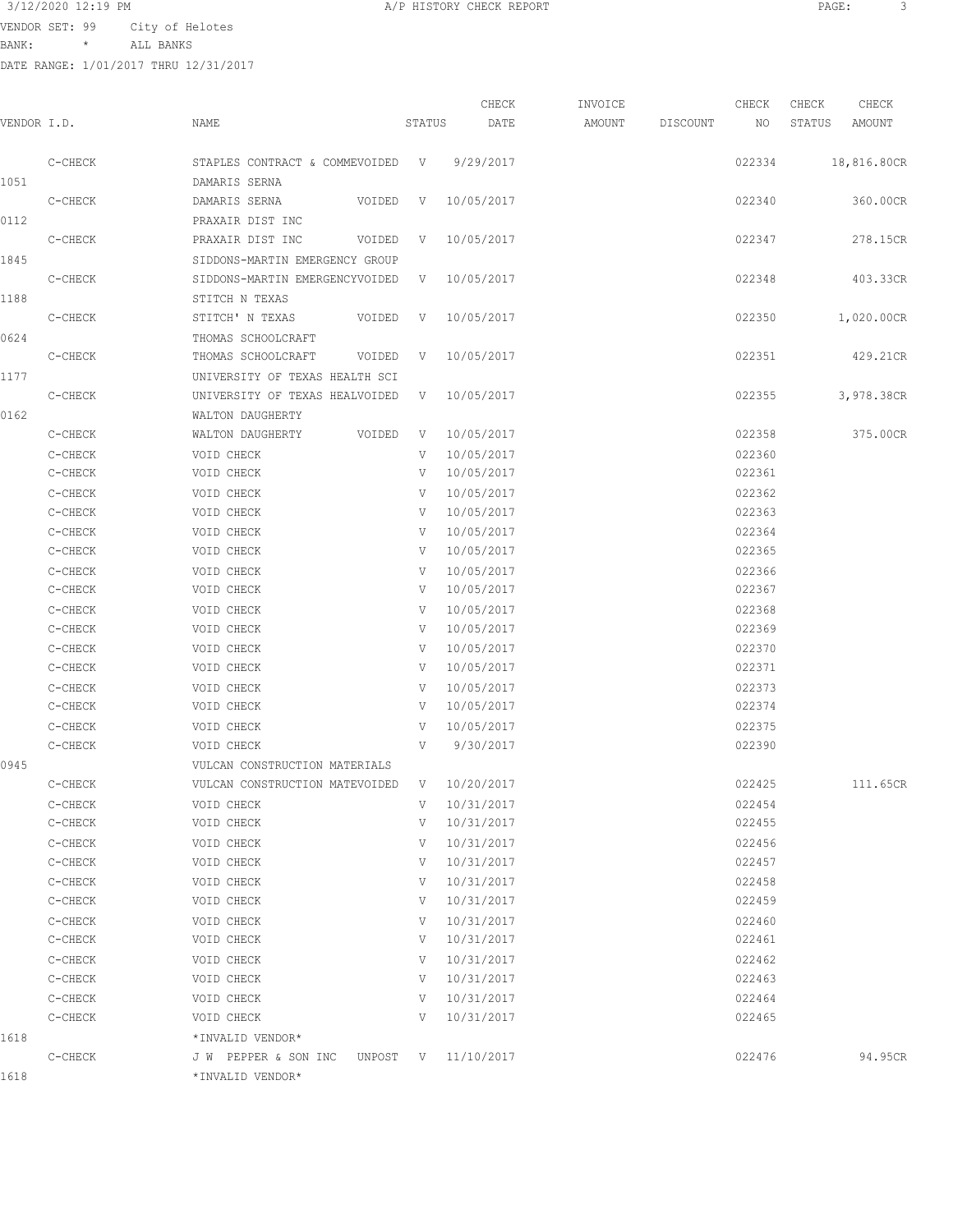BANK: \* ALL BANKS

|             |         |                                             |              | CHECK        | INVOICE |          | CHECK  | CHECK  | CHECK       |
|-------------|---------|---------------------------------------------|--------------|--------------|---------|----------|--------|--------|-------------|
| VENDOR I.D. |         | NAME                                        | STATUS       | DATE         | AMOUNT  | DISCOUNT | NO     | STATUS | AMOUNT      |
|             | M-CHECK | J W PEPPER & SON INC<br>UNPOST              | V            | 12/13/2017   |         |          | 022476 |        |             |
|             | C-CHECK | VOID CHECK                                  | V            | 11/10/2017   |         |          | 022490 |        |             |
|             | C-CHECK | VOID CHECK                                  | V            | 11/10/2017   |         |          | 022491 |        |             |
|             | C-CHECK | VOID CHECK                                  | V            | 11/10/2017   |         |          | 022492 |        |             |
|             | C-CHECK | VOID CHECK                                  | V            | 11/16/2017   |         |          | 022496 |        |             |
| 1236        |         | HENRY SCHEIN INC                            |              |              |         |          |        |        |             |
|             | C-CHECK | HENRY SCHEIN INC<br>VOIDED                  | V            | 11/16/2017   |         |          | 022499 |        | 55.20CR     |
| 1704        |         | KENTECH INC                                 |              |              |         |          |        |        |             |
|             | C-CHECK | KENTECH<br>VOIDED                           | V            | 11/16/2017   |         |          | 022500 |        | 464.00CR    |
| 0166        |         | LEXISNEXIS RISK DATA MNGMNT IN              |              |              |         |          |        |        |             |
|             | C-CHECK | LEXISNEXIS RISK DATA MNGVOIDED              | V            | 11/16/2017   |         |          | 022501 |        | 115.00CR    |
| 1197        |         | LORI GAYLE CALZONCIT                        |              |              |         |          |        |        |             |
|             | C-CHECK | LORI GAYLE CALZONCIT<br>VOIDED              | V            | 11/16/2017   |         |          | 022502 |        | 650.00CR    |
| 0368        |         | PHYSIO-CONTROL INC                          |              |              |         |          |        |        |             |
|             | C-CHECK | PHYSIO-CONTROL INC<br>VOIDED                | V            | 11/16/2017   |         |          | 022503 |        | 5,601.48CR  |
| 0112        |         | PRAXAIR DIST INC                            |              |              |         |          |        |        |             |
|             | C-CHECK | PRAXAIR DIST INC<br>VOIDED                  | V            | 11/16/2017   |         |          | 022504 |        | 266.05CR    |
| 1319        |         | PURE PARTY ICE LP                           |              |              |         |          |        |        |             |
|             | C-CHECK | PURE PARTY ICE LP<br>VOIDED                 | V            | 11/16/2017   |         |          | 022505 |        | 78.00CR     |
| 0809        |         | RX TECHNOLOGY                               |              |              |         |          |        |        |             |
|             | C-CHECK | RX TECHNOLOGY INC<br>VOIDED                 | $\mathbf{V}$ | 11/16/2017   |         |          | 022506 |        | 10,642.00CR |
| 1746        |         | SAFETY SERVICES INC                         |              |              |         |          |        |        |             |
|             | C-CHECK | SAFETY SERVICES INC<br>VOIDED               | V            | 11/16/2017   |         |          | 022507 |        | 290.00CR    |
| 0121        |         | SAN ANTONIO WATER SYSTEMS                   |              |              |         |          |        |        |             |
|             | C-CHECK | SAN ANTONIO WATER SYSTEMVOIDED              | V            | 11/16/2017   |         |          | 022508 |        | 343.04CR    |
| 1403        |         | SERVICE UNIFORM RENTAL                      |              |              |         |          |        |        |             |
|             | C-CHECK | SERVICE UNIFORM RENTAL VOIDED               | V            | 11/16/2017   |         |          | 022509 |        | 308.64CR    |
| 1406        |         | SMITH'S UNCOMMON IMAGES                     |              |              |         |          |        |        |             |
|             | C-CHECK | SMITH'S UNCOMMON IMAGES VOIDED              | V            | 11/16/2017   |         |          | 022510 |        | 500.00CR    |
| 1350        |         | TEXAS CORRUGATORS-SOUTH TEXAS               |              |              |         |          |        |        |             |
|             | C-CHECK | TEXAS CORRUGATORS-SOUTH VOIDED              | V            | 11/16/2017   |         |          | 022511 |        | 65.00CR     |
| 0489        |         | TIETZE PLUMBING INC                         |              |              |         |          |        |        |             |
|             | C-CHECK | TIETZE PLUMBING INC<br>VOIDED               | V            | 11/16/2017   |         |          | 022512 |        | 169.50CR    |
| 0145        |         | TIME WARNER CABLE SAN ANTONIO               |              |              |         |          |        |        |             |
|             | C-CHECK | TIME WARNER CABLE SAN ANVOIDED V 11/16/2017 |              |              |         |          | 022513 |        | 548.83CR    |
| 1387        |         | WELLS FARGO FINANCIAL LEASING               |              |              |         |          |        |        |             |
|             | C-CHECK | WELLS FARGO FINANCIAL LEVOIDED              | V            | 11/16/2017   |         |          | 022514 |        | 2,025.87CR  |
| 1704        |         | KENTECH INC                                 |              |              |         |          |        |        |             |
|             | C-CHECK | KENTECH<br>UNPOST                           |              | V 11/16/2017 |         |          | 022516 |        | 464.00CR    |
|             | C-CHECK | VOID CHECK                                  | V            | 11/27/2017   |         |          | 022544 |        |             |
| 0120        |         | SAECO ELECTRIC & UTILITY LTD                |              |              |         |          |        |        |             |
|             | C-CHECK | SAECO ELECTRIC & UTILITYUNPOST V            |              | 11/27/2017   |         |          | 022547 |        | 397.75CR    |
| 0120        |         | SAECO ELECTRIC & UTILITY LTD                |              |              |         |          |        |        |             |
|             | M-CHECK | SAECO ELECTRIC & UTILITYUNPOST              |              | V 12/19/2017 |         |          | 022547 |        |             |
|             | C-CHECK | VOID CHECK                                  |              | V 11/27/2017 |         |          | 022557 |        |             |
|             | C-CHECK | VOID CHECK                                  | V            | 11/27/2017   |         |          | 022561 |        |             |
|             | C-CHECK | VOID CHECK                                  | V            | 11/27/2017   |         |          | 022562 |        |             |
|             | C-CHECK | VOID CHECK                                  | V            | 11/27/2017   |         |          | 022563 |        |             |
|             |         |                                             |              |              |         |          |        |        |             |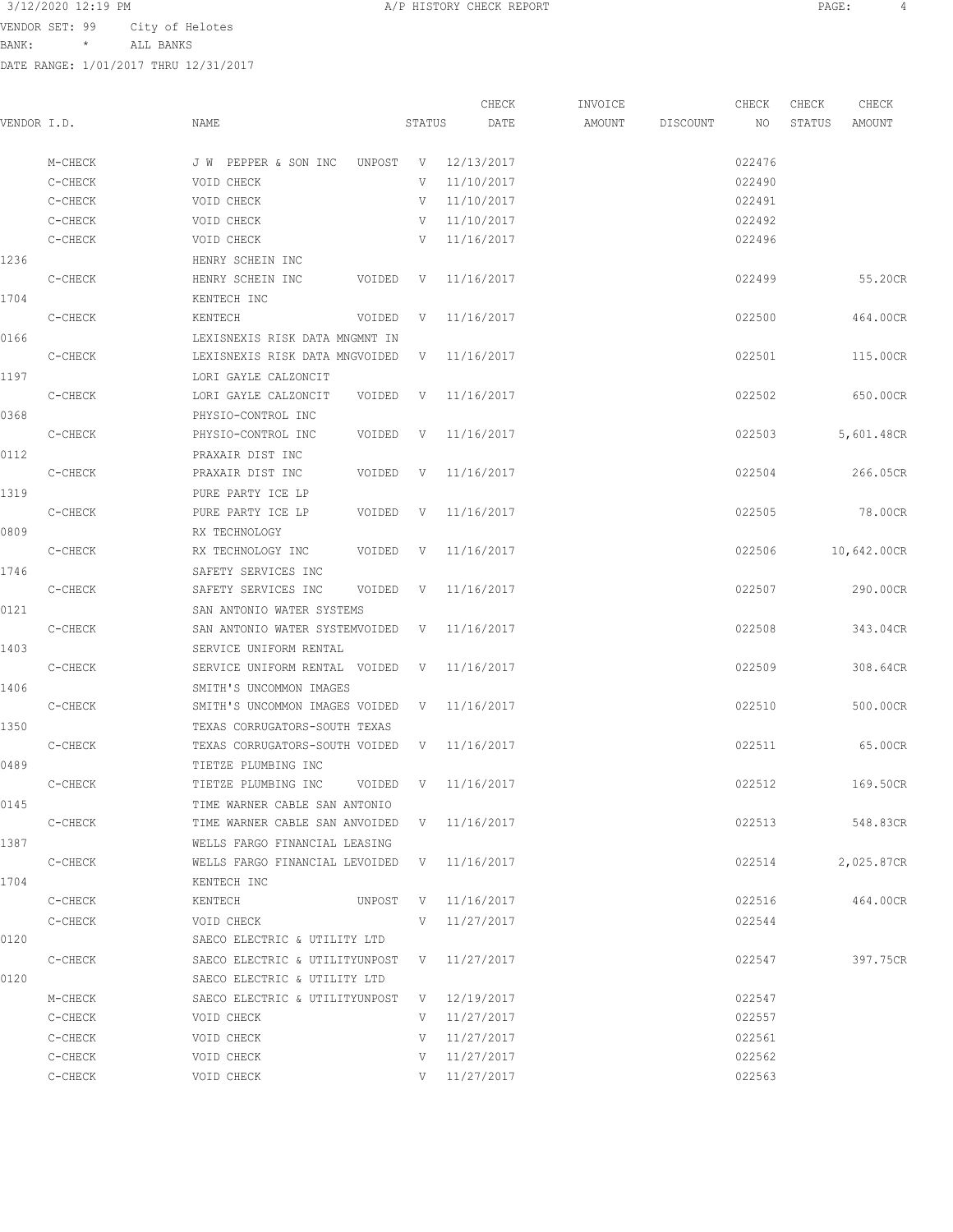BANK: \* ALL BANKS

|             |         |                                |        | CHECK      | INVOICE |          | CHECK  | CHECK  | CHECK      |
|-------------|---------|--------------------------------|--------|------------|---------|----------|--------|--------|------------|
| VENDOR I.D. |         | NAME                           | STATUS | DATE       | AMOUNT  | DISCOUNT | NO     | STATUS | AMOUNT     |
|             | C-CHECK | VOID CHECK                     | V      | 11/27/2017 |         |          | 022564 |        |            |
|             | C-CHECK | VOID CHECK                     | V      | 11/27/2017 |         |          | 022565 |        |            |
|             | C-CHECK | VOID CHECK                     | V      | 11/27/2017 |         |          | 022566 |        |            |
|             | C-CHECK | VOID CHECK                     | V      | 11/27/2017 |         |          | 022567 |        |            |
|             | C-CHECK | VOID CHECK                     | V      | 11/27/2017 |         |          | 022568 |        |            |
|             | C-CHECK | VOID CHECK                     | V      | 11/27/2017 |         |          | 022569 |        |            |
|             | C-CHECK | VOID CHECK                     | V      | 11/27/2017 |         |          | 022570 |        |            |
|             | C-CHECK | VOID CHECK                     | V      | 11/27/2017 |         |          | 022571 |        |            |
|             | C-CHECK | VOID CHECK                     | V      | 11/27/2017 |         |          | 022572 |        |            |
|             | C-CHECK | VOID CHECK                     | V      | 11/27/2017 |         |          | 022573 |        |            |
|             | C-CHECK | VOID CHECK                     | V      | 12/19/2017 |         |          | 022625 |        |            |
|             | C-CHECK | VOID CHECK                     | V      | 12/19/2017 |         |          | 022626 |        |            |
|             | C-CHECK | VOID CHECK                     | V      | 12/19/2017 |         |          | 022627 |        |            |
| 1852        |         | AIR AUTHORITY LLC              |        |            |         |          |        |        |            |
|             | C-CHECK | AIR AUTHORITY LLC<br>UNPOST    | V      | 12/29/2017 |         |          | 022631 |        | 190.00CR   |
| 0120        |         | SAECO ELECTRIC & UTILITY LTD   |        |            |         |          |        |        |            |
|             | C-CHECK | SAECO ELECTRIC & UTILITYUNPOST | V      | 12/29/2017 |         |          | 022664 |        | 1,810.85CR |
|             | C-CHECK | VOID CHECK                     | V      | 12/29/2017 |         |          | 022675 |        |            |
|             | C-CHECK | VOID CHECK                     | V      | 12/29/2017 |         |          | 022676 |        |            |
|             | C-CHECK | VOID CHECK                     | V      | 12/29/2017 |         |          | 022677 |        |            |
|             | C-CHECK | VOID CHECK                     | V      | 12/29/2017 |         |          | 022678 |        |            |
|             | C-CHECK | VOID CHECK                     | V      | 12/29/2017 |         |          | 022679 |        |            |
|             | C-CHECK | VOID CHECK                     | V      | 12/29/2017 |         |          | 022680 |        |            |
|             | C-CHECK | VOID CHECK                     | V      | 12/29/2017 |         |          | 022681 |        |            |
|             | C-CHECK | VOID CHECK                     | V      | 12/29/2017 |         |          | 022682 |        |            |
|             | C-CHECK | VOID CHECK                     | V      | 12/29/2017 |         |          | 022683 |        |            |
|             | C-CHECK | VOID CHECK                     | V      | 12/29/2017 |         |          | 022684 |        |            |
|             | C-CHECK | VOID CHECK                     | V      | 12/29/2017 |         |          | 022685 |        |            |
|             | C-CHECK | VOID CHECK                     | V      | 12/29/2017 |         |          | 022686 |        |            |
| 0008        |         | STANDARD INSURANCE INC         |        |            |         |          |        |        |            |
|             | C-CHECK | STANDARD INSURANCE INC VOIDED  | V      | 12/29/2017 |         |          | 022687 |        | 4,081.41CR |
|             | C-CHECK | VOID CHECK                     | V      | 12/29/2017 |         |          | 022688 |        |            |
|             | C-CHECK | VOID CHECK                     | V      | 12/29/2017 |         |          | 022689 |        |            |
|             | C-CHECK | VOID CHECK                     | V      | 12/29/2017 |         |          | 022690 |        |            |
|             | C-CHECK | VOID CHECK                     | V      | 12/29/2017 |         |          | 022692 |        |            |
|             | C-CHECK | VOID CHECK                     | V      | 12/29/2017 |         |          | 022693 |        |            |
|             | C-CHECK | VOID CHECK                     | V      | 12/29/2017 |         |          | 022694 |        |            |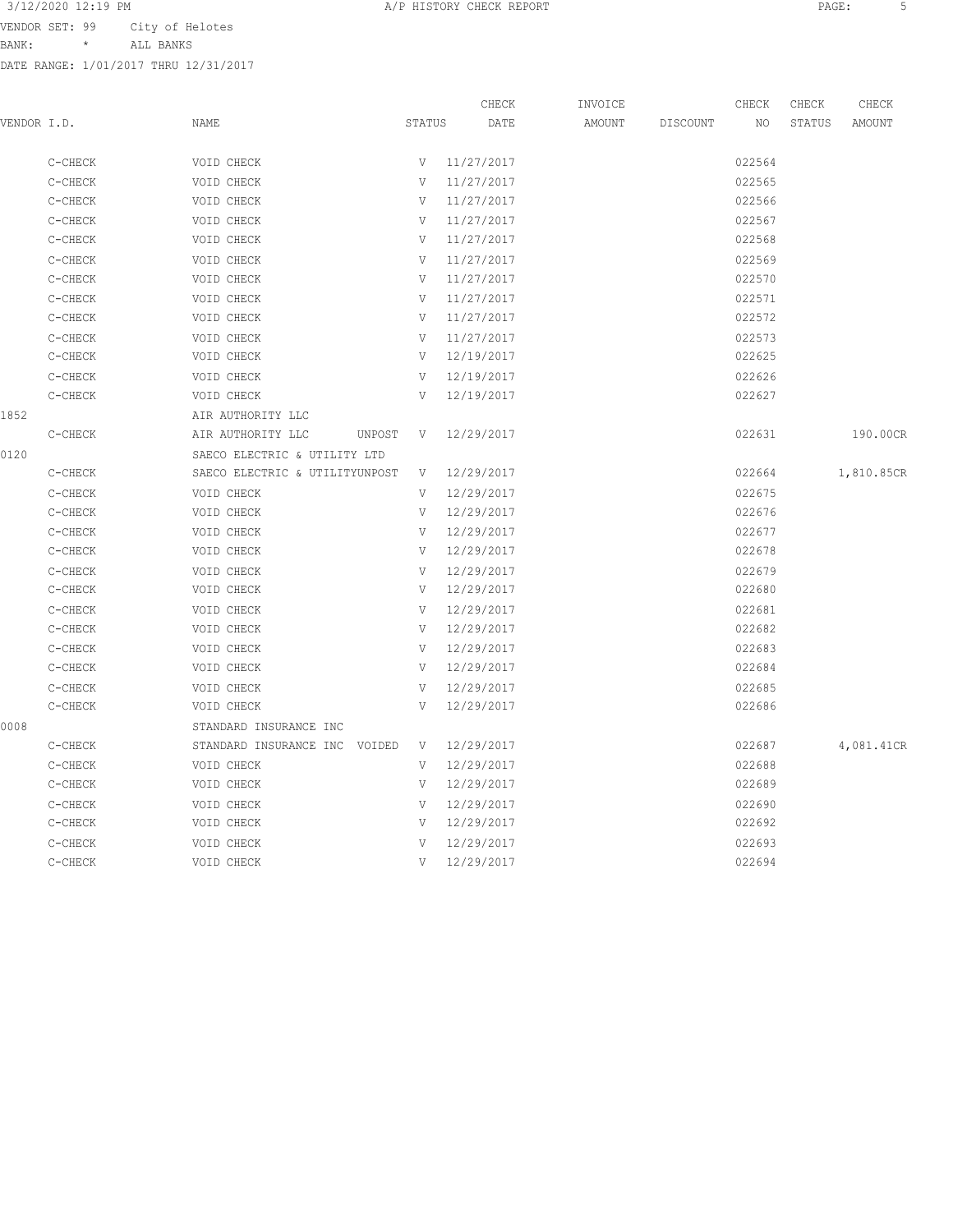## 3/12/2020 12:19 PM **A/P HISTORY CHECK REPORT PAGE:** 6

VENDOR SET: 99 City of Helotes

BANK: \* ALL BANKS

DATE RANGE: 1/01/2017 THRU 12/31/2017

|                 |                 |               |                 |                | CHECK        | INVOICE        | CHECK          | CHECK        | CHECK         |
|-----------------|-----------------|---------------|-----------------|----------------|--------------|----------------|----------------|--------------|---------------|
| VENDOR I.D.     |                 | NAME          |                 | STATUS         | DATE         | AMOUNT         | DISCOUNT<br>NO | STATUS       | <b>AMOUNT</b> |
|                 |                 |               |                 |                |              |                |                |              |               |
|                 |                 |               |                 |                |              |                |                |              |               |
| $\star$ $\star$ | TOTALS * *      |               | NO              |                |              | INVOICE AMOUNT | DISCOUNTS      | CHECK AMOUNT |               |
|                 | REGULAR CHECKS: |               | $\mathbb O$     |                |              | 0.00           | 0.00           |              | 0.00          |
|                 | HAND CHECKS:    |               | $\circ$         |                |              | 0.00           | 0.00           |              | 0.00          |
|                 | DRAFTS:         |               | $\circ$         |                |              | 0.00           | 0.00           |              | 0.00          |
|                 | EFT:            |               | $\mathbb O$     |                |              | 0.00           | 0.00           |              | 0.00          |
|                 | NON CHECKS:     |               | $\mathbb O$     |                |              | 0.00           | 0.00           |              | 0.00          |
|                 | VOID CHECKS:    |               | 169 VOID DEBITS |                | 0.00         |                |                |              |               |
|                 |                 |               |                 | VOID CREDITS   | 156,618.98CR | 156,618.98CR   | 0.00           |              |               |
| 000000          | $99 - 1618$     | ** INVALID ** | 3.              | INVALID VENDOR |              |                |                |              |               |
| 000000          | $99 - 1618$     | ** INVALID ** | 3               | INVALID VENDOR |              |                |                |              |               |
|                 |                 |               |                 |                |              |                |                |              |               |

## TOTAL ERRORS: 2

|                        |         |         | NΟ  | INVOICE AMOUNT | DISCOUNTS | CHECK AMOUNT |
|------------------------|---------|---------|-----|----------------|-----------|--------------|
| VENDOR SET: 99 BANK: * |         | TOTALS: | 169 | 156,618.98CR   | 0.00      | 0.00         |
| BANK: *                | TOTALS: |         | 169 | 156,618.98CR   | 0.00      | 0.00         |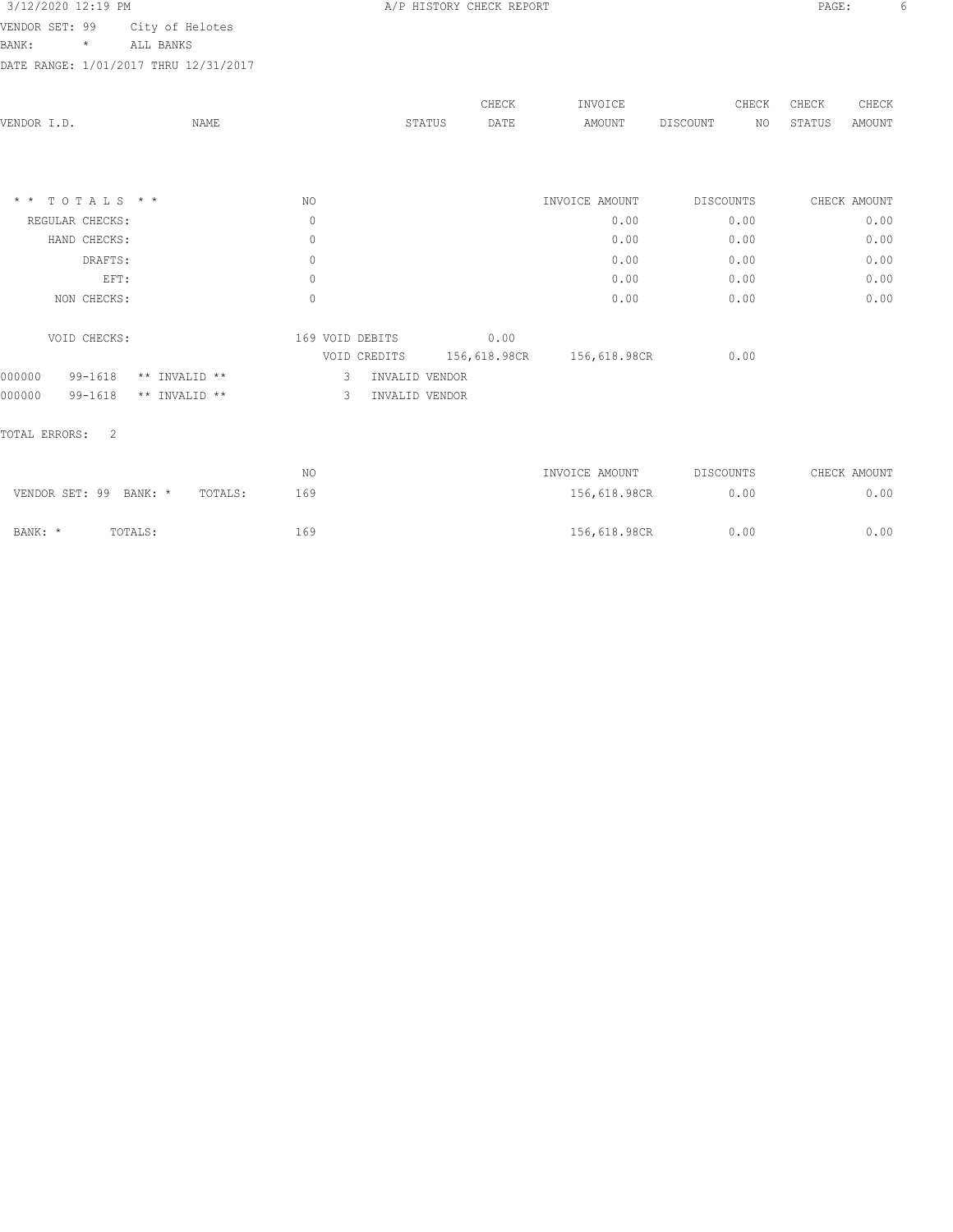VENDOR SET: 99 City of Helotes BANK: APFB FROST/ACCT PAYABLE - OLD

DATE RANGE: 1/01/2017 THRU 12/31/2017

CHECK INVOICE CHECK CHECK CHECK VENDOR I.D. NAME STATUS DATE AMOUNT DISCOUNT NO STATUS AMOUNT 1815 GLAZER'S BEER AND BEVERAGE OF C-JAZZ 17 BEER #3 GLAZER'S BEER AND BEVERAGE OF N 6/12/2017 168.00CR 000000 C-JAZZ 17 BEER #4 GLAZER'S BEER AND BEVERAGE OF N 6/12/2017 197.20CR 000000 I-JAZZ 2017 BEER # 3 GLAZER'S BEER AND BEVERAGE OF N 6/12/2017 168.00 000000 I-JAZZ 2017 BEER # 4 GLAZER'S BEER AND BEVERAGE OF N 6/12/2017 197.20 000000 1819 ANTONIO RODRIGUEZ I-201 ANTONIO RODRIGUEZ D 12/01/2017 750.00 000010 750.00 1139 BEYER MECHANICAL LTD INC I-494998 BEYER MECHANICAL LTD INC R 1/06/2017 950.00 021333 950.00 1772 CON10GENCY CONSULTING LLC I-10048 CON10GENCY CONSULTING LLC R 1/06/2017 400.00 021334 400.00 1773 ENRIQUE G RIDDLE I-001 MRKT 010717 ENRIQUE G RIDDLE R 1/06/2017 400.00 021335 400.00 1236 HENRY SCHEIN INC I-36976832/37351853 MEDICAL SUPPLIES R 1/06/2017 1,395.06 021336 1,395.06 0069 HOME DEPOT INC I-122116 HOME DEPOT INC R 1/06/2017 463.21 021337 463.21 1302 HOSPIRA WORLDWIDE INC I-54292121 1216 HOSPIRA WORLDWIDE INC R 1/06/2017 540.00 021338 540.00 0097 THOMAS PATRICK JOHNSON I-4173 MAVERICK ELECTRIC R 1/06/2017 272.50 021339 272.50 0112 PRAXAIR DIST INC I-75473873 PRAXAIR DIST INC R 1/06/2017 358.12 021340 358.12 0809 RX TECHNOLOGY I-95309 RX TECHNOLOGY INC R 1/06/2017 4,688.00 021341 I-95310 RX TECHNOLOGY INC R 1/06/2017 1,200.00 021341 I-95311 RX TECHNOLOGY INC R 1/06/2017 174.00 021341 6,062.00 1430 SAN ANTONIO COPY CONCIERGE LLC I-35997 SAN ANTONIO COPY CONCIERGE, LL R 1/06/2017 760.05 021342 760.05 1403 SERVICE UNIFORM RENTAL I-1617144 SERVICE UNIFORM RENTAL R 1/06/2017 73.71 021343 I-1618123 SERVICE UNIFORM RENTAL R 1/06/2017 95.71 021343 169.42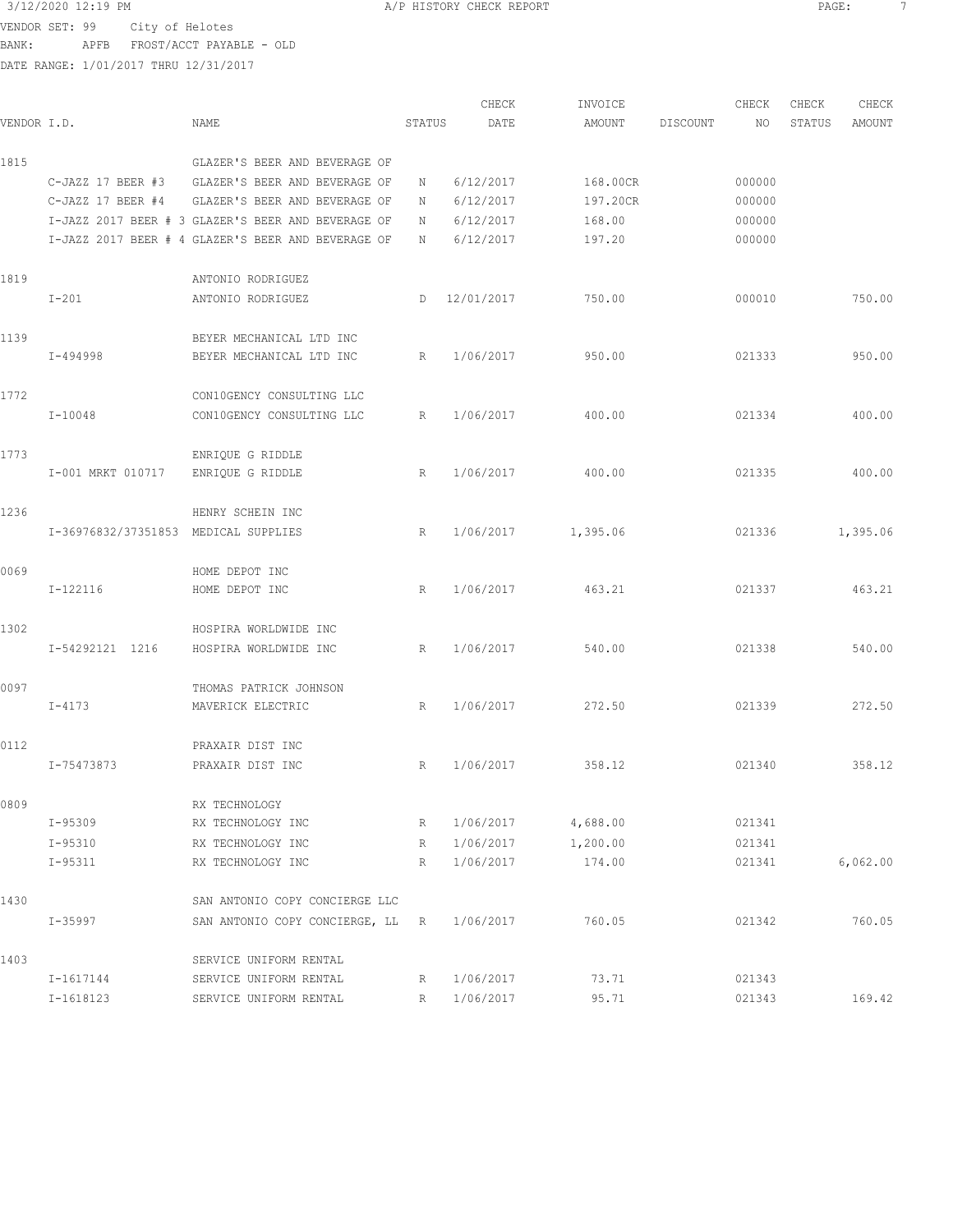$3/12/2020$  12:19 PM  $A/P$  HISTORY CHECK REPORT PAGE: 8 VENDOR SET: 99 City of Helotes BANK: APFB FROST/ACCT PAYABLE - OLD

| VENDOR I.D. |                                        | NAME                                                                                               | STATUS | CHECK<br>DATE          | INVOICE<br>AMOUNT  | DISCOUNT | CHECK<br>NO      | CHECK<br>STATUS | CHECK<br>AMOUNT |
|-------------|----------------------------------------|----------------------------------------------------------------------------------------------------|--------|------------------------|--------------------|----------|------------------|-----------------|-----------------|
| 0932        | I-RICO000000813                        | SOUTHWEST TEXAS REGIONAL ADV C<br>SOUTHWEST TEXAS REGIONAL ADV C R                                 |        | 1/06/2017              | 520.00             |          | 021344           |                 | 520.00          |
| 0871        | I-800019870 121516 T-MOBILE USA INC    | T-MOBILE USA INC                                                                                   | R      | 1/06/2017              | 49.79              |          | 021345           |                 | 49.79           |
| 0272        | I-P O BOX 507                          | U S POSTAL SERVICE<br>U S POSTAL SERVICE                                                           | R      | 1/06/2017              | 140.00             |          | 021346           |                 | 140.00          |
| 0777        | I-1144823166                           | UNITED SITE SERVICES<br>UNITED SITE SERVICES OF TEXAS                                              | R      | 1/06/2017              | 130.86             |          | 021347           |                 | 130.86          |
| 1259        | I-9776836477                           | VERIZON WIRELESS<br>VERIZON WIRELESS                                                               | R      | 1/06/2017              | 160.04             |          | 021348           |                 | 160.04          |
| 1775        | I-REIMB 011017 CERT AARON WHITE        | AARON WHITE                                                                                        | R      | 1/10/2017              | 96.00              |          | 021349           |                 | 96.00           |
| 1740        | I-2017071                              | BLUEBONNET PET CREMATORY LLC<br>BLUEBONNET PET CREMATORY LLC                                       | R      | 1/10/2017              | 45.00              |          | 021350           |                 | 45.00           |
| 0747        |                                        | C-6 DISPOSAL SYSTEMS INC<br>I-534819 11482 C-6 DISPOSAL SYSTEMS INC<br>R                           |        | 1/10/2017              | 50.00              |          | 021351           |                 | 50.00           |
| 0042        | I-3001085347 117                       | CITY PUBLIC SERVICE<br>CITY PUBLIC SERVICE                                                         | R      | 1/10/2017              | 566.93             |          | 021352           |                 | 566.93          |
| 1711        | I-58123703                             | CLEAR CHANNEL OUTDOOR INC<br>CLEAR CHANNEL OUTDOOR INC                                             | R      |                        | 1/10/2017 2,560.00 |          | 021353           |                 | 2,560.00        |
| 1774        | I-9304625187                           | LAWSON PRODUCTS INC<br>LAWSON PRODUCTS INC                                                         | R      | 1/10/2017              | 136.18             |          | 021354           |                 | 136.18          |
| 0166        | I-149523420161231<br>I-150700020161231 | LEXISNEXIS RISK DATA MNGMNT IN<br>LEXISNEXIS RISK DATA MNGMNT IN<br>LEXISNEXIS RISK DATA MNGMNT IN | R<br>R | 1/10/2017<br>1/10/2017 | 50.00<br>230.00    |          | 021355<br>021355 |                 | 280.00          |
| 1532        | I-139617                               | MALDONADO NURSERY & LANDSCAPIN<br>MALDONADO NURSERY & LANDSCAPIN R                                 |        | 1/10/2017              | 758.98             |          | 021356           |                 | 758.98          |
| 1196        | I-DECEMBER 16                          | MONTY JOE MCGUFFIN<br>MONTY JOE MCGUFFIN                                                           | R      | 1/10/2017              | 500.00             |          | 021357           |                 | 500.00          |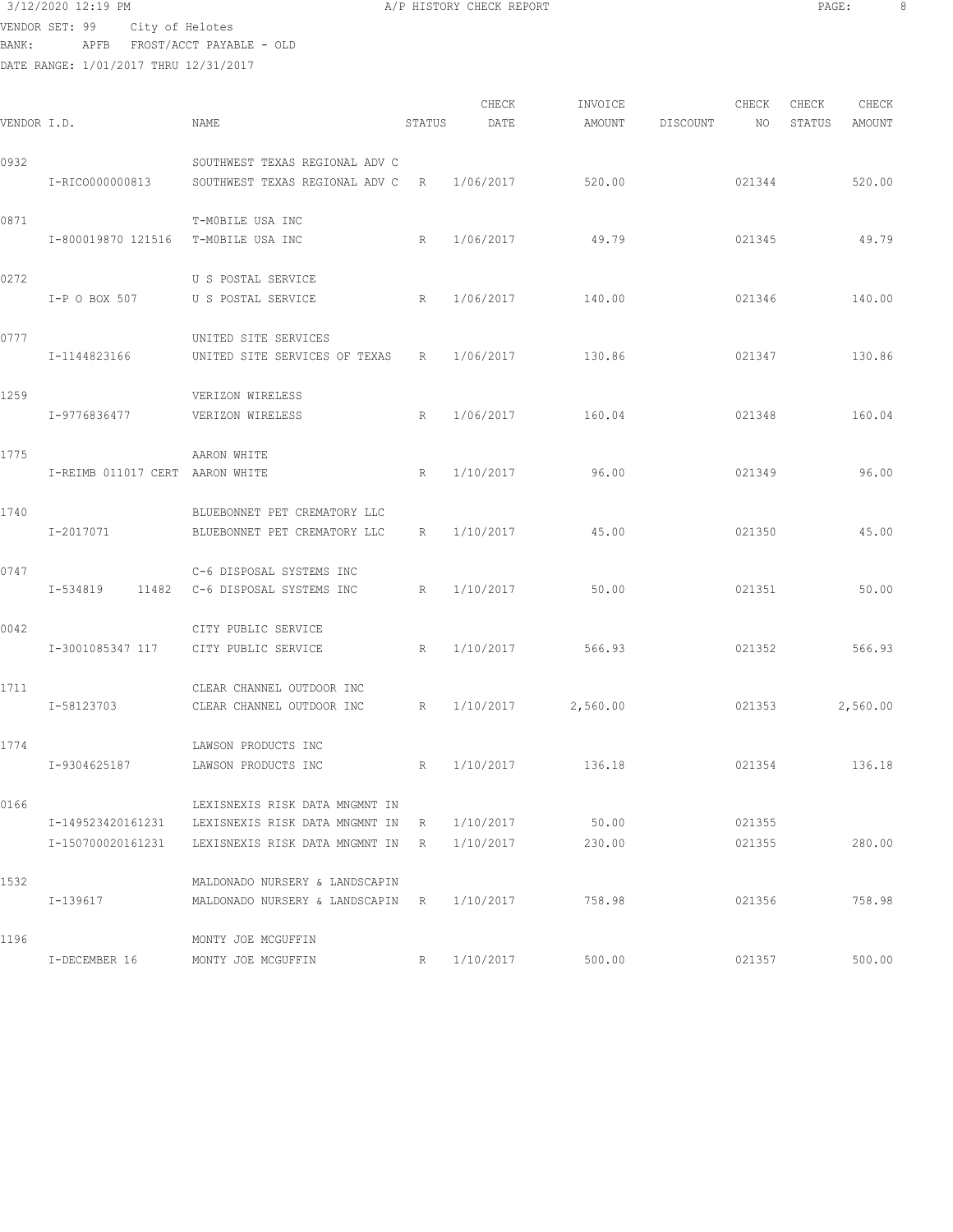# 3/12/2020 12:19 PM A/P HISTORY CHECK REPORT PAGE: 9

VENDOR SET: 99 City of Helotes BANK: APFB FROST/ACCT PAYABLE - OLD

|             |                     |                                                     |        | CHECK     | INVOICE   |          | CHECK  | CHECK  | CHECK     |
|-------------|---------------------|-----------------------------------------------------|--------|-----------|-----------|----------|--------|--------|-----------|
| VENDOR I.D. |                     | <b>NAME</b>                                         | STATUS | DATE      | AMOUNT    | DISCOUNT | NO     | STATUS | AMOUNT    |
|             |                     |                                                     |        |           |           |          |        |        |           |
| 1622        |                     | PRE-EMPLOYMENT INC                                  |        |           |           |          |        |        |           |
|             | I-31335             | PRE-EMPLOYMENT INC                                  | R      | 1/10/2017 | 98.20     |          | 021358 |        | 98.20     |
| 0121        |                     | SAN ANTONIO WATER SYSTEMS                           |        |           |           |          |        |        |           |
|             |                     | I-04987590001 1216 SAN ANTONIO WATER SYSTEMS        | R      | 1/10/2017 | 635.68    |          | 021359 |        | 635.68    |
| 0114        |                     | VFIS OF TEXAS INC                                   |        |           |           |          |        |        |           |
|             | $I - 50639$         | VFIS OF TEXAS INC                                   | R      | 1/10/2017 | 1,384.00  |          | 021360 |        | 1,384.00  |
| 1139        |                     | BEYER MECHANICAL LTD INC                            |        |           |           |          |        |        |           |
|             | I-496655            | BEYER MECHANICAL LTD INC                            | R      | 1/12/2017 | 1,143.50  |          | 021361 |        |           |
|             | I-497079            | BEYER MECHANICAL LTD INC                            | R      | 1/12/2017 | 137.50    |          | 021361 |        | 1,281.00  |
| 0029        |                     | BRUCE C BEALOR                                      |        |           |           |          |        |        |           |
|             | I-DECEMBER 2016     | BRUCE C BEALOR                                      | R      | 1/12/2017 | 12,950.00 |          | 021362 |        | 12,950.00 |
|             |                     |                                                     |        |           |           |          |        |        |           |
| 0042        |                     | CITY PUBLIC SERVICE                                 |        |           |           |          |        |        |           |
|             | I-3002417564 117    | CITY PUBLIC SERVICE                                 | R      | 1/12/2017 | 320.79    |          | 021363 |        | 320.79    |
| 0636        |                     | CODE ENFORCEMENT ASSO OF TEXAS                      |        |           |           |          |        |        |           |
|             | I-CONF REG DBLASHKE | CODE ENFORCEMENT ASSO OF TEXAS                      | R      | 1/12/2017 | 310.00    |          | 021364 |        |           |
|             |                     | I-NEW MEMBERSHIP 117 CODE ENFORCEMENT ASSO OF TEXAS | R      | 1/12/2017 | 40.00     |          | 021364 |        | 350.00    |
| 1689        |                     | EAGLE FORD GRAPHICS                                 |        |           |           |          |        |        |           |
|             | I-1584              | EAGLE FORD GRAPHICS                                 | R      | 1/12/2017 | 250.00    |          | 021365 |        | 250.00    |
|             |                     |                                                     |        |           |           |          |        |        |           |
| 0060        |                     | GREY FOREST UTILITIES INC                           |        |           |           |          |        |        |           |
|             | I-1007684800 117    | GREY FOREST UTILITIES INC                           | R      | 1/12/2017 | 196.35    |          | 021366 |        |           |
|             | I-1025023600 117    | GREY FOREST UTILITIES INC                           | R      | 1/12/2017 | 10.22     |          | 021366 |        |           |
|             | I-1025024400 117    | GREY FOREST UTILITIES INC                           | R      | 1/12/2017 | 13.74     |          | 021366 |        |           |
|             | I-1025025200 117    | GREY FOREST UTILITIES INC                           | R      | 1/12/2017 | 519.31    |          | 021366 |        |           |
|             | I-1025560200 117    | GREY FOREST UTILITIES INC                           | R      | 1/12/2017 | 85.97     |          | 021366 |        | 825.59    |
| 0071        |                     | JOHN ROBERT KUEHL                                   |        |           |           |          |        |        |           |
|             | $I - 6022$          | HORIZON PRINTING                                    | R      | 1/12/2017 | 245.64    |          | 021367 |        | 245.64    |
| 0291        |                     | LNV ENGINEERING                                     |        |           |           |          |        |        |           |
|             | $I - 22896$         | LNV ENGINEERING INC                                 | R      | 1/12/2017 | 915.00    |          | 021368 |        |           |
|             | I-22897             | LNV ENGINEERING INC                                 | R      | 1/12/2017 | 658.95    |          | 021368 |        | 1,573.95  |
|             |                     |                                                     |        |           |           |          |        |        |           |
| 1730        |                     | LODDE TYPEWRITER CO                                 |        |           |           |          |        |        |           |
|             | $I - 54233$         | LODDE TYPEWRITER CO                                 | R      | 1/12/2017 | 26.46     |          | 021369 |        | 26.46     |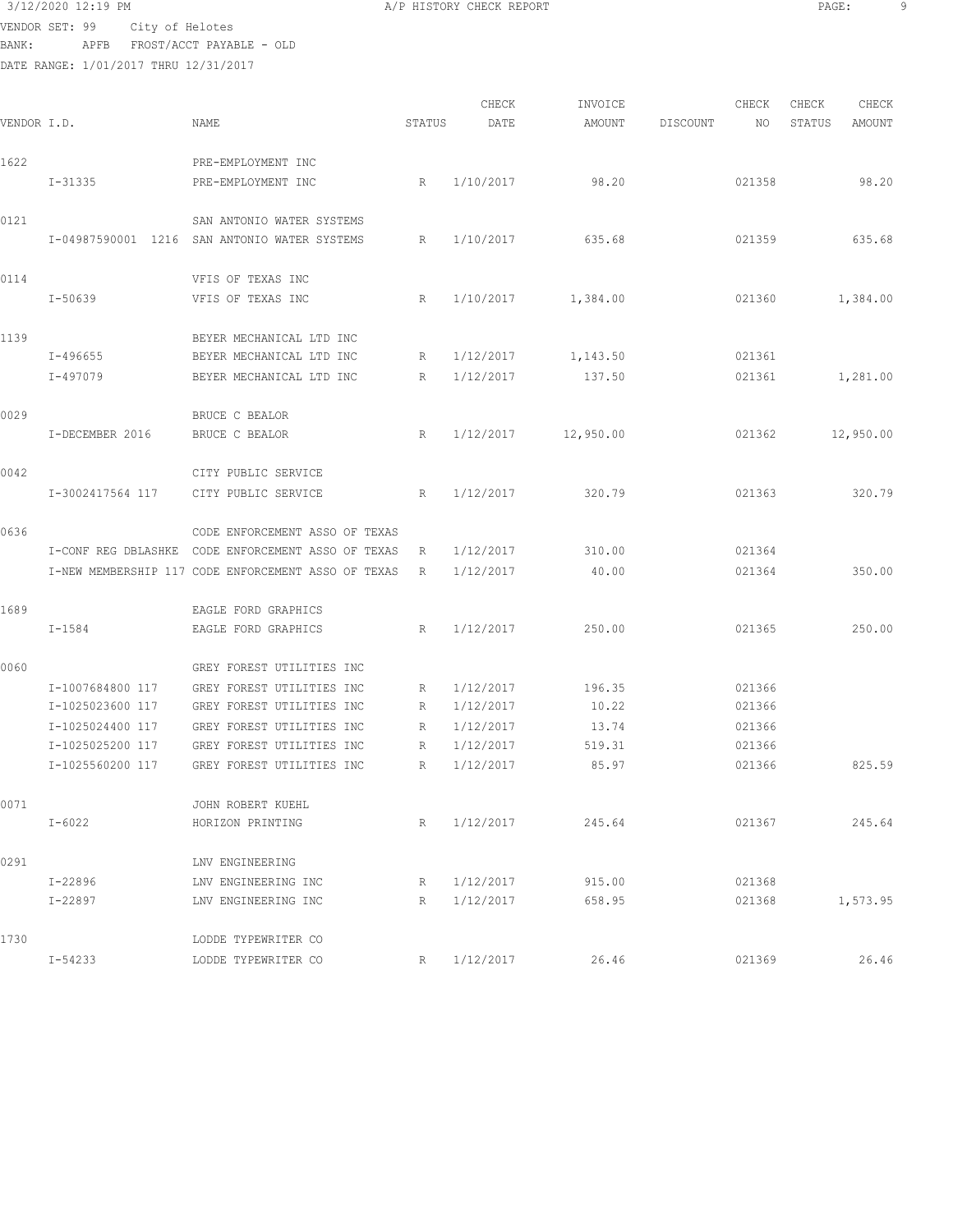VENDOR SET: 99 City of Helotes BANK: APFB FROST/ACCT PAYABLE - OLD

DATE RANGE: 1/01/2017 THRU 12/31/2017

| 3/12/2020 12:19 PM | A/P HISTORY CHECK REPORT | PAGE. |  |
|--------------------|--------------------------|-------|--|
|                    |                          |       |  |

CHECK INVOICE CHECK CHECK CHECK<br>DATE AMOUNT DISCOUNT NO STATUS AMOUNT VENDOR I.D. NAME STATUS DATE AMOUNT DISCOUNT NO STATUS AMOUNT 1746 SAFETY SERVICES INC I-3645 SAFETY SERVICES INC R 1/12/2017 290.00 021370 290.00 0191 SAN ANTONIO EXPRESS NEWS I-007596702 123116 SAN ANTONIO EXPRESS NEWS R 1/12/2017 1,688.19 021371 1,688.19 0121 SAN ANTONIO WATER SYSTEMS I-014414030001 117 SAN ANTONIO WATER SYSTEMS R 1/12/2017 371.79 021372 I-014473390001 117 SAN ANTONIO WATER SYSTEMS R 1/12/2017 26.46 021372 I-01447360001 117 SAN ANTONIO WATER SYSTEMS R 1/12/2017 191.35 021372 589.60 1403 SERVICE UNIFORM RENTAL I-1613960 SERVICE UNIFORM RENTAL R 1/12/2017 73.26 021373 I-1618925 SERVICE UNIFORM RENTAL R 1/12/2017 73.71 021373 146.97 1387 WELLS FARGO FINANCIAL LEASING I-5003640677 WELLS FARGO FINANCIAL LEASING R 1/12/2017 1,998.87 021374 1,998.87 0688 A T & T INC I-21069524842507 117 A T & T INC R 1/25/2017 545.62 021375 I-21069535722532 117 A T & T INC R 1/25/2017 1,500.00 021375 I-21069569703846 117 A T & T INC R 1/25/2017 32.20 021375 I-21069590933842 117 A T & T INC R 1/25/2017 70.31 021375 2,148.13 0334 ALAMO CHAPTER TMCA INC I-2017 MEMBERSHIP ALAMO CHAPTER TMCA INC R 1/25/2017 45.00 021376 45.00 1310 ANDREA M GOFF I-TRVL REIMB 0117 ANDREA M GOFF R 1/25/2017 304.30 021377 304.30 1777 ARCHIVESOCIAL INC I-2798 ARCHIVESOCIAL INC R 1/25/2017 2,388.00 021378 2,388.00 1737 BEYER PLUMBING COMPANY LTD I-178795 BEYER PLUMBING COMPANY LTD R 1/25/2017 190.00 021379 190.00 0353 CANON FINANCIAL SERVICES INC I-16892769 CANON FINANCIAL SERVICES INC R 1/25/2017 173.72 021380 173.72 0042 CITY PUBLIC SERVICE I-3000530099 117 CITY PUBLIC SERVICE R 1/25/2017 1,118.24 021381 I-3000819534 117 CITY PUBLIC SERVICE R 1/25/2017 51.63 021381 I-3002452349 117 CITY PUBLIC SERVICE R 1/25/2017 1,180.34 021381 I-3002471776 117 CITY PUBLIC SERVICE R 1/25/2017 1,566.76 021381 I-3002501943 117 CITY PUBLIC SERVICE R 1/25/2017 20.47 021381 I-3002510668 117 CITY PUBLIC SERVICE R 1/25/2017 10.46 021381 I-3002510675 117 CITY PUBLIC SERVICE R 1/25/2017 8.84 021381 I-3002530708 117 CITY PUBLIC SERVICE R 1/25/2017 10.68 021381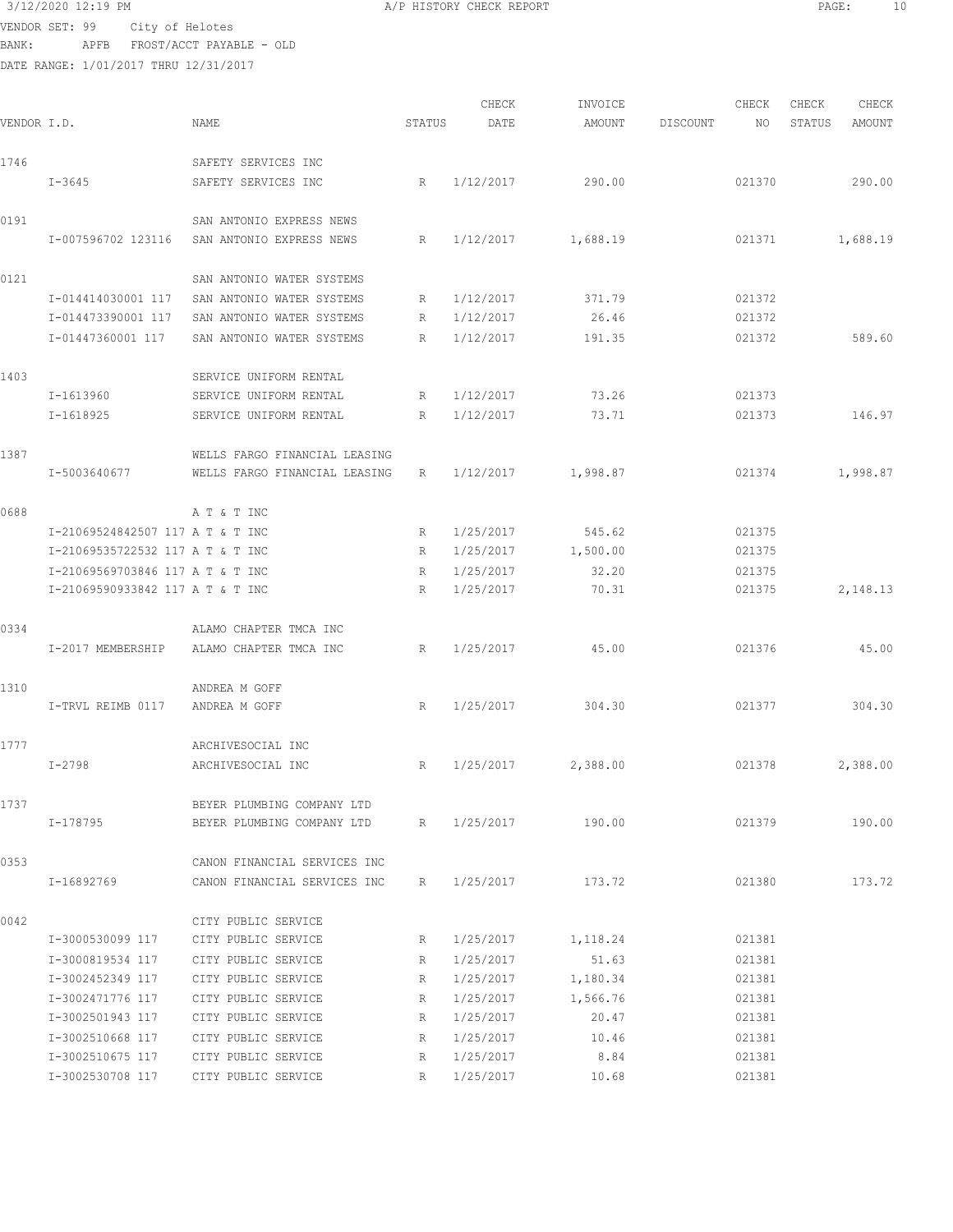3/12/2020 12:19 PM A/P HISTORY CHECK REPORT PAGE: 11 VENDOR SET: 99 City of Helotes BANK: APFB FROST/ACCT PAYABLE - OLD

| VENDOR I.D. |                     | NAME                                               | STATUS       | CHECK<br>DATE | INVOICE<br>AMOUNT  | DISCOUNT | CHECK<br>NO | CHECK<br>STATUS | CHECK<br>AMOUNT |
|-------------|---------------------|----------------------------------------------------|--------------|---------------|--------------------|----------|-------------|-----------------|-----------------|
|             |                     |                                                    |              |               |                    |          |             |                 |                 |
|             | I-3002531134 117    | CITY PUBLIC SERVICE                                | R            | 1/25/2017     | 8.84               |          | 021381      |                 |                 |
|             | I-3002825167 117    | CITY PUBLIC SERVICE                                | $\mathbb{R}$ | 1/25/2017     | 22.02              |          | 021381      |                 |                 |
|             | I-3002836202 117    | CITY PUBLIC SERVICE                                | R            | 1/25/2017     | 51.66              |          | 021381      |                 |                 |
|             | I-3002838864 117    | CITY PUBLIC SERVICE                                | R            | 1/25/2017     | 74.88              |          | 021381      |                 |                 |
|             | I-3002859843 117    | CITY PUBLIC SERVICE                                | R            | 1/25/2017     | 52.34              |          | 021381      |                 |                 |
|             | I-3003167893 117    | CITY PUBLIC SERVICE                                | R            | 1/25/2017     | 8.94               |          | 021381      |                 |                 |
|             | I-3003381122 117    | CITY PUBLIC SERVICE                                | R            | 1/25/2017     | 48.28              |          | 021381      |                 |                 |
|             | I-3003381144 117    | CITY PUBLIC SERVICE                                | R            | 1/25/2017     | 36.76              |          | 021381      |                 |                 |
|             | I-3003495095 117    | CITY PUBLIC SERVICE                                | R            | 1/25/2017     | 8.84               |          | 021381      |                 | 4,279.98        |
| 1241        |                     | COMDATA INC                                        |              |               |                    |          |             |                 |                 |
|             | I-XY993010416 FD    | COMDATA INC                                        | R            | 1/25/2017     | 20,038.79          |          | 021383      |                 |                 |
|             | I-XY99301042016 ADM | COMDATA INC                                        | R            | 1/25/2017     | 3,414.78           |          | 021383      |                 |                 |
|             | I-xy99301042017 pd  | COMDATA INC                                        | R            | 1/25/2017     | 4,211.35           |          | 021383      |                 | 27,664.92       |
| 1776        |                     | COPSYNC INC                                        |              |               |                    |          |             |                 |                 |
|             | $I-11090$           | COPSYNC INC                                        | R            | 1/25/2017     | 21,360.10          |          | 021384      |                 |                 |
|             | $I-11232$           | COPSYNC INC                                        | R            | 1/25/2017     | 6,800.00           |          | 021384      |                 |                 |
|             | $I - 11457$         | COPSYNC INC                                        | R            | 1/25/2017     | 8,137.45           |          | 021384      |                 | 36,297.55       |
| 0643        |                     | DAVIDSON & TROILO REAM & GARZA                     |              |               |                    |          |             |                 |                 |
|             | $I-11626$           | DAVIDSON & TROILO REAM & GARZA                     | R            | 1/25/2017     | 2,088.20           |          | 021385      |                 |                 |
|             | $I-11627$           | DAVIDSON & TROILO REAM & GARZA                     | R            | 1/25/2017     | 542.00             |          | 021385      |                 | 2,630.20        |
| 1523        |                     | ELIGIBILITY TRACKING CALCULATO                     |              |               |                    |          |             |                 |                 |
|             | $I - 7295$          | ELIGIBILITY TRACKING CALCULATO                     | R            | 1/25/2017     | 150.00             |          | 021386      |                 | 150.00          |
| 1739        |                     | FASTMED URGENT CARE, PC                            |              |               |                    |          |             |                 |                 |
|             | I-1395 01042017     | FASTMED URGENT CARE, PC                            | R            | 1/25/2017     | 423.00             |          | 021387      |                 | 423.00          |
| 1583        |                     | HEAT SAFETY EQUIPMENT LLC                          |              |               |                    |          |             |                 |                 |
|             | I-1711310           | SCBA EQUIPMENT                                     | R            | 1/25/2017     | 149,594.12         |          | 021388      |                 | 149,594.12      |
| 1236        |                     | HENRY SCHEIN INC                                   |              |               |                    |          |             |                 |                 |
|             | I-37805980          | HENRY SCHEIN INC                                   | R            |               | 1/25/2017 181.74   |          | 021389      |                 | 181.74          |
| 0166        |                     | LEXISNEXIS RISK DATA MNGMNT IN                     |              |               |                    |          |             |                 |                 |
|             |                     | I-120682120161231 LEXISNEXIS RISK DATA MNGMNT IN R |              | 1/25/2017     | 115.00             |          | 021390      |                 | 115.00          |
| 1480        |                     | LINEBARGER GOGGAN BLAIR & SAMP                     |              |               |                    |          |             |                 |                 |
|             | I-NOVEMBER 2016     | LINEBARGER GOGGAN BLAIR & SAMP R                   |              |               | 1/25/2017 1,221.90 |          | 021391      |                 | 1,221.90        |
| 1197        |                     | LORI GAYLE CALZONCIT                               |              |               |                    |          |             |                 |                 |
|             | I-december 2016     | LORI GAYLE CALZONCIT                               | R            | 1/25/2017     | 500.00             |          | 021392      |                 | 500.00          |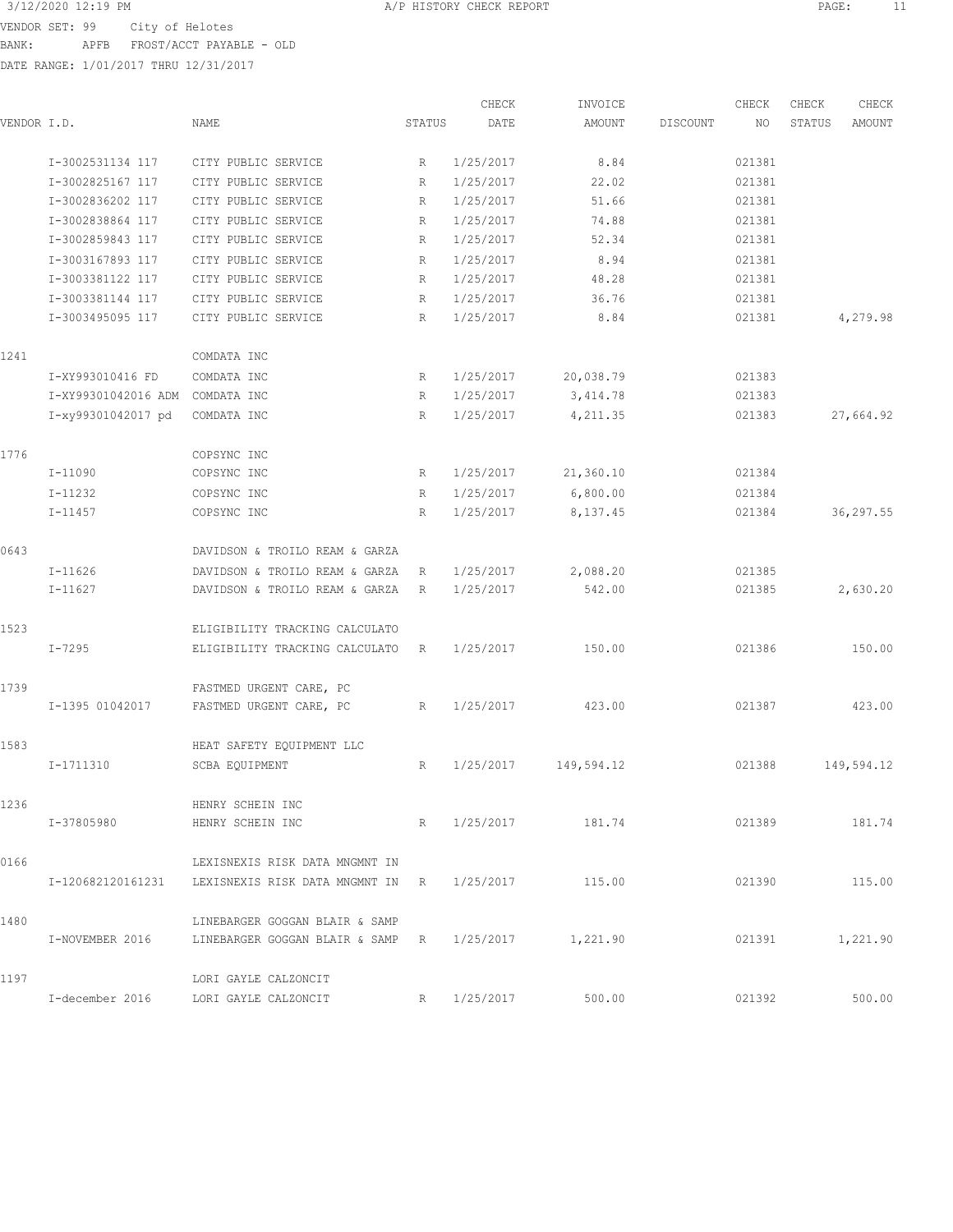# VENDOR SET: 99 City of

|                | 3/12/2020 12:19 PM |                                       | A/P HISTORY CHECK REPORT |        |       |         |          |       | PAGE:  | 12 <sup>°</sup> |  |
|----------------|--------------------|---------------------------------------|--------------------------|--------|-------|---------|----------|-------|--------|-----------------|--|
| VENDOR SET: 99 |                    | City of Helotes                       |                          |        |       |         |          |       |        |                 |  |
| BANK :         | APFB               | FROST/ACCT PAYABLE - OLD              |                          |        |       |         |          |       |        |                 |  |
|                |                    | DATE RANGE: 1/01/2017 THRU 12/31/2017 |                          |        |       |         |          |       |        |                 |  |
|                |                    |                                       |                          |        |       |         |          |       |        |                 |  |
|                |                    |                                       |                          |        | CHECK | INVOICE |          | CHECK | CHECK  | CHECK           |  |
| VENDOR I.D.    |                    | NAME                                  |                          | STATUS | DATE  | AMOUNT  | DISCOUNT | NO.   | STATUS | AMOUNT          |  |
|                |                    |                                       |                          |        |       |         |          |       |        |                 |  |
| 0097           |                    | THOMAS PATRICK JOHNSON                |                          |        |       |         |          |       |        |                 |  |

|      | $I - 5074$        | MAVERICK ELECTRIC             | R | 1/25/2017 | 894.50   | 021393 |          |
|------|-------------------|-------------------------------|---|-----------|----------|--------|----------|
|      | $I - 5076$        | MAVERICK ELECTRIC             | R | 1/25/2017 | 85.00    | 021393 | 979.50   |
| 0267 |                   | N F P A INTERNATIONAL         |   |           |          |        |          |
|      | I-2017 MEMBERSHIP | NFPA                          | R | 1/25/2017 | 175.00   | 021394 | 175.00   |
| 0793 |                   | OFFICE DEPOT INC              |   |           |          |        |          |
|      | I-886330145002    | OFFICE DEPOT                  | R | 1/25/2017 | 23.93    | 021395 |          |
|      | I-893108688001    | OFFICE DEPOT                  | R | 1/25/2017 | 575.23   | 021395 |          |
|      | I-893108863001    | OFFICE DEPOT                  | R | 1/25/2017 | 5.49     | 021395 |          |
|      | I-893108864001    | OFFICE DEPOT                  | R | 1/25/2017 | 11.58    | 021395 |          |
|      | I-893108865001    | OFFICE DEPOT                  | R | 1/25/2017 | 29.99    | 021395 | 646.22   |
| 1319 |                   | PURE PARTY ICE LP             |   |           |          |        |          |
|      | I-4845951         | PURE PARTY ICE LP             | R | 1/25/2017 | 99.00    | 021396 | 99.00    |
| 1743 |                   | <b>OUILL CORPORATION</b>      |   |           |          |        |          |
|      | I-3247793         | QUILL CORPORATION             | R | 1/25/2017 | 35.94    | 021397 | 35.94    |
| 0739 |                   | RICHARD WALL                  |   |           |          |        |          |
|      | I-TRVL REIMB 0117 | RICHARD WALL                  | R | 1/25/2017 | 328.48   | 021398 | 328.48   |
| 1403 |                   | SERVICE UNIFORM RENTAL        |   |           |          |        |          |
|      | I-1619737         | SERVICE UNIFORM RENTAL        | R | 1/25/2017 | 114.41   | 021399 |          |
|      | I-1620535         | SERVICE UNIFORM RENTAL        | R | 1/25/2017 | 132.15   | 021399 | 246.56   |
| 0138 |                   | SUSAN WOOTTON<br>CPA          |   |           |          |        |          |
|      | I-DECEMBER 2016   | SUSAN WOOTTON<br>CPA          | R | 1/25/2017 | 1,750.00 | 021400 |          |
|      | I-JANUARY 2017    | SUSAN WOOTTON<br>CPA          | R | 1/25/2017 | 1,750.00 | 021400 | 3,500.00 |
| 0871 |                   | T-MOBILE USA INC              |   |           |          |        |          |
|      | I-694046127 117   | T-MOBILE USA INC              | R | 1/25/2017 | 113.20   | 021401 | 113.20   |
| 0658 |                   | THE POLICE AND SHERIFFS PRESS |   |           |          |        |          |
|      | I-88950           | THE POLICE AND SHERIFFS PRESS | R | 1/25/2017 | 17.49    | 021402 | 17.49    |
| 0145 |                   | TIME WARNER CABLE SAN ANTONIO |   |           |          |        |          |
|      | I-0039133 117     | TIME WARNER CABLE SAN ANTONIO | R | 1/25/2017 | 544.83   | 021403 | 544.83   |
| 1606 |                   | TYCO INTEGRATED SECURITY LLC  |   |           |          |        |          |
|      | I-27897429        | TYCO INTEGRATED SECURITY LLC  | R | 1/25/2017 | 615.00   | 021404 |          |
|      | I-27897430        | TYCO INTEGRATED SECURITY LLC  | R | 1/25/2017 | 2,820.00 | 021404 |          |
|      | I-27897431        | TYCO INTEGRATED SECURITY LLC  | R | 1/25/2017 | 348.00   | 021404 | 3,783.00 |
|      |                   |                               |   |           |          |        |          |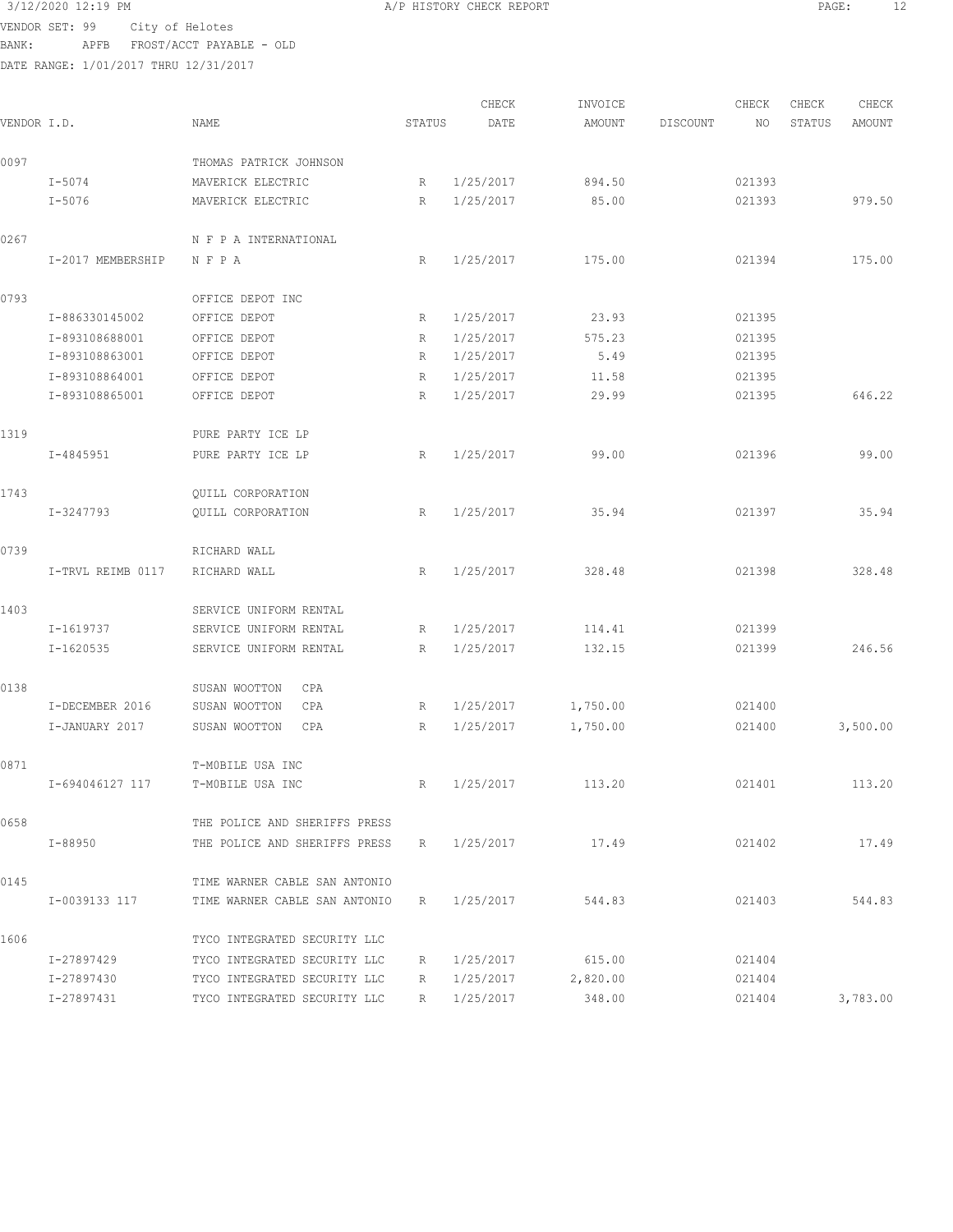VENDOR SET: 99 City of Helotes

BANK: APFB FROST/ACCT PAYABLE - OLD

DATE RANGE: 1/01/2017 THRU 12/31/2017

CHECK INVOICE CHECK CHECK CHECK VENDOR I.D. NAME STATUS DATE AMOUNT DISCOUNT NO STATUS AMOUNT 0921 VANGUARD CLEANING SYSTEM INC I-SA67479 VANGUARD CLEANING SYSTEM INC R 1/25/2017 475.00 021405 I-SA67480 VANGUARD CLEANING SYSTEM INC R 1/25/2017 90.30 021405 I-SA67481 VANGUARD CLEANING SYSTEM INC R 1/25/2017 361.00 021405 I-SA67482 VANGUARD CLEANING SYSTEM INC R 1/25/2017 140.00 021405 1,066.30 1259 VERIZON WIRELESS I-9777567035 VERIZON WIRELESS R 1/25/2017 379.97 021406 I-9778510803 0117 VERIZON WIRELESS R 1/25/2017 160.04 021406 540.01 1044 VISTA COM INC I-4741 VISTA COM INC R 1/25/2017 5,000.00 021407 5,000.00 1387 WELLS FARGO FINANCIAL LEASING I-5003637255 WELLS FARGO FINANCIAL LEASING R 1/25/2017 27.00 021408 27.00 1721 A T & T I-1717998064001 117 A T & T R 1/31/2017 409.80 021424 409.80 0119 BINGHAM & LEA PC INC I-JANUARY 2017 BINGHAM & LEA PC INC R 1/31/2017 400.00 021425 400.00 0069 HOME DEPOT INC I-23368 HOME DEPOT INC R 1/31/2017 6.94 021426 I-73955 HOME DEPOT INC R 1/31/2017 18.91 021426 I-9022351 HOME DEPOT INC R 1/31/2017 73.32 021426 I-9971529 HOME DEPOT INC R 1/31/2017 448.20 021426 547.37 0427 MARIO A TREVINO I-JANUARY 2017 MARIO A TREVINO R 1/31/2017 400.00 021427 400.00 0793 OFFICE DEPOT INC I-897655840001 OFFICE DEPOT R 1/31/2017 30.92 021428 I-897656019001 OFFICE DEPOT R 1/31/2017 114.35 021428 145.27 0107 OMNIBASE SERVICES INC I-121015 12017 OMNIBASE SERVICES INC R 1/31/2017 240.00 021429 240.00 1343 RECORDS CONSULTANTS INC I-32618 RECORDS CONSULTANTS INC R 1/31/2017 1,300.00 021430 1,300.00 1588 SHRED-IT USA LLC I-81215990043 SHRED-IT USA LLC R 1/31/2017 60.95 021431 60.95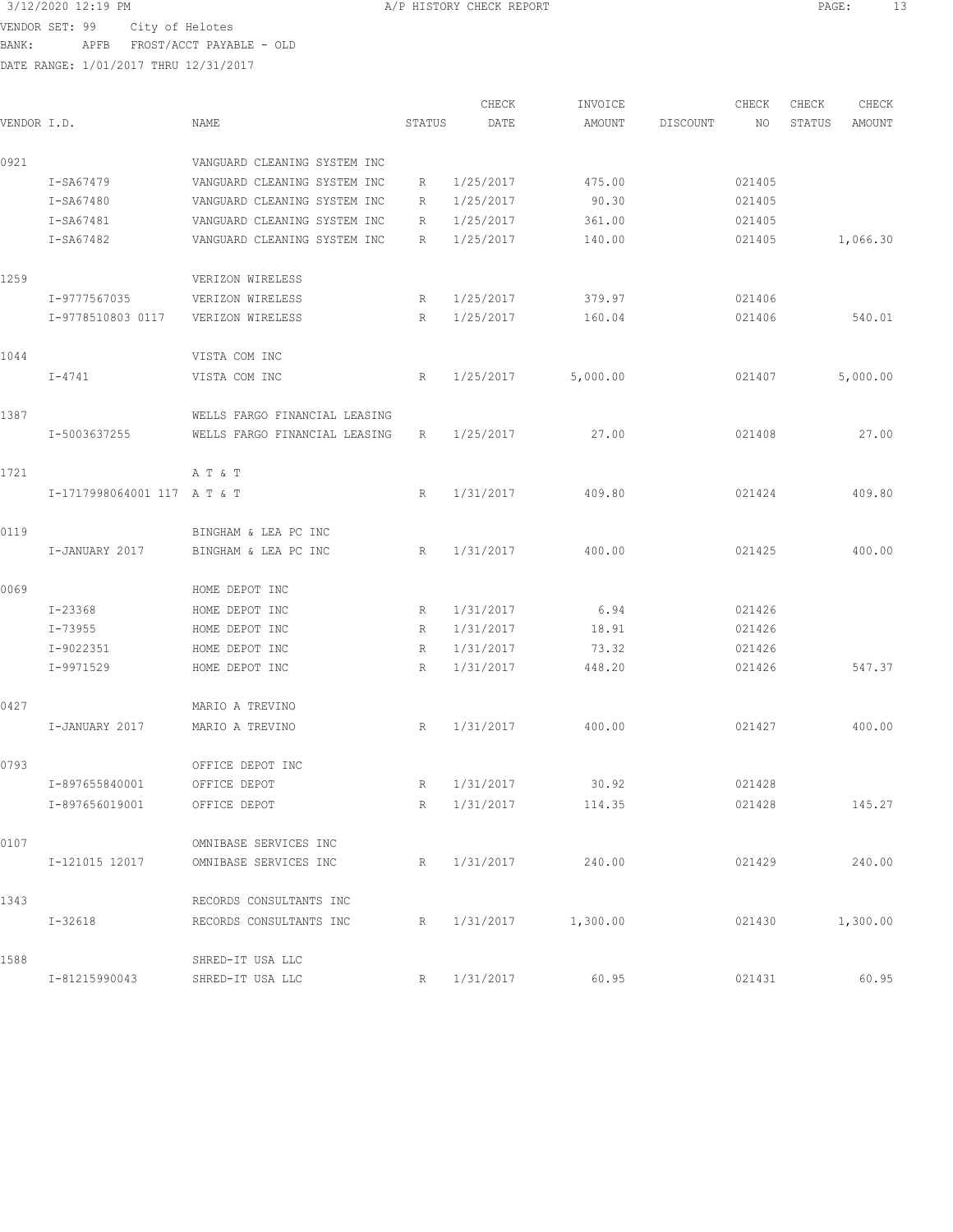```
 3/12/2020 12:19 PM A/P HISTORY CHECK REPORT PAGE: 14
VENDOR SET: 99 City of Helotes
```
BANK: APFB FROST/ACCT PAYABLE - OLD

|             |                                |                                                  |        | CHECK     | INVOICE            |          | CHECK  | CHECK  | CHECK     |
|-------------|--------------------------------|--------------------------------------------------|--------|-----------|--------------------|----------|--------|--------|-----------|
| VENDOR I.D. |                                | NAME                                             | STATUS | DATE      | AMOUNT             | DISCOUNT | NO     | STATUS | AMOUNT    |
| 0900        |                                | TEXAS TIDE                                       |        |           |                    |          |        |        |           |
|             | I-FEB 4TH MRKT DAYS TEXAS TIDE |                                                  | R      | 1/31/2017 | 400.00             |          | 021432 |        | 400.00    |
| 0777        |                                | UNITED SITE SERVICES                             |        |           |                    |          |        |        |           |
|             | I-1144897085                   | UNITED SITE SERVICES OF TEXAS                    | R      | 1/31/2017 | 127.08             |          | 021433 |        | 127.08    |
| 1310        |                                | ANDREA M GOFF                                    |        |           |                    |          |        |        |           |
|             | I-TRVL REIMB 0217              | ANDREA M GOFF                                    | R      | 2/06/2017 | 94.59              |          | 021438 |        | 94.59     |
| 1139        |                                | BEYER MECHANICAL LTD INC                         |        |           |                    |          |        |        |           |
|             | I-498957                       | BEYER MECHANICAL LTD INC                         | R      | 2/06/2017 | 532.50             |          | 021439 |        | 532.50    |
| 0029        |                                | BRUCE C BEALOR                                   |        |           |                    |          |        |        |           |
|             | I-JANUARY 2017                 | BRUCE C BEALOR                                   | R      | 2/06/2017 | 12,915.00          |          | 021440 |        | 12,915.00 |
| 1175        |                                | BUSINESS & PROFESSIONAL SERVIC                   |        |           |                    |          |        |        |           |
|             | I-DECEMBER 2016                | BUSINESS & PROFESSIONAL SERVIC                   | R      |           | 2/06/2017 1,445.81 |          | 021441 |        | 1,445.81  |
| 1780        |                                | CUTTING EDGE CONSTRUCTION                        |        |           |                    |          |        |        |           |
|             | I-REFUND 020617                | CUTTING EDGE CONSTRUCTION                        | R      | 2/06/2017 | 358.00             |          | 021442 |        | 358.00    |
| 1523        |                                | ELIGIBILITY TRACKING CALCULATO                   |        |           |                    |          |        |        |           |
|             | I-80095                        | ELIGIBILITY TRACKING CALCULATO R                 |        | 2/06/2017 | 150.00             |          | 021443 |        | 150.00    |
| 1731        |                                | HERC RENTALS INC                                 |        |           |                    |          |        |        |           |
|             | I-29053548002                  | HERC RENTALS INC                                 | R      | 2/06/2017 | 555.94             |          | 021444 |        | 555.94    |
| 1532        |                                | MALDONADO NURSERY & LANDSCAPIN                   |        |           |                    |          |        |        |           |
|             | I-139152                       | MALDONADO NURSERY & LANDSCAPIN                   | R      | 2/06/2017 | 3,101.17           |          | 021445 |        |           |
|             | I-139154                       | MALDONADO NURSERY & LANDSCAPIN                   | R      | 2/06/2017 | 2,831.83           |          | 021445 |        |           |
|             | I-140319                       | MALDONADO NURSERY & LANDSCAPIN                   | R      | 2/06/2017 | 1,550.59           |          | 021445 |        |           |
|             | I-140321                       | MALDONADO NURSERY & LANDSCAPIN                   | R      | 2/06/2017 | 1,415.92           |          | 021445 |        | 8,899.51  |
| 1261        |                                | ORKIN COMMERCIAL SERVICES                        |        |           |                    |          |        |        |           |
|             |                                | I-29102373 6694398 ORKIN COMMERCIAL SERVICES INC | R      | 2/06/2017 | 720.00             |          | 021446 |        | 720.00    |
| 1403        |                                | SERVICE UNIFORM RENTAL                           |        |           |                    |          |        |        |           |
|             | I-1621329                      | SERVICE UNIFORM RENTAL                           | R      | 2/06/2017 | 100.17             |          | 021447 |        |           |
|             | I-1622152                      | SERVICE UNIFORM RENTAL                           | R      | 2/06/2017 | 100.17             |          | 021447 |        | 200.34    |
| 1498        |                                | SOUTH TEXAS EQUIPMENT RENTAL                     |        |           |                    |          |        |        |           |
|             | $I - 336$                      | SOUTH TEXAS EQUIPMENT RENTAL                     | R      | 2/06/2017 | 750.00             |          | 021448 |        | 750.00    |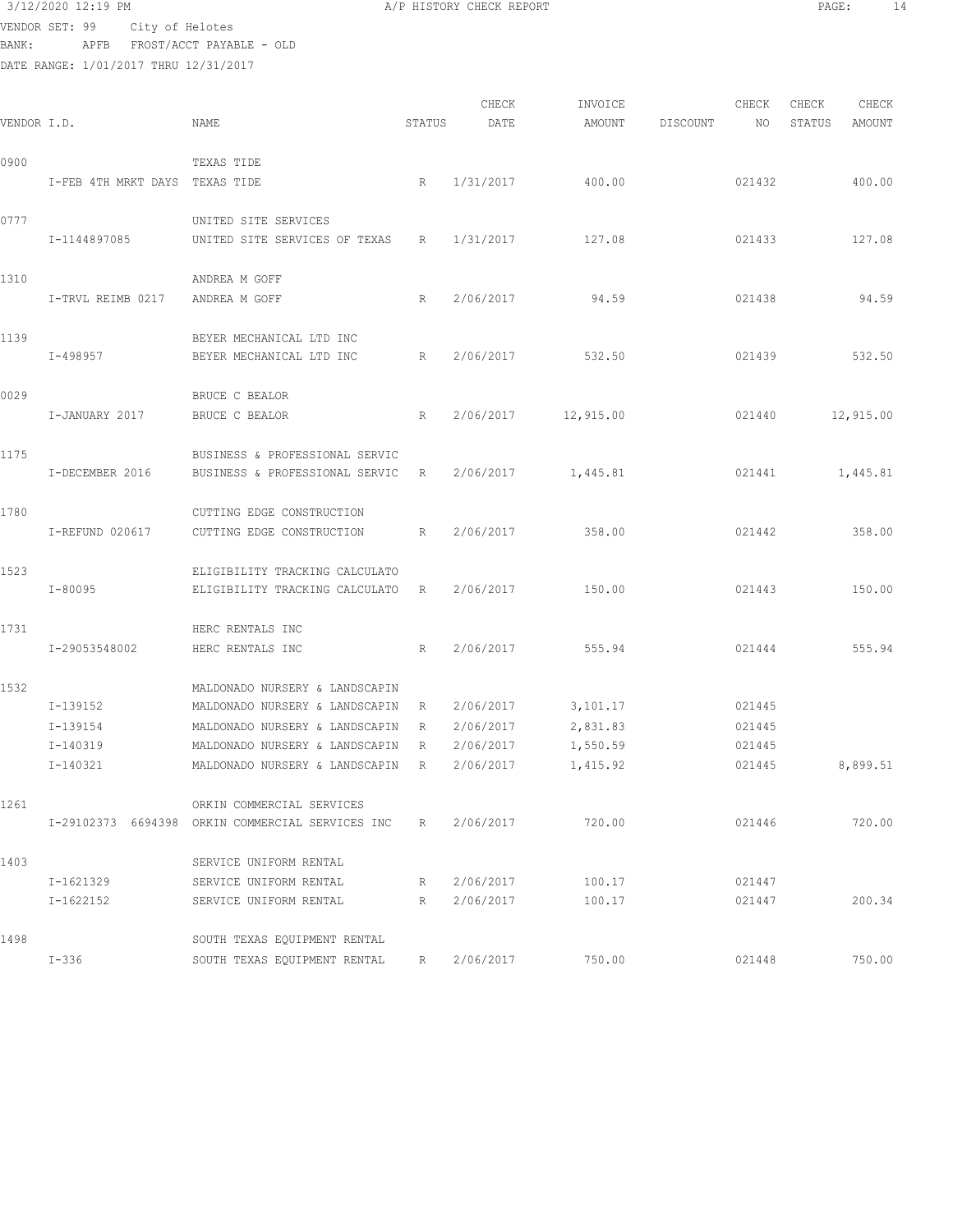## 3/12/2020 12:19 PM A/P HISTORY CHECK REPORT PAGE: 15 VENDOR SET: 99 City of Helotes

BANK: APFB FROST/ACCT PAYABLE - OLD

| VENDOR I.D. |                                  | <b>NAME</b>                    | STATUS      | CHECK<br>DATE | INVOICE<br>AMOUNT | DISCOUNT | CHECK<br>NO. | CHECK<br>STATUS | CHECK<br>AMOUNT |
|-------------|----------------------------------|--------------------------------|-------------|---------------|-------------------|----------|--------------|-----------------|-----------------|
| 1120        |                                  | SUNBELT RENTALS INC            |             |               |                   |          |              |                 |                 |
|             | I-66314743001                    | SUNBELT RENTALS INC            | R           | 2/06/2017     | 98.94             |          | 021449       |                 |                 |
|             | I-66403617001                    | SUNBELT RENTALS INC            | R           | 2/06/2017     | 169.30            |          | 021449       |                 | 268.24          |
| 1653        |                                  | AUTOZONE INC                   |             |               |                   |          |              |                 |                 |
|             | I-6280624531                     | AUTOZONE INC                   | R           | 2/09/2017     | 58.51             |          | 021450       |                 | 58.51           |
| 0042        |                                  | CITY PUBLIC SERVICE            |             |               |                   |          |              |                 |                 |
|             | I-3001085347 217                 | CITY PUBLIC SERVICE            | R           | 2/09/2017     | 581.50            |          | 021451       |                 |                 |
|             | I-3002417564 217                 | CITY PUBLIC SERVICE            | $R_{\perp}$ | 2/09/2017     | 334.23            |          | 021451       |                 | 915.73          |
| 1341        |                                  | GILES-PARSCALE INC             |             |               |                   |          |              |                 |                 |
|             | I-85349090 217                   | GILES-PARSCALE INC             | R           | 2/09/2017     | 600.00            |          | 021452       |                 | 600.00          |
| 0060        |                                  | GREY FOREST UTILITIES INC      |             |               |                   |          |              |                 |                 |
|             | I-1007684800 217                 | GREY FOREST UTILITIES INC      | R           | 2/09/2017     | 159.81            |          | 021453       |                 |                 |
|             | I-1025023600 0217                | GREY FOREST UTILITIES INC      | R           | 2/09/2017     | 10.22             |          | 021453       |                 |                 |
|             | I-1025024400 217                 | GREY FOREST UTILITIES INC      | R           | 2/09/2017     | 10.22             |          | 021453       |                 |                 |
|             | I-1025025200 0217                | GREY FOREST UTILITIES INC      | R           | 2/09/2017     | 430.84            |          | 021453       |                 |                 |
|             | I-1025560200 0217                | GREY FOREST UTILITIES INC      | R           | 2/09/2017     | 10.22             |          | 021453       |                 | 621.31          |
| 1236        |                                  | HENRY SCHEIN INC               |             |               |                   |          |              |                 |                 |
|             | I-38284007/38337590 EMS SUPPLIES |                                | R           | 2/09/2017     | 286.47            |          | 021454       |                 | 286.47          |
| 0166        |                                  | LEXISNEXIS RISK DATA MNGMNT IN |             |               |                   |          |              |                 |                 |
|             | I-120682120170131                | LEXISNEXIS RISK DATA MNGMNT IN | R           | 2/09/2017     | 118.00            |          | 021455       |                 |                 |
|             | I-149523420170131                | LEXISNEXIS RISK DATA MNGMNT IN | R           | 2/09/2017     | 50.00             |          | 021455       |                 |                 |
|             | I-150700020170131                | LEXISNEXIS RISK DATA MNGMNT IN | R           | 2/09/2017     | 230.00            |          | 021455       |                 | 398.00          |
| 1480        |                                  | LINEBARGER GOGGAN BLAIR & SAMP |             |               |                   |          |              |                 |                 |
|             | I-JANUARY 2017                   | LINEBARGER GOGGAN BLAIR & SAMP | R           | 2/09/2017     | 702.30            |          | 021456       |                 | 702.30          |
| 1097        |                                  | MCCI LLC                       |             |               |                   |          |              |                 |                 |
|             | I-00010590                       | MCCi LLC                       | R           | 2/09/2017     | 3,807.00          |          | 021457       |                 | 3,807.00        |
| 1181        |                                  | OAK HILLS FLORIST              |             |               |                   |          |              |                 |                 |
|             | I-108665/1                       | OAK HILLS FLORIST CORP         | R           | 2/09/2017     | 162.95            |          | 021458       |                 |                 |
|             | $I-108665/2$                     | OAK HILLS FLORIST CORP         | R           | 2/09/2017     | 162.95            |          | 021458       |                 | 325.90          |
| 0112        |                                  | PRAXAIR DIST INC               |             |               |                   |          |              |                 |                 |
|             | I-75851905                       | PRAXAIR DIST INC               | R           | 2/09/2017     | 374.77            |          | 021459       |                 | 374.77          |
| 1622        |                                  | PRE-EMPLOYMENT INC             |             |               |                   |          |              |                 |                 |
|             | $I - 31456$                      | PRE-EMPLOYMENT INC             | R           | 2/09/2017     | 62.90             |          | 021460       |                 | 62.90           |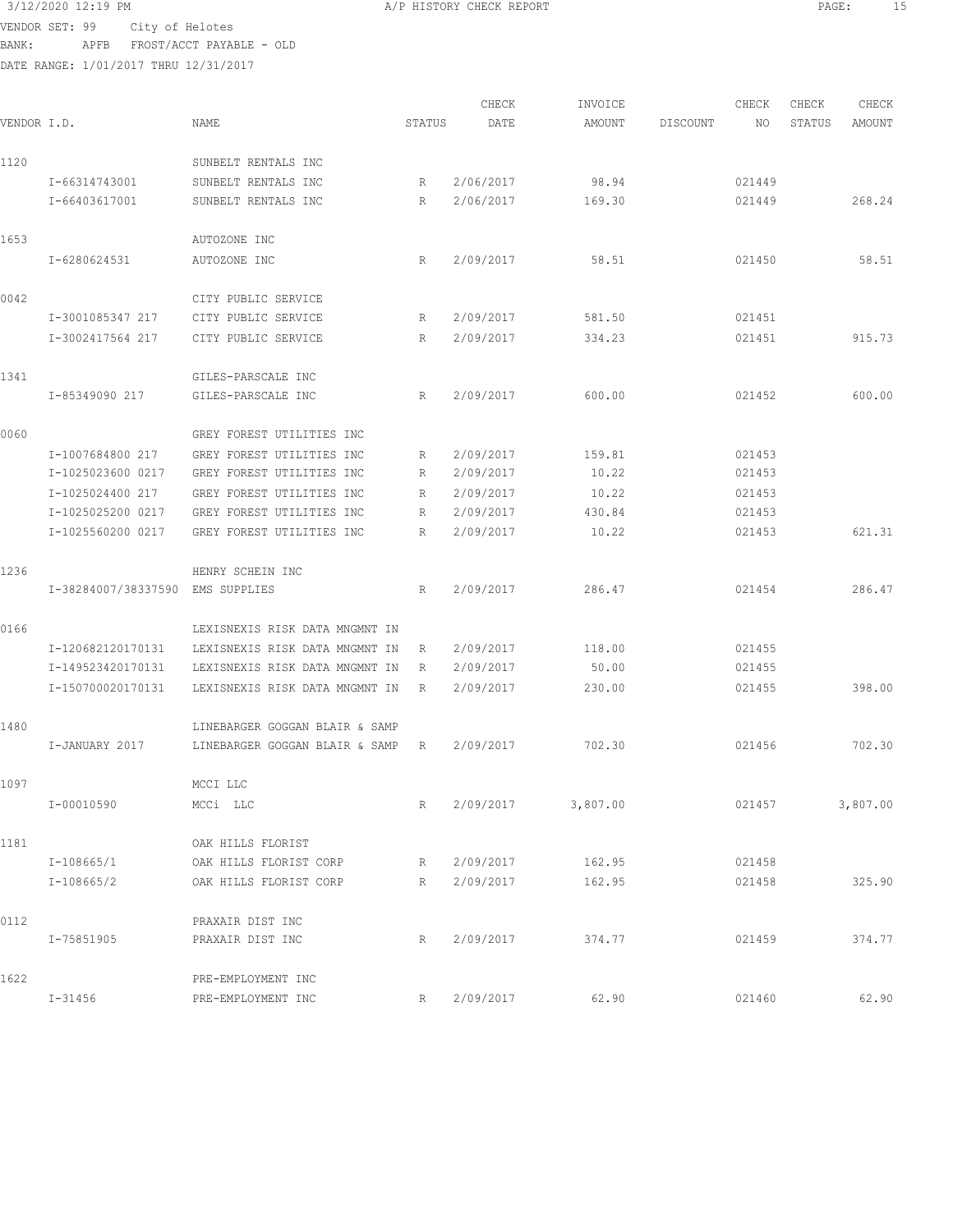## 3/12/2020 12:19 PM PAGE: 16<br>
VENDOR SET: 99 City of Helotes And Alphart CHECK REPORT PAGE: 16 VENDOR SET: 99 City of Helotes

BANK: APFB FROST/ACCT PAYABLE - OLD DATE RANGE: 1/01/2017 THRU 12/31/2017

| VENDOR I.D. |                                  | <b>NAME</b>                   | STATUS | CHECK<br>DATE | INVOICE<br>AMOUNT | DISCOUNT | CHECK<br>NO | CHECK<br>STATUS | CHECK<br>AMOUNT |
|-------------|----------------------------------|-------------------------------|--------|---------------|-------------------|----------|-------------|-----------------|-----------------|
|             |                                  |                               |        |               |                   |          |             |                 |                 |
| 1746        |                                  | SAFETY SERVICES INC           |        |               |                   |          |             |                 |                 |
|             | $I - 3687$                       | SAFETY SERVICES INC           | R      | 2/09/2017     | 290.00            |          | 021461      |                 | 290.00          |
| 0191        |                                  | SAN ANTONIO EXPRESS NEWS      |        |               |                   |          |             |                 |                 |
|             | I-007596702 13117                | SAN ANTONIO EXPRESS NEWS      | R      | 2/09/2017     | 697.79            |          | 021462      |                 |                 |
|             | I-079438704 13117                | SAN ANTONIO EXPRESS NEWS      | R      | 2/09/2017     | 855.00            |          | 021462      |                 |                 |
|             | I-091152003 13117                | SAN ANTONIO EXPRESS NEWS      | R      | 2/09/2017     | 895.00            |          | 021462      |                 | 2,447.79        |
| 1674        |                                  | SOUND DISTRIBUTORS            |        |               |                   |          |             |                 |                 |
|             | I-108408A                        | PEG EQUIPMENT                 | R      | 2/09/2017     | 375.36            |          | 021463      |                 | 375.36          |
| 1662        |                                  | SOUTH TEXAS PRESS INC         |        |               |                   |          |             |                 |                 |
|             | $I - 80256$                      | SOUTH TEXAS PRESS INC         | R      | 2/09/2017     | 150.19            |          | 021464      |                 |                 |
|             | $I - 80698$                      | SOUTH TEXAS PRESS INC         | R      | 2/09/2017     | 91.76             |          | 021464      |                 | 241.95          |
| 0871        |                                  | T-MOBILE USA INC              |        |               |                   |          |             |                 |                 |
|             | I-800019870 011517               | T-MOBILE USA INC              | R      | 2/09/2017     | 59.99             |          | 021465      |                 | 59.99           |
| 0777        |                                  | UNITED SITE SERVICES          |        |               |                   |          |             |                 |                 |
|             | I-1144931302                     | UNITED SITE SERVICES OF TEXAS | R      | 2/09/2017     | 130.86            |          | 021466      |                 | 130.86          |
| 0688        |                                  | A T & T INC                   |        |               |                   |          |             |                 |                 |
|             | I-21069524842507 217 A T & T INC |                               | R      | 2/14/2017     | 587.55            |          | 021467      |                 |                 |
|             | I-21069535722532 217 A T & T INC |                               | R      | 2/14/2017     | 1,500.00          |          | 021467      |                 |                 |
|             | I-21069569703846 217 A T & T INC |                               | R      | 2/14/2017     | 32.21             |          | 021467      |                 |                 |
|             | I-21069590933842 217 A T & T INC |                               | R      | 2/14/2017     | 70.48             |          | 021467      |                 |                 |
|             | I-8310006975709 217 A T & T INC  |                               | R      | 2/14/2017     | 2,943.00          |          | 021467      |                 | 5, 133. 24      |
| 1139        |                                  | BEYER MECHANICAL LTD INC      |        |               |                   |          |             |                 |                 |
|             | I-496697                         | BEYER MECHANICAL LTD INC      | R      | 2/14/2017     | 640.75            |          | 021468      |                 |                 |
|             | I-498992                         | BEYER MECHANICAL LTD INC      | R      | 2/14/2017     | 423.00            |          | 021468      |                 |                 |
|             | I-499202                         | BEYER MECHANICAL LTD INC      | R      | 2/14/2017     | 2,875.00          |          | 021468      |                 | 3,938.75        |
|             |                                  |                               |        |               |                   |          |             |                 |                 |
| 0747        |                                  | C-6 DISPOSAL SYSTEMS INC      |        |               |                   |          |             |                 |                 |
|             | I-537867                         | C-6 DISPOSAL SYSTEMS INC      | R      | 2/14/2017     | 50.00             |          | 021469      |                 | 50.00           |
| 1260        |                                  | CHESMAR HOMES                 |        |               |                   |          |             |                 |                 |
|             | I-OVERPAID 0217                  | CHESMAR HOMES                 | R      | 2/14/2017     | 163.50            |          | 021470      |                 | 163.50          |
| 1711        |                                  | CLEAR CHANNEL OUTDOOR INC     |        |               |                   |          |             |                 |                 |
|             | I-58124445                       | CLEAR CHANNEL OUTDOOR INC     | R      | 2/14/2017     | 2,560.00          |          | 021471      |                 |                 |
|             | I-58124697                       | CLEAR CHANNEL OUTDOOR INC     | R      | 2/14/2017     | 3,000.00          |          | 021471      |                 | 5,560.00        |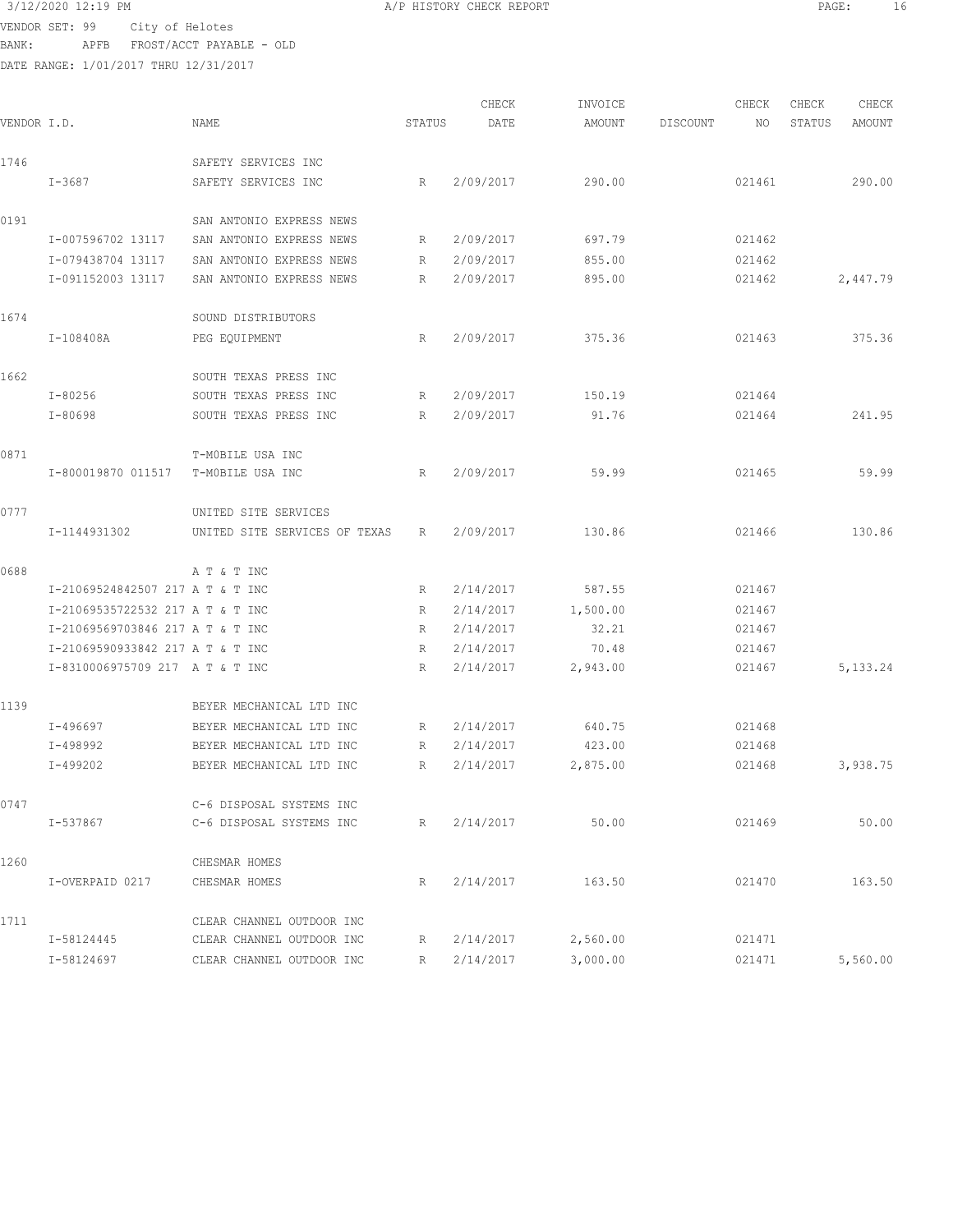3/12/2020 12:19 PM A/P HISTORY CHECK REPORT PAGE: 17 VENDOR SET: 99 City of Helotes BANK: APFB FROST/ACCT PAYABLE - OLD

| VENDOR I.D. |                     | NAME                           | STATUS      | CHECK<br>DATE | INVOICE<br>AMOUNT | DISCOUNT | CHECK<br>NO | CHECK<br>STATUS | CHECK<br><b>AMOUNT</b> |
|-------------|---------------------|--------------------------------|-------------|---------------|-------------------|----------|-------------|-----------------|------------------------|
|             |                     |                                |             |               |                   |          |             |                 |                        |
| 1241        |                     | COMDATA INC                    |             |               |                   |          |             |                 |                        |
|             | I-XY993020417 217   | COMDATA INC                    | R           | 2/14/2017     | 1,634.38          |          | 021472      |                 |                        |
|             | I-XY99302042017 ADM | COMDATA INC                    | R           | 2/14/2017     | 2,073.59          |          | 021472      |                 |                        |
|             | I-XY99302042017 PD  | COMDATA INC                    | R           | 2/14/2017     | 5,550.37          |          | 021472      |                 | 9,258.34               |
| 1051        |                     | DAMARIS SERNA                  |             |               |                   |          |             |                 |                        |
|             | I-JANUARY 2017      | DAMARIS SERNA                  | R           | 2/14/2017     | 360.00            |          | 021473      |                 | 360.00                 |
| 0643        |                     | DAVIDSON & TROILO REAM & GARZA |             |               |                   |          |             |                 |                        |
|             | I-11954             | DAVIDSON & TROILO REAM & GARZA | R           | 2/14/2017     | 1,824.00          |          | 021474      |                 |                        |
|             | $I - 11955$         | DAVIDSON & TROILO REAM & GARZA | R           | 2/14/2017     | 988.00            |          | 021474      |                 | 2,812.00               |
| 1337        |                     | DUSTIN BLASCHKE                |             |               |                   |          |             |                 |                        |
|             | I-TRVL REIMB 0217   | <b>DUSTIN BLASCHKE</b>         | R           | 2/14/2017     | 224.00            |          | 021475      |                 | 224.00                 |
| 1523        |                     | ELIGIBILITY TRACKING CALCULATO |             |               |                   |          |             |                 |                        |
|             | I-8769              | ELIGIBILITY TRACKING CALCULATO | R           | 2/14/2017     | 170.00            |          | 021476      |                 | 170.00                 |
| 1236        |                     | HENRY SCHEIN INC               |             |               |                   |          |             |                 |                        |
|             | I-38537055          | HENRY SCHEIN INC               | R           | 2/14/2017     | 10.00             |          | 021477      |                 | 10.00                  |
| 0679        |                     | JOE ENCINA                     |             |               |                   |          |             |                 |                        |
|             | I-TRVL REIMB 217    | JOE ENCINA                     | R           | 2/14/2017     | 224.00            |          | 021478      |                 | 224.00                 |
| 1197        |                     | LORI GAYLE CALZONCIT           |             |               |                   |          |             |                 |                        |
|             | I-JANUARY 2017      | LORI GAYLE CALZONCIT           | R           | 2/14/2017     | 500.00            |          | 021479      |                 | 500.00                 |
| 0097        |                     | THOMAS PATRICK JOHNSON         |             |               |                   |          |             |                 |                        |
|             | I-5088              | MAVERICK ELECTRIC              | R           | 2/14/2017     | 347.50            |          | 021480      |                 | 347.50                 |
| 0793        |                     | OFFICE DEPOT INC               |             |               |                   |          |             |                 |                        |
|             | I-900915307001      | OFFICE DEPOT                   | R           | 2/14/2017     | 54.98             |          | 021481      |                 |                        |
|             | I-900915424001      | OFFICE DEPOT                   | $\mathbb R$ | 2/14/2017     | 4.49              |          | 021481      |                 | 59.47                  |
| 1396        |                     | POLEY E BARCENEZ               |             |               |                   |          |             |                 |                        |
|             | I-3494              | POLEY E BARCENEZ               | R           | 2/14/2017     | 400.00            |          | 021482      |                 | 400.00                 |
| 0528        |                     | RICK SCHRODER                  |             |               |                   |          |             |                 |                        |
|             | I-TRVL REIMB 0217   | RICK SCHRODER                  | R           | 2/14/2017     | 446.76            |          | 021483      |                 | 446.76                 |
| 1755        |                     | RRGP SERVICES INC              |             |               |                   |          |             |                 |                        |
|             | I-17700             | AUDIT CURRENT IT SERVICES      | R           | 2/14/2017     | 3,865.00          |          | 021484      |                 | 3,865.00               |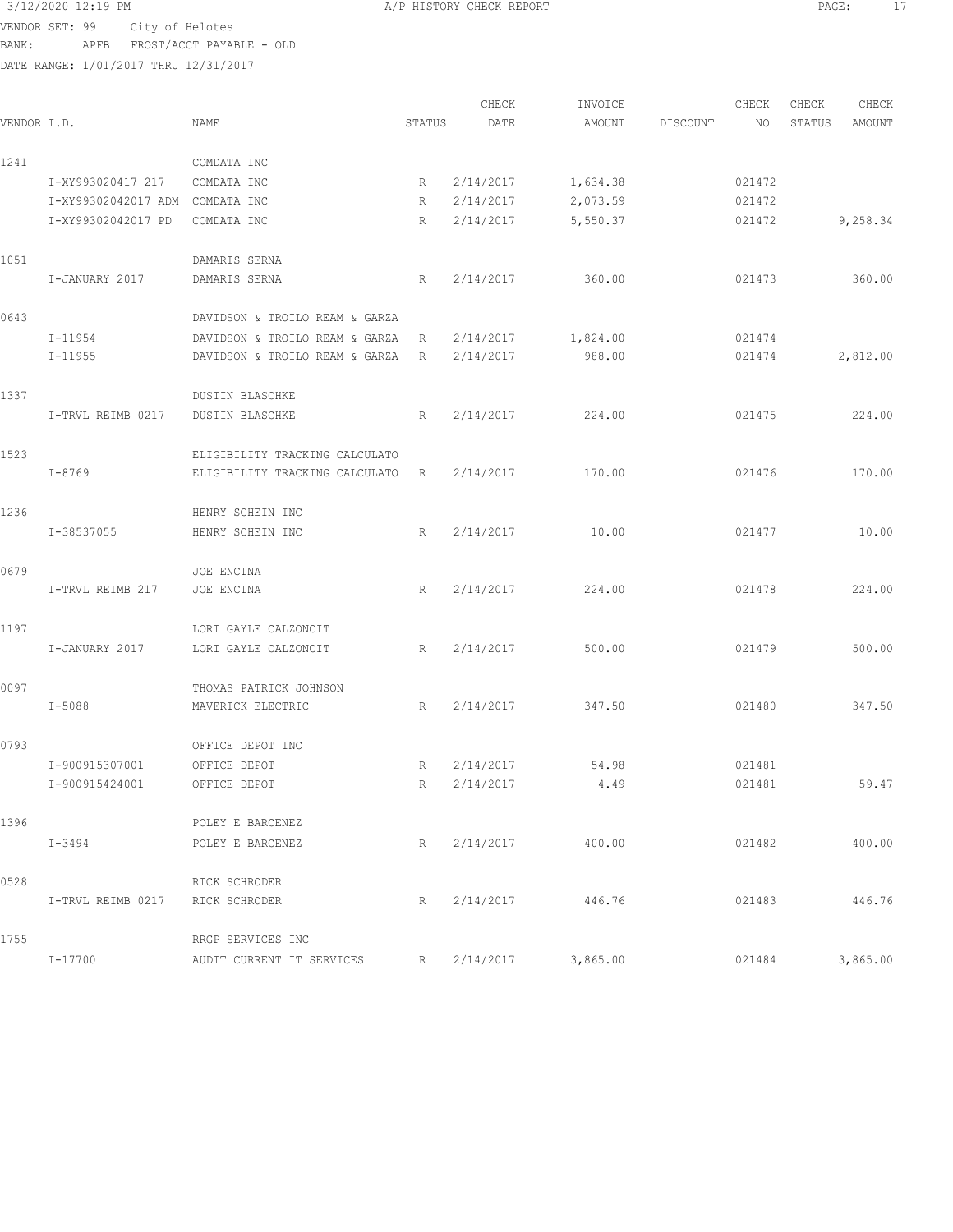## 3/12/2020 12:19 PM A/P HISTORY CHECK REPORT PAGE: 18 VENDOR SET: 99 City of Helotes

BANK: APFB FROST/ACCT PAYABLE - OLD

| VENDOR I.D. |                   | NAME                           | STATUS | CHECK<br>DATE | INVOICE<br>AMOUNT | DISCOUNT | CHECK<br>NO | CHECK<br>STATUS | CHECK<br>AMOUNT |
|-------------|-------------------|--------------------------------|--------|---------------|-------------------|----------|-------------|-----------------|-----------------|
| 0120        |                   | SAECO ELECTRIC & UTILITY LTD   |        |               |                   |          |             |                 |                 |
|             | I-11130451        | SAECO ELECTRIC & UTILITY LTD   | R      | 2/14/2017     | 5,060.50          |          | 021485      |                 | 5,060.50        |
| 0121        |                   | SAN ANTONIO WATER SYSTEMS      |        |               |                   |          |             |                 |                 |
|             | I-01414030001 217 | SAN ANTONIO WATER SYSTEMS      | R      | 2/14/2017     | 107.06            |          | 021486      |                 |                 |
|             | I-01447360001 217 | SAN ANTONIO WATER SYSTEMS      | R      | 2/14/2017     | 223.08            |          | 021486      |                 |                 |
|             | I-01447390001 217 | SAN ANTONIO WATER SYSTEMS      | R      | 2/14/2017     | 28.74             |          | 021486      |                 | 358.88          |
| 1403        |                   | SERVICE UNIFORM RENTAL         |        |               |                   |          |             |                 |                 |
|             | I-1622951         | SERVICE UNIFORM RENTAL         | R      | 2/14/2017     | 97.29             |          | 021487      |                 | 97.29           |
| 1695        |                   | STERICYCLE INC                 |        |               |                   |          |             |                 |                 |
|             | I-4006867120      | STERICYCLE INC                 | R      | 2/14/2017     | 57.75             |          | 021488      |                 | 57.75           |
| 0145        |                   | TIME WARNER CABLE SAN ANTONIO  |        |               |                   |          |             |                 |                 |
|             | I-4850 0217       | TIME WARNER CABLE SAN ANTONIO  | R      | 2/14/2017     | 544.83            |          | 021489      |                 | 544.83          |
| 1387        |                   | WELLS FARGO FINANCIAL LEASING  |        |               |                   |          |             |                 |                 |
|             | I-5003713848      | WELLS FARGO FINANCIAL LEASING  | R      | 2/14/2017     | 27.00             |          | 021490      |                 |                 |
|             | I-5003713849      | WELLS FARGO FINANCIAL LEASING  | R      | 2/14/2017     | 2,090.68          |          | 021490      |                 | 2,117.68        |
| 0021        |                   | A T & T MOBILITY               |        |               |                   |          |             |                 |                 |
|             | I-020717 P GARCIA | A T & T MOBILITY               | R      | 2/24/2017     | 687.96            |          | 021491      |                 | 687.96          |
| 1708        |                   | AMERICAN PUBLIC WORKS ASSOCIAT |        |               |                   |          |             |                 |                 |
|             | I-4201715         | AMERICAN PUBLIC WORKS ASSOCIAT | R      | 2/24/2017     | 497.00            |          | 021492      |                 | 497.00          |
| 0615        |                   | BEXAR COUNTY AUDITOR           |        |               |                   |          |             |                 |                 |
|             | I-LI4308          | BEXAR COUNTY AUDITOR           | R      | 2/24/2017     | 57.00             |          | 021493      |                 |                 |
|             | I-LI4309          | BEXAR COUNTY AUDITOR           | R      | 2/24/2017     | 57.00             |          | 021493      |                 |                 |
|             | I-LI4310          | BEXAR COUNTY AUDITOR           | R      | 2/24/2017     | 57.00             |          | 021493      |                 | 171.00          |
| 1139        |                   | BEYER MECHANICAL LTD INC       |        |               |                   |          |             |                 |                 |
|             | I-500053          | BEYER MECHANICAL LTD INC       | R      | 2/24/2017     | 229.75            |          | 021494      |                 |                 |
|             | I-500062          | BEYER MECHANICAL LTD INC       | R      | 2/24/2017     | 2,343.75          |          | 021494      |                 | 2,573.50        |
| 0353        |                   | CANON FINANCIAL SERVICES INC   |        |               |                   |          |             |                 |                 |
|             | I-16996613        | CANON FINANCIAL SERVICES INC   | R      | 2/24/2017     | 173.72            |          | 021495      |                 | 173.72          |
| 1386        |                   | CINTAS CORPORATION NO 2        |        |               |                   |          |             |                 |                 |
|             | I-8403067228      | CINTAS CORPORATION NO 2        | R      | 2/24/2017     | 149.63            |          | 021496      |                 | 149.63          |
| 0042        |                   | CITY PUBLIC SERVICE            |        |               |                   |          |             |                 |                 |
|             | I-3000530099 217  | CITY PUBLIC SERVICE            | R      | 2/24/2017     | 1,165.57          |          | 021497      |                 |                 |
|             | I-3000819534 217  | CITY PUBLIC SERVICE            | R      | 2/24/2017     | 53.68             |          | 021497      |                 |                 |
|             | I-3002452349 217  | CITY PUBLIC SERVICE            | R      | 2/24/2017     | 1,335.59          |          | 021497      |                 |                 |
|             | I-3002471776 217  | CITY PUBLIC SERVICE            | R      | 2/24/2017     | 1,645.77          |          | 021497      |                 |                 |
|             | I-3002501943 217  | CITY PUBLIC SERVICE            | R      | 2/24/2017     | 16.22             |          | 021497      |                 |                 |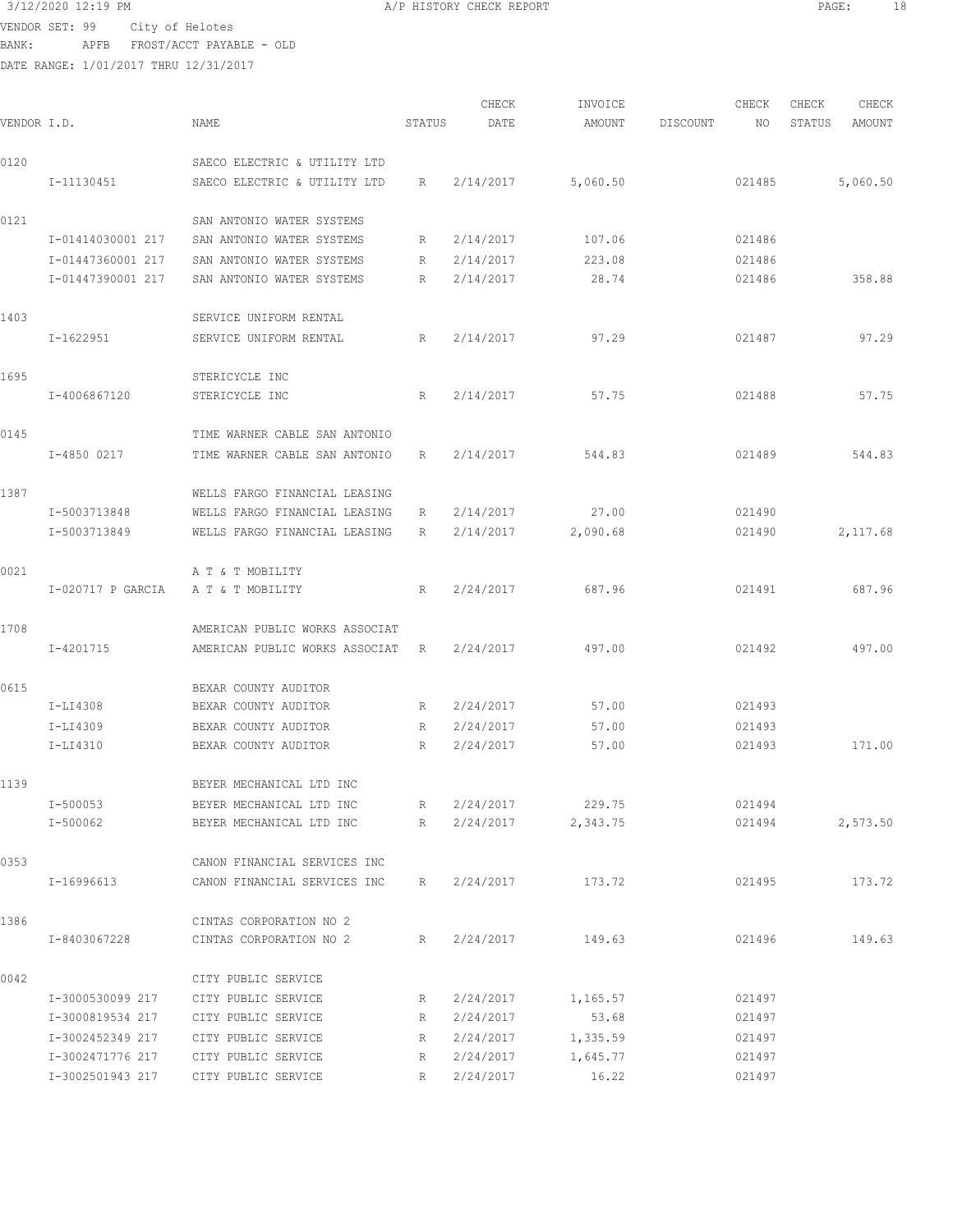3/12/2020 12:19 PM A/P HISTORY CHECK REPORT PAGE: 19 VENDOR SET: 99 City of Helotes BANK: APFB FROST/ACCT PAYABLE - OLD

|             |                   |                                              |        | CHECK     | INVOICE  |          | CHECK  | CHECK  | CHECK    |
|-------------|-------------------|----------------------------------------------|--------|-----------|----------|----------|--------|--------|----------|
| VENDOR I.D. |                   | NAME                                         | STATUS | DATE      | AMOUNT   | DISCOUNT | NO     | STATUS | AMOUNT   |
|             | I-3002510668 217  | CITY PUBLIC SERVICE                          | R      | 2/24/2017 | 14.05    |          | 021497 |        |          |
|             | I-3002510675 217  | CITY PUBLIC SERVICE                          | R      | 2/24/2017 | 13.62    |          | 021497 |        |          |
|             | I-3002530708 217  | CITY PUBLIC SERVICE                          | R      | 2/24/2017 | 10.93    |          | 021497 |        |          |
|             | I-3002531134 217  | CITY PUBLIC SERVICE                          | R      | 2/24/2017 | 8.84     |          | 021497 |        |          |
|             | I-3002825167 217  | CITY PUBLIC SERVICE                          | R      | 2/24/2017 | 29.31    |          | 021497 |        |          |
|             | I-3002836202 217  | CITY PUBLIC SERVICE                          | R      | 2/24/2017 | 54.12    |          | 021497 |        |          |
|             | I-3002838864 217  | CITY PUBLIC SERVICE                          | R      | 2/24/2017 | 76.60    |          | 021497 |        |          |
|             | I-3003167893 217  | CITY PUBLIC SERVICE                          | R      | 2/24/2017 | 9.16     |          | 021497 |        |          |
|             | I-3003381122 0217 | CITY PUBLIC SERVICE                          | R      | 2/24/2017 | 48.22    |          | 021497 |        |          |
|             | I-3003381144 217  | CITY PUBLIC SERVICE                          | R      | 2/24/2017 | 36.99    |          | 021497 |        |          |
|             | I-3003495095 217  | CITY PUBLIC SERVICE                          | R      | 2/24/2017 | 8.94     |          | 021497 |        | 4,527.61 |
| 0795        |                   | COMPTROLLER OF PUBLIC ACCOUNTS               |        |           |          |          |        |        |          |
|             | I-MRKT 0317       | COMPTROLLER OF PUBLIC ACCOUNTS R             |        | 2/24/2017 | 231.00   |          | 021499 |        | 231.00   |
| 0274        |                   | DPS GENERAL SERV BUREAU                      |        |           |          |          |        |        |          |
|             |                   | I-ALC BLOOD TEST 217 DPS GENERAL SERV BUREAU | R      | 2/24/2017 | 65.00    |          | 021500 |        | 65.00    |
| 1739        |                   | FASTMED URGENT CARE, PC                      |        |           |          |          |        |        |          |
|             |                   | I-3389179 1395 217 FASTMED URGENT CARE, PC   | R      | 2/24/2017 | 128.00   |          | 021501 |        | 128.00   |
| 1682        |                   | HELOTES HUMANE SOCIETY                       |        |           |          |          |        |        |          |
|             | $I - 00217$       | HELOTES HUMANE SOCIETY                       | R      | 2/24/2017 | 120.00   |          | 021502 |        | 120.00   |
| 1236        |                   | HENRY SCHEIN INC                             |        |           |          |          |        |        |          |
|             | I-308890125       | HENRY SCHEIN INC                             | R      | 2/24/2017 | 346.56   |          | 021503 |        |          |
|             | I-38824613        | HENRY SCHEIN INC                             | R      | 2/24/2017 | 63.79    |          | 021503 |        | 410.35   |
| 0071        |                   | JOHN ROBERT KUEHL                            |        |           |          |          |        |        |          |
|             | I-6043            | HORIZON PRINTING                             | R      | 2/24/2017 | 404.00   |          | 021504 |        |          |
|             | I-6044            | HORIZON PRINTING                             | R      | 2/24/2017 | 222.46   |          | 021504 |        | 626.46   |
| 1704        |                   | KENTECH INC                                  |        |           |          |          |        |        |          |
|             | $I - 21362$       | KENTECH                                      | R      | 2/24/2017 | 508.00   |          | 021505 |        | 508.00   |
| 0291        |                   | LNV ENGINEERING                              |        |           |          |          |        |        |          |
|             | I-22789           | LNV ENGINEERING INC                          | R      | 2/24/2017 | 2,689.50 |          | 021506 |        | 2,689.50 |
| 0427        |                   | MARIO A TREVINO                              |        |           |          |          |        |        |          |
|             | I-FEBRUARY 2017   | MARIO A TREVINO                              | R      | 2/24/2017 | 800.00   |          | 021507 |        | 800.00   |
| 1196        |                   | MONTY JOE MCGUFFIN                           |        |           |          |          |        |        |          |
|             | I-JANUARY 2017    | MONTY JOE MCGUFFIN                           | R      | 2/24/2017 | 500.00   |          | 021508 |        | 500.00   |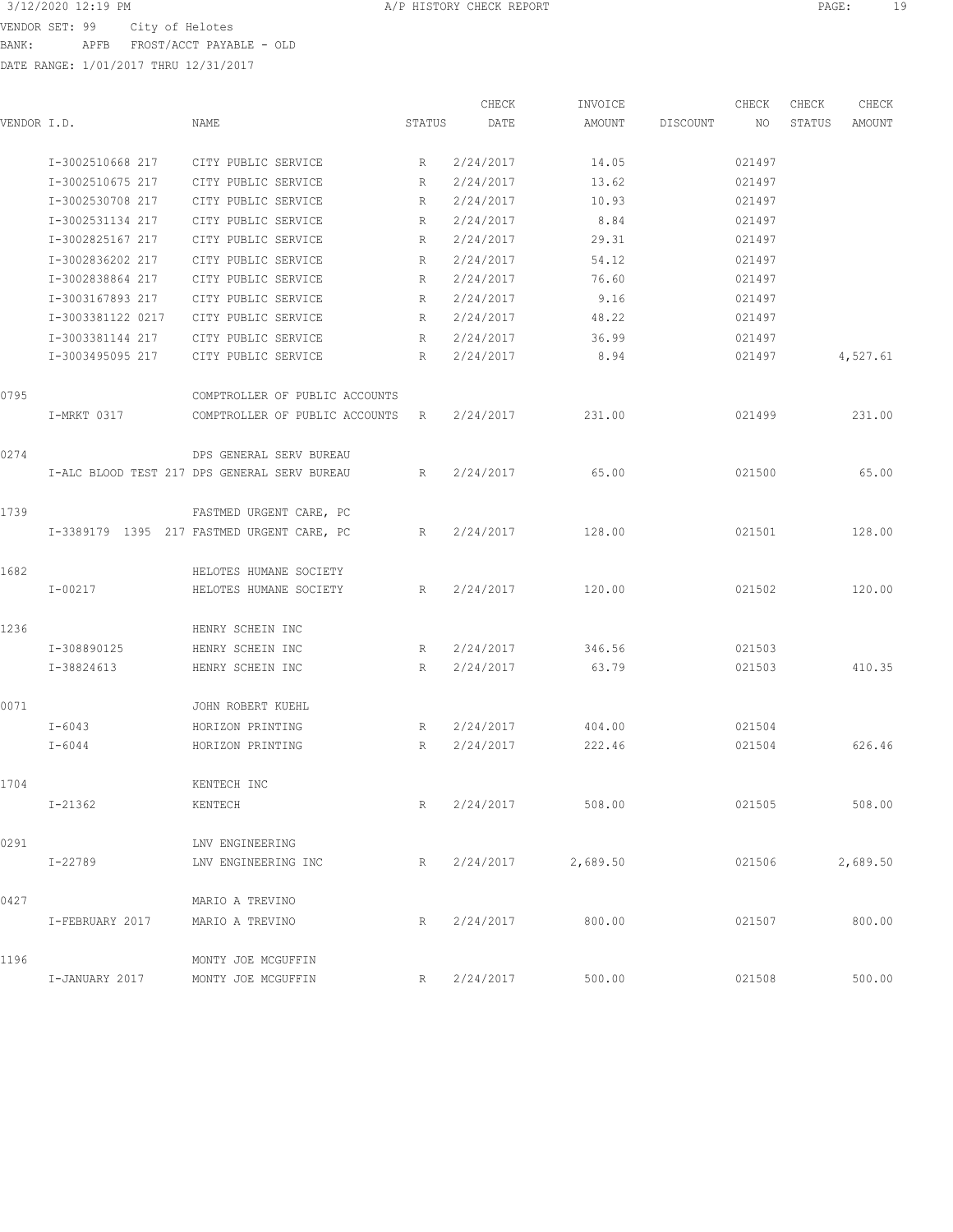3/12/2020 12:19 PM A/P HISTORY CHECK REPORT PAGE: 20 VENDOR SET: 99 City of Helotes BANK: APFB FROST/ACCT PAYABLE - OLD

|             |                  |                                 |        | CHECK       | INVOICE            |          | CHECK  | CHECK  | CHECK    |
|-------------|------------------|---------------------------------|--------|-------------|--------------------|----------|--------|--------|----------|
| VENDOR I.D. |                  | <b>NAME</b>                     | STATUS | DATE        | AMOUNT             | DISCOUNT | NO.    | STATUS | AMOUNT   |
| 0267        |                  | N F P A INTERNATIONAL           |        |             |                    |          |        |        |          |
|             | I-2262514 217    | NFPA                            | R      | 2/24/2017   | 1,345.00           |          | 021509 |        | 1,345.00 |
| 0793        |                  | OFFICE DEPOT INC                |        |             |                    |          |        |        |          |
|             | I-905865188001   | OFFICE DEPOT                    | R      | 2/24/2017   | 830.77             |          | 021510 |        |          |
|             | I-9058655190010  | OFFICE DEPOT                    | R      | 2/24/2017   | 13.15              |          | 021510 |        |          |
|             | I-905865521001   | OFFICE DEPOT                    | R      | 2/24/2017   | 8.78               |          | 021510 |        |          |
|             | I-905865522001   | OFFICE DEPOT                    | R      | 2/24/2017   | 33.97              |          | 021510 |        |          |
|             | I-906129498001   | OFFICE DEPOT                    | R      | 2/24/2017   | 79.23              |          | 021510 |        |          |
|             | I-906129638001   | OFFICE DEPOT                    | R      | 2/24/2017   | 51.92              |          | 021510 |        | 1,017.82 |
| 1781        |                  | PROTECTION ONE ALARM MONITORIN  |        |             |                    |          |        |        |          |
|             | I-114487467      | PROTECTION ONE ALARM MONITORIN  | R      | 2/24/2017   | 402.66             |          | 021511 |        | 402.66   |
| 0809        |                  | RX TECHNOLOGY                   |        |             |                    |          |        |        |          |
|             | I-95398          | RX TECHNOLOGY INC               | R      | 2/24/2017   | 4,688.00           |          | 021512 |        |          |
|             | $I - 95399$      | RX TECHNOLOGY INC               | R      | 2/24/2017   | 1,200.00           |          | 021512 |        | 5,888.00 |
| 0191        |                  | SAN ANTONIO EXPRESS NEWS        |        |             |                    |          |        |        |          |
|             | I-079438704 0217 | SAN ANTONIO EXPRESS NEWS        | R      | 2/24/2017   | 815.00             |          | 021513 |        | 815.00   |
| 1403        |                  | SERVICE UNIFORM RENTAL          |        |             |                    |          |        |        |          |
|             | I-1623769        | SERVICE UNIFORM RENTAL          | R      | 2/24/2017   | 119.29             |          | 021514 |        |          |
|             | I-1624574        | SERVICE UNIFORM RENTAL          | R      | 2/24/2017   | 91.21              |          | 021514 |        | 210.50   |
| 0871        |                  | T-MOBILE USA INC                |        |             |                    |          |        |        |          |
|             | I-694046127 217  | T-MOBILE USA INC                | R      | 2/24/2017   | 31.20              |          | 021515 |        |          |
|             | I-800019870 0217 | T-MOBILE USA INC                | R      | 2/24/2017   | 59.99              |          | 021515 |        | 91.19    |
| 1782        |                  | THE ASSOCIATED PRESS            |        |             |                    |          |        |        |          |
|             | I-SKU OLN 917360 | THE ASSOCIATED PRESS            | R      | 2/24/2017   | 20.80              |          | 021516 |        | 20.80    |
| 0764        |                  | TYLER TECHNOLOGIES INC          |        |             |                    |          |        |        |          |
|             | I-025181631      | TYLER TECHNOLOGIES INC          | R      | 2/24/2017   | 7,159.57           |          | 021517 |        | 7,159.57 |
| 0777        |                  | UNITED SITE SERVICES            |        |             |                    |          |        |        |          |
|             | I-1144982812     | UNITED SITE SERVICES OF TEXAS R |        | 2/24/2017   | 215.48             |          | 021518 |        | 215.48   |
| 0159        |                  | UTILITY DATA SYSTEMS INC        |        |             |                    |          |        |        |          |
|             | I-14892          | UTILITY DATA SYSTEMS INC        | R      |             | 2/24/2017 1,961.00 |          | 021519 |        | 1,961.00 |
| 0921        |                  | VANGUARD CLEANING SYSTEM INC    |        |             |                    |          |        |        |          |
|             | I-SA68116        | VANGUARD CLEANING SYSTEM INC    | R      | 2/24/2017   | 475.00             |          | 021520 |        |          |
|             | I-SA68117        | VANGUARD CLEANING SYSTEM INC    | R      | 2/24/2017   | 90.30              |          | 021520 |        |          |
|             | I-SA68118        | VANGUARD CLEANING SYSTEM INC    | R      | 2/24/2017   | 361.00             |          | 021520 |        |          |
|             | I-SA68119        | VANGUARD CLEANING SYSTEM INC    |        | R 2/24/2017 | 140.00             |          | 021520 |        | 1,066.30 |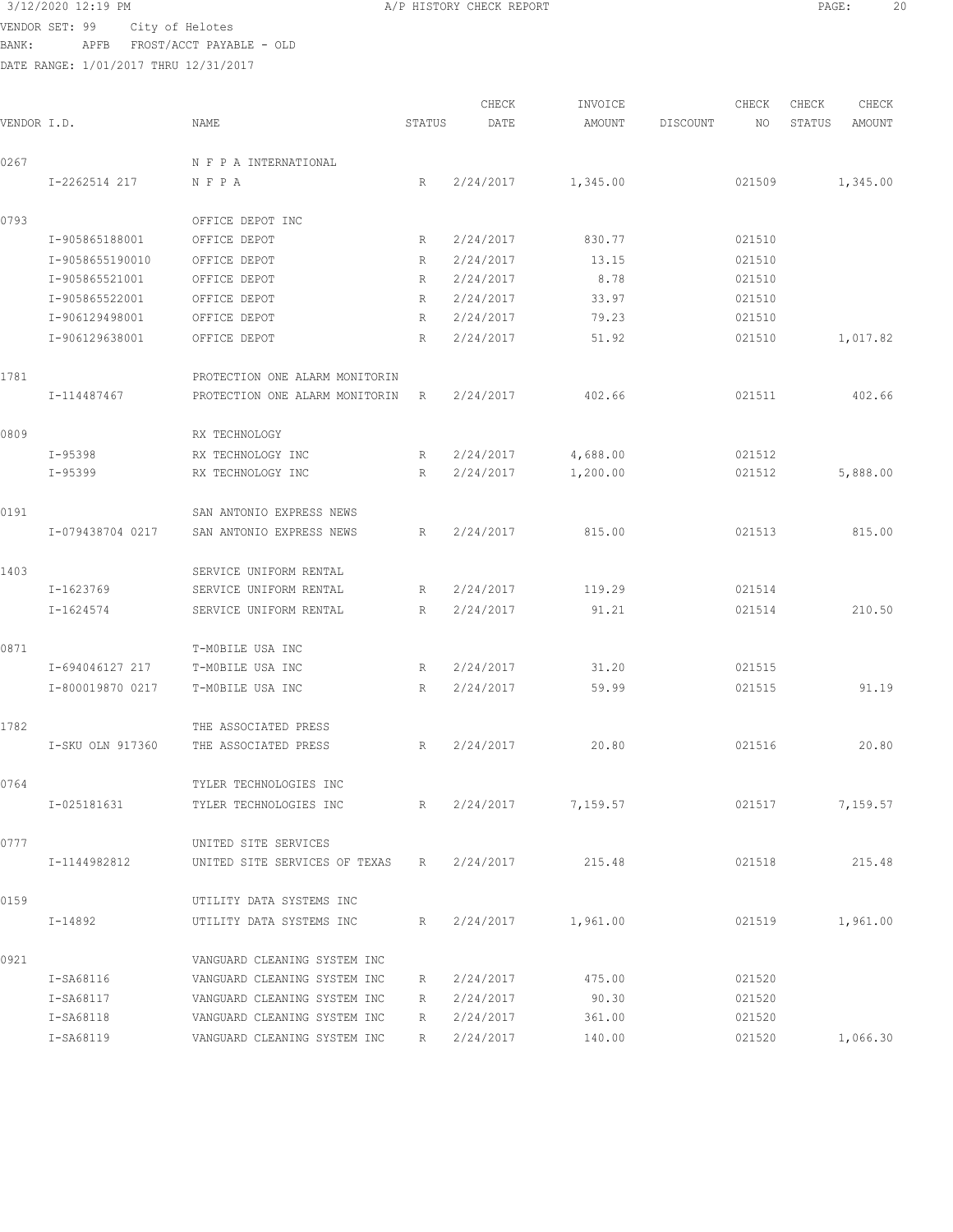## 3/12/2020 12:19 PM A/P HISTORY CHECK REPORT PAGE: 21

VENDOR SET: 99 City of Helotes BANK: APFB FROST/ACCT PAYABLE - OLD

0042 CITY PUBLIC SERVICE

DATE RANGE: 1/01/2017 THRU 12/31/2017

| VENDOR I.D. |                             | NAME                             | STATUS      | CHECK<br>DATE | INVOICE<br>AMOUNT | DISCOUNT | CHECK<br>NO | CHECK<br>STATUS | CHECK<br><b>AMOUNT</b> |
|-------------|-----------------------------|----------------------------------|-------------|---------------|-------------------|----------|-------------|-----------------|------------------------|
|             |                             |                                  |             |               |                   |          |             |                 |                        |
| 1600        |                             | XEROX BUSINESS SERVICES LLC      |             |               |                   |          |             |                 |                        |
|             | I-1343306                   | XEROX BUSINESS SERVICES LLC      | R           | 2/24/2017     | 2,844.23          |          | 021521      |                 | 2,844.23               |
| 1783        |                             | CHANDA RUSSELL                   |             |               |                   |          |             |                 |                        |
|             | I-TCOLE FEE 0317            | CHANDA RUSSELL                   | R           | 3/03/2017     | 25.00             |          | 021537      |                 |                        |
|             | I-TRVL 030617               | CHANDA RUSSELL                   | R           | 3/03/2017     | 265.50            |          | 021537      |                 | 290.50                 |
| 1784        |                             | HEIDI CANION                     |             |               |                   |          |             |                 |                        |
|             | I-TCOLE FEE                 | HEIDI CANION                     | R           | 3/03/2017     | 25.00             |          | 021538      |                 |                        |
|             | I-TRAVL 030617              | HEIDI CANION                     | R           | 3/03/2017     | 359.02            |          | 021538      |                 | 384.02                 |
| 1721        |                             | A T & T                          |             |               |                   |          |             |                 |                        |
|             | I-1717998064001 217 A T & T |                                  | R           | 3/09/2017     | 696.05            |          | 021539      |                 | 696.05                 |
| 0020        |                             | ARMSTRONG VAUGHAN & ASSOC INC    |             |               |                   |          |             |                 |                        |
|             | I-40322 CITY                | ARMSTRONG VAUGHAN & ASSOC INC    | R           | 3/09/2017     | 6,900.00          |          | 021540      |                 | 6,900.00               |
| 0024        |                             | BEXAR APPRAISAL DIST             |             |               |                   |          |             |                 |                        |
|             | I-00011468                  | BEXAR APPRAISAL DIST             | R           | 3/09/2017     | 4,099.00          |          | 021541      |                 | 4,099.00               |
| 0615        |                             | BEXAR COUNTY AUDITOR             |             |               |                   |          |             |                 |                        |
|             | $I-LI4248$                  | BEXAR COUNTY AUDITOR             | R           | 3/09/2017     | 57.00             |          | 021542      |                 |                        |
|             | $I-LI4249$                  | BEXAR COUNTY AUDITOR             | R           | 3/09/2017     | 112.00            |          | 021542      |                 |                        |
|             | I-LI4250                    | BEXAR COUNTY AUDITOR             | R           | 3/09/2017     | 57.00             |          | 021542      |                 |                        |
|             | I-LI4251                    | BEXAR COUNTY AUDITOR             | R           | 3/09/2017     | 57.00             |          | 021542      |                 |                        |
|             | $I-LI4252$                  | BEXAR COUNTY AUDITOR             | R           | 3/09/2017     | 168.00            |          | 021542      |                 |                        |
|             | I-LI4399                    | BEXAR COUNTY AUDITOR             | R           | 3/09/2017     | 57.00             |          | 021542      |                 |                        |
|             | I-LI4400                    | BEXAR COUNTY AUDITOR             | R           | 3/09/2017     | 131.00            |          | 021542      |                 | 639.00                 |
| 0029        |                             | BRUCE C BEALOR                   |             |               |                   |          |             |                 |                        |
|             | I-FEBRUARY 2017             | BRUCE C BEALOR                   | R           | 3/09/2017     | 13,155.00         |          | 021543      |                 | 13,155.00              |
| 1175        |                             | BUSINESS & PROFESSIONAL SERVIC   |             |               |                   |          |             |                 |                        |
|             | I-JANUARY 2017              | BUSINESS & PROFESSIONAL SERVIC R |             | 3/09/2017     | 2,365.71          |          | 021544      |                 | 2,365.71               |
| 0034        |                             | CARDINAL TRACKING INC            |             |               |                   |          |             |                 |                        |
|             | I-113151                    | CARDINAL TRACKING INC            | R           | 3/09/2017     | 5,672.70          |          | 021545      |                 | 5,672.70               |
|             |                             |                                  |             |               |                   |          |             |                 |                        |
| 0444        |                             | CINTAS FIRE PROTECTION INC       |             |               |                   |          |             |                 |                        |
|             | I-0096528381 0217           | CINTAS FIRE PROTECTION INC       | $R_{\perp}$ | 3/09/2017     | 572.75            |          | 021546      |                 | 572.75                 |

I-3001085347 317 CITY PUBLIC SERVICE R 3/09/2017 600.42 021547

I-3003884461 317 CITY PUBLIC SERVICE R 3/09/2017 866.80 021547 1,795.94

I-3002417564 317 CITY PUBLIC SERVICE R 3/09/2017 328.72 021547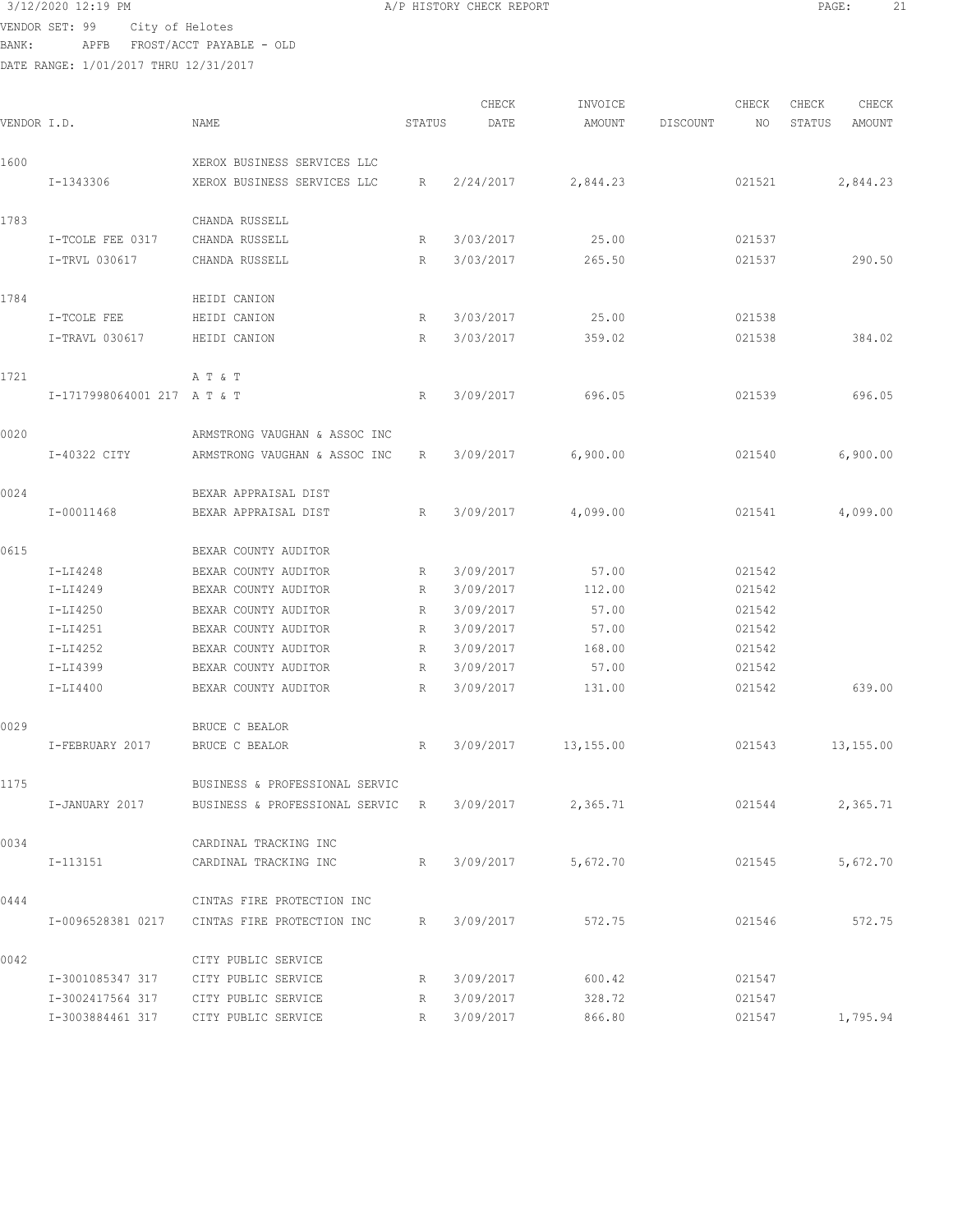## 3/12/2020 12:19 PM A/P HISTORY CHECK REPORT PAGE: 22 VENDOR SET: 99 City of Helotes

BANK: APFB FROST/ACCT PAYABLE - OLD DATE RANGE: 1/01/2017 THRU 12/31/2017

CHECK INVOICE CHECK CHECK CHECK VENDOR I.D. NAME STATUS DATE AMOUNT DISCOUNT NO STATUS AMOUNT 1711 CLEAR CHANNEL OUTDOOR INC I-58125205 CLEAR CHANNEL OUTDOOR INC R 3/09/2017 2,560.00 021548 2,560.00 1241 COMDATA INC I-XY99303042017 PD COMDATA INC R 3/09/2017 5,392.90 021549 I-XY9930304717 COMDATA INC R 3/09/2017 1,434.89 021549 I-xy99303042017 ADM COMDATA INC R 3/09/2017 1,415.78 021549 8,243.57 1413 DAHILL I-IN1094344 DAHILL R 3/09/2017 101.21 021550 101.21 1051 DAMARIS SERNA I-FEBRUARY 2017 DAMARIS SERNA R 3/09/2017 360.00 021551 360.00 1523 ELIGIBILITY TRACKING CALCULATO I-9206 ELIGIBILITY TRACKING CALCULATO R 3/09/2017 150.00 021552 150.00 0060 GREY FOREST UTILITIES INC I-1007684800 317 GREY FOREST UTILITIES INC R 3/09/2017 136.55 021553 I-1025023600 317 GREY FOREST UTILITIES INC R 3/09/2017 16.47 021553 I-1025024400 317 GREY FOREST UTILITIES INC R 3/09/2017 10.22 021553 I-10250252000 317 GREY FOREST UTILITIES INC R 3/09/2017 487.06 021553 I-1025560200 317 GREY FOREST UTILITIES INC R 3/09/2017 10.22 021553 660.52 1236 HENRY SCHEIN INC I-39270635/030765 MEDICAL SUPPLIES R 3/09/2017 1,457.34 021554 1,457.34 0069 HOME DEPOT INC I-3929 0217 HOME DEPOT INC R 3/09/2017 302.40 021555 302.40 0291 LNV ENGINEERING I-23212 LNV ENGINEERING INC R 3/09/2017 2,575.00 021556 I-23214 LNV ENGINEERING INC R 3/09/2017 263.71 021556 2,838.71 0097 THOMAS PATRICK JOHNSON I-5103 MAVERICK ELECTRIC R 3/09/2017 85.00 021557 I-REFUND MAVERICK ELECTRIC R 3/09/2017 61.25 021557 146.25 1315 METRO FIRE APPARATUS SPECIALIS I-1071331 FOG NOZZLE R 3/09/2017 8,858.00 021558 8,858.00 0832 MG BUILDING MATERIALS LLC I-30330644 MG BUILDING MATERIALS LLC R 3/09/2017 1,694.10 021559 1,694.10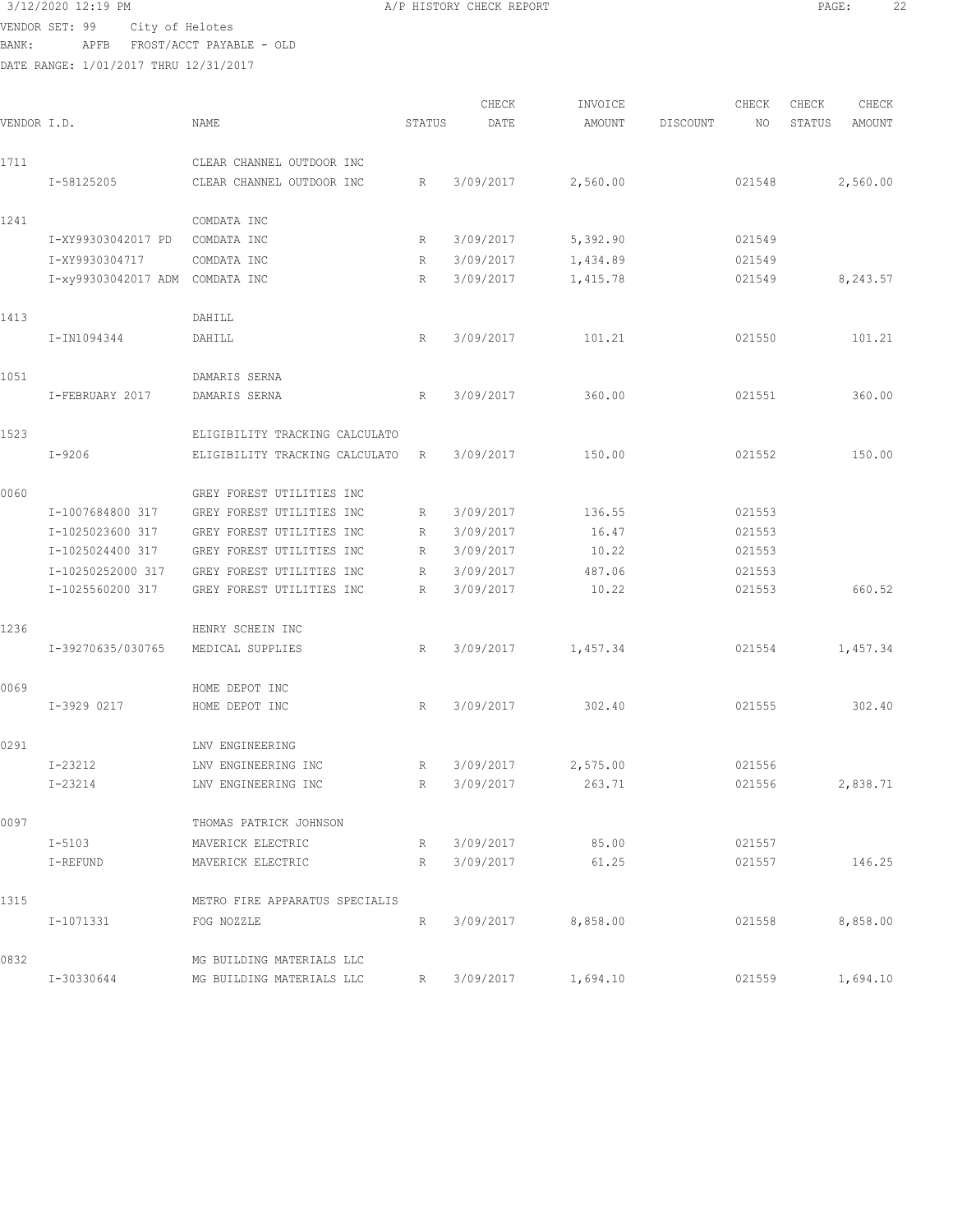# 3/12/2020 12:19 PM A/P HISTORY CHECK REPORT PAGE: 23 VENDOR SET: 99 City of Helotes

BANK: APFB FROST/ACCT PAYABLE - OLD DATE RANGE: 1/01/2017 THRU 12/31/2017

|             |                    |                                                       |        | CHECK     | INVOICE  |          | CHECK  | CHECK  | CHECK    |
|-------------|--------------------|-------------------------------------------------------|--------|-----------|----------|----------|--------|--------|----------|
| VENDOR I.D. |                    | NAME                                                  | STATUS | DATE      | AMOUNT   | DISCOUNT | NO.    | STATUS | AMOUNT   |
| 1196        |                    | MONTY JOE MCGUFFIN                                    |        |           |          |          |        |        |          |
|             | I-FEBRUARY 2017    | MONTY JOE MCGUFFIN                                    | R      | 3/09/2017 | 500.00   |          | 021560 |        | 500.00   |
| 0977        |                    | NORMAN HAYNES                                         |        |           |          |          |        |        |          |
|             | I-EMS RENEWAL 0317 | NORMAN HAYNES                                         | R      | 3/09/2017 | 96.00    |          | 021561 |        | 96.00    |
| 0864        |                    | PACESETTER PERSONNEL SERVICES                         |        |           |          |          |        |        |          |
|             | I-144976SAT        | PACESETTER PERSONNEL SERVICES                         | R      | 3/09/2017 | 185.06   |          | 021562 |        | 185.06   |
|             |                    |                                                       |        |           |          |          |        |        |          |
| 0112        | I-76242273         | PRAXAIR DIST INC<br>PRAXAIR DIST INC                  | R      | 3/09/2017 | 374.77   |          | 021563 |        | 374.77   |
|             |                    |                                                       |        |           |          |          |        |        |          |
| 1319        | I-4895704          | PURE PARTY ICE LP<br>PURE PARTY ICE LP                | R      | 3/09/2017 | 78.00    |          | 021564 |        | 78.00    |
|             |                    |                                                       |        |           |          |          |        |        |          |
| 1746        | $I - 3715$         | SAFETY SERVICES INC<br>SAFETY SERVICES INC            | R      | 3/09/2017 | 290.00   |          | 021565 |        | 290.00   |
|             |                    |                                                       |        |           |          |          |        |        |          |
| 0191        |                    | SAN ANTONIO EXPRESS NEWS                              |        |           |          |          |        |        |          |
|             | I-007596702 22817  | SAN ANTONIO EXPRESS NEWS                              | R      | 3/09/2017 | 940.42   |          | 021566 |        | 940.42   |
| 1403        |                    | SERVICE UNIFORM RENTAL                                |        |           |          |          |        |        |          |
|             | I-1625389 317      | SERVICE UNIFORM RENTAL                                | R      | 3/09/2017 | 111.19   |          | 021567 |        | 111.19   |
| 0138        |                    | SUSAN WOOTTON<br>CPA                                  |        |           |          |          |        |        |          |
|             | I-FEBRUARY 2017    | SUSAN WOOTTON<br>CPA                                  | R      | 3/09/2017 | 1,750.00 |          | 021568 |        | 1,750.00 |
| 0658        |                    | THE POLICE AND SHERIFFS PRESS                         |        |           |          |          |        |        |          |
|             | $I - 90944$        | THE POLICE AND SHERIFFS PRESS                         | R      | 3/09/2017 | 47.49    |          | 021569 |        | 47.49    |
| 0272        |                    | U S POSTAL SERVICE                                    |        |           |          |          |        |        |          |
|             | I-BOX 953 030817   | U S POSTAL SERVICE                                    | R      | 3/09/2017 | 94.00    |          | 021570 |        | 94.00    |
|             |                    |                                                       |        |           |          |          |        |        |          |
| 0777        | I-1145007652 217   | UNITED SITE SERVICES<br>UNITED SITE SERVICES OF TEXAS | R      | 3/09/2017 | 151.39   |          | 021571 |        |          |
|             | I-1145007990       | UNITED SITE SERVICES OF TEXAS                         | R      | 3/09/2017 | 130.86   |          | 021571 |        | 282.25   |
| 1259        |                    | VERIZON WIRELESS                                      |        |           |          |          |        |        |          |
|             | I-9780912887       | VERIZON WIRELESS                                      | R      | 3/09/2017 | 288.29   |          | 021572 |        | 288.29   |
| 0358        |                    | WAL-MART COMMUNITY INC                                |        |           |          |          |        |        |          |
|             | I-8697 217         | WAL-MART COMMUNITY INC                                | R      | 3/09/2017 | 30.30    |          | 021573 |        | 30.30    |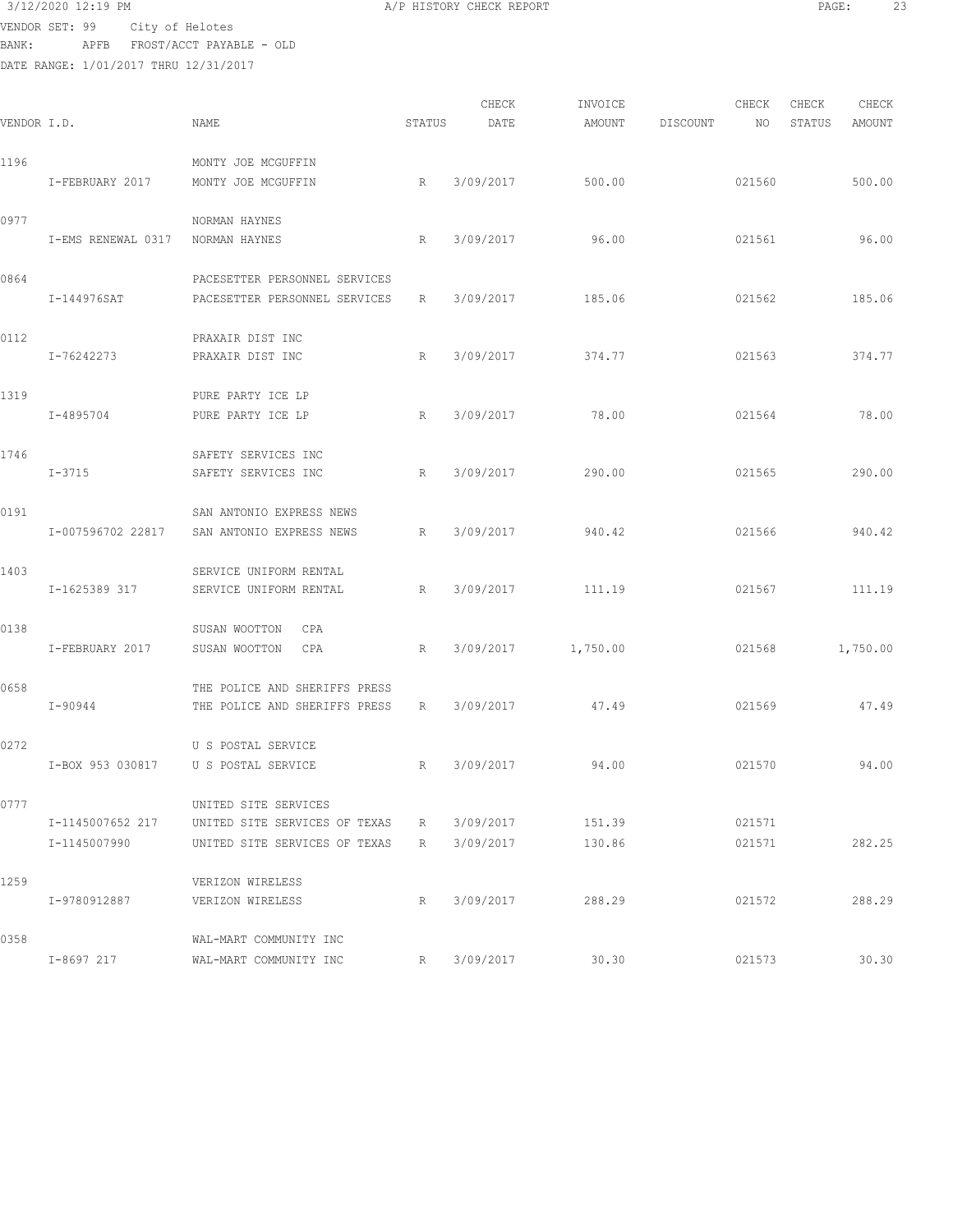VENDOR SET: 99 City of Helotes

BANK: APFB FROST/ACCT PAYABLE - OLD

DATE RANGE: 1/01/2017 THRU 12/31/2017

CHECK INVOICE CHECK CHECK CHECK VENDOR I.D. NAME STATUS DATE AMOUNT DISCOUNT NO STATUS AMOUNT 0467 A T & T INC I-21069524842507 317 A T & T INC R 3/14/2017 550.67 021578 I-21069535722532 317 A T & T INC R 3/14/2017 1,500.00 021578 I-21069569703846 317 A T & T INC R 3/14/2017 32.21 021578 I-21069590933842 317 A T & T INC R 3/14/2017 70.82 021578 2,153.70 0752 BRYAN K WILLIAMS I-11990 ADVANCE RESCUE SYSTEMS R 3/14/2017 675.00 021579 675.00 1617 ARBOR CARE AND CONSULTING / TR I-021 ARBOR CARE AND CONSULTING / TR R 3/14/2017 1,870.00 021580 I-022 ARBOR CARE AND CONSULTING / TR R 3/14/2017 730.00 021580 I-023 ARBOR CARE AND CONSULTING / TR R 3/14/2017 1,690.00 021580 4,290.00 1175 BUSINESS & PROFESSIONAL SERVIC I-february 2017 BUSINESS & PROFESSIONAL SERVIC R 3/14/2017 1,721.54 021581 1,721.54 0444 CINTAS FIRE PROTECTION INC I-0096528458 CINTAS FIRE PROTECTION INC R 3/14/2017 151.40 021582 151.40 0042 CITY PUBLIC SERVICE I-3000530099 317 CITY PUBLIC SERVICE R 3/14/2017 978.58 021583 I-3000819534 317 CITY PUBLIC SERVICE R 3/14/2017 54.49 021583 I-3002452349 317 CITY PUBLIC SERVICE R 3/14/2017 922.91 021583 I-3002471776 317 CITY PUBLIC SERVICE R 3/14/2017 1,219.02 021583 I-30025010943 317 CITY PUBLIC SERVICE R 3/14/2017 15.62 021583 I-3002510668 317 CITY PUBLIC SERVICE R 3/14/2017 10.26 021583 I-3002510675 317 CITY PUBLIC SERVICE R 3/14/2017 8.84 021583 I-3002530708 317 CITY PUBLIC SERVICE R 3/14/2017 10.66 021583 I-3002531134 317 CITY PUBLIC SERVICE R 3/14/2017 8.84 021583 I-3002825167 317 CITY PUBLIC SERVICE R 3/14/2017 26.75 021583 I-3002836202 317 CITY PUBLIC SERVICE R 3/14/2017 53.11 021583 I-3002838864 317 CITY PUBLIC SERVICE R 3/14/2017 75.89 021583 I-3003167893 317 CITY PUBLIC SERVICE R 3/14/2017 9.04 021583 I-3003381122 317 CITY PUBLIC SERVICE R 3/14/2017 47.07 021583 I-3003381144 317 CITY PUBLIC SERVICE R 3/14/2017 36.93 021583 I-3003495095 317 CITY PUBLIC SERVICE R 3/14/2017 8.84 021583 3,486.85 0643 DAVIDSON & TROILO REAM & GARZA I-12297 DAVIDSON & TROILO REAM & GARZA R 3/14/2017 2,810.00 021585 2,810.00 0268 DOOLEY TACKABERRY INC I-1013174 LAMPHEAD LED LIGHT R 3/14/2017 5,958.00 021586 5,958.00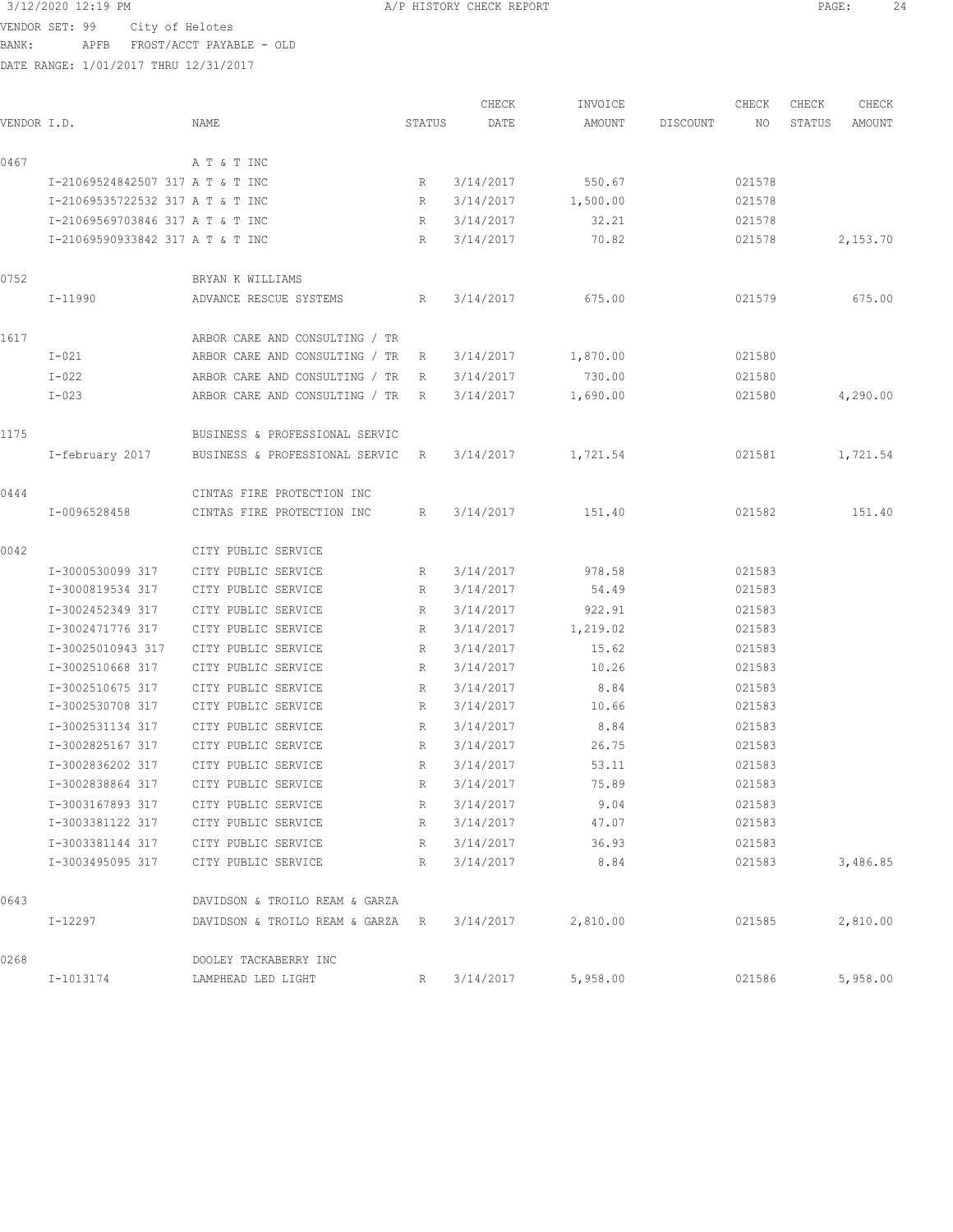## 3/12/2020 12:19 PM A/P HISTORY CHECK REPORT PAGE: 25 VENDOR SET: 99 City of Helotes

BANK: APFB FROST/ACCT PAYABLE - OLD

| VENDOR I.D. |                                      | NAME                                           | STATUS | CHECK<br>DATE | INVOICE<br>AMOUNT  | DISCOUNT | CHECK<br>NO | CHECK<br>STATUS | CHECK<br>AMOUNT |
|-------------|--------------------------------------|------------------------------------------------|--------|---------------|--------------------|----------|-------------|-----------------|-----------------|
| 1786        |                                      | KATHY'S STAMPS N SIGNS                         |        |               |                    |          |             |                 |                 |
|             | $I - 15840$                          | KATHY'S STAMPS N SIGNS                         | R      | 3/14/2017     | 20.45              |          | 021587      |                 | 20.45           |
| 0166        |                                      | LEXISNEXIS RISK DATA MNGMNT IN                 |        |               |                    |          |             |                 |                 |
|             | I-120682120170228                    | LEXISNEXIS RISK DATA MNGMNT IN                 | R      | 3/14/2017     | 115.50             |          | 021588      |                 | 115.50          |
| 0291        |                                      | LNV ENGINEERING                                |        |               |                    |          |             |                 |                 |
|             | I-23404                              | LNV ENGINEERING INC                            | R      | 3/14/2017     | 2,588.40           |          | 021589      |                 | 2,588.40        |
| 1197        |                                      | LORI GAYLE CALZONCIT                           |        |               |                    |          |             |                 |                 |
|             | I-FEBRUARY 2017                      | LORI GAYLE CALZONCIT                           | R      | 3/14/2017     | 500.00             |          | 021590      |                 | 500.00          |
| 0368        |                                      | PHYSIO-CONTROL INC                             |        |               |                    |          |             |                 |                 |
|             | I-117017596                          | PHYSIO-CONTROL INC                             | R      | 3/14/2017     | 172.00             |          | 021591      |                 | 172.00          |
| 0172        |                                      | PITNEY BOWES GLOBAL FINANCIAL                  |        |               |                    |          |             |                 |                 |
|             | I-3302949301                         | PITNEY BOWES GLOBAL FINANCIAL                  | R      | 3/14/2017     | 174.93             |          | 021592      |                 | 174.93          |
| 1622        |                                      | PRE-EMPLOYMENT INC                             |        |               |                    |          |             |                 |                 |
|             | $I - 31571$                          | PRE-EMPLOYMENT INC                             | R      | 3/14/2017     | 217.80             |          | 021593      |                 | 217.80          |
| 0121        |                                      | SAN ANTONIO WATER SYSTEMS                      |        |               |                    |          |             |                 |                 |
|             | I-01414030001 317                    | SAN ANTONIO WATER SYSTEMS                      | R      | 3/14/2017     | 314.81             |          | 021594      |                 |                 |
|             | I-01447360001 317                    | SAN ANTONIO WATER SYSTEMS                      | R      | 3/14/2017     | 211.05             |          | 021594      |                 |                 |
|             | I-01447390001 317                    | SAN ANTONIO WATER SYSTEMS                      | R      | 3/14/2017     | 28.74              |          | 021594      |                 | 554.60          |
| 1779        |                                      | STALKER RADAR                                  |        |               |                    |          |             |                 |                 |
|             | I-303335                             | RADAR                                          | R      | 3/14/2017     | 2,012.50           |          | 021595      |                 | 2,012.50        |
| 0145        |                                      | TIME WARNER CABLE SAN ANTONIO                  |        |               |                    |          |             |                 |                 |
|             | I-0039133 317                        | TIME WARNER CABLE SAN ANTONIO                  | R      | 3/14/2017     | 544.83             |          | 021596      |                 | 544.83          |
| 1387        |                                      | WELLS FARGO FINANCIAL LEASING                  |        |               |                    |          |             |                 |                 |
|             | I-5003778275                         | WELLS FARGO FINANCIAL LEASING                  | R      | 3/14/2017     | 27.00              |          | 021597      |                 |                 |
|             |                                      | I-5003783519 317 WELLS FARGO FINANCIAL LEASING | R      |               | 3/14/2017 1,998.87 |          | 021597      |                 | 2,025.87        |
| 1681        |                                      | ASHLEY SUAREZ                                  |        |               |                    |          |             |                 |                 |
|             | I-REMIB 032017                       | ASHLEY SUAREZ                                  | R      | 3/21/2017     | 26.98              |          | 021598      |                 | 26.98           |
| 0025        |                                      | BEXAR COUNTY CLERK                             |        |               |                    |          |             |                 |                 |
|             | I-PLAT FEE 032017 BEXAR COUNTY CLERK |                                                | R      | 3/21/2017     | 246.00             |          | 021599      |                 | 246.00          |
| 0026        |                                      | BEXAR COUNTY ELECTION ADM                      |        |               |                    |          |             |                 |                 |
|             |                                      | I-DEP 2017 ELECTIONS BEXAR COUNTY ELECTION ADM | V      | 3/21/2017     | 4,673.35           |          | 021600      |                 | 4,673.35        |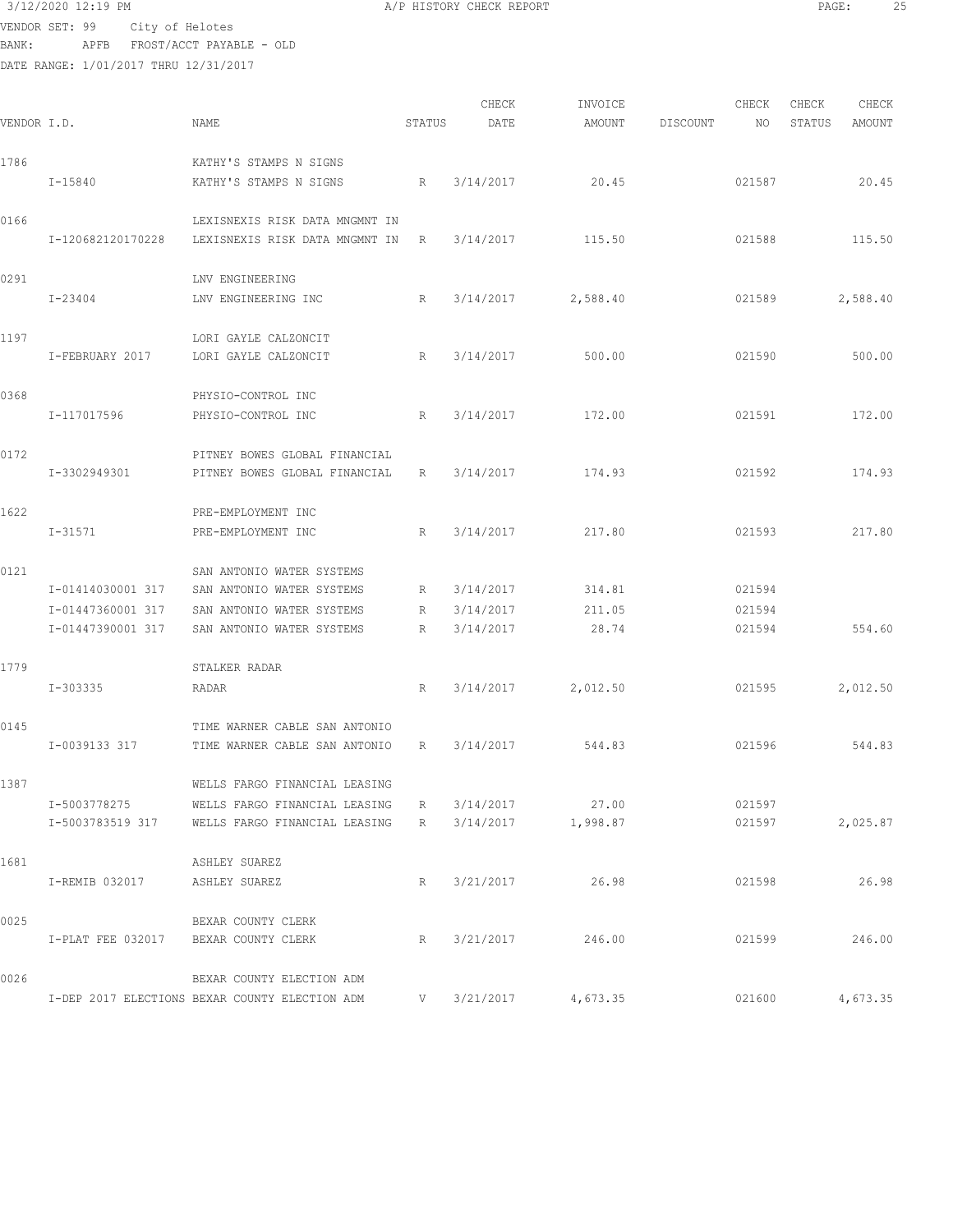$3/12/2020$  12:19 PM  $A/P$  HISTORY CHECK REPORT  $\blacksquare$  PAGE: 26 VENDOR SET: 99 City of Helotes BANK: APFB FROST/ACCT PAYABLE - OLD

| VENDOR I.D. |                                  | NAME                                                             | STATUS | CHECK<br>DATE          | INVOICE<br>AMOUNT | DISCOUNT | CHECK<br>NO      | CHECK<br>STATUS | CHECK<br>AMOUNT |
|-------------|----------------------------------|------------------------------------------------------------------|--------|------------------------|-------------------|----------|------------------|-----------------|-----------------|
| 0353        |                                  | CANON FINANCIAL SERVICES INC                                     |        |                        |                   |          |                  |                 |                 |
|             | I-17101439                       | CANON FINANCIAL SERVICES INC                                     | R      | 3/21/2017              | 173.72            |          | 021601           |                 | 173.72          |
| 0795        | I-0417 MRKT DAYS                 | COMPTROLLER OF PUBLIC ACCOUNTS<br>COMPTROLLER OF PUBLIC ACCOUNTS | R      | 3/21/2017              | 231.00            |          | 021602           |                 | 231.00          |
| 1739        | I-3438847                        | FASTMED URGENT CARE, PC<br>FASTMED URGENT CARE, PC               | R      | 3/21/2017              | 423.00            |          | 021603           |                 | 423.00          |
| 1138        | I-1354868                        | FORD MOTOR CREDIT COMPANY LLC<br>FORD MOTOR CREDIT               | R      | 3/21/2017              | 43, 438.11        |          | 021604           |                 | 43, 438.11      |
| 1341        | I-6792                           | GILES-PARSCALE INC<br>GILES-PARSCALE INC                         | R      | 3/21/2017              | 697.50            |          | 021605           |                 | 697.50          |
| 1236        | I-39518510                       | HENRY SCHEIN INC<br>HENRY SCHEIN INC                             | R      | 3/21/2017              | 157.32            |          | 021606           |                 | 157.32          |
| 0071        | $I - 6055$                       | JOHN ROBERT KUEHL<br>HORIZON PRINTING                            | R      | 3/21/2017              | 561.75            |          | 021607           |                 | 561.75          |
| 0793        |                                  | OFFICE DEPOT INC                                                 |        |                        |                   |          |                  |                 |                 |
|             | I-905865520001                   | OFFICE DEPOT                                                     | R      | 3/21/2017              | 13.67             |          | 021608           |                 |                 |
|             | I-911942235001<br>I-911942513001 | OFFICE DEPOT<br>OFFICE DEPOT                                     | R<br>R | 3/21/2017<br>3/21/2017 | 98.63<br>14.59    |          | 021608<br>021608 |                 | 126.89          |
| 0809        |                                  | RX TECHNOLOGY                                                    |        |                        |                   |          |                  |                 |                 |
|             | I-94223                          | RX TECHNOLOGY INC                                                | R      | 3/21/2017              | 174.00            |          | 021609           |                 |                 |
|             | $I-95463$                        | RX TECHNOLOGY INC                                                | R      | 3/21/2017              | 40.50             |          | 021609           |                 |                 |
|             | I-95472                          | RX TECHNOLOGY INC                                                | R      | 3/21/2017              | 4,688.00          |          | 021609           |                 |                 |
|             | $I-95473$                        | RX TECHNOLOGY INC                                                | R      | 3/21/2017              | 1,200.00          |          | 021609           |                 |                 |
|             | $I - 95501$                      | RX TECHNOLOGY INC                                                | R      | 3/21/2017              | 1,742.00          |          | 021609           |                 | 7,844.50        |
| 1403        |                                  | SERVICE UNIFORM RENTAL                                           |        |                        |                   |          |                  |                 |                 |
|             | I-1626189                        | SERVICE UNIFORM RENTAL                                           | R      |                        | 3/21/2017 84.19   |          | 021610           |                 |                 |
|             | I-1626992                        | SERVICE UNIFORM RENTAL                                           | R      | 3/21/2017              | 119.30            |          | 021610           |                 | 203.49          |
| 1662        |                                  | SOUTH TEXAS PRESS INC                                            |        |                        |                   |          |                  |                 |                 |
|             | I-80944                          | SOUTH TEXAS PRESS INC                                            | R      | 3/21/2017              | 135.76            |          | 021611           |                 | 135.76          |
| 1685        |                                  | TEXAS A&M FOREST SERVICE                                         |        |                        |                   |          |                  |                 |                 |
|             | I-W002698                        | FIRESAFE PROGRAM                                                 | R      | 3/21/2017              | 169.50            |          | 021612           |                 | 169.50          |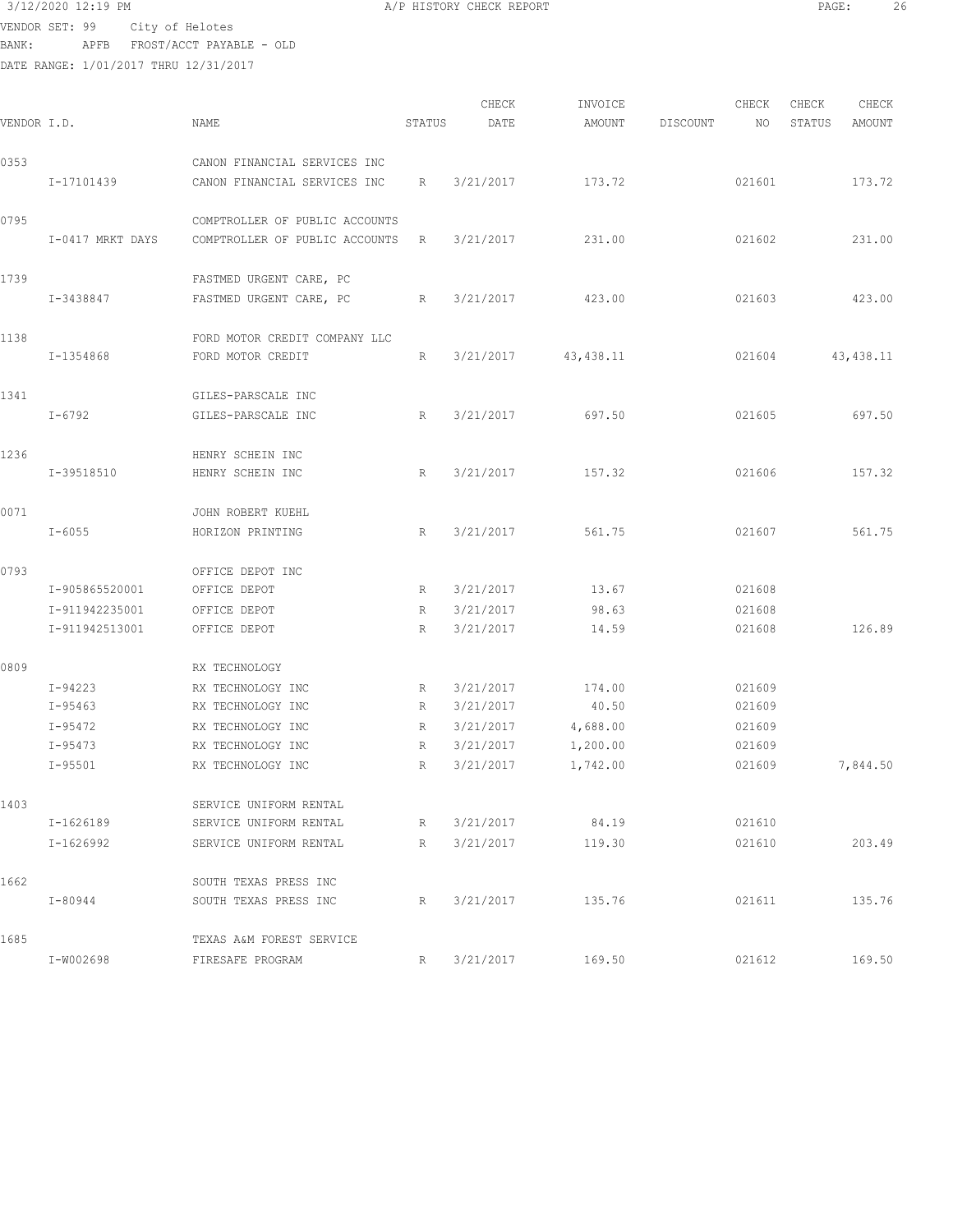## 3/12/2020 12:19 PM **A/P HISTORY CHECK REPORT PAGE:** 27

VENDOR SET: 99 City of Helotes BANK: APFB FROST/ACCT PAYABLE - OLD

DATE RANGE: 1/01/2017 THRU 12/31/2017

|             |                             |                                |             | CHECK     | INVOICE  |          | CHECK  | CHECK  | CHECK    |
|-------------|-----------------------------|--------------------------------|-------------|-----------|----------|----------|--------|--------|----------|
| VENDOR I.D. |                             | NAME                           | STATUS      | DATE      | AMOUNT   | DISCOUNT | NO.    | STATUS | AMOUNT   |
| 0898        |                             | TEXAS DEPT OF STATE HEALTH SER |             |           |          |          |        |        |          |
|             | $I - 032017$                | TEXAS DEPT OF STATE HEALTH SER | R           | 3/21/2017 | 870.00   |          | 021613 |        | 870.00   |
| 0764        |                             | TYLER TECHNOLOGIES INC         |             |           |          |          |        |        |          |
|             | I-025183922                 | TYLER TECHNOLOGIES INC         | R           | 3/21/2017 | 3,544.70 |          | 021614 |        | 3,544.70 |
| 0921        |                             | VANGUARD CLEANING SYSTEM INC   |             |           |          |          |        |        |          |
|             | I-SA68767                   | VANGUARD CLEANING SYSTEM INC   | R           | 3/21/2017 | 475.00   |          | 021615 |        |          |
|             | I-SA68768                   | VANGUARD CLEANING SYSTEM INC   | R           | 3/21/2017 | 90.30    |          | 021615 |        |          |
|             | I-SA68769                   | VANGUARD CLEANING SYSTEM INC   | R           | 3/21/2017 | 361.00   |          | 021615 |        |          |
|             | I-SA68770                   | VANGUARD CLEANING SYSTEM INC   | R           | 3/21/2017 | 140.00   |          | 021615 |        | 1,066.30 |
| 1721        |                             | A T & T                        |             |           |          |          |        |        |          |
|             | I-1717998064001 317 A T & T |                                | R           | 3/31/2017 | 1,019.27 |          | 021631 |        | 1,019.27 |
| 0444        |                             | CINTAS FIRE PROTECTION INC     |             |           |          |          |        |        |          |
|             | I-0096528380                | CINTAS FIRE PROTECTION INC     | R           | 3/31/2017 | 399.69   |          | 021632 |        | 399.69   |
| 1711        |                             | CLEAR CHANNEL OUTDOOR INC      |             |           |          |          |        |        |          |
|             | I-58125975                  | CLEAR CHANNEL OUTDOOR INC      | $R_{\perp}$ | 3/31/2017 | 2,560.00 |          | 021633 |        | 2,560.00 |
| 0643        |                             | DAVIDSON & TROILO REAM & GARZA |             |           |          |          |        |        |          |
|             | $I-12296$                   | DAVIDSON & TROILO REAM & GARZA | R           | 3/31/2017 | 2,307.00 |          | 021634 |        | 2,307.00 |
| 0069        |                             | HOME DEPOT INC                 |             |           |          |          |        |        |          |
|             | I-7583393                   | HOME DEPOT INC                 | R           | 3/31/2017 | 45.75    |          | 021635 |        | 45.75    |
| 1704        |                             | KENTECH INC                    |             |           |          |          |        |        |          |
|             | $I - 21496$                 | KENTECH                        | R           | 3/31/2017 | 962.50   |          | 021636 |        | 962.50   |
| 0291        |                             | LNV ENGINEERING                |             |           |          |          |        |        |          |
|             | I-23362                     | LNV ENGINEERING INC            | R           | 3/31/2017 | 922.50   |          | 021637 |        | 922.50   |
| 0832        |                             | MG BUILDING MATERIALS LLC      |             |           |          |          |        |        |          |
|             | I-30333703                  | MG BUILDING MATERIALS LLC      | R           | 3/31/2017 | 628.70   |          | 021638 |        | 628.70   |
| 0793        |                             | OFFICE DEPOT INC               |             |           |          |          |        |        |          |
|             | I-915008107001              | OFFICE DEPOT                   | R           | 3/31/2017 | 467.08   |          | 021639 |        |          |
|             | I-915008314001              | OFFICE DEPOT                   | R           | 3/31/2017 | 14.75    |          | 021639 |        | 481.83   |
| 0112        |                             | PRAXAIR DIST INC               |             |           |          |          |        |        |          |
|             | I-76526401                  | PRAXAIR DIST INC               | R           | 3/31/2017 | 198.34   |          | 021640 |        |          |

I-76621237 PRAXAIR DIST INC R 3/31/2017 310.14 021640 508.48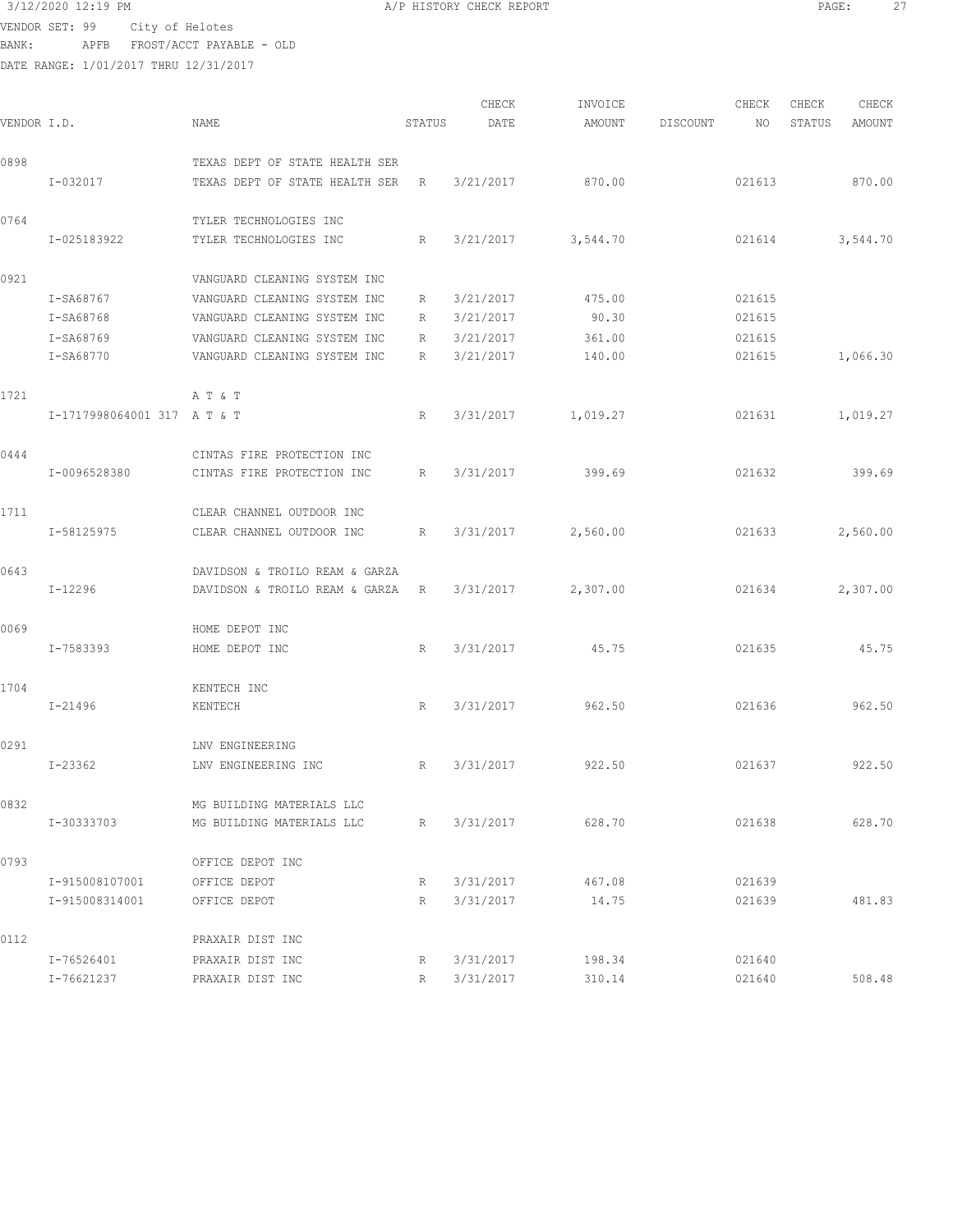$3/12/2020$  12:19 PM  $A/P$  HISTORY CHECK REPORT  $\blacksquare$  PAGE: 28 VENDOR SET: 99 City of Helotes BANK: APFB FROST/ACCT PAYABLE - OLD

| VENDOR I.D. |                    | NAME                           | STATUS | CHECK<br>DATE | INVOICE<br>AMOUNT | DISCOUNT | CHECK<br>NO | CHECK<br>STATUS | CHECK<br><b>AMOUNT</b> |
|-------------|--------------------|--------------------------------|--------|---------------|-------------------|----------|-------------|-----------------|------------------------|
|             |                    |                                |        |               |                   |          |             |                 |                        |
| 1227        |                    | PUBLIC ENGINES INC             |        |               |                   |          |             |                 |                        |
|             | $I - 23911$        | PUBLIC ENGINES INC             | R      | 3/31/2017     | 3,600.00          |          | 021641      |                 | 3,600.00               |
| 0931        |                    | RICHARDS TOWING                |        |               |                   |          |             |                 |                        |
|             | $I-3604C$          | RICHARD'S TOWING               | R      | 3/31/2017     | 720.00            |          | 021642      |                 |                        |
|             | $I - 3605$         | RICHARD'S TOWING               | R      | 3/31/2017     | 840.00            |          | 021642      |                 |                        |
|             | $I - 3606$         | RICHARD'S TOWING               | R      | 3/31/2017     | 600.00            |          | 021642      |                 |                        |
|             | $I - 3607$         | RICHARD'S TOWING               | R      | 3/31/2017     | 1,320.00          |          | 021642      |                 |                        |
|             | $I - 3608$         | RICHARD'S TOWING               | R      | 3/31/2017     | 600.00            |          | 021642      |                 | 4,080.00               |
| 0809        |                    | RX TECHNOLOGY                  |        |               |                   |          |             |                 |                        |
|             | $I-95543$          | RX TECHNOLOGY INC              | R      | 3/31/2017     | 1,398.00          |          | 021643      |                 |                        |
|             | $I - 95552$        | RX TECHNOLOGY INC              | R      | 3/31/2017     | 427.00            |          | 021643      |                 |                        |
|             | $I - 95571$        | RX TECHNOLOGY INC              | R      | 3/31/2017     | 173.00            |          | 021643      |                 | 1,998.00               |
| 1049        |                    | SAFELANE TRAFFIC SUPPLY LLC    |        |               |                   |          |             |                 |                        |
|             | $I-11016$          | MISC SIGNS & CLAMPS            | R      | 3/31/2017     | 2,722.50          |          | 021644      |                 | 2,722.50               |
| 1403        |                    | SERVICE UNIFORM RENTAL         |        |               |                   |          |             |                 |                        |
|             | I-1627800          | SERVICE UNIFORM RENTAL         | R      | 3/31/2017     | 110.46            |          | 021645      |                 | 110.46                 |
| 1588        |                    | SHRED-IT USA LLC               |        |               |                   |          |             |                 |                        |
|             | I-8121970767       | SHRED-IT USA LLC               | R      | 3/31/2017     | 60.95             |          | 021646      |                 | 60.95                  |
| 0134        |                    | STATE FIREMENS & FIRE MARSHALS |        |               |                   |          |             |                 |                        |
|             | I-2017 DUES        | STATE FIREMENS' & FIRE MARSHAL | R      | 3/31/2017     | 305.00            |          | 021647      |                 | 305.00                 |
| 1120        |                    | SUNBELT RENTALS INC            |        |               |                   |          |             |                 |                        |
|             | I-67704091001      | SUNBELT RENTALS INC            | R      | 3/31/2017     | 36.36             |          | 021648      |                 | 36.36                  |
| 1093        |                    | TXTAG                          |        |               |                   |          |             |                 |                        |
|             | I-312271448 032917 | TXTAG                          | R      | 3/31/2017     | 26.48             |          | 021649      |                 | 26.48                  |
| 0777        |                    | UNITED SITE SERVICES           |        |               |                   |          |             |                 |                        |
|             | I-1145070810       | UNITED SITE SERVICES OF TEXAS  | R      | 3/31/2017     | 215.48            |          | 021650      |                 |                        |
|             | I-1145093897       | UNITED SITE SERVICES OF TEXAS  | R      | 3/31/2017     | 123.76            |          | 021650      |                 |                        |
|             | I-1145100267       | UNITED SITE SERVICES OF TEXAS  | R      | 3/31/2017     | 130.86            |          | 021650      |                 | 470.10                 |
| 1789        |                    | ANNIE MUSQUIZ                  |        |               |                   |          |             |                 |                        |
|             | I-TRVL PERDIEM 417 | ANNIE MUSQUIZ                  | R      | 4/04/2017     | 224.00            |          | 021655      |                 | 224.00                 |
| 1139        |                    | BEYER MECHANICAL LTD INC       |        |               |                   |          |             |                 |                        |
|             | $I - 502452$       | BEYER MECHANICAL LTD INC       | R      | 4/04/2017     | 78.00             |          | 021656      |                 | 78.00                  |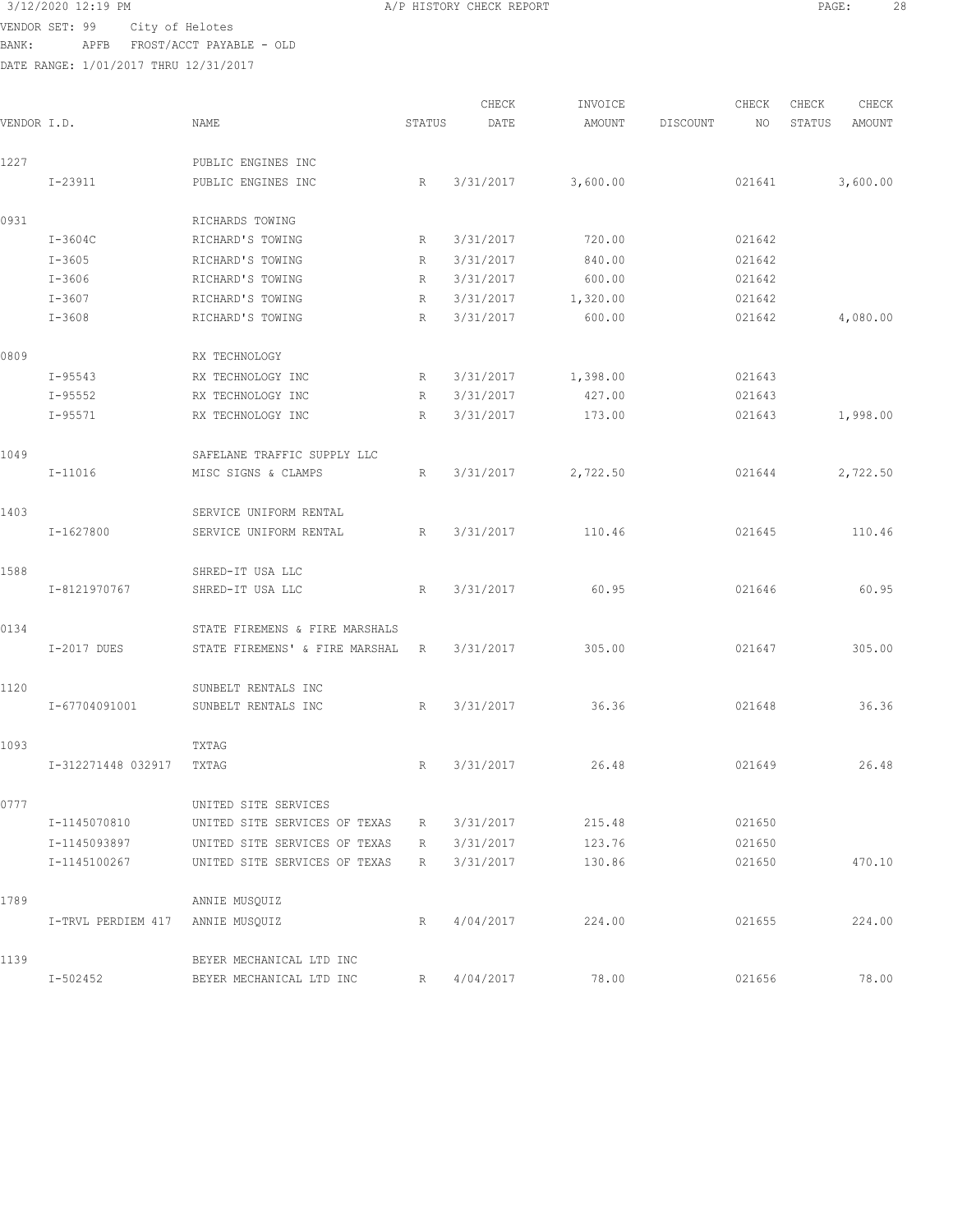$3/12/2020$  12:19 PM  $A/P$  HISTORY CHECK REPORT  $\blacksquare$  PAGE: 29 VENDOR SET: 99 City of Helotes BANK: APFB FROST/ACCT PAYABLE - OLD

|             |                    |                                |        | CHECK     | INVOICE              |          | CHECK  | CHECK  | CHECK         |
|-------------|--------------------|--------------------------------|--------|-----------|----------------------|----------|--------|--------|---------------|
| VENDOR I.D. |                    | NAME                           | STATUS | DATE      | <b>AMOUNT</b>        | DISCOUNT | NO     | STATUS | <b>AMOUNT</b> |
| 1341        |                    | GILES-PARSCALE INC             |        |           |                      |          |        |        |               |
|             | I-6986             | GILES-PARSCALE INC             | R      | 4/04/2017 | 430.00               |          | 021657 |        | 430.00        |
| 0432        |                    | NARDIS PUBLIC SAFETY INC       |        |           |                      |          |        |        |               |
|             | I-0128834IN        | NARDIS PUBLIC SAFETY INC       | R      | 4/04/2017 | 117.98               |          | 021658 |        | 117.98        |
| 1049        |                    | SAFELANE TRAFFIC SUPPLY LLC    |        |           |                      |          |        |        |               |
|             | I-11032            | SAFELANE TRAFFIC SUPPLY LLC    | R      | 4/04/2017 | 303.50               |          | 021659 |        | 303.50        |
| 1403        |                    | SERVICE UNIFORM RENTAL         |        |           |                      |          |        |        |               |
|             | I-1628594          | SERVICE UNIFORM RENTAL         | R      | 4/04/2017 | 110.46               |          | 021660 |        | 110.46        |
| 1790        |                    | SKYLAR DAILEY                  |        |           |                      |          |        |        |               |
|             | I-TRVL PERDIEM 417 | SKYLAR DAILEY                  | R      | 4/04/2017 | 506.48               |          | 021661 |        | 506.48        |
| 0881        |                    | STEPHEN ANTHONY SCHRIEDEL      |        |           |                      |          |        |        |               |
|             | I-MRKT 040117      | STEPHEN ANTHONY SCHRIEDEL      | R      | 4/04/2017 | 500.00               |          | 021662 |        | 500.00        |
| 0138        |                    | SUSAN WOOTTON<br>CPA           |        |           |                      |          |        |        |               |
|             | I-MARCH 2017       | SUSAN WOOTTON<br>CPA           | R      | 4/04/2017 | 1,750.00             |          | 021663 |        | 1,750.00      |
| 0764        |                    | TYLER TECHNOLOGIES INC         |        |           |                      |          |        |        |               |
|             | I-025176334        | TYLER TECHNOLOGIES INC         | R      | 4/04/2017 | 391.35               |          | 021664 |        | 391.35        |
| 1785        |                    | AXCESS FIRE & SAFETY SUPPLY IN |        |           |                      |          |        |        |               |
|             | $I-9963$           | ENGINE PUMP/LADDER TEST        | R      |           | $4/11/2017$ 1,504.65 |          | 021665 |        | 1,504.65      |
| 0029        |                    | BRUCE C BEALOR                 |        |           |                      |          |        |        |               |
|             | I-MARCH 2017       | BRUCE C BEALOR                 | R      |           | 4/11/2017 15,015.00  |          | 021666 |        | 15,015.00     |
| 0425        |                    | CASCO INDUSTRIES INC           |        |           |                      |          |        |        |               |
|             | I-180365           | CASCO INDUSTRIES INC           | R      | 4/11/2017 | 25.00                |          | 021667 |        | 25.00         |
| 0444        |                    | CINTAS FIRE PROTECTION INC     |        |           |                      |          |        |        |               |
|             | I-0096528310       | CINTAS FIRE PROTECTION INC     | V —    | 4/11/2017 | 90.90                |          | 021668 |        | 90.90         |
| 0042        |                    | CITY PUBLIC SERVICE            |        |           |                      |          |        |        |               |
|             | I-3001085347 417   | CITY PUBLIC SERVICE            | R      | 4/11/2017 | 581.11               |          | 021669 |        |               |
|             | I-3002417564 417   | CITY PUBLIC SERVICE            | R      | 4/11/2017 | 331.59               |          | 021669 |        |               |
|             | I-3002836202 417   | CITY PUBLIC SERVICE            | R      | 4/11/2017 | 53.63                |          | 021669 |        |               |
|             | I-3002838864 0417  | CITY PUBLIC SERVICE            | R      | 4/11/2017 | 76.26                |          | 021669 |        |               |
|             | I-3002859843 417   | CITY PUBLIC SERVICE            | R      | 4/11/2017 | 54.31                |          | 021669 |        |               |
|             | I-3003381122 0417  | CITY PUBLIC SERVICE            | R      | 4/11/2017 | 47.72                |          | 021669 |        |               |
|             | I-3003381144 417   | CITY PUBLIC SERVICE            | R      | 4/11/2017 | 36.93                |          | 021669 |        | 1,181.55      |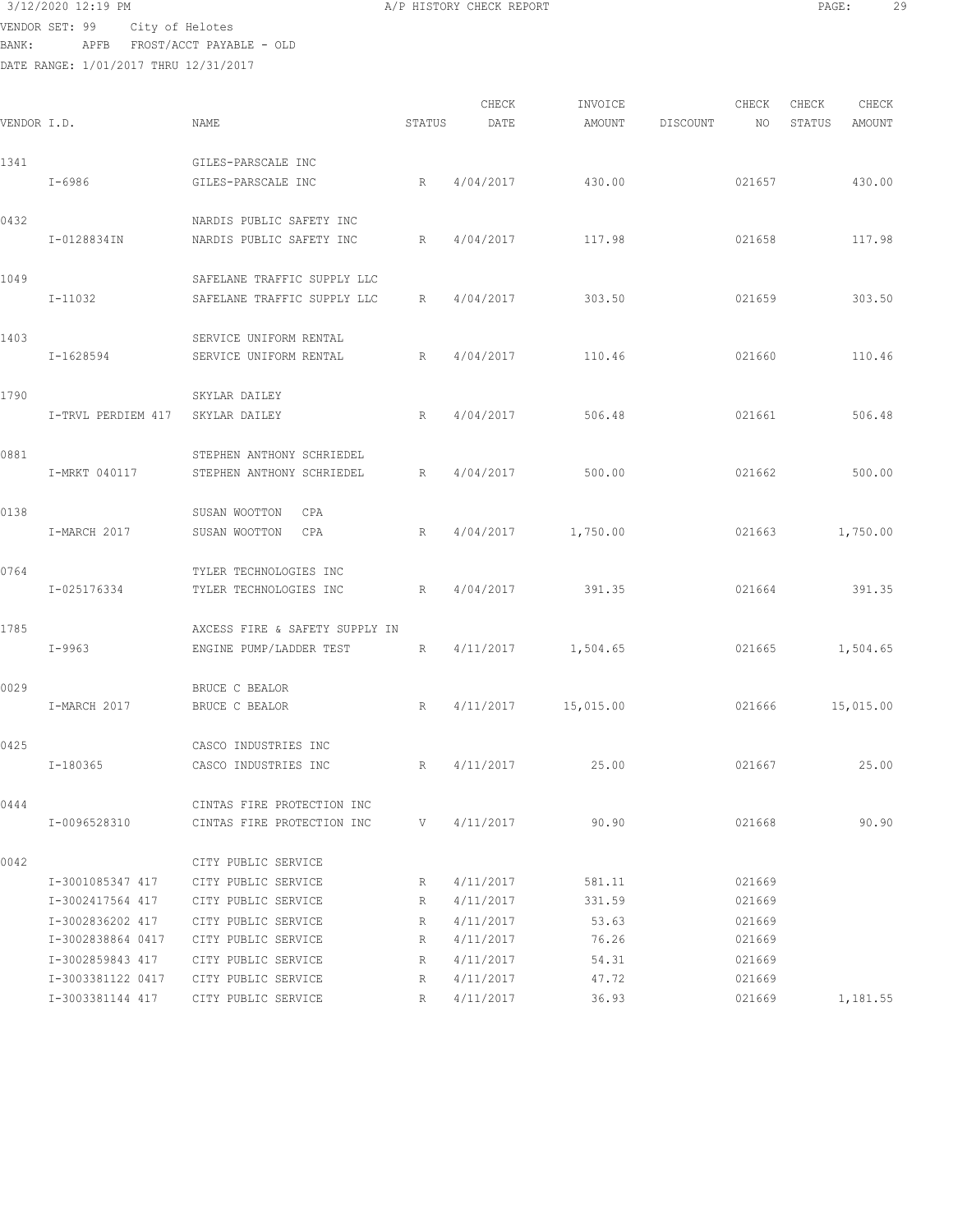VENDOR SET: 99 City of Helotes BANK: APFB FROST/ACCT PAYABLE - OLD

| 3/12/2020 12:19 PM | A/P HISTORY CHECK REPORT | PAGE<br>.3U |
|--------------------|--------------------------|-------------|
|--------------------|--------------------------|-------------|

| VENDOR I.D. |                               | <b>NAME</b>                    | STATUS | CHECK<br>DATE | INVOICE<br>AMOUNT | DISCOUNT | CHECK<br>NO | CHECK<br>STATUS | CHECK<br>AMOUNT |
|-------------|-------------------------------|--------------------------------|--------|---------------|-------------------|----------|-------------|-----------------|-----------------|
| 1523        |                               | ELIGIBILITY TRACKING CALCULATO |        |               |                   |          |             |                 |                 |
|             | I-10283                       | ELIGIBILITY TRACKING CALCULATO | R      | 4/11/2017     | 150.00            |          | 021670      |                 | 150.00          |
| 0060        |                               | GREY FOREST UTILITIES INC      |        |               |                   |          |             |                 |                 |
|             | I-1007684800 417              | GREY FOREST UTILITIES INC      | R      | 4/11/2017     | 30.04             |          | 021671      |                 |                 |
|             | I-1025023600 417              | GREY FOREST UTILITIES INC      | R      | 4/11/2017     | 18.77             |          | 021671      |                 |                 |
|             | I-1025024400 417              | GREY FOREST UTILITIES INC      | R      | 4/11/2017     | 18.77             |          | 021671      |                 |                 |
|             | I-1025025200 417              | GREY FOREST UTILITIES INC      | R      | 4/11/2017     | 184.51            |          | 021671      |                 |                 |
|             | I-1025560200 417              | GREY FOREST UTILITIES INC      | R      | 4/11/2017     | 11.29             |          | 021671      |                 | 263.38          |
| 1236        |                               | HENRY SCHEIN INC               |        |               |                   |          |             |                 |                 |
|             | I-40259189/81350/             | MEDICAL SUPPLIES               | R      | 4/11/2017     | 1,120.67          |          | 021672      |                 | 1,120.67        |
| 0071        |                               | JOHN ROBERT KUEHL              |        |               |                   |          |             |                 |                 |
|             | $I - 6059$                    | HORIZON PRINTING               | R      | 4/11/2017     | 437.60            |          | 021673      |                 | 437.60          |
| 1133        |                               | JOSHUA MAIR                    |        |               |                   |          |             |                 |                 |
|             | I-TRVL PER DIEM 417 JOSH MAIR |                                | R      | 4/11/2017     | 206.50            |          | 021674      |                 | 206.50          |
| 1197        |                               | LORI GAYLE CALZONCIT           |        |               |                   |          |             |                 |                 |
|             | I-MARCH 2017                  | LORI GAYLE CALZONCIT           | R      | 4/11/2017     | 500.00            |          | 021675      |                 | 500.00          |
| 0427        |                               | MARIO A TREVINO                |        |               |                   |          |             |                 |                 |
|             | I-MARCH 2017                  | MARIO A TREVINO                | R      | 4/11/2017     | 800.00            |          | 021676      |                 | 800.00          |
| 1196        |                               | MONTY JOE MCGUFFIN             |        |               |                   |          |             |                 |                 |
|             | I-MARCH 2017                  | MONTY JOE MCGUFFIN             | R      | 4/11/2017     | 500.00            |          | 021677      |                 | 500.00          |
| 0793        |                               | OFFICE DEPOT INC               |        |               |                   |          |             |                 |                 |
|             | I-917158240001                | OFFICE DEPOT                   | R      | 4/11/2017     | 31.96             |          | 021678      |                 |                 |
|             | I-917158502001                | OFFICE DEPOT                   | R      | 4/11/2017     | 88.78             |          | 021678      |                 | 120.74          |
| 1746        |                               | SAFETY SERVICES INC            |        |               |                   |          |             |                 |                 |
|             | $I - 3750$                    | SAFETY SERVICES INC            | V      | 4/11/2017     | 290.00            |          | 021679      |                 | 290.00          |
| 0191        |                               | SAN ANTONIO EXPRESS NEWS       |        |               |                   |          |             |                 |                 |
|             | I-007596702 33117             | SAN ANTONIO EXPRESS NEWS       | R      | 4/11/2017     | 933.58            |          | 021680      |                 |                 |
|             | I-079438704 33117             | SAN ANTONIO EXPRESS NEWS       | R      | 4/11/2017     | 1,750.00          |          | 021680      |                 | 2,683.58        |
| 1403        |                               | SERVICE UNIFORM RENTAL         |        |               |                   |          |             |                 |                 |
|             | I-1629412                     | SERVICE UNIFORM RENTAL         | R      | 4/11/2017     | 164.46            |          | 021681      |                 | 164.46          |
| 1406        |                               | SMITH'S UNCOMMON IMAGES        |        |               |                   |          |             |                 |                 |
|             | $I-002$                       | SMITH'S UNCOMMON IMAGES        |        | R 4/11/2017   | 600.00            |          | 021682      |                 | 600.00          |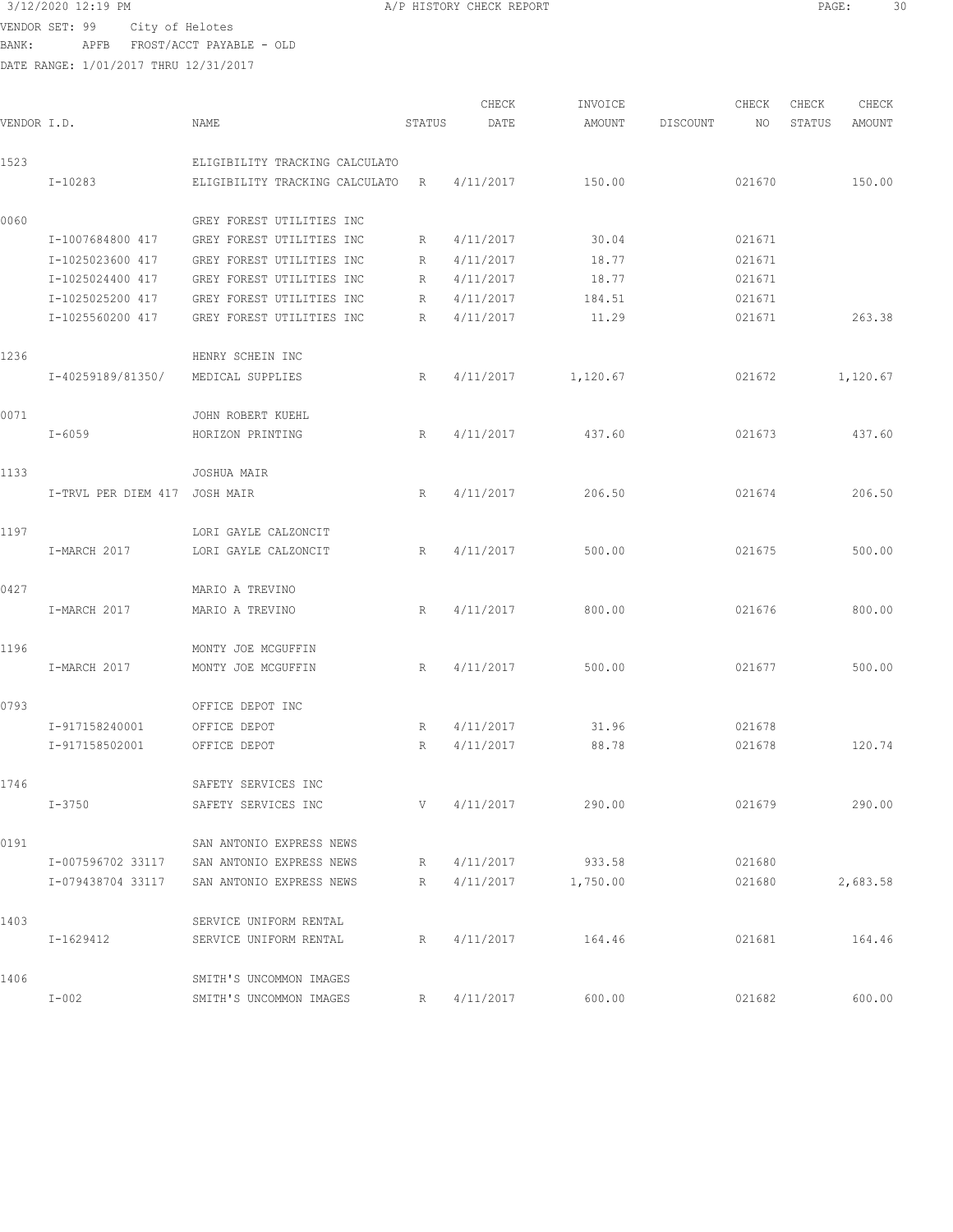## 3/12/2020 12:19 PM **A/P HISTORY CHECK REPORT PAGE:** 31 VENDOR SET: 99 City of Helotes

BANK: APFB FROST/ACCT PAYABLE - OLD

|             |                                        |                               |        | CHECK     | INVOICE            |          | CHECK  | CHECK  | CHECK    |
|-------------|----------------------------------------|-------------------------------|--------|-----------|--------------------|----------|--------|--------|----------|
| VENDOR I.D. |                                        | NAME                          | STATUS | DATE      | AMOUNT             | DISCOUNT | ΝO     | STATUS | AMOUNT   |
| 1120        |                                        | SUNBELT RENTALS INC           |        |           |                    |          |        |        |          |
|             |                                        |                               |        |           |                    |          |        |        |          |
|             | I-67734155001                          | SUNBELT RENTALS INC           | V      | 4/11/2017 | 353.36             |          | 021683 |        | 353.36   |
| 1387        |                                        | WELLS FARGO FINANCIAL LEASING |        |           |                    |          |        |        |          |
|             | I-5003852227                           | WELLS FARGO FINANCIAL LEASING | R      | 4/11/2017 | 2,025.87           |          | 021684 |        | 2,025.87 |
| 0869        |                                        | CARL HUDSON                   |        |           |                    |          |        |        |          |
|             | I-TRVL REIMB 42017                     | CARL HUDSON                   | R      | 4/20/2017 | 972.00             |          | 021685 |        | 972.00   |
|             |                                        |                               |        |           |                    |          |        |        |          |
| 0121        |                                        | SAN ANTONIO WATER SYSTEMS     |        |           |                    |          |        |        |          |
|             | I-01414030001 417                      | SAN ANTONIO WATER SYSTEMS     | R      | 4/20/2017 | 84.29              |          | 021686 |        |          |
|             | I-01447360001 417                      | SAN ANTONIO WATER SYSTEMS     | R      | 4/20/2017 | 211.05             |          | 021686 |        |          |
|             | I-01447390001 417                      | SAN ANTONIO WATER SYSTEMS     | R      | 4/20/2017 | 28.74              |          | 021686 |        | 324.08   |
| 0467        |                                        | A T & T INC                   |        |           |                    |          |        |        |          |
|             | I-21069524842507 417 A T & T INC       |                               | R      | 4/26/2017 | 551.11             |          | 021687 |        |          |
|             | I-21069535722532 417 A T & T INC       |                               | R      | 4/26/2017 | 1,500.00           |          | 021687 |        |          |
|             | I-21069569703846 417 A T & T INC       |                               | R      | 4/26/2017 | 32.28              |          | 021687 |        |          |
|             | I-21069590933842 417 A T & T INC       |                               | R      | 4/26/2017 | 70.98              |          | 021687 |        | 2,154.37 |
|             |                                        |                               |        |           |                    |          |        |        |          |
| 0021        |                                        | A T & T MOBILITY              |        |           |                    |          |        |        |          |
|             | I-287274688519 417 A T & T MOBILITY    |                               | R      | 4/26/2017 | 5,968.39           |          | 021688 |        | 5,968.39 |
| 0025        |                                        | BEXAR COUNTY CLERK            |        |           |                    |          |        |        |          |
|             | I-PLAT REC FEE 0417 BEXAR COUNTY CLERK |                               | R      | 4/26/2017 | 164.00             |          | 021689 |        | 164.00   |
| 1139        |                                        | BEYER MECHANICAL LTD INC      |        |           |                    |          |        |        |          |
|             | I-505059                               | BEYER MECHANICAL LTD INC      | R      | 4/26/2017 | 368.00             |          | 021690 |        |          |
|             | I-505251                               | BEYER MECHANICAL LTD INC      | R      | 4/26/2017 | 445.75             |          | 021690 |        | 813.75   |
|             |                                        |                               |        |           |                    |          |        |        |          |
| 0119        |                                        | BINGHAM & LEA PC INC          |        |           |                    |          |        |        |          |
|             | I-APRIL 2017                           | BINGHAM & LEA PC INC          | R      | 4/26/2017 | 400.00             |          | 021691 |        | 400.00   |
| 0353        |                                        | CANON FINANCIAL SERVICES INC  |        |           |                    |          |        |        |          |
|             | I-17206295                             | CANON FINANCIAL SERVICES INC  |        |           | R 4/26/2017 173.72 |          | 021692 |        | 173.72   |
|             |                                        |                               |        |           |                    |          |        |        |          |
| 1386        |                                        | CINTAS CORPORATION NO 2       |        |           |                    |          |        |        |          |
|             | I-8403137460                           | CINTAS CORPORATION NO 2       |        |           | R 4/26/2017 160.41 |          | 021693 |        | 160.41   |
| 0042        |                                        | CITY PUBLIC SERVICE           |        |           |                    |          |        |        |          |
|             | I-3000530099 417                       | CITY PUBLIC SERVICE           | R      | 4/26/2017 | 1,133.47           |          | 021694 |        |          |
|             | I-3000819534 417                       | CITY PUBLIC SERVICE           | R      | 4/26/2017 | 56.66              |          | 021694 |        |          |
|             | I-3002452349 417                       | CITY PUBLIC SERVICE           | R      | 4/26/2017 | 1,410.80           |          | 021694 |        |          |
|             | I-3002471776 417                       | CITY PUBLIC SERVICE           | R      | 4/26/2017 | 1,546.77           |          | 021694 |        |          |
|             | I-3002501943 417                       | CITY PUBLIC SERVICE           | R      | 4/26/2017 | 15.73              |          | 021694 |        |          |
|             | I-3002510668 417                       | CITY PUBLIC SERVICE           | R      | 4/26/2017 | 10.80              |          | 021694 |        |          |
|             | I-3002510675 417                       | CITY PUBLIC SERVICE           | R      | 4/26/2017 | 8.94               |          | 021694 |        |          |
|             | I-3002530708 417                       | CITY PUBLIC SERVICE           | R      | 4/26/2017 | 11.00              |          | 021694 |        |          |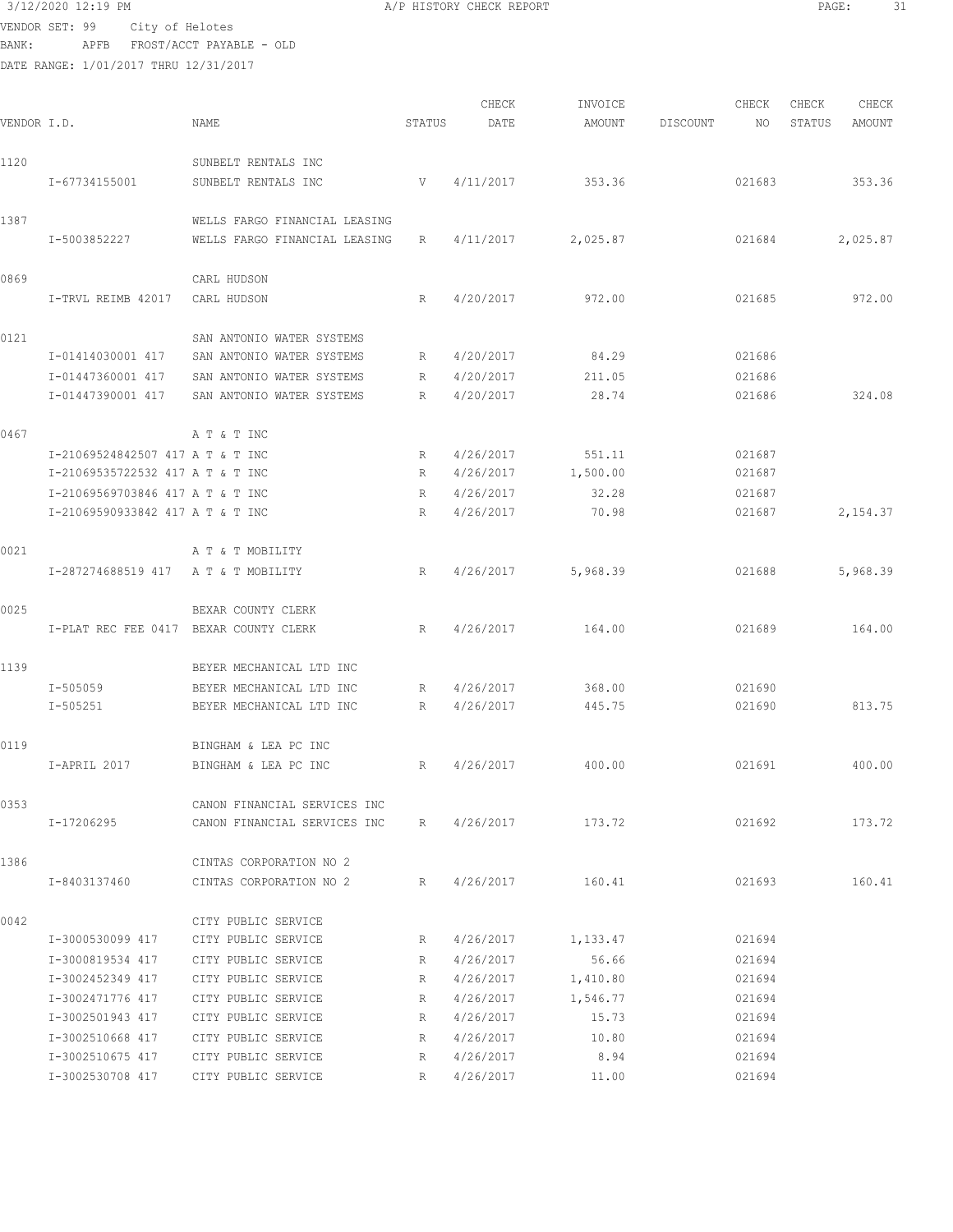3/12/2020 12:19 PM A/P HISTORY CHECK REPORT PAGE: 32 VENDOR SET: 99 City of Helotes BANK: APFB FROST/ACCT PAYABLE - OLD

| VENDOR I.D. |                                   | NAME                                               | STATUS | CHECK<br>DATE | INVOICE<br>AMOUNT | DISCOUNT | CHECK<br>ΝO | CHECK<br>STATUS | CHECK<br>AMOUNT |
|-------------|-----------------------------------|----------------------------------------------------|--------|---------------|-------------------|----------|-------------|-----------------|-----------------|
|             |                                   |                                                    |        |               |                   |          |             |                 |                 |
|             | I-3002531134 417                  | CITY PUBLIC SERVICE                                | R      | 4/26/2017     | 8.84              |          | 021694      |                 |                 |
|             | I-3002825167 417                  | CITY PUBLIC SERVICE                                | R      | 4/26/2017     | 29.06             |          | 021694      |                 |                 |
|             | I-3003167893 417                  | CITY PUBLIC SERVICE                                | R      | 4/26/2017     | 9.04              |          | 021694      |                 |                 |
|             | I-3003495095 417                  | CITY PUBLIC SERVICE                                | R      | 4/26/2017     | 8.84              |          | 021694      |                 | 4,249.95        |
| 0700        |                                   | COLD FIRE SIGNS INC                                |        |               |                   |          |             |                 |                 |
|             | $I - 15756$                       | COLD FIRE SIGNS INC                                | R      | 4/26/2017     | 218.36            |          | 021695      |                 | 218.36          |
| 1241        |                                   | COMDATA INC                                        |        |               |                   |          |             |                 |                 |
|             | I-XY993040417 417                 | COMDATA INC                                        | R      | 4/26/2017     | 2,268.67          |          | 021696      |                 |                 |
|             | I-XY99304042017 ADM               | COMDATA INC                                        | R      | 4/26/2017     | 2,178.57          |          | 021696      |                 |                 |
|             | I-XY99304042017 PD                | COMDATA INC                                        | R      | 4/26/2017     | 6,391.19          |          | 021696      |                 | 10,838.43       |
| 0795        |                                   | COMPTROLLER OF PUBLIC ACCOUNTS                     |        |               |                   |          |             |                 |                 |
|             |                                   | I-MAY 2017 TEMP LIC COMPTROLLER OF PUBLIC ACCOUNTS | R      | 4/26/2017     | 231.00            |          | 021697      |                 | 231.00          |
| 1772        |                                   | CON10GENCY CONSULTING LLC                          |        |               |                   |          |             |                 |                 |
|             | $I-SO212$                         | FIRST RESPONDER PACKAGE                            | R      | 4/26/2017     | 2,137.50          |          | 021698      |                 | 2,137.50        |
| 0643        |                                   | DAVIDSON & TROILO REAM & GARZA                     |        |               |                   |          |             |                 |                 |
|             | $I-12639$                         | DAVIDSON & TROILO REAM & GARZA                     | R      | 4/26/2017     | 3,686.60          |          | 021699      |                 |                 |
|             | $I - 12640$                       | DAVIDSON & TROILO REAM & GARZA                     | R      | 4/26/2017     | 4,159.00          |          | 021699      |                 | 7,845.60        |
| 1739        |                                   | FASTMED URGENT CARE, PC                            |        |               |                   |          |             |                 |                 |
|             | I-3484354                         | FASTMED URGENT CARE, PC                            | R      | 4/26/2017     | 59.00             |          | 021700      |                 | 59.00           |
| 1432        |                                   | MISTY ERLUND                                       |        |               |                   |          |             |                 |                 |
|             | I-MAY 6 BAND MARKET FRIENDS MUSIC |                                                    | R      | 4/26/2017     | 400.00            |          | 021701      |                 | 400.00          |
| 0071        |                                   | JOHN ROBERT KUEHL                                  |        |               |                   |          |             |                 |                 |
|             | $I - 6060$                        | HORIZON PRINTING                                   | R      | 4/26/2017     | 821.80            |          | 021702      |                 | 821.80          |
| 1793        |                                   | LEONARD WEIR                                       |        |               |                   |          |             |                 |                 |
|             | $I - 041517$                      | LEONARD WEIR                                       | R      | 4/26/2017     | 175.00            |          | 021703      |                 | 175.00          |
| 0969        |                                   | LOFTIN EQUIPMENT CO INC                            |        |               |                   |          |             |                 |                 |
|             | I-SA1703301                       | GENERATOR INSPECTION                               | R      | 4/26/2017     | 613.96            |          | 021704      |                 | 613.96          |
| 0427        |                                   | MARIO A TREVINO                                    |        |               |                   |          |             |                 |                 |
|             | I-APRIL 2017                      | MARIO A TREVINO                                    | R      | 4/26/2017     | 800.00            |          | 021705      |                 | 800.00          |
| 0793        |                                   | OFFICE DEPOT INC                                   |        |               |                   |          |             |                 |                 |
|             | I-921606815001                    | OFFICE DEPOT                                       | R      | 4/26/2017     | 72.29             |          | 021706      |                 | 72.29           |
|             |                                   |                                                    |        |               |                   |          |             |                 |                 |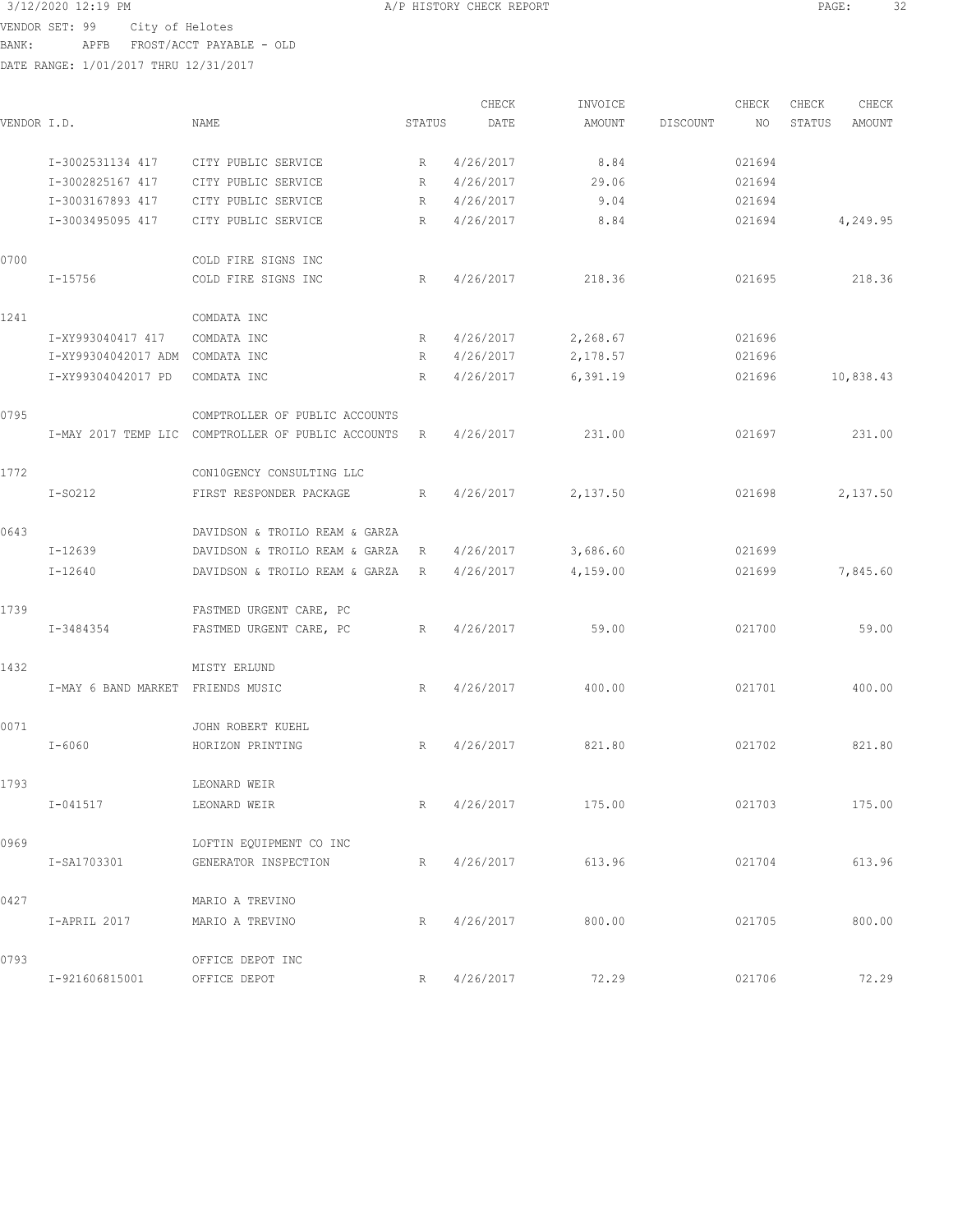## 3/12/2020 12:19 PM **A/P HISTORY CHECK REPORT PAGE:** 33 VENDOR SET: 99 City of Helotes BANK: APFB FROST/ACCT PAYABLE - OLD

DATE RANGE: 1/01/2017 THRU 12/31/2017

CHECK INVOICE CHECK CHECK CHECK<br>DATE AMOUNT DISCOUNT NO STATUS AMOUNT VENDOR I.D. NAME STATUS DATE AMOUNT DISCOUNT NO STATUS AMOUNT 0107 OMNIBASE SERVICES INC I-OBS171000683 417 OMNIBASE SERVICES INC R 4/26/2017 456.00 021707 456.00 0519 PETTY CASH I-PCASH REIMB 0417 PETTY CASH R 4/26/2017 1,612.31 021708 1,612.31 0172 **PITNEY BOWES GLOBAL FINANCIAL**  I-38146551 0417 PITNEY BOWES GLOBAL FINANCIAL R 4/26/2017 2,000.00 021710 2,000.00 1792 R & D GOTHARD ENTERPRISES INC I-2822 HYBRID INPSECTOR CLASS R 4/26/2017 2,625.00 021711 2,625.00 1651 READY REFRESH BY NESTLE I-17D0119942563 READY REFRESH BY NESTLE R 4/26/2017 26.20 021712 26.20 0809 RX TECHNOLOGY I-94224 RX TECHNOLOGY INC R 4/26/2017 174.00 021713 I-95578 RX TECHNOLOGY INC R 4/26/2017 360.00 021713 I-95589 RX TECHNOLOGY INC R 4/26/2017 4,688.00 021713 I-95590 RX TECHNOLOGY INC R 4/26/2017 1,200.00 021713 6,422.00 1746 SAFETY SERVICES INC I-3750 SAFETY SERVICES INC R 4/26/2017 Reissue 021714 290.00 1403 SERVICE UNIFORM RENTAL I-1630217 SERVICE UNIFORM RENTAL R 4/26/2017 56.46 021715 I-1631017 SERVICE UNIFORM RENTAL R 4/26/2017 110.98 021715 167.44 1662 SOUTH TEXAS PRESS INC I-81280 SOUTH TEXAS PRESS INC R 4/26/2017 492.37 021716 492.37 0008 STANDARD INSURANCE INC C-PREM ADJ 0117 STANDARD INSURANCE INC V 4/26/2017 43.35CR 021717 D-PREM ADJ 0417 LIFE STANDARD INSURANCE INC V 4/26/2017 134.87 021717 91.52 0711 STAPLES ADVANTAGE I-8044095007 STAPLES ADVANTAGE R 4/26/2017 120.67 021719 120.67 0145 TIME WARNER CABLE SAN ANTONIO I-040717 TIME WARNER CABLE SAN ANTONIO R 4/26/2017 544.83 021720 544.83 1606 TYCO INTEGRATED SECURITY LLC I-28422497 TYCO INTEGRATED SECURITY LLC R 4/26/2017 615.00 021721 I-28422498 TYCO INTEGRATED SECURITY LLC R 4/26/2017 2,820.00 021721 I-28422499 TYCO INTEGRATED SECURITY LLC R 4/26/2017 348.00 021721 3,783.00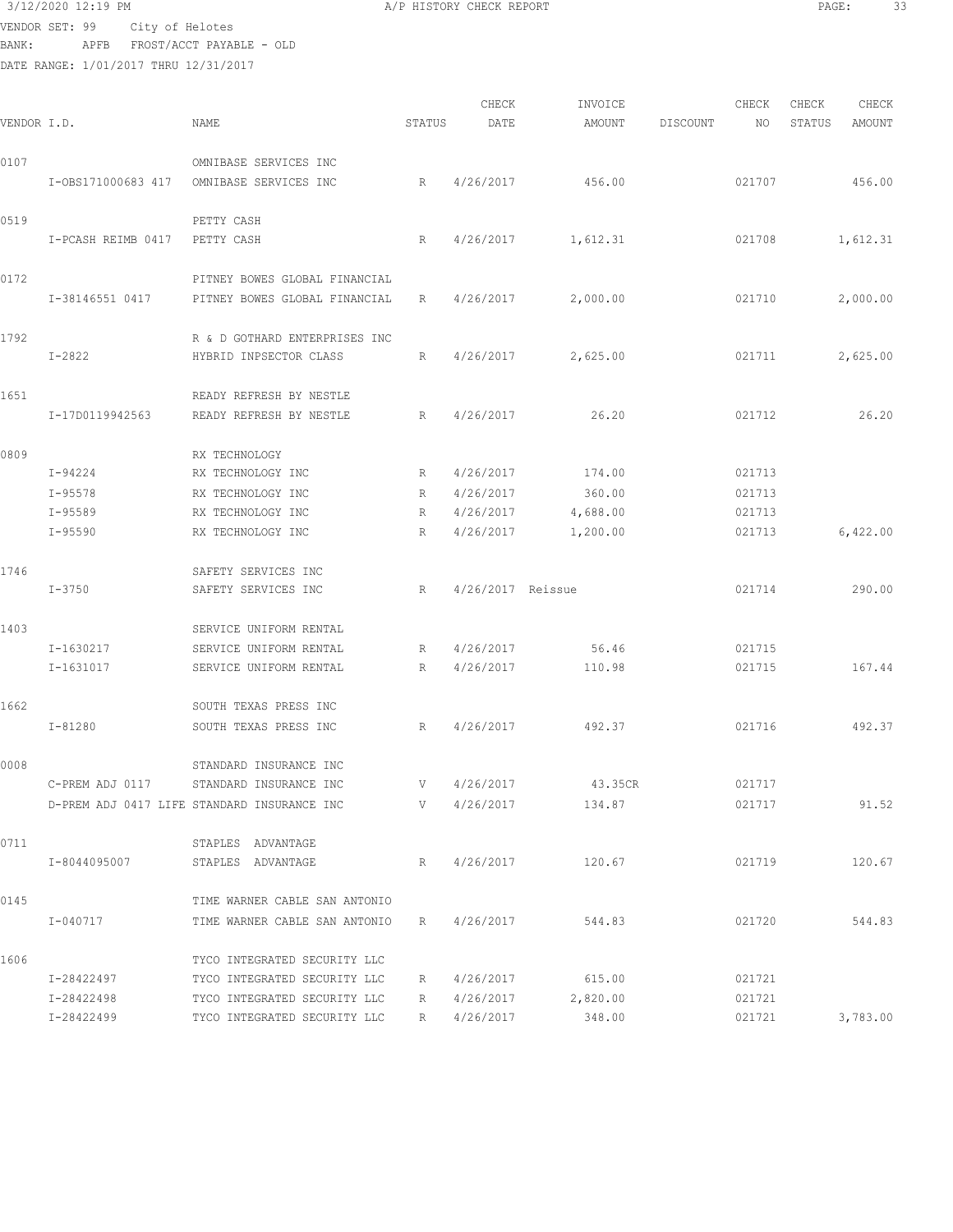3/12/2020 12:19 PM A/P HISTORY CHECK REPORT PAGE: 34 VENDOR SET: 99 City of Helotes

BANK: APFB FROST/ACCT PAYABLE - OLD

|             |                                         |                                |        | CHECK               | INVOICE            |          | CHECK  | CHECK  | CHECK     |
|-------------|-----------------------------------------|--------------------------------|--------|---------------------|--------------------|----------|--------|--------|-----------|
| VENDOR I.D. |                                         | NAME                           | STATUS | DATE                | AMOUNT             | DISCOUNT | NO     | STATUS | AMOUNT    |
| 0777        |                                         | UNITED SITE SERVICES           |        |                     |                    |          |        |        |           |
|             | I-1143189902                            | UNITED SITE SERVICES OF TEXAS  | R      | 4/26/2017           | 130.86             |          | 021722 |        |           |
|             | I-1144002151                            | UNITED SITE SERVICES OF TEXAS  | R      | 4/26/2017           | 911.63             |          | 021722 |        |           |
|             | I-1144133419a                           | UNITED SITE SERVICES OF TEXAS  | R      | 4/26/2017           | 130.86             |          | 021722 |        |           |
|             | I-1145166551                            | UNITED SITE SERVICES OF TEXAS  | R      | 4/26/2017           | 215.48             |          | 021722 |        |           |
|             | I-1145193174                            | UNITED SITE SERVICES OF TEXAS  | R      | 4/26/2017           | 123.76             |          | 021722 |        |           |
|             | I-1145200193                            | UNITED SITE SERVICES OF TEXAS  | R      | 4/26/2017           | 130.86             |          | 021722 |        | 1,643.45  |
| 1177        |                                         | UNIVERSITY OF TEXAS HEALTH SCI |        |                     |                    |          |        |        |           |
|             | I-FY1617108                             | UNIVERSITY OF TEXAS HEALTH SCI | R      | 4/26/2017           | 3,862.50           |          | 021723 |        |           |
|             | I-FY1617109                             | UNIVERSITY OF TEXAS HEALTH SCI | R      | 4/26/2017           | 3,862.50           |          | 021723 |        |           |
|             | I-FY1617110                             | UNIVERSITY OF TEXAS HEALTH SCI | R      | 4/26/2017           | 3,862.50           |          | 021723 |        |           |
|             | I-FY1617111                             | UNIVERSITY OF TEXAS HEALTH SCI | R      | 4/26/2017           | 3,862.50           |          | 021723 |        |           |
|             | I-FY1617112                             | UNIVERSITY OF TEXAS HEALTH SCI | R      | 4/26/2017           | 3,978.38           |          | 021723 |        | 19,428.38 |
| 0921        |                                         | VANGUARD CLEANING SYSTEM INC   |        |                     |                    |          |        |        |           |
|             | $I-SA69403$                             | VANGUARD CLEANING SYSTEM INC   | R      | 4/26/2017           | 475.00             |          | 021724 |        |           |
|             | I-SA69404                               | VANGUARD CLEANING SYSTEM INC   | R      | 4/26/2017           | 90.30              |          | 021724 |        |           |
|             | I-SA69405                               | VANGUARD CLEANING SYSTEM INC   | R      | 4/26/2017           | 361.00             |          | 021724 |        |           |
|             | I-SA69406                               | VANGUARD CLEANING SYSTEM INC   | R      | 4/26/2017           | 140.00             |          | 021724 |        | 1,066.30  |
| 1721        |                                         | A T & T                        |        |                     |                    |          |        |        |           |
|             | I-1717998064001 417 AT & T              |                                | R      | 5/03/2017           | 924.12             |          | 021747 |        | 924.12    |
| 1794        |                                         | BA&W ENTERPRISES INC           |        |                     |                    |          |        |        |           |
|             | I-STMNT 040317                          | BA&W ENTERPRISES INC           | R      | 5/03/2017           | 130.00             |          | 021748 |        | 130.00    |
| 0025        |                                         | BEXAR COUNTY CLERK             |        |                     |                    |          |        |        |           |
|             | I-PLAT RECORD 050317 BEXAR COUNTY CLERK |                                | R      | 5/03/2017           | 82.00              |          | 021749 |        | 82.00     |
| 1175        |                                         | BUSINESS & PROFESSIONAL SERVIC |        |                     |                    |          |        |        |           |
|             | I-MARCH 2017                            | BUSINESS & PROFESSIONAL SERVIC | R      | 5/03/2017           | 1,798.69           |          | 021750 |        | 1,798.69  |
| 0444        |                                         | CINTAS FIRE PROTECTION INC     |        |                     |                    |          |        |        |           |
|             | I-0096528310                            | CINTAS FIRE PROTECTION INC     |        | R 5/03/2017 Reissue |                    |          | 021751 |        | 90.90     |
| 1711        |                                         | CLEAR CHANNEL OUTDOOR INC      |        |                     |                    |          |        |        |           |
|             | I-58126760                              | CLEAR CHANNEL OUTDOOR INC      | R      |                     | 5/03/2017 2,560.00 |          | 021752 |        | 2,560.00  |
| 1795        |                                         | COMAL GOLF & BATTERY INC       |        |                     |                    |          |        |        |           |
|             | I-C20348                                | COMAL GOLF & BATTERY INC       | R      | 5/03/2017           | 540.00             |          | 021753 |        | 540.00    |
| 1583        |                                         | HEAT SAFETY EQUIPMENT LLC      |        |                     |                    |          |        |        |           |
|             | I-1711671                               | FACE MASK                      | R      | 5/03/2017           | 2,368.86           |          | 021754 |        | 2,368.86  |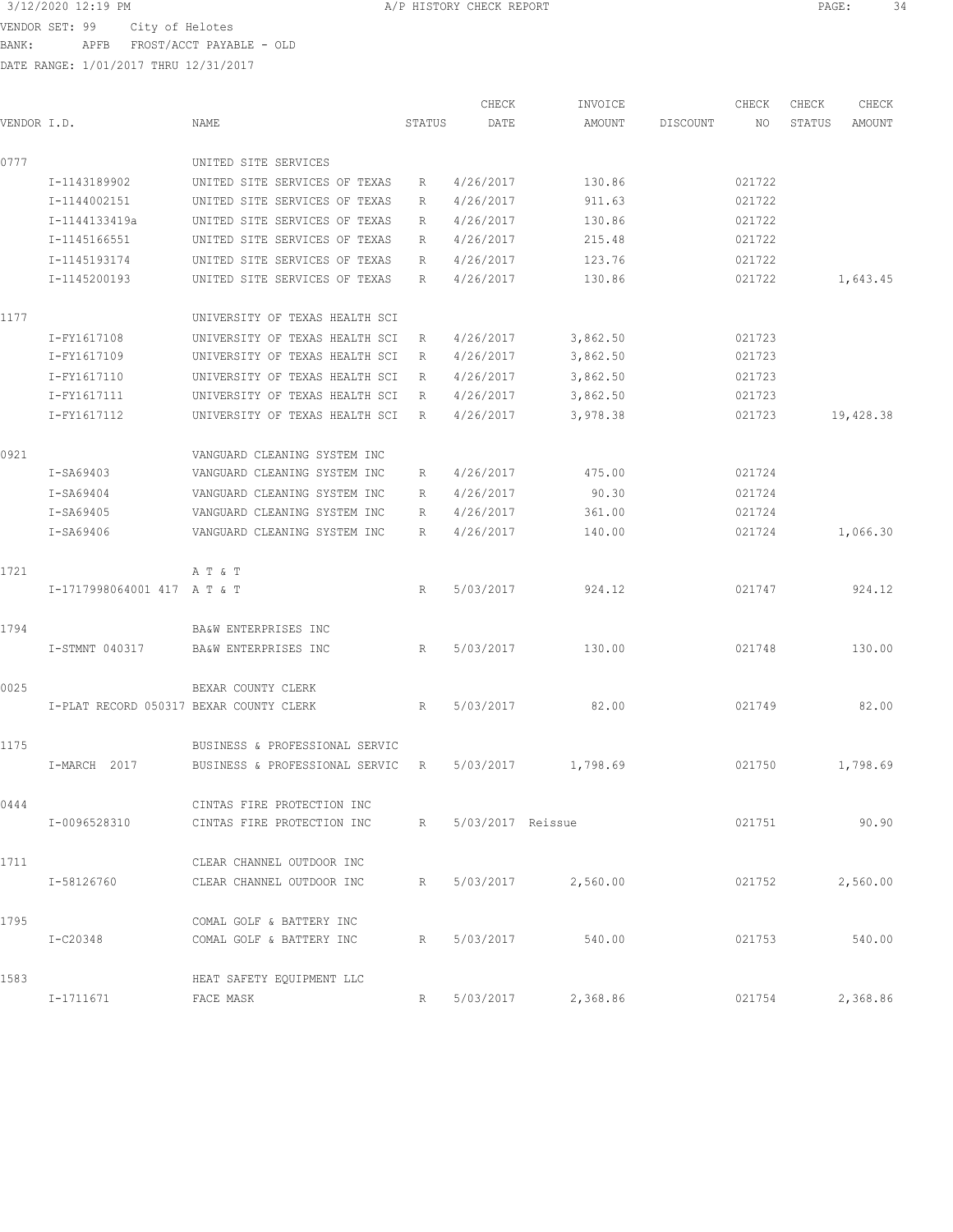3/12/2020 12:19 PM A/P HISTORY CHECK REPORT PAGE: 35 VENDOR SET: 99 City of Helotes BANK: APFB FROST/ACCT PAYABLE - OLD

| VENDOR I.D. |                    | NAME                                           | STATUS                                                                      | CHECK<br>DATE          | INVOICE<br>AMOUNT    | DISCOUNT | CHECK<br>NO | CHECK<br>STATUS | CHECK<br>AMOUNT |
|-------------|--------------------|------------------------------------------------|-----------------------------------------------------------------------------|------------------------|----------------------|----------|-------------|-----------------|-----------------|
| 0069        |                    | HOME DEPOT INC                                 |                                                                             |                        |                      |          |             |                 |                 |
|             | I-15932007         |                                                |                                                                             |                        | 21.84                |          | 021755      |                 |                 |
|             | I-2011022          | HOME DEPOT INC<br>HOME DEPOT INC               | R<br>R                                                                      | 5/03/2017<br>5/03/2017 | 24.42                |          | 021755      |                 |                 |
|             | $I - 21201$        |                                                |                                                                             |                        | 20.94                |          |             |                 |                 |
|             | I-4581549          | HOME DEPOT INC<br>HOME DEPOT INC               | R                                                                           | 5/03/2017              | 75.04                |          | 021755      |                 |                 |
|             |                    |                                                | R                                                                           | 5/03/2017              |                      |          | 021755      |                 |                 |
|             | I-8173211          | HOME DEPOT INC                                 | R                                                                           | 5/03/2017              | 35.94                |          | 021755      |                 | 178.18          |
| 1092        |                    | INNOVATIVE DESIGNS INC                         |                                                                             |                        |                      |          |             |                 |                 |
|             | I-15834            | INNOVATIVE DESIGNS INC                         | R                                                                           | 5/03/2017              | 185.60               |          | 021756      |                 | 185.60          |
| 0793        |                    | OFFICE DEPOT INC                               |                                                                             |                        |                      |          |             |                 |                 |
|             | I-922093998001 417 | OFFICE DEPOT                                   | R                                                                           | 5/03/2017              | 287.81               |          | 021757      |                 |                 |
|             | I-9220942270001    | OFFICE DEPOT                                   | R                                                                           | 5/03/2017              | 34.72                |          | 021757      |                 |                 |
|             | I-922094228001 417 | OFFICE DEPOT                                   | R                                                                           | 5/03/2017              | 11.58                |          | 021757      |                 |                 |
|             | I-923541806001 417 | OFFICE DEPOT                                   | R                                                                           | 5/03/2017              | 157.17               |          | 021757      |                 | 491.28          |
| 1698        |                    | PROFESSIONAL HEALTH SERVICES I                 |                                                                             |                        |                      |          |             |                 |                 |
|             | I-105713           | ANNL FD PHYSICAL EXAM                          | R                                                                           | 5/03/2017              | 6, 262.00            |          | 021758      |                 | 6,262.00        |
| 0809        |                    | RX TECHNOLOGY                                  |                                                                             |                        |                      |          |             |                 |                 |
|             | I-93969            | RX TECHNOLOGY INC                              | R                                                                           | 5/03/2017              | 174.00               |          | 021759      |                 |                 |
|             | I-94219            | RX TECHNOLOGY INC                              | R                                                                           | 5/03/2017              | 174.00               |          | 021759      |                 |                 |
|             | $I-94222$          | RX TECHNOLOGY INC                              | R                                                                           | 5/03/2017              | 174.00               |          | 021759      |                 | 522.00          |
| 1120        |                    | SUNBELT RENTALS INC                            |                                                                             |                        |                      |          |             |                 |                 |
|             | I-67734155001      | SUNBELT RENTALS INC                            | R                                                                           | 5/03/2017 Reissue      |                      |          | 021760      |                 | 353.36          |
| 0891        |                    | CARLOS GARCIA                                  |                                                                             |                        |                      |          |             |                 |                 |
|             | I-PARADE 2017      | CARLOS GARCIA                                  | R                                                                           | 5/05/2017              | 500.00               |          | 021761      |                 | 500.00          |
| 0423        |                    | AMERICAN SIGNAL EQUIPMENT COMP                 |                                                                             |                        |                      |          |             |                 |                 |
|             | I-041733           | BARRICADES PARADE 2017                         | R                                                                           | 5/10/2017              | 9,250.00             |          | 021762      |                 | 9,250.00        |
| 1609        |                    | AMERICAN PUBLIC WORKS ASSOCIAT                 |                                                                             |                        |                      |          |             |                 |                 |
|             | I-786986 517       | APWA                                           |                                                                             | R 5/10/2017            | 50.00                |          | 021763      |                 | 50.00           |
| 0026        |                    | BEXAR COUNTY ELECTION ADM                      |                                                                             |                        |                      |          |             |                 |                 |
|             |                    | I-DEP 2017 ELECTIONS BEXAR COUNTY ELECTION ADM | V —                                                                         | 5/10/2017 Reissue      |                      |          | 021764      |                 |                 |
|             |                    | I-REPLACE CK 21600 BEXAR COUNTY ELECTION ADM   | $\mathbf V$ and $\mathbf V$ and $\mathbf V$ and $\mathbf V$ and $\mathbf V$ |                        | $5/10/2017$ 4,673.35 |          | 021764      |                 | 4,673.35        |
|             |                    |                                                |                                                                             |                        |                      |          |             |                 |                 |
| 1139        |                    | BEYER MECHANICAL LTD INC                       |                                                                             |                        |                      |          |             |                 |                 |
|             | I-501763           | BEYER MECHANICAL LTD INC                       |                                                                             | R 5/10/2017            | 950.00               |          | 021765      |                 | 950.00          |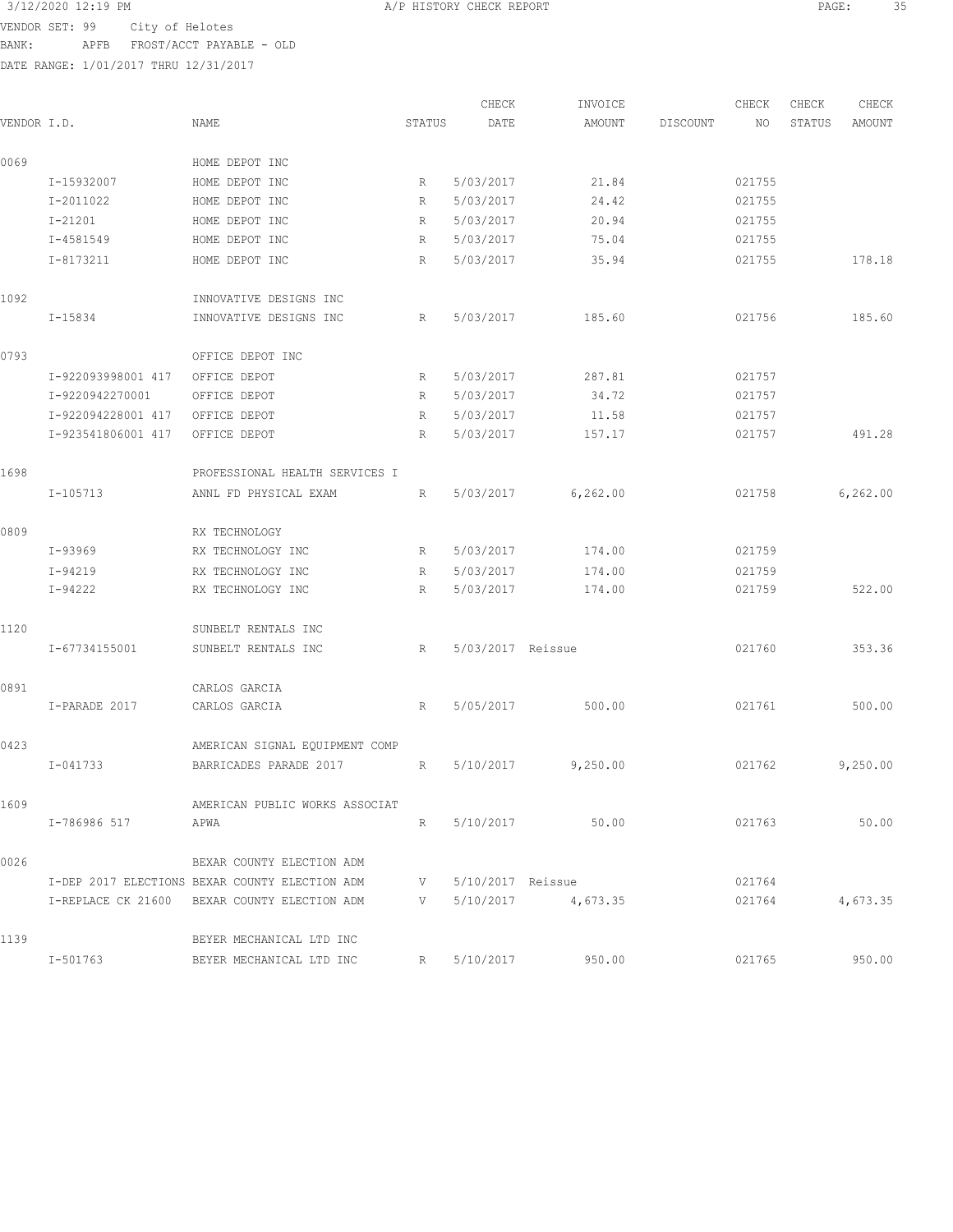## 3/12/2020 12:19 PM A/P HISTORY CHECK REPORT PAGE: 36

VENDOR SET: 99 City of Helotes BANK: APFB FROST/ACCT PAYABLE - OLD DATE RANGE: 1/01/2017 THRU 12/31/2017

CHECK INVOICE CHECK CHECK CHECK VENDOR I.D. NAME STATUS DATE AMOUNT DISCOUNT NO STATUS AMOUNT 0747 C-6 DISPOSAL SYSTEMS INC I-558220 C-6 DISPOSAL SYSTEMS INC R 5/10/2017 50.00 021766 50.00 0042 CITY PUBLIC SERVICE I-3001085347 517 CITY PUBLIC SERVICE R 5/10/2017 586.70 021767 I-3002417564 517 CITY PUBLIC SERVICE R 5/10/2017 328.87 021767 I-3002836202 517 CITY PUBLIC SERVICE R 5/10/2017 53.14 021767 I-3002838864 517 CITY PUBLIC SERVICE R 5/10/2017 75.91 021767 I-3002859843 517 CITY PUBLIC SERVICE R 5/10/2017 134.05 021767 I-3003381-144 517 CITY PUBLIC SERVICE R 5/10/2017 34.34 021767 I-3003381122 517 CITY PUBLIC SERVICE R 5/10/2017 42.48 021767 1,255.49 1051 DAMARIS SERNA I-APRIL 2017 DAMARIS SERNA R 5/10/2017 360.00 021768 I-MARCH 2017 DAMARIS SERNA R 5/10/2017 360.00 021768 720.00 1523 ELIGIBILITY TRACKING CALCULATO I-10975 ELIGIBILITY TRACKING CALCULATO R 5/10/2017 150.00 021769 150.00 1538 GARETT DAUGHERTY I-TRAVEL REIMB 0517 GARETT DAUGHERTY R 5/10/2017 64.76 021770 64.76 1341 GILES-PARSCALE INC I-7229 GILES-PARSCALE INC R 5/10/2017 335.00 021771 335.00 1362 GLOBAL SECURITY & INVESTIGATIO I-31987 OFFICERS FOR PARADE R 5/10/2017 4,050.00 021772 4,050.00 0060 GREY FOREST UTILITIES INC I-1007684800 517 GREY FOREST UTILITIES INC R 5/10/2017 10.29 021773 I-1025023600 517 GREY FOREST UTILITIES INC R 5/10/2017 13.05 021773 I-1025024400 517 GREY FOREST UTILITIES INC R 5/10/2017 10.29 021773 I-1025025200 517 GREY FOREST UTILITIES INC R 5/10/2017 138.64 021773 I-1025560200 517 GREY FOREST UTILITIES INC R 5/10/2017 10.29 021773 182.56 1585 KRTU-FM 91.7 I-179 JAZZ A'ROUND OTH R 5/10/2017 750.00 021774 750.00 1730 LODDE TYPEWRITER CO I-55405 LODDE TYPEWRITER CO R 5/10/2017 149.00 021775 149.00 1183 LOGIN INC I-29813 LOGIN INC R 5/10/2017 525.00 021776 525.00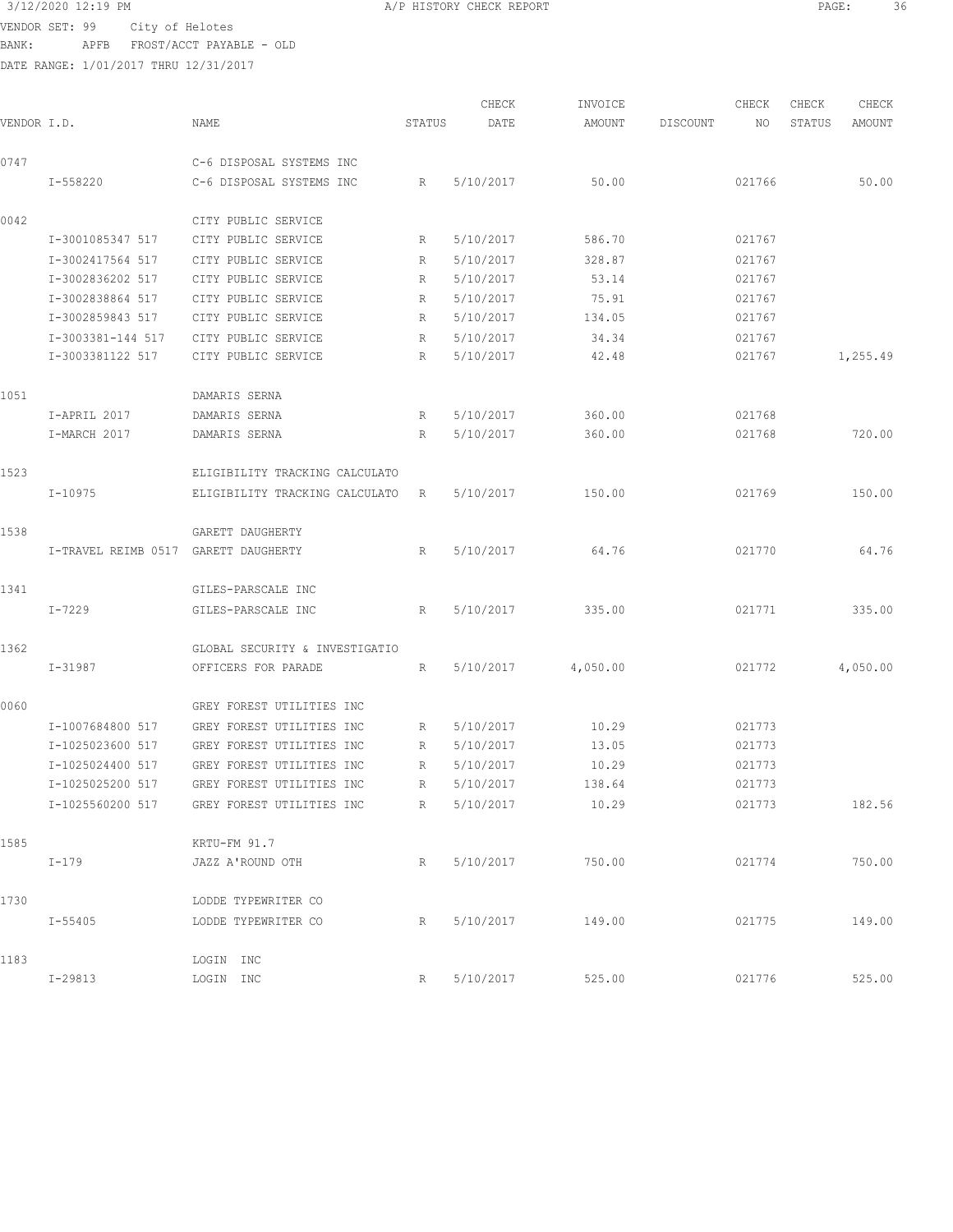### 3/12/2020 12:19 PM A/P HISTORY CHECK REPORT PAGE: 37 VENDOR SET: 99 City of Helotes BANK: APFB FROST/ACCT PAYABLE - OLD

| VENDOR I.D. |                                  | NAME                                                           | STATUS | CHECK<br>DATE | INVOICE<br>AMOUNT | DISCOUNT | CHECK<br>NO | CHECK<br>STATUS | CHECK<br>AMOUNT |
|-------------|----------------------------------|----------------------------------------------------------------|--------|---------------|-------------------|----------|-------------|-----------------|-----------------|
| 1197        | I-APRIL 2017                     | LORI GAYLE CALZONCIT<br>LORI GAYLE CALZONCIT                   | R      | 5/10/2017     | 500.00            |          | 021777      |                 | 500.00          |
| 0102        |                                  | NAFECO INC                                                     |        |               |                   |          |             |                 |                 |
|             | I-875255                         | NAFECO INC                                                     | R      | 5/10/2017     | 362.93            |          | 021778      |                 | 362.93          |
| 0112        | I-77046158                       | PRAXAIR DIST INC<br>PRAXAIR DIST INC                           | R      | 5/10/2017     | 274.02            |          | 021779      |                 | 274.02          |
| 1343        |                                  | RECORDS CONSULTANTS INC                                        |        |               |                   |          |             |                 |                 |
|             | I-33786                          | RECORDS CONSULTANTS INC                                        | R      | 5/10/2017     | 585.00            |          | 021780      |                 | 585.00          |
| 1359        | I-HELOTES17 #1                   | ROADWAY PRODUCTIONS<br>STAGE & LIGHTING                        | R      | 5/10/2017     | 1,050.00          |          | 021781      |                 | 1,050.00        |
| 1049        | $I-11101$                        | SAFELANE TRAFFIC SUPPLY LLC<br>SAFELANE TRAFFIC SUPPLY LLC     | R      | 5/10/2017     | 77.00             |          | 021782      |                 | 77.00           |
| 0191        | I-007596702 417                  | SAN ANTONIO EXPRESS NEWS<br>SAN ANTONIO EXPRESS NEWS           | R      | 5/10/2017     | 917.97            |          | 021783      |                 | 917.97          |
| 1403        | I-1631844                        | SERVICE UNIFORM RENTAL<br>SERVICE UNIFORM RENTAL               | R      | 5/10/2017     | 110.98            |          | 021784      |                 | 110.98          |
| 1695        | I-4007037996                     | STERICYCLE INC<br>STERICYCLE INC                               | R      | 5/10/2017     | 115.50            |          | 021785      |                 | 115.50          |
| 0138        | I-APRIL 2017                     | SUSAN WOOTTON<br>CPA<br>SUSAN WOOTTON<br>CPA                   | R      | 5/10/2017     | 1,750.00          |          | 021786      |                 | 1,750.00        |
| 0945        | I-61553382                       | VULCAN CONSTRUCTION MATERIALS<br>VULCAN CONSTRUCTION MATERIALS | R      | 5/10/2017     | 517.00            |          | 021787      |                 |                 |
|             | I-61567633                       | VULCAN CONSTRUCTION MATERIALS                                  | R      | 5/10/2017     | 54.12             |          | 021787      |                 | 571.12          |
| 1800        | I-20160101                       | WIMBERLEY RESCUE TRAINING<br>WIMBERLEY RESCUE TRAINING         | R      | 5/10/2017     | 1,960.00          |          | 021788      |                 | 1,960.00        |
| 0467        |                                  | A T & T INC                                                    |        |               |                   |          |             |                 |                 |
|             | I-21069524842507 517 A T & T INC |                                                                | R      | 5/19/2017     | 551.11            |          | 021789      |                 |                 |
|             | I-21069535722532 517 A T & T INC |                                                                | R      | 5/19/2017     | 1,500.00          |          | 021789      |                 |                 |
|             | I-21069569703846 517 A T & T INC |                                                                | R      | 5/19/2017     | 32.27             |          | 021789      |                 |                 |
|             | I-21069590933842 517 A T & T INC |                                                                | R      | 5/19/2017     | 70.87             |          | 021789      |                 | 2,154.25        |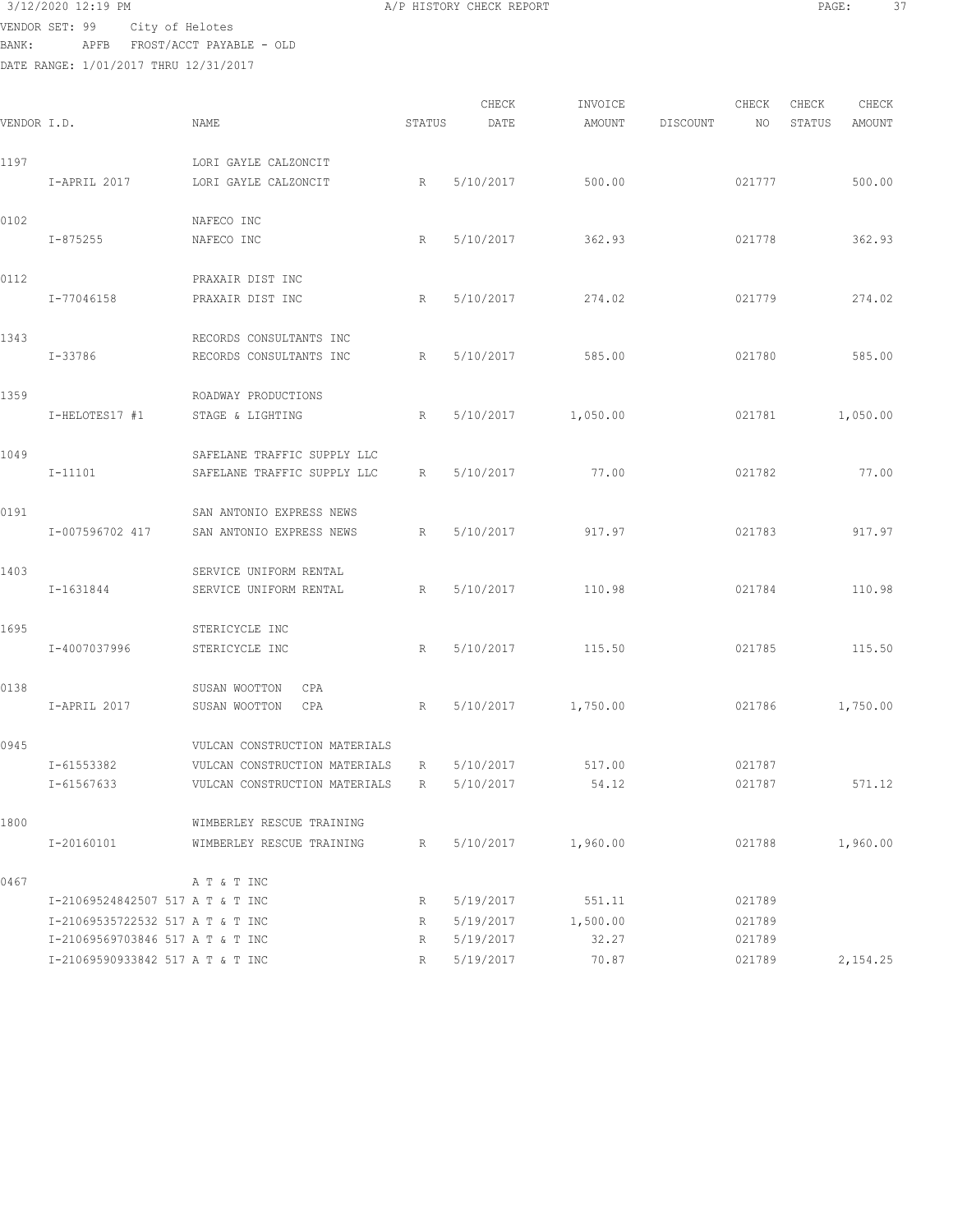| BANK:       |           |                   | VENDOR SET: 99 City of Helotes | APFB FROST/ACCT PAYABLE - OLD                  |                                |                 |               |                   |          |             |                 |                 |
|-------------|-----------|-------------------|--------------------------------|------------------------------------------------|--------------------------------|-----------------|---------------|-------------------|----------|-------------|-----------------|-----------------|
|             |           |                   |                                | DATE RANGE: 1/01/2017 THRU 12/31/2017          |                                |                 |               |                   |          |             |                 |                 |
| VENDOR I.D. |           |                   |                                | NAME                                           |                                | STATUS          | CHECK<br>DATE | INVOICE<br>AMOUNT | DISCOUNT | CHECK<br>NO | CHECK<br>STATUS | CHECK<br>AMOUNT |
| 0025        |           |                   |                                | BEXAR COUNTY CLERK                             |                                |                 |               |                   |          |             |                 |                 |
|             |           |                   | I-PLAT FEES 0517               | BEXAR COUNTY CLERK                             |                                | R               | 5/19/2017     | 525.00            |          | 021790      |                 | 525.00          |
| 0025        |           |                   |                                | BEXAR COUNTY CLERK                             |                                |                 |               |                   |          |             |                 |                 |
|             |           |                   |                                | I-PLAT FEES UNIT 5 BEXAR COUNTY CLERK          |                                | R               | 5/19/2017     | 13,745.00         |          | 021791      |                 | 13,745.00       |
| 0026        |           |                   |                                | BEXAR COUNTY ELECTION ADM                      |                                |                 |               |                   |          |             |                 |                 |
|             |           |                   |                                | I-DEP FOR 2017 ELECT BEXAR COUNTY ELECTION ADM |                                | R               | 5/19/2017     | 4,673.35          |          | 021792      |                 | 4,673.35        |
| 1139        |           |                   |                                | BEYER MECHANICAL LTD INC                       |                                |                 |               |                   |          |             |                 |                 |
|             | I-506842  |                   |                                | BEYER MECHANICAL LTD INC                       |                                | R               | 5/19/2017     | 334.92            |          | 021793      |                 | 334.92          |
| 0029        |           |                   |                                | BRUCE C BEALOR                                 |                                |                 |               |                   |          |             |                 |                 |
|             |           | I-APRIL 2017      |                                | BRUCE C BEALOR                                 |                                | R               | 5/19/2017     | 11,745.00         |          | 021794      |                 | 11,745.00       |
| 0353        |           |                   |                                |                                                | CANON FINANCIAL SERVICES INC   |                 |               |                   |          |             |                 |                 |
|             |           | I-17311400        |                                |                                                | CANON FINANCIAL SERVICES INC   | R               | 5/19/2017     | 173.72            |          | 021795      |                 | 173.72          |
| 0042        |           |                   |                                | CITY PUBLIC SERVICE                            |                                |                 |               |                   |          |             |                 |                 |
|             |           | I-3000530099 517  |                                | CITY PUBLIC SERVICE                            |                                | R               | 5/19/2017     | 1,173.86          |          | 021796      |                 |                 |
|             |           | I-3000819534 517  |                                | CITY PUBLIC SERVICE                            |                                | R               | 5/19/2017     | 53.61             |          | 021796      |                 |                 |
|             |           | I-3002452349 517  |                                | CITY PUBLIC SERVICE                            |                                | R               | 5/19/2017     | 1,311.37          |          | 021796      |                 |                 |
|             |           | I-3002471776 517  |                                | CITY PUBLIC SERVICE                            |                                | R               | 5/19/2017     | 1,538.67          |          | 021796      |                 |                 |
|             |           | I-3002501943 517  |                                | CITY PUBLIC SERVICE                            |                                | R               | 5/19/2017     | 14.31             |          | 021796      |                 |                 |
|             |           | I-3002510668 517  |                                | CITY PUBLIC SERVICE                            |                                | R               | 5/19/2017     | 10.15             |          | 021796      |                 |                 |
|             |           | I-3002510675 517  |                                | CITY PUBLIC SERVICE                            |                                | R               | 5/19/2017     | 8.84              |          | 021796      |                 |                 |
|             |           | I-3002530708 517  |                                | CITY PUBLIC SERVICE                            |                                | R               | 5/19/2017     | 10.55             |          | 021796      |                 |                 |
|             |           | I-3002531134 517  |                                | CITY PUBLIC SERVICE                            |                                | R               | 5/19/2017     | 8.84              |          | 021796      |                 |                 |
|             |           | I-3002825167 517  |                                | CITY PUBLIC SERVICE                            |                                | R               | 5/19/2017     | 25.53             |          | 021796      |                 |                 |
|             |           |                   | I-3003167893 517               | CITY PUBLIC SERVICE                            |                                | $R_{\parallel}$ | 5/19/2017     | 9.04              |          | 021796      |                 | 4,164.77        |
| 1711        |           |                   |                                | CLEAR CHANNEL OUTDOOR INC                      |                                |                 |               |                   |          |             |                 |                 |
|             |           | I-58127214        |                                | CLEAR CHANNEL OUTDOOR INC                      |                                | R               | 5/19/2017     | 3,000.00          |          | 021797      |                 | 3,000.00        |
| 1241        |           |                   |                                | COMDATA INC                                    |                                |                 |               |                   |          |             |                 |                 |
|             |           | I-XY993050417     |                                | COMDATA INC                                    |                                | R               | 5/19/2017     | 6,495.55          |          | 021798      |                 |                 |
|             |           | I-XY99305042017   |                                | COMDATA INC                                    |                                | R               | 5/19/2017     | 6,369.87          |          | 021798      |                 |                 |
|             |           |                   |                                | I-XY99305042017 ADM COMDATA INC                |                                | R               | 5/19/2017     | 1,630.72          |          | 021798      |                 | 14,496.14       |
| 0795        |           |                   |                                |                                                | COMPTROLLER OF PUBLIC ACCOUNTS |                 |               |                   |          |             |                 |                 |
|             |           | I-TEMP LIC 060317 |                                |                                                | COMPTROLLER OF PUBLIC ACCOUNTS | R               | 5/19/2017     | 231.00            |          | 021799      |                 | 231.00          |
| 0643        |           |                   |                                |                                                | DAVIDSON & TROILO REAM & GARZA |                 |               |                   |          |             |                 |                 |
|             | I-12935   |                   |                                |                                                | DAVIDSON & TROILO REAM & GARZA | R               | 5/19/2017     | 3,470.60          |          | 021800      |                 |                 |
|             | $I-12936$ |                   |                                |                                                | DAVIDSON & TROILO REAM & GARZA | R               | 5/19/2017     | 3,528.11          |          | 021800      |                 | 6,998.71        |

3/12/2020 12:19 PM A/P HISTORY CHECK REPORT PAGE: 38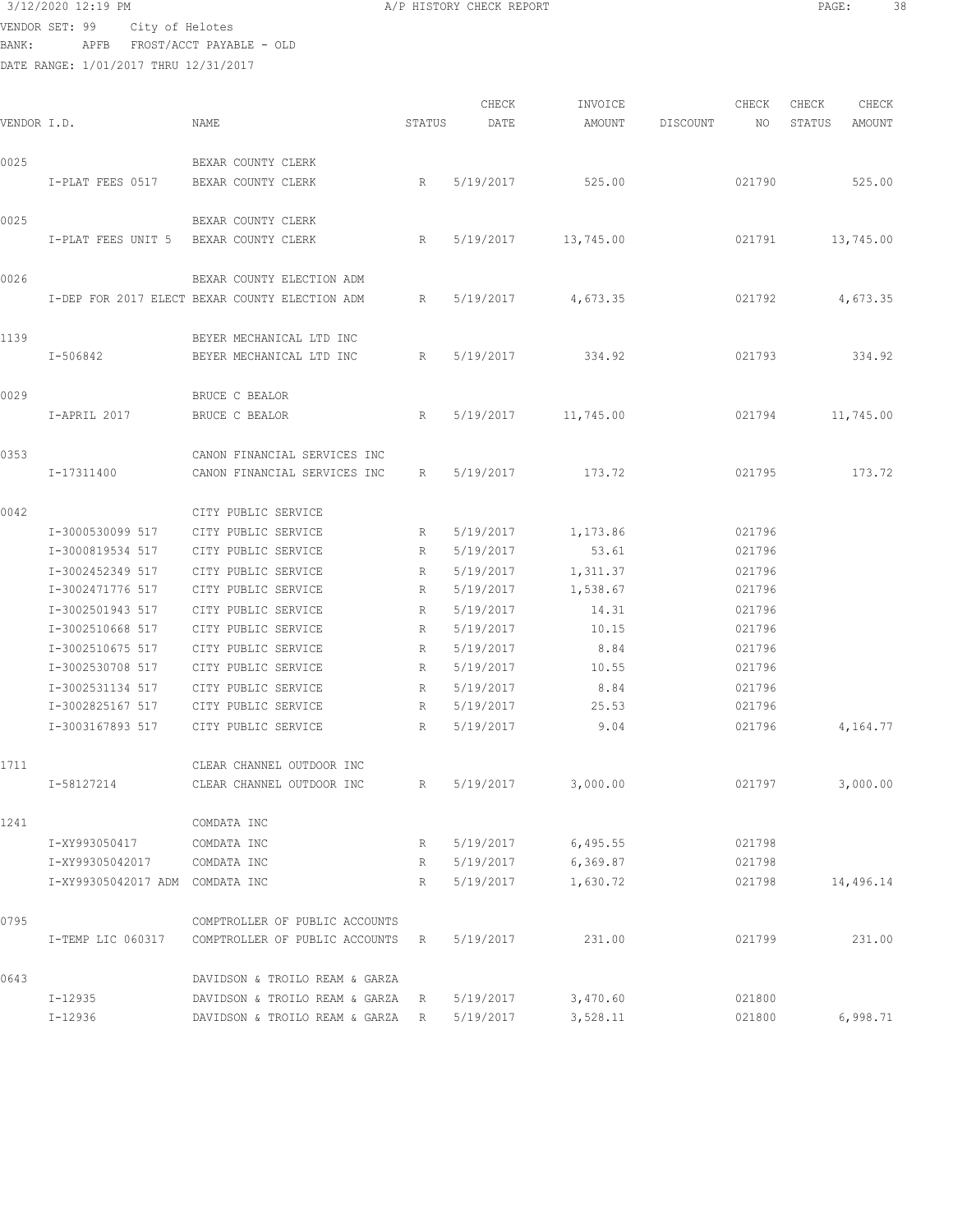### 3/12/2020 12:19 PM **A/P HISTORY CHECK REPORT PAGE:** 39

VENDOR SET: 99 City of Helotes BANK: APFB FROST/ACCT PAYABLE - OLD

|             |                                   |                                |             | CHECK     | INVOICE   |          | CHECK  | CHECK  | CHECK     |
|-------------|-----------------------------------|--------------------------------|-------------|-----------|-----------|----------|--------|--------|-----------|
| VENDOR I.D. |                                   | NAME                           | STATUS      | DATE      | AMOUNT    | DISCOUNT | NO     | STATUS | AMOUNT    |
| 1138        |                                   | FORD MOTOR CREDIT COMPANY LLC  |             |           |           |          |        |        |           |
|             | I-89873007 051517                 | FORD MOTOR CREDIT              | V           | 5/19/2017 | 28,583.70 |          | 021801 |        | 28,583.70 |
|             |                                   |                                |             |           |           |          |        |        |           |
| 1682        |                                   | HELOTES HUMANE SOCIETY         |             |           |           |          |        |        |           |
|             | $I - 00117$                       | HELOTES HUMANE SOCIETY         | R           | 5/19/2017 | 120.00    |          | 021802 |        |           |
|             | $I - 00317$                       | HELOTES HUMANE SOCIETY         | R           | 5/19/2017 | 360.00    |          | 021802 |        |           |
|             | $I - 00417$                       | HELOTES HUMANE SOCIETY         | $R_{\perp}$ | 5/19/2017 | 312.00    |          | 021802 |        | 792.00    |
| 1236        |                                   | HENRY SCHEIN INC               |             |           |           |          |        |        |           |
|             | I-41265412/356768/                | EMS SUPPLIES                   | R           | 5/19/2017 | 510.34    |          | 021803 |        | 510.34    |
|             |                                   |                                |             |           |           |          |        |        |           |
| 0166        |                                   | LEXISNEXIS RISK DATA MNGMNT IN |             |           |           |          |        |        |           |
|             | I-120682120170430                 | LEXISNEXIS RISK DATA MNGMNT IN | R           | 5/19/2017 | 115.00    |          | 021804 |        | 115.00    |
| 1730        |                                   | LODDE TYPEWRITER CO            |             |           |           |          |        |        |           |
|             |                                   |                                |             |           |           |          |        |        |           |
|             | $I - 55529$                       | LODDE TYPEWRITER CO            | R           | 5/19/2017 | 153.46    |          | 021805 |        | 153.46    |
| 1196        |                                   | MONTY JOE MCGUFFIN             |             |           |           |          |        |        |           |
|             | I-APRIL 2017                      | MONTY JOE MCGUFFIN             | R           | 5/19/2017 | 500.00    |          | 021806 |        | 500.00    |
|             |                                   |                                |             |           |           |          |        |        |           |
| 0793        |                                   | OFFICE DEPOT INC               |             |           |           |          |        |        |           |
|             | I-926577538001                    | OFFICE DEPOT                   | R           | 5/19/2017 | 239.83    |          | 021807 |        |           |
|             | I-926577746001                    | OFFICE DEPOT                   | R           | 5/19/2017 | 81.46     |          | 021807 |        | 321.29    |
| 1319        |                                   | PURE PARTY ICE LP              |             |           |           |          |        |        |           |
|             | $I - 4939061$                     | PURE PARTY ICE LP              | R           | 5/19/2017 | 82.50     |          | 021808 |        | 82.50     |
|             |                                   |                                |             |           |           |          |        |        |           |
| 0528        |                                   | RICK SCHRODER                  |             |           |           |          |        |        |           |
|             | I-TRAV AUG/OCT FY17 RICK SCHRODER |                                | R           | 5/19/2017 | 241.50    |          | 021809 |        | 241.50    |
| 0.000       |                                   |                                |             |           |           |          |        |        |           |

|                   | RX TECHNOLOGY             |   |           |          |        |          |
|-------------------|---------------------------|---|-----------|----------|--------|----------|
| $I - 94225$       | RX TECHNOLOGY INC         | R | 5/19/2017 | 174.00   | 021810 |          |
| I-95664           | RX TECHNOLOGY INC         | R | 5/19/2017 | 4,688.00 | 021810 |          |
| $I-95665$         | RX TECHNOLOGY INC         | R | 5/19/2017 | 1,200.00 | 021810 | 6,062,00 |
|                   | SAFETY SERVICES INC       |   |           |          |        |          |
| $I - 3786$        | SAFETY SERVICES INC       | R | 5/19/2017 | 290.00   | 021811 | 290.00   |
|                   | SAN ANTONIO WATER SYSTEMS |   |           |          |        |          |
| I-01414030001 517 | SAN ANTONIO WATER SYSTEMS | R | 5/19/2017 | 135.52   | 021812 |          |
| I-01447360001 517 | SAN ANTONIO WATER SYSTEMS | R | 5/19/2017 | 217.06   | 021812 |          |
| I-01447390001 517 | SAN ANTONIO WATER SYSTEMS | R | 5/19/2017 | 28.74    | 021812 | 381.32   |
|                   |                           |   |           |          |        |          |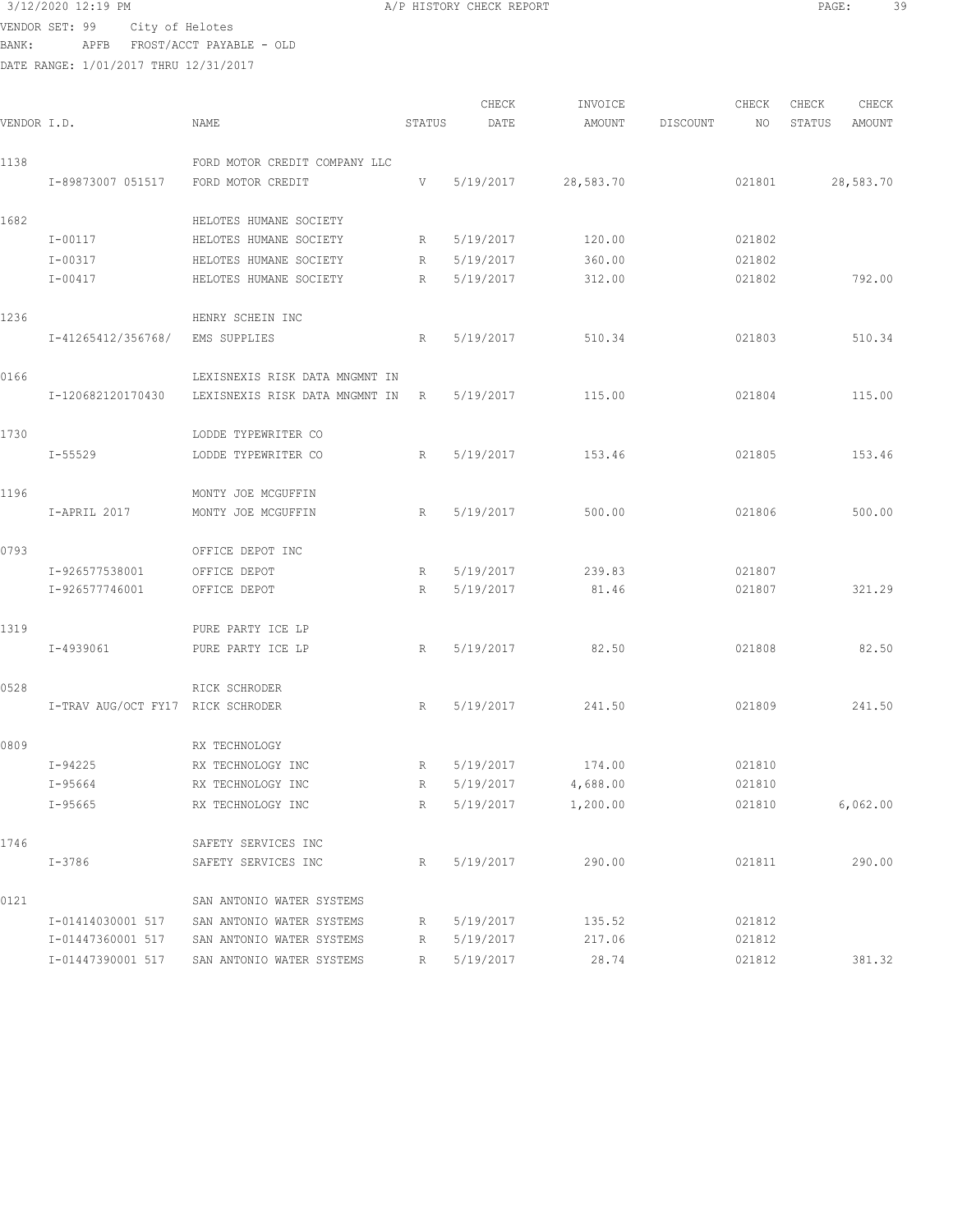VENDOR SET: 99 City of Helotes

BANK: APFB FROST/ACCT PAYABLE - OLD

DATE RANGE: 1/01/2017 THRU 12/31/2017

CHECK INVOICE CHECK CHECK CHECK VENDOR I.D. NAME STATUS DATE AMOUNT DISCOUNT NO STATUS AMOUNT 1403 SERVICE UNIFORM RENTAL I-1632652 SERVICE UNIFORM RENTAL R 5/19/2017 110.98 021813 I-1633454 SERVICE UNIFORM RENTAL R 5/19/2017 110.98 021813 I-1634264 SERVICE UNIFORM RENTAL R 5/19/2017 110.98 021813 332.94 1482 SOUTHWEST SCHOOL OF ART INC I-100770365 SOUTHWEST SCHOOL OF ART INC R 5/19/2017 3,650.00 021814 3,650.00 0711 STAPLES ADVANTAGE I-8044431878 STAPLES ADVANTAGE R 5/19/2017 85.81 021815 85.81 1120 SUNBELT RENTALS INC I-68656395001 SUNBELT RENTALS INC R 5/19/2017 169.30 021816 169.30 0817 SWANK MOTION PICTURES INC I-2336745 SWANK MOTION PICTURES INC R 5/19/2017 863.00 021817 863.00 1685 TEXAS A&M FOREST SERVICE I-W002823 HOSES R 5/19/2017 746.00 021818 746.00 1801 TEXAS APCO & TEXAS NENA JOINT I-200002035 TEXAS APCO & TEXAS NENA JOINT R 5/19/2017 570.00 021819 570.00 1372 TEXAS DEPT OF INSURANCE I-0517 INSPECTIONS TEXAS DEPT OF INSURANCE R 5/19/2017 40.00 021820 40.00 0489 TIETZE PLUMBING INC I-10085 TIETZE PLUMBING INC R 5/19/2017 879.50 021821 879.50 0145 TIME WARNER CABLE SAN ANTONIO I-4850 050717 TIME WARNER CABLE SAN ANTONIO R 5/19/2017 544.83 021822 544.83 0921 VANGUARD CLEANING SYSTEM INC I-SA70020 VANGUARD CLEANING SYSTEM INC R 5/19/2017 475.00 021823 I-SA70021 VANGUARD CLEANING SYSTEM INC R 5/19/2017 90.30 021823 I-SA70022 VANGUARD CLEANING SYSTEM INC R 5/19/2017 361.00 021823 I-SA70023 VANGUARD CLEANING SYSTEM INC R 5/19/2017 140.00 021823 1,066.30 1387 WELLS FARGO FINANCIAL LEASING I-5003929163 517 WELLS FARGO FINANCIAL LEASING R 5/19/2017 27.00 021824 I-5003929164 WELLS FARGO FINANCIAL LEASING R 5/19/2017 1,998.87 021824 2,025.87 1139 BEYER MECHANICAL LTD INC I-505248 BEYER MECHANICAL LTD INC R 5/30/2017 1,372.00 021825 I-507557 BEYER MECHANICAL LTD INC R 5/30/2017 4,167.00 021825 5,539.00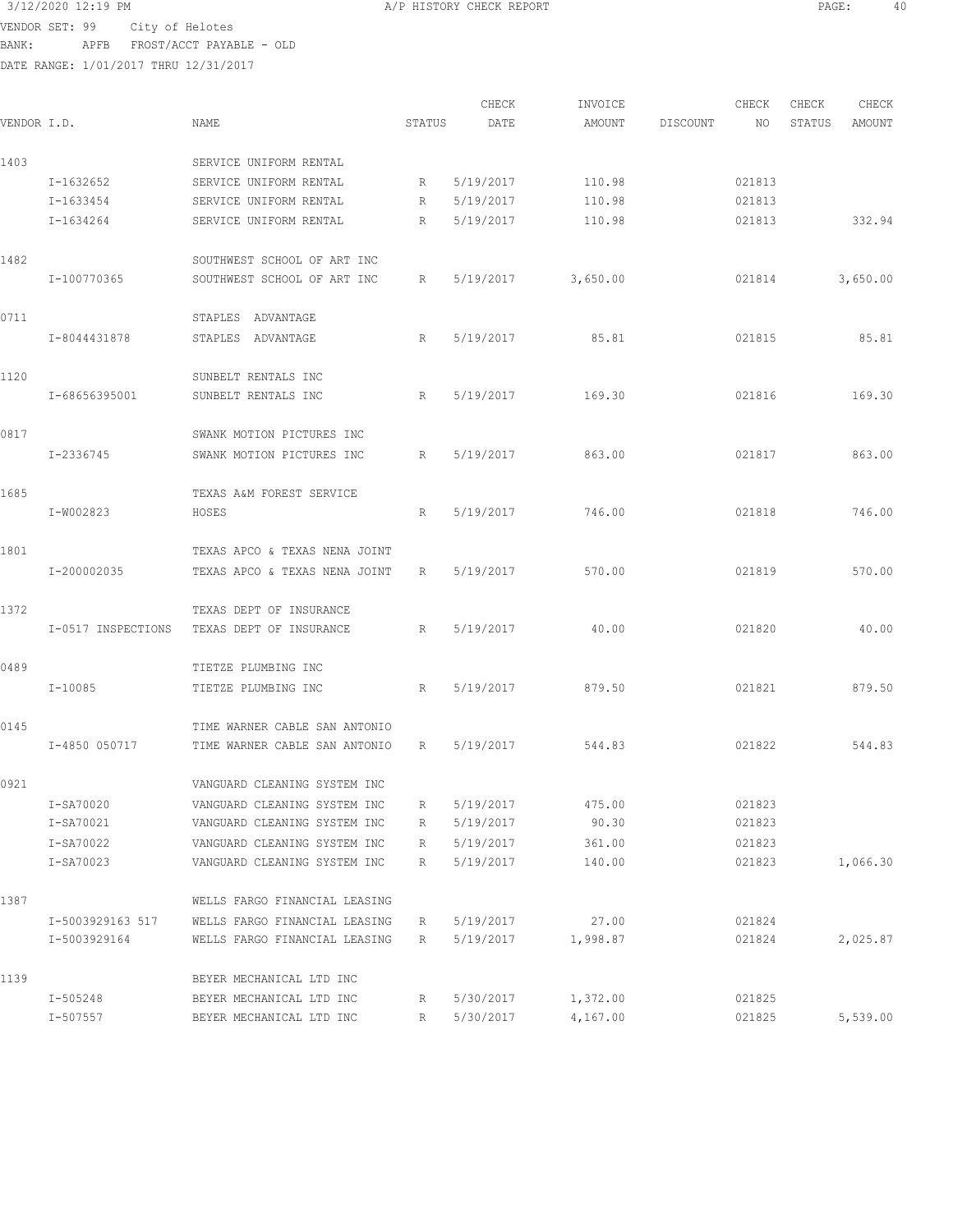## $3/12/2020$  12:19 PM  $A/P$  HISTORY CHECK REPORT  $\blacksquare$  PAGE: 41 VENDOR SET: 99 City of Helotes BANK: APFB FROST/ACCT PAYABLE - OLD

| VENDOR I.D. |                                              | NAME                                                                                                                    | STATUS      | CHECK<br>DATE                       | INVOICE<br>AMOUNT          | DISCOUNT | CHECK<br>NO                | CHECK<br>STATUS | CHECK<br>AMOUNT |
|-------------|----------------------------------------------|-------------------------------------------------------------------------------------------------------------------------|-------------|-------------------------------------|----------------------------|----------|----------------------------|-----------------|-----------------|
| 1175        |                                              | BUSINESS & PROFESSIONAL SERVIC                                                                                          |             |                                     |                            |          |                            |                 |                 |
|             | I-APRIL 2017                                 | BUSINESS & PROFESSIONAL SERVIC R                                                                                        |             |                                     | 5/30/2017 1,074.64         |          | 021826                     |                 | 1,074.64        |
| 0042        | I-3003495095 517 CITY PUBLIC SERVICE         | CITY PUBLIC SERVICE                                                                                                     | R           | 5/30/2017                           | 8.84                       |          | 021827                     |                 | 8.84            |
| 0795        |                                              | COMPTROLLER OF PUBLIC ACCOUNTS<br>I-JAZZ TEMP LIC 0617 COMPTROLLER OF PUBLIC ACCOUNTS R                                 |             | 5/30/2017                           | 231.00                     |          | 021828                     |                 | 231.00          |
| 1689        | I-1686                                       | EAGLE FORD GRAPHICS<br>EAGLE FORD GRAPHICS                                                                              | R           |                                     | 5/30/2017 4,219.00         |          | 021829                     |                 | 4,219.00        |
| 0066        | I-1269                                       | TRACY DEVER<br>HELOTES OVERHEAD DOOR CO R                                                                               |             | 5/30/2017                           | 210.00                     |          | 021830                     |                 | 210.00          |
| 1730        | I-55596                                      | LODDE TYPEWRITER CO<br>LODDE TYPEWRITER CO                                                                              | R           | 5/30/2017                           | 149.00                     |          | 021831                     |                 | 149.00          |
| 0097        | I-5140                                       | THOMAS PATRICK JOHNSON<br>MAVERICK ELECTRIC                                                                             | R           | 5/30/2017                           | 95.00                      |          | 021832                     |                 | 95.00           |
| 0793        | I-928616224001                               | OFFICE DEPOT INC<br>OFFICE DEPOT                                                                                        | R           | 5/30/2017                           | 312.83                     |          | 021833                     |                 | 312.83          |
| 1804        | I-JUNE 2017 MRKT BND RICHARD N LEWIS         | RICHARD N LEWIS                                                                                                         | R           | 5/30/2017                           | 400.00                     |          | 021834                     |                 | 400.00          |
| 1049        | I-11175                                      | SAFELANE TRAFFIC SUPPLY LLC<br>SAFELANE TRAFFIC SUPPLY LLC                                                              | R           | 5/30/2017                           | 795.00                     |          | 021835                     |                 | 795.00          |
| 1403        | I-1635066                                    | SERVICE UNIFORM RENTAL<br>SERVICE UNIFORM RENTAL<br>R                                                                   |             | 5/30/2017                           | 110.98                     |          | 021836                     |                 | 110.98          |
| 1588        | I-8122360094                                 | SHRED-IT USA LLC<br>SHRED-IT USA LLC                                                                                    | R           | 5/30/2017                           | 62.95                      |          | 021837                     |                 | 62.95           |
| 1483        |                                              | SOUND CITY PRODUCTIONS<br>I-JAZZ 061017 1 OF 2 SOUND CITY PRODUCTIONS                                                   | R           |                                     | 5/30/2017 1,925.00         |          | 021838                     |                 | 1,925.00        |
| 1989        | I-162466                                     | TEXAS MEDCLINIC<br>TEXAS MEDCLINIC                                                                                      | R           |                                     | 5/30/2017 146.00           |          | 021839                     |                 | 146.00          |
| 0777        | I-1145304798<br>I-1145304964<br>I-1145305292 | UNITED SITE SERVICES<br>UNITED SITE SERVICES OF TEXAS<br>UNITED SITE SERVICES OF TEXAS<br>UNITED SITE SERVICES OF TEXAS | R<br>R<br>R | 5/30/2017<br>5/30/2017<br>5/30/2017 | 127.08<br>123.76<br>909.00 |          | 021840<br>021840<br>021840 |                 |                 |
|             | I-1145311774                                 | UNITED SITE SERVICES OF TEXAS                                                                                           | R           | 5/30/2017                           | 130.86                     |          | 021840                     |                 | 1,290.70        |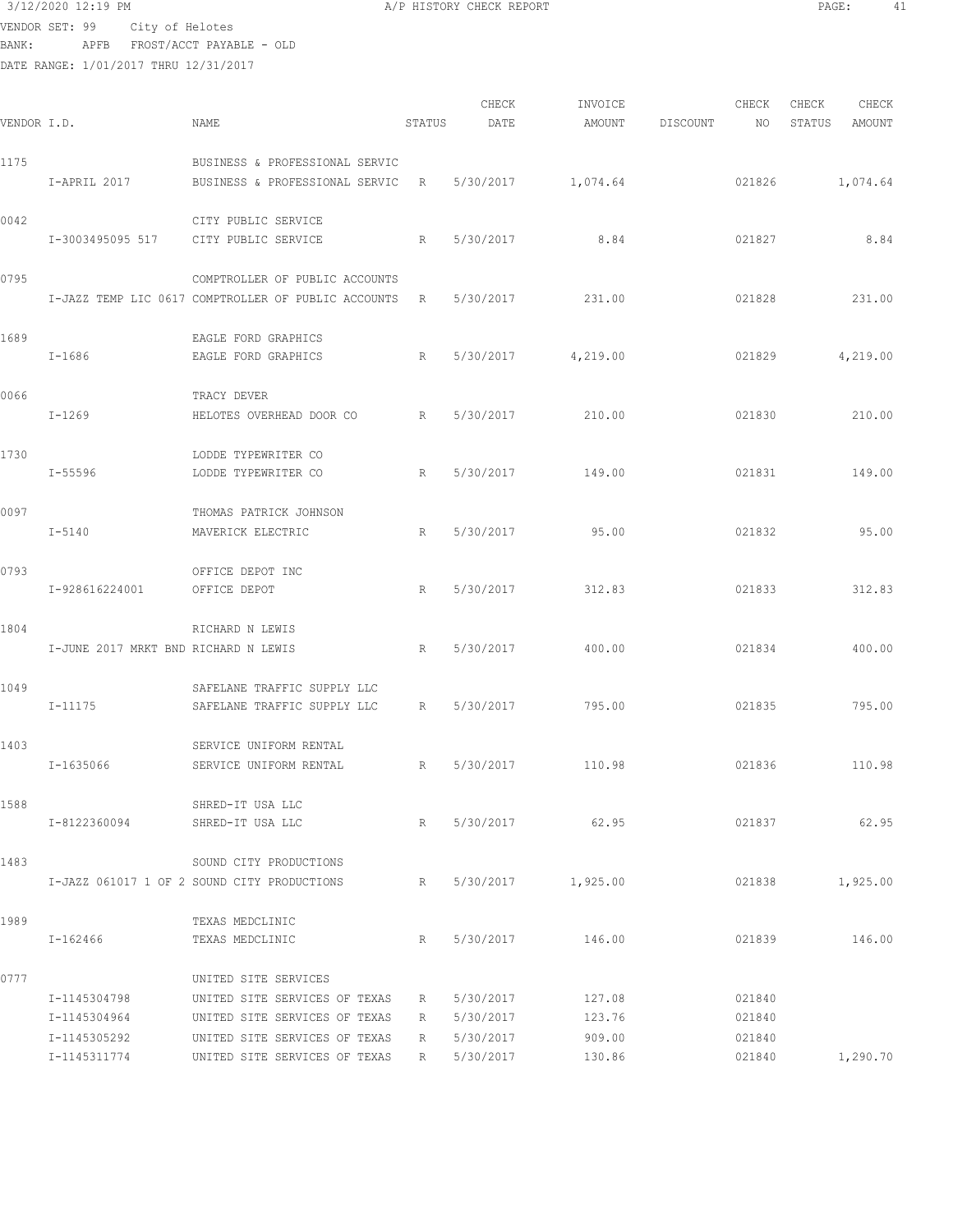### 3/12/2020 12:19 PM **A/P HISTORY CHECK REPORT PAGE:** 42

VENDOR SET: 99 City of Helotes BANK: APFB

| BANK:       | APFB         | FROST/ACCT PAYABLE - OLD              |                                  |        |                                                                                 |         |          |        |        |        |  |
|-------------|--------------|---------------------------------------|----------------------------------|--------|---------------------------------------------------------------------------------|---------|----------|--------|--------|--------|--|
|             |              | DATE RANGE: 1/01/2017 THRU 12/31/2017 |                                  |        |                                                                                 |         |          |        |        |        |  |
|             |              |                                       |                                  |        |                                                                                 |         |          |        |        |        |  |
|             |              |                                       |                                  |        | CHECK                                                                           | INVOICE |          | CHECK  | CHECK  | CHECK  |  |
| VENDOR I.D. |              | NAME                                  |                                  | STATUS | DATE                                                                            | AMOUNT  | DISCOUNT | NO.    | STATUS | AMOUNT |  |
|             |              |                                       |                                  |        |                                                                                 |         |          |        |        |        |  |
| 0358        |              | WAL-MART COMMUNITY INC                |                                  |        |                                                                                 |         |          |        |        |        |  |
|             | I-8697 52017 | WAL-MART COMMUNITY INC                |                                  | R      | 5/30/2017                                                                       | 345.69  |          | 021841 |        | 345.69 |  |
|             |              |                                       |                                  |        |                                                                                 |         |          |        |        |        |  |
| 1814        |              |                                       | SOUTHERN GLAZER'S WINE & SPIRI   |        |                                                                                 |         |          |        |        |        |  |
|             | I-9016336145 |                                       | SOUTHERN GLAZER'S WINE & SPIRI R |        | 6/08/2017                                                                       | 612.00  |          | 021861 |        | 612.00 |  |
|             |              |                                       |                                  |        |                                                                                 |         |          |        |        |        |  |
| 1456        |              | 360 ZONE                              |                                  |        |                                                                                 |         |          |        |        |        |  |
|             |              |                                       |                                  |        | the contract of the contract of the contract of the contract of the contract of |         |          |        |        |        |  |

| 1456 | $I - 1280$                  | 360 ZONE<br>360 ZONE                                         | V               | 6/09/2017 | 143.00 | 021862 | 143.00 |
|------|-----------------------------|--------------------------------------------------------------|-----------------|-----------|--------|--------|--------|
| 1721 | I-1717998064001 517 A T & T | A T & T                                                      | R               | 6/09/2017 | 924.12 | 021863 | 924.12 |
| 1578 | I-JAZZ BAND 2017            | AARON PRADO<br>AARON PRADO                                   | R               | 6/09/2017 | 900.00 | 021864 | 900.00 |
| 1809 | I-EMT UPGRADE               | ADAM GIBBS<br>ADAM GIBBS                                     | R               | 6/09/2017 | 126.00 | 021865 | 126.00 |
| 0615 | $I-LI4490$                  | BEXAR COUNTY AUDITOR<br>BEXAR COUNTY AUDITOR                 | R               | 6/09/2017 | 114.00 | 021866 | 114.00 |
| 1139 | I-509110                    | BEYER MECHANICAL LTD INC<br>BEYER MECHANICAL LTD INC         | R               | 6/09/2017 | 484.25 | 021867 |        |
| 0119 | I-509761                    | BEYER MECHANICAL LTD INC<br>BINGHAM & LEA PC INC             | R               | 6/09/2017 | 247.50 | 021867 | 731.75 |
| 1740 | I-MAY 2017                  | BINGHAM & LEA PC INC<br>BLUEBONNET PET CREMATORY LLC         | R               | 6/09/2017 | 400.00 | 021868 | 400.00 |
| 1806 | I-2017658                   | BLUEBONNET PET CREMATORY LLC<br>CAMLER APS                   | $R_{\parallel}$ | 6/09/2017 | 15.00  | 021869 | 15.00  |
| 0544 | $I - 3448$                  | CAMLER APS<br>CARDIAC SCIENCE CORP                           | R               | 6/09/2017 | 281.50 | 021870 | 281.50 |
|      | I-7288728                   | CARDIAC SCIENCE CORP                                         | R               | 6/09/2017 | 378.98 | 021871 | 378.98 |
| 1810 | I-JAZZ BAND 2017            | CHRISTOPHER ANTHONY ALVARADO<br>CHRISTOPHER ANTHONY ALVARADO | R               | 6/09/2017 | 700.00 | 021872 | 700.00 |
| 0042 | I-30010805347 0617          | CITY PUBLIC SERVICE<br>CITY PUBLIC SERVICE                   | R               | 6/09/2017 | 577.12 | 021873 | 577.12 |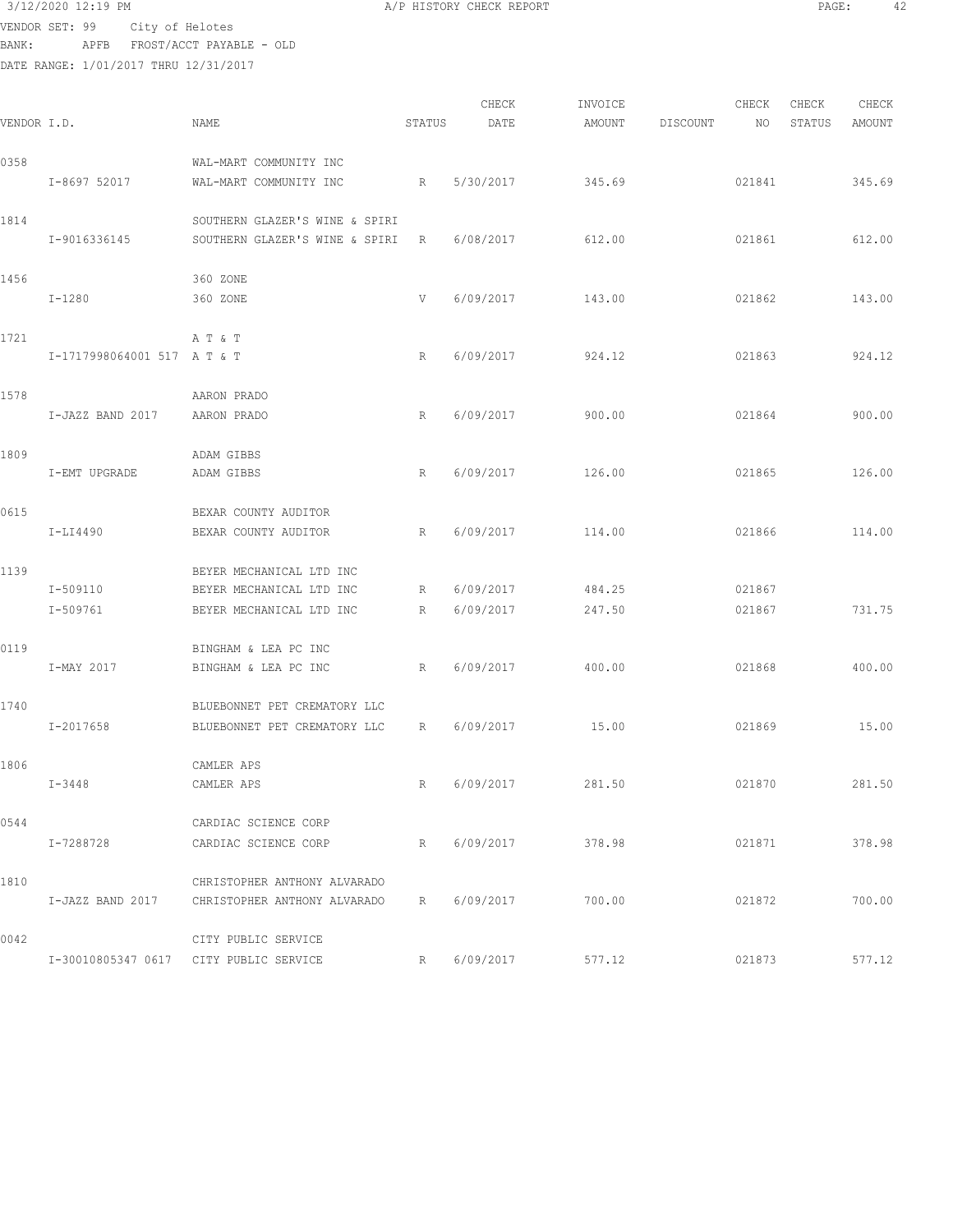3/12/2020 12:19 PM A/P HISTORY CHECK REPORT PAGE: 43 VENDOR SET: 99 City of Helotes

BANK: APFB FROST/ACCT PAYABLE - OLD

| VENDOR I.D. |                     | <b>NAME</b>                    | STATUS | CHECK<br>DATE | INVOICE<br>AMOUNT | DISCOUNT | CHECK<br>NO | CHECK<br>STATUS | CHECK<br>AMOUNT |
|-------------|---------------------|--------------------------------|--------|---------------|-------------------|----------|-------------|-----------------|-----------------|
| 1711        |                     | CLEAR CHANNEL OUTDOOR INC      |        |               |                   |          |             |                 |                 |
|             | I-58127557          | CLEAR CHANNEL OUTDOOR INC      | R      | 6/09/2017     | 2,560.00          |          | 021874      |                 |                 |
|             | I-58127865          | CLEAR CHANNEL OUTDOOR INC      | R      | 6/09/2017     | 900.00            |          | 021874      |                 |                 |
|             | I-58127866          | CLEAR CHANNEL OUTDOOR INC      | R      | 6/09/2017     | 900.00            |          | 021874      |                 | 4,360.00        |
| 1241        |                     | COMDATA INC                    |        |               |                   |          |             |                 |                 |
|             | I-XY993060417 FD    | COMDATA INC                    | R      | 6/09/2017     | 2,514.54          |          | 021875      |                 |                 |
|             | I-XY99306042017 ADM | COMDATA INC                    | R      | 6/09/2017     | 606.81            |          | 021875      |                 |                 |
|             | I-XY99306042017 PD  | COMDATA INC                    | R      | 6/09/2017     | 5,459.67          |          | 021875      |                 | 8,581.02        |
| 0356        |                     | DAILEY WELLS COMMUNICATION INC |        |               |                   |          |             |                 |                 |
|             | I-17CC052353        | DAILEY WELLS COMMUNICATION INC | R      | 6/09/2017     | 103.00            |          | 021876      |                 | 103.00          |
| 0268        |                     | DOOLEY TACKABERRY INC          |        |               |                   |          |             |                 |                 |
|             | I-1018197           | BOOSTER HOSE, RED 1"X50'       | R      | 6/09/2017     | 1,245.00          |          | 021877      |                 | 1,245.00        |
| 1523        |                     | ELIGIBILITY TRACKING CALCULATO |        |               |                   |          |             |                 |                 |
|             | I-11587             | ELIGIBILITY TRACKING CALCULATO | R      | 6/09/2017     | 150.00            |          | 021878      |                 | 150.00          |
| 1815        |                     | GLAZER'S BEER AND BEVERAGE OF  |        |               |                   |          |             |                 |                 |
|             | I-JAZZ 17 DROP 1    | GLAZER'S BEER AND BEVERAGE OF  | V      | 6/09/2017     | 476.24            |          | 021879      |                 |                 |
|             | I-JAZZ 17 DROP 2    | GLAZER'S BEER AND BEVERAGE OF  | V      | 6/09/2017     | 280.72            |          | 021879      |                 |                 |
|             | I-JAZZ 17 DROP 3    | GLAZER'S BEER AND BEVERAGE OF  | V      | 6/09/2017     | 280.72            |          | 021879      |                 |                 |
|             | I-JAZZ 17 DROP 4    | GLAZER'S BEER AND BEVERAGE OF  | V      | 6/09/2017     | 280.72            |          | 021879      |                 | 1,318.40        |
| 1682        |                     | HELOTES HUMANE SOCIETY         |        |               |                   |          |             |                 |                 |
|             | $I - 00517$         | HELOTES HUMANE SOCIETY         | R      | 6/09/2017     | 672.00            |          | 021880      |                 | 672.00          |
| 0069        |                     | HOME DEPOT INC                 |        |               |                   |          |             |                 |                 |
|             | I-3929 52117        | HOME DEPOT INC                 | R      | 6/09/2017     | 48.72             |          | 021881      |                 | 48.72           |
| 1813        |                     | INTERNATIONAL MUSICIANS LEAGUE |        |               |                   |          |             |                 |                 |
|             | I-JAZZ BAND 2017    | INTERNATIONAL MUSICIANS LEAGUE | R      | 6/09/2017     | 700.00            |          | 021882      |                 | 700.00          |
| 1480        |                     | LINEBARGER GOGGAN BLAIR & SAMP |        |               |                   |          |             |                 |                 |
|             | $I-APRO$ ; 2017     | LINEBARGER GOGGAN BLAIR & SAMP | R      | 6/09/2017     | 2,157.30          |          | 021883      |                 | 2,157.30        |
| 0291        |                     | LNV ENGINEERING                |        |               |                   |          |             |                 |                 |
|             | $I - 23941$         | LNV ENGINEERING INC            | R      | 6/09/2017     | 430.50            |          | 021884      |                 |                 |
|             | $I - 23943$         | LNV ENGINEERING INC            | R      | 6/09/2017     | 2,133.21          |          | 021884      |                 | 2,563.71        |
| 0427        |                     | MARIO A TREVINO                |        |               |                   |          |             |                 |                 |
|             | I-MAY 2017          | MARIO A TREVINO                | R      | 6/09/2017     | 800.00            |          | 021885      |                 | 800.00          |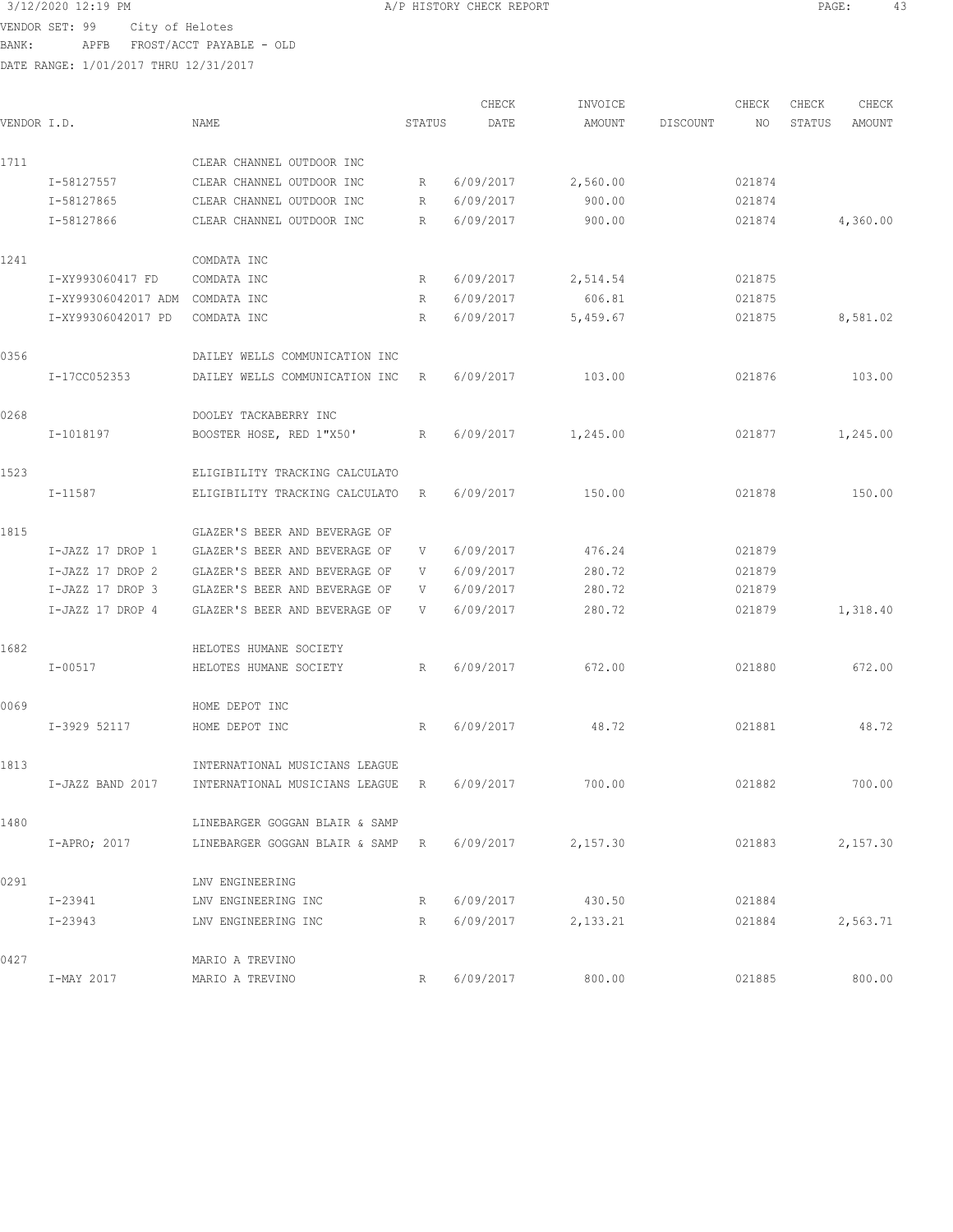VENDOR SET: 99 City of Helotes

DATE RANGE: 1/01/2017 THRU 12/31/2017

 3/12/2020 12:19 PM A/P HISTORY CHECK REPORT PAGE: 44 BANK: APFB FROST/ACCT PAYABLE - OLD CHECK INVOICE CHECK CHECK CHECK VENDOR I.D. NAME STATUS DATE AMOUNT DISCOUNT NO STATUS AMOUNT 0097 THOMAS PATRICK JOHNSON I-5145 MAVERICK ELECTRIC R 6/09/2017 1,396.50 021886 1,396.50 0102 NAFECO INC I-880524 COAT & PANTS R 6/09/2017 9,896.00 021887 9,896.00 1808 O CONNOR PANTHER BOOSTER CLUB I-OCONNOR FALL PRO O CONNOR PANTHER BOOSTER CLUB R 6/09/2017 100.00 021888 100.00 0793 OFFICE DEPOT INC I-931944760001 OFFICE DEPOT R 6/09/2017 161.74 021889 I-931944890001 OFFICE DEPOT R 6/09/2017 67.39 021889 I-931944894001 OFFICE DEPOT R 6/09/2017 19.36 021889 248.49 0519 PETTY CASH I-JAZZ 2017 PETTY CASH R 6/09/2017 1,000.00 021890 1,000.00 0112 PRAXAIR DIST INC I-77406102 PRAXAIR DIST INC R 6/09/2017 266.05 021891 266.05 1811 RANDALL G LARKIN I-JAZZ BAND 2017 RANDALL G LARKIN R 6/09/2017 825.00 021892 825.00 1812 RAYMUNDO RODRIGUEZ I-JAZZ BAND 2017 RAYMUNDO RODRIGUEZ R 6/09/2017 1,500.00 021893 1,500.00 1359 ROADWAY PRODUCTIONS I-HELOTES 17 B STAGE & LIGHTING R 6/09/2017 1,050.00 021894 1,050.00 0809 RX TECHNOLOGY

 I-95770 SUSAN DARST COMPUTER R 6/09/2017 1,539.00 021895 1,539.00 0191 SAN ANTONIO EXPRESS NEWS I-007596702 53117 SAN ANTONIO EXPRESS NEWS R 6/09/2017 607.15 021896 I-091152003 53117 SAN ANTONIO EXPRESS NEWS R 6/09/2017 1,100.00 021896 1,707.15 1403 SERVICE UNIFORM RENTAL I-1635890 SERVICE UNIFORM RENTAL R 6/09/2017 110.98 021897 110.98 1483 SOUND CITY PRODUCTIONS I-SOUND JAZZ 17 2/2 SOUND CITY PRODUCTIONS R 6/09/2017 1,925.00 021898 1,925.00 1120 SUNBELT RENTALS INC I-69110267001 SUNBELT RENTALS INC R 6/09/2017 440.09 021899 440.09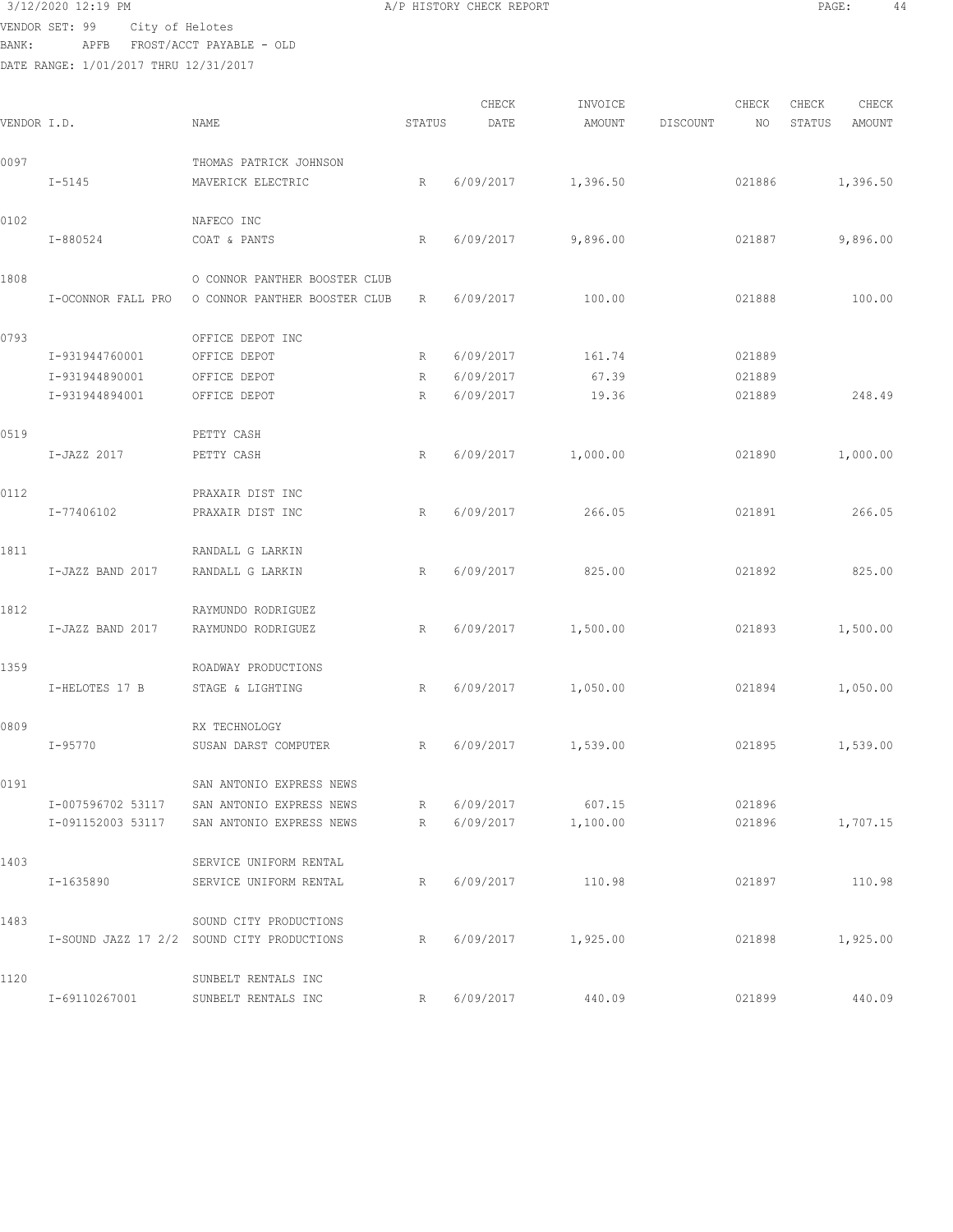$3/12/2020$  12:19 PM  $\,$  A/P HISTORY CHECK REPORT  $\,$  PAGE: 45 VENDOR SET: 99 City of Helotes BANK: APFB FROST/ACCT PAYABLE - OLD

| VENDOR I.D. |                                  | NAME                                             | STATUS | CHECK<br>DATE | INVOICE<br>AMOUNT | DISCOUNT | CHECK<br>NO | CHECK<br>STATUS | CHECK<br>AMOUNT |
|-------------|----------------------------------|--------------------------------------------------|--------|---------------|-------------------|----------|-------------|-----------------|-----------------|
| 0138        |                                  | SUSAN WOOTTON<br>CPA                             |        |               |                   |          |             |                 |                 |
|             | I-MAY 2017                       | SUSAN WOOTTON<br>CPA                             | R      | 6/09/2017     | 1,750.00          |          | 021900      |                 | 1,750.00        |
| 1685        |                                  | TEXAS A&M FOREST SERVICE                         |        |               |                   |          |             |                 |                 |
|             | I-W002841                        | COVERALLS/GLOVES/GOGGLES                         | R      | 6/09/2017     | 4,743.00          |          | 021901      |                 | 4,743.00        |
| 0489        |                                  | TIETZE PLUMBING INC                              |        |               |                   |          |             |                 |                 |
|             | $I-10060$                        | TIETZE PLUMBING INC                              | R      | 6/09/2017     | 130.00            |          | 021902      |                 | 130.00          |
| 0945        |                                  | VULCAN CONSTRUCTION MATERIALS                    |        |               |                   |          |             |                 |                 |
|             | I-61577405                       | VULCAN CONSTRUCTION MATERIALS                    | R      | 6/09/2017     | 494.96            |          | 021903      |                 | 494.96          |
| 1799        |                                  | AMERICAN RESIDENTIAL SERVICES                    |        |               |                   |          |             |                 |                 |
|             | I-521845 9133                    | AMERICAN RESIDENTIAL SERVICES                    | R      | 6/09/2017     | 565.00            |          | 021904      |                 | 565.00          |
| 0874        |                                  | YOUNG BROTHERS FIRE PROTECTION                   |        |               |                   |          |             |                 |                 |
|             | I-8705ES                         | YOUNG BROTHERS FIRE PROTECTION                   | R      | 6/09/2017     | 560.00            |          | 021905      |                 |                 |
|             | I-8710ES                         | YOUNG BROTHERS FIRE PROTECTION                   | R      | 6/09/2017     | 425.00            |          | 021905      |                 | 985.00          |
| 1815        |                                  | GLAZER'S BEER AND BEVERAGE OF                    |        |               |                   |          |             |                 |                 |
|             | I-JAZZ 2017 DROP 1               | GLAZER'S BEER AND BEVERAGE OF                    | R      | 6/09/2017     | 476.24            |          | 021906      |                 | 476.24          |
| 1815        |                                  | GLAZER'S BEER AND BEVERAGE OF                    |        |               |                   |          |             |                 |                 |
|             | I-JAZZ 2017 DROP 2               | GLAZER'S BEER AND BEVERAGE OF                    | R      | 6/09/2017     | 280.72            |          | 021907      |                 | 280.72          |
| 1815        |                                  | GLAZER'S BEER AND BEVERAGE OF                    |        |               |                   |          |             |                 |                 |
|             |                                  | I-JAZZ 2017 DROP 3 GLAZER'S BEER AND BEVERAGE OF | V      | 6/09/2017     | 280.72            |          | 021908      |                 | 280.72          |
| 1815        |                                  | GLAZER'S BEER AND BEVERAGE OF                    |        |               |                   |          |             |                 |                 |
|             |                                  | I-JAZZ 2017 DROP 4 GLAZER'S BEER AND BEVERAGE OF | $-$ V  | 6/09/2017     | 280.72            |          | 021909      |                 | 280.72          |
| 1815        |                                  | GLAZER'S BEER AND BEVERAGE OF                    |        |               |                   |          |             |                 |                 |
|             |                                  | I-JAZZ 17 BEER # 3 GLAZER'S BEER AND BEVERAGE OF | H      | 6/10/2017     | 168.00            |          | 021910      |                 | 168.00          |
| 1815        |                                  | GLAZER'S BEER AND BEVERAGE OF                    |        |               |                   |          |             |                 |                 |
|             |                                  | I-JAZZ 17 BEER #4 GLAZER'S BEER AND BEVERAGE OF  | H      | 6/10/2017     | 197.20            |          | 021911      |                 | 197.20          |
| 0467        |                                  | A T & T INC                                      |        |               |                   |          |             |                 |                 |
|             | I-21069524842507 617 A T & T INC |                                                  | R      | 6/14/2017     | 560.30            |          | 021912      |                 |                 |
|             | I-21069526992532 617 A T & T INC |                                                  | R      | 6/14/2017     | 1,500.00          |          | 021912      |                 |                 |
|             | I-21069569703846 617 A T & T INC |                                                  | R      | 6/14/2017     | 32.27             |          | 021912      |                 |                 |
|             | I-21069590933842 617 A T & T INC |                                                  | R      | 6/14/2017     | 70.99             |          | 021912      |                 | 2,163.56        |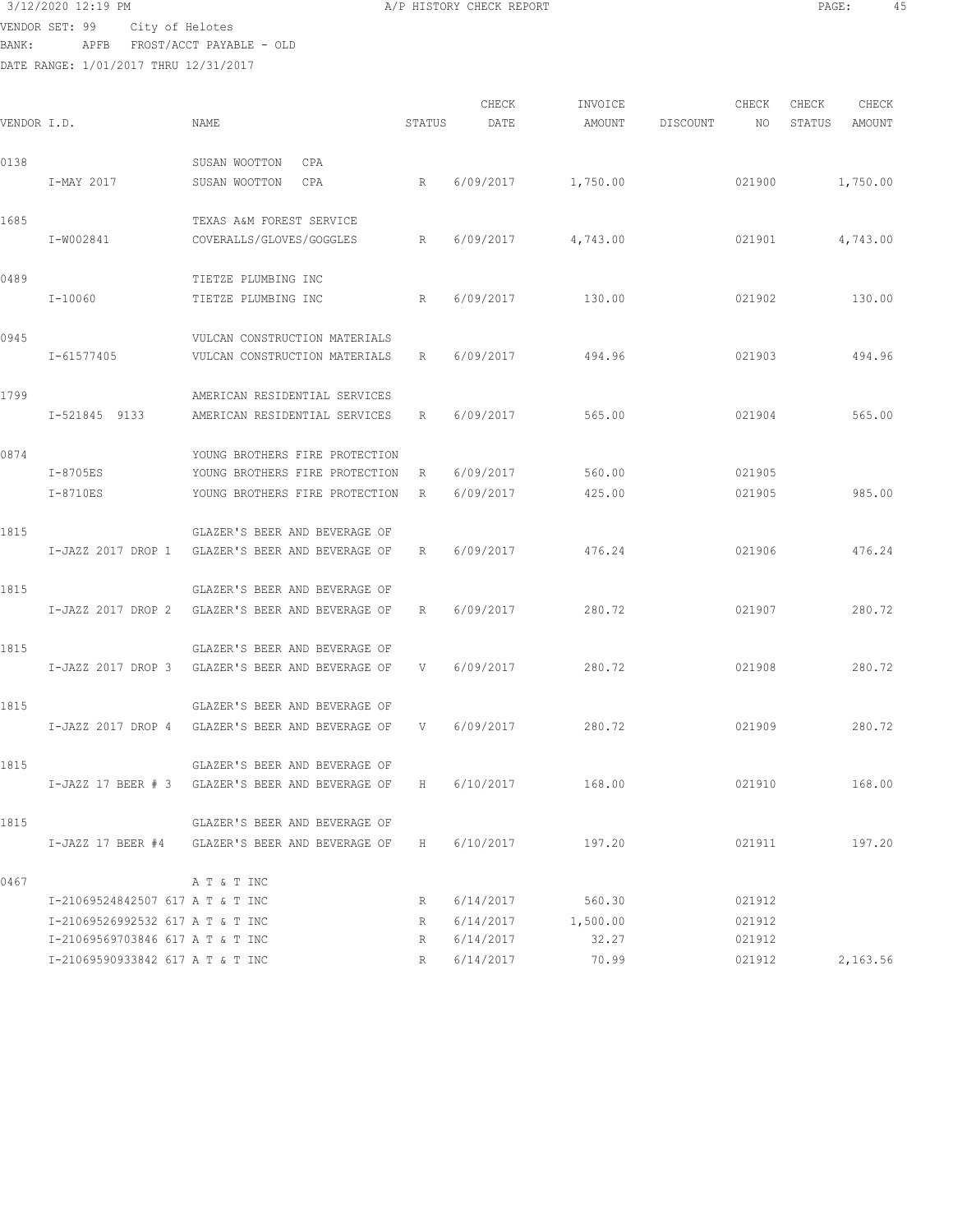### 3/12/2020 12:19 PM A/P HISTORY CHECK REPORT PAGE: 46

VENDOR SET: 99 City of Helotes BANK: APFB FROST/ACCT PAYABLE - OLD

DATE RANGE: 1/01/2017 THRU 12/31/2017

|  | P HISTORY CHECK REPORT |  |  |  |
|--|------------------------|--|--|--|
|--|------------------------|--|--|--|

CHECK INVOICE CHECK CHECK CHECK .<br>In the other we have status and the set of the count of the Status amount of the Status and the Status and the<br>International contract and the status of the status and the status and the status and the status and the stat 0024 BEXAR APPRAISAL DIST I-00011531 BEXAR APPRAISAL DIST R 6/14/2017 3,934.00 021913 3,934.00 0029 BRUCE C BEALOR I-MAY 2017 BRUCE C BEALOR R 6/14/2017 16,550.00 021914 16,550.00 1386 CINTAS CORPORATION NO 2 I-8403209768 CINTAS CORPORATION NO 2 R 6/14/2017 173.25 021915 173.25 0042 CITY PUBLIC SERVICE I-3000530099 617 CITY PUBLIC SERVICE R 6/14/2017 1,639.55 021916 I-3000819534 617 CITY PUBLIC SERVICE R 6/14/2017 51.90 021916 I-3002417564 617 CITY PUBLIC SERVICE R 6/14/2017 331.20 021916 I-3002452349 617 CITY PUBLIC SERVICE R 6/14/2017 1,867.44 021916 I-3002471776 617 CITY PUBLIC SERVICE R 6/14/2017 2,049.68 021916 I-3002501943 617 CITY PUBLIC SERVICE R 6/14/2017 16.11 021916 I-3002510668 617 CITY PUBLIC SERVICE R 6/14/2017 11.40 021916 I-3002510675 617 CITY PUBLIC SERVICE R 6/14/2017 10.17 021916 I-3002530708 617 CITY PUBLIC SERVICE R 6/14/2017 11.09 021916 I-3002531134 617 CITY PUBLIC SERVICE R 6/14/2017 8.84 021916 I-3002825167 617 CITY PUBLIC SERVICE R 6/14/2017 24.62 021916 I-3002836202 617 CITY PUBLIC SERVICE R 6/14/2017 53.56 021916 I-3002838864 617 CITY PUBLIC SERVICE R 6/14/2017 76.20 021916 I-3003167893 617 CITY PUBLIC SERVICE R 6/14/2017 9.04 021916 I-3003381122 617 CITY PUBLIC SERVICE R 6/14/2017 47.93 021916 I-3003381144 617 CITY PUBLIC SERVICE R 6/14/2017 39.11 021916 I-3003495095 617 CITY PUBLIC SERVICE R 6/14/2017 8.84 021916 6,256.68 0643 DAVIDSON & TROILO REAM & GARZA I-13272 DAVIDSON & TROILO REAM & GARZA R 6/14/2017 3,996.55 021918 3,996.55 1138 FORD MOTOR CREDIT COMPANY LLC I-89873007 051517 FORD MOTOR CREDIT R 6/14/2017 Reissue 021919 28,583.70 0060 GREY FOREST UTILITIES INC I-1007684800 617 GREY FOREST UTILITIES INC R 6/14/2017 10.29 021920 I-1025023600 617 GREY FOREST UTILITIES INC R 6/14/2017 10.29 021920 I-1025024400 617 GREY FOREST UTILITIES INC R 6/14/2017 10.29 021920 I-1025025200 617 GREY FOREST UTILITIES INC R 6/14/2017 103.22 021920 I-1025560200 617 GREY FOREST UTILITIES INC R 6/14/2017 41.01 021920 175.10 1302 HOSPIRA WORLDWIDE INC I-851131299 HOSPIRA WORLDWIDE INC R 6/14/2017 540.00 021921 540.00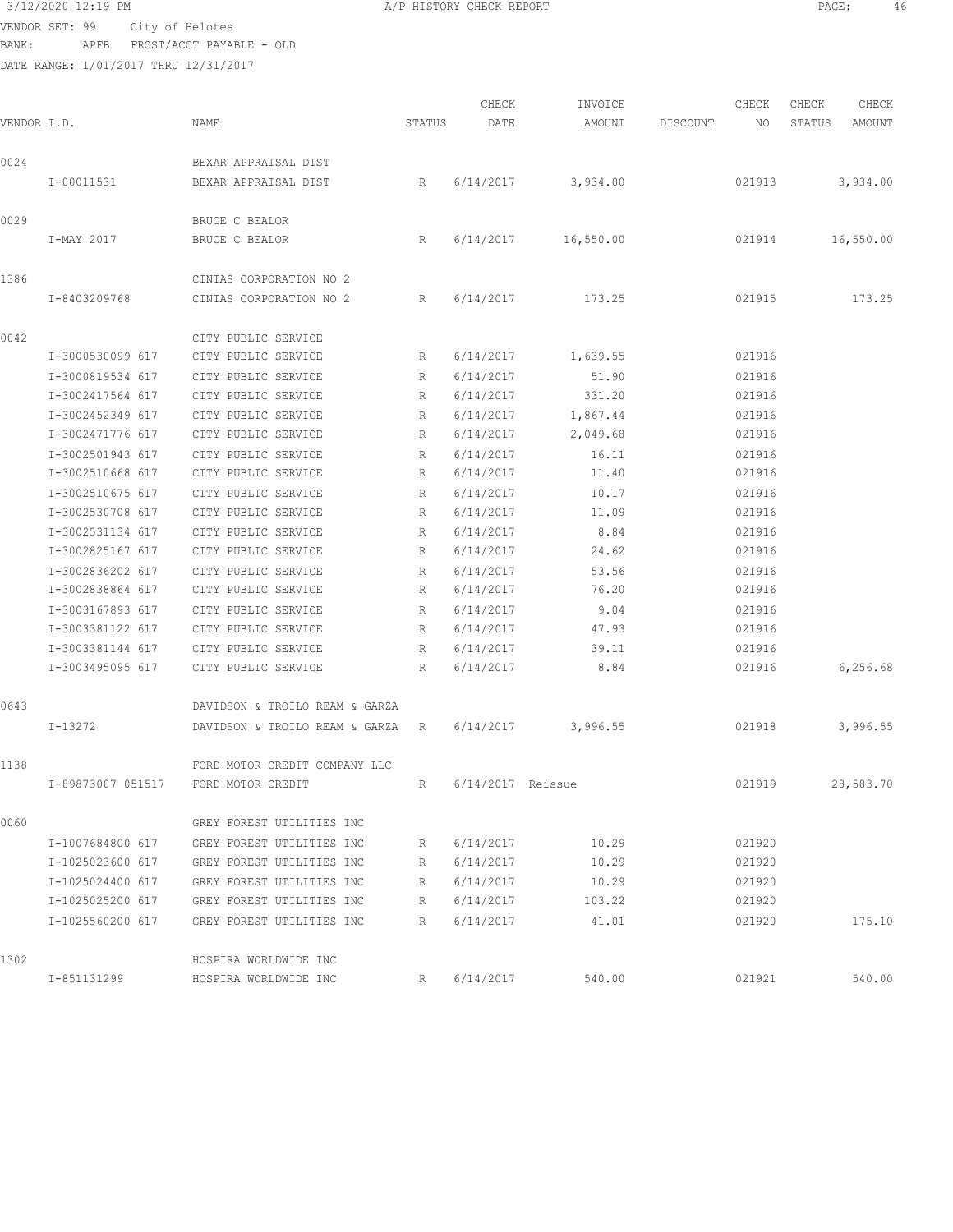# $3/12/2020$  12:19 PM  $A/P$  HISTORY CHECK REPORT PAGE: 47 VENDOR SET: 99 City of Helotes

BANK: APFB FROST/ACCT PAYABLE - OLD DATE RANGE: 1/01/2017 THRU 12/31/2017

|             |                    |                               |             | CHECK     | INVOICE  |          | CHECK  | CHECK  | CHECK    |
|-------------|--------------------|-------------------------------|-------------|-----------|----------|----------|--------|--------|----------|
| VENDOR I.D. |                    | NAME                          | STATUS      | DATE      | AMOUNT   | DISCOUNT | NO     | STATUS | AMOUNT   |
| 1730        |                    | LODDE TYPEWRITER CO           |             |           |          |          |        |        |          |
|             | $I - 55772$        | LODDE TYPEWRITER CO           | R           | 6/14/2017 | 288.00   |          | 021922 |        | 288.00   |
| 1197        |                    | LORI GAYLE CALZONCIT          |             |           |          |          |        |        |          |
|             | I-MAY 2017         | LORI GAYLE CALZONCIT          | R           | 6/14/2017 | 500.00   |          | 021923 |        | 500.00   |
| 0097        |                    | THOMAS PATRICK JOHNSON        |             |           |          |          |        |        |          |
|             | $I - 5150$         | MAVERICK ELECTRIC             | R           | 6/14/2017 | 410.00   |          | 021924 |        | 410.00   |
| 1196        |                    | MONTY JOE MCGUFFIN            |             |           |          |          |        |        |          |
|             | I-MAY 2017         | MONTY JOE MCGUFFIN            | R           | 6/14/2017 | 500.00   |          | 021925 |        | 500.00   |
| 1724        |                    | MUNICIPAL CODE CORPORATION    |             |           |          |          |        |        |          |
|             | I-00287089         | MUNICIPAL CODE CORPORATION    | R           | 6/14/2017 | 395.00   |          | 021926 |        | 395.00   |
| 0864        |                    | PACESETTER PERSONNEL SERVICES |             |           |          |          |        |        |          |
|             | I-147921SAT        | PACESETTER PERSONNEL SERVICES | R           | 6/14/2017 | 1,459.64 |          | 021927 |        | 1,459.64 |
| 0172        |                    | PITNEY BOWES GLOBAL FINANCIAL |             |           |          |          |        |        |          |
|             | I-3303645181       | PITNEY BOWES GLOBAL FINANCIAL | R           | 6/14/2017 | 174.93   |          | 021928 |        | 174.93   |
| 1151        |                    | POWERPHONE INC                |             |           |          |          |        |        |          |
|             | I-54886            | TOTAL RESPONSE SYSTEM         | R           | 6/14/2017 | 2,625.00 |          | 021929 |        | 2,625.00 |
| 1319        |                    | PURE PARTY ICE LP             |             |           |          |          |        |        |          |
|             | $I - 266551$       | PURE PARTY ICE LP             | R           | 6/14/2017 | 325.00   |          | 021930 |        |          |
|             | I-4965708          | PURE PARTY ICE LP             | R           | 6/14/2017 | 71.50    |          | 021930 |        | 396.50   |
| 0121        |                    | SAN ANTONIO WATER SYSTEMS     |             |           |          |          |        |        |          |
|             | I-01414030001 0617 | SAN ANTONIO WATER SYSTEMS     | R           | 6/14/2017 | 189.58   |          | 021931 |        |          |
|             | I-01447360001      | SAN ANTONIO WATER SYSTEMS     | R           | 6/14/2017 | 211.05   |          | 021931 |        |          |
|             | I-01447390001 617  | SAN ANTONIO WATER SYSTEMS     | R           | 6/14/2017 | 28.74    |          | 021931 |        | 429.37   |
| 0817        |                    | SWANK MOTION PICTURES INC     |             |           |          |          |        |        |          |
|             | I-RG2347856        | SWANK MOTION PICTURES INC     | $R_{\perp}$ | 6/14/2017 | 565.00   |          | 021932 |        | 565.00   |
| 1387        |                    | WELLS FARGO FINANCIAL LEASING |             |           |          |          |        |        |          |
|             | I-5003995312       | WELLS FARGO FINANCIAL LEASING | R           | 6/14/2017 | 27.00    |          | 021933 |        |          |
|             | I-5003995313       | WELLS FARGO FINANCIAL LEASING | R           | 6/14/2017 | 1,998.87 |          | 021933 |        | 2,025.87 |
| 0021        |                    | A T & T MOBILITY              |             |           |          |          |        |        |          |
|             | I-APR/JUN 2017     | A T & T MOBILITY              | R           | 6/27/2017 | 3,023.78 |          | 021934 |        | 3,023.78 |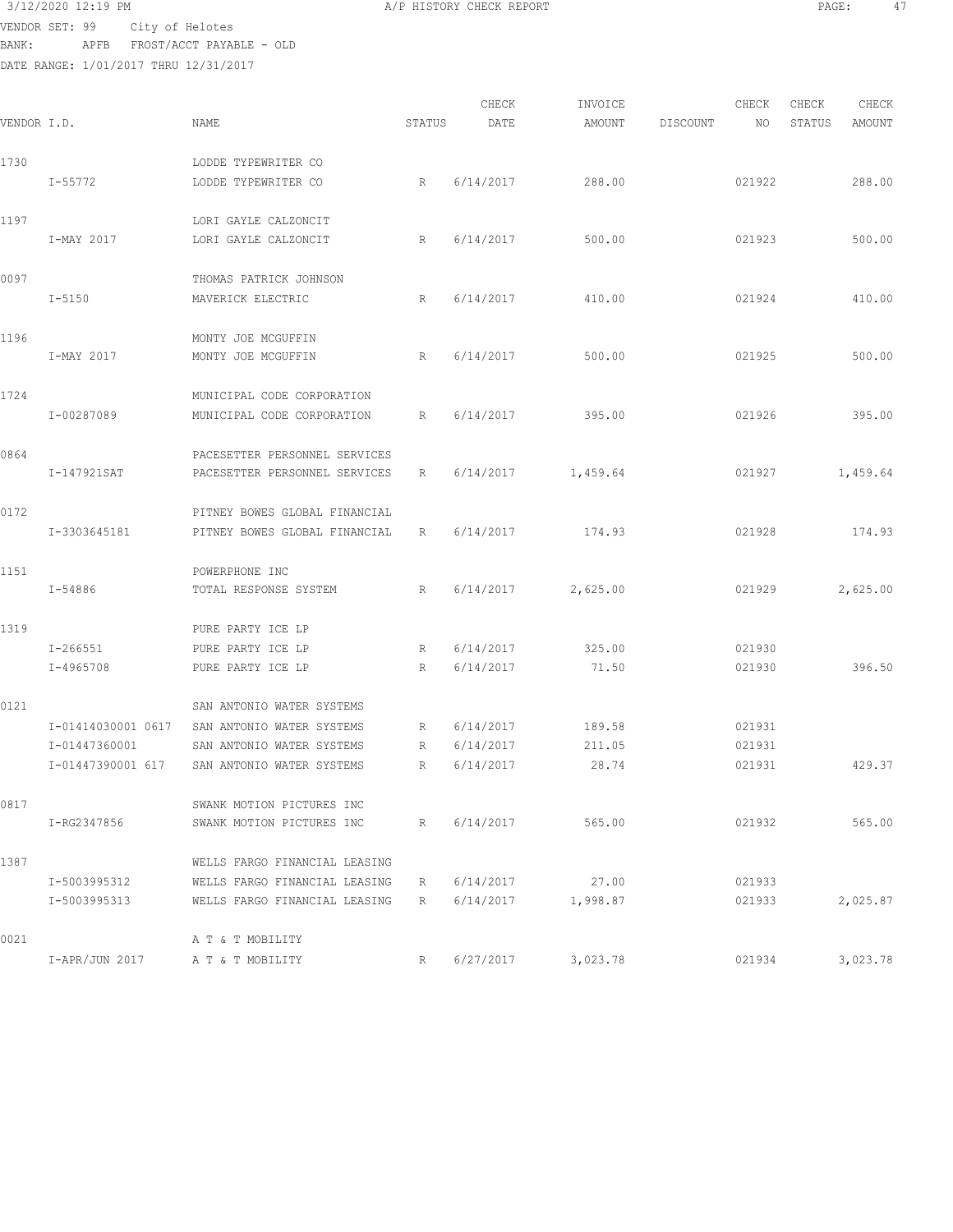VENDOR SET: 99 City of Helotes BANK: APFB FROST/ACCT PAYABLE - OLD

| 3/12/2020 12:19 PM<br>the contract of the contract of the contract of the contract of the contract of the contract of the contract of | <b>\/P HISTORY CHECK REPORT</b> | PAGE. | 48 |
|---------------------------------------------------------------------------------------------------------------------------------------|---------------------------------|-------|----|
| the contract of the contract of the contract of the contract of the contract of the contract of the contract of<br>___                |                                 |       |    |

| VENDOR I.D. |                | NAME                                                         | STATUS | CHECK<br>DATE | INVOICE<br>AMOUNT | DISCOUNT | CHECK<br>NO | CHECK<br>STATUS | CHECK<br>AMOUNT |
|-------------|----------------|--------------------------------------------------------------|--------|---------------|-------------------|----------|-------------|-----------------|-----------------|
| 0009        |                | AACOG                                                        |        |               |                   |          |             |                 |                 |
|             | $I - 01589$    | AACOG                                                        | R      | 6/27/2017     | 100.00            |          | 021935      |                 | 100.00          |
| 0752        |                | BRYAN K WILLIAMS                                             |        |               |                   |          |             |                 |                 |
|             | I-13444        | ADVANCE RESCUE SYSTEMS                                       | R      | 6/27/2017     | 850.00            |          | 021936      |                 | 850.00          |
| 1819        |                | ANTONIO RODRIGUEZ                                            |        |               |                   |          |             |                 |                 |
|             | $I-100$        | ANTONIO RODRIGUEZ                                            | R      | 6/27/2017     | 750.00            |          | 021937      |                 | 750.00          |
| 1596        |                | ARROW INTERNATIONAL INC                                      |        |               |                   |          |             |                 |                 |
|             | I-94896773     | ARROW INTERNATIONAL INC                                      | R      | 6/27/2017     | 610.41            |          | 021938      |                 | 610.41          |
| 0025        |                | BEXAR COUNTY CLERK                                           |        |               |                   |          |             |                 |                 |
|             | I-REC FEE 0617 | BEXAR COUNTY CLERK                                           | R      | 6/27/2017     | 82.00             |          | 021939      |                 | 82.00           |
| 1139        |                | BEYER MECHANICAL LTD INC                                     |        |               |                   |          |             |                 |                 |
|             | I-507846       | BEYER MECHANICAL LTD INC                                     | R      | 6/27/2017     | 375.00            |          | 021940      |                 |                 |
|             | I-510123       | BEYER MECHANICAL LTD INC                                     | R      | 6/27/2017     | 457.00            |          | 021940      |                 | 832.00          |
| 1393        |                | BLUE BELL CREAMERIES LP                                      |        |               |                   |          |             |                 |                 |
|             | I-005648       | BLUE BELL CREAMERIES LP                                      | R      | 6/27/2017     | 393.12            |          | 021941      |                 | 393.12          |
| 1820        |                | BRIANA HOPKINS                                               |        |               |                   |          |             |                 |                 |
|             | $I - 0008$     | BRIANA HOPKINS                                               | R      | 6/27/2017     | 260.00            |          | 021942      |                 | 260.00          |
| 0353        |                | CANON FINANCIAL SERVICES INC                                 |        |               |                   |          |             |                 |                 |
|             | I-17417354     | CANON FINANCIAL SERVICES INC                                 | R      | 6/27/2017     | 173.72            |          | 021943      |                 | 173.72          |
| 1339        |                | COBAN TECHNOLOGY INC                                         |        |               |                   |          |             |                 |                 |
|             | $I-13957$      | COBAN TECHNOLOGY INC                                         | R      | 6/27/2017     | 2,000.00          |          | 021944      |                 | 2,000.00        |
| 0795        |                | COMPTROLLER OF PUBLIC ACCOUNTS                               |        |               |                   |          |             |                 |                 |
|             |                | I-TEMP LIC 070117 COMPTROLLER OF PUBLIC ACCOUNTS R 6/27/2017 |        |               | 231.00            |          | 021945      |                 | 231.00          |
| 0643        |                | DAVIDSON & TROILO REAM & GARZA                               |        |               |                   |          |             |                 |                 |
|             | I-13271        | DAVIDSON & TROILO REAM & GARZA R                             |        | 6/27/2017     | 2,912.14          |          | 021946      |                 | 2,912.14        |
| 1739        |                | FASTMED URGENT CARE, PC                                      |        |               |                   |          |             |                 |                 |
|             |                | I-3595854 1395 FASTMED URGENT CARE, PC                       | R      | 6/27/2017     | 177.00            |          | 021947      |                 | 177.00          |
| 1583        |                | HEAT SAFETY EQUIPMENT LLC                                    |        |               |                   |          |             |                 |                 |
|             | I-1711864      | HEAT SAFETY EQUIPMENT LLC                                    |        | R 6/27/2017   | 30.00             |          | 021948      |                 | 30.00           |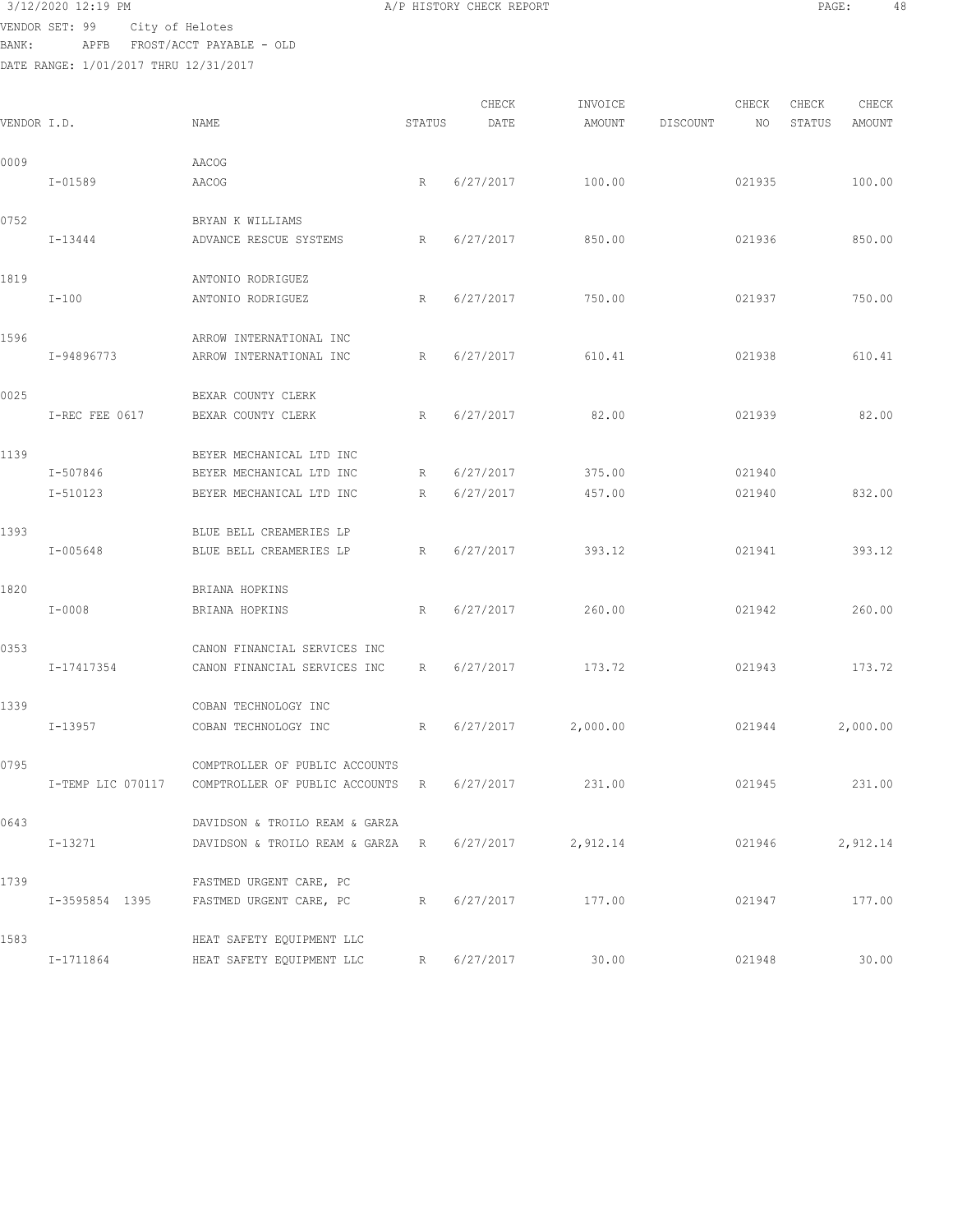VENDOR SET: 99 City of Helotes

BANK: APFB FROST/ACCT PAYABLE - OLD

0172 PITNEY BOWES GLOBAL FINANCIAL

0172 PITNEY BOWES GLOBAL FINANCIAL

1622 PRE-EMPLOYMENT INC

DATE RANGE: 1/01/2017 THRU 12/31/2017

| VENDOR I.D. |                                           | <b>NAME</b>                    | STATUS       | CHECK<br>DATE | INVOICE<br>AMOUNT | <b>DISCOUNT</b> | CHECK<br>NO | CHECK<br>STATUS | CHECK<br>AMOUNT |  |
|-------------|-------------------------------------------|--------------------------------|--------------|---------------|-------------------|-----------------|-------------|-----------------|-----------------|--|
| 1236        |                                           | HENRY SCHEIN INC               |              |               |                   |                 |             |                 |                 |  |
|             | I-42296692/41977858/ EMS MEDICAL SUPPLIES |                                | R            | 6/27/2017     | 1,401.65          |                 | 021949      |                 |                 |  |
|             | I-42473303                                | HENRY SCHEIN INC               | $\mathbb{R}$ | 6/27/2017     | 44.06             |                 | 021949      |                 | 1,445.71        |  |
| 1636        |                                           | LEBCO GRAPHICS INC             |              |               |                   |                 |             |                 |                 |  |
|             | $I - 65023$                               | LEBCO GRAPHICS INC             | R            | 6/27/2017     | 249.00            |                 | 021950      |                 | 249.00          |  |
| 0166        |                                           | LEXISNEXIS RISK DATA MNGMNT IN |              |               |                   |                 |             |                 |                 |  |
|             | I-120682120170331                         | LEXISNEXIS RISK DATA MNGMNT IN | R            | 6/27/2017     | 115.00            |                 | 021951      |                 |                 |  |
|             | I-120682120170531                         | LEXISNEXIS RISK DATA MNGMNT IN | $\mathbb R$  | 6/27/2017     | 115.50            |                 | 021951      |                 | 230.50          |  |
| 1480        |                                           | LINEBARGER GOGGAN BLAIR & SAMP |              |               |                   |                 |             |                 |                 |  |
|             | I-JAN 2017                                | LINEBARGER GOGGAN BLAIR & SAMP | R            | 6/27/2017     | 614.40            |                 | 021952      |                 | 614.40          |  |
| 0291        |                                           | LNV ENGINEERING                |              |               |                   |                 |             |                 |                 |  |
|             | $I - 23645$                               | LNV ENGINEERING INC            | $\mathbb{R}$ | 6/27/2017     | 906.00            |                 | 021953      |                 |                 |  |
|             | $I - 23646$                               | LNV ENGINEERING INC            | R            | 6/27/2017     | 1,546.40          |                 | 021953      |                 |                 |  |
|             | $I - 24276$                               | LNV ENGINEERING INC            | R            | 6/27/2017     | 1,372.04          |                 | 021953      |                 | 3,824.44        |  |
| 1306        |                                           | MAGIC IN THE SKY LLC           |              |               |                   |                 |             |                 |                 |  |
|             | I-JULY 1ST 2017                           | MAGIC IN THE SKY LLC           | $\mathbb R$  | 6/27/2017     | 6,800.00          |                 | 021954      |                 | 6,800.00        |  |
| 0097        |                                           | THOMAS PATRICK JOHNSON         |              |               |                   |                 |             |                 |                 |  |
|             | $I - 5152$                                | MAVERICK ELECTRIC              | R            | 6/27/2017     | 1,625.00          |                 | 021955      |                 | 1,625.00        |  |
| 1816        |                                           | MIGHTY IMPRINTS LLC            |              |               |                   |                 |             |                 |                 |  |
|             | $I - 1639$                                | MIGHTY IMPRINTS LLC            | R            | 6/27/2017     | 182.52            |                 | 021956      |                 | 182.52          |  |
| 0793        |                                           | OFFICE DEPOT INC               |              |               |                   |                 |             |                 |                 |  |
|             | I-934270574001                            | OFFICE DEPOT                   | R            | 6/27/2017     | 113.82            |                 | 021957      |                 |                 |  |
|             | I-935868198001                            | OFFICE DEPOT                   | R            | 6/27/2017     | 535.48            |                 | 021957      |                 |                 |  |
|             | I-935868333001                            | OFFICE DEPOT                   | R            | 6/27/2017     | 53.76             |                 | 021957      |                 | 703.06          |  |
| 0864        |                                           | PACESETTER PERSONNEL SERVICES  |              |               |                   |                 |             |                 |                 |  |
|             | I-147991SAT                               | PACESETTER PERSONNEL SERVICES  | R            | 6/27/2017     | 312.78            |                 | 021958      |                 | 312.78          |  |

I-REFILL POSTAGE 617 PITNEY BOWES GLOBAL FINANCIAL V 6/27/2017 2,000.00 021959 2,000.00

M-CHECK PITNEY BOWES GLOBAL FINAVOIDED V 6/27/2017 021959 021959 2,000.00CR

I-31927 PRE-EMPLOYMENT INC R 6/27/2017 182.20 021960 182.20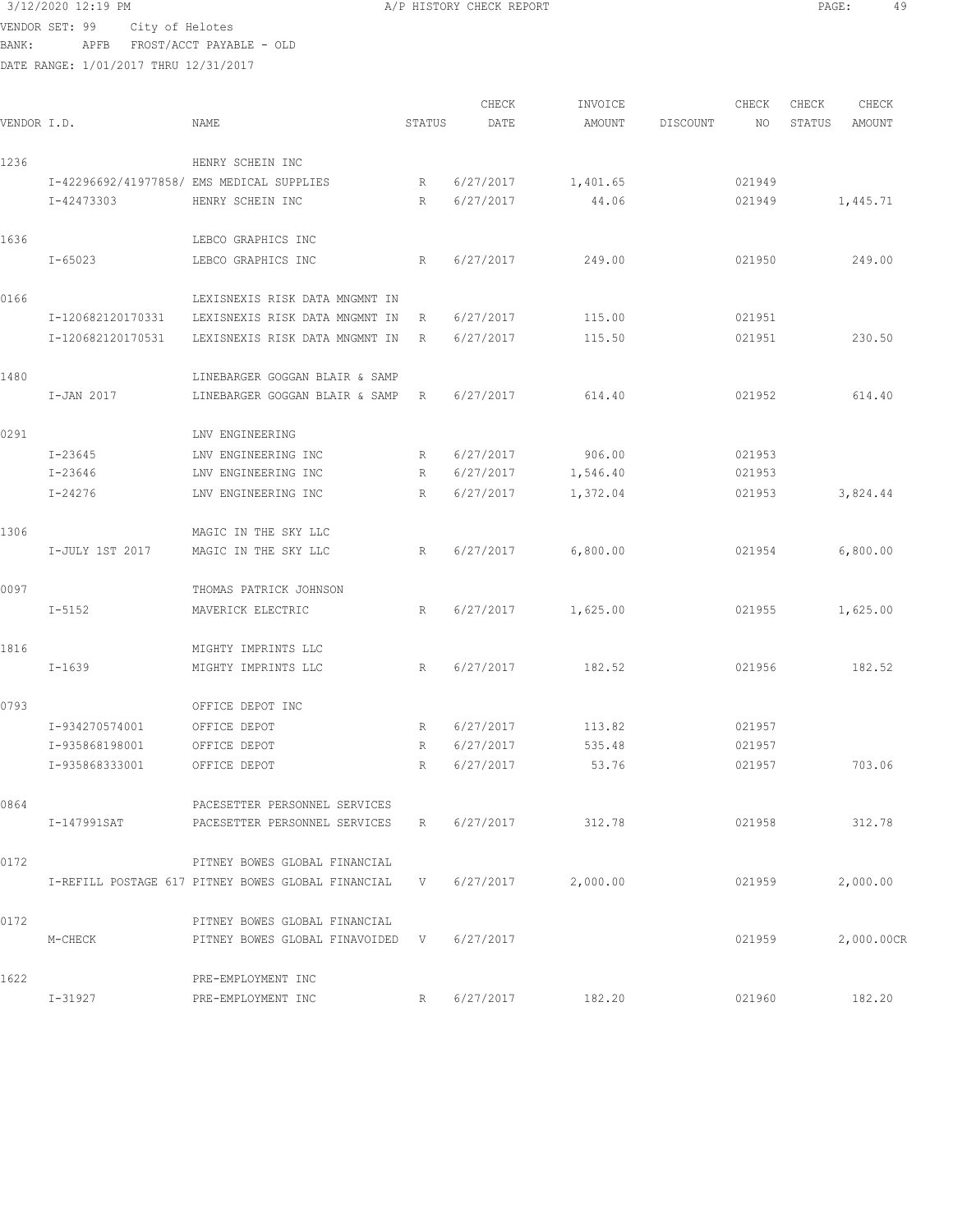3/12/2020 12:19 PM A/P HISTORY CHECK REPORT PAGE: 50 VENDOR SET: 99 City of Helotes BANK: APFB FROST/ACCT PAYABLE - OLD

|             |                 |                                  |        | CHECK     | INVOICE  |          | CHECK  | CHECK  | CHECK    |
|-------------|-----------------|----------------------------------|--------|-----------|----------|----------|--------|--------|----------|
| VENDOR I.D. |                 | NAME                             | STATUS | DATE      | AMOUNT   | DISCOUNT | NO     | STATUS | AMOUNT   |
| 0931        |                 | RICHARDS TOWING                  |        |           |          |          |        |        |          |
|             | I-APRIL 2017    | RICHARD'S TOWING                 | R      | 6/27/2017 | 840.00   |          | 021961 |        |          |
|             | I-DECEMBER 2016 | RICHARD'S TOWING                 | R      | 6/27/2017 | 1,680.00 |          | 021961 |        |          |
|             | I-JANUARY 2017  | RICHARD'S TOWING                 | R      | 6/27/2017 | 480.00   |          | 021961 |        |          |
|             | I-MARCH 2017    | RICHARD'S TOWING                 | R      | 6/27/2017 | 1,200.00 |          | 021961 |        |          |
|             | I-MAY 2017      | RICHARD'S TOWING                 | R      | 6/27/2017 | 445.00   |          | 021961 |        |          |
|             | I-NOVEMBER 2016 | RICHARD'S TOWING                 | R      | 6/27/2017 | 1,680.00 |          | 021961 |        | 6,325.00 |
| 0809        |                 | RX TECHNOLOGY                    |        |           |          |          |        |        |          |
|             | I-94226         | RX TECHNOLOGY INC                | R      | 6/27/2017 | 174.00   |          | 021962 |        |          |
|             | I-95726         | RX TECHNOLOGY INC                | R      | 6/27/2017 | 4,688.00 |          | 021962 |        |          |
|             | I-95727         | RX TECHNOLOGY INC                | R      | 6/27/2017 | 1,200.00 |          | 021962 |        | 6,062.00 |
| 1746        |                 | SAFETY SERVICES INC              |        |           |          |          |        |        |          |
|             | $I - 3828$      | SAFETY SERVICES INC              | R      | 6/27/2017 | 290.00   |          | 021963 |        |          |
|             | $I - 3829$      | SAFETY SERVICES INC              | R      | 6/27/2017 | 322.20   |          | 021963 |        | 612.20   |
| 1403        |                 | SERVICE UNIFORM RENTAL           |        |           |          |          |        |        |          |
|             | I-1636692       | SERVICE UNIFORM RENTAL           | R      | 6/27/2017 | 110.98   |          | 021964 |        |          |
|             | I-1637506       | SERVICE UNIFORM RENTAL           | R      | 6/27/2017 | 110.98   |          | 021964 |        | 221.96   |
| 0145        |                 | TIME WARNER CABLE SAN ANTONIO    |        |           |          |          |        |        |          |
|             | I-0039133 617   | TIME WARNER CABLE SAN ANTONIO    | R      | 6/27/2017 | 544.84   |          | 021965 |        | 544.84   |
| 1380        |                 | UNITED RENTALS NORTH AMERICA I   |        |           |          |          |        |        |          |
|             | I-147377692001  | UNITED RENTALS (NORTH AMERICA)   | R      | 6/27/2017 | 1,840.66 |          | 021966 |        | 1,840.66 |
| 0777        |                 | UNITED SITE SERVICES             |        |           |          |          |        |        |          |
|             | I-1145412536    | UNITED SITE SERVICES OF TEXAS    | R      | 6/27/2017 | 213.38   |          | 021967 |        |          |
|             | I-1145423548    | UNITED SITE SERVICES OF TEXAS    | R      | 6/27/2017 | 123.76   |          | 021967 |        | 337.14   |
| 0921        |                 | VANGUARD CLEANING SYSTEM INC     |        |           |          |          |        |        |          |
|             | I-SA70677       | VANGUARD CLEANING SYSTEM INC     | R      | 6/27/2017 | 475.00   |          | 021968 |        |          |
|             | I-SA70678       | VANGUARD CLEANING SYSTEM INC     | R      | 6/27/2017 | 90.30    |          | 021968 |        |          |
|             | I-SA70679       | VANGUARD CLEANING SYSTEM INC     | R      | 6/27/2017 | 361.00   |          | 021968 |        |          |
|             | I-SA70680       | VANGUARD CLEANING SYSTEM INC     | R      | 6/27/2017 | 140.00   |          | 021968 |        | 1,066.30 |
| 1820        |                 | BRIANA HOPKINS                   |        |           |          |          |        |        |          |
|             | $I - 0009$      | BRIANA HOPKINS                   | R      | 6/28/2017 | 260.00   |          | 021984 |        | 260.00   |
| 1175        |                 | BUSINESS & PROFESSIONAL SERVIC   |        |           |          |          |        |        |          |
|             | I-MAY 2017      | BUSINESS & PROFESSIONAL SERVIC R |        | 6/28/2017 | 2,146.60 |          | 021985 |        | 2,146.60 |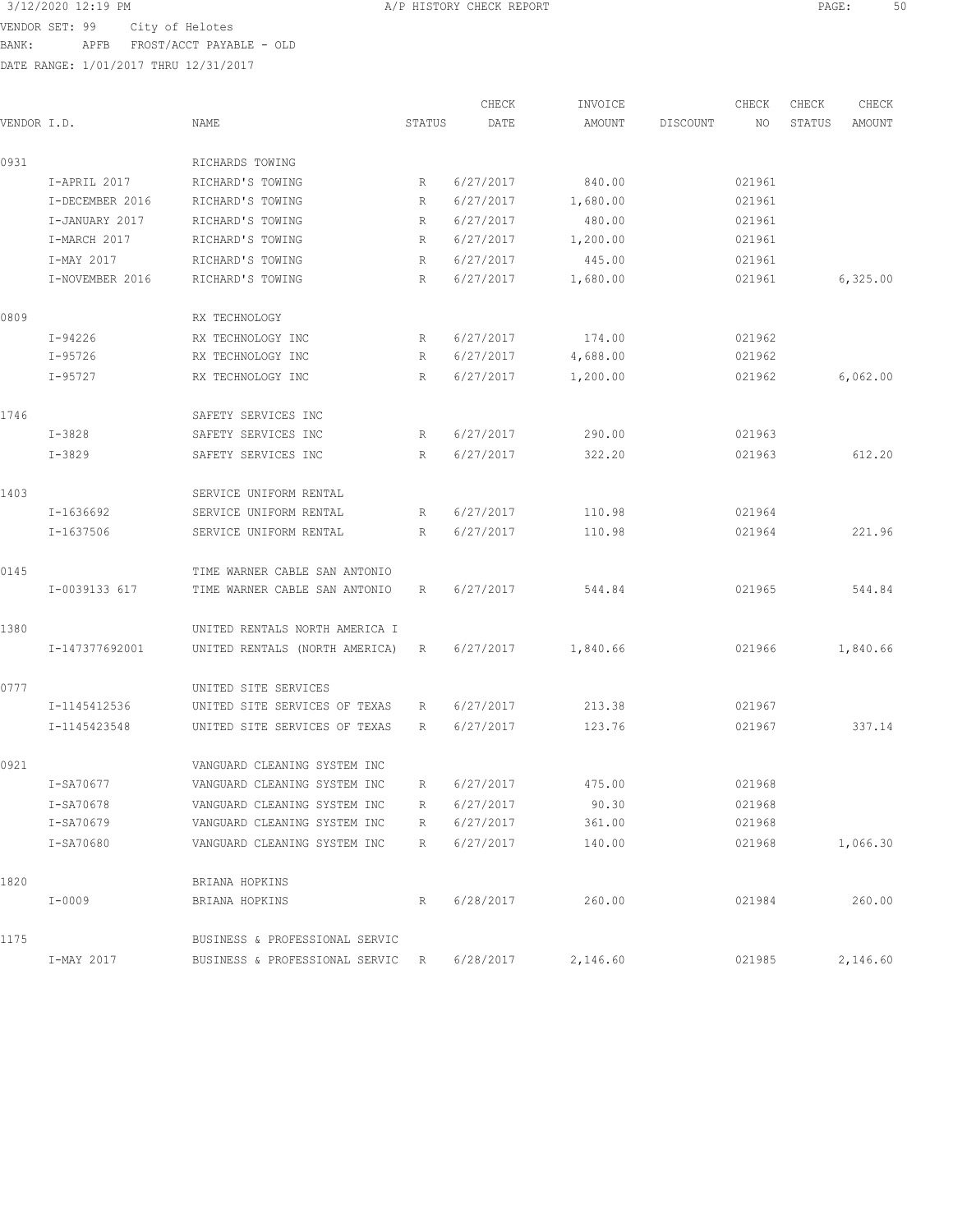## 3/12/2020 12:19 PM **A/P HISTORY CHECK REPORT PAGE:** 51

VENDOR SET: 99 City of Helotes BANK: APFB FROST/ACCT PAYABLE - OLD

|             |                                   |                                                                |              | CHECK       | INVOICE              |          | CHECK  | CHECK           | CHECK    |
|-------------|-----------------------------------|----------------------------------------------------------------|--------------|-------------|----------------------|----------|--------|-----------------|----------|
| VENDOR I.D. |                                   | NAME                                                           | STATUS       | DATE        | AMOUNT               | DISCOUNT | NO     | STATUS          | AMOUNT   |
| 1821        |                                   | JARED M COOK                                                   |              |             |                      |          |        |                 |          |
|             | I-R17-001                         | CARICATURES CLASSICO LLC                                       | R            | 6/28/2017   | 300.00               |          | 021986 |                 | 300.00   |
| 1822        |                                   | ERIC SMITH                                                     |              |             |                      |          |        |                 |          |
|             | I-REFUND 0617                     | ERIC SMITH                                                     | R            | 6/28/2017   | 361.50               |          | 021987 |                 | 361.50   |
| 1704        |                                   | KENTECH INC                                                    |              |             |                      |          |        |                 |          |
|             | I-21830                           | KENTECH                                                        | R            | 6/28/2017   | 962.50               |          | 021988 |                 | 962.50   |
| 1401        |                                   | OCCUPATIONAL HEALTH CENTERS OF                                 |              |             |                      |          |        |                 |          |
|             | I-318327330                       | OCCUPATIONAL HEALTH CENTERS OF                                 | R            | 6/28/2017   | 61.00                |          | 021989 |                 | 61.00    |
| 1403        |                                   | SERVICE UNIFORM RENTAL                                         |              |             |                      |          |        |                 |          |
|             | I-1638305                         | SERVICE UNIFORM RENTAL                                         | $\mathbb{R}$ | 6/28/2017   | 132.98               |          | 021990 |                 | 132.98   |
| 1120        |                                   | SUNBELT RENTALS INC                                            |              |             |                      |          |        |                 |          |
|             | I-69521100001                     | SUNBELT RENTALS INC                                            | R            | 6/28/2017   | 278.65               |          | 021991 |                 | 278.65   |
| 1685        |                                   | TEXAS A&M FOREST SERVICE                                       |              |             |                      |          |        |                 |          |
|             | I-062817                          | TEXAS A&M FOREST SERVICE                                       | V            | 6/28/2017   | 120.00               |          | 021992 |                 | 120.00   |
| 1685        |                                   | TEXAS A&M FOREST SERVICE                                       |              |             |                      |          |        |                 |          |
|             | M-CHECK                           | TEXAS A&M FOREST SERVICEUNPOST                                 | V            | 7/12/2017   |                      |          | 021992 |                 | 120.00CR |
| 1817        |                                   | THE DOODLE TRAIN INC                                           |              |             |                      |          |        |                 |          |
|             | $I - 062817$                      | THE DOODLE TRAIN INC                                           | R            | 6/28/2017   | 675.00               |          | 021993 |                 | 675.00   |
| 0777        |                                   | UNITED SITE SERVICES                                           |              |             |                      |          |        |                 |          |
|             | I-1145424719                      | UNITED SITE SERVICES OF TEXAS                                  | R            | 6/28/2017   | 130.86               |          | 021994 |                 | 130.86   |
| 1823        |                                   | VALLA CONSTRUCTION INC                                         |              |             |                      |          |        |                 |          |
|             | I-170501801                       | VALLA CONSTRUCTION INC                                         | R            | 6/28/2017   | 5,102.86             |          | 021995 |                 | 5,102.86 |
| 1390        |                                   | WALMART STORE #3057 (HELOTES)                                  |              |             |                      |          |        |                 |          |
|             |                                   | I-JULY 4TH CELE 2017 WALMART STORE #3057 (HELOTES) R 6/28/2017 |              |             | 795.00               |          | 021996 |                 | 795.00   |
| 1721        |                                   | A T & T                                                        |              |             |                      |          |        |                 |          |
|             | I-1717998064001 717 A T & T       |                                                                |              |             | R 7/10/2017 1,705.73 |          |        | 022022 1,705.73 |          |
| 1046        |                                   | ALAMO DOOR SYSTEMS OF TEXAS IN                                 |              |             |                      |          |        |                 |          |
|             | I-194156                          | ALAMO DOOR SYSTEMS OF TEXAS IN R 7/10/2017 520.89              |              |             |                      |          |        | 022023 520.89   |          |
| 1310        |                                   | ANDREA M GOFF                                                  |              |             |                      |          |        |                 |          |
|             | I-TRVL REIMB 070517 ANDREA M GOFF |                                                                |              | R 7/10/2017 | 89.56                |          | 022024 |                 | 89.56    |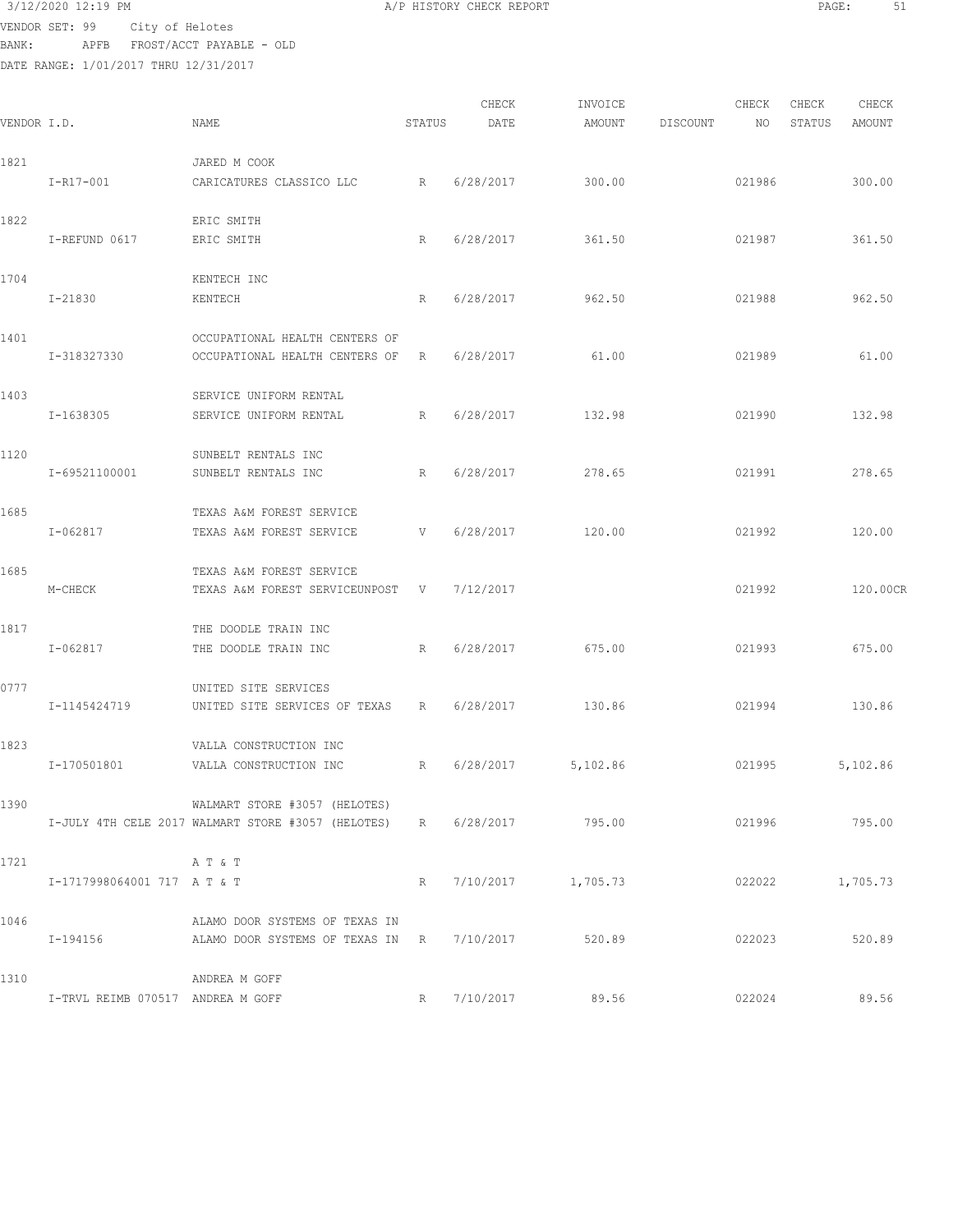VENDOR SET: 99 City of Helotes BANK: APFB FROST/ACCT PAYABLE - OLD

| 3/12/2020 12:19 PM | A/P HISTORY CHECK REPORT | PAGE | - - |
|--------------------|--------------------------|------|-----|
|                    |                          |      |     |

| VENDOR I.D. |                  | NAME                                                              | STATUS      | CHECK<br>DATE | INVOICE<br>AMOUNT | DISCOUNT | CHECK<br>NO | CHECK<br>STATUS | CHECK<br>AMOUNT |
|-------------|------------------|-------------------------------------------------------------------|-------------|---------------|-------------------|----------|-------------|-----------------|-----------------|
| 1139        | I-510944         | BEYER MECHANICAL LTD INC<br>BEYER MECHANICAL LTD INC              | R           | 7/10/2017     | 970.80            |          | 022025      |                 | 970.80          |
| 0042        | I-3001085347 717 | CITY PUBLIC SERVICE<br>CITY PUBLIC SERVICE                        | R           | 7/10/2017     | 578.96            |          | 022026      |                 | 578.96          |
| 1772        | $I-SO254$        | CON10GENCY CONSULTING LLC<br>CON10GENCY CONSULTING LLC            | R           | 7/10/2017     | 750.00            |          | 022027      |                 | 750.00          |
| 1413        | I-IN1245554      | DAHILL<br>DAHILL                                                  | R           | 7/10/2017     | 203.72            |          | 022028      |                 | 203.72          |
| 1051        | I-JUNE 2017      | DAMARIS SERNA<br>DAMARIS SERNA                                    | R           | 7/10/2017     | 360.00            |          | 022029      |                 |                 |
|             | I-may 2017       | DAMARIS SERNA                                                     | R           | 7/10/2017     | 360.00            |          | 022029      |                 | 720.00          |
| 1523        | $I-12162$        | ELIGIBILITY TRACKING CALCULATO<br>ELIGIBILITY TRACKING CALCULATO  | R           | 7/10/2017     | 150.00            |          | 022030      |                 | 150.00          |
| 1773        | $I-002$          | ENRIQUE G RIDDLE<br>ENRIQUE G RIDDLE                              | R           | 7/10/2017     | 400.00            |          | 022031      |                 | 400.00          |
| 1236        | I-42767441       | HENRY SCHEIN INC<br>HENRY SCHEIN INC                              | R           | 7/10/2017     | 232.48            |          | 022032      |                 | 232.48          |
| 1731        | I-29377305001    | HERC RENTALS INC<br>HERC RENTALS INC                              | R           | 7/10/2017     | 420.97            |          | 022033      |                 | 420.97          |
| 1302        | $I-1711966$      | HOSPIRA WORLDWIDE INC<br>HOSPIRA WORLDWIDE INC                    | V           | 7/10/2017     | 175.51            |          | 022034      |                 | 175.51          |
| 1302        | M-CHECK          | HOSPIRA WORLDWIDE INC<br>HOSPIRA WORLDWIDE INC VOIDED V 7/10/2017 |             |               |                   |          | 022034      |                 | 175.51CR        |
| 1636        | $I - 65093$      | LEBCO GRAPHICS INC<br>LEBCO GRAPHICS INC                          | R           | 7/10/2017     | 145.00            |          | 022035      |                 | 145.00          |
| 1480        | I-FEBRUARY 2017  | LINEBARGER GOGGAN BLAIR & SAMP<br>LINEBARGER GOGGAN BLAIR & SAMP  | $R_{\perp}$ | 7/10/2017     | 3,863.18          |          | 022036      |                 |                 |
| 1730        | I-MARCH 2017     | LINEBARGER GOGGAN BLAIR & SAMP<br>LODDE TYPEWRITER CO             | R           | 7/10/2017     | 2,096.00          |          | 022036      |                 | 5,959.18        |
|             | I-55929          | LODDE TYPEWRITER CO                                               | R           | 7/10/2017     | 288.00            |          | 022037      |                 | 288.00          |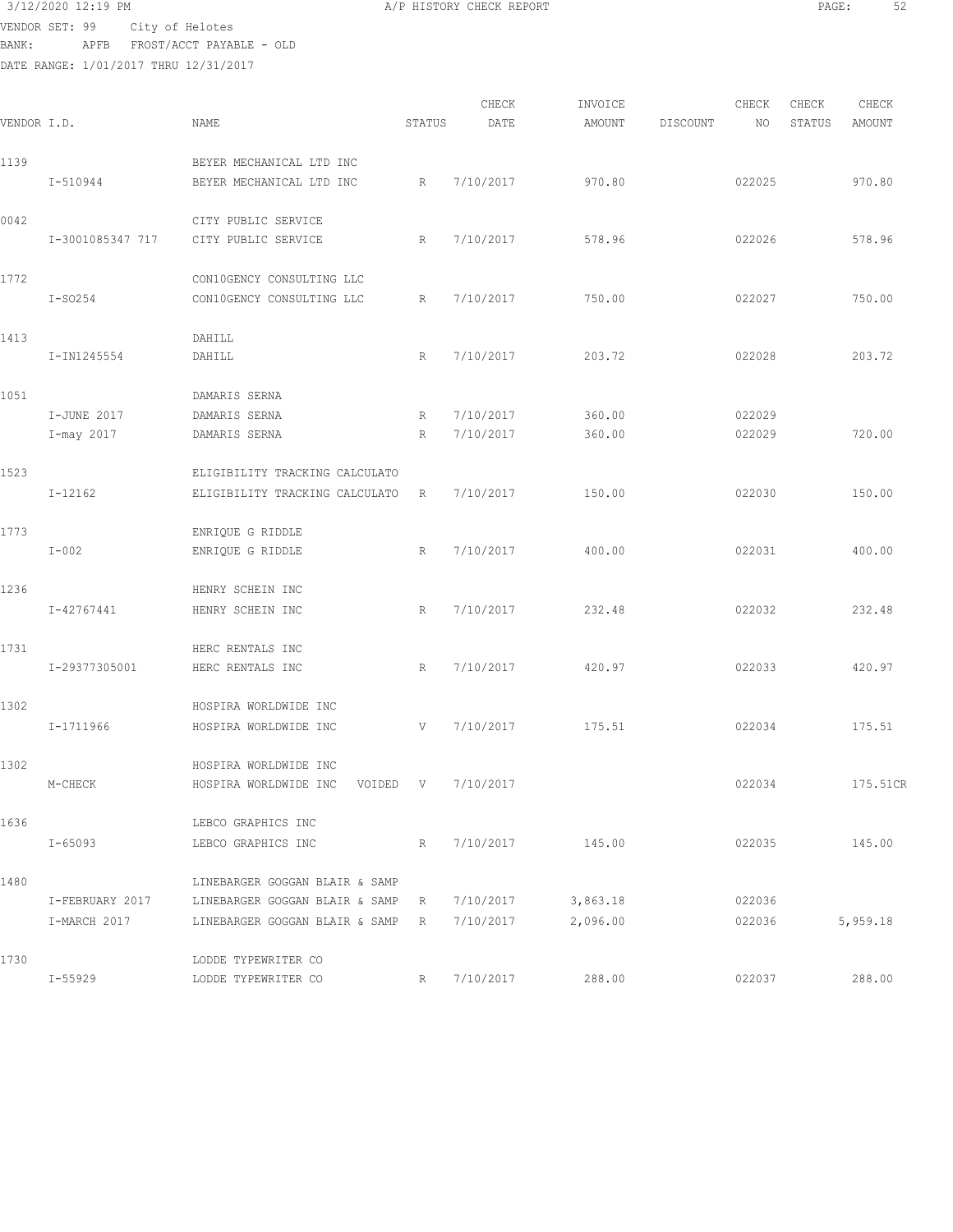### 3/12/2020 12:19 PM A/P HISTORY CHECK REPORT PAGE: 53

VENDOR SET: 99 City of Helotes BANK: APFB FROST/ACCT PAYABLE - OLD

DATE RANGE: 1/01/2017 THRU 12/31/2017

| P HISTORY CHECK REPORT |  |
|------------------------|--|
|                        |  |

CHECK INVOICE CHECK CHECK CHECK VENDOR I.D. NAME STATUS DATE AMOUNT DISCOUNT NO STATUS AMOUNT 0427 MARIO A TREVINO I-JUNE 2017 MARIO A TREVINO R 7/10/2017 800.00 022038 800.00 0097 THOMAS PATRICK JOHNSON I-5158 MAVERICK ELECTRIC R 7/10/2017 205.00 022039 205.00 0793 OFFICE DEPOT INC I-935479938001 OFFICE DEPOT R 7/10/2017 119.99 022040 I-939534675001 OFFICE DEPOT R 7/10/2017 516.62 022040 I-939534876001 OFFICE DEPOT R 7/10/2017 5.59 022040 I-939640840001 OFFICE DEPOT R 7/10/2017 43.56 022040 I-939641027001 OFFICE DEPOT R 7/10/2017 21.49 022040 707.25 0112 PRAXAIR DIST INC I-77811471 PRAXAIR DIST INC R 7/10/2017 274.02 022041 274.02 1622 PRE-EMPLOYMENT INC I-32045 PRE-EMPLOYMENT INC R 7/10/2017 238.80 022042 238.80 1319 PURE PARTY ICE LP I-4983007 PURE PARTY ICE LP R 7/10/2017 82.50 022043 82.50 1403 SERVICE UNIFORM RENTAL I-1639101 SERVICE UNIFORM RENTAL R 7/10/2017 110.98 022044 I-1639903 SERVICE UNIFORM RENTAL R 7/10/2017 110.98 022044 221.96 0008 STANDARD INSURANCE INC D-PREM ADJ 0617 STANDARD INSURANCE INC R 7/10/2017 215.54 022045 215.54 1289 ZIPS CAR WASH LLC I-181430217 ZIPS CAR WASH LLC R 7/10/2017 228.00 022046 I-181430317 ZIPS CAR WASH LLC R 7/10/2017 228.00 022046 I-181431116 ZIPS CAR WASH LLC R 7/10/2017 228.00 022046 I-18143116 ZIPS CAR WASH LLC R 7/10/2017 228.00 022046 912.00 1241 COMDATA INC I-XY993070417 FD COMDATA INC R 7/10/2017 1,304.24 022050 I-XY99307042017 ADM COMDATA INC R 7/10/2017 1,090.07 022050 2,394.31 1583 HEAT SAFETY EQUIPMENT LLC I-1711966 HEAT SAFETY EQUIPMENT LLC R 7/10/2017 175.51 022051 175.51 0793 OFFICE DEPOT INC I-MULTI 072017 OFFICE DEPOT R 7/10/2017 505.91 022052 505.91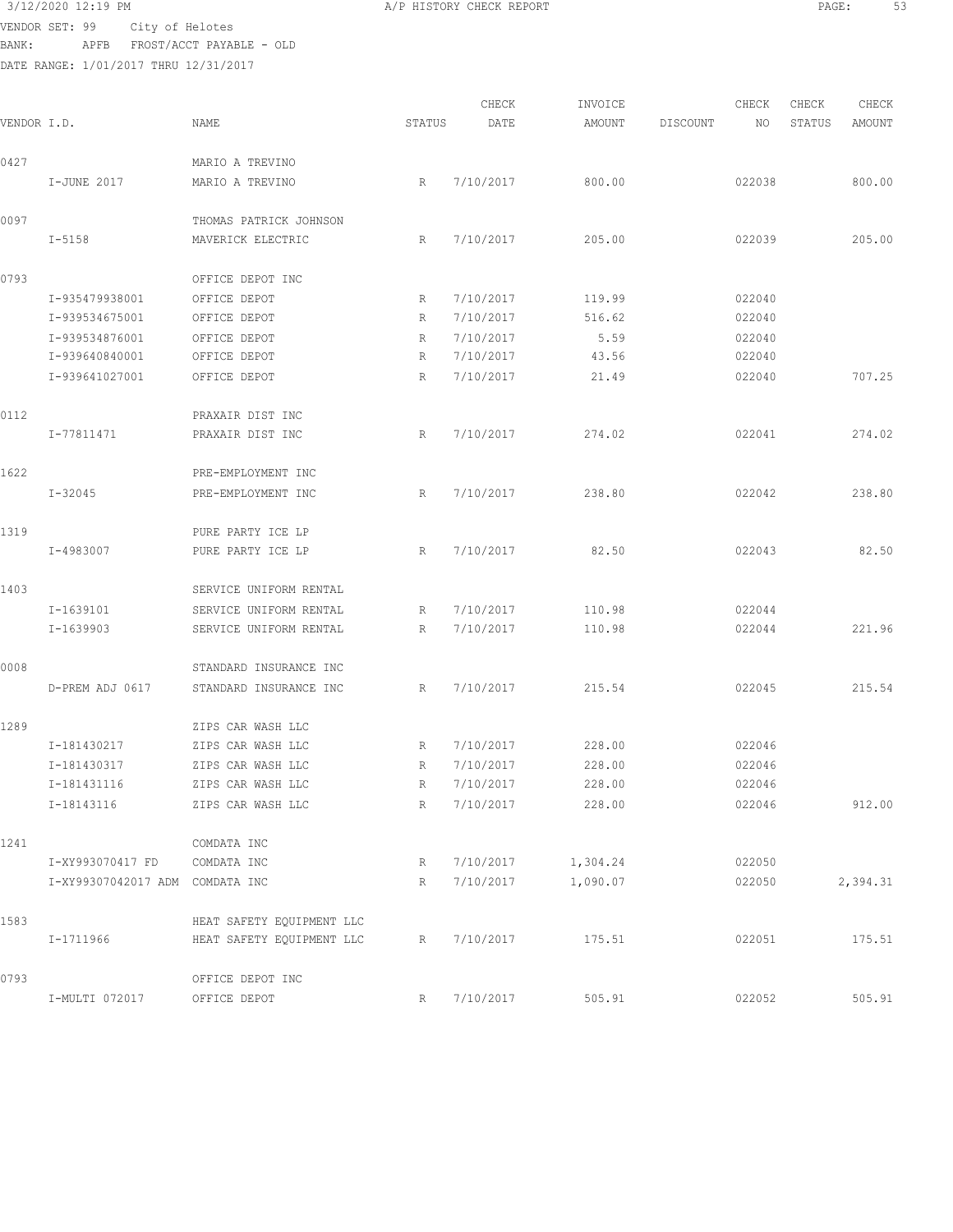$3/12/2020$  12:19 PM  $A/P$  HISTORY CHECK REPORT  $\overline{S4}$ VENDOR SET: 99 City of Helotes

BANK: APFB FROST/ACCT PAYABLE - OLD

|             |                  |                              |        | CHECK     | INVOICE   |          | CHECK  | CHECK  | CHECK     |
|-------------|------------------|------------------------------|--------|-----------|-----------|----------|--------|--------|-----------|
| VENDOR I.D. |                  | NAME                         | STATUS | DATE      | AMOUNT    | DISCOUNT | ΝO     | STATUS | AMOUNT    |
| 0809        |                  | RX TECHNOLOGY                |        |           |           |          |        |        |           |
|             | $I - 94227$      | RX TECHNOLOGY INC            | R      | 7/10/2017 | 174.00    |          | 022053 |        |           |
|             | I-95809          | RX TECHNOLOGY INC            | R      | 7/10/2017 | 4,688.00  |          | 022053 |        |           |
|             | $I-95810$        | RX TECHNOLOGY INC            | R      | 7/10/2017 | 1,200.00  |          | 022053 |        | 6,062.00  |
| 1779        |                  | STALKER RADAR                |        |           |           |          |        |        |           |
|             | I-309831         | RADAR UNITS                  | R      | 7/10/2017 | 6,037.50  |          | 022054 |        | 6,037.50  |
| 0921        |                  | VANGUARD CLEANING SYSTEM INC |        |           |           |          |        |        |           |
|             | I-SA71324        | VANGUARD CLEANING SYSTEM INC | R      | 7/10/2017 | 475.00    |          | 022055 |        |           |
|             | I-SA71325        | VANGUARD CLEANING SYSTEM INC | R      | 7/10/2017 | 90.30     |          | 022055 |        |           |
|             | I-SA71326        | VANGUARD CLEANING SYSTEM INC | R      | 7/10/2017 | 361.00    |          | 022055 |        |           |
|             | I-SA71327        | VANGUARD CLEANING SYSTEM INC | R      | 7/10/2017 | 140.00    |          | 022055 |        | 1,066.30  |
| 1139        |                  | BEYER MECHANICAL LTD INC     |        |           |           |          |        |        |           |
|             | I-513360         | BEYER MECHANICAL LTD INC     | R      | 7/12/2017 | 173.25    |          | 022056 |        | 173.25    |
| 0287        |                  | BOUND TREE MEDICAL LLC       |        |           |           |          |        |        |           |
|             | I-82549689       | BOUND TREE MEDICAL LLC       | R      | 7/12/2017 | 287.90    |          | 022057 |        | 287.90    |
| 0029        |                  | BRUCE C BEALOR               |        |           |           |          |        |        |           |
|             | I-JUNE 2017      | BRUCE C BEALOR               | R      | 7/12/2017 | 13,985.00 |          | 022058 |        | 13,985.00 |
| 0747        |                  | C-6 DISPOSAL SYSTEMS INC     |        |           |           |          |        |        |           |
|             | $I - 571875$     | C-6 DISPOSAL SYSTEMS INC     | R      | 7/12/2017 | 50.00     |          | 022059 |        | 50.00     |
| 0042        |                  | CITY PUBLIC SERVICE          |        |           |           |          |        |        |           |
|             | I-3002417564 717 | CITY PUBLIC SERVICE          | R      | 7/12/2017 | 326.67    |          | 022060 |        |           |
|             | I-3003381144 717 | CITY PUBLIC SERVICE          | R      | 7/12/2017 | 36.44     |          | 022060 |        | 363.11    |
| 1241        |                  | COMDATA INC                  |        |           |           |          |        |        |           |
|             | I-XY99307042017  | COMDATA INC                  | R      | 7/12/2017 | 6,319.27  |          | 022061 |        | 6,319.27  |
| 1341        |                  | GILES-PARSCALE INC           |        |           |           |          |        |        |           |
|             | I-7589           | GILES-PARSCALE INC           | R      | 7/12/2017 | 320.00    |          | 022062 |        | 320.00    |
| 0060        |                  | GREY FOREST UTILITIES INC    |        |           |           |          |        |        |           |
|             | I-1007684800 717 | GREY FOREST UTILITIES INC    | R      | 7/12/2017 | 10.80     |          | 022063 |        |           |
|             | I-1025023600 717 | GREY FOREST UTILITIES INC    | R      | 7/12/2017 | 37.79     |          | 022063 |        |           |
|             | I-1025024400 717 | GREY FOREST UTILITIES INC    | R      | 7/12/2017 | 37.79     |          | 022063 |        |           |
|             | I-1025025200 717 | GREY FOREST UTILITIES INC    | R      | 7/12/2017 | 106.09    |          | 022063 |        |           |
|             | I-1025560200 717 | GREY FOREST UTILITIES INC    | R      | 7/12/2017 | 147.54    |          | 022063 |        | 340.01    |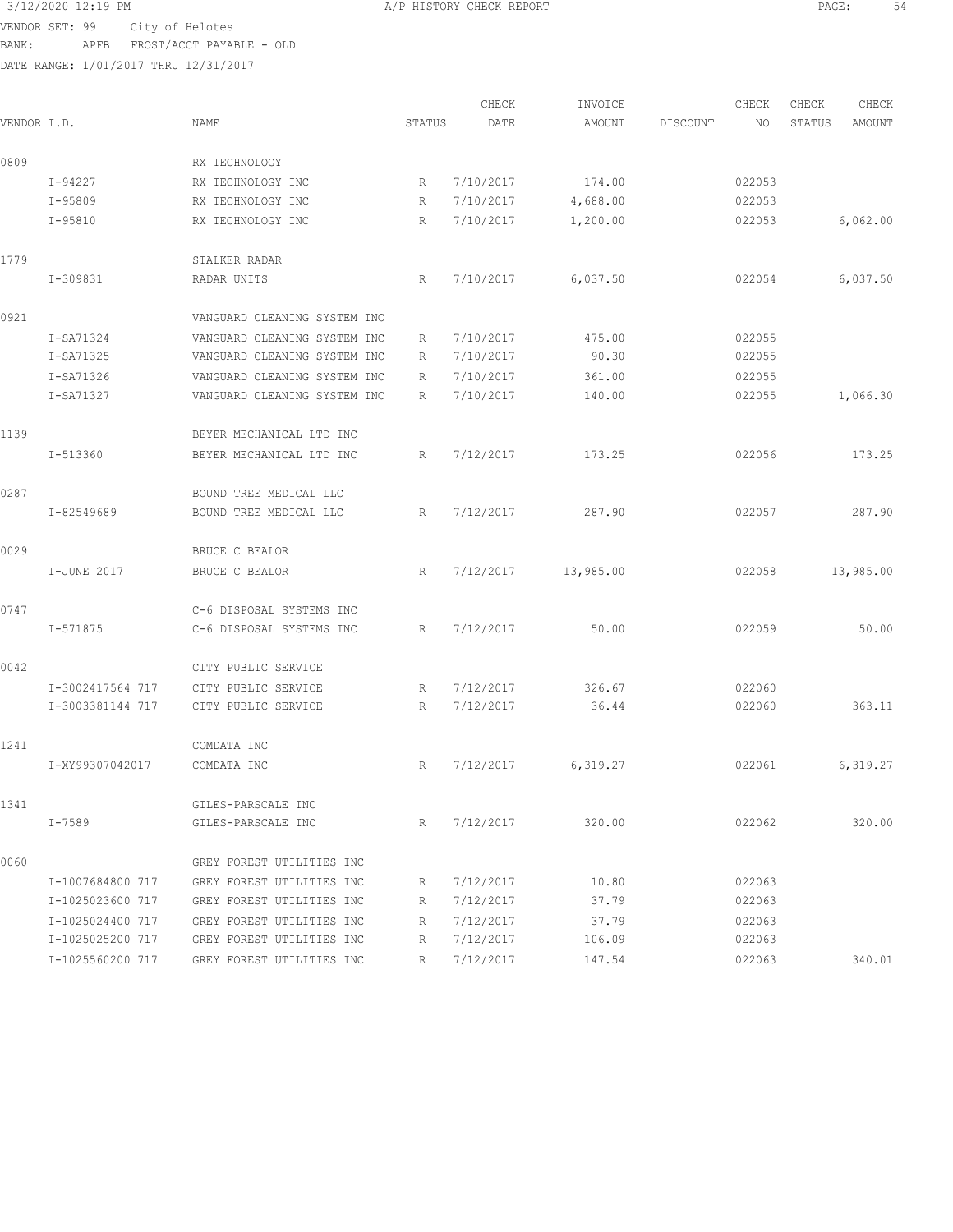$3/12/2020$  12:19 PM  $A/P$  HISTORY CHECK REPORT  $\overline{PAGE:}$  PAGE: 55 VENDOR SET: 99 City of Helotes BANK: APFB FROST/ACCT PAYABLE - OLD

| VENDOR I.D. |                                                          | NAME                                                                                            | STATUS      | CHECK<br>DATE                       | INVOICE<br>AMOUNT       | DISCOUNT | CHECK<br>NO                | CHECK<br>STATUS | CHECK<br>AMOUNT |
|-------------|----------------------------------------------------------|-------------------------------------------------------------------------------------------------|-------------|-------------------------------------|-------------------------|----------|----------------------------|-----------------|-----------------|
| 1825        |                                                          | HUNTERS RIDGE ESTATES OWNER AS                                                                  |             |                                     |                         |          |                            |                 |                 |
|             | I-REPAIR                                                 | HUNTERS RIDGE ESTATES OWNER AS                                                                  | R           | 7/12/2017                           | 149.00                  |          | 022064                     |                 | 149.00          |
| 1197        | I-JUNE 2017                                              | LORI GAYLE CALZONCIT<br>LORI GAYLE CALZONCIT                                                    | R           | 7/12/2017                           | 500.00                  |          | 022065                     |                 | 500.00          |
| 1196        | I-JUNE 2017                                              | MONTY JOE MCGUFFIN<br>MONTY JOE MCGUFFIN                                                        | R           | 7/12/2017                           | 500.00                  |          | 022066                     |                 | 500.00          |
| 1049        | I-11312                                                  | SAFELANE TRAFFIC SUPPLY LLC<br>SAFELANE TRAFFIC SUPPLY LLC                                      | R           | 7/12/2017                           | 220.00                  |          | 022067                     |                 | 220.00          |
| 1746        | $I - 3862$                                               | SAFETY SERVICES INC<br>SAFETY SERVICES INC                                                      | R           | 7/12/2017                           | 290.00                  |          | 022068                     |                 | 290.00          |
| 1684        | $I-36505F$                                               | SILSBEE FORD<br>SILSBEE FORD                                                                    | R           | 7/12/2017                           | 400.00                  |          | 022069                     |                 | 400.00          |
| 0138        | I-JUNE 2017                                              | SUSAN WOOTTON<br>CPA<br>SUSAN WOOTTON<br>CPA                                                    | R           | 7/12/2017                           | 1,750.00                |          | 022070                     |                 | 1,750.00        |
| 1685        | I-HOSE ADAPTERS                                          | TEXAS A&M FOREST SERVICE<br>TEXAS A&M FOREST SERVICE                                            | R           | 7/12/2017                           | 150.00                  |          | 022071                     |                 | 150.00          |
| 0624        | I-71217                                                  | THOMAS SCHOOLCRAFT<br>THOMAS SCHOOLCRAFT                                                        | R           | 7/12/2017                           | 1,158.84                |          | 022072                     |                 | 1,158.84        |
| 0945        | I-61594308                                               | VULCAN CONSTRUCTION MATERIALS<br>VULCAN CONSTRUCTION MATERIALS                                  | R           | 7/12/2017                           | 42.48                   |          | 022073                     |                 | 42.48           |
| 1387        | I-5004065509<br>I-5004070131                             | WELLS FARGO FINANCIAL LEASING<br>WELLS FARGO FINANCIAL LEASING<br>WELLS FARGO FINANCIAL LEASING | R<br>R      | 7/12/2017<br>7/12/2017              | 27.00<br>1,998.87       |          | 022074<br>022074           |                 | 2,025.87        |
| 0042        |                                                          | CITY PUBLIC SERVICE                                                                             |             |                                     |                         |          |                            |                 |                 |
|             | I-3000530099 717<br>I-3000819534 717                     | CITY PUBLIC SERVICE<br>CITY PUBLIC SERVICE                                                      | R<br>R      | 7/18/2017<br>7/18/2017              | 1,844.22<br>45.18       |          | 022075<br>022075           |                 |                 |
|             | I-3002452349 717<br>I-3002471776 717                     | CITY PUBLIC SERVICE<br>CITY PUBLIC SERVICE                                                      | R<br>R      | 7/18/2017<br>7/18/2017              | 1,912.13<br>2,236.95    |          | 022075<br>022075           |                 |                 |
|             | I-3002501943 717<br>I-3002510668 717<br>I-3002510675 717 | CITY PUBLIC SERVICE<br>CITY PUBLIC SERVICE<br>CITY PUBLIC SERVICE                               | R<br>R<br>R | 7/18/2017<br>7/18/2017<br>7/18/2017 | 21.66<br>14.15<br>10.64 |          | 022075<br>022075<br>022075 |                 |                 |
|             | I-3002530708 717<br>I-3002531134 717                     | CITY PUBLIC SERVICE<br>CITY PUBLIC SERVICE                                                      | R<br>R      | 7/18/2017<br>7/18/2017              | 10.85<br>8.84           |          | 022075<br>022075           |                 |                 |
|             | I-3002825167 717<br>I-3002836202 717<br>I-3002838864 717 | CITY PUBLIC SERVICE<br>CITY PUBLIC SERVICE<br>CITY PUBLIC SERVICE                               | R<br>R<br>R | 7/18/2017<br>7/18/2017<br>7/18/2017 | 24.17<br>52.73<br>75.63 |          | 022075<br>022075<br>022075 |                 |                 |
|             | I-3003167893 717                                         | CITY PUBLIC SERVICE                                                                             | R           | 7/18/2017                           | 9.04                    |          | 022075                     |                 |                 |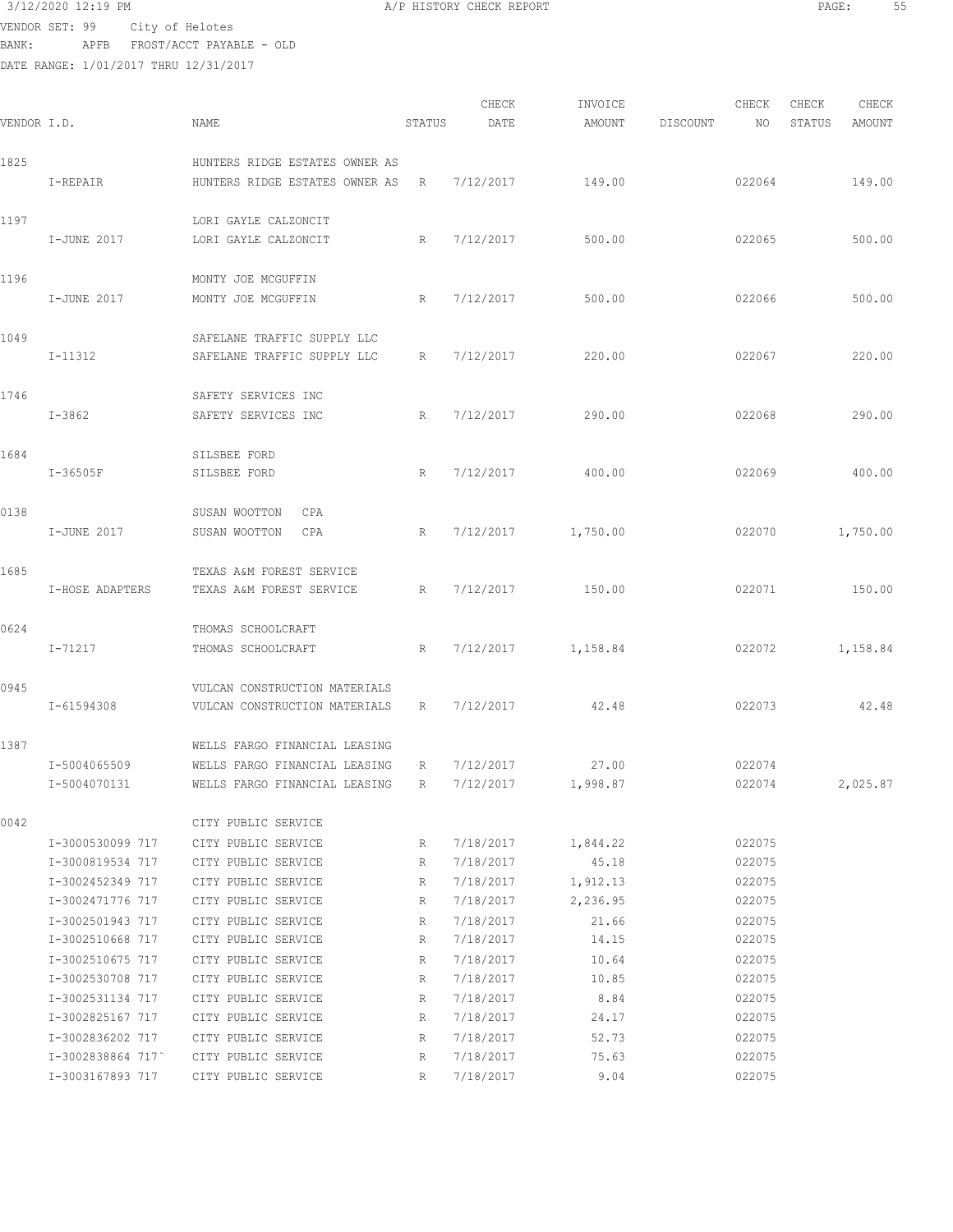$3/12/2020$  12:19 PM  $\,$  A/P HISTORY CHECK REPORT  $\,$  PAGE: 56  $\,$  PAGE: 56  $\,$  PAGE: 56  $\,$ VENDOR SET: 99 City of Helotes BANK: APFB FROST/ACCT PAYABLE - OLD

| VENDOR I.D. |                   | NAME                           | STATUS | CHECK<br>DATE | INVOICE<br>AMOUNT | DISCOUNT | CHECK<br>NO | CHECK<br>STATUS | CHECK<br>AMOUNT |
|-------------|-------------------|--------------------------------|--------|---------------|-------------------|----------|-------------|-----------------|-----------------|
|             | I-3003381122 717  | CITY PUBLIC SERVICE            | R      | 7/18/2017     | 43.59             |          | 022075      |                 |                 |
|             | I-3003495095 717  | CITY PUBLIC SERVICE            | R      | 7/18/2017     | 9.15              |          | 022075      |                 | 6,318.93        |
| 0643        |                   | DAVIDSON & TROILO REAM & GARZA |        |               |                   |          |             |                 |                 |
|             | $I-13647$         | DAVIDSON & TROILO REAM & GARZA | R      | 7/18/2017     | 3,660.75          |          | 022077      |                 | 3,660.75        |
| 1163        |                   | DIGITAL BANNERS PLUS LLC       |        |               |                   |          |             |                 |                 |
|             | I-0238791         | DIGITAL BANNERS PLUS LLC       | R      | 7/18/2017     | 1,513.50          |          | 022078      |                 | 1,513.50        |
| 0166        |                   | LEXISNEXIS RISK DATA MNGMNT IN |        |               |                   |          |             |                 |                 |
|             | I-120682120170630 | LEXISNEXIS RISK DATA MNGMNT IN | R      | 7/18/2017     | 116.00            |          | 022079      |                 | 116.00          |
| 1181        |                   | OAK HILLS FLORIST              |        |               |                   |          |             |                 |                 |
|             | I-0013198 71317   | OAK HILLS FLORIST CORP         | R      | 7/18/2017     | 144.95            |          | 022080      |                 |                 |
|             | I-0031769 717     | OAK HILLS FLORIST CORP         | R      | 7/18/2017     | 145.98            |          | 022080      |                 | 290.93          |
| 0931        |                   | RICHARDS TOWING                |        |               |                   |          |             |                 |                 |
|             | $I-09/2016$       | RICHARD'S TOWING               | R      | 7/18/2017     | 1,080.00          |          | 022081      |                 |                 |
|             | $I-10/2016$       | RICHARD'S TOWING               | R      | 7/18/2017     | 1,680.00          |          | 022081      |                 | 2,760.00        |
| 0121        |                   | SAN ANTONIO WATER SYSTEMS      |        |               |                   |          |             |                 |                 |
|             | I-01414030001 717 | SAN ANTONIO WATER SYSTEMS      | R      | 7/18/2017     | 461.42            |          | 022082      |                 |                 |
|             | I-01447360001 717 | SAN ANTONIO WATER SYSTEMS      | R      | 7/18/2017     | 223.08            |          | 022082      |                 |                 |
|             | I-01447390001 717 | SAN ANTONIO WATER SYSTEMS      | R      | 7/18/2017     | 28.74             |          | 022082      |                 | 713.24          |
| 1403        |                   | SERVICE UNIFORM RENTAL         |        |               |                   |          |             |                 |                 |
|             | I-1640721         | SERVICE UNIFORM RENTAL         | R      | 7/18/2017     | 110.98            |          | 022083      |                 | 110.98          |
| 0817        |                   | SWANK MOTION PICTURES INC      |        |               |                   |          |             |                 |                 |
|             | I-2363505         | SWANK MOTION PICTURES INC      | R      | 7/18/2017     | 571.00            |          | 022084      |                 | 571.00          |
| 0139        |                   | TABITHA DURR                   |        |               |                   |          |             |                 |                 |
|             | I-TRVL REIMB 717  | TABITHA DURR                   | R      | 7/18/2017     | 250.06            |          | 022085      |                 | 250.06          |
| 0145        |                   | TIME WARNER CABLE SAN ANTONIO  |        |               |                   |          |             |                 |                 |
|             | I-0039133070717   | TIME WARNER CABLE SAN ANTONIO  | R      | 7/18/2017     | 544.84            |          | 022086      |                 | 544.84          |
| 1606        |                   | TYCO INTEGRATED SECURITY LLC   |        |               |                   |          |             |                 |                 |
|             | I-28922476        | TYCO INTEGRATED SECURITY LLC   | R      | 7/18/2017     | 615.00            |          | 022087      |                 |                 |
|             | I-28922477        | TYCO INTEGRATED SECURITY LLC   | R      | 7/18/2017     | 2,820.00          |          | 022087      |                 |                 |
|             | I-28922478        | TYCO INTEGRATED SECURITY LLC   | R      | 7/18/2017     | 348.00            |          | 022087      |                 | 3,783.00        |
| 0009        |                   | AACOG                          |        |               |                   |          |             |                 |                 |
|             | $I - 01717$       | AACOG                          | R      | 8/02/2017     | 228.00            |          | 022088      |                 | 228.00          |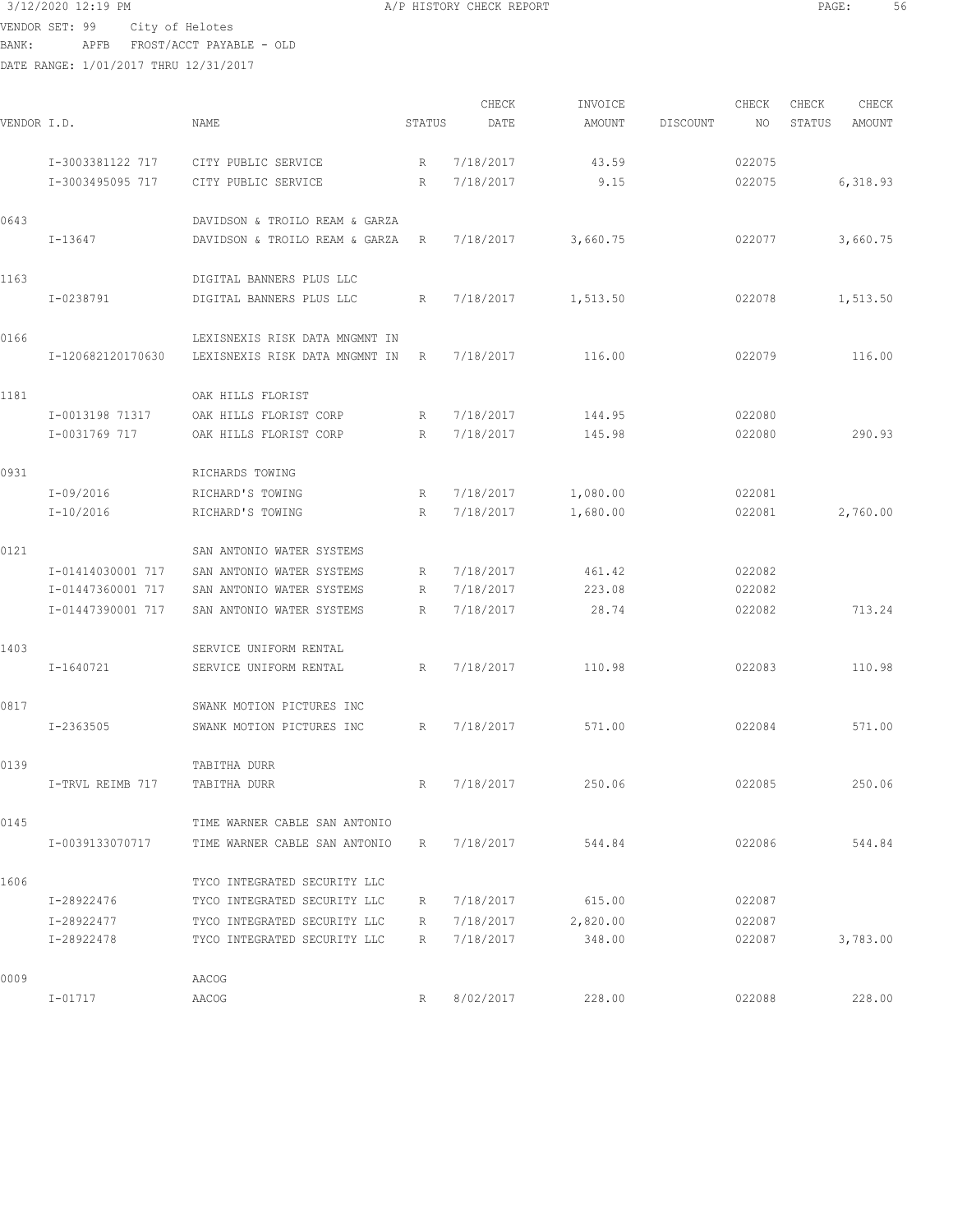## 3/12/2020 12:19 PM A/P HISTORY CHECK REPORT PAGE: 57 VENDOR SET: 99 City of Helotes BANK: APFB FROST/ACCT PAYABLE - OLD

DATE RANGE: 1/01/2017 THRU 12/31/2017 CHECK INVOICE CHECK CHECK CHECK<br>DATE AMOUNT DISCOUNT NO STATUS AMOUNT VENDOR I.D. NAME STATUS DATE AMOUNT DISCOUNT NO STATUS AMOUNT 0795 COMPTROLLER OF PUBLIC ACCOUNTS I-TEMP LIC MRKT 0817 COMPTROLLER OF PUBLIC ACCOUNTS V 8/02/2017 231.00 022089 231.00 0795 COMPTROLLER OF PUBLIC ACCOUNTS M-CHECK COMPTROLLER OF PUBLIC ACVOIDED V 8/02/2017 022089 022089 231.00CR 1236 HENRY SCHEIN INC I-43547783/43495752 EMS SUPPLIES V 8/02/2017 791.75 022090 791.75 1236 HENRY SCHEIN INC M-CHECK HENRY SCHEIN INC VOIDED V 8/02/2017 022090 791.75CR 0793 OFFICE DEPOT INC I-943089292001 OFFICE DEPOT V 8/02/2017 291.21 022091 I-943089547001 OFFICE DEPOT V 8/02/2017 41.94 022091 I-943089548001 OFFICE DEPOT V 8/02/2017 37.38 022091 370.53 0793 OFFICE DEPOT INC M-CHECK OFFICE DEPOT VOIDED V 8/02/2017 022091 370.53CR 0795 COMPTROLLER OF PUBLIC ACCOUNTS I-TEMP LIC MRKT 0817 COMPTROLLER OF PUBLIC ACCOUNTS R 8/02/2017 Reissue 022092 231.00 1236 HENRY SCHEIN INC I-43547783/43495752 EMS SUPPLIES R 8/02/2017 Reissue 022093 791.75 0793 OFFICE DEPOT INC

|      | I-943089292001                   | OFFICE DEPOT                   | R | 8/02/2017         | Reissue  | 022094 |          |
|------|----------------------------------|--------------------------------|---|-------------------|----------|--------|----------|
|      | I-943089547001                   | OFFICE DEPOT                   | R | 8/02/2017         | Reissue  | 022094 |          |
|      | I-943089548001                   | OFFICE DEPOT                   | R | 8/02/2017 Reissue |          | 022094 | 370.53   |
| 0688 |                                  | A T & T INC                    |   |                   |          |        |          |
|      | I-1717998064001 717 A T & T INC  |                                | R | 8/04/2017         | 1,398.04 | 022114 |          |
|      | I-21069524842507 717 A T & T INC |                                | R | 8/04/2017         | 573.67   | 022114 |          |
|      | I-2106952699253 717 A T & T INC  |                                | R | 8/04/2017         | 803.71   | 022114 |          |
|      | I-21069569703846 717 A T & T INC |                                | R | 8/04/2017         | 32.98    | 022114 |          |
|      | I-21069590933842                 | A T & T INC                    | R | 8/04/2017         | 77.64    | 022114 | 2,886.04 |
| 1522 |                                  | ANGELA BOCCONCELLI             |   |                   |          |        |          |
|      | I-TRVL REIMB 0817                | ANGELA BOCCONCELLI             | R | 8/04/2017         | 310.50   | 022115 | 310.50   |
| 1802 |                                  | ARGUS ENVIRONMENTAL CONSULTANT |   |                   |          |        |          |
|      | $I - 3150$                       | AIR OUALITY ASSESSMENT         | R | 8/04/2017         | 1,144.00 | 022116 | 1,144.00 |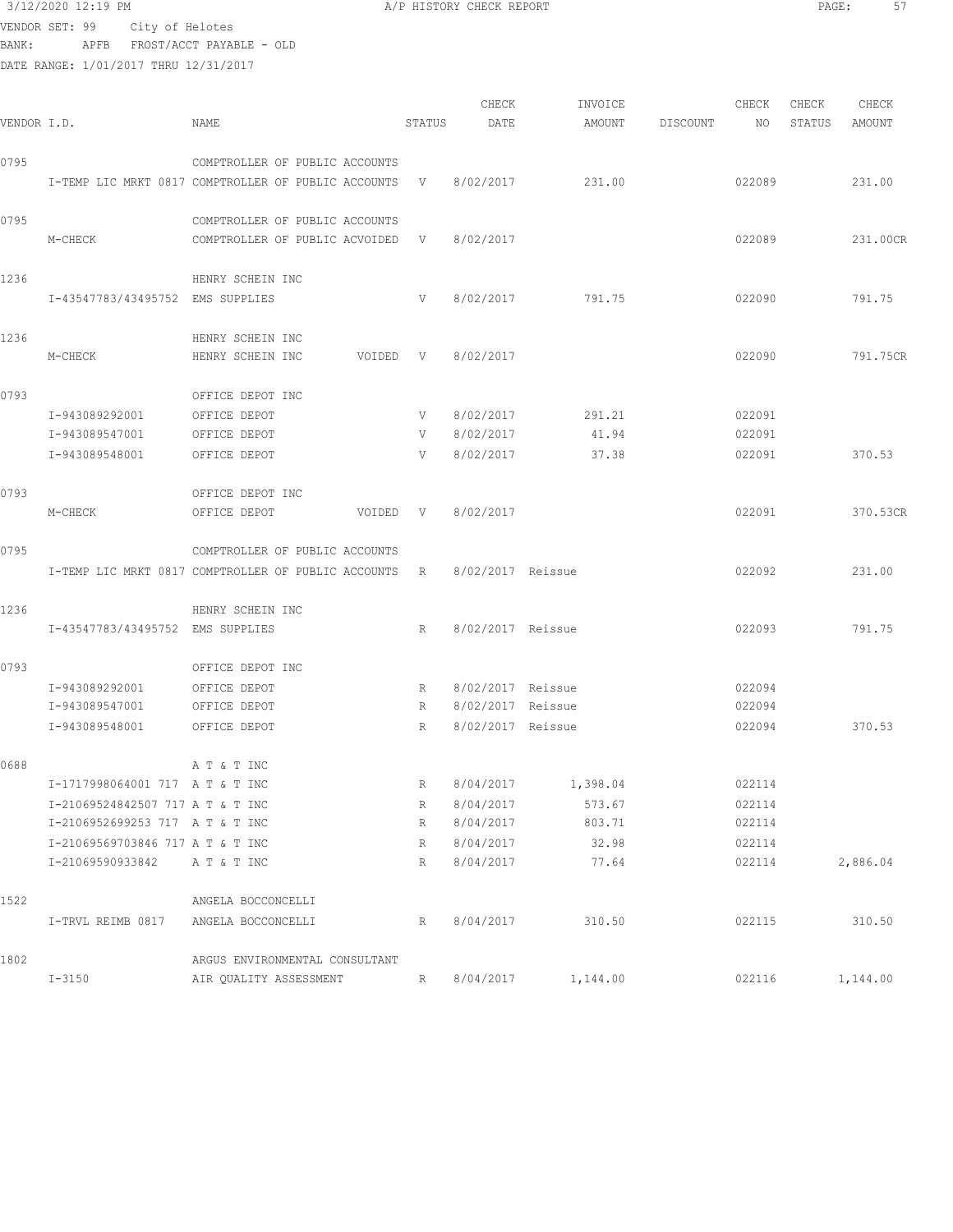VENDOR SET: 99 City of Helotes

3/12/2020 12:19 PM **A/P HISTORY CHECK REPORT PAGE:** 58

BANK: APFB FROST/ACCT PAYABLE - OLD

| VENDOR I.D. |                   | NAME                           | STATUS          | CHECK<br>DATE | INVOICE<br>AMOUNT | DISCOUNT | CHECK<br>NO. | CHECK<br>STATUS | CHECK<br>AMOUNT |
|-------------|-------------------|--------------------------------|-----------------|---------------|-------------------|----------|--------------|-----------------|-----------------|
| 1139        |                   | BEYER MECHANICAL LTD INC       |                 |               |                   |          |              |                 |                 |
|             | I-513513          | BEYER MECHANICAL LTD INC       | R               | 8/04/2017     | 652.60            |          | 022117       |                 |                 |
|             | I-513521          | BEYER MECHANICAL LTD INC       | R               | 8/04/2017     | 714.00            |          | 022117       |                 |                 |
|             | I-515791          | DISPATCH A/C                   | R               | 8/04/2017     | 8,326.46          |          | 022117       |                 |                 |
|             | I-515945          | BEYER MECHANICAL LTD INC       | R               | 8/04/2017     | 399.00            |          | 022117       |                 | 10,092.06       |
| 1175        |                   | BUSINESS & PROFESSIONAL SERVIC |                 |               |                   |          |              |                 |                 |
|             | I-JUNE 2017       | BUSINESS & PROFESSIONAL SERVIC | R               | 8/04/2017     | 1,371.15          |          | 022118       |                 | 1,371.15        |
| 0353        |                   | CANON FINANCIAL SERVICES INC   |                 |               |                   |          |              |                 |                 |
|             | I-17523449        | CANON FINANCIAL SERVICES INC   | R               | 8/04/2017     | 173.72            |          | 022119       |                 | 173.72          |
| 1624        |                   | CATHERINE V RUITZ              |                 |               |                   |          |              |                 |                 |
|             | I-20170805001     | CATHERINE V RUITZ              | $R_{\parallel}$ | 8/04/2017     | 400.00            |          | 022120       |                 | 400.00          |
| 0643        |                   | DAVIDSON & TROILO REAM & GARZA |                 |               |                   |          |              |                 |                 |
|             | I-13646           | DAVIDSON & TROILO REAM & GARZA | R               | 8/04/2017     | 2,041.80          |          | 022121       |                 | 2,041.80        |
| 1827        |                   | DEREK SMITH                    |                 |               |                   |          |              |                 |                 |
|             | I-TRVL REIMB 0717 | DEREK SMITH                    | R               | 8/04/2017     | 455.96            |          | 022122       |                 | 455.96          |
| 1523        |                   | ELIGIBILITY TRACKING CALCULATO |                 |               |                   |          |              |                 |                 |
|             | I-12718           | ELIGIBILITY TRACKING CALCULATO | R               | 8/04/2017     | 150.00            |          | 022123       |                 | 150.00          |
| 1682        |                   | HELOTES HUMANE SOCIETY         |                 |               |                   |          |              |                 |                 |
|             | $I - 00617$       | HELOTES HUMANE SOCIETY         | R               | 8/04/2017     | 216.00            |          | 022124       |                 | 216.00          |
| 0069        |                   | HOME DEPOT INC                 |                 |               |                   |          |              |                 |                 |
|             | I-3929 717        | HOME DEPOT INC                 | R               | 8/04/2017     | 39.85             |          | 022125       |                 | 39.85           |
| 0071        |                   | JOHN ROBERT KUEHL              |                 |               |                   |          |              |                 |                 |
|             | $I - 6098$        | HORIZON PRINTING               | R               | 8/04/2017     | 585.60            |          | 022126       |                 |                 |
|             | I-6099            | HORIZON PRINTING               | R               | 8/04/2017     | 505.00            |          | 022126       |                 |                 |
|             | $I - 6100$        | HORIZON PRINTING               | R               | 8/04/2017     | 297.20            |          | 022126       |                 | 1,387.80        |
| 0427        |                   | MARIO A TREVINO                |                 |               |                   |          |              |                 |                 |
|             | $I$ -july 2017    | MARIO A TREVINO                | R               | 8/04/2017     | 800.00            |          | 022127       |                 | 800.00          |
| 0107        |                   | OMNIBASE SERVICES INC          |                 |               |                   |          |              |                 |                 |
|             | I-070517          | OMNIBASE SERVICES INC          | R               | 8/04/2017     | 240.00            |          | 022128       |                 | 240.00          |
| 0368        |                   | PHYSIO-CONTROL INC             |                 |               |                   |          |              |                 |                 |
|             | I-417129718       | PHYSIO-CONTROL INC             | R               | 8/04/2017     | 450.00            |          | 022129       |                 | 450.00          |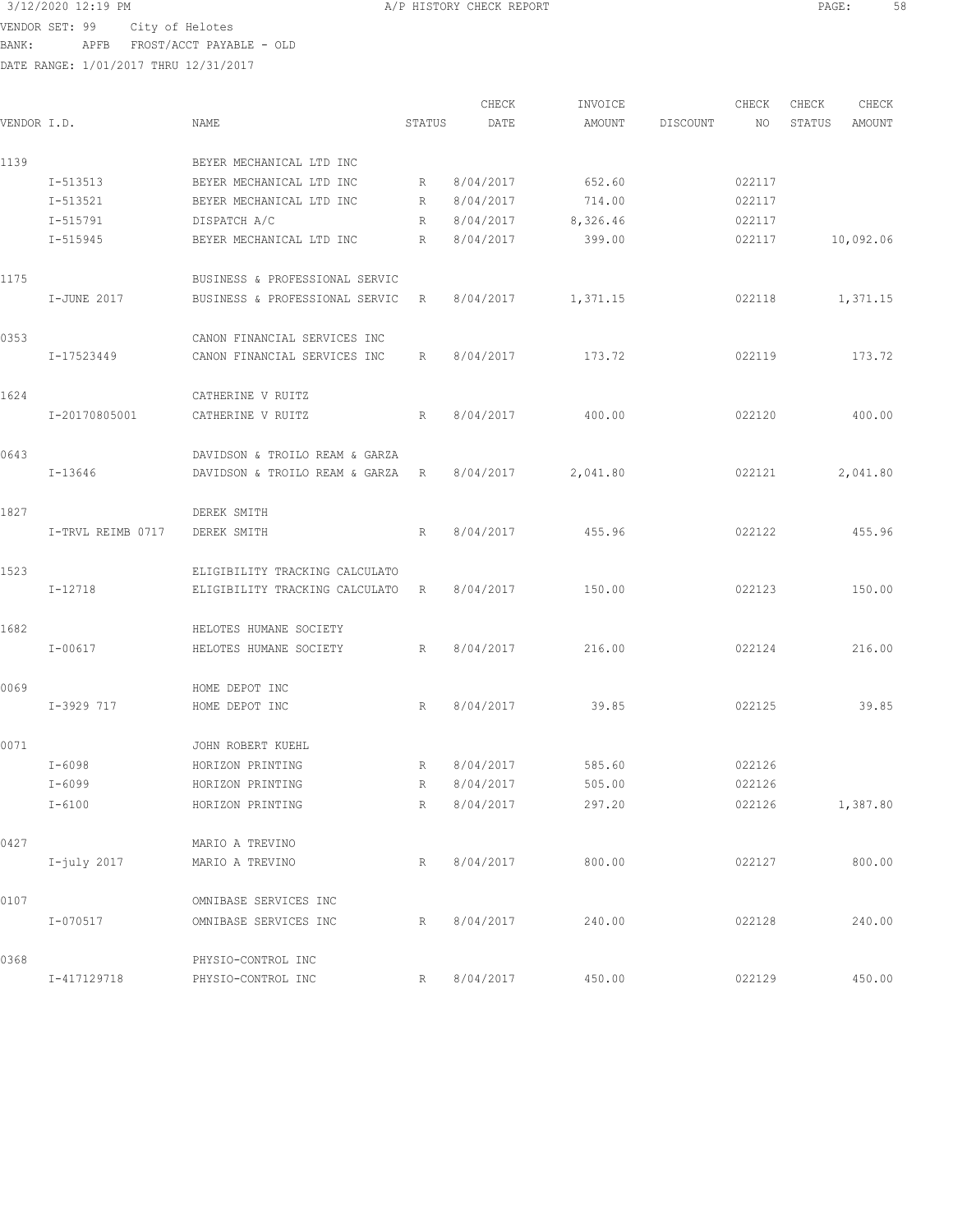## 3/12/2020 12:19 PM **A**/P HISTORY CHECK REPORT **PAGE:** 59 VENDOR SET: 99 City of Helotes BANK: APFB FROST/ACCT PAYABLE - OLD

| VENDOR I.D. |                 | NAME                             | STATUS | CHECK<br>DATE | INVOICE<br>AMOUNT | DISCOUNT | CHECK<br>NO. | CHECK<br>STATUS | CHECK<br>AMOUNT |
|-------------|-----------------|----------------------------------|--------|---------------|-------------------|----------|--------------|-----------------|-----------------|
| 0112        |                 | PRAXAIR DIST INC                 |        |               |                   |          |              |                 |                 |
|             | I-78198844      | PRAXAIR DIST INC                 | R      | 8/04/2017     | 266.05            |          | 022130       |                 | 266.05          |
| 1319        |                 | PURE PARTY ICE LP                |        |               |                   |          |              |                 |                 |
|             | I-4999312       | PURE PARTY ICE LP                | R      | 8/04/2017     | 71.50             |          | 022131       |                 | 71.50           |
| 1651        |                 | READY REFRESH BY NESTLE          |        |               |                   |          |              |                 |                 |
|             | I-17G0119942563 | READY REFRESH BY NESTLE          | R      | 8/04/2017     | 100.45            |          | 022132       |                 | 100.45          |
| 0809        |                 | RX TECHNOLOGY                    |        |               |                   |          |              |                 |                 |
|             | $I-94228$       | RX TECHNOLOGY INC                | R      | 8/04/2017     | 174.00            |          | 022133       |                 |                 |
|             | $I-95898$       | RX TECHNOLOGY INC                | R      | 8/04/2017     | 4,688.00          |          | 022133       |                 |                 |
|             | $I-95899$       | RX TECHNOLOGY INC                | R      | 8/04/2017     | 1,200.00          |          | 022133       |                 | 6,062.00        |
| 1403        |                 | SERVICE UNIFORM RENTAL           |        |               |                   |          |              |                 |                 |
|             | I-1641583       | SERVICE UNIFORM RENTAL           | R      | 8/04/2017     | 110.98            |          | 022134       |                 |                 |
|             | $I-1642389$     | SERVICE UNIFORM RENTAL           | R      | 8/04/2017     | 115.81            |          | 022134       |                 | 226.79          |
| 1588        |                 | SHRED-IT USA LLC                 |        |               |                   |          |              |                 |                 |
|             | I-8122753614    | SHRED-IT USA LLC                 | R      | 8/04/2017     | 62.95             |          | 022135       |                 | 62.95           |
| 1695        |                 | STERICYCLE INC                   |        |               |                   |          |              |                 |                 |
|             | I-4042524       | STERICYCLE INC                   | R      | 8/04/2017     | 115.50            |          | 022136       |                 | 115.50          |
| 1989        |                 | TEXAS MEDCLINIC                  |        |               |                   |          |              |                 |                 |
|             | $I - 165549$    | TEXAS MEDCLINIC                  | R      | 8/04/2017     | 211.00            |          | 022137       |                 | 211.00          |
| 1606        |                 | TYCO INTEGRATED SECURITY LLC     |        |               |                   |          |              |                 |                 |
|             | I-28950100      | TYCO INTEGRATED SECURITY LLC     | R      | 8/04/2017     | 164.13            |          | 022138       |                 |                 |
|             | I-28950101      | TYCO INTEGRATED SECURITY LLC     | R      | 8/04/2017     | 2,425.78          |          | 022138       |                 | 2,589.91        |
| 0764        |                 | TYLER TECHNOLOGIES INC           |        |               |                   |          |              |                 |                 |
|             | I-025195956     | TYLER TECHNOLOGIES INC           | R      | 8/04/2017     | 267.30            |          | 022139       |                 | 267.30          |
| 0777        |                 | UNITED SITE SERVICES             |        |               |                   |          |              |                 |                 |
|             | I-1145527554    | UNITED SITE SERVICES OF TEXAS    | R      | 8/04/2017     | 215.48            |          | 022140       |                 |                 |
|             | I-1145527709    | UNITED SITE SERVICES OF TEXAS    | R      | 8/04/2017     | 123.76            |          | 022140       |                 |                 |
|             | I-1145528349    | UNITED SITE SERVICES OF TEXAS    | R      | 8/04/2017     | 558.03            |          | 022140       |                 |                 |
|             | I-1145546756    | UNITED SITE SERVICES OF TEXAS    | R      | 8/04/2017     | 130.86            |          | 022140       |                 | 1,028.13        |
| 1177        |                 | UNIVERSITY OF TEXAS HEALTH SCI   |        |               |                   |          |              |                 |                 |
|             | I-FY1617162     | UNIVERSITY OF TEXAS HEALTH SCI V |        | 8/04/2017     | 3,978.38          |          | 022141       |                 | 3,978.38        |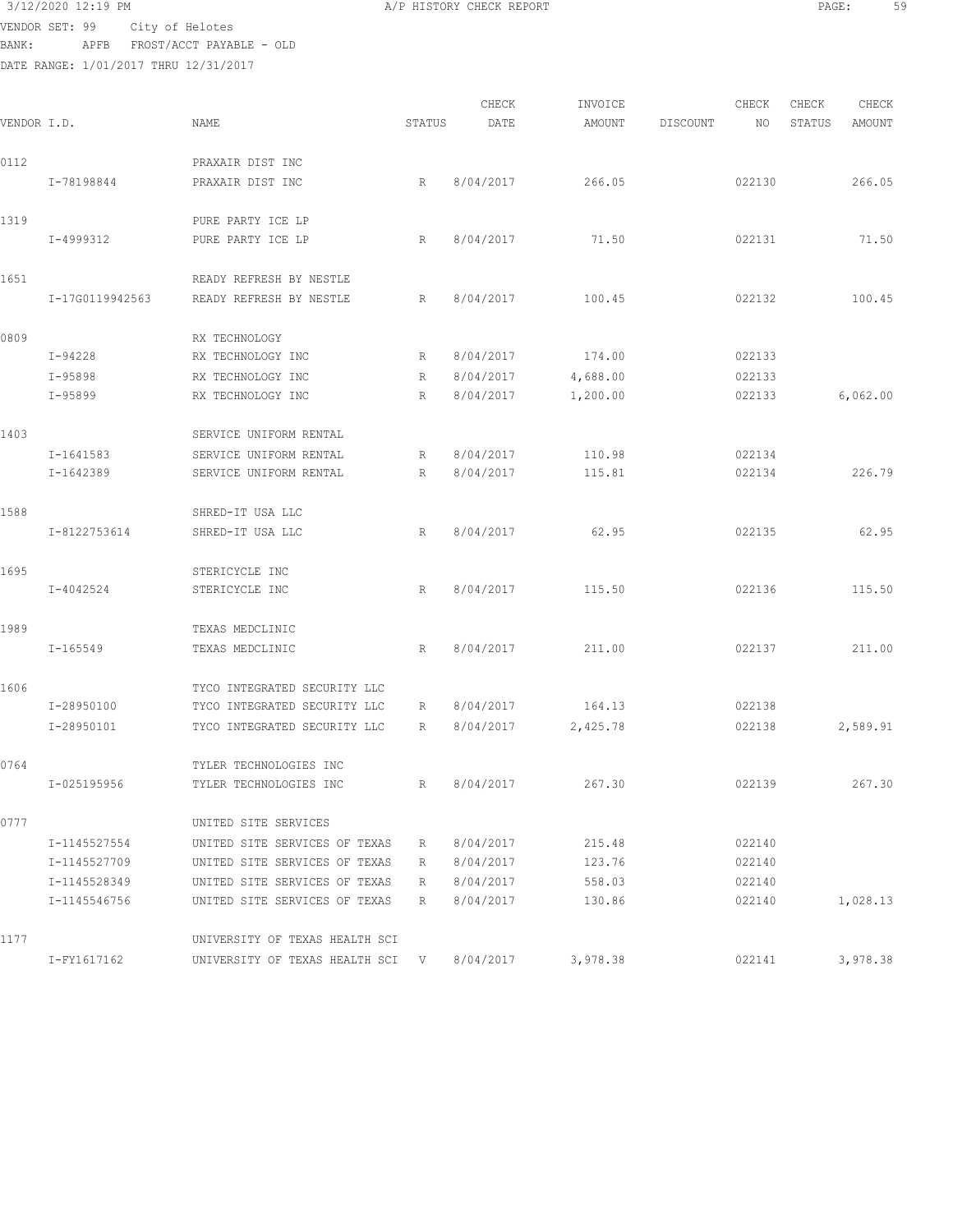VENDOR SET: 99 City of Helotes BANK: APFB FROST/ACCT PAYABLE - OLD

DATE RANGE: 1/01/2017 THRU 12/31/2017

| 3/12/2020 12:19 PM |                           | A/P HISTORY CHECK REPORT | PAGE | 5U |
|--------------------|---------------------------|--------------------------|------|----|
| 00 יחסס ממתותק     | $C_1 + \cdots$ of Ualatos |                          |      |    |

CHECK INVOICE CHECK CHECK CHECK<br>DATE AMOUNT DISCOUNT NO STATUS AMOUNT VENDOR I.D. NAME STATUS DATE AMOUNT DISCOUNT NO STATUS AMOUNT 1177 UNIVERSITY OF TEXAS HEALTH SCI M-CHECK UNIVERSITY OF TEXAS HEALVOIDED V 8/04/2017 022141 3,978.38CR 0358 WAL-MART COMMUNITY INC I-8697 0717 WAL-MART COMMUNITY INC V 8/04/2017 33.84 022142 33.84 0358 WAL-MART COMMUNITY INC M-CHECK WAL-MART COMMUNITY INC VOIDED V 8/04/2017 022142 022142 33.84CR 1177 UNIVERSITY OF TEXAS HEALTH SCI I-FY1617162 UNIVERSITY OF TEXAS HEALTH SCI R 8/04/2017 Reissue 022143 3,978.38 0358 WAL-MART COMMUNITY INC I-8697 0717 WAL-MART COMMUNITY INC R 8/04/2017 Reissue 022144 33.84 0021 A T & T MOBILITY I-071017 A T & T MOBILITY R 8/14/2017 3,095.02 022145 3,095.02 1708 AMERICAN PUBLIC WORKS ASSOCIAT I-10201713 AMERICAN PUBLIC WORKS ASSOCIAT R 8/14/2017 497.00 022146 497.00 1310 ANDREA M GOFF I-TRVL REIMB 0817 ANDREA M GOFF R 8/14/2017 178.06 022147 178.06 1139 BEYER MECHANICAL LTD INC I-516708 BEYER MECHANICAL LTD INC R 8/14/2017 201.75 022148 201.75 0029 BRUCE C BEALOR I-JULY 2017 BRUCE C BEALOR R 8/14/2017 9,655.00 022149 9,655.00 0747 C-6 DISPOSAL SYSTEMS INC I-574095 C-6 DISPOSAL SYSTEMS INC R 8/14/2017 50.00 022150 50.00 1821 JARED M COOK I-R17003 CARICATURES CLASSICO LLC R 8/14/2017 400.00 022151 400.00 1386 CINTAS CORPORATION NO 2 I-8403275623 CINTAS CORPORATION NO 2 R 8/14/2017 95.41 022152 95.41 0042 CITY PUBLIC SERVICE I-3000530099 817 CITY PUBLIC SERVICE R 8/14/2017 1,872.41 022153 I-3000819534 817 CITY PUBLIC SERVICE R 8/14/2017 43.05 022153 I-3001085347 817 CITY PUBLIC SERVICE R 8/14/2017 571.40 022153 I-3002417564 817 CITY PUBLIC SERVICE R 8/14/2017 328.72 022153 I-3002452349 817 CITY PUBLIC SERVICE R 8/14/2017 1,819.23 022153 I-3002471776 817 CITY PUBLIC SERVICE R 8/14/2017 2,142.94 022153 I-3002501943 817 CITY PUBLIC SERVICE R 8/14/2017 19.88 022153 I-3002510668 817 CITY PUBLIC SERVICE R 8/14/2017 10.15 022153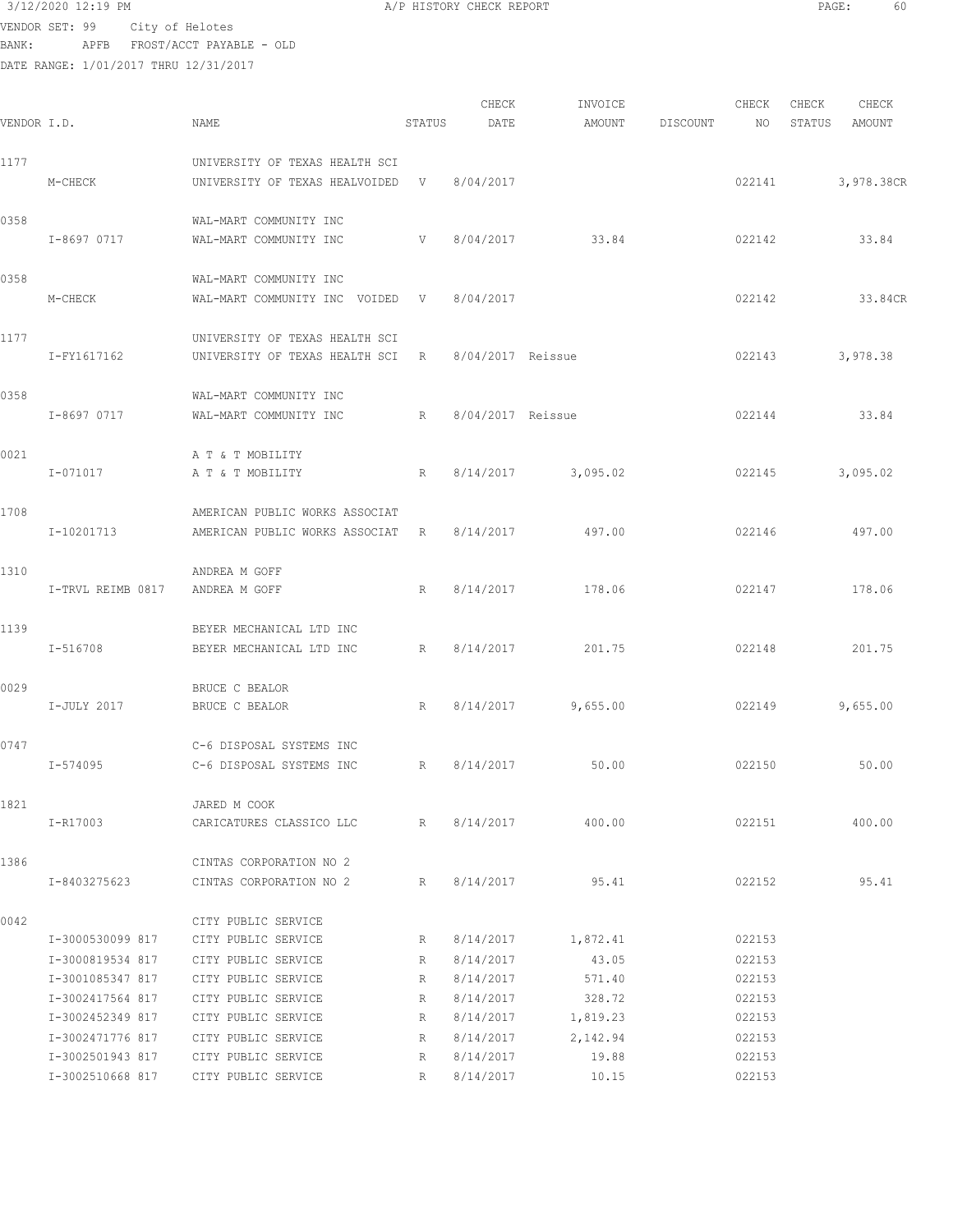3/12/2020 12:19 PM A/P HISTORY CHECK REPORT PAGE: 61 VENDOR SET: 99 City of Helotes BANK: APFB FROST/ACCT PAYABLE - OLD

|             |                                |                                                              |                 | CHECK     | INVOICE          |          | CHECK  | CHECK  | CHECK         |
|-------------|--------------------------------|--------------------------------------------------------------|-----------------|-----------|------------------|----------|--------|--------|---------------|
| VENDOR I.D. |                                | NAME                                                         | STATUS          | DATE      | AMOUNT           | DISCOUNT | NO.    | STATUS | AMOUNT        |
|             | I-3002510675 817               | CITY PUBLIC SERVICE                                          | R               | 8/14/2017 | 8.84             |          | 022153 |        |               |
|             | I-3002530708 817               | CITY PUBLIC SERVICE                                          | R               | 8/14/2017 | 10.45            |          | 022153 |        |               |
|             | I-3002531134 817               | CITY PUBLIC SERVICE                                          | R               | 8/14/2017 | 8.84             |          | 022153 |        |               |
|             | I-3002825167 817               | CITY PUBLIC SERVICE                                          | R               | 8/14/2017 | 24.03            |          | 022153 |        |               |
|             | I-3002836202 817               | CITY PUBLIC SERVICE                                          | R               | 8/14/2017 | 53.11            |          | 022153 |        |               |
|             | I-3002838864 817               | CITY PUBLIC SERVICE                                          | R               | 8/14/2017 | 75.89            |          | 022153 |        |               |
|             | I-3003167893 817               | CITY PUBLIC SERVICE                                          | R               | 8/14/2017 | 9.15             |          | 022153 |        |               |
|             | I-3003381122 817               | CITY PUBLIC SERVICE                                          | R               | 8/14/2017 | 40.64            |          | 022153 |        |               |
|             | I-3003381144 817               | CITY PUBLIC SERVICE                                          | R               | 8/14/2017 | 34.93            |          | 022153 |        | 7,073.66      |
| 1711        |                                | CLEAR CHANNEL OUTDOOR INC                                    |                 |           |                  |          |        |        |               |
|             | I-58129842                     | CLEAR CHANNEL OUTDOOR INC                                    | R               | 8/14/2017 | 3,000.00         |          | 022155 |        |               |
|             | I-58129889                     | CLEAR CHANNEL OUTDOOR INC                                    | R               | 8/14/2017 | 900.00           |          | 022155 |        | 3,900.00      |
| 1339        |                                | COBAN TECHNOLOGY INC                                         |                 |           |                  |          |        |        |               |
|             | $I - 14156$                    | COBAN SYSTEM                                                 | R               | 8/14/2017 | 6,070.00         |          | 022156 |        | 6,070.00      |
| 0795        |                                | COMPTROLLER OF PUBLIC ACCOUNTS                               |                 |           |                  |          |        |        |               |
|             | I-TEMP LIC 090217              | COMPTROLLER OF PUBLIC ACCOUNTS                               | R               | 8/14/2017 | 231.00           |          | 022157 |        | 231.00        |
| 1051        |                                | DAMARIS SERNA                                                |                 |           |                  |          |        |        |               |
|             | I-JULY 2017                    | DAMARIS SERNA                                                | R               | 8/14/2017 | 360.00           |          | 022158 |        | 360.00        |
| 0643        |                                | DAVIDSON & TROILO REAM & GARZA                               |                 |           |                  |          |        |        |               |
|             | I-13975                        | DAVIDSON & TROILO REAM & GARZA                               | R               | 8/14/2017 | 2,620.00         |          | 022159 |        |               |
|             | $I-13976$                      | DAVIDSON & TROILO REAM & GARZA                               | R               | 8/14/2017 | 9,862.70         |          | 022159 |        | 12,482.70     |
| 0060        |                                | GREY FOREST UTILITIES INC                                    |                 |           |                  |          |        |        |               |
|             | I-1007684800 817               | GREY FOREST UTILITIES INC                                    | R               | 8/14/2017 | 10.29            |          | 022160 |        |               |
|             | I-1025023600 817               | GREY FOREST UTILITIES INC                                    | R               | 8/14/2017 | 10.29            |          | 022160 |        |               |
|             | I-1025024400 817               | GREY FOREST UTILITIES INC                                    | R               | 8/14/2017 | 10.29            |          | 022160 |        |               |
|             | I-1025025200 817               | GREY FOREST UTILITIES INC                                    | R               | 8/14/2017 | 90.85            |          | 022160 |        |               |
|             | I-1025560200 817               | GREY FOREST UTILITIES INC                                    | $R_{\parallel}$ | 8/14/2017 | 156.56           |          | 022160 |        | 278.28        |
| 1731        |                                | HERC RENTALS INC                                             |                 |           |                  |          |        |        |               |
|             | I-29447163001 HERC RENTALS INC |                                                              | $R_{\odot}$     |           | 8/14/2017 100.00 |          |        |        | 022161 100.00 |
| 1636        |                                | LEBCO GRAPHICS INC                                           |                 |           |                  |          |        |        |               |
|             | I-65161                        | LEBCO GRAPHICS INC                                           | R               | 8/14/2017 | 77.00            |          | 022162 |        | 77.00         |
| 0166        |                                | LEXISNEXIS RISK DATA MNGMNT IN                               |                 |           |                  |          |        |        |               |
|             |                                | I-120682120170731 LEXISNEXIS RISK DATA MNGMNT IN R 8/14/2017 |                 |           | 115.50           |          | 022163 |        | 115.50        |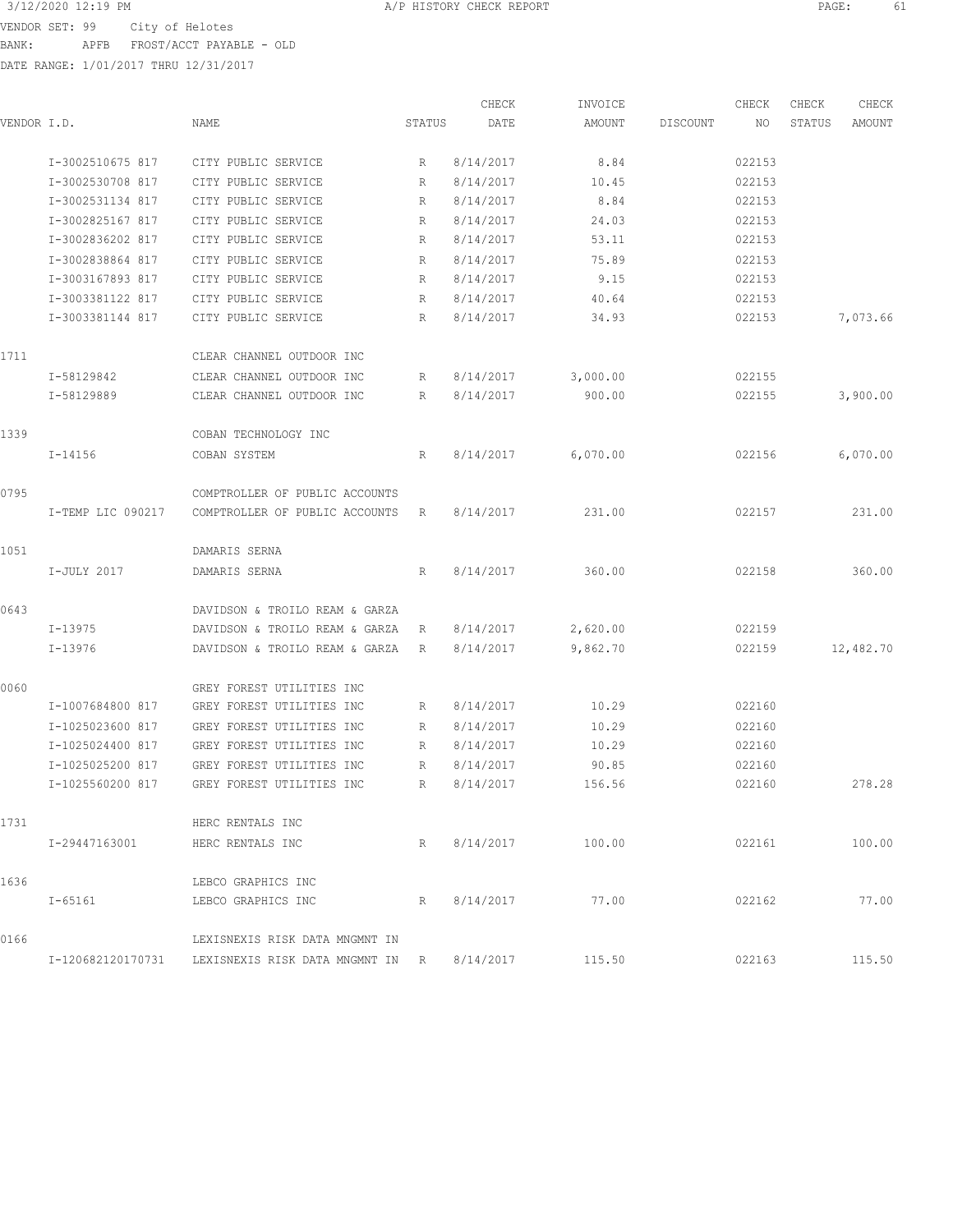# $3/12/2020$  12:19 PM  $A/P$  HISTORY CHECK REPORT PAGE: 62 VENDOR SET: 99 City of Helotes

BANK: APFB FROST/ACCT PAYABLE - OLD DATE RANGE: 1/01/2017 THRU 12/31/2017

|             |                    |                                           |        | CHECK       | INVOICE  |          | CHECK  | CHECK  | CHECK    |
|-------------|--------------------|-------------------------------------------|--------|-------------|----------|----------|--------|--------|----------|
| VENDOR I.D. |                    | NAME                                      | STATUS | DATE        | AMOUNT   | DISCOUNT | NO.    | STATUS | AMOUNT   |
| 1197        |                    | LORI GAYLE CALZONCIT                      |        |             |          |          |        |        |          |
|             | I-JULY 2017        | LORI GAYLE CALZONCIT                      | R      | 8/14/2017   | 500.00   |          | 022164 |        | 500.00   |
| 1196        |                    | MONTY JOE MCGUFFIN                        |        |             |          |          |        |        |          |
|             | I-JULY 2017        | MONTY JOE MCGUFFIN                        | R      | 8/14/2017   | 500.00   |          | 022165 |        | 500.00   |
| 0793        |                    | OFFICE DEPOT INC                          |        |             |          |          |        |        |          |
|             | I-947388396001     | OFFICE DEPOT                              | R      | 8/14/2017   | 95.08    |          | 022166 |        | 95.08    |
| 1622        |                    | PRE-EMPLOYMENT INC                        |        |             |          |          |        |        |          |
|             | I-32165            | PRE-EMPLOYMENT INC                        | R      | 8/14/2017   | 75.90    |          | 022167 |        | 75.90    |
| 0191        |                    | SAN ANTONIO EXPRESS NEWS                  |        |             |          |          |        |        |          |
|             | I-007596702 073117 | SAN ANTONIO EXPRESS NEWS                  | R      | 8/14/2017   | 849.42   |          | 022168 |        | 849.42   |
| 0121        |                    | SAN ANTONIO WATER SYSTEMS                 |        |             |          |          |        |        |          |
|             | I-01414030001 0817 | SAN ANTONIO WATER SYSTEMS                 | R      | 8/14/2017   | 519.30   |          | 022169 |        |          |
|             | I-01447360001 817  | SAN ANTONIO WATER SYSTEMS                 | R      | 8/14/2017   | 236.00   |          | 022169 |        |          |
|             | I-01447390001 817  | SAN ANTONIO WATER SYSTEMS                 | R      | 8/14/2017   | 33.01    |          | 022169 |        | 788.31   |
| 1403        |                    | SERVICE UNIFORM RENTAL                    |        |             |          |          |        |        |          |
|             | I-1643194          | SERVICE UNIFORM RENTAL                    | R      | 8/14/2017   | 115.81   |          | 022170 |        |          |
|             | I-1643993          | SERVICE UNIFORM RENTAL                    | R      | 8/14/2017   | 115.81   |          | 022170 |        | 231.62   |
| 1406        |                    | SMITH'S UNCOMMON IMAGES                   |        |             |          |          |        |        |          |
|             | I-2017200          | SMITH'S UNCOMMON IMAGES                   | R      | 8/14/2017   | 900.00   |          | 022171 |        | 900.00   |
| 0132        |                    | STANDARD STAMP CO INC                     |        |             |          |          |        |        |          |
|             | I-168411           | STANDARD STAMP CO INC                     | R      | 8/14/2017   | 23.50    |          | 022172 |        | 23.50    |
| 0138        |                    | SUSAN WOOTTON<br>CPA                      |        |             |          |          |        |        |          |
|             | I-JULY 2017        | SUSAN WOOTTON<br>CPA                      | R      | 8/14/2017   | 1,750.00 |          | 022173 |        | 1,750.00 |
| 1658        |                    | SUSTEEN INC                               |        |             |          |          |        |        |          |
|             | I-071717           | SUSTEEN INC                               | R      | 8/14/2017   | 995.00   |          | 022174 |        | 995.00   |
| 0817        |                    | SWANK MOTION PICTURES INC                 |        |             |          |          |        |        |          |
|             | I-2381622          | SWANK MOTION PICTURES INC                 | R      | 8/14/2017   | 593.00   |          | 022175 |        | 593.00   |
| 1632        |                    | TEXAS FACILITIES COMMISSION               |        |             |          |          |        |        |          |
|             | I-1671189          | TEXAS FACILITIES COMMISSION               |        | R 8/14/2017 | 120.00   |          | 022176 |        | 120.00   |
| 0658        |                    | THE POLICE AND SHERIFFS PRESS             |        |             |          |          |        |        |          |
|             | I-96065            | THE POLICE AND SHERIFFS PRESS R 8/14/2017 |        |             | 32.49    |          | 022177 |        | 32.49    |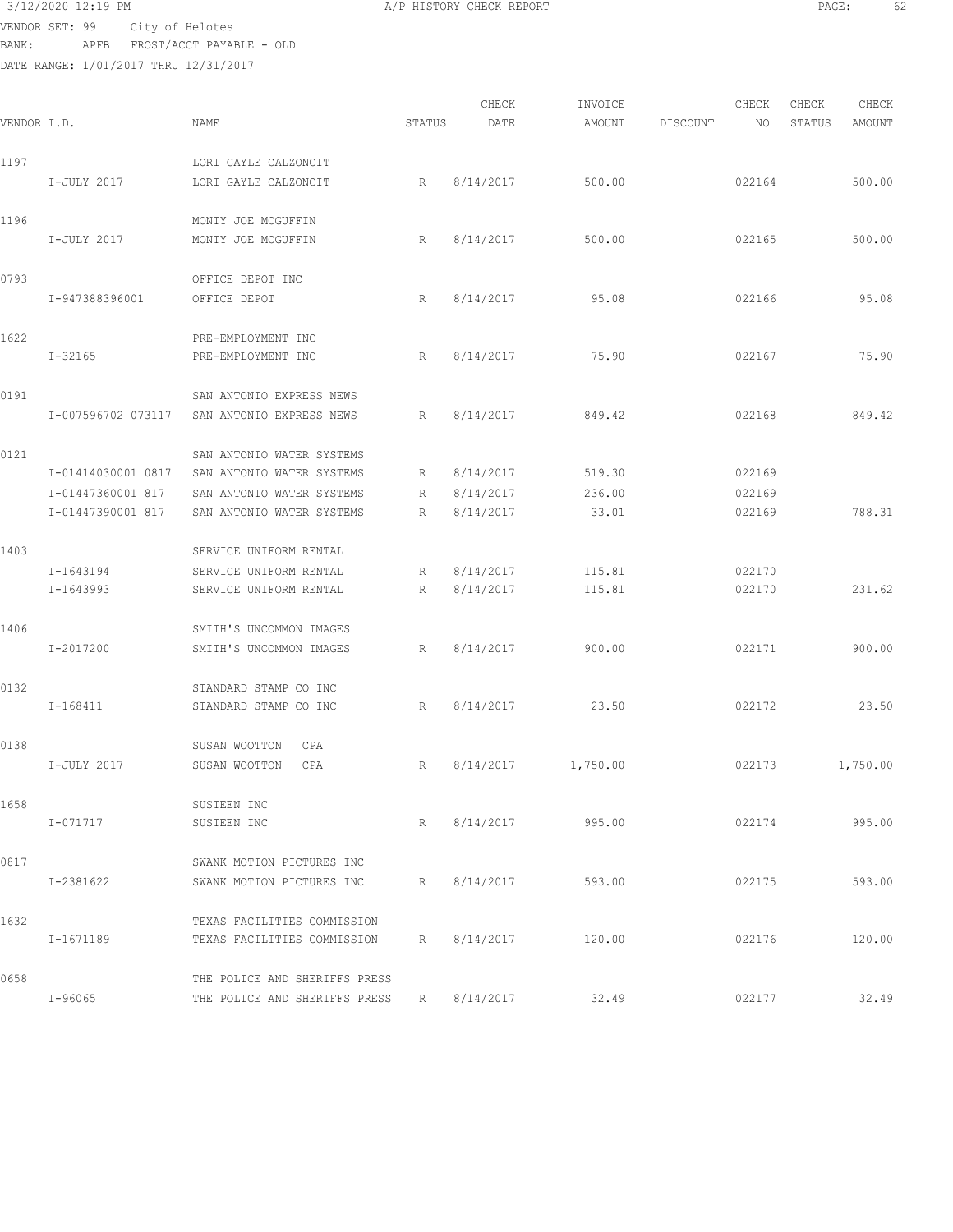# 3/12/2020 12:19 PM **A/P HISTORY CHECK REPORT PAGE:** 63 VENDOR SET: 99 City of Helotes

BANK: APFB FROST/ACCT PAYABLE - OLD DATE RANGE: 1/01/2017 THRU 12/31/2017

| VENDOR I.D. |                                       | NAME                           | STATUS | CHECK<br>DATE | INVOICE<br>AMOUNT  | DISCOUNT | CHECK<br>NO. | CHECK<br>STATUS | CHECK<br>AMOUNT |
|-------------|---------------------------------------|--------------------------------|--------|---------------|--------------------|----------|--------------|-----------------|-----------------|
|             |                                       |                                |        |               |                    |          |              |                 |                 |
| 1387        |                                       | WELLS FARGO FINANCIAL LEASING  |        |               |                    |          |              |                 |                 |
|             | I-5004139114                          | WELLS FARGO FINANCIAL LEASING  | R      | 8/14/2017     | 27.00              |          | 022178       |                 |                 |
|             | I-5004139115                          | WELLS FARGO FINANCIAL LEASING  | R      | 8/14/2017     | 1,998.87           |          | 022178       |                 | 2,025.87        |
| 0688        |                                       | A T & T INC                    |        |               |                    |          |              |                 |                 |
|             | I-21069524842507 081 A T & T INC      |                                | R      | 8/24/2017     | 590.94             |          | 022179       |                 |                 |
|             | I-21069569703846 817 A T & T INC      |                                | R      | 8/24/2017     | 32.90              |          | 022179       |                 |                 |
|             | I-21069590933842 817 A T & T INC      |                                | R      | 8/24/2017     | 77.49              |          | 022179       |                 | 701.33          |
| 0021        |                                       | A T & T MOBILITY               |        |               |                    |          |              |                 |                 |
|             | I-287274688519X08182 A T & T MOBILITY |                                | R      | 8/24/2017     | 1,684.57           |          | 022180       |                 | 1,684.57        |
| 1802        |                                       | ARGUS ENVIRONMENTAL CONSULTANT |        |               |                    |          |              |                 |                 |
|             | I-3177                                | ARGUS ENVIRONMENTAL CONSULTANT | R      | 8/24/2017     | 500.00             |          | 022181       |                 | 500.00          |
| 1596        |                                       | ARROW INTERNATIONAL INC        |        |               |                    |          |              |                 |                 |
|             | I-95042060                            | ARROW INTERNATIONAL INC        | R      | 8/24/2017     | 1,157.25           |          | 022182       |                 | 1,157.25        |
| 1833        |                                       | BEECHER EMISSION SOLUTION TECH |        |               |                    |          |              |                 |                 |
|             | $I - 3001$                            | BEECHER EMISSION SOLUTION TECH | R      | 8/24/2017     | 2,787.02           |          | 022183       |                 | 2,787.02        |
| 0025        |                                       | BEXAR COUNTY CLERK             |        |               |                    |          |              |                 |                 |
|             | I-PLAT APP 082417                     | BEXAR COUNTY CLERK             | R      | 8/24/2017     | 2,993.00           |          | 022184       |                 | 2,993.00        |
| 0042        |                                       | CITY PUBLIC SERVICE            |        |               |                    |          |              |                 |                 |
|             | I-3003495095 817                      | CITY PUBLIC SERVICE            | R      | 8/24/2017     | 8.84               |          | 022185       |                 | 8.84            |
| 1241        |                                       | COMDATA INC                    |        |               |                    |          |              |                 |                 |
|             | I-XY99308042017 ADM                   | COMDATA INC                    | R      | 8/24/2017     | 1,568.30           |          | 022186       |                 |                 |
|             | I-XY99308042017 FD                    | COMDATA INC                    | R      | 8/24/2017     | 1,552.24           |          | 022186       |                 |                 |
|             | I-XY99308042017 PD                    | COMDATA INC                    | R      | 8/24/2017     | 3,423.20           |          | 022186       |                 | 6,543.74        |
| 1739        |                                       | FASTMED URGENT CARE, PC        |        |               |                    |          |              |                 |                 |
|             | I-3703900 817                         | FASTMED URGENT CARE, PC        | R      | 8/24/2017     | 354.00             |          | 022187       |                 | 354.00          |
| 1741        |                                       | GEAR CLEANING SOLUTIONS LLC    |        |               |                    |          |              |                 |                 |
|             | $I - 20325$                           | GEAR CLEANING SOLUTIONS        | R      |               | 8/24/2017 1,130.36 |          | 022188       |                 |                 |
|             | I-20333                               | GEAR CLEANING SOLUTIONS        | R      | 8/24/2017     | 1,126.74           |          | 022188       |                 |                 |
|             | I-20342                               | GEAR CLEANING SOLUTIONS        | R      | 8/24/2017     | 698.40             |          | 022188       |                 | 2,955.50        |
| 1236        |                                       | HENRY SCHEIN INC               |        |               |                    |          |              |                 |                 |
|             | I-44051458/44289512/ MEDICAL SUPPLIES |                                | R      | 8/24/2017     | 858.11             |          | 022189       |                 | 858.11          |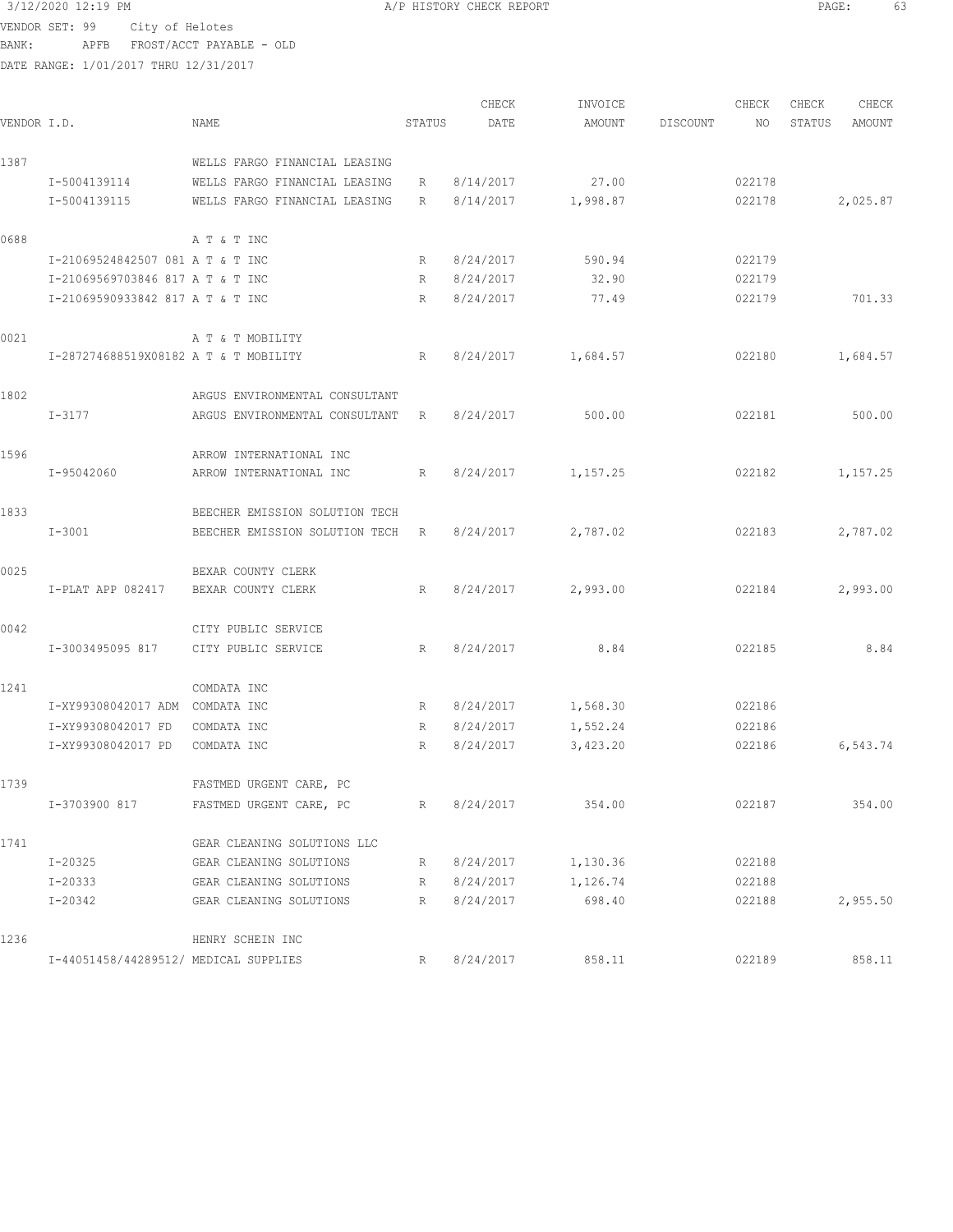$3/12/2020$  12:19 PM  $A/P$  HISTORY CHECK REPORT  $\blacksquare$  PAGE: 64 VENDOR SET: 99 City of Helotes BANK: APFB FROST/ACCT PAYABLE - OLD

| VENDOR I.D. |                   | NAME                           | STATUS | CHECK<br>DATE | INVOICE<br>AMOUNT | DISCOUNT | CHECK<br>NO | CHECK<br>STATUS | CHECK<br>AMOUNT |
|-------------|-------------------|--------------------------------|--------|---------------|-------------------|----------|-------------|-----------------|-----------------|
|             |                   |                                |        |               |                   |          |             |                 |                 |
| 1075        |                   | INTERNATIONAL CODE COUNCIL INC |        |               |                   |          |             |                 |                 |
|             | I-0267220 0817    | INTERNATIONAL CODE COUNCIL INC | R      | 8/24/2017     | 135.00            |          | 022190      |                 | 135.00          |
| 1756        |                   | J J KELLER & ASSOCIATES INC    |        |               |                   |          |             |                 |                 |
|             | I-9101869586      | J J KELLER & ASSOCIATES INC    | R      | 8/24/2017     | 1,695.00          |          | 022191      |                 |                 |
|             | I-9101869588      | J J KELLER & ASSOCIATES INC    | R      | 8/24/2017     | 1,695.00          |          | 022191      |                 | 3,390.00        |
| 1834        |                   | JOHNNY MILLER                  |        |               |                   |          |             |                 |                 |
|             | I-REMIBURSE 0817  | JOHNNY MILLER                  | V      | 8/24/2017     | 389.30            |          | 022192      |                 | 389.30          |
| 0793        |                   | OFFICE DEPOT INC               |        |               |                   |          |             |                 |                 |
|             | I-9500025010001   | OFFICE DEPOT                   | R      | 8/24/2017     | 534.52            |          | 022193      |                 |                 |
|             | I-9500025233001   | OFFICE DEPOT                   | R      | 8/24/2017     | 132.99            |          | 022193      |                 |                 |
|             | I-9500025234001   | OFFICE DEPOT                   | R      | 8/24/2017     | 12.99             |          | 022193      |                 | 680.50          |
| 0519        |                   | PETTY CASH                     |        |               |                   |          |             |                 |                 |
|             | $I - 082217$      | PETTY CASH                     | R      | 8/24/2017     | 629.23            |          | 022194      |                 | 629.23          |
| 1319        |                   | PURE PARTY ICE LP              |        |               |                   |          |             |                 |                 |
|             | I-5015755         | PURE PARTY ICE LP              | R      | 8/24/2017     | 82.50             |          | 022195      |                 | 82.50           |
| 1746        |                   | SAFETY SERVICES INC            |        |               |                   |          |             |                 |                 |
|             | $I - 3885$        | SAFETY SERVICES INC            | R      | 8/24/2017     | 290.00            |          | 022196      |                 | 290.00          |
|             |                   |                                |        |               |                   |          |             |                 |                 |
| 1403        |                   | SERVICE UNIFORM RENTAL         |        |               |                   |          |             |                 |                 |
|             | I-1644795         | SERVICE UNIFORM RENTAL         | R      | 8/24/2017     | 115.81            |          | 022197      |                 | 115.81          |
| 0204        |                   | TEXAS MUNICIPAL CLERKS CERTIFI |        |               |                   |          |             |                 |                 |
|             | I-MEMBERSHIPS 817 | TEXAS MUNICIPAL CLERKS CERTIFI | R      | 8/24/2017     | 350.00            |          | 022198      |                 | 350.00          |
| 0145        |                   | TIME WARNER CABLE SAN ANTONIO  |        |               |                   |          |             |                 |                 |
|             | I-0039133080717   | TIME WARNER CABLE SAN ANTONIO  | R      | 8/24/2017     | 544.84            |          | 022199      |                 | 544.84          |
| 1606        |                   | TYCO INTEGRATED SECURITY LLC   |        |               |                   |          |             |                 |                 |
|             | I-28976024        | TYCO INTEGRATED SECURITY LLC   | R      | 8/24/2017     | 99.90             |          | 022200      |                 | 99.90           |
| 0777        |                   | UNITED SITE SERVICES           |        |               |                   |          |             |                 |                 |
|             | I-1145656151      | UNITED SITE SERVICES OF TEXAS  | R      | 8/24/2017     | 123.76            |          | 022201      |                 |                 |
|             | I-1145663352      | UNITED SITE SERVICES OF TEXAS  | R      | 8/24/2017     | 130.86            |          | 022201      |                 |                 |
|             | I-1145670135      | UNITED SITE SERVICES OF TEXAS  | R      | 8/24/2017     | 213.38            |          | 022201      |                 | 468.00          |
| 0921        |                   | VANGUARD CLEANING SYSTEM INC   |        |               |                   |          |             |                 |                 |
|             | I-SA71931         | VANGUARD CLEANING SYSTEM INC   | R      | 8/24/2017     | 475.00            |          | 022202      |                 |                 |
|             | I-SA71932         | VANGUARD CLEANING SYSTEM INC   | R      | 8/24/2017     | 90.30             |          | 022202      |                 |                 |
|             | I-SA71933         | VANGUARD CLEANING SYSTEM INC   | R      | 8/24/2017     | 361.00            |          | 022202      |                 |                 |
|             | I-SA71934         | VANGUARD CLEANING SYSTEM INC   | R      | 8/24/2017     | 140.00            |          | 022202      |                 | 1,066.30        |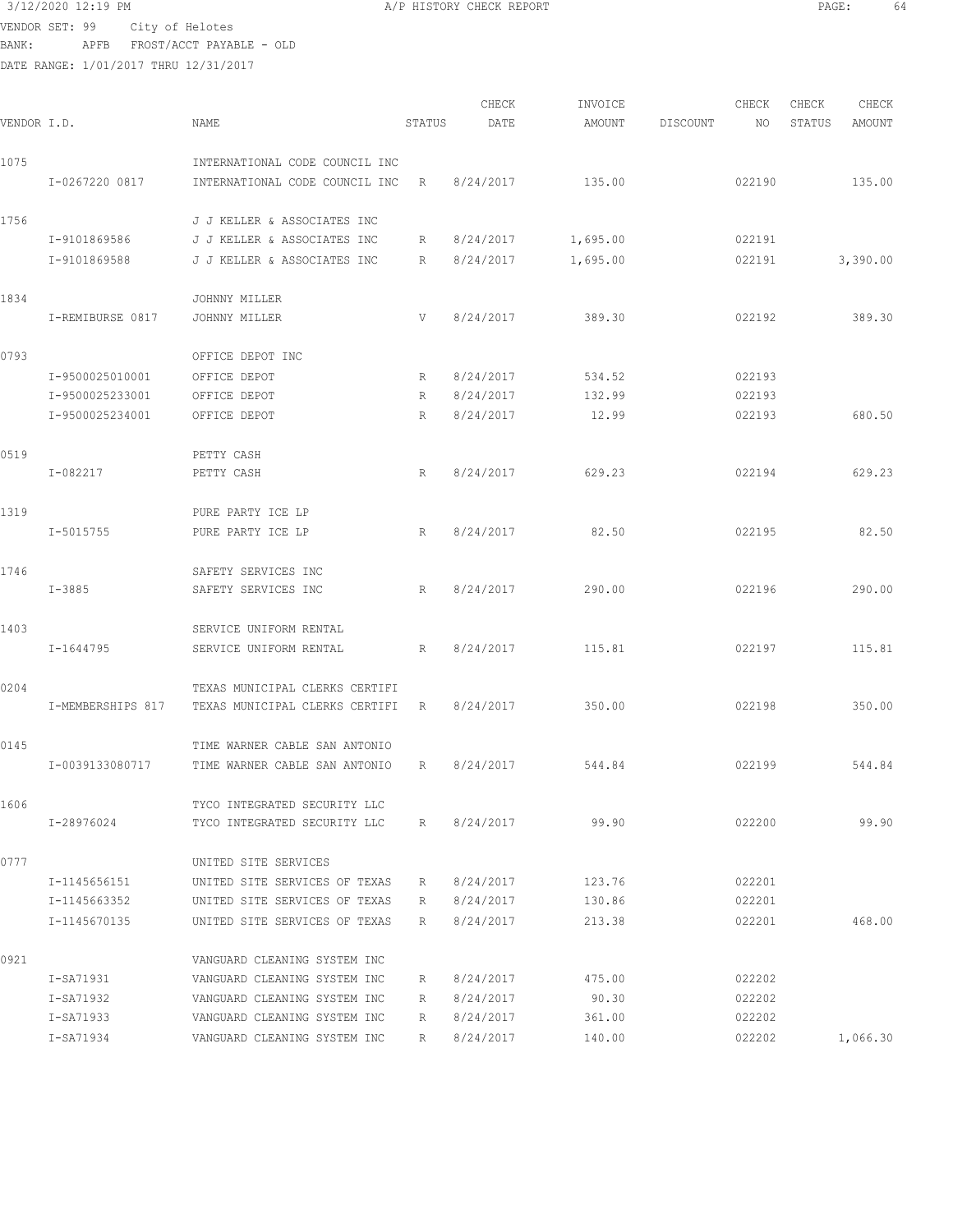VENDOR SET: 99 City of Helotes BANK: APFB FROST/ACCT PAYABLE - OLD

|             |                                      |                                                     |                 | CHECK       | INVOICE            |          | CHECK  | CHECK  | CHECK      |
|-------------|--------------------------------------|-----------------------------------------------------|-----------------|-------------|--------------------|----------|--------|--------|------------|
| VENDOR I.D. |                                      | NAME                                                | STATUS          | DATE        | AMOUNT             | DISCOUNT | NO     | STATUS | AMOUNT     |
| 1357        |                                      | VICTOR O SCHINNERER & CO INC                        |                 |             |                    |          |        |        |            |
|             | I-R110161636                         | VICTOR O SCHINNERER & CO INC                        | $R_{\parallel}$ | 8/24/2017   | 200.00             |          | 022203 |        |            |
|             | I-R110161637                         | VICTOR O SCHINNERER & CO INC                        | R               | 8/24/2017   | 200.00             |          | 022203 |        |            |
|             | I-R110161645                         | VICTOR O SCHINNERER & CO INC                        | R               | 8/24/2017   | 200.00             |          | 022203 |        | 600.00     |
| 1838        |                                      | WATCO TANKS INC                                     |                 |             |                    |          |        |        |            |
|             | I-TANKS083117                        | WATCO TANKS INC                                     | V               | 8/31/2017   | 2,367.00           |          | 022219 |        | 2,367.00   |
| 1838        |                                      | WATCO TANKS INC                                     |                 |             |                    |          |        |        |            |
|             | M-CHECK                              | WATCO TANKS INC<br>VOIDED                           | V               | 8/31/2017   |                    |          | 022219 |        | 2,367.00CR |
| 1721        |                                      | A T & T                                             |                 |             |                    |          |        |        |            |
|             | I-1116157305                         | A T & T                                             | $R_{\parallel}$ | 9/05/2017   | 1,397.94           |          | 022220 |        | 1,397.94   |
| 0025        |                                      | BEXAR COUNTY CLERK                                  |                 |             |                    |          |        |        |            |
|             | I-PLAT REC FEE 917                   | BEXAR COUNTY CLERK                                  | $R_{\parallel}$ | 9/05/2017   | 164.00             |          | 022221 |        | 164.00     |
| 1139        |                                      | BEYER MECHANICAL LTD INC                            |                 |             |                    |          |        |        |            |
|             | I-519042                             | BEYER MECHANICAL LTD INC                            | R               | 9/05/2017   | 99.00              |          | 022222 |        |            |
|             | I-519107                             | BEYER MECHANICAL LTD INC                            | R               | 9/05/2017   | 346.85             |          | 022222 |        | 445.85     |
| 0027        |                                      | BMC MILLWORK INC                                    |                 |             |                    |          |        |        |            |
|             | I-REFUND 917                         | BMC MILLWORK INC                                    | V               | 9/05/2017   | 18.34              |          | 022223 |        | 18.34      |
| 1820        |                                      | BRIANA HOPKINS                                      |                 |             |                    |          |        |        |            |
|             | $I-0012$                             | BRIANA HOPKINS                                      | $R_{\parallel}$ | 9/05/2017   | 260.00             |          | 022224 |        | 260.00     |
| 1175        |                                      | BUSINESS & PROFESSIONAL SERVIC                      |                 |             |                    |          |        |        |            |
|             | I-JULY 2017                          | BUSINESS & PROFESSIONAL SERVIC                      | R               | 9/05/2017   | 2,358.24           |          | 022225 |        | 2,358.24   |
| 0425        |                                      | CASCO INDUSTRIES INC                                |                 |             |                    |          |        |        |            |
|             | I-185291                             | CAIRNS DEFENDER BLK                                 | R               | 9/05/2017   | 1,067.00           |          | 022226 |        | 1,067.00   |
| 1395        |                                      | DEZAVALA-SHAVANO VETERINARY CL                      |                 |             |                    |          |        |        |            |
|             | I-AUGUST 2017                        | DEZAVALA-SHAVANO VETERINARY CL R 9/05/2017 1,058.69 |                 |             |                    |          |        | 022227 | 1,058.69   |
| 1682        |                                      | HELOTES HUMANE SOCIETY                              |                 |             |                    |          |        |        |            |
|             | $I - 00717$                          | HELOTES HUMANE SOCIETY                              |                 | R 9/05/2017 | 648.00             |          | 022228 |        | 648.00     |
| 1236        |                                      | HENRY SCHEIN INC                                    |                 |             |                    |          |        |        |            |
|             | I-44536492                           | HENRY SCHEIN INC                                    |                 | R 9/05/2017 | 82.25              |          | 022229 |        | 82.25      |
| 1418        |                                      | JOHN THOMAS EAGER                                   |                 |             |                    |          |        |        |            |
|             | I-EMS RENEWAL 0917 JOHN THOMAS EAGER |                                                     |                 |             | R 9/05/2017 126.00 |          | 022230 |        | 126.00     |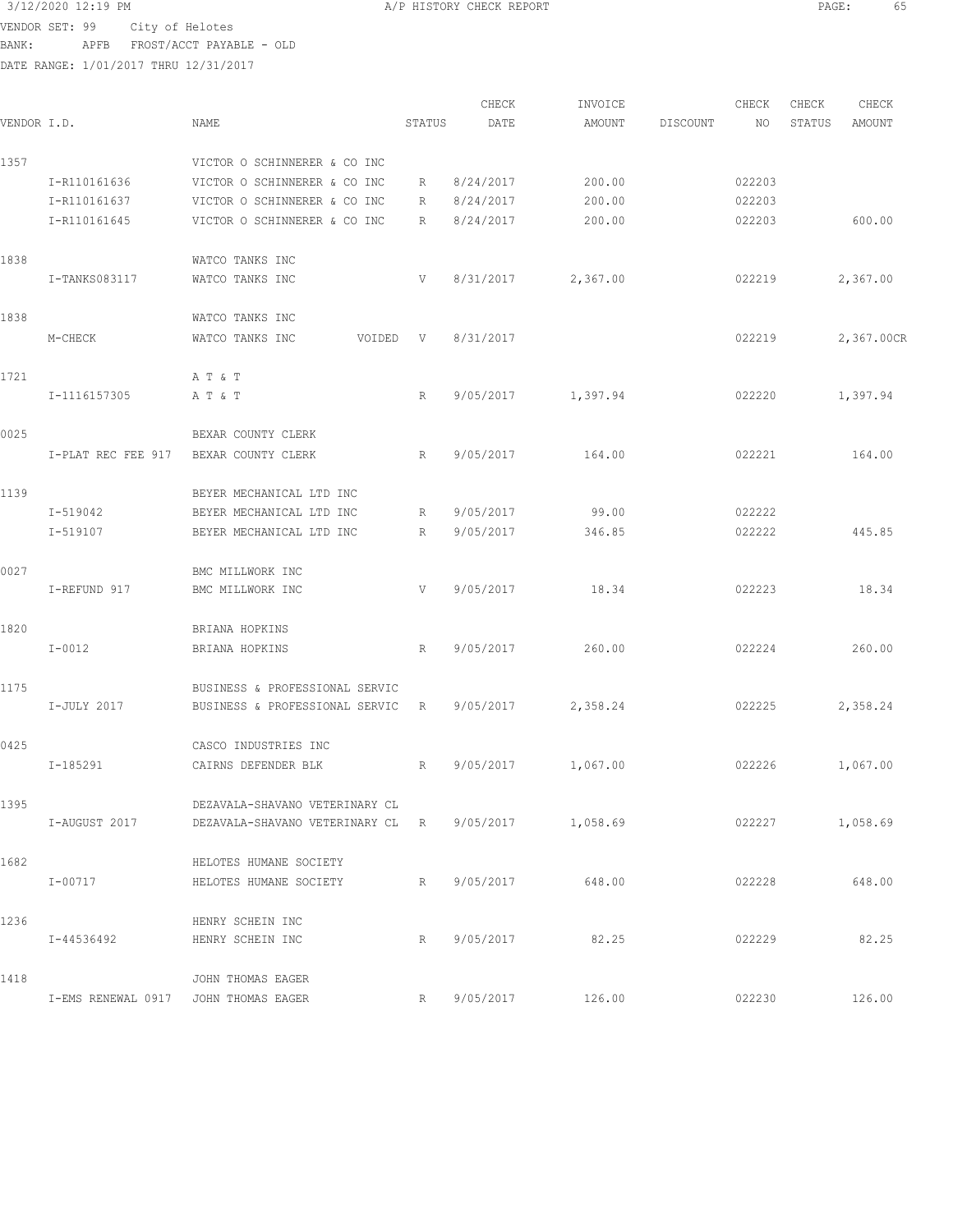3/12/2020 12:19 PM A/P HISTORY CHECK REPORT PAGE: 66 VENDOR SET: 99 City of Helotes

BANK: APFB FROST/ACCT PAYABLE - OLD

| VENDOR I.D. |                | <b>NAME</b>                  | STATUS | CHECK<br>DATE | INVOICE<br>AMOUNT | DISCOUNT | CHECK<br>NO | CHECK<br>STATUS | CHECK<br>AMOUNT |
|-------------|----------------|------------------------------|--------|---------------|-------------------|----------|-------------|-----------------|-----------------|
| 1839        |                | MARICELA LOPEZ               |        |               |                   |          |             |                 |                 |
|             | I-REFUND       | MARICELA LOPEZ               | R      | 9/05/2017     | 40.00             |          | 022231      |                 | 40.00           |
| 0427        |                | MARIO A TREVINO              |        |               |                   |          |             |                 |                 |
|             | I-AUGIST 2017  | MARIO A TREVINO              | R      | 9/05/2017     | 800.00            |          | 022232      |                 | 800.00          |
| 0097        |                | THOMAS PATRICK JOHNSON       |        |               |                   |          |             |                 |                 |
|             | $I - 5183$     | MAVERICK ELECTRIC            | R      | 9/05/2017     | 90.00             |          | 022233      |                 | 90.00           |
| 0793        |                | OFFICE DEPOT INC             |        |               |                   |          |             |                 |                 |
|             | I-955243300001 | OFFICE DEPOT                 | R      | 9/05/2017     | 243.28            |          | 022234      |                 |                 |
|             | I-955243697001 | OFFICE DEPOT                 | R      | 9/05/2017     | 19.99             |          | 022234      |                 | 263.27          |
| 1798        |                | RICHARD N LEWIS              |        |               |                   |          |             |                 |                 |
|             | $I-1287$       | PAPA NICK'S MUSIC            | V      | 9/05/2017     | 400.00            |          | 022235      |                 | 400.00          |
| 1798        |                | RICHARD N LEWIS              |        |               |                   |          |             |                 |                 |
|             | M-CHECK        | PAPA NICK'S MUSIC<br>VOIDED  | V      | 9/05/2017     |                   |          | 022235      |                 | 400.00CR        |
| 1319        |                | PURE PARTY ICE LP            |        |               |                   |          |             |                 |                 |
|             | I-5028059      | PURE PARTY ICE LP            | R      | 9/05/2017     | 49.50             |          | 022236      |                 | 49.50           |
| 0809        |                | RX TECHNOLOGY                |        |               |                   |          |             |                 |                 |
|             | I-095969       | RX TECHNOLOGY INC            | R      | 9/05/2017     | 1,200.00          |          | 022237      |                 |                 |
|             | I-94229        | RX TECHNOLOGY INC            | R      | 9/05/2017     | 174.00            |          | 022237      |                 |                 |
|             | I-95968        | RX TECHNOLOGY INC            | R      | 9/05/2017     | 4,688.00          |          | 022237      |                 | 6,062.00        |
| 1403        |                | SERVICE UNIFORM RENTAL       |        |               |                   |          |             |                 |                 |
|             | I-1645592      | SERVICE UNIFORM RENTAL       | R      | 9/05/2017     | 115.81            |          | 022238      |                 | 115.81          |
| 1662        |                | SOUTH TEXAS PRESS INC        |        |               |                   |          |             |                 |                 |
|             | I-81819        | SOUTH TEXAS PRESS INC        | R      | 9/05/2017     | 119.52            |          | 022239      |                 | 119.52          |
| 1120        |                | SUNBELT RENTALS INC          |        |               |                   |          |             |                 |                 |
|             | I-717320120001 | SUNBELT RENTALS INC          | R      | 9/05/2017     | 123.00            |          | 022240      |                 | 123.00          |
| 1632        |                | TEXAS FACILITIES COMMISSION  |        |               |                   |          |             |                 |                 |
|             | I-1671281      | TEXAS FACILITIES COMMISSION  | R      | 9/05/2017     | 80.00             |          | 022241      |                 | 80.00           |
| 0921        |                | VANGUARD CLEANING SYSTEM INC |        |               |                   |          |             |                 |                 |
|             | I-SA72607      | VANGUARD CLEANING SYSTEM INC | R      | 9/05/2017     | 90.30             |          | 022242      |                 | 90.30           |
| 0009        |                | AACOG                        |        |               |                   |          |             |                 |                 |
|             | I-07012017     | AACOG                        | R      | 9/13/2017     | 480.00            |          | 022247      |                 | 480.00          |
|             |                |                              |        |               |                   |          |             |                 |                 |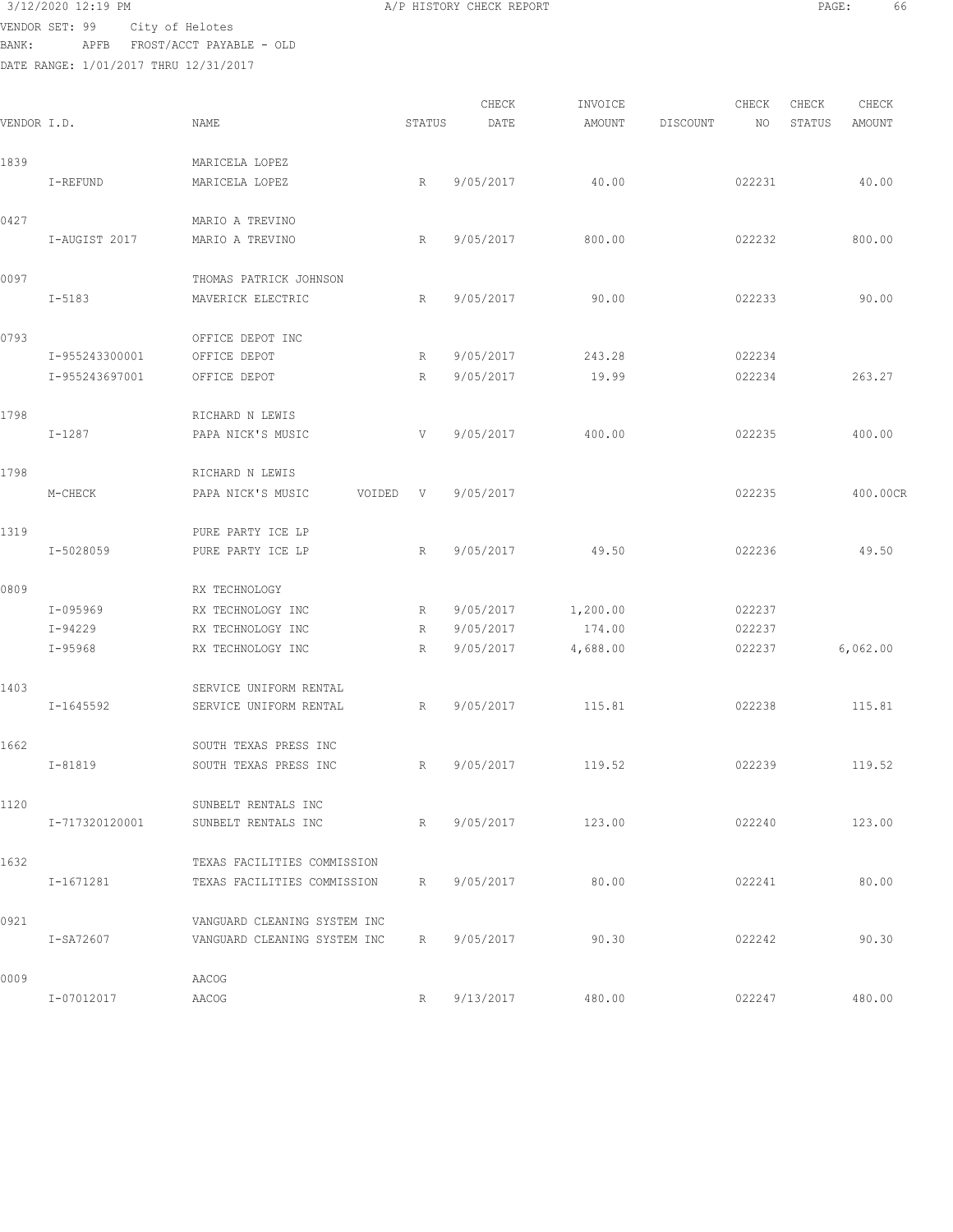3/12/2020 12:19 PM **A/P HISTORY CHECK REPORT PAGE:** 67 VENDOR SET: 99 City of Helotes

BANK: APFB FROST/ACCT PAYABLE - OLD DATE RANGE: 1/01/2017 THRU 12/31/2017

CHECK INVOICE CHECK CHECK CHECK<br>DATE AMOUNT DISCOUNT NO STATUS AMOUNT VENDOR I.D. NAME STATUS DATE AMOUNT DISCOUNT NO STATUS AMOUNT 1322 BERT BUYS I-MIL REIMB 1116-817 BERT BUYS R 9/13/2017 179.76 022248 179.76 0024 BEXAR APPRAISAL DIST I-11594 BEXAR APPRAISAL DIST R 9/13/2017 3,934.00 022249 3,934.00 0025 BEXAR COUNTY CLERK I-AMENDING PLAT 917 BEXAR COUNTY CLERK R 9/13/2017 525.00 022250 525.00 1476 BEXAR COUNTY CLERK I-LI4814 BEXAR COUNTY CLERK R 9/13/2017 57.00 022251 57.00 1139 BEYER MECHANICAL LTD INC I-514726 BEYER MECHANICAL LTD INC R 9/13/2017 950.00 022252 I-520876 BEYER MECHANICAL LTD INC R 9/13/2017 235.61 022252 I-520906 PFC5 COIL REPLACEMENT R 9/13/2017 3,584.75 022252 I-521040 BEYER MECHANICAL LTD INC R 9/13/2017 201.75 022252 4,972.11 0029 BRUCE C BEALOR I-AUGUST 2017 BRUCE C BEALOR R 9/13/2017 11,795.00 022253 11,795.00 1840 BUSY B SEPTIC SERVICE I-1403 BUSY B SEPTIC SERVICE R 9/13/2017 1,800.00 022254 1,800.00 0747 C-6 DISPOSAL SYSTEMS INC I-578112 C-6 DISPOSAL SYSTEMS INC R 9/13/2017 50.00 022255 50.00 0042 CITY PUBLIC SERVICE I-3001085347 0917 CITY PUBLIC SERVICE R 9/13/2017 632.57 022256 I-3002417564 0917 CITY PUBLIC SERVICE R 9/13/2017 324.61 022256 I-3003381144 917 CITY PUBLIC SERVICE R 9/13/2017 39.60 022256 996.78 1241 COMDATA INC I-XY993090417 COMDATA INC R 9/13/2017 4,147.24 022257 I-XY99309042017 ADM COMDATA INC R 9/13/2017 1,561.10 022257 I-XY99309042017 PD COMDATA INC R 9/13/2017 5,545.90 022257 11,254.24 1413 DAHILL I-IN1331564 DAHILL R 9/13/2017 387.36 022258 387.36 1051 DAMARIS SERNA I-AUGUST 2017 DAMARIS SERNA R 9/13/2017 360.00 022259 360.00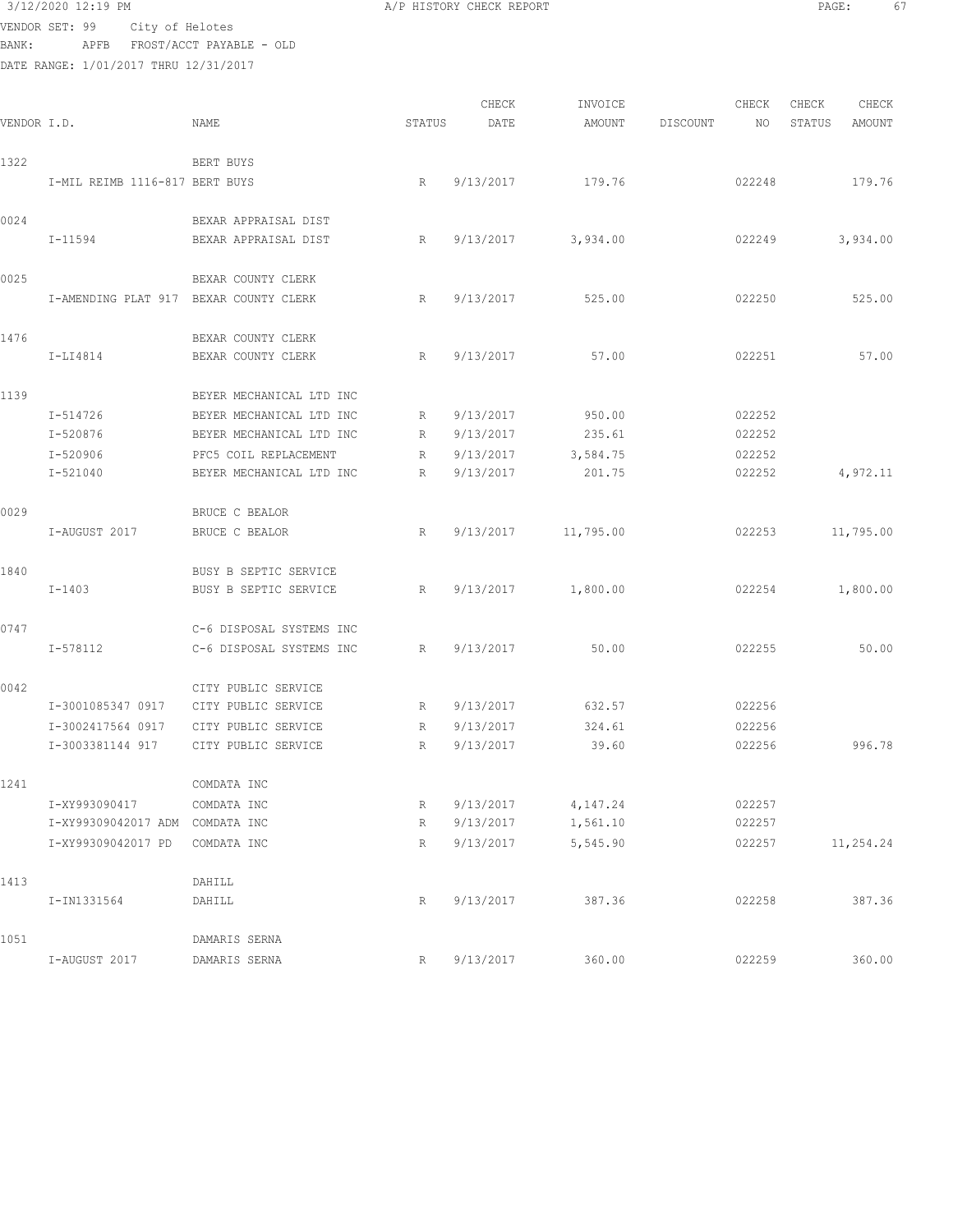VENDOR SET: 99 City of Helotes BANK: APFB FROST/ACCT PAYABLE - OLD

| 3/12/2020 12:19 PM                 | A/P HISTORY CHECK REPORT | PAGE |  |
|------------------------------------|--------------------------|------|--|
| VENDOR SET: 99     City of Helotes |                          |      |  |

| VENDOR I.D. |                    | NAME                           | STATUS          | CHECK<br>DATE | INVOICE<br>AMOUNT | DISCOUNT | CHECK<br>NO. | CHECK<br>STATUS | CHECK<br>AMOUNT |
|-------------|--------------------|--------------------------------|-----------------|---------------|-------------------|----------|--------------|-----------------|-----------------|
| 1523        |                    | ELIGIBILITY TRACKING CALCULATO |                 |               |                   |          |              |                 |                 |
|             | $I-13263$          | ELIGIBILITY TRACKING CALCULATO | R               | 9/13/2017     | 150.00            |          | 022260       |                 | 150.00          |
| 0060        |                    | GREY FOREST UTILITIES INC      |                 |               |                   |          |              |                 |                 |
|             | I-1007684800 917   | GREY FOREST UTILITIES INC      | R               | 9/13/2017     | 10.80             |          | 022261       |                 |                 |
|             | I-1025023600 917   | GREY FOREST UTILITIES INC      | R               | 9/13/2017     | 11.62             |          | 022261       |                 |                 |
|             | I-1025024400 917   | GREY FOREST UTILITIES INC      | R               | 9/13/2017     | 40.58             |          | 022261       |                 |                 |
|             | I-1025025200 917   | GREY FOREST UTILITIES INC      | R               | 9/13/2017     | 93.44             |          | 022261       |                 |                 |
|             | I-1025560200 917   | GREY FOREST UTILITIES INC      | R               | 9/13/2017     | 176.49            |          | 022261       |                 | 332.93          |
| 1583        |                    | HEAT SAFETY EQUIPMENT LLC      |                 |               |                   |          |              |                 |                 |
|             | I-1712238          | HEAT SAFETY EQUIPMENT LLC      | R               | 9/13/2017     | 55.00             |          | 022262       |                 | 55.00           |
| 1236        |                    | HENRY SCHEIN INC               |                 |               |                   |          |              |                 |                 |
|             | I-44866828         | HENRY SCHEIN INC               | R               | 9/13/2017     | 256.24            |          | 022263       |                 |                 |
|             | I-44989005         | HENRY SCHEIN INC               | $R_{\parallel}$ | 9/13/2017     | 599.10            |          | 022263       |                 | 855.34          |
| 0071        |                    | JOHN ROBERT KUEHL              |                 |               |                   |          |              |                 |                 |
|             | $I - 6114$         | HORIZON PRINTING               | R               | 9/13/2017     | 530.00            |          | 022264       |                 | 530.00          |
| 1704        |                    | KENTECH INC                    |                 |               |                   |          |              |                 |                 |
|             | $I - 22085$        | TRANSER SWITCH                 | R               | 9/13/2017     | 3,722.00          |          | 022265       |                 | 3,722.00        |
| 0172        |                    | PITNEY BOWES GLOBAL FINANCIAL  |                 |               |                   |          |              |                 |                 |
|             | I-3304285537       | PITNEY BOWES GLOBAL FINANCIAL  | R               | 9/13/2017     | 174.93            |          | 022266       |                 | 174.93          |
| 0112        |                    | PRAXAIR DIST INC               |                 |               |                   |          |              |                 |                 |
|             | I-78575170         | PRAXAIR DIST INC               | R               | 9/13/2017     | 274.02            |          | 022267       |                 |                 |
|             | I-78722312         | PRAXAIR DIST INC               | R               | 9/13/2017     | 168.67            |          | 022267       |                 | 442.69          |
| 0739        |                    | RICHARD WALL                   |                 |               |                   |          |              |                 |                 |
|             | I-TRAVL REIMB 917  | RICHARD WALL                   | R               | 9/13/2017     | 1,773.58          |          | 022268       |                 | 1,773.58        |
| 1746        |                    | SAFETY SERVICES INC            |                 |               |                   |          |              |                 |                 |
|             | I-3910             | SAFETY SERVICES INC            | $R_{\perp}$     | 9/13/2017     | 290.00            |          | 022269       |                 | 290.00          |
| 0191        |                    | SAN ANTONIO EXPRESS NEWS       |                 |               |                   |          |              |                 |                 |
|             | I-007596702 817    | SAN ANTONIO EXPRESS NEWS       | R               |               | 9/13/2017 557.15  |          | 022270       |                 |                 |
|             | I-091152003 083117 | SAN ANTONIO EXPRESS NEWS       | R               | 9/13/2017     | 1,200.00          |          | 022270       |                 | 1,757.15        |
| 0121        |                    | SAN ANTONIO WATER SYSTEMS      |                 |               |                   |          |              |                 |                 |
|             | I-01414030001 817  | SAN ANTONIO WATER SYSTEMS      | R               | 9/13/2017     | 398.39            |          | 022271       |                 |                 |
|             | I-01447360001 0817 | SAN ANTONIO WATER SYSTEMS      | R               | 9/13/2017     | 223.08            |          | 022271       |                 |                 |
|             | I-01447390001 0817 | SAN ANTONIO WATER SYSTEMS      | R               | 9/13/2017     | 28.74             |          | 022271       |                 | 650.21          |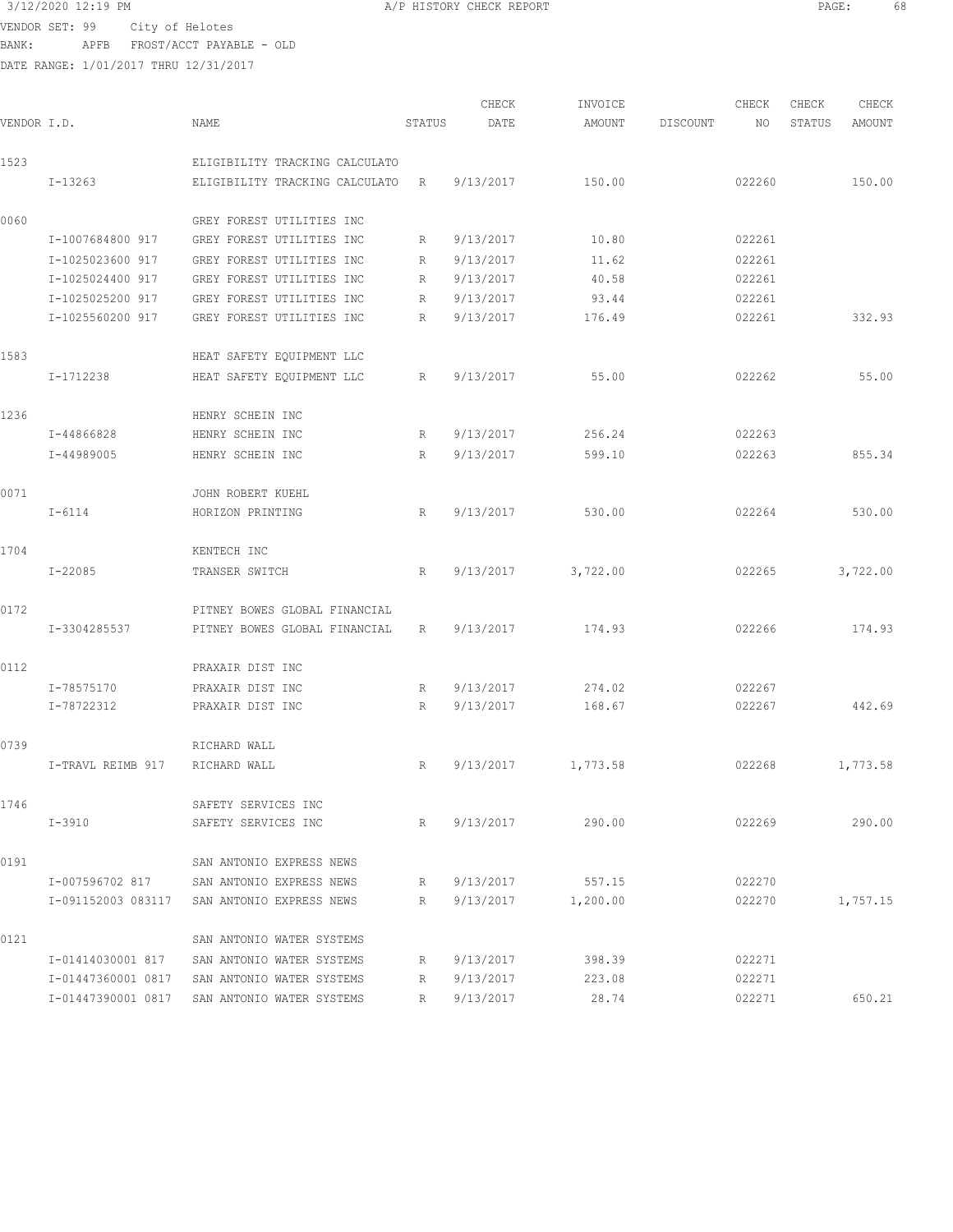| 3/12/2020 12:19 PM |                                          | A/P HISTORY CHECK REPORT | PAGE: | 69 |
|--------------------|------------------------------------------|--------------------------|-------|----|
|                    | VENDOR SET: 99 City of Helotes           |                          |       |    |
| BANK:              | APFB FROST/ACCT PAYABLE - OLD            |                          |       |    |
|                    | 10017 1017 1108. 1101 10017 10101 101017 |                          |       |    |

|             |                                    |                                |                 | CHECK     | INVOICE            |          | CHECK  | CHECK  | CHECK    |
|-------------|------------------------------------|--------------------------------|-----------------|-----------|--------------------|----------|--------|--------|----------|
| VENDOR I.D. |                                    | NAME                           | STATUS          | DATE      | AMOUNT             | DISCOUNT | NO     | STATUS | AMOUNT   |
| 1403        |                                    | SERVICE UNIFORM RENTAL         |                 |           |                    |          |        |        |          |
|             | I-1646413                          | SERVICE UNIFORM RENTAL         | R               | 9/13/2017 | 115.81             |          | 022272 |        |          |
|             | I-1647216                          | SERVICE UNIFORM RENTAL         | R               | 9/13/2017 | 115.81             |          | 022272 |        | 231.62   |
| 1406        |                                    | SMITH'S UNCOMMON IMAGES        |                 |           |                    |          |        |        |          |
|             | I-2017201                          | SMITH'S UNCOMMON IMAGES        | R               | 9/13/2017 | 700.00             |          | 022273 |        | 700.00   |
| 0817        |                                    | SWANK MOTION PICTURES INC      |                 |           |                    |          |        |        |          |
|             | I-2395270                          | SWANK MOTION PICTURES INC      | R               | 9/13/2017 | 593.00             |          | 022274 |        | 593.00   |
| 0148        |                                    | TML INTERGOVERNMENTAL RISK POO |                 |           |                    |          |        |        |          |
|             | I-8099 090117                      | TML INTERGOVERNMENTAL RISK POO | R               | 9/13/2017 | 5,000.00           |          | 022275 |        | 5,000.00 |
| 1606        |                                    | TYCO INTEGRATED SECURITY LLC   |                 |           |                    |          |        |        |          |
|             | I-29106762                         | TYCO INTEGRATED SECURITY LLC   | R               | 9/13/2017 | 2,006.33           |          | 022276 |        | 2,006.33 |
| 0921        |                                    | VANGUARD CLEANING SYSTEM INC   |                 |           |                    |          |        |        |          |
|             | I-SA72606                          | VANGUARD CLEANING SYSTEM INC   | R               | 9/13/2017 | 475.00             |          | 022277 |        |          |
|             | I-SA72608                          | VANGUARD CLEANING SYSTEM INC   | R               | 9/13/2017 | 361.00             |          | 022277 |        |          |
|             | I-SA72609                          | VANGUARD CLEANING SYSTEM INC   | R               | 9/13/2017 | 140.00             |          | 022277 |        | 976.00   |
| 1387        |                                    | WELLS FARGO FINANCIAL LEASING  |                 |           |                    |          |        |        |          |
|             | I-5004210695                       | WELLS FARGO FINANCIAL LEASING  | R               | 9/13/2017 | 27.00              |          | 022278 |        |          |
|             | I-5004210696                       | WELLS FARGO FINANCIAL LEASING  | R               | 9/13/2017 | 1,998.87           |          | 022278 |        | 2,025.87 |
| 0467        |                                    | A T & T INC                    |                 |           |                    |          |        |        |          |
|             | I-21069524842507 917 A T & T INC   |                                | R               | 9/27/2017 | 590.94             |          | 022279 |        |          |
|             | I-21069569703846 917 A T & T INC   |                                | R               | 9/27/2017 | 32.90              |          | 022279 |        |          |
|             | I-21069590933842 917 A T & T INC   |                                | R               | 9/27/2017 | 77.49              |          | 022279 |        | 701.33   |
| 0021        |                                    | A T & T MOBILITY               |                 |           |                    |          |        |        |          |
|             | I-09182017                         | A T & T MOBILITY               | R               | 9/27/2017 | 1,656.00           |          | 022280 |        | 1,656.00 |
| 1310        |                                    | ANDREA M GOFF                  |                 |           |                    |          |        |        |          |
|             | I-TRAVL REIMB AG 917 ANDREA M GOFF |                                | $R_{\parallel}$ | 9/27/2017 | 119.31             |          | 022281 |        | 119.31   |
| 0615        |                                    | BEXAR COUNTY AUDITOR           |                 |           |                    |          |        |        |          |
|             | $I-LI4900$                         | BEXAR COUNTY AUDITOR           | R               | 9/27/2017 | 648.00             |          | 022282 |        | 648.00   |
| 0025        |                                    | BEXAR COUNTY CLERK             |                 |           |                    |          |        |        |          |
|             | I-PLAT FEE 092717                  | BEXAR COUNTY CLERK             | R               |           | 9/27/2017 1,073.00 |          | 022283 |        | 1,073.00 |
| 1139        |                                    | BEYER MECHANICAL LTD INC       |                 |           |                    |          |        |        |          |
|             | I-522895                           | BEYER MECHANICAL LTD INC       | R               | 9/27/2017 | 437.50             |          | 022284 |        | 437.50   |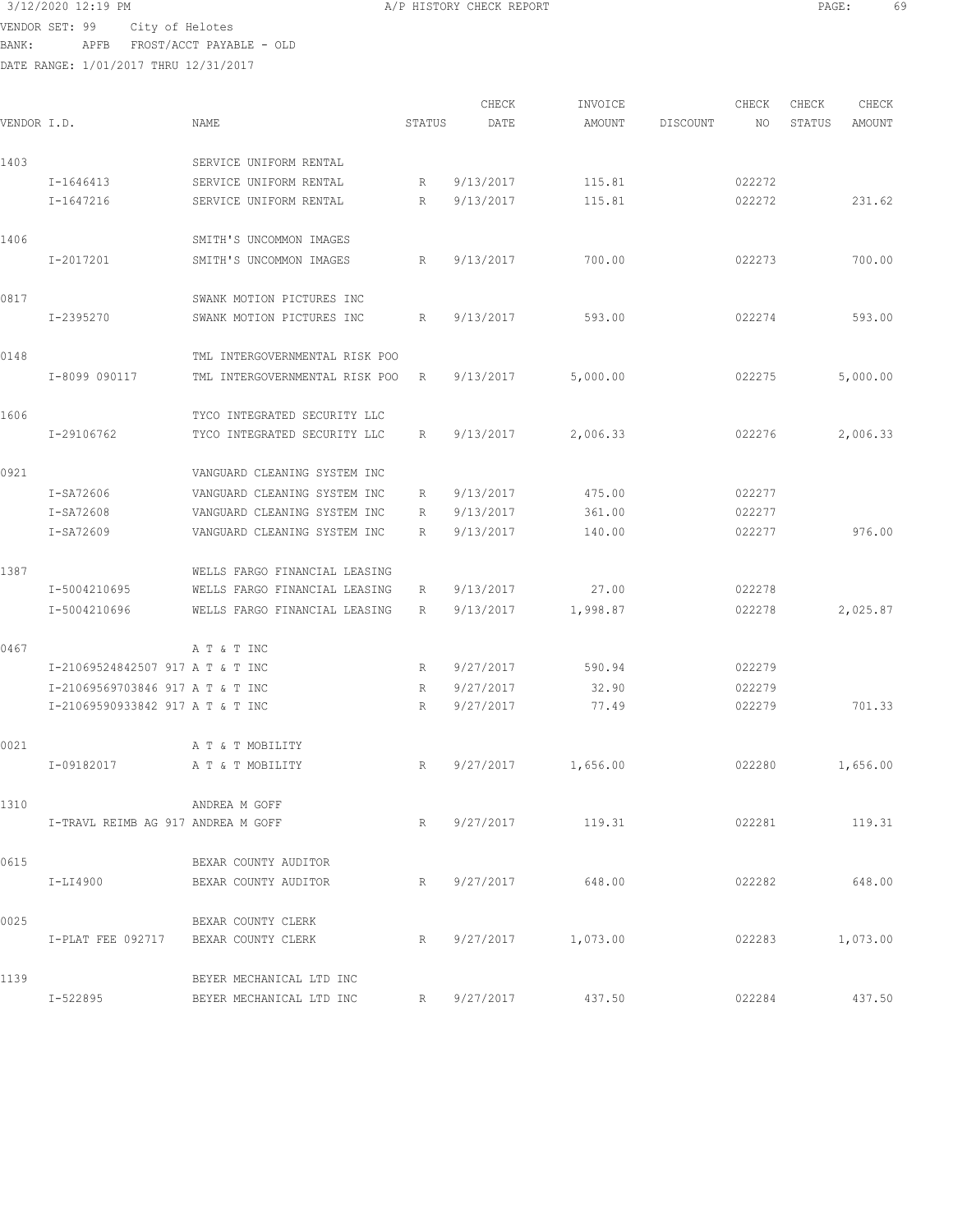3/12/2020 12:19 PM A/P HISTORY CHECK REPORT PAGE: 70 VENDOR SET: 99 City of Helotes BANK: APFB FROST/ACCT PAYABLE - OLD

| VENDOR I.D. |                   | NAME                             | STATUS      | CHECK<br>DATE | INVOICE<br>AMOUNT | DISCOUNT | CHECK<br>NO. | CHECK<br>STATUS | CHECK<br>AMOUNT |
|-------------|-------------------|----------------------------------|-------------|---------------|-------------------|----------|--------------|-----------------|-----------------|
| 1175        |                   | BUSINESS & PROFESSIONAL SERVIC   |             |               |                   |          |              |                 |                 |
|             | I-AUGUST 2017     | BUSINESS & PROFESSIONAL SERVIC   | R           | 9/27/2017     | 919.74            |          | 022285       |                 | 919.74          |
| 0353        |                   | CANON FINANCIAL SERVICES INC     |             |               |                   |          |              |                 |                 |
|             | I-17736639        | CANON FINANCIAL SERVICES INC     | R           | 9/27/2017     | 173.72            |          | 022286       |                 | 173.72          |
| 0042        |                   | CITY PUBLIC SERVICE              |             |               |                   |          |              |                 |                 |
|             | I-3000530099 917  | CITY PUBLIC SERVICE              | R           | 9/27/2017     | 1,933.50          |          | 022287       |                 |                 |
|             | I-3000819534 917  | CITY PUBLIC SERVICE              | R           | 9/27/2017     | 53.24             |          | 022287       |                 |                 |
|             | I-3002452349 917  | CITY PUBLIC SERVICE              | R           | 9/27/2017     | 2,092.73          |          | 022287       |                 |                 |
|             | I-3002471776 917  | CITY PUBLIC SERVICE              | R           | 9/27/2017     | 2,281.51          |          | 022287       |                 |                 |
|             | I-3002501943 917  | CITY PUBLIC SERVICE              | R           | 9/27/2017     | 23.42             |          | 022287       |                 |                 |
|             | I-3002510668 917  | CITY PUBLIC SERVICE              | R           | 9/27/2017     | 12.81             |          | 022287       |                 |                 |
|             | I-3002510675 917  | CITY PUBLIC SERVICE              | R           | 9/27/2017     | 12.11             |          | 022287       |                 |                 |
|             | I-3002530708 917  | CITY PUBLIC SERVICE              | R           | 9/27/2017     | 11.11             |          | 022287       |                 |                 |
|             | I-3002531137 917  | CITY PUBLIC SERVICE              | R           | 9/27/2017     | 8.84              |          | 022287       |                 |                 |
|             | I-3002825167 917  | CITY PUBLIC SERVICE              | R           | 9/27/2017     | 25.88             |          | 022287       |                 |                 |
|             | I-3002836202 0917 | CITY PUBLIC SERVICE              | R           | 9/27/2017     | 52.36             |          | 022287       |                 |                 |
|             | I-3002838864 917  | CITY PUBLIC SERVICE              | R           | 9/27/2017     | 75.37             |          | 022287       |                 |                 |
|             | I-3003167893 917  | CITY PUBLIC SERVICE              | R           | 9/27/2017     | 8.94              |          | 022287       |                 |                 |
|             | I-3003381122 917  | CITY PUBLIC SERVICE              | R           | 9/27/2017     | 47.74             |          | 022287       |                 |                 |
|             | I-3003495095 917  | CITY PUBLIC SERVICE              | R           | 9/27/2017     | 9.04              |          | 022287       |                 | 6,648.60        |
| 0643        |                   | DAVIDSON & TROILO REAM & GARZA   |             |               |                   |          |              |                 |                 |
|             | I-14248           | DAVIDSON & TROILO REAM & GARZA R |             | 9/27/2017     | 2,058.00          |          | 022289       |                 |                 |
|             | I-14249           | DAVIDSON & TROILO REAM & GARZA   | $R_{\odot}$ | 9/27/2017     | 1,080.00          |          | 022289       |                 |                 |
|             | I-14250           | DAVIDSON & TROILO REAM & GARZA   | R           | 9/27/2017     | 4,468.30          |          | 022289       |                 | 7,606.30        |
| 1739        |                   | FASTMED URGENT CARE, PC          |             |               |                   |          |              |                 |                 |
|             | I-STMNT 3761839   | FASTMED URGENT CARE, PC          | R           | 9/27/2017     | 354.00            |          | 022290       |                 | 354.00          |
| 1341        |                   | GILES-PARSCALE INC               |             |               |                   |          |              |                 |                 |
|             | I-1245            | GILES-PARSCALE INC               | R,          | 9/27/2017     | 300.00            |          | 022291       |                 | 300.00          |
| 1583        |                   | HEAT SAFETY EQUIPMENT LLC        |             |               |                   |          |              |                 |                 |
|             | I-1712304         | HEAT SAFETY EOUIPMENT LLC        | R           | 9/27/2017     | 115.00            |          | 022292       |                 | 115.00          |
| 1236        |                   | HENRY SCHEIN INC                 |             |               |                   |          |              |                 |                 |
|             | I-45472509        | HENRY SCHEIN INC                 | R           | 9/27/2017     | 11.58             |          | 022293       |                 | 11.58           |
| 1675        |                   | HIGH SIERRA ELECTRONICS INC      |             |               |                   |          |              |                 |                 |
|             | I-17575           | HIGH SIERRA ELECTRONICS INC      | R           | 9/27/2017     | 2,916.00          |          | 022294       |                 | 2,916.00        |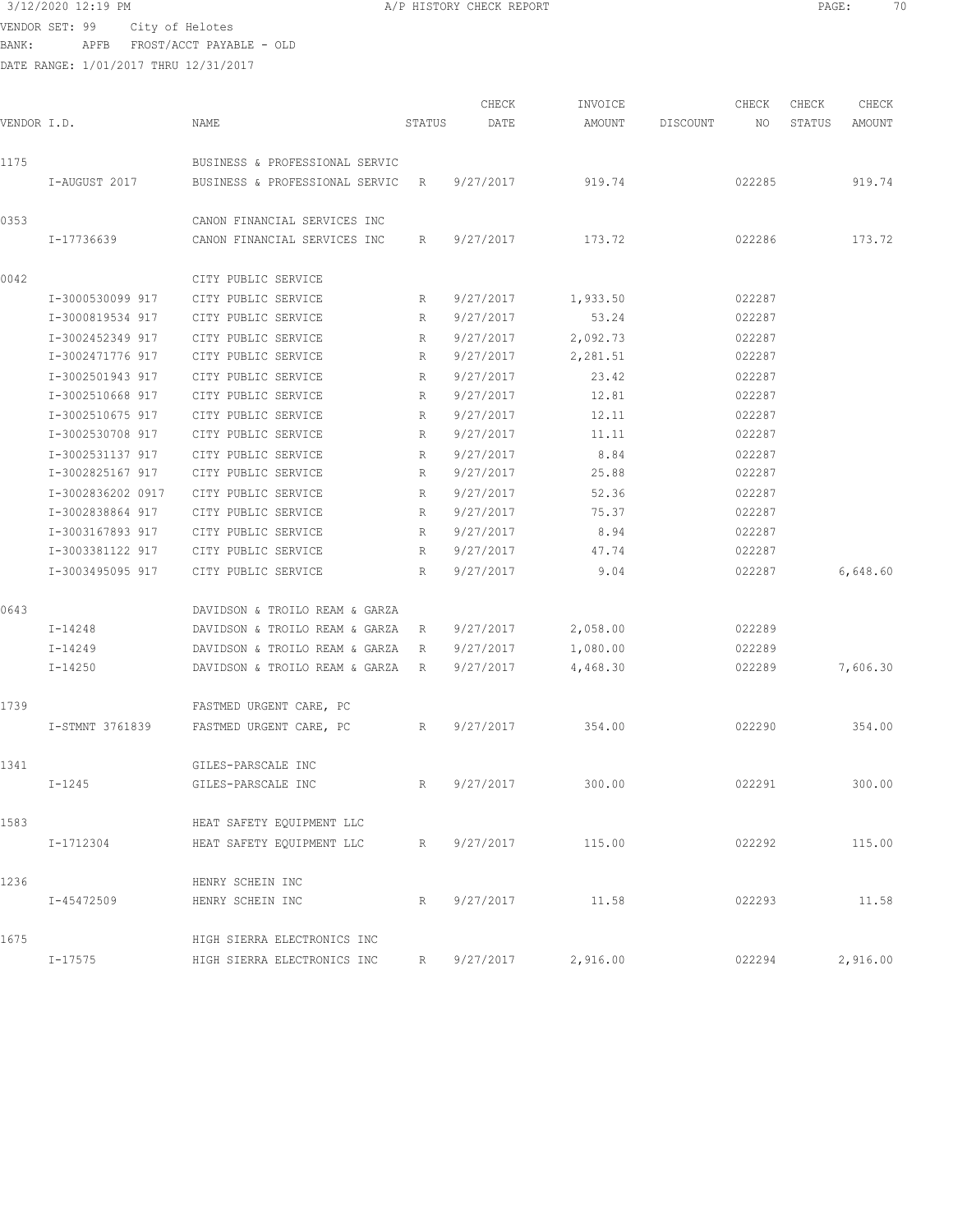## 3/12/2020 12:19 PM **A/P HISTORY CHECK REPORT PAGE:** 71

VENDOR SET: 99 City of Helotes BANK: APFB FROST/ACCT PAYABLE - OLD

| VENDOR I.D. |                  | NAME                           | STATUS | CHECK<br>DATE | INVOICE<br>AMOUNT | DISCOUNT | CHECK<br>NO | CHECK<br>STATUS | CHECK<br>AMOUNT |
|-------------|------------------|--------------------------------|--------|---------------|-------------------|----------|-------------|-----------------|-----------------|
| 0071        |                  | JOHN ROBERT KUEHL              |        |               |                   |          |             |                 |                 |
|             | $I - 6118$       | HORIZON PRINTING               | R      | 9/27/2017     | 492.60            |          | 022295      |                 | 492.60          |
| 1637        |                  | JB WASTEWATER MAINTENANCE PROV |        |               |                   |          |             |                 |                 |
|             | I-091917         | JB WASTEWATER MAINTENANCE PROV | R      | 9/27/2017     | 200.00            |          | 022296      |                 | 200.00          |
| 1704        |                  | KENTECH INC                    |        |               |                   |          |             |                 |                 |
|             | I-22147          | KENTECH                        | R      | 9/27/2017     | 962.50            |          | 022297      |                 | 962.50          |
| 0291        |                  | LNV ENGINEERING                |        |               |                   |          |             |                 |                 |
|             | I-24546 CITY     | LNV ENGINEERING INC            | V      | 9/27/2017     | 2,380.25          |          | 022298      |                 |                 |
|             | $I - 24775$      | LNV ENGINEERING INC            | V      | 9/27/2017     | 3,174.00          |          | 022298      |                 |                 |
|             | $I - 24906$      | LNV ENGINEERING INC            | V      | 9/27/2017     | 951.00            |          | 022298      |                 | 6, 505.25       |
| 1197        |                  | LORI GAYLE CALZONCIT           |        |               |                   |          |             |                 |                 |
|             | I-AUGUST 2017    | LORI GAYLE CALZONCIT           | R      | 9/27/2017     | 500.00            |          | 022299      |                 | 500.00          |
| 0097        |                  | THOMAS PATRICK JOHNSON         |        |               |                   |          |             |                 |                 |
|             | $I - 5192$       | MAVERICK ELECTRIC              | R      | 9/27/2017     | 99.50             |          | 022300      |                 | 99.50           |
| 1816        |                  | MIGHTY IMPRINTS LLC            |        |               |                   |          |             |                 |                 |
|             | $I - 1804$       | MIGHTY IMPRINTS LLC            | R      | 9/27/2017     | 137.00            |          | 022301      |                 | 137.00          |
| 1196        |                  | MONTY JOE MCGUFFIN             |        |               |                   |          |             |                 |                 |
|             | I-AUGUST 2017    | MONTY JOE MCGUFFIN             | R      | 9/27/2017     | 500.00            |          | 022302      |                 | 500.00          |
| 1724        |                  | MUNICIPAL CODE CORPORATION     |        |               |                   |          |             |                 |                 |
|             | I-00295508       | MUNICIPAL CODE CORPORATION     | R      | 9/27/2017     | 972.00            |          | 022303      |                 | 972.00          |
| 0793        |                  | OFFICE DEPOT INC               |        |               |                   |          |             |                 |                 |
|             | I-959813979001   | OFFICE DEPOT                   | R      | 9/27/2017     | 51.19             |          | 022304      |                 |                 |
|             | I-959814134001   | OFFICE DEPOT                   | R      | 9/27/2017     | 189.73            |          | 022304      |                 |                 |
|             | I-960870216001   | OFFICE DEPOT                   | R      | 9/27/2017     | 31.39             |          | 022304      |                 |                 |
|             | I-960870361001   | OFFICE DEPOT                   | R      | 9/27/2017     | 53.88             |          | 022304      |                 |                 |
|             | I-962601324001   | OFFICE DEPOT                   | R      | 9/27/2017     | 213.34            |          | 022304      |                 |                 |
|             | I-962601701001   | OFFICE DEPOT                   | R      | 9/27/2017     | 28.86             |          | 022304      |                 |                 |
|             | I-962601702001   | OFFICE DEPOT                   | R      | 9/27/2017     | 60.49             |          | 022304      |                 |                 |
|             | I-962601703001   | OFFICE DEPOT                   | R      | 9/27/2017     | 4.30              |          | 022304      |                 |                 |
|             | I-962998019001   | OFFICE DEPOT                   | R      | 9/27/2017     | 299.90            |          | 022304      |                 | 933.08          |
| 1842        |                  | PAUL JACOB SOLOMON             |        |               |                   |          |             |                 |                 |
|             | I-COURT REF 0917 | PAUL JACOB SOLOMON             | V      | 9/27/2017     | 123.00            |          | 022305      |                 | 123.00          |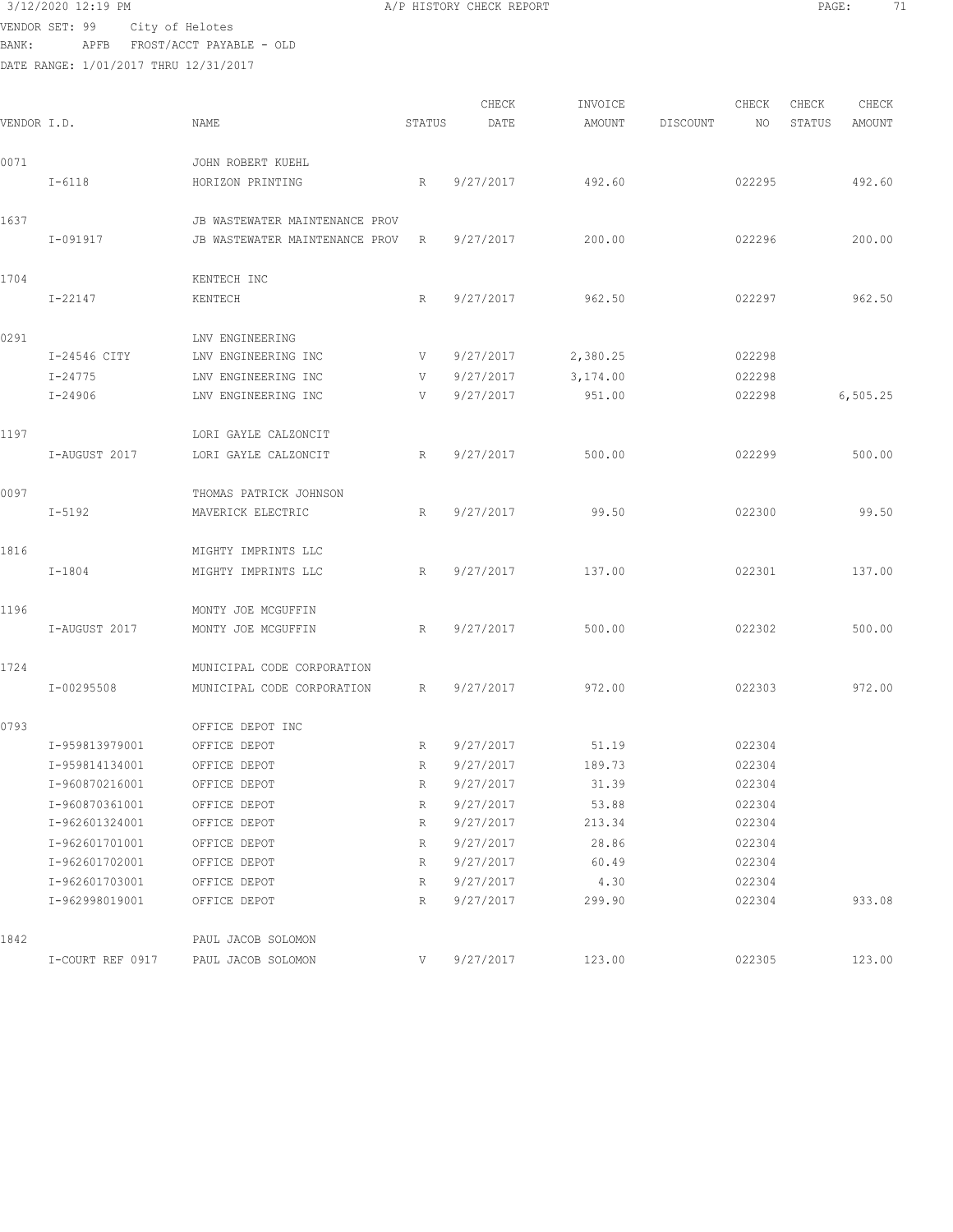3/12/2020 12:19 PM A/P HISTORY CHECK REPORT PAGE: 72 VENDOR SET: 99 City of Helotes

BANK: APFB FROST/ACCT PAYABLE - OLD DATE RANGE: 1/01/2017 THRU 12/31/2017

CHECK INVOICE CHECK CHECK CHECK VENDOR I.D. NAME STATUS DATE AMOUNT DISCOUNT NO STATUS AMOUNT 0519 PETTY CASH I-REIMB 092617 PETTY CASH R 9/27/2017 308.95 022306 308.95 0368 PHYSIO-CONTROL INC I-117069590 PHYSIO-CONTROL INC R 9/27/2017 931.00 022307 931.00 1319 PURE PARTY ICE LP I-5053259 PURE PARTY ICE LP R 9/27/2017 82.50 022308 82.50 1651 READY REFRESH BY NESTLE I-1710119942563 READY REFRESH BY NESTLE R 9/27/2017 43.50 022309 43.50 0809 RX TECHNOLOGY I-96034 RX TECHNOLOGY INC R 9/27/2017 275.80 022310 275.80 1403 SERVICE UNIFORM RENTAL I-1648027 SERVICE UNIFORM RENTAL R 9/27/2017 115.81 022311 I-1648834 SERVICE UNIFORM RENTAL R 9/27/2017 99.01 022311 214.82 1588 SHRED-IT USA LLC I-8123149678 SHRED-IT USA LLC R 9/27/2017 62.95 022312 62.95 1830 STAPLES CONTRACT & COMMERCIAL I-EYX826 STAPLES CONTRACT & COMMERCIAL R 9/27/2017 1,572.40 022313 I-EZF031 STAPLES CONTRACT & COMMERCIAL R 9/27/2017 3,230.08 022313 4,802.48 0138 SUSAN WOOTTON CPA I-AUG/SEPT 2017 SUSAN WOOTTON CPA R 9/27/2017 3,500.00 022314 3,500.00 0706 TEXAS DEPT OF CRIMINAL JUSTICE I-UI416708 TEXAS DEPT OF CRIMINAL JUSTICE R 9/27/2017 660.00 022315 660.00 1843 TEXAS DEVELOPERS LLC I-TXP1 092717 TEXAS DEVELOPERS LLC R 9/27/2017 193,316.33 022316 193,316.33 0489 TIETZE PLUMBING INC I-10816 TIETZE PLUMBING INC R 9/27/2017 120.00 022317 120.00 0145 TIME WARNER CABLE SAN ANTONIO I-0039133090717 TIME WARNER CABLE SAN ANTONIO R 9/27/2017 548.84 022318 548.84 1606 TYCO INTEGRATED SECURITY LLC I-29281712 TYCO INTEGRATED SECURITY LLC R 9/27/2017 2,393.24 022319

I-29284019 TYCO INTEGRATED SECURITY LLC R 9/27/2017 503.89 022319 2,897.13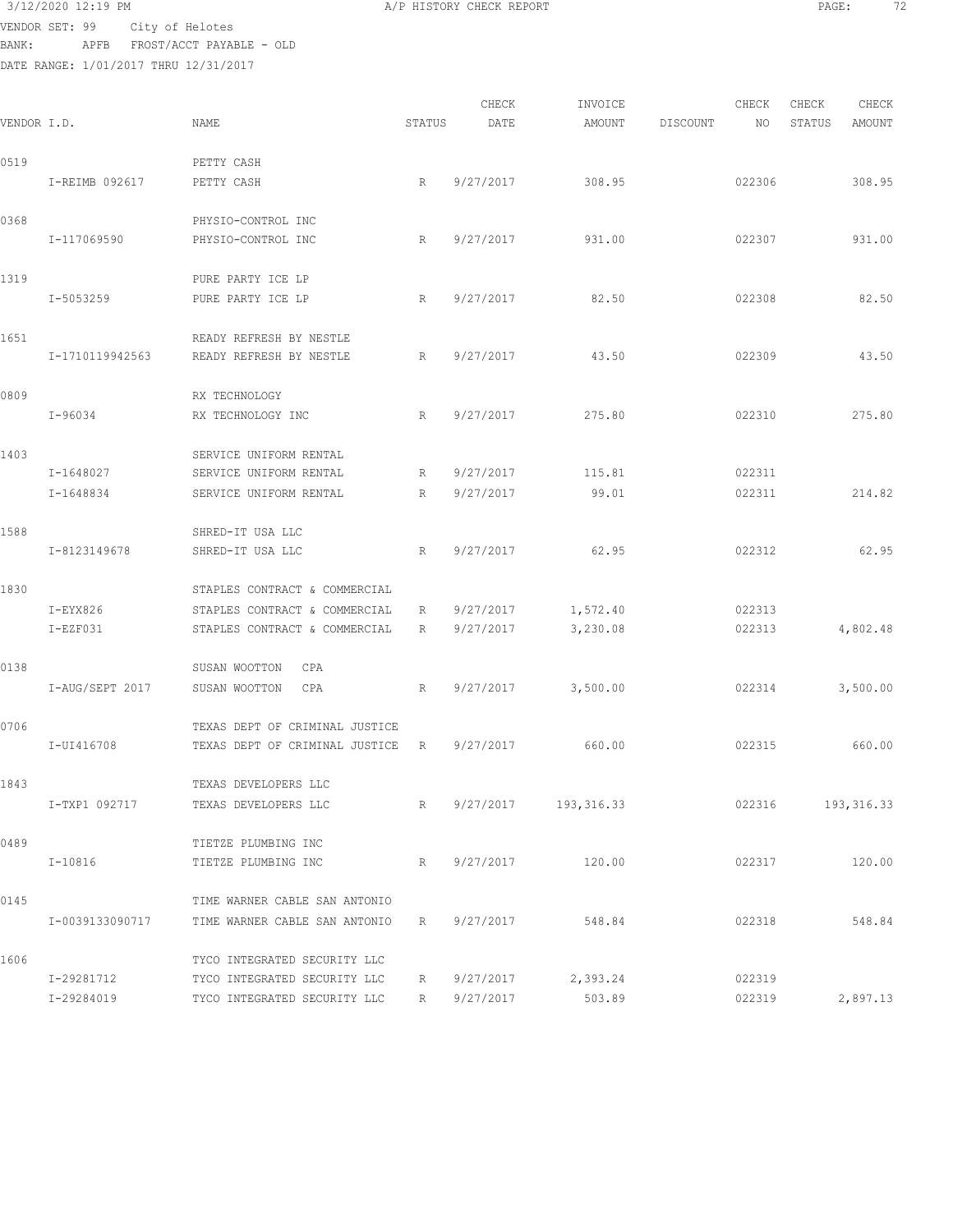|             |                                  |                                       |             | CHECK              | INVOICE     |          | CHECK  | CHECK  | CHECK      |
|-------------|----------------------------------|---------------------------------------|-------------|--------------------|-------------|----------|--------|--------|------------|
| VENDOR I.D. |                                  | NAME                                  | STATUS      | DATE               | AMOUNT      | DISCOUNT | NO     | STATUS | AMOUNT     |
| 0777        |                                  | UNITED SITE SERVICES                  |             |                    |             |          |        |        |            |
|             | I-1145750638                     | UNITED SITE SERVICES OF TEXAS         | R           | 9/27/2017          | 123.76      |          | 022320 |        |            |
|             | I-1145752909                     | UNITED SITE SERVICES OF TEXAS         | R           | 9/27/2017          | 130.86      |          | 022320 |        |            |
|             | I-1145791714                     | UNITED SITE SERVICES OF TEXAS         | R           | 9/27/2017          | 215.48      |          | 022320 |        | 470.10     |
|             |                                  |                                       |             |                    |             |          |        |        |            |
| 1091        |                                  | BLAIR WEAVER                          |             |                    |             |          |        |        |            |
|             | I-REIMB 0917                     | WEAVER, BLAIR                         | R           | 9/27/2017          | 188.93      |          | 022321 |        | 188.93     |
| 1826        |                                  | C & M AIR COOLED ENGINE INC           |             |                    |             |          |        |        |            |
|             | I-33857                          | QUOTE SA131011                        | R           | 9/27/2017          | 35, 383. 77 |          | 022324 |        | 35, 383.77 |
|             |                                  |                                       |             |                    |             |          |        |        |            |
| 1583        |                                  | HEAT SAFETY EQUIPMENT LLC             |             |                    |             |          |        |        |            |
|             | I-1712293                        | ANNUAL MAINTENANCE                    | R           | 9/27/2017          | 2,064.78    |          | 022325 |        | 2,064.78   |
| 1236        |                                  | HENRY SCHEIN INC                      |             |                    |             |          |        |        |            |
|             | I-45472508                       | MEDICAL SUPPLIES                      | R           | 9/27/2017          | 468.61      |          | 022326 |        | 468.61     |
|             |                                  |                                       |             |                    |             |          |        |        |            |
| 0129        |                                  | SOUTHWEST PUB SAFETY INC              |             |                    |             |          |        |        |            |
|             | I-783529                         | TABLET MOUNT ASSEMBLY                 | R           | 9/27/2017          | 1,052.32    |          | 022327 |        | 1,052.32   |
| 1721        |                                  | A T & T                               |             |                    |             |          |        |        |            |
|             | I-1717998064001 917 A T & T      |                                       | R           | 9/29/2017          | 1,412.92    |          | 022328 |        | 1,412.92   |
|             |                                  |                                       |             |                    |             |          |        |        |            |
| 0025        |                                  | BEXAR COUNTY CLERK                    |             |                    |             |          |        |        |            |
|             | I-PLAT REC 092917                | BEXAR COUNTY CLERK                    | R           | 9/29/2017          | 82.00       |          | 022329 |        | 82.00      |
| 0119        |                                  | BINGHAM & LEA PC INC                  |             |                    |             |          |        |        |            |
|             | I-SEPTEMBER 2017                 | BINGHAM & LEA PC INC                  | R           | 9/29/2017          | 400.00      |          | 022330 |        | 400.00     |
|             |                                  |                                       |             |                    |             |          |        |        |            |
| 0251        |                                  | JEFF FELTY                            |             |                    |             |          |        |        |            |
|             | I-UNIF 2ND 1/2 FY17 JEFF FELTY   |                                       | V           | 9/29/2017          | 75.00       |          | 022331 |        | 75.00      |
| 0251        |                                  | JEFF FELTY                            |             |                    |             |          |        |        |            |
|             |                                  |                                       |             |                    |             |          |        |        | 75.00CR    |
|             | M-CHECK                          | JEFF FELTY                            |             | VOIDED V 9/29/2017 |             |          | 022331 |        |            |
| 0427        |                                  | MARIO A TREVINO                       |             |                    |             |          |        |        |            |
|             | I-SEPTEMBER 2017 MARIO A TREVINO |                                       |             | V 9/29/2017        | 800.00      |          | 022332 |        | 800.00     |
|             |                                  |                                       |             |                    |             |          |        |        |            |
| 0427        |                                  | MARIO A TREVINO                       |             |                    |             |          |        |        |            |
|             | M-CHECK                          | MARIO A TREVINO<br>VOIDED V 9/29/2017 |             |                    |             |          | 022332 |        | 800.00CR   |
| 1403        |                                  | SERVICE UNIFORM RENTAL                |             |                    |             |          |        |        |            |
|             | I-1649628                        | SERVICE UNIFORM RENTAL                | $V$ and $V$ | 9/29/2017          | 104.20      |          | 022333 |        | 104.20     |
|             |                                  |                                       |             |                    |             |          |        |        |            |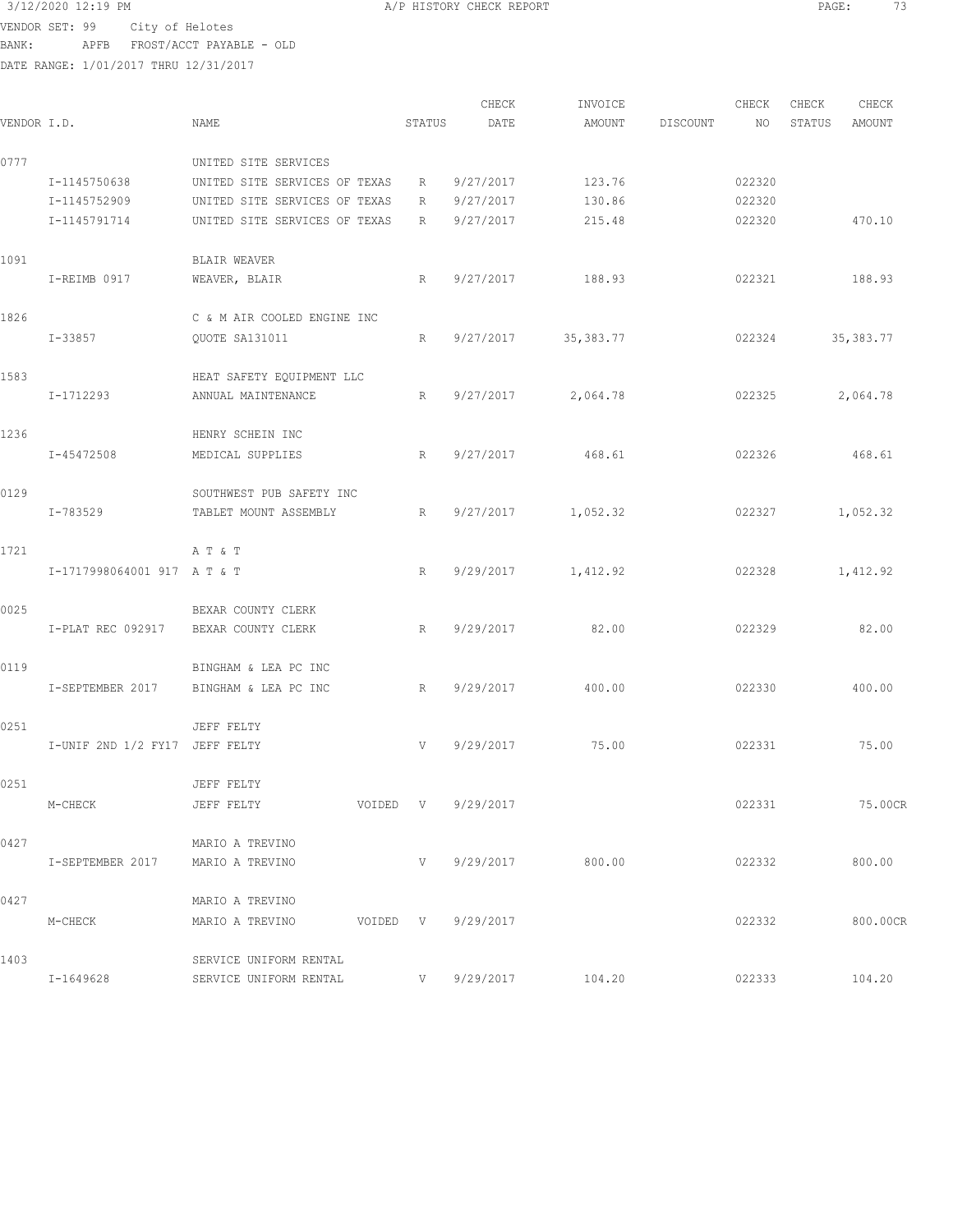DATE RANGE: 1/01/2017 THRU 12/31/2017

| 3/12/2020 12:19 PM<br>A/P HISTORY CHECK REPORT<br>PAGE: |  |
|---------------------------------------------------------|--|
|---------------------------------------------------------|--|

CHECK INVOICE CHECK CHECK CHECK CHECK CHECK VENDOR I.D. NAME STATUS DATE AMOUNT DISCOUNT NO STATUS AMOUNT 1403 SERVICE UNIFORM RENTAL M-CHECK SERVICE UNIFORM RENTAL VOIDED V 9/29/2017 101 022333 022333 104.20CR 1830 STAPLES CONTRACT & COMMERCIAL I-FBX093 STAPLES CONTRACT & COMMERCIAL V 9/29/2017 18,816.80 022334 18,816.80 1830 STAPLES CONTRACT & COMMERCIAL M-CHECK STAPLES CONTRACT & COMMEVOIDED V 9/29/2017 022334 18,816.80CR 0251 JEFF FELTY I-UNIF 2ND 1/2 FY17 JEFF FELTY R 9/29/2017 Reissue 022335 75.00 0427 MARIO A TREVINO I-SEPTEMBER 2017 MARIO A TREVINO R 9/29/2017 Reissue 022336 800.00 1403 SERVICE UNIFORM RENTAL I-1649628 SERVICE UNIFORM RENTAL R 9/29/2017 Reissue 022337 104.20 1830 STAPLES CONTRACT & COMMERCIAL I-FBX093 STAPLES CONTRACT & COMMERCIAL R 9/29/2017 Reissue 022338 18,816.80 0025 BEXAR COUNTY CLERK I-PLAT FEES 1017 BEXAR COUNTY CLERK R 10/05/2017 2,225.00 022339 2,225.00 1051 DAMARIS SERNA I-SEPTEMBER 2017 DAMARIS SERNA V 10/05/2017 360.00 022340 360.00 1051 DAMARIS SERNA M-CHECK DAMARIS SERNA VOIDED V 10/05/2017 022340 360.00CR 1138 FORD MOTOR CREDIT COMPANY LLC I-1435796 FORD MOTOR CREDIT R 10/05/2017 9,439.02 022341 9,439.02 1847 HAPPY TAILS ENTERTAINMENT LLC I-4693 HAPPY TAILS ENTERTAINMENT LLC R 10/05/2017 560.00 022342 560.00 1133 JOSHUA MAIR I-TRVL 10-10/10-13 1 JOSH MAIR R 10/05/2017 241.50 022343 241.50 0199 LEADSONLINE LLC I-242463 LEADSONLINE LLC R 10/05/2017 1,188.00 022344 1,188.00 1097 MCCI LLC I-00012217 MCCi LLC R 10/05/2017 5,029.20 022345 5,029.20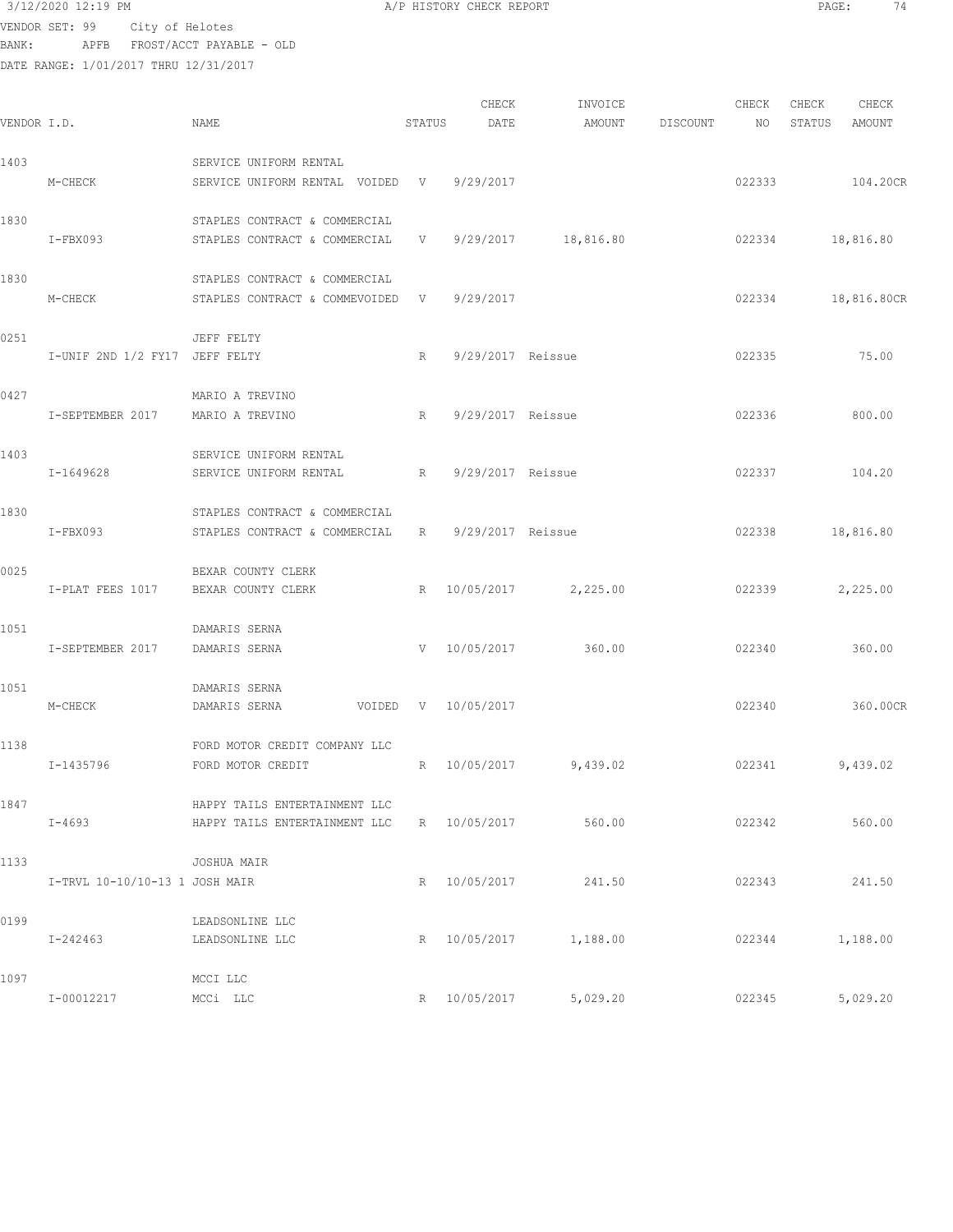| 3/12/2020 12:19 PM             |  | A/P HISTORY CHECK REPORT | PAGE. | $- -$ |
|--------------------------------|--|--------------------------|-------|-------|
| UENDOD CET. 00 City of Holotop |  |                          |       |       |

| VENDOR I.D. |                  | NAME                                                             | STATUS       | CHECK<br>DATE | INVOICE<br>AMOUNT | DISCOUNT | CHECK<br>NO | CHECK<br>STATUS | CHECK<br>AMOUNT |
|-------------|------------------|------------------------------------------------------------------|--------------|---------------|-------------------|----------|-------------|-----------------|-----------------|
| 1396        | $I - 3627$       | POLEY E BARCENEZ<br>POLEY E BARCENEZ                             | R            | 10/05/2017    | 400.00            |          | 022346      |                 | 400.00          |
|             |                  |                                                                  |              |               |                   |          |             |                 |                 |
| 0112        | I-79036823       | PRAXAIR DIST INC<br>PRAXAIR DIST INC                             | V            | 10/05/2017    | 278.15            |          | 022347      |                 | 278.15          |
| 0112        |                  | PRAXAIR DIST INC                                                 | V            | 10/05/2017    |                   |          | 022347      |                 | 278.15CR        |
|             | M-CHECK          | PRAXAIR DIST INC<br>VOIDED                                       |              |               |                   |          |             |                 |                 |
| 1845        | I-21401230       | SIDDONS-MARTIN EMERGENCY GROUP<br>SIDDONS-MARTIN EMERGENCY GROUP | V –          | 10/05/2017    | 403.33            |          | 022348      |                 | 403.33          |
| 1845        | M-CHECK          | SIDDONS-MARTIN EMERGENCY GROUP<br>SIDDONS-MARTIN EMERGENCYVOIDED | V            | 10/05/2017    |                   |          | 022348      |                 | 403.33CR        |
|             |                  |                                                                  |              |               |                   |          |             |                 |                 |
| 1790        | I-TRVL 100317    | SKYLAR DAILEY<br>SKYLAR DAILEY                                   | R            | 10/05/2017    | 67.09             |          | 022349      |                 | 67.09           |
| 1188        |                  | STITCH N TEXAS                                                   |              |               |                   |          |             |                 |                 |
|             | $I - 2412$       | STITCH' N TEXAS                                                  | V            | 10/05/2017    | 480.00            |          | 022350      |                 |                 |
|             | $I - 2413$       | STITCH' N TEXAS                                                  | V            | 10/05/2017    | 540.00            |          | 022350      |                 | 1,020.00        |
| 1188        |                  | STITCH N TEXAS                                                   |              |               |                   |          |             |                 |                 |
|             | M-CHECK          | STITCH' N TEXAS<br>VOIDED                                        | $\mathbf{V}$ | 10/05/2017    |                   |          | 022350      |                 | 1,020.00CR      |
| 0624        |                  | THOMAS SCHOOLCRAFT                                               |              |               |                   |          |             |                 |                 |
|             | I-JULY-SEPT 2017 | THOMAS SCHOOLCRAFT                                               | V            | 10/05/2017    | 429.21            |          | 022351      |                 | 429.21          |
| 0624        |                  | THOMAS SCHOOLCRAFT                                               |              |               |                   |          |             |                 |                 |
|             | M-CHECK          | VOIDED<br>THOMAS SCHOOLCRAFT                                     | $\mathbf{V}$ | 10/05/2017    |                   |          | 022351      |                 | 429.21CR        |
| 0148        |                  | TML INTERGOVERNMENTAL RISK POO                                   |              |               |                   |          |             |                 |                 |
|             | I-8099 100117    | TML INTERGOVERNMENTAL RISK POO                                   | R            | 10/05/2017    | 140,829.72        |          | 022352      |                 | 140,829.72      |
| 0764        |                  | TYLER TECHNOLOGIES INC                                           |              |               |                   |          |             |                 |                 |
|             | I-025199029      | TYLER TECHNOLOGIES INC                                           |              | R 10/05/2017  | 653.95            |          | 022353      |                 | 653.95          |
| 0777        |                  | UNITED SITE SERVICES                                             |              |               |                   |          |             |                 |                 |
|             | I-1145839892     | UNITED SITE SERVICES OF TEXAS                                    |              | R 10/05/2017  | 123.76            |          | 022354      |                 | 123.76          |
| 1177        |                  | UNIVERSITY OF TEXAS HEALTH SCI                                   |              |               |                   |          |             |                 |                 |
|             | I-FY171813       | UNIVERSITY OF TEXAS HEALTH SCI V 10/05/2017                      |              |               | 3,978.38          |          | 022355      |                 | 3,978.38        |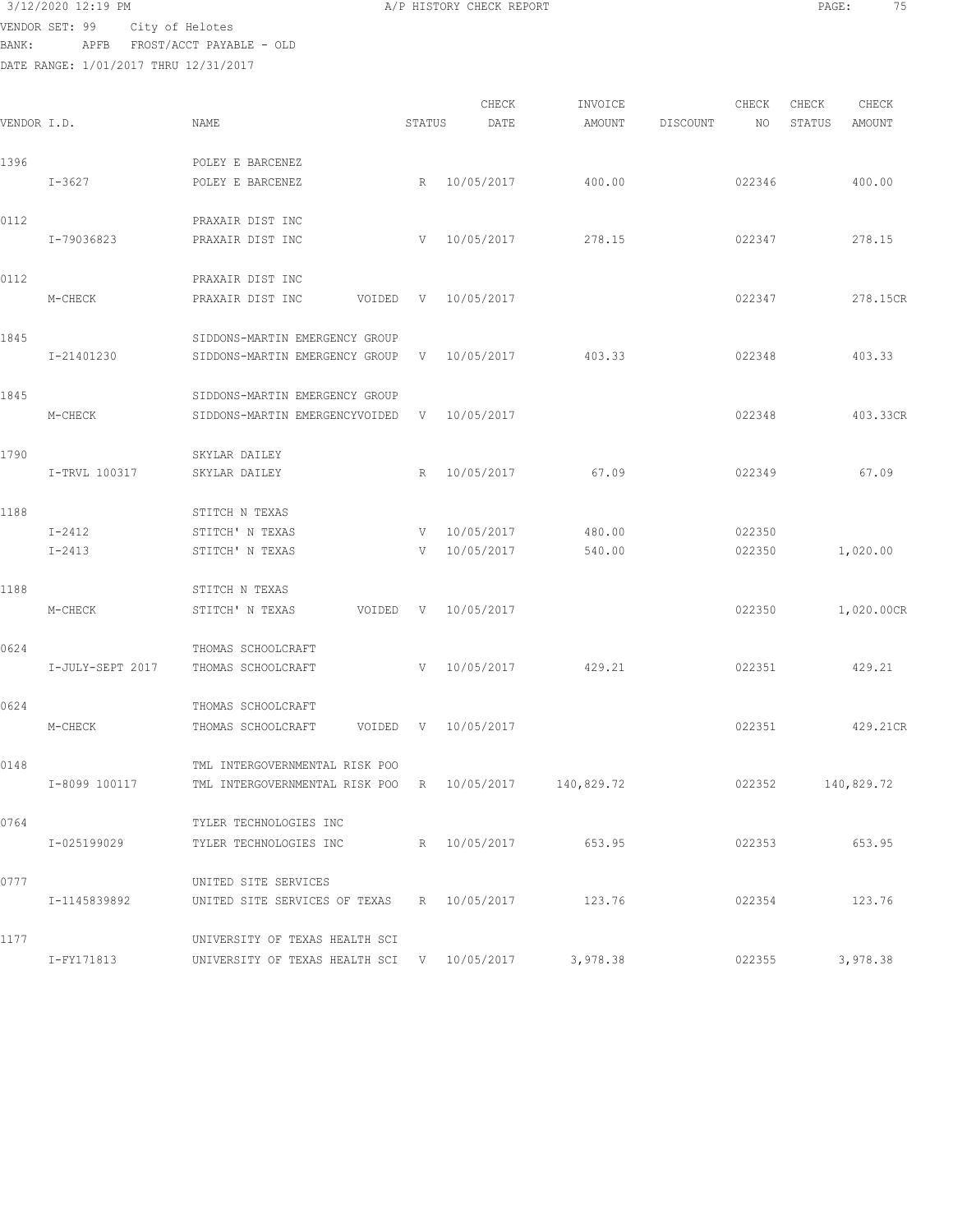# 3/12/2020 12:19 PM A/P HISTORY CHECK REPORT PAGE: 76 VENDOR SET: 99 City of Helotes

BANK: APFB FROST/ACCT PAYABLE - OLD DATE RANGE: 1/01/2017 THRU 12/31/2017

| VENDOR I.D. |                                    | NAME                                                             | STATUS      | CHECK<br>DATE       | INVOICE<br>AMOUNT | DISCOUNT | CHECK<br>NO | CHECK<br>STATUS | CHECK<br>AMOUNT |
|-------------|------------------------------------|------------------------------------------------------------------|-------------|---------------------|-------------------|----------|-------------|-----------------|-----------------|
|             |                                    |                                                                  |             |                     |                   |          |             |                 |                 |
| 1177        | M-CHECK                            | UNIVERSITY OF TEXAS HEALTH SCI<br>UNIVERSITY OF TEXAS HEALVOIDED |             | V 10/05/2017        |                   |          | 022355      |                 | 3,978.38CR      |
| 0159        |                                    | UTILITY DATA SYSTEMS INC                                         |             |                     |                   |          |             |                 |                 |
|             | I-15684                            | UTILITY DATA SYSTEMS INC                                         |             | R 10/05/2017        | 3,036.00          |          | 022356      |                 | 3,036.00        |
| 0114        |                                    | VFIS OF TEXAS INC                                                |             |                     |                   |          |             |                 |                 |
|             | I-39064                            | VFIS OF TEXAS INC                                                | R           | 10/05/2017          | 7,767.00          |          | 022357      |                 | 7,767.00        |
| 0162        |                                    | WALTON DAUGHERTY                                                 |             |                     |                   |          |             |                 |                 |
|             | I-REIMB WUI CONF                   | WALTON DAUGHERTY                                                 | V           | 10/05/2017          | 375.00            |          | 022358      |                 | 375.00          |
| 0162        |                                    | WALTON DAUGHERTY                                                 |             |                     |                   |          |             |                 |                 |
|             | M-CHECK                            | WALTON DAUGHERTY<br>VOIDED                                       | V           | 10/05/2017          |                   |          | 022358      |                 | 375.00CR        |
| 1051        | I-SEPTEMBER 2017                   | DAMARIS SERNA<br>DAMARIS SERNA                                   | R           | 9/30/2017 Reissue   |                   |          | 022376      |                 | 360.00          |
|             |                                    |                                                                  |             |                     |                   |          |             |                 |                 |
| 0112        | I-79036823                         | PRAXAIR DIST INC<br>PRAXAIR DIST INC                             | R           | 9/30/2017 Reissue   |                   |          | 022377      |                 | 278.15          |
|             |                                    |                                                                  |             |                     |                   |          |             |                 |                 |
| 1845        | I-21401230                         | SIDDONS-MARTIN EMERGENCY GROUP<br>SIDDONS-MARTIN EMERGENCY GROUP | $R_{\odot}$ | 9/30/2017 Reissue   |                   |          | 022378      |                 | 403.33          |
| 1188        |                                    |                                                                  |             |                     |                   |          |             |                 |                 |
|             | $I-2412$                           | STITCH N TEXAS<br>STITCH' N TEXAS                                | R           | 9/30/2017 Reissue   |                   |          | 022379      |                 |                 |
|             | $I - 2413$                         | STITCH' N TEXAS                                                  | R           | 9/30/2017 Reissue   |                   |          | 022379      |                 | 1,020.00        |
| 0624        |                                    | THOMAS SCHOOLCRAFT                                               |             |                     |                   |          |             |                 |                 |
|             | I-JULY-SEPT 2017                   | THOMAS SCHOOLCRAFT                                               | R           | 9/30/2017 Reissue   |                   |          | 022380      |                 | 429.21          |
| 1177        |                                    | UNIVERSITY OF TEXAS HEALTH SCI                                   |             |                     |                   |          |             |                 |                 |
|             | I-FY171813                         | UNIVERSITY OF TEXAS HEALTH SCI                                   | R           | 9/30/2017 Reissue   |                   |          | 022381      |                 | 3,978.38        |
| 0162        |                                    | WALTON DAUGHERTY                                                 |             |                     |                   |          |             |                 |                 |
|             | I-REIMB WUI CONF                   | WALTON DAUGHERTY                                                 |             | R 9/30/2017 Reissue |                   |          | 022382      |                 | 375.00          |
| 1681        |                                    | ASHLEY SUAREZ                                                    |             |                     |                   |          |             |                 |                 |
|             | I-TRAVEL 1015/101817 ASHLEY SUAREZ |                                                                  |             | R 10/13/2017        | 381.98            |          | 022383      |                 | 381.98          |
| 1139        |                                    | BEYER MECHANICAL LTD INC                                         |             |                     |                   |          |             |                 |                 |
|             | I-522079                           | BEYER MECHANICAL LTD INC                                         | $R$ and $R$ | 9/30/2017           | 375.00            |          | 022384      |                 |                 |
|             | I-523697                           | BEYER MECHANICAL LTD INC                                         |             | R 9/30/2017         | 634.45            |          | 022384      |                 | 1,009.45        |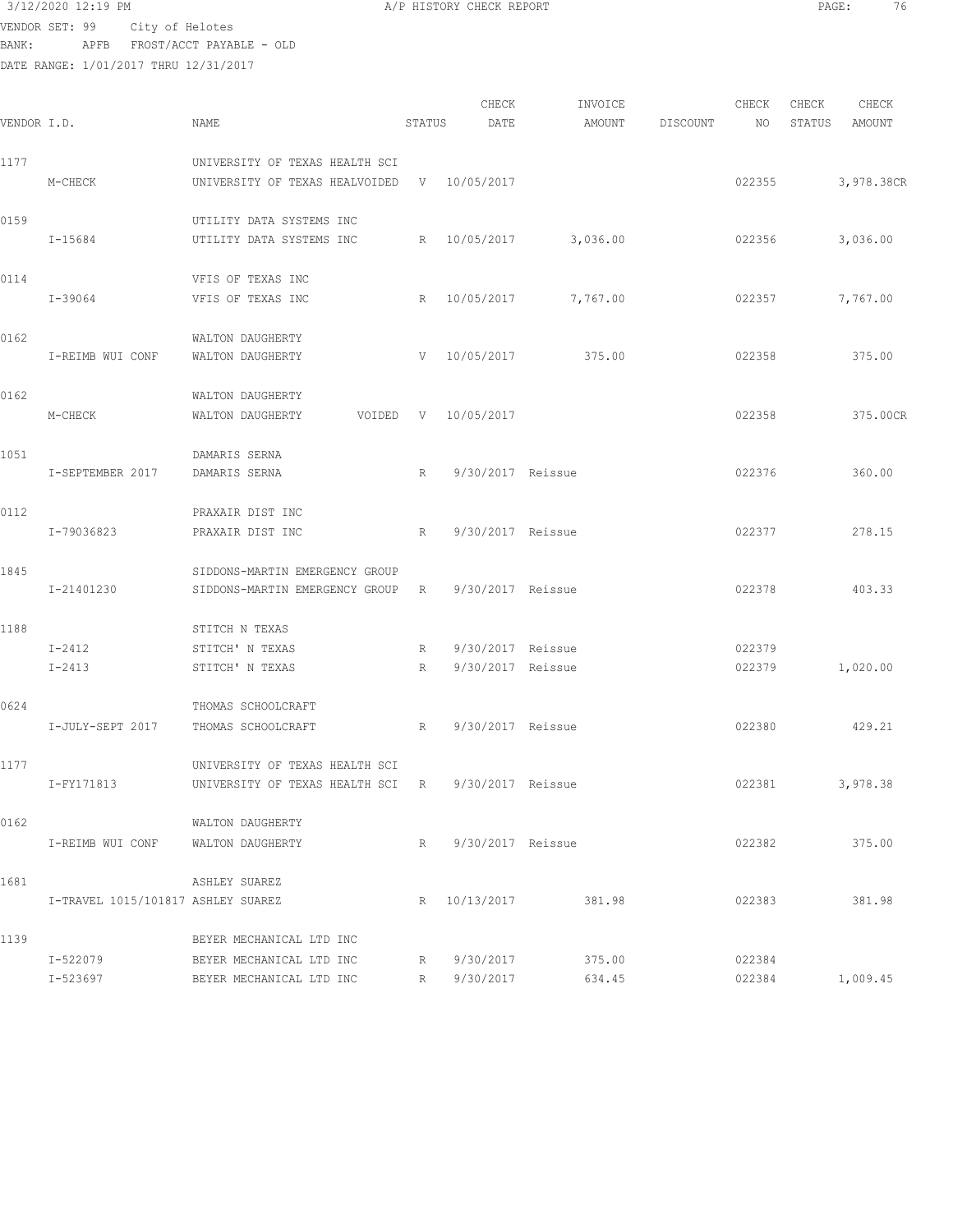VENDOR SET: 99 City of Helotes BANK: APFB FROST/ACCT PAYABLE - OLD

|             |                     |                                |        | CHECK     | INVOICE   |          | CHECK  | CHECK  | CHECK     |
|-------------|---------------------|--------------------------------|--------|-----------|-----------|----------|--------|--------|-----------|
| VENDOR I.D. |                     | NAME                           | STATUS | DATE      | AMOUNT    | DISCOUNT | NO.    | STATUS | AMOUNT    |
| 0029        |                     | BRUCE C BEALOR                 |        |           |           |          |        |        |           |
|             | I-SEPTEMBER 2017    | BRUCE C BEALOR                 | R      | 9/30/2017 | 11,475.00 |          | 022385 |        | 11,475.00 |
| 1175        |                     | BUSINESS & PROFESSIONAL SERVIC |        |           |           |          |        |        |           |
|             | I-SEPTEMBER 2017    | BUSINESS & PROFESSIONAL SERVIC | R      | 9/30/2017 | 1,617.65  |          | 022386 |        | 1,617.65  |
| 0747        |                     | C-6 DISPOSAL SYSTEMS INC       |        |           |           |          |        |        |           |
|             | I-594303            | C-6 DISPOSAL SYSTEMS INC       | R      | 9/30/2017 | 50.00     |          | 022387 |        | 50.00     |
| 1386        |                     | CINTAS CORPORATION NO 2        |        |           |           |          |        |        |           |
|             | I-8403348014        | CINTAS CORPORATION NO 2        | R      | 9/30/2017 | 546.22    |          | 022388 |        | 546.22    |
| 0042        |                     | CITY PUBLIC SERVICE            |        |           |           |          |        |        |           |
|             | I-3000530099 1017   | CITY PUBLIC SERVICE            | R      | 9/30/2017 | 1,433.26  |          | 022389 |        |           |
|             | I-3000819534 1017   | CITY PUBLIC SERVICE            | R      | 9/30/2017 | 46.69     |          | 022389 |        |           |
|             | I-3001085347 1017   | CITY PUBLIC SERVICE            | R      | 9/30/2017 | 577.76    |          | 022389 |        |           |
|             | I-3002417564 1017   | CITY PUBLIC SERVICE            | R      | 9/30/2017 | 327.33    |          | 022389 |        |           |
|             | I-3002452349 1017   | CITY PUBLIC SERVICE            | R      | 9/30/2017 | 1,716.25  |          | 022389 |        |           |
|             | I-3002471776 1017   | CITY PUBLIC SERVICE            | R      | 9/30/2017 | 1,689.44  |          | 022389 |        |           |
|             | I-3002501943 1017   | CITY PUBLIC SERVICE            | R      | 9/30/2017 | 20.20     |          | 022389 |        |           |
|             | I-3002510668 1017   | CITY PUBLIC SERVICE            | R      | 9/30/2017 | 10.14     |          | 022389 |        |           |
|             | I-3002510675 1017   | CITY PUBLIC SERVICE            | R      | 9/30/2017 | 8.84      |          | 022389 |        |           |
|             | I-3002530708 1017   | CITY PUBLIC SERVICE            | R      | 9/30/2017 | 10.86     |          | 022389 |        |           |
|             | I-3002531134 1017   | CITY PUBLIC SERVICE            | R      | 9/30/2017 | 8.84      |          | 022389 |        |           |
|             | I-3002825167 1017   | CITY PUBLIC SERVICE            | R      | 9/30/2017 | 30.42     |          | 022389 |        |           |
|             | I-3002836202 1017   | CITY PUBLIC SERVICE            | R      | 9/30/2017 | 52.85     |          | 022389 |        |           |
|             | I-3002838864 1017   | CITY PUBLIC SERVICE            | R      | 9/30/2017 | 75.71     |          | 022389 |        |           |
|             | I-3002859843 1017   | CITY PUBLIC SERVICE            | R      | 9/30/2017 | 52.78     |          | 022389 |        |           |
|             | I-3003167893 1017   | CITY PUBLIC SERVICE            | R      | 9/30/2017 | 8.84      |          | 022389 |        |           |
|             | I-3003381122 1017   | CITY PUBLIC SERVICE            | R      | 9/30/2017 | 42.41     |          | 022389 |        |           |
|             | I-3003381144 1017   | CITY PUBLIC SERVICE            | R      | 9/30/2017 | 37.03     |          | 022389 |        |           |
|             | I-3003495095 1017   | CITY PUBLIC SERVICE            | R      | 9/30/2017 | 8.84      |          | 022389 |        | 6,158.49  |
| 1241        |                     | COMDATA INC                    |        |           |           |          |        |        |           |
|             | I-XY993100417 FD    | COMDATA INC                    | R      | 9/30/2017 | 655.38    |          | 022391 |        |           |
|             | I-XY99310042017 ADM | COMDATA INC                    | R      | 9/30/2017 | 495.80    |          | 022391 |        |           |
|             | I-XY99310042017 PD  | COMDATA INC                    | R      | 9/30/2017 | 4,504.69  |          | 022391 |        | 5,655.87  |
| 0795        |                     | COMPTROLLER OF PUBLIC ACCOUNTS |        |           |           |          |        |        |           |
|             | I-32170 093017      | COMPTROLLER OF PUBLIC ACCOUNTS | R      | 9/30/2017 | 150.35    |          | 022392 |        | 150.35    |
| 0643        |                     | DAVIDSON & TROILO REAM & GARZA |        |           |           |          |        |        |           |
|             | I-14629             | DAVIDSON & TROILO REAM & GARZA | R      | 9/30/2017 | 1,760.70  |          | 022393 |        |           |
|             | I-14631 ADM         | DAVIDSON & TROILO REAM & GARZA | R      | 9/30/2017 | 5,737.46  |          | 022393 |        | 7,498.16  |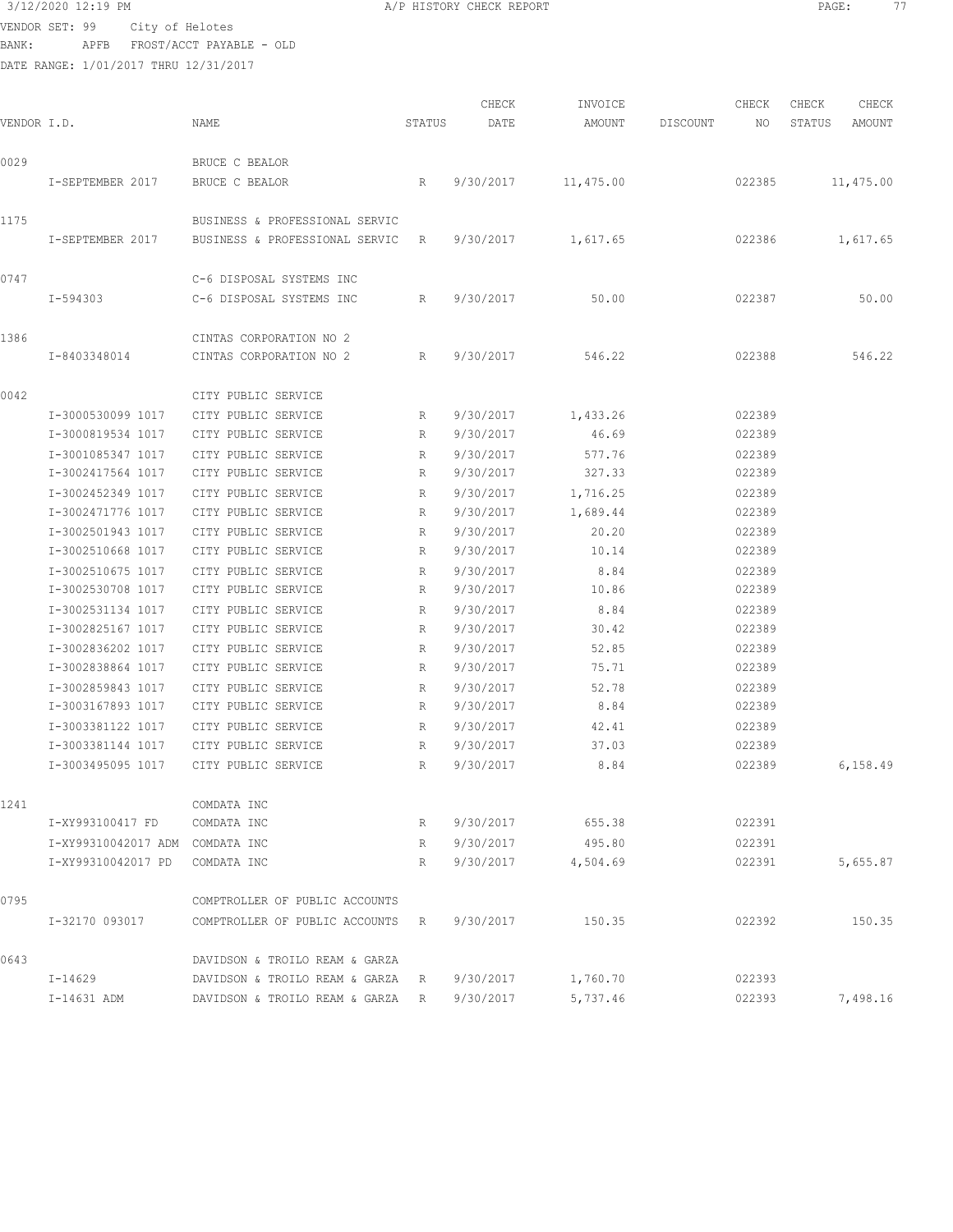3/12/2020 12:19 PM A/P HISTORY CHECK REPORT PAGE: 78 VENDOR SET: 99 City of Helotes BANK: APFB FROST/ACCT PAYABLE - OLD

| VENDOR I.D. |                                        | NAME                                          | STATUS          | CHECK<br>DATE | INVOICE<br>AMOUNT | DISCOUNT | CHECK<br>NO | CHECK<br>STATUS | CHECK<br>AMOUNT |
|-------------|----------------------------------------|-----------------------------------------------|-----------------|---------------|-------------------|----------|-------------|-----------------|-----------------|
| 1395        |                                        | DEZAVALA-SHAVANO VETERINARY CL                |                 |               |                   |          |             |                 |                 |
|             | I-2243 93017                           | DEZAVALA-SHAVANO VETERINARY CL                | R               | 9/30/2017     | 812.60            |          | 022394      |                 | 812.60          |
| 0060        |                                        | GREY FOREST UTILITIES INC                     |                 |               |                   |          |             |                 |                 |
|             |                                        | I-1007684800 100417 GREY FOREST UTILITIES INC | R               | 9/30/2017     | 10.80             |          | 022395      |                 |                 |
|             | I-1025023600 100417                    | GREY FOREST UTILITIES INC                     | R               | 9/30/2017     | 12.11             |          | 022395      |                 |                 |
|             |                                        | I-1025024400 100417 GREY FOREST UTILITIES INC | R               | 9/30/2017     | 12.29             |          | 022395      |                 |                 |
|             | I-1025025200 100417                    | GREY FOREST UTILITIES INC                     | R               | 9/30/2017     | 94.31             |          | 022395      |                 |                 |
|             |                                        | I-1025560200 100417 GREY FOREST UTILITIES INC | R               | 9/30/2017     | 72.72             |          | 022395      |                 | 202.23          |
| 1682        |                                        | HELOTES HUMANE SOCIETY                        |                 |               |                   |          |             |                 |                 |
|             | I-00817                                | HELOTES HUMANE SOCIETY                        | $R_{\parallel}$ | 9/30/2017     | 462.00            |          | 022396      |                 | 462.00          |
| 1196        |                                        | MONTY JOE MCGUFFIN                            |                 |               |                   |          |             |                 |                 |
|             | I-SEPTEMBER 2017                       | MONTY JOE MCGUFFIN                            | R               | 9/30/2017     | 650.00            |          | 022397      |                 | 650.00          |
| 0102        |                                        | NAFECO INC                                    |                 |               |                   |          |             |                 |                 |
|             | I-P930674                              | NAFECO INC                                    | R               | 9/30/2017     | 5,230.00          |          | 022398      |                 | 5,230.00        |
| 0809        |                                        | RX TECHNOLOGY                                 |                 |               |                   |          |             |                 |                 |
|             | I-96083                                | RX TECHNOLOGY INC                             | R               | 9/30/2017     | 247.00            |          | 022399      |                 | 247.00          |
| 0191        |                                        | SAN ANTONIO EXPRESS NEWS                      |                 |               |                   |          |             |                 |                 |
|             | I-007596702 917                        | SAN ANTONIO EXPRESS NEWS                      | R               | 9/30/2017     | 557.15            |          | 022400      |                 |                 |
|             | I-091152003 917                        | SAN ANTONIO EXPRESS NEWS                      | R               | 9/30/2017     | 600.00            |          | 022400      |                 | 1,157.15        |
| 0121        |                                        | SAN ANTONIO WATER SYSTEMS                     |                 |               |                   |          |             |                 |                 |
|             | I-01414030001 917                      | SAN ANTONIO WATER SYSTEMS                     | R               | 9/30/2017     | 235.12            |          | 022401      |                 |                 |
|             | I-01447360001 917                      | SAN ANTONIO WATER SYSTEMS                     | R               | 9/30/2017     | 223.08            |          | 022401      |                 |                 |
|             | I-01447390001 917                      | SAN ANTONIO WATER SYSTEMS                     | R               | 9/30/2017     | 28.74             |          | 022401      |                 | 486.94          |
| 1093        |                                        | TXTAG                                         |                 |               |                   |          |             |                 |                 |
|             | I-312271448 0917                       | TXTAG                                         | R.              | 9/30/2017     | 2.55              |          | 022402      |                 | 2.55            |
| 0467        |                                        | A T & T INC                                   |                 |               |                   |          |             |                 |                 |
|             | I-69524842507 1017 A T & T INC         |                                               |                 | R 10/20/2017  | 593.11            |          | 022403      |                 |                 |
|             | I-69569703846 1017 A T & T INC         |                                               |                 | R 10/20/2017  | 33.08             |          | 022403      |                 |                 |
|             | I-69590933842 1017 A T & T INC         |                                               |                 | R 10/20/2017  | 77.28             |          | 022403      |                 | 703.47          |
| 1676        |                                        | APCO INTERNATIONAL                            |                 |               |                   |          |             |                 |                 |
|             | I-466329                               | APCO INTERNATIONAL                            |                 | R 10/20/2017  | 331.00            |          | 022404      |                 | 331.00          |
| 0025        |                                        | BEXAR COUNTY CLERK                            |                 |               |                   |          |             |                 |                 |
|             | I-PLAT REC FEE 1017 BEXAR COUNTY CLERK |                                               |                 | R 10/20/2017  | 82.00             |          | 022405      |                 | 82.00           |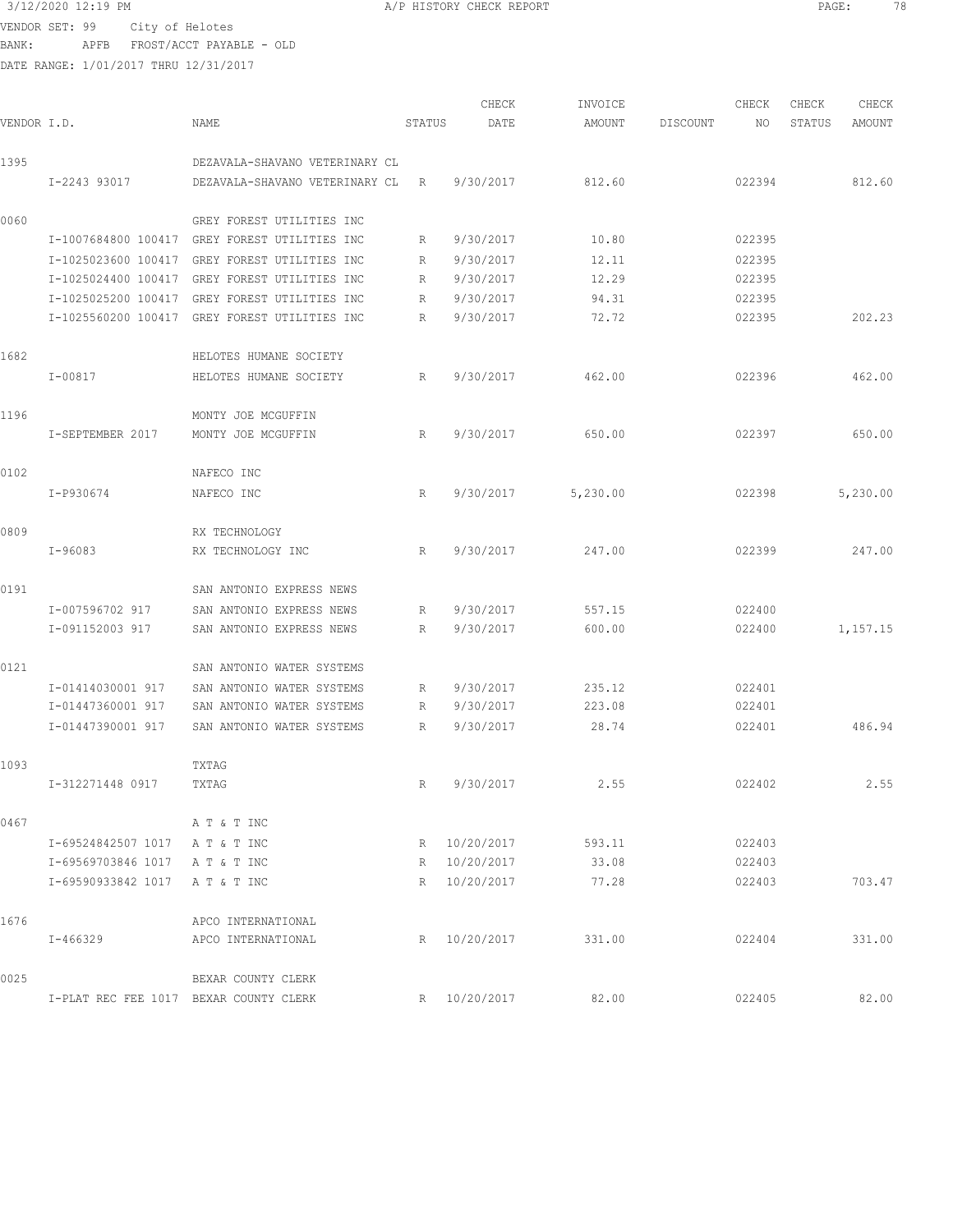DATE RANGE: 1/01/2017 THRU 12/31/2017

| 3/12/2020 12:19 PM             |  | A/P HISTORY CHECK REPORT | PAGE |  |
|--------------------------------|--|--------------------------|------|--|
| ENDOR SET : 99 City of Holotes |  |                          |      |  |

CHECK INVOICE CHECK CHECK CHECK VENDOR I.D. NAME STATUS DATE AMOUNT DISCOUNT NO STATUS AMOUNT 1139 BEYER MECHANICAL LTD INC I-525207 BEYER MECHANICAL LTD INC R 10/20/2017 605.50 022406 605.50 0747 C-6 DISPOSAL SYSTEMS INC I-595630 C-6 DISPOSAL SYSTEMS INC R 10/20/2017 125.00 022407 125.00 0353 CANON FINANCIAL SERVICES INC I-17843708 CANON FINANCIAL SERVICES INC R 10/20/2017 173.72 022408 173.72 1733 COMMUNICATIONS CENTER SPECIALI I-1578M COMMUNICATIONS CENTER SPECIALI R 10/20/2017 1,050.00 022409 1,050.00 0795 COMPTROLLER OF PUBLIC ACCOUNTS I-TEMP LIC NOV 2017 COMPTROLLER OF PUBLIC ACCOUNTS R 10/20/2017 231.00 022410 231.00 1523 ELIGIBILITY TRACKING CALCULATO I-13814 ELIGIBILITY TRACKING CALCULATO R 10/20/2017 150.00 022411 150.00 1412 GLOBAL TECHNOLOGY SYSTEMS INC I-0182174IN HARRIS BATTERY R 10/20/2017 765.00 022412 765.00 1636 LEBCO GRAPHICS INC I-65407 LEBCO GRAPHICS INC R 10/20/2017 431.00 022413 431.00 0793 OFFICE DEPOT INC I-967825918001 OFFICE DEPOT R 10/20/2017 568.41 022414 I-967826365001 OFFICE DEPOT R 10/20/2017 79.31 022414 647.72 1651 READY REFRESH BY NESTLE I-17J0119942563 READY REFRESH BY NESTLE R 10/20/2017 43.50 022415 43.50 0809 RX TECHNOLOGY I-94230 RX TECHNOLOGY INC R 10/20/2017 174.00 022416 I-96056 RX TECHNOLOGY INC R 10/20/2017 4,688.00 022416 I-96057 RX TECHNOLOGY INC R 10/20/2017 1,200.00 022416 6,062.00 1746 SAFETY SERVICES INC I-3949 SAFETY SERVICES INC R 10/20/2017 290.00 022417 290.00 1403 SERVICE UNIFORM RENTAL I-1650433 SERVICE UNIFORM RENTAL R 10/20/2017 102.88 022418 I-1651246 SERVICE UNIFORM RENTAL R 10/20/2017 102.88 022418 205.76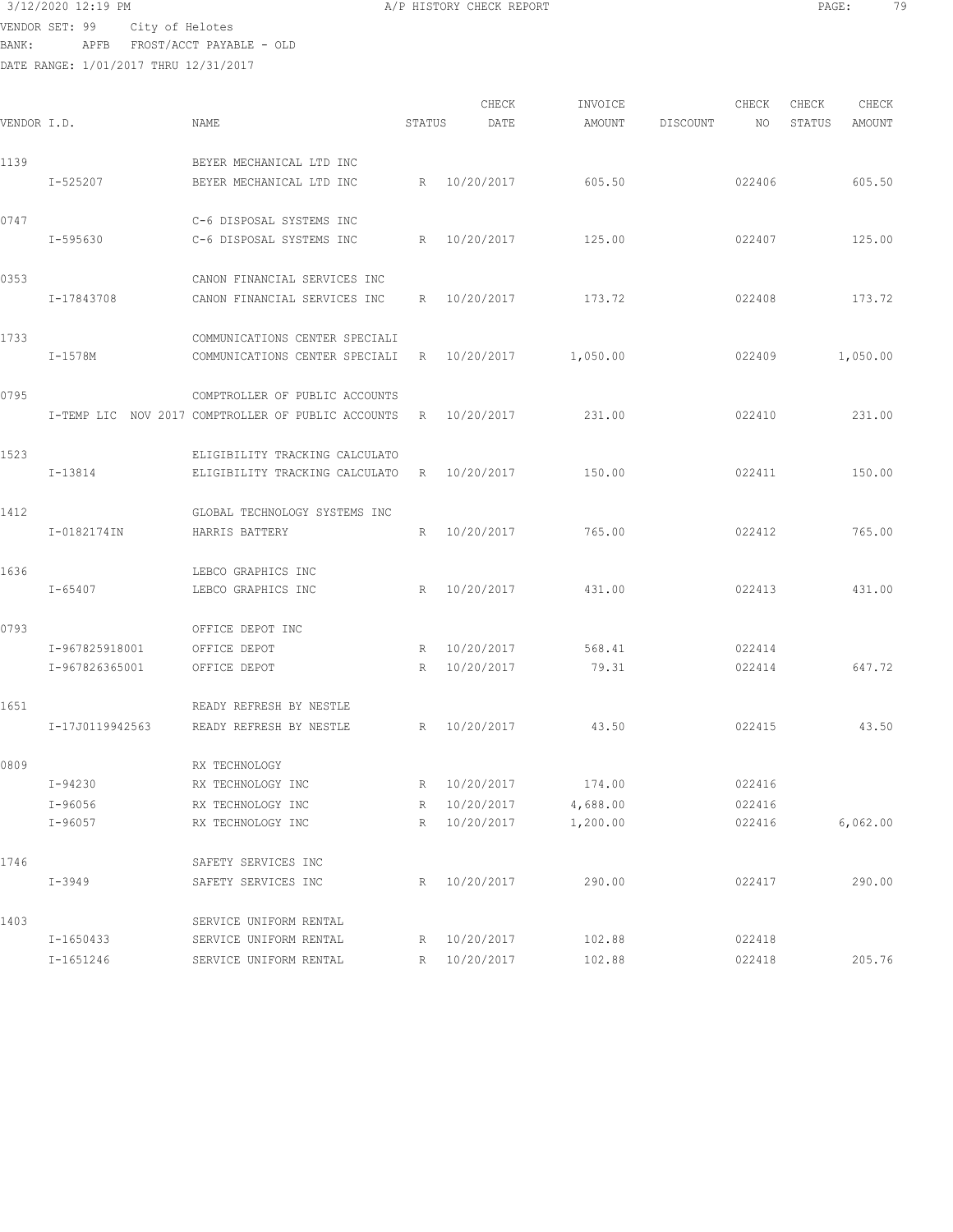VENDOR SET: 99 City of Helotes BANK: APFB FROST/ACCT PAYABLE - OLD

1849 BILL EMBREY ROOFING CO

DATE RANGE: 1/01/2017 THRU 12/31/2017

| VENDOR I.D. |                   | NAME                           | STATUS          | CHECK<br>DATE | INVOICE<br>AMOUNT | DISCOUNT | CHECK<br>NO | CHECK<br>STATUS | CHECK<br>AMOUNT |
|-------------|-------------------|--------------------------------|-----------------|---------------|-------------------|----------|-------------|-----------------|-----------------|
| 0881        | I-110417          | STEPHEN ANTHONY SCHRIEDEL      |                 | R 10/20/2017  |                   |          | 022419      |                 | 500.00          |
|             |                   | STEPHEN ANTHONY SCHRIEDEL      |                 |               | 500.00            |          |             |                 |                 |
| 0145        |                   | TIME WARNER CABLE SAN ANTONIO  |                 |               |                   |          |             |                 |                 |
|             | I-0039133100717   | TIME WARNER CABLE SAN ANTONIO  | R               | 10/20/2017    | 548.83            |          | 022420      |                 | 548.83          |
| 0147        |                   | TEXAS MUNICIPAL COURTS ASSOC   |                 |               |                   |          |             |                 |                 |
|             | I-2018 MEMBERSHIP | TMCA INC                       | R               | 10/20/2017    | 100.00            |          | 022421      |                 | 100.00          |
| 1606        |                   | TYCO INTEGRATED SECURITY LLC   |                 |               |                   |          |             |                 |                 |
|             | I-29421256        | TYCO INTEGRATED SECURITY LLC   | R               | 10/20/2017    | 615.00            |          | 022422      |                 |                 |
|             | I-29421257        | TYCO INTEGRATED SECURITY LLC   | R               | 10/20/2017    | 2,956.77          |          | 022422      |                 |                 |
|             | I-29421258        | TYCO INTEGRATED SECURITY LLC   | $R_{\parallel}$ | 10/20/2017    | 348.00            |          | 022422      |                 | 3,919.77        |
| 0777        |                   | UNITED SITE SERVICES           |                 |               |                   |          |             |                 |                 |
|             | I-1145849099      | UNITED SITE SERVICES OF TEXAS  | R               | 10/20/2017    | 130.86            |          | 022423      |                 | 130.86          |
| 0921        |                   | VANGUARD CLEANING SYSTEM INC   |                 |               |                   |          |             |                 |                 |
|             | I-SA73240         | VANGUARD CLEANING SYSTEM INC   | R               | 10/20/2017    | 475.00            |          | 022424      |                 |                 |
|             | I-SA73241         | VANGUARD CLEANING SYSTEM INC   | R               | 10/20/2017    | 90.30             |          | 022424      |                 |                 |
|             | I-SA73242         | VANGUARD CLEANING SYSTEM INC   | R               | 10/20/2017    | 361.00            |          | 022424      |                 |                 |
|             | I-SA73243         | VANGUARD CLEANING SYSTEM INC   | R               | 10/20/2017    | 140.00            |          | 022424      |                 | 1,066.30        |
| 0945        |                   | VULCAN CONSTRUCTION MATERIALS  |                 |               |                   |          |             |                 |                 |
|             | I-61637314        | VULCAN CONSTRUCTION MATERIALS  | V               | 10/20/2017    | 111.65            |          | 022425      |                 | 111.65          |
| 0945        |                   | VULCAN CONSTRUCTION MATERIALS  |                 |               |                   |          |             |                 |                 |
|             | M-CHECK           | VULCAN CONSTRUCTION MATEVOIDED | V               | 10/20/2017    |                   |          | 022425      |                 | 111.65CR        |
| 1387        |                   | WELLS FARGO FINANCIAL LEASING  |                 |               |                   |          |             |                 |                 |
|             | I-5004284776      | WELLS FARGO FINANCIAL LEASING  | R               | 10/20/2017    | 27.00             |          | 022426      |                 |                 |
|             | I-5004284777      | WELLS FARGO FINANCIAL LEASING  | $R_{\parallel}$ | 10/20/2017    | 1,998.87          |          | 022426      |                 | 2,025.87        |
| 1197        |                   | LORI GAYLE CALZONCIT           |                 |               |                   |          |             |                 |                 |
|             | I-SEPTEMBER 2017  | LORI GAYLE CALZONCIT           | R               | 9/30/2017     | 650.00            |          | 022427      |                 | 650.00          |
| 1798        |                   | RICHARD N LEWIS                |                 |               |                   |          |             |                 |                 |

I-1287 PAPA NICK'S MUSIC R 9/30/2017 Reissue 022428 400.00

I-EST 5009 PART 2 BREEZEWAY REPAIR R 10/27/2017 3,350.00 022429 24,301.50

I-EST 5009 CITY HALL ROOF REPAIR R 10/27/2017 20,951.50 022429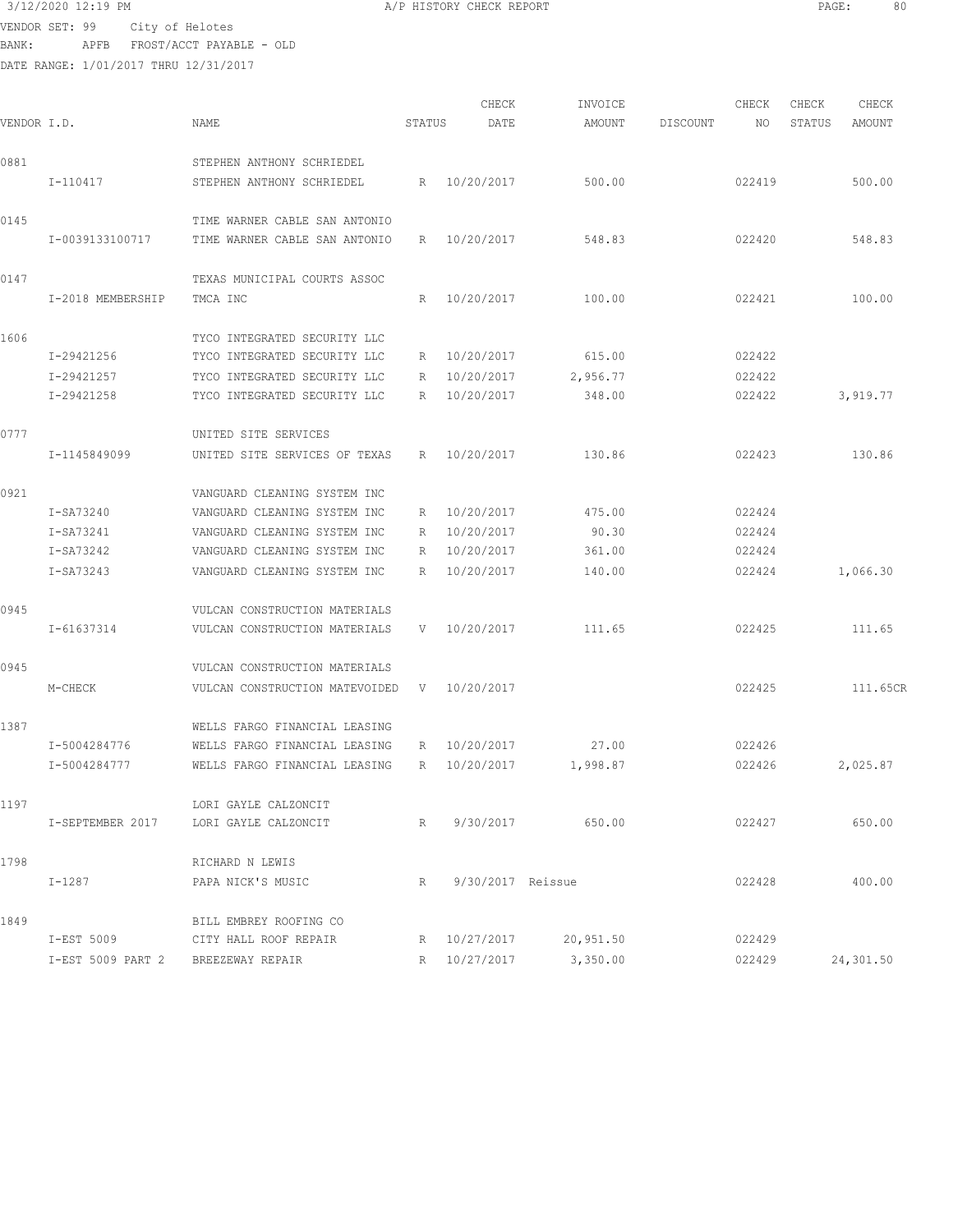VENDOR SET: 99 City of Helotes BANK: APFB FROST/ACCT PAYABLE - OLD

DATE RANGE: 1/01/2017 THRU 12/31/2017

CHECK INVOICE CHECK CHECK CHECK<br>DATE AMOUNT DISCOUNT NO STATUS AMOUNT .<br>In the other we have status and the second of the count of the STATUS AMOUNT DISCOUNT AMOUNT AMOUNT 0615 BEXAR COUNTY AUDITOR I-LI4994 BEXAR COUNTY AUDITOR R 9/30/2017 94.00 022430 BEXAR COUNTY AUDITOR  $R = 9/30/2017$  57.00 022430 151.00 1682 HELOTES HUMANE SOCIETY I-00917 HELOTES HUMANE SOCIETY R 9/30/2017 384.00 022431 384.00 0107 OMNIBASE SERVICES INC I-OBS17300685 OMNIBASE SERVICES INC R 9/30/2017 234.00 022432 234.00 1632 TEXAS FACILITIES COMMISSION I-1680139 TEXAS FACILITIES COMMISSION R 9/30/2017 5,000.00 022433 5,000.00 1721 A T & T I-1717998064001 1017 A T & T R 10/31/2017 1,426.12 022434 1,426.12 0021 A T & T MOBILITY I-287274688519X1018 A T & T MOBILITY R 10/31/2017 1,554.00 022435 1,554.00 1850 ANDREA WAZIR I-CERT REIMB 1017 ANDREA WAZIR R 10/31/2017 99.00 022436 99.00 0025 BEXAR COUNTY CLERK I-PLAT RECORD 1017 BEXAR COUNTY CLERK R 10/31/2017 82.00 022437 82.00 1826 C & M AIR COOLED ENGINE INC I-722846 C & M AIR COOLED ENGINE INC R 10/31/2017 343.83 022438 343.83 0356 DAILEY WELLS COMMUNICATION INC I-17GB103086 DAILEY WELLS COMMUNICATION INC R 10/31/2017 9,600.00 022439<br>I-17GB103087 DAILEY WELLS COMMUNICATION INC R 10/31/2017 7,488.00 022.439 DAILEY WELLS COMMUNICATION INC R 10/31/2017 7,488.00 022439 17,088.00 1051 DAMARIS SERNA I-OCTOBER 2017 DAMARIS SERNA R 10/31/2017 360.00 022440 360.00 1757 ELITE LIGHTING DESIGNS INC I-8175 ELITE LIGHTING DESIGNS INC R 10/31/2017 855.00 022441 855.00 0097 THOMAS PATRICK JOHNSON I-5210 MAVERICK ELECTRIC R 10/31/2017 1,424.80 022442 I-5212 FIRE DEPT ELECTRICAL R 10/31/2017 750.00 022442 2,174.80 0793 OFFICE DEPOT INC I-969380798001 OFFICE DEPOT R 10/31/2017 251.67 022443 I-969481029001 OFFICE DEPOT R 10/31/2017 62.82 022443 I-969481115001 OFFICE DEPOT R 10/31/2017 69.04 022443 I-969481116001 OFFICE DEPOT R 10/31/2017 32.17 022443 I-969481117001 OFFICE DEPOT R 10/31/2017 3.87 022443 419.57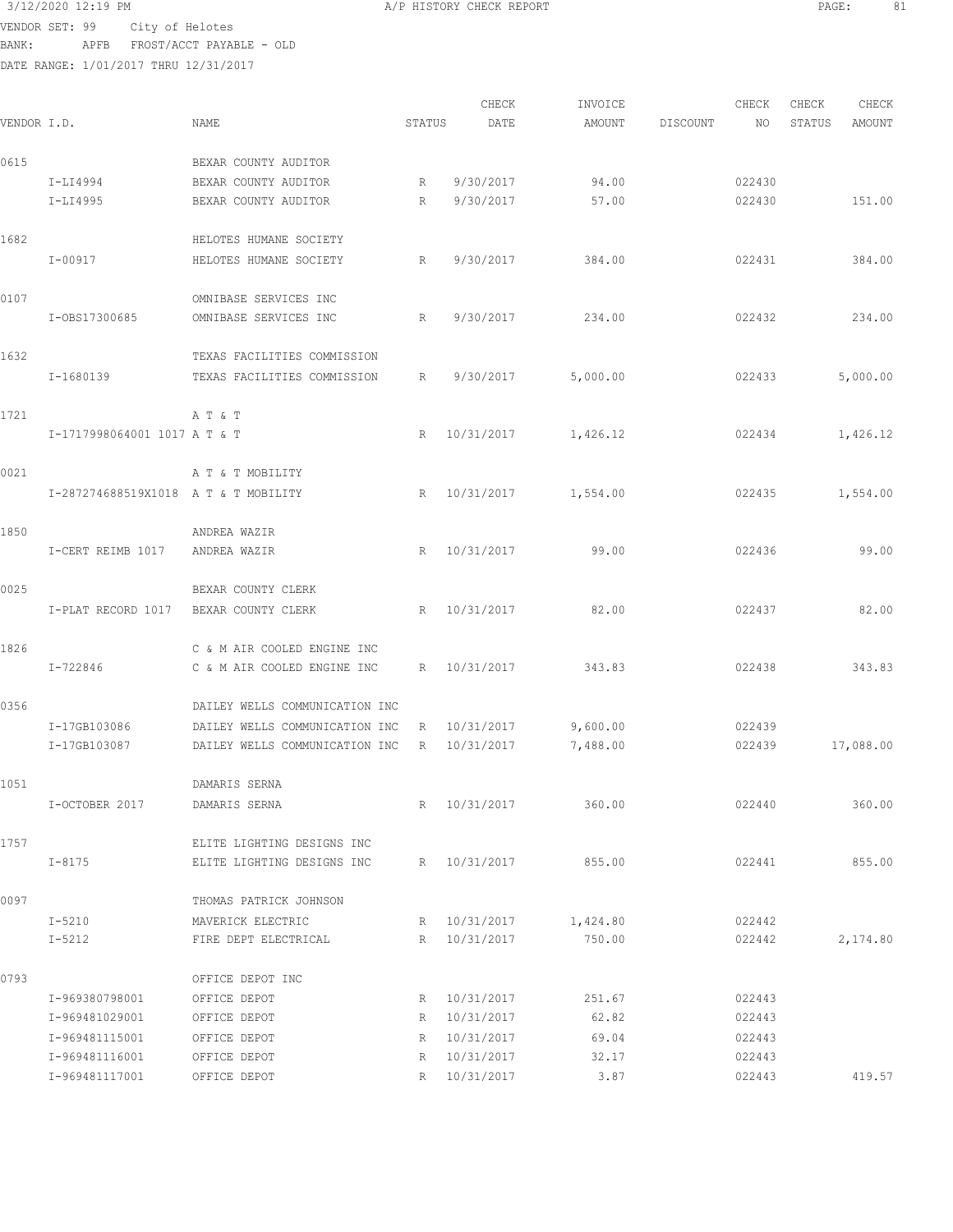3/12/2020 12:19 PM A/P HISTORY CHECK REPORT PAGE: 82 VENDOR SET: 99 City of Helotes BANK: APFB FROST/ACCT PAYABLE - OLD

| VENDOR I.D. |                      | <b>NAME</b>                                 | STATUS                             | CHECK<br>DATE            | INVOICE<br>AMOUNT  | DISCOUNT | CHECK<br>NO      | CHECK<br>STATUS | CHECK<br>AMOUNT |
|-------------|----------------------|---------------------------------------------|------------------------------------|--------------------------|--------------------|----------|------------------|-----------------|-----------------|
|             |                      |                                             |                                    |                          |                    |          |                  |                 |                 |
| 0809        |                      | RX TECHNOLOGY                               |                                    |                          |                    |          |                  |                 |                 |
|             | I-94231<br>$I-96124$ | RX TECHNOLOGY INC<br>RX TECHNOLOGY INC      | $R_{\parallel}$<br>$R_{\parallel}$ | 10/31/2017<br>10/31/2017 | 174.00<br>4,688.00 |          | 022444<br>022444 |                 |                 |
|             | I-96125              | RX TECHNOLOGY INC                           | R                                  | 10/31/2017               | 1,200.00           |          | 022444           |                 | 6,062.00        |
| 1403        |                      | SERVICE UNIFORM RENTAL                      |                                    |                          |                    |          |                  |                 |                 |
|             | I-1652060            | SERVICE UNIFORM RENTAL                      | R                                  | 10/31/2017               | 102.88             |          | 022445           |                 | 102.88          |
| 1588        |                      | SHRED-IT USA LLC                            |                                    |                          |                    |          |                  |                 |                 |
|             | I-8123348671         | SHRED-IT USA LLC                            | R                                  | 10/31/2017               | 62.95              |          | 022446           |                 | 62.95           |
| 1695        |                      | STERICYCLE INC                              |                                    |                          |                    |          |                  |                 |                 |
|             | I-4007407288         | STERICYCLE INC                              | R                                  | 10/31/2017               | 121.28             |          | 022447           |                 | 121.28          |
| 0138        |                      | SUSAN WOOTTON<br>CPA                        |                                    |                          |                    |          |                  |                 |                 |
|             | I-OCTOBER 2017       | SUSAN WOOTTON<br>CPA                        | R                                  | 10/31/2017               | 1,750.00           |          | 022448           |                 | 1,750.00        |
| 1632        |                      | TEXAS FACILITIES COMMISSION                 |                                    |                          |                    |          |                  |                 |                 |
|             | I-1680180            | TEXAS FACILITIES COMMISSION                 | $R_{\parallel}$                    | 10/31/2017               | 175.00             |          | 022449           |                 | 175.00          |
| 0945        |                      | VULCAN CONSTRUCTION MATERIALS               |                                    |                          |                    |          |                  |                 |                 |
|             | I-61637314           | VULCAN CONSTRUCTION MATERIALS               | R                                  | 10/31/2017 Reissue       |                    |          | 022450           |                 |                 |
|             | I-61637315B          | VULCAN CONSTRUCTION MATERIALS               | R                                  | 10/31/2017               | 20.82              |          | 022450           |                 | 132.47          |
| 1819        |                      | ANTONIO RODRIGUEZ                           |                                    |                          |                    |          |                  |                 |                 |
|             | $I-199$              | ANTONIO RODRIGUEZ                           | $R_{\parallel}$                    | 11/10/2017               | 500.00             |          | 022466           |                 | 500.00          |
| 1226        |                      | BROADCAST MUSIC INC                         |                                    |                          |                    |          |                  |                 |                 |
|             | I-1962764<br>110217  | BMI                                         | R                                  | 11/10/2017               | 342.00             |          | 022467           |                 | 342.00          |
| 0029        |                      | <b>BRUCE C BEALOR</b>                       |                                    |                          |                    |          |                  |                 |                 |
|             | I-OCTOBER 2017       | BRUCE C BEALOR                              |                                    | R 11/10/2017             | 11,585.00          |          | 022468           |                 | 11,585.00       |
| 0747        |                      | C-6 DISPOSAL SYSTEMS INC                    |                                    |                          |                    |          |                  |                 |                 |
|             | I-596910             | C-6 DISPOSAL SYSTEMS INC                    |                                    | R 11/10/2017             | 50.00              |          | 022469           |                 | 50.00           |
| 1690        |                      | CARTEGRAPH SYSTEMS INC                      |                                    |                          |                    |          |                  |                 |                 |
|             | I-SIN003880          |                                             |                                    | R 11/10/2017             | 3,087.28           |          | 022470           |                 | 3,087.28        |
| 0042        |                      | CITY PUBLIC SERVICE                         |                                    |                          |                    |          |                  |                 |                 |
|             |                      | I-3001085347 1117 CITY PUBLIC SERVICE       |                                    | R 11/10/2017             | 584.03             |          | 022471           |                 | 584.03          |
| 1523        |                      | ELIGIBILITY TRACKING CALCULATO              |                                    |                          |                    |          |                  |                 |                 |
|             | I-14333              | ELIGIBILITY TRACKING CALCULATO R 11/10/2017 |                                    |                          | 150.00             |          | 022472           |                 | 150.00          |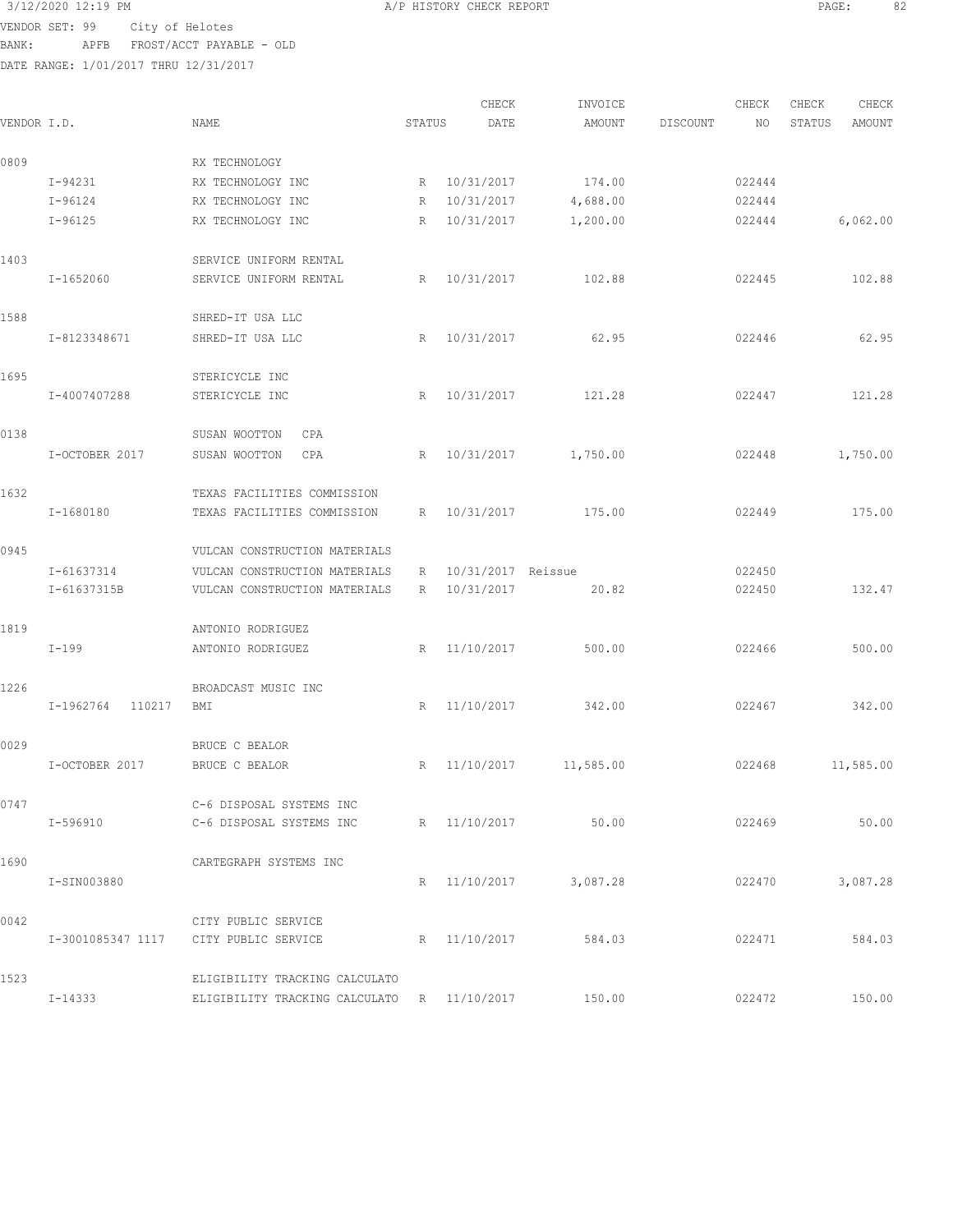3/12/2020 12:19 PM A/P HISTORY CHECK REPORT PAGE: 83 VENDOR SET: 99 City of Helotes BANK: APFB FROST/ACCT PAYABLE - OLD

|             |                   |                                |        | CHECK        | INVOICE  |          | CHECK  | CHECK  | CHECK    |
|-------------|-------------------|--------------------------------|--------|--------------|----------|----------|--------|--------|----------|
| VENDOR I.D. |                   | NAME                           | STATUS | DATE         | AMOUNT   | DISCOUNT | NO.    | STATUS | AMOUNT   |
| 0060        |                   | GREY FOREST UTILITIES INC      |        |              |          |          |        |        |          |
|             | I-1025023600 1117 | GREY FOREST UTILITIES INC      | R      | 11/10/2017   | 10.86    |          | 022473 |        |          |
|             | I-1025024400 1117 | GREY FOREST UTILITIES INC      | R      | 11/10/2017   | 10.80    |          | 022473 |        |          |
|             | I-1025025200 1117 | GREY FOREST UTILITIES INC      | R      | 11/10/2017   | 120.09   |          | 022473 |        |          |
|             | I-1025560200 1117 | GREY FOREST UTILITIES INC      | R      | 11/10/2017   | 13.50    |          | 022473 |        |          |
|             | I-110317          | GREY FOREST UTILITIES INC      | R      | 11/10/2017   | 10.80    |          | 022473 |        | 166.05   |
| 1236        |                   | HENRY SCHEIN INC               |        |              |          |          |        |        |          |
|             | I-46702360/02359  | MEDICAL SUPPLIES               | R      | 11/10/2017   | 786.23   |          | 022474 |        | 786.23   |
| 0069        |                   | HOME DEPOT INC                 |        |              |          |          |        |        |          |
|             | I-102017          | HOME DEPOT INC                 | R      | 11/10/2017   | 217.24   |          | 022475 |        | 217.24   |
| 1718        |                   | J W PEPPER & SON INC           |        |              |          |          |        |        |          |
|             | I-18017270        | J W PEPPER & SON INC           | V      | 11/10/2017   | 94.95    |          | 022476 |        | 94.95    |
| 1718        |                   | J W PEPPER & SON INC           |        |              |          |          |        |        |          |
|             | M-CHECK           | J W PEPPER & SON INC<br>UNPOST | V      | 12/13/2017   |          |          | 022476 |        | 94.95CR  |
| 0097        |                   | THOMAS PATRICK JOHNSON         |        |              |          |          |        |        |          |
|             | I-5214            | FIRE DEPT ELECTRICAL           | R      | 11/10/2017   | 765.00   |          | 022477 |        |          |
|             | $I - 5215$        | MAVERICK ELECTRIC              | R      | 11/10/2017   | 195.00   |          | 022477 |        | 960.00   |
| 1196        |                   | MONTY JOE MCGUFFIN             |        |              |          |          |        |        |          |
|             | I-OCTOBER 2017    | MONTY JOE MCGUFFIN             | R      | 11/10/2017   | 650.00   |          | 022478 |        | 650.00   |
| 1261        |                   | ORKIN COMMERCIAL SERVICES      |        |              |          |          |        |        |          |
|             | I-29102373 1117   | ORKIN COMMERCIAL SERVICES INC  | R      | 11/10/2017   | 5.00     |          | 022479 |        | 5.00     |
| 1622        |                   | PRE-EMPLOYMENT INC             |        |              |          |          |        |        |          |
|             | I-32496           | PRE-EMPLOYMENT INC             | R      | 11/10/2017   | 270.10   |          | 022480 |        | 270.10   |
| 1227        |                   | PUBLIC ENGINES INC             |        |              |          |          |        |        |          |
|             | $I - 25238$       | PUBLIC ENGINES INC             |        | R 11/10/2017 | 3,600.00 |          | 022481 |        | 3,600.00 |
| 1743        |                   | QUILL CORPORATION              |        |              |          |          |        |        |          |
|             | I-1313684         | QUILL CORPORATION              | R      | 11/10/2017   | 35.98    |          | 022482 |        |          |
|             | I-1482672         | QUILL CORPORATION              | R      | 11/10/2017   | 49.99    |          | 022482 |        | 85.97    |
| 0931        |                   | RICHARDS TOWING                |        |              |          |          |        |        |          |
|             | $I - 4000$        | RICHARD'S TOWING               | R      | 11/10/2017   | 1,320.00 |          | 022483 |        |          |
|             | $I - 4001$        | RICHARD'S TOWING               | R      | 11/10/2017   | 1,680.00 |          | 022483 |        |          |
|             | $I - 4002$        | RICHARD'S TOWING               | R      | 11/10/2017   | 1,080.00 |          | 022483 |        | 4,080.00 |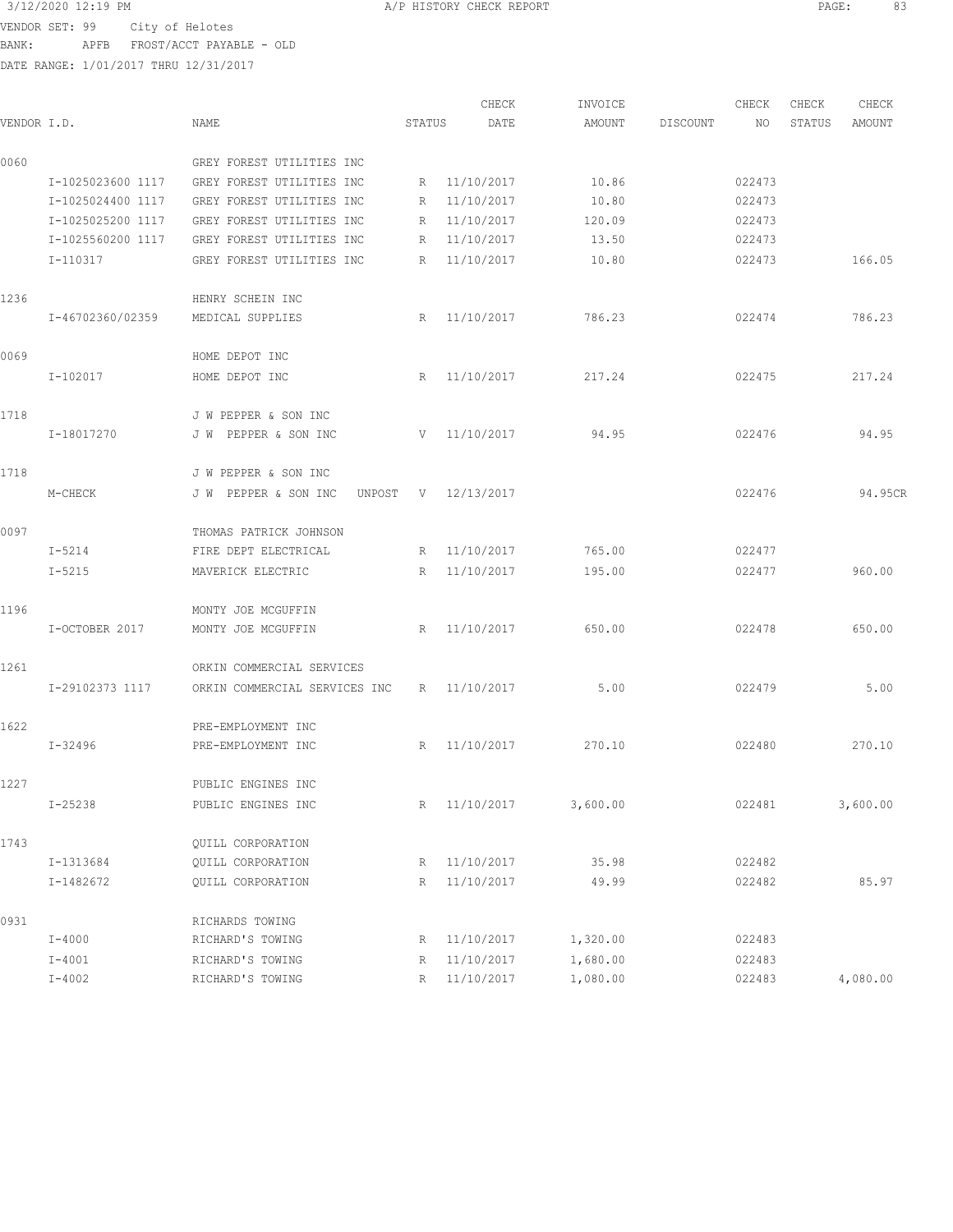3/12/2020 12:19 PM A/P HISTORY CHECK REPORT PAGE: 84 VENDOR SET: 99 City of Helotes BANK: APFB FROST/ACCT PAYABLE - OLD

|             |                     |                                |        | CHECK      | INVOICE  |                 | CHECK  | CHECK  | CHECK    |
|-------------|---------------------|--------------------------------|--------|------------|----------|-----------------|--------|--------|----------|
| VENDOR I.D. |                     | <b>NAME</b>                    | STATUS | DATE       | AMOUNT   | <b>DISCOUNT</b> | NO     | STATUS | AMOUNT   |
| 0191        |                     | SAN ANTONIO EXPRESS NEWS       |        |            |          |                 |        |        |          |
|             | I-091152003 103117  | SAN ANTONIO EXPRESS NEWS       | R      | 11/10/2017 | 1,200.00 |                 | 022484 |        | 1,200.00 |
|             |                     |                                |        |            |          |                 |        |        |          |
| 1851        |                     | SUSAN DARST                    |        |            |          |                 |        |        |          |
|             | I-TRAVEL REIMB 1117 | SUSAN DARST                    | R      | 11/10/2017 | 330.35   |                 | 022485 |        | 330.35   |
| 0148        |                     | TML INTERGOVERNMENTAL RISK POO |        |            |          |                 |        |        |          |
|             | I-8099 1117         | TML INTERGOVERNMENTAL RISK POO | R      | 11/10/2017 | 435.42   |                 | 022486 |        | 435.42   |
|             |                     |                                |        |            |          |                 |        |        |          |
| 0777        |                     | UNITED SITE SERVICES           |        |            |          |                 |        |        |          |
|             | I-1145910025        | UNITED SITE SERVICES OF TEXAS  | R      | 11/10/2017 | 215.48   |                 | 022487 |        |          |
|             | I-1145953815        | UNITED SITE SERVICES OF TEXAS  | R      | 11/10/2017 | 123.76   |                 | 022487 |        |          |
|             | I-1145968245        | UNITED SITE SERVICES OF TEXAS  | R      | 11/10/2017 | 130.86   |                 | 022487 |        | 470.10   |
| 0921        |                     | VANGUARD CLEANING SYSTEM INC   |        |            |          |                 |        |        |          |
|             | I-SA73890           | VANGUARD CLEANING SYSTEM INC   | R      | 11/10/2017 | 475.00   |                 | 022488 |        |          |
|             | I-SA73891           | VANGUARD CLEANING SYSTEM INC   | R      | 11/10/2017 | 90.30    |                 | 022488 |        |          |
|             | I-SA73892           | VANGUARD CLEANING SYSTEM INC   | R      | 11/10/2017 | 361.00   |                 | 022488 |        |          |
|             | I-SA73893           | VANGUARD CLEANING SYSTEM INC   | R      | 11/10/2017 | 140.00   |                 | 022488 |        | 1,066.30 |
| 0467        |                     | A T & T INC                    |        |            |          |                 |        |        |          |
|             | I-2106952484 1117   | A T & T INC                    | R      | 11/16/2017 | 734.74   |                 | 022493 |        |          |
|             | I-2106956970 1117   | A T & T INC                    | R      | 11/16/2017 | 33.06    |                 | 022493 |        |          |
|             | I-2106959093 1117   | A T & T INC                    | R      | 11/16/2017 | 77.79    |                 | 022493 |        | 845.59   |
|             |                     |                                |        |            |          |                 |        |        |          |
| 1476        |                     | BEXAR COUNTY CLERK             |        |            |          |                 |        |        |          |
|             | I-LI5083            | BEXAR COUNTY CLERK             | R      | 11/16/2017 | 57.00    |                 | 022494 |        |          |
|             | I-LI5084            | BEXAR COUNTY CLERK             | R      | 11/16/2017 | 57.00    |                 | 022494 |        |          |
|             | I-LI5085            | BEXAR COUNTY CLERK             | R      | 11/16/2017 | 57.00    |                 | 022494 |        | 171.00   |
| 0042        |                     | CITY PUBLIC SERVICE            |        |            |          |                 |        |        |          |
|             | I-3000530099 1117   | CITY PUBLIC SERVICE            | R      | 11/16/2017 | 1,246.77 |                 | 022495 |        |          |
|             | I-3000819534 1117   | CITY PUBLIC SERVICE            | R      | 11/16/2017 | 49.21    |                 | 022495 |        |          |
|             | I-3002417564 1117   | CITY PUBLIC SERVICE            | R      | 11/16/2017 | 322.24   |                 | 022495 |        |          |
|             | I-3002452349 1117   | CITY PUBLIC SERVICE            | R      | 11/16/2017 | 1,224.72 |                 | 022495 |        |          |
|             | I-3002471776 1117   | CITY PUBLIC SERVICE            | R      | 11/16/2017 | 1,562.21 |                 | 022495 |        |          |
|             | I-3002501943 1117   | CITY PUBLIC SERVICE            | R      | 11/16/2017 | 21.00    |                 | 022495 |        |          |
|             | I-3002510668 1117   | CITY PUBLIC SERVICE            | R      | 11/16/2017 | 11.98    |                 | 022495 |        |          |
|             | I-3002510675 1117   | CITY PUBLIC SERVICE            | R      | 11/16/2017 | 10.81    |                 | 022495 |        |          |
|             | I-3002530708 1117   | CITY PUBLIC SERVICE            | R      | 11/16/2017 | 10.40    |                 | 022495 |        |          |
|             | I-3002531134 1117   | CITY PUBLIC SERVICE            | R      | 11/16/2017 | 8.84     |                 | 022495 |        |          |
|             | I-3002825167 1117   | CITY PUBLIC SERVICE            | R      | 11/16/2017 | 24.90    |                 | 022495 |        |          |
|             | I-3002836202 1117   | CITY PUBLIC SERVICE            | R      | 11/16/2017 | 51.92    |                 | 022495 |        |          |
|             | I-3002838864 1117   | CITY PUBLIC SERVICE            | R      | 11/16/2017 | 75.06    |                 | 022495 |        |          |
|             | I-3003167893 1117   | CITY PUBLIC SERVICE            | R      | 11/16/2017 | 9.63     |                 | 022495 |        |          |
|             | I-3003381122 1117   | CITY PUBLIC SERVICE            | R      | 11/16/2017 | 47.66    |                 | 022495 |        |          |
|             | I-3003381144 1117   | CITY PUBLIC SERVICE            | R      | 11/16/2017 | 39.03    |                 | 022495 |        |          |
|             | I-3003495095 1117   | CITY PUBLIC SERVICE            | R      | 11/16/2017 | 9.52     |                 | 022495 |        | 4,725.90 |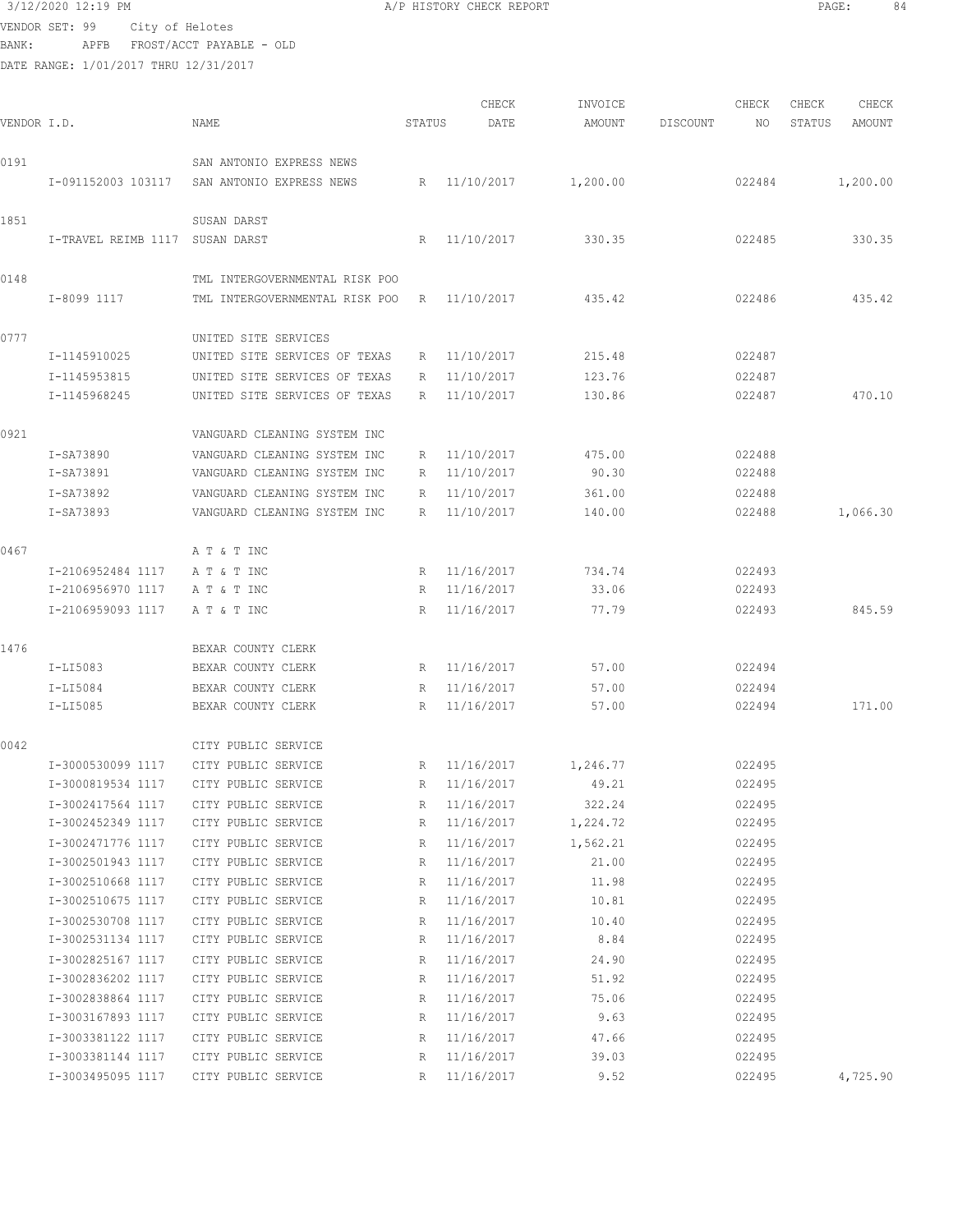3/12/2020 12:19 PM A/P HISTORY CHECK REPORT PAGE: 85 VENDOR SET: 99 City of Helotes BANK: APFB FROST/ACCT PAYABLE - OLD

|             |                     |                                |        | CHECK               | INVOICE  |          | CHECK  | CHECK  | CHECK      |
|-------------|---------------------|--------------------------------|--------|---------------------|----------|----------|--------|--------|------------|
| VENDOR I.D. |                     | NAME                           | STATUS | DATE                | AMOUNT   | DISCOUNT | NO     | STATUS | AMOUNT     |
| 1241        |                     | COMDATA INC                    |        |                     |          |          |        |        |            |
|             | I-XY993110417 FD    | COMDATA INC                    | R      | 11/16/2017          | 3,131.01 |          | 022497 |        |            |
|             | I-XY99311042017 ADM | COMDATA INC                    | R      | 11/16/2017          | 4,570.81 |          | 022497 |        |            |
|             | I-XY99311042017 PD  | COMDATA INC                    | R      | 11/16/2017          | 5,686.79 |          | 022497 |        | 13,388.61  |
| 0643        |                     | DAVIDSON & TROILO REAM & GARZA |        |                     |          |          |        |        |            |
|             | I-14980             | DAVIDSON & TROILO REAM & GARZA | R      | 11/16/2017          | 1,182.00 |          | 022498 |        | 1,182.00   |
| 1236        |                     | HENRY SCHEIN INC               |        |                     |          |          |        |        |            |
|             | I-46959161          | HENRY SCHEIN INC               | V      | 11/16/2017          | 55.20    |          | 022499 |        | 55.20      |
| 1236        |                     | HENRY SCHEIN INC               |        |                     |          |          |        |        |            |
|             | M-CHECK             | HENRY SCHEIN INC<br>VOIDED     | V      | 11/16/2017          |          |          | 022499 |        | 55.20CR    |
| 1704        |                     | KENTECH INC                    |        |                     |          |          |        |        |            |
|             | $I - 22344$         | KENTECH                        | V      | 11/16/2017          | 464.00   |          | 022500 |        | 464.00     |
| 1704        |                     | KENTECH INC                    |        |                     |          |          |        |        |            |
|             | M-CHECK             | KENTECH<br>VOIDED              | V      | 11/16/2017          |          |          | 022500 |        | 464.00CR   |
| 0166        |                     | LEXISNEXIS RISK DATA MNGMNT IN |        |                     |          |          |        |        |            |
|             | I-120682120171031   | LEXISNEXIS RISK DATA MNGMNT IN | V      | 11/16/2017          | 115.00   |          | 022501 |        | 115.00     |
| 0166        |                     | LEXISNEXIS RISK DATA MNGMNT IN |        |                     |          |          |        |        |            |
|             | M-CHECK             | LEXISNEXIS RISK DATA MNGVOIDED | V      | 11/16/2017          |          |          | 022501 |        | 115.00CR   |
| 1197        |                     | LORI GAYLE CALZONCIT           |        |                     |          |          |        |        |            |
|             | I-OCTOBER 2017      | LORI GAYLE CALZONCIT           | V      | 11/16/2017          | 650.00   |          | 022502 |        | 650.00     |
| 1197        |                     | LORI GAYLE CALZONCIT           |        |                     |          |          |        |        |            |
|             | M-CHECK             | LORI GAYLE CALZONCIT<br>VOIDED | V      | 11/16/2017          |          |          | 022502 |        | 650.00CR   |
| 0368        |                     | PHYSIO-CONTROL INC             |        |                     |          |          |        |        |            |
|             | I-417166697         | PHYSIO-CONTROL INC             |        | V 11/16/2017        | 5,601.48 |          | 022503 |        | 5,601.48   |
| 0368        |                     | PHYSIO-CONTROL INC             |        |                     |          |          |        |        |            |
|             | M-CHECK             | PHYSIO-CONTROL INC             |        | VOIDED V 11/16/2017 |          |          | 022503 |        | 5,601.48CR |
| 0112        |                     | PRAXAIR DIST INC               |        |                     |          |          |        |        |            |
|             | I-79436378          | PRAXAIR DIST INC               |        | V 11/16/2017        | 266.05   |          | 022504 |        | 266.05     |
| 0112        |                     | PRAXAIR DIST INC               |        |                     |          |          |        |        |            |
|             | M-CHECK             | PRAXAIR DIST INC               |        | VOIDED V 11/16/2017 |          |          | 022504 |        | 266.05CR   |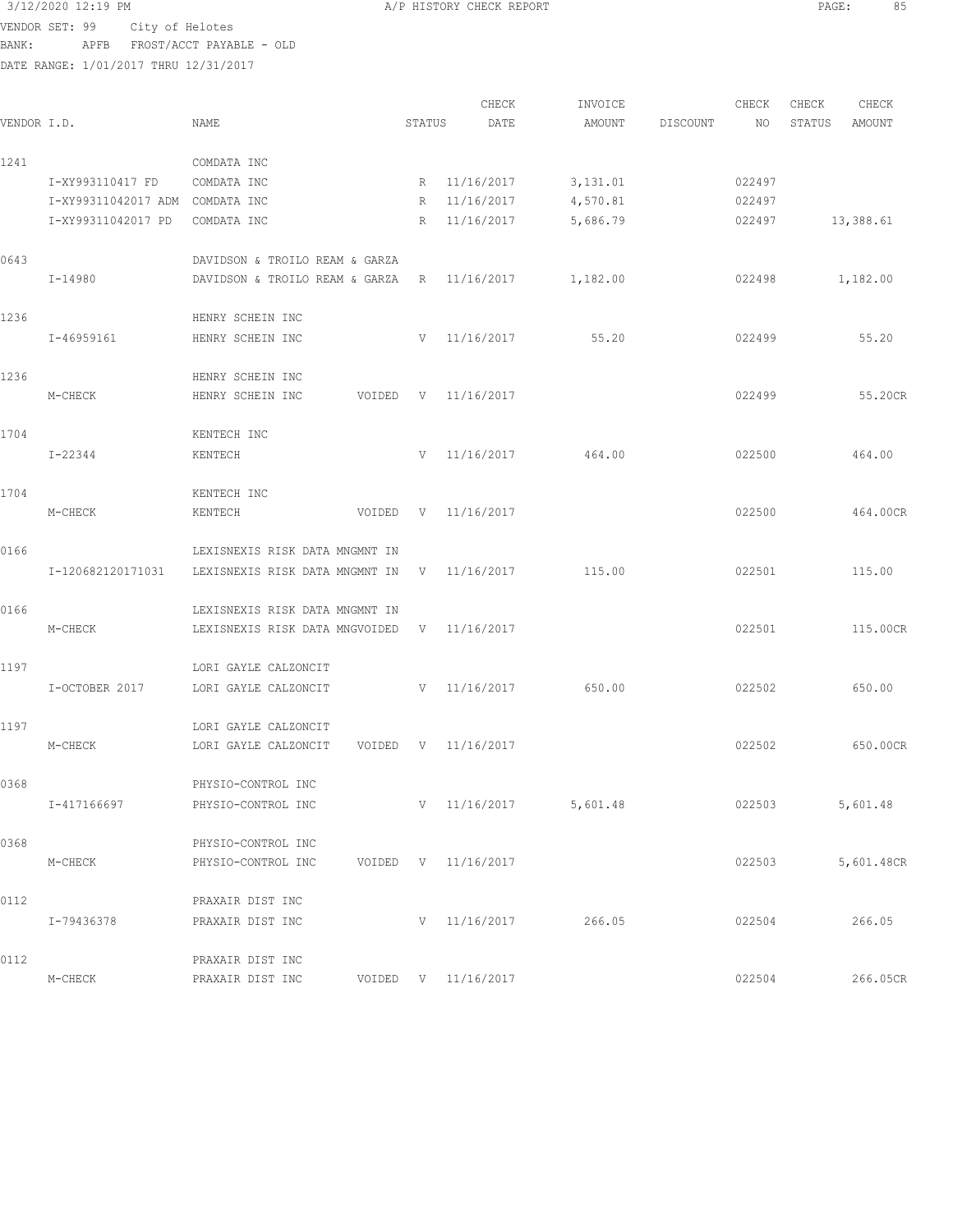|             | VENDOR SET: 99                        | City of Helotes                             |        |                  |           |          |        |        |             |
|-------------|---------------------------------------|---------------------------------------------|--------|------------------|-----------|----------|--------|--------|-------------|
| BANK:       | APFB                                  | FROST/ACCT PAYABLE - OLD                    |        |                  |           |          |        |        |             |
|             | DATE RANGE: 1/01/2017 THRU 12/31/2017 |                                             |        |                  |           |          |        |        |             |
|             |                                       |                                             |        |                  |           |          |        |        |             |
|             |                                       |                                             |        | CHECK            | INVOICE   |          | CHECK  | CHECK  | CHECK       |
| VENDOR I.D. |                                       | <b>NAME</b>                                 | STATUS | DATE             | AMOUNT    | DISCOUNT | NO     | STATUS | AMOUNT      |
| 1319        |                                       | PURE PARTY ICE LP                           |        |                  |           |          |        |        |             |
|             | I-5089807                             | PURE PARTY ICE LP                           |        | $V = 11/16/2017$ | 78.00     |          | 022505 |        | 78.00       |
|             |                                       |                                             |        |                  |           |          |        |        |             |
| 1319        |                                       | PURE PARTY ICE LP                           |        |                  |           |          |        |        |             |
|             | M-CHECK                               | PURE PARTY ICE LP<br>VOIDED                 | V      | 11/16/2017       |           |          | 022505 |        | 78.00CR     |
|             |                                       |                                             |        |                  |           |          |        |        |             |
| 0809        |                                       | RX TECHNOLOGY                               |        |                  |           |          |        |        |             |
|             | I-96097                               | SEE BELOW                                   | V      | 11/16/2017       | 10,462.00 |          | 022506 |        |             |
|             | $I-96171$                             | RX TECHNOLOGY INC                           |        | $V = 11/16/2017$ | 180.00    |          | 022506 |        | 10,642.00   |
| 0809        |                                       | RX TECHNOLOGY                               |        |                  |           |          |        |        |             |
|             | M-CHECK                               | RX TECHNOLOGY INC<br>VOIDED                 | V      | 11/16/2017       |           |          | 022506 |        | 10,642.00CR |
|             |                                       |                                             |        |                  |           |          |        |        |             |
| 1746        |                                       | SAFETY SERVICES INC                         |        |                  |           |          |        |        |             |
|             | I-3984                                | SAFETY SERVICES INC                         | V      | 11/16/2017       | 290.00    |          | 022507 |        | 290.00      |
|             |                                       |                                             |        |                  |           |          |        |        |             |
| 1746        |                                       | SAFETY SERVICES INC                         |        |                  |           |          |        |        |             |
|             | M-CHECK                               | SAFETY SERVICES INC<br>VOIDED               | V      | 11/16/2017       |           |          | 022507 |        | 290.00CR    |
| 0121        |                                       | SAN ANTONIO WATER SYSTEMS                   |        |                  |           |          |        |        |             |
|             | I-01414030001 1117                    | SAN ANTONIO WATER SYSTEMS                   | V      | 11/16/2017       | 84.66     |          | 022508 |        |             |
|             | I-01447360001 1117                    | SAN ANTONIO WATER SYSTEMS                   |        | $V = 11/16/2017$ | 228.21    |          | 022508 |        |             |
|             | I-01447390001 1117                    | SAN ANTONIO WATER SYSTEMS                   | V      | 11/16/2017       | 30.17     |          | 022508 |        | 343.04      |
|             |                                       |                                             |        |                  |           |          |        |        |             |
| 0121        |                                       | SAN ANTONIO WATER SYSTEMS                   |        |                  |           |          |        |        |             |
|             | M-CHECK                               | SAN ANTONIO WATER SYSTEMVOIDED              | V      | 11/16/2017       |           |          | 022508 |        | 343.04CR    |
|             |                                       |                                             |        |                  |           |          |        |        |             |
| 1403        |                                       | SERVICE UNIFORM RENTAL                      |        |                  |           |          |        |        |             |
|             | I-1652874                             | SERVICE UNIFORM RENTAL                      |        | $V = 11/16/2017$ | 102.88    |          | 022509 |        |             |
|             | I-1653687                             | SERVICE UNIFORM RENTAL                      | V      | 11/16/2017       | 102.88    |          | 022509 |        |             |
|             | $I - 1654506$                         | SERVICE UNIFORM RENTAL                      | V –    | 11/16/2017       | 102.88    |          | 022509 |        | 308.64      |
| 1403        |                                       | SERVICE UNIFORM RENTAL                      |        |                  |           |          |        |        |             |
|             | M-CHECK                               | SERVICE UNIFORM RENTAL VOIDED V 11/16/2017  |        |                  |           |          | 022509 |        | 308.64CR    |
|             |                                       |                                             |        |                  |           |          |        |        |             |
| 1406        |                                       | SMITH'S UNCOMMON IMAGES                     |        |                  |           |          |        |        |             |
|             | I-2017202                             | SMITH'S UNCOMMON IMAGES                     |        | V 11/16/2017     | 500.00    |          | 022510 |        | 500.00      |
|             |                                       |                                             |        |                  |           |          |        |        |             |
| 1406        |                                       | SMITH'S UNCOMMON IMAGES                     |        |                  |           |          |        |        |             |
|             | M-CHECK                               | SMITH'S UNCOMMON IMAGES VOIDED V 11/16/2017 |        |                  |           |          | 022510 |        | 500.00CR    |
| 1350        |                                       | TEXAS CORRUGATORS-SOUTH TEXAS               |        |                  |           |          |        |        |             |
|             | I-2171099                             | TEXAS CORRUGATORS-SOUTH TEXAS               |        | V 11/16/2017     | 65.00     |          | 022511 |        | 65.00       |
|             |                                       |                                             |        |                  |           |          |        |        |             |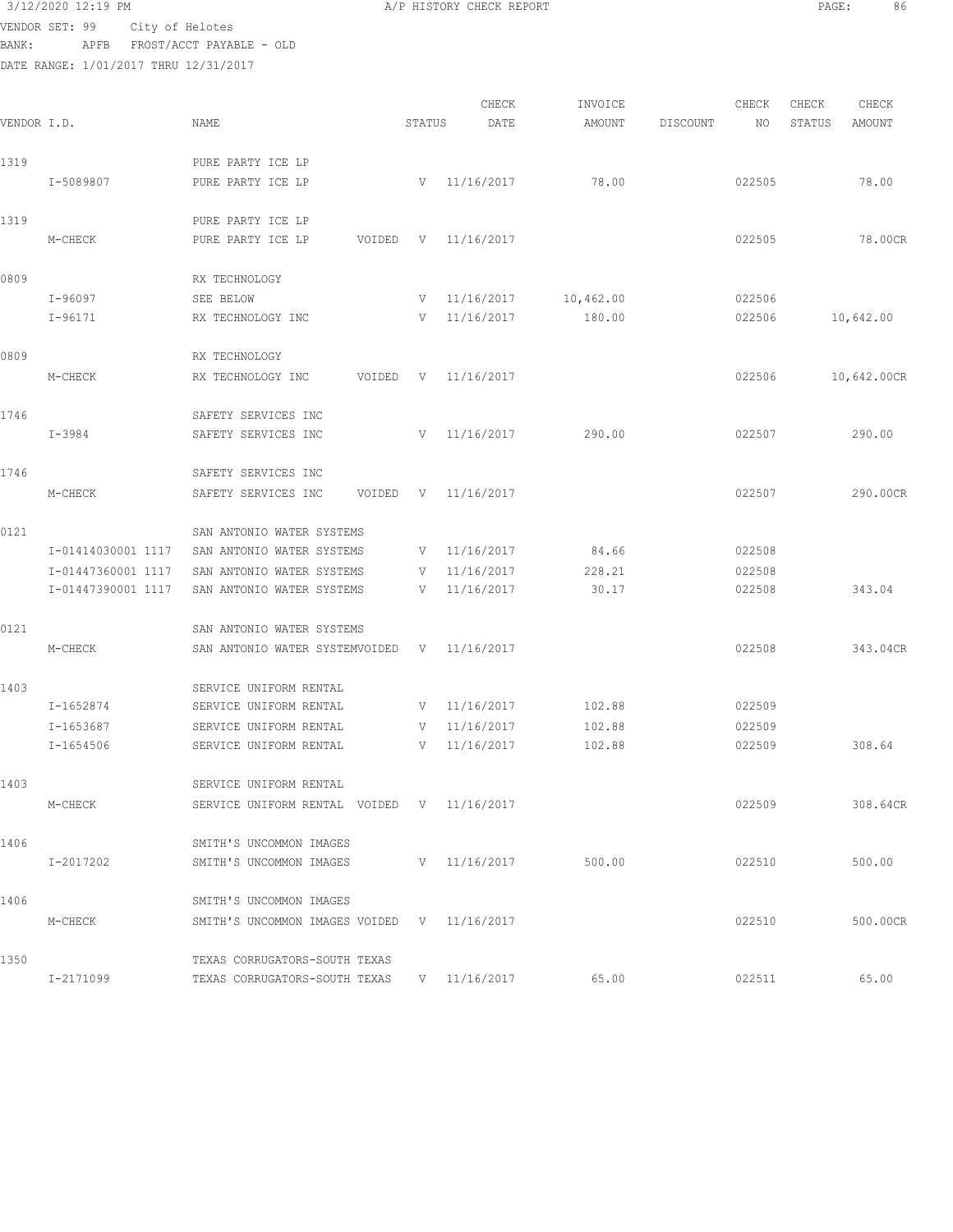VENDOR SET: 99 City of Helotes BANK: APFB FROST/ACCT PAYABLE - OLD

DATE RANGE: 1/01/2017 THRU 12/31/2017

CHECK INVOICE CHECK CHECK CHECK<br>DATE AMOUNT DISCOUNT NO STATUS AMOUNT .<br>In the other weapon of the Search Status Date and a the Discount and Status amount Amount Amount and the Statu 1350 TEXAS CORRUGATORS-SOUTH TEXAS M-CHECK TEXAS CORRUGATORS-SOUTH VOIDED V 11/16/2017 022511 65.00CR 0489 TIETZE PLUMBING INC<br>I-11140 TIETZE PLUMBING INC TIETZE PLUMBING INC <br>
V 11/16/2017 169.50 022512 169.50 0489 TIETZE PLUMBING INC M-CHECK TIETZE PLUMBING INC VOIDED V 11/16/2017 022512 169.50CR 0145 TIME WARNER CABLE SAN ANTONIO I-0039133110717 TIME WARNER CABLE SAN ANTONIO V 11/16/2017 548.83 022513 548.83 0145 TIME WARNER CABLE SAN ANTONIO M-CHECK TIME WARNER CABLE SAN ANVOIDED V 11/16/2017 022513 548.83CR 1387 WELLS FARGO FINANCIAL LEASING I-5004354744 WELLS FARGO FINANCIAL LEASING V 11/16/2017 27.00 022514 I-5004354745 WELLS FARGO FINANCIAL LEASING V 11/16/2017 1,998.87 022514 2,025.87 1387 WELLS FARGO FINANCIAL LEASING M-CHECK WELLS FARGO FINANCIAL LEVOIDED V 11/16/2017 022514 2,025.87CR 1236 HENRY SCHEIN INC I-46959161 HENRY SCHEIN INC R 11/16/2017 Reissue 022515 55.20 1704 KENTECH INC I-22344 KENTECH V 11/16/2017 Reissue 022516 0166 LEXISNEXIS RISK DATA MNGMNT IN I-120682120171031 LEXISNEXIS RISK DATA MNGMNT IN R 11/16/2017 Reissue 022517 115.00 1197 LORI GAYLE CALZONCIT I-OCTOBER 2017 LORI GAYLE CALZONCIT R 11/16/2017 Reissue 022518 650.00 0368 PHYSIO-CONTROL INC I-417166697 PHYSIO-CONTROL INC R 11/16/2017 Reissue 022519 5,601.48 0112 PRAXAIR DIST INC I-79436378 PRAXAIR DIST INC R 11/16/2017 Reissue 022520 266.05 1319 PURE PARTY ICE LP I-5089807 PURE PARTY ICE LP R 11/16/2017 Reissue 022521 022521 78.00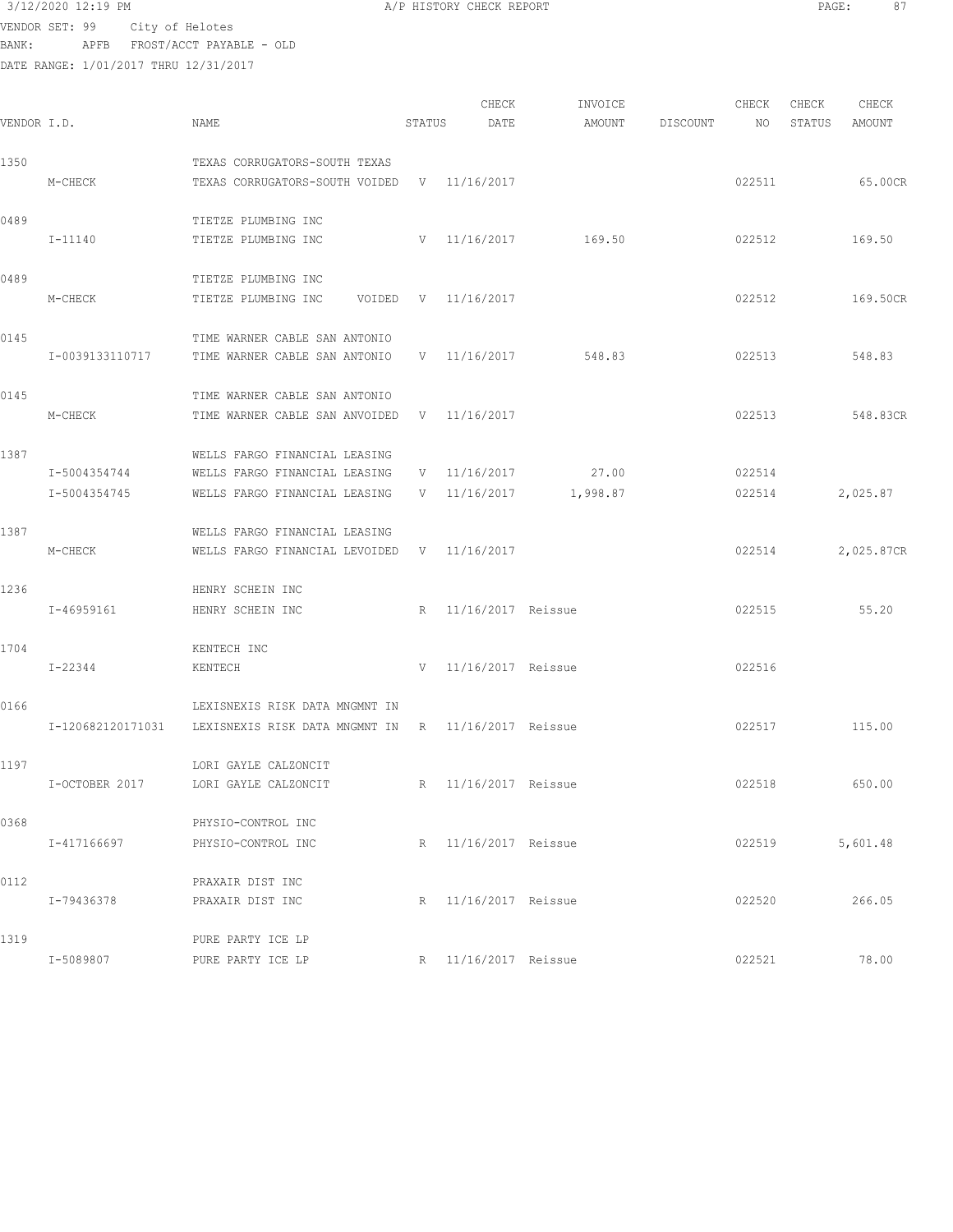VENDOR SET: 99 City of Helotes BANK: APFB FROST/ACCT PAYABLE - OLD DATE RANGE: 1/01/2017 THRU 12/31/2017

CHECK INVOICE CHECK CHECK CHECK<br>DATE AMOUNT DISCOUNT NO STATUS AMOUNT VENDOR I.D. NAME STATUS DATE AMOUNT DISCOUNT NO STATUS AMOUNT 0809 RX TECHNOLOGY I-96097 SEE BELOW R 11/16/2017 Reissue 022522 I-96171 RX TECHNOLOGY INC R 11/16/2017 Reissue 022522 10,642.00 1746 SAFETY SERVICES INC I-3984 SAFETY SERVICES INC R 11/16/2017 Reissue 022523 290.00 0121 SAN ANTONIO WATER SYSTEMS I-01414030001 1117 SAN ANTONIO WATER SYSTEMS R 11/16/2017 Reissue 022524 I-01447360001 1117 SAN ANTONIO WATER SYSTEMS R 11/16/2017 Reissue 022524 I-01447390001 1117 SAN ANTONIO WATER SYSTEMS R 11/16/2017 Reissue 022524 343.04 1403 SERVICE UNIFORM RENTAL I-1652874 SERVICE UNIFORM RENTAL R 11/16/2017 Reissue 022525 I-1653687 SERVICE UNIFORM RENTAL R 11/16/2017 Reissue 022525 I-1654506 SERVICE UNIFORM RENTAL R 11/16/2017 Reissue 022525 308.64 1406 SMITH'S UNCOMMON IMAGES I-2017202 SMITH'S UNCOMMON IMAGES R 11/16/2017 Reissue 022526 500.00 1350 TEXAS CORRUGATORS-SOUTH TEXAS I-2171099 TEXAS CORRUGATORS-SOUTH TEXAS R 11/16/2017 Reissue 022527 65.00 0489 TIETZE PLUMBING INC I-11140 TIETZE PLUMBING INC R 11/16/2017 Reissue 022528 169.50 0145 TIME WARNER CABLE SAN ANTONIO I-0039133110717 TIME WARNER CABLE SAN ANTONIO R 11/16/2017 Reissue 022529 548.83 1387 WELLS FARGO FINANCIAL LEASING I-5004354744 WELLS FARGO FINANCIAL LEASING R 11/16/2017 Reissue 022530 I-5004354745 WELLS FARGO FINANCIAL LEASING R 11/16/2017 Reissue 022530 2,025.87 0021 A T & T MOBILITY I-2017 A T & T MOBILITY R 11/27/2017 1,657.12 022531 1,657.12 1852 AIR AUTHORITY LLC I-7977-1 AIR AUTHORITY LLC R 11/27/2017 245.50 022532 I-7997-1 AIR AUTHORITY LLC R 11/27/2017 295.00 022532 I-8001-1 AIR AUTHORITY LLC R 11/27/2017 246.50 022532 I-8023-1 AIR AUTHORITY LLC R 11/27/2017 6,860.00 022532 I-8029.- AIR AUTHORITY LLC R 11/27/2017 3,974.58 022532 11,621.58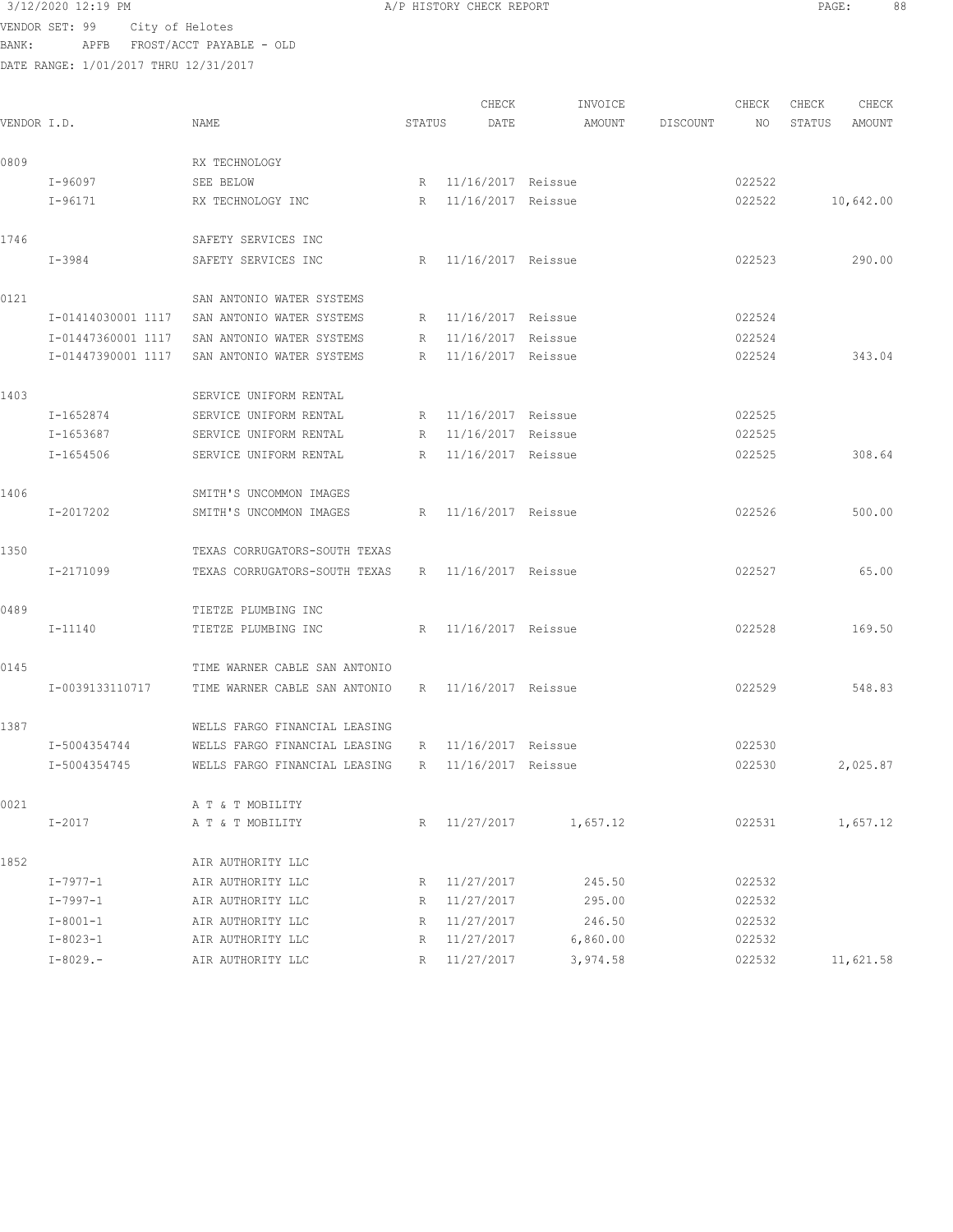3/12/2020 12:19 PM A/P HISTORY CHECK REPORT PAGE: 89 VENDOR SET: 99 City of Helotes BANK: APFB FROST/ACCT PAYABLE - OLD

| VENDOR I.D. |                                                                                        | NAME                                                             | STATUS      | CHECK<br>DATE                          | INVOICE<br>AMOUNT         | <b>DISCOUNT</b> | CHECK<br>NO                | CHECK<br>STATUS | CHECK<br>AMOUNT |
|-------------|----------------------------------------------------------------------------------------|------------------------------------------------------------------|-------------|----------------------------------------|---------------------------|-----------------|----------------------------|-----------------|-----------------|
| 0119        | I-OCTOBER 2017                                                                         | BINGHAM & LEA PC INC<br>BINGHAM & LEA PC INC                     | R           | 11/27/2017                             | 800.00                    |                 | 022533                     |                 | 800.00          |
| 1175        | I-OCTOBER 2017                                                                         | BUSINESS & PROFESSIONAL SERVIC<br>BUSINESS & PROFESSIONAL SERVIC | R           | 11/27/2017                             | 1,144.52                  |                 | 022534                     |                 | 1,144.52        |
| 0353        | I-17954552                                                                             | CANON FINANCIAL SERVICES INC<br>CANON FINANCIAL SERVICES INC     | R           | 11/27/2017                             | 173.72                    |                 | 022535                     |                 | 173.72          |
| 1386        | I-8403423454                                                                           | CINTAS CORPORATION NO 2<br>CINTAS CORPORATION NO 2               | R           | 11/27/2017                             | 553.38                    |                 | 022536                     |                 | 553.38          |
| 0643        | I-14978                                                                                | DAVIDSON & TROILO REAM & GARZA<br>DAVIDSON & TROILO REAM & GARZA | R           | 11/27/2017                             | 4,235.50                  |                 | 022537                     |                 | 4,235.50        |
| 1395        | I-STMNT 2243 1117                                                                      | DEZAVALA-SHAVANO VETERINARY CL<br>DEZAVALA-SHAVANO VETERINARY CL | R           | 11/27/2017                             | 189.00                    |                 | 022538                     |                 | 189.00          |
| 1682        | $I - 01017$                                                                            | HELOTES HUMANE SOCIETY<br>HELOTES HUMANE SOCIETY                 | R           | 11/27/2017                             | 360.00                    |                 | 022539                     |                 | 360.00          |
| 0071        | $I - 6135$                                                                             | JOHN ROBERT KUEHL<br>HORIZON PRINTING                            | R           | 11/27/2017                             | 120.64                    |                 | 022540                     |                 | 120.64          |
| 0291        |                                                                                        | LNV ENGINEERING                                                  |             |                                        |                           |                 |                            |                 |                 |
|             | $I - 25500$<br>$I - 25503$                                                             | LNV ENGINEERING INC<br>LNV ENGINEERING INC                       | R<br>R      | 11/27/2017<br>11/27/2017               | 2,184.00<br>536.20        |                 | 022541<br>022541           |                 | 2,720.20        |
| 0427        | I-OCTOBER 2017                                                                         | MARIO A TREVINO<br>MARIO A TREVINO                               | R           | 11/27/2017                             | 1,600.00                  |                 | 022542                     |                 | 1,600.00        |
| 0793        | I-973342102001                                                                         | OFFICE DEPOT INC<br>OFFICE DEPOT                                 | R           | 11/27/2017                             | 27.89                     |                 | 022543                     |                 |                 |
|             | I-973342542001<br>I-973342542002                                                       | OFFICE DEPOT<br>OFFICE DEPOT                                     | R<br>R      | 11/27/2017<br>11/27/2017               | 212.30<br>23.19           |                 | 022543<br>022543           |                 |                 |
|             | I-973342543001<br>I-973342546001<br>I-974451605001                                     | OFFICE DEPOT<br>OFFICE DEPOT<br>OFFICE DEPOT                     | R<br>R<br>R | 11/27/2017<br>11/27/2017<br>11/27/2017 | 24.99<br>7.99<br>26.99    |                 | 022543<br>022543<br>022543 |                 |                 |
|             | I-974451726001<br>I-974451727001                                                       | OFFICE DEPOT<br>OFFICE DEPOT                                     | R<br>R      | 11/27/2017<br>11/27/2017               | 6.99<br>17.52             |                 | 022543<br>022543           |                 |                 |
|             | I-976169222001 1117 OFFICE DEPOT<br>I-976169331001 1117 OFFICE DEPOT<br>I-976169332001 | OFFICE DEPOT                                                     | R<br>R<br>R | 11/27/2017<br>11/27/2017<br>11/27/2017 | 139.99<br>558.88<br>92.78 |                 | 022543<br>022543<br>022543 |                 |                 |
|             | I-976169333001 1117 OFFICE DEPOT<br>I-976169334001 1117 OFFICE DEPOT<br>I-976169335001 | OFFICE DEPOT                                                     | R<br>R      | 11/27/2017<br>11/27/2017<br>11/27/2017 | 34.72<br>23.74<br>16.99   |                 | 022543<br>022543<br>022543 |                 |                 |
|             | I-978298975001                                                                         | OFFICE DEPOT                                                     | R<br>R      | 11/27/2017                             | 119.12                    |                 | 022543                     |                 | 1,334.08        |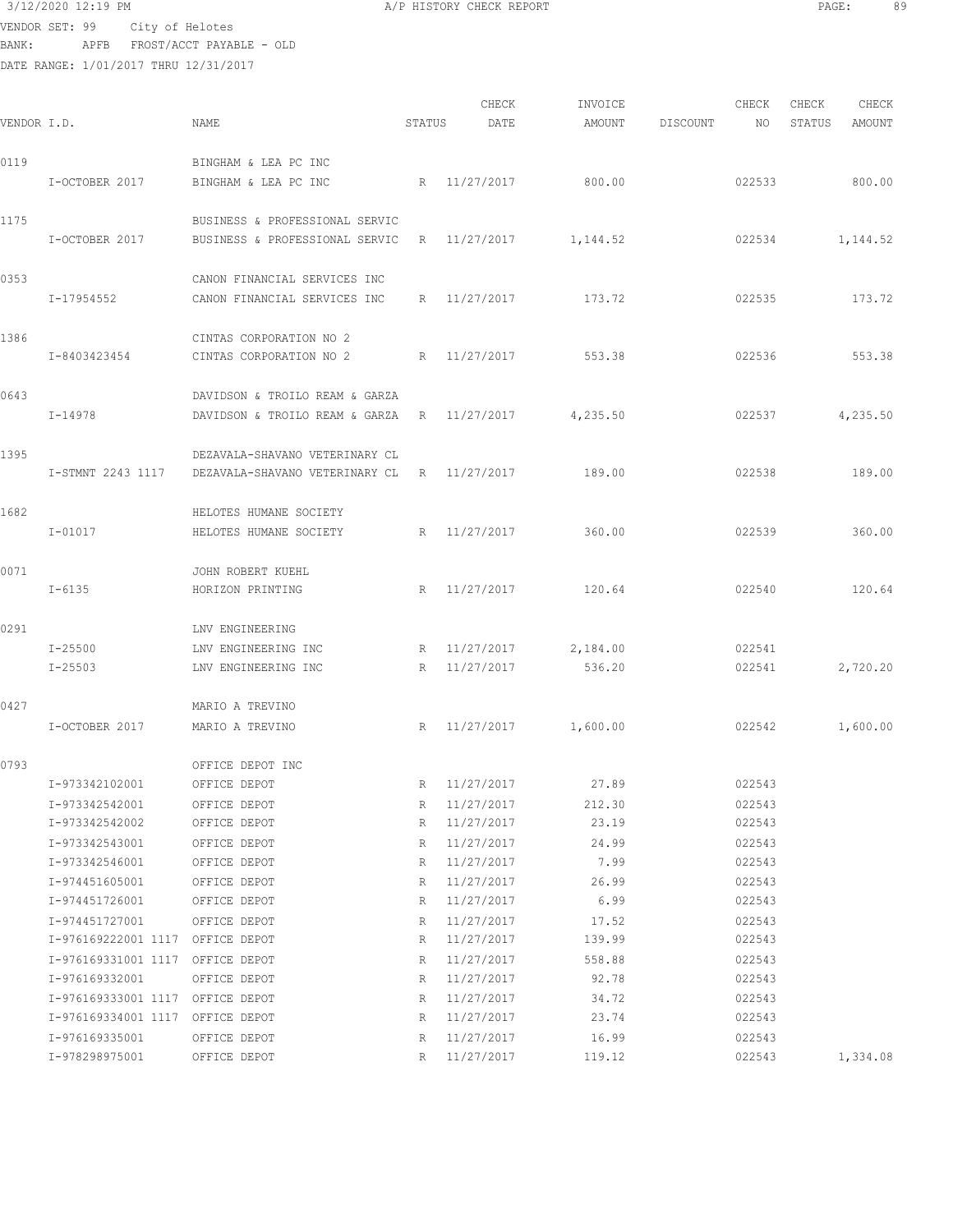3/12/2020 12:19 PM A/P HISTORY CHECK REPORT PAGE: 90 VENDOR SET: 99 City of Helotes BANK: APFB FROST/ACCT PAYABLE - OLD

| VENDOR I.D. |                 | NAME                                                       | STATUS          | CHECK<br>DATE | INVOICE<br>AMOUNT | DISCOUNT | CHECK<br>NO. | CHECK<br>STATUS | CHECK<br>AMOUNT |
|-------------|-----------------|------------------------------------------------------------|-----------------|---------------|-------------------|----------|--------------|-----------------|-----------------|
| 1781        |                 | PROTECTION ONE ALARM MONITORIN                             |                 |               |                   |          |              |                 |                 |
|             | I-119623688     | PROTECTION ONE ALARM MONITORIN                             |                 | R 11/27/2017  | 220.00            |          | 022545       |                 | 220.00          |
| 0809        | $I-96167$       | RX TECHNOLOGY<br>RX TECHNOLOGY INC                         | R               | 11/27/2017    | 25,824.00         |          | 022546       |                 | 25,824.00       |
| 0120        |                 | SAECO ELECTRIC & UTILITY LTD                               |                 |               |                   |          |              |                 |                 |
|             | I-20144213      | SAECO ELECTRIC & UTILITY LTD                               | V               | 11/27/2017    | 150.00            |          | 022547       |                 |                 |
|             | I-20144214      | SAECO ELECTRIC & UTILITY LTD                               | V               | 11/27/2017    | 247.75            |          | 022547       |                 | 397.75          |
| 0120        |                 | SAECO ELECTRIC & UTILITY LTD                               |                 |               |                   |          |              |                 |                 |
|             | M-CHECK         | SAECO ELECTRIC & UTILITYUNPOST                             |                 | V 12/19/2017  |                   |          | 022547       |                 | 397.75CR        |
| 1049        | $I-11616$       | SAFELANE TRAFFIC SUPPLY LLC<br>SAFELANE TRAFFIC SUPPLY LLC | R               | 11/27/2017    | 84.00             |          | 022548       |                 | 84.00           |
| 1403        |                 | SERVICE UNIFORM RENTAL                                     |                 |               |                   |          |              |                 |                 |
|             | I-1655326       | SERVICE UNIFORM RENTAL                                     | R               | 11/27/2017    | 102.88            |          | 022549       |                 |                 |
|             | $I - 1656142$   | SERVICE UNIFORM RENTAL                                     | R               | 11/27/2017    | 116.20            |          | 022549       |                 |                 |
|             | $I - 1656257$   | SERVICE UNIFORM RENTAL                                     | $R_{\parallel}$ | 11/27/2017    | 184.00            |          | 022549       |                 | 403.08          |
| 1853        |                 | STEAMER'S CARPET CARE                                      |                 |               |                   |          |              |                 |                 |
|             | I-192868        | STEAMER'S CARPET CARE                                      | R               | 11/27/2017    | 805.14            |          | 022550       |                 | 805.14          |
| 0138        |                 | SUSAN WOOTTON<br>CPA                                       |                 |               |                   |          |              |                 |                 |
|             | I-NOVEMBER 2017 | CPA<br>SUSAN WOOTTON                                       | R               | 11/27/2017    | 1,750.00          |          | 022551       |                 | 1,750.00        |
| 1843        |                 | TEXAS DEVELOPERS LLC                                       |                 |               |                   |          |              |                 |                 |
|             | I-380 AGMT 1117 | TEXAS DEVELOPERS LLC                                       | R               | 11/27/2017    | 204,290.76        |          | 022552       |                 | 204,290.76      |
| 0141        |                 | TEXAS MUNICIPAL LEAGUE                                     |                 |               |                   |          |              |                 |                 |
|             | I-C619 1117     | TEXAS MUNICIPAL LEAGUE                                     | R               | 11/27/2017    | 1,920.00          |          | 022553       |                 | 1,920.00        |
| 0777        |                 | UNITED SITE SERVICES                                       |                 |               |                   |          |              |                 |                 |
|             | I-1146030327    | UNITED SITE SERVICES OF TEXAS                              |                 | R 11/27/2017  | 127.08            |          | 022554       |                 | 127.08          |
| 1004        |                 | XYBIX SYSTEMS INC                                          |                 |               |                   |          |              |                 |                 |
|             | I-30735/30736   | SEE BELOW                                                  | R               | 11/27/2017    | 4,117.12          |          | 022555       |                 | 4, 117. 12      |
| 1289        |                 | ZIPS CAR WASH LLC                                          |                 |               |                   |          |              |                 |                 |
|             | I-181430417     | ZIPS CAR WASH LLC                                          |                 | R 11/27/2017  | 228.00            |          | 022556       |                 |                 |
|             | I-181430517     | ZIPS CAR WASH LLC                                          |                 | R 11/27/2017  | 228.00            |          | 022556       |                 |                 |
|             | I-181430617     | ZIPS CAR WASH LLC                                          | R               | 11/27/2017    | 228.00            |          | 022556       |                 |                 |
|             | I-181430717     | ZIPS CAR WASH LLC                                          | R               | 11/27/2017    | 216.00            |          | 022556       |                 |                 |
|             | I-181430817     | ZIPS CAR WASH LLC                                          | R               | 11/27/2017    | 216.00            |          | 022556       |                 |                 |
|             | I-181430917     | ZIPS CAR WASH LLC                                          | R               | 11/27/2017    | 216.00            |          | 022556       |                 | 1,332.00        |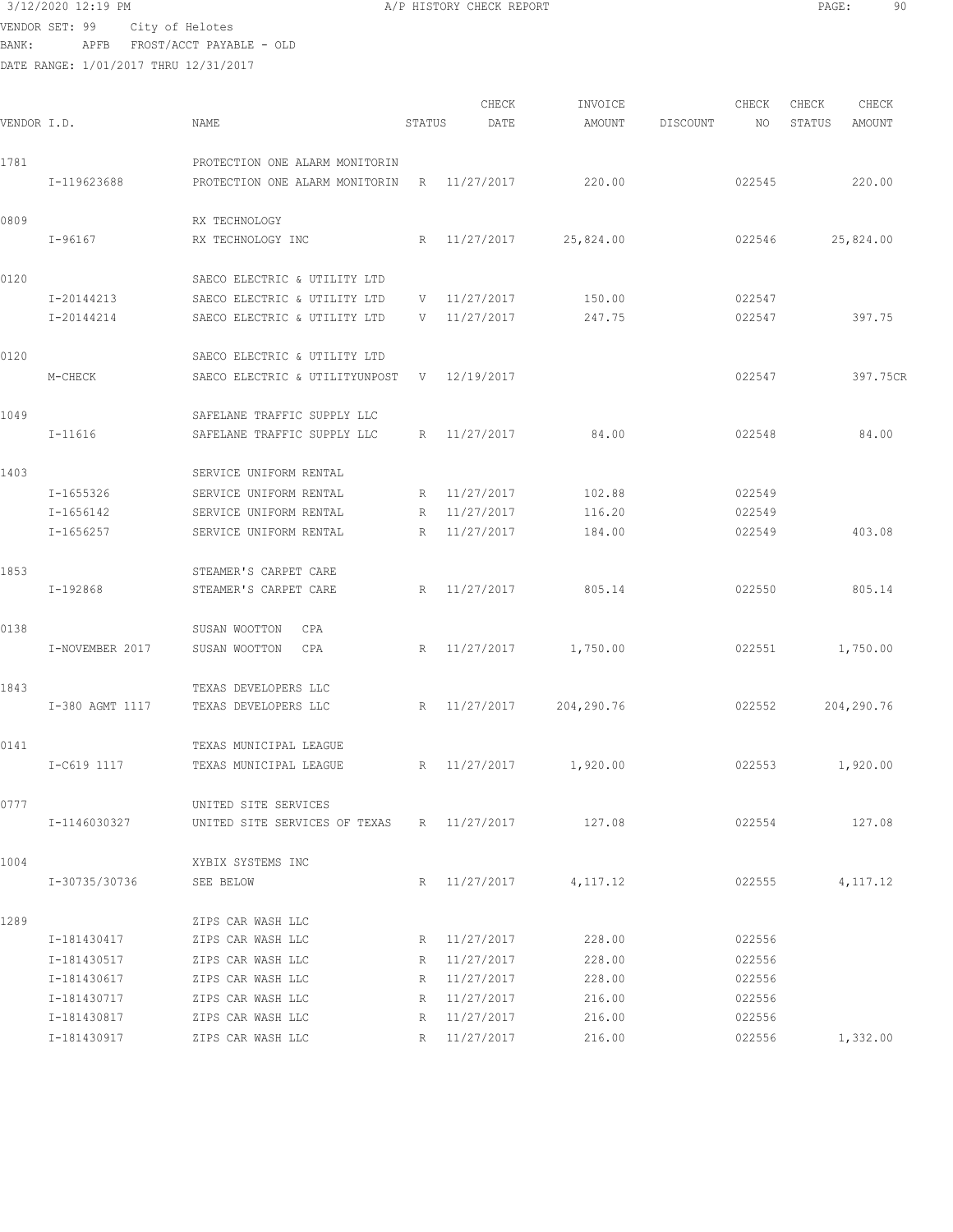# $3/12/2020$  12:19 PM  $A/P$  HISTORY CHECK REPORT  $\blacksquare$  PAGE: 91 VENDOR SET: 99 City of Helotes

BANK: APFB FROST/ACCT PAYABLE - OLD

|             |                    |                               |                 | CHECK        | INVOICE   |                 | CHECK  | CHECK  | CHECK     |
|-------------|--------------------|-------------------------------|-----------------|--------------|-----------|-----------------|--------|--------|-----------|
| VENDOR I.D. |                    | NAME                          | STATUS          | DATE         | AMOUNT    | <b>DISCOUNT</b> | NO     | STATUS | AMOUNT    |
| 1721        |                    | A T & T                       |                 |              |           |                 |        |        |           |
|             | I-7998064 1117     | A T & T                       | R               | 12/13/2017   | 1,426.12  |                 | 022574 |        | 1,426.12  |
| 0009        |                    | AACOG                         |                 |              |           |                 |        |        |           |
|             | $I - 02335$        | AACOG                         | $R_{\parallel}$ | 12/13/2017   | 925.00    |                 | 022575 |        | 925.00    |
| 1852        |                    | AIR AUTHORITY LLC             |                 |              |           |                 |        |        |           |
|             | $I - 8074 - 1$     | AIR AUTHORITY LLC             | R               | 12/13/2017   | 830.00    |                 | 022576 |        |           |
|             | $I - 8075 - 1$     |                               | R               | 12/13/2017   | 1,670.00  |                 | 022576 |        | 2,500.00  |
| 0334        |                    | ALAMO CHAPTER TMCA INC        |                 |              |           |                 |        |        |           |
|             | I-ANNUAL DUES 1217 | ALAMO CHAPTER TMCA INC        | R               | 12/13/2017   | 45.00     |                 | 022577 |        | 45.00     |
| 0020        |                    | ARMSTRONG VAUGHAN & ASSOC INC |                 |              |           |                 |        |        |           |
|             | $I - 42035$        | ARMSTRONG VAUGHAN & ASSOC INC | R               | 12/13/2017   | 6,900.00  |                 | 022578 |        | 6,900.00  |
| 1596        |                    | ARROW INTERNATIONAL INC       |                 |              |           |                 |        |        |           |
|             | I-95300312         | ARROW INTERNATIONAL INC       | $R_{\parallel}$ | 12/13/2017   | 562.65    |                 | 022579 |        | 562.65    |
| 0024        |                    | BEXAR APPRAISAL DIST          |                 |              |           |                 |        |        |           |
|             | I-00011656         | BEXAR APPRAISAL DIST          | $R_{\parallel}$ | 12/13/2017   | 4,515.00  |                 | 022580 |        | 4,515.00  |
| 1849        |                    | BILL EMBREY ROOFING CO        |                 |              |           |                 |        |        |           |
|             | I-84089            | CITY HALL ROOF REPAIR         | R               | 12/13/2017   | 24,301.50 |                 | 022581 |        | 24,301.50 |
| 0029        |                    | BRUCE C BEALOR                |                 |              |           |                 |        |        |           |
|             | I-NOVEMBER 2017    | BRUCE C BEALOR                | R               | 12/13/2017   | 12,335.00 |                 | 022582 |        | 12,335.00 |
| 0747        |                    | C-6 DISPOSAL SYSTEMS INC      |                 |              |           |                 |        |        |           |
|             | I-600654           | C-6 DISPOSAL SYSTEMS INC      | R               | 12/13/2017   | 50.00     |                 | 022583 |        | 50.00     |
| 0042        |                    | CITY PUBLIC SERVICE           |                 |              |           |                 |        |        |           |
|             | I-3001085347 1217  | CITY PUBLIC SERVICE           | R               | 12/13/2017   | 581.61    |                 | 022584 |        |           |
|             | I-3002417564 1217  | CITY PUBLIC SERVICE           | R               | 12/13/2017   | 310.18    |                 | 022584 |        |           |
|             | I-3002836202 1217  | CITY PUBLIC SERVICE           | R               | 12/13/2017   | 49.73     |                 | 022584 |        |           |
|             | I-3002838864 1217  | CITY PUBLIC SERVICE           | R               | 12/13/2017   | 73.53     |                 | 022584 |        |           |
|             | I-3003381122       | CITY PUBLIC SERVICE           | R               | 12/13/2017   | 44.51     |                 | 022584 |        |           |
|             | I-3003381144 1217  | CITY PUBLIC SERVICE           | $R_{\perp}$     | 12/13/2017   | 33.50     |                 | 022584 |        | 1,093.06  |
| 0700        |                    | COLD FIRE SIGNS INC           |                 |              |           |                 |        |        |           |
|             | I-17391            | COLD FIRE SIGNS INC           |                 | R 12/13/2017 | 201.80    |                 | 022585 |        | 201.80    |
| 1776        |                    | COPSYNC INC                   |                 |              |           |                 |        |        |           |
|             | I-11453            | COPSYNC INC                   |                 | R 12/13/2017 | 13,903.80 |                 | 022586 |        | 13,903.80 |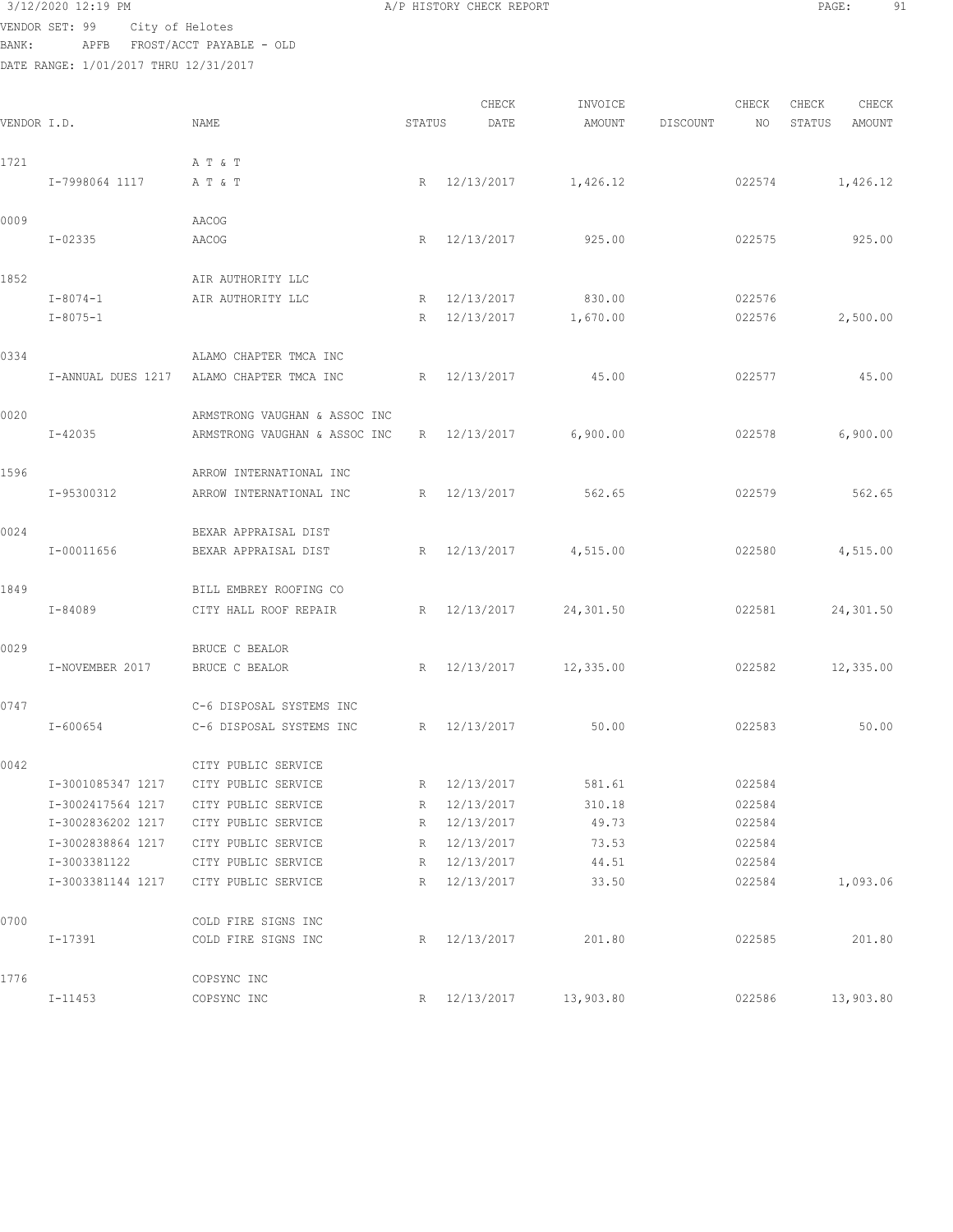| 3/12/2020 12:19 PM |      |                      |
|--------------------|------|----------------------|
| VENDOR SET: 99     |      | City of Helotes      |
| BANK:              | APFB | FROST/ACCT PAYABLE - |

A/P HISTORY CHECK REPORT PAGE: 92

ACCT PAYABLE - OLD

| VENDOR I.D. |                   | NAME                                        | STATUS | CHECK<br>DATE | INVOICE<br>AMOUNT | DISCOUNT | CHECK<br>NO | CHECK<br>STATUS | CHECK<br>AMOUNT |
|-------------|-------------------|---------------------------------------------|--------|---------------|-------------------|----------|-------------|-----------------|-----------------|
| 1854        |                   | CRISTINA LOPEZ                              |        |               |                   |          |             |                 |                 |
|             | I-REIMB PAR 1217  | CRISTINA LOPEZ                              |        | R 12/13/2017  | 32.24             |          | 022587      |                 | 32.24           |
| 0356        |                   | DAILEY WELLS COMMUNICATION INC              |        |               |                   |          |             |                 |                 |
|             | I-00002514        | DAILEY WELLS COMMUNICATION INC              | R      | 12/13/2017    | 119.61            |          | 022588      |                 |                 |
|             | I-17GB113127      |                                             | R      | 12/13/2017    | 11,198.31         |          | 022588      |                 | 11,317.92       |
| 1051        |                   | DAMARIS SERNA                               |        |               |                   |          |             |                 |                 |
|             | I-NOVEMBER 2017   | DAMARIS SERNA                               | R      | 12/13/2017    | 360.00            |          | 022589      |                 | 360.00          |
| 1395        |                   | DEZAVALA-SHAVANO VETERINARY CL              |        |               |                   |          |             |                 |                 |
|             | I-2243 1217       | DEZAVALA-SHAVANO VETERINARY CL              |        | R 12/13/2017  | 230.00            |          | 022590      |                 | 230.00          |
| 1523        |                   | ELIGIBILITY TRACKING CALCULATO              |        |               |                   |          |             |                 |                 |
|             | I-14850           | ELIGIBILITY TRACKING CALCULATO              |        | R 12/13/2017  | 150.00            |          | 022591      |                 | 150.00          |
| 1739        |                   | FASTMED URGENT CARE, PC                     |        |               |                   |          |             |                 |                 |
|             | I-1395 110617     | FASTMED URGENT CARE, PC                     |        | R 12/13/2017  | 472.00            |          | 022592      |                 | 472.00          |
| 0060        |                   | GREY FOREST UTILITIES INC                   |        |               |                   |          |             |                 |                 |
|             | I-1007684800 1217 | GREY FOREST UTILITIES INC                   | R      | 12/13/2017    | 15.09             |          | 022593      |                 |                 |
|             | I-1025023600 1217 | GREY FOREST UTILITIES INC                   | R      | 12/13/2017    | 15.09             |          | 022593      |                 |                 |
|             | I-1025024400 1217 | GREY FOREST UTILITIES INC                   |        | R 12/13/2017  | 134.29            |          | 022593      |                 |                 |
|             | I-1025025200 1217 | GREY FOREST UTILITIES INC                   |        | R 12/13/2017  | 313.80            |          | 022593      |                 |                 |
|             | I-1025560200 1217 | GREY FOREST UTILITIES INC                   | R      | 12/13/2017    | 10.29             |          | 022593      |                 | 488.56          |
| 1583        |                   | HEAT SAFETY EQUIPMENT LLC                   |        |               |                   |          |             |                 |                 |
|             | I-1712528         | HEAT SAFETY EQUIPMENT LLC                   |        | R 12/13/2017  | 183.88            |          | 022594      |                 | 183.88          |
| 1236        |                   | HENRY SCHEIN INC                            |        |               |                   |          |             |                 |                 |
|             | I-47491891        | HENRY SCHEIN INC                            | R      | 12/13/2017    | 110.40            |          | 022595      |                 |                 |
|             | I-47603104        | HENRY SCHEIN INC                            |        | R 12/13/2017  | 355.03            |          | 022595      |                 |                 |
|             | I-47714768        | HENRY SCHEIN INC                            | R      | 12/13/2017    | 85.47             |          | 022595      |                 |                 |
|             | I-47770137        | HENRY SCHEIN INC                            |        | R 12/13/2017  | 631.20            |          | 022595      |                 |                 |
|             | I-48018738        | HENRY SCHEIN INC                            |        | R 12/13/2017  | 1,520.17          |          | 022595      |                 | 2,702.27        |
| 1731        |                   | HERC RENTALS INC                            |        |               |                   |          |             |                 |                 |
|             | I-51245650        | HERC RENTALS INC                            |        | R 12/13/2017  | 740.00            |          | 022596      |                 | 740.00          |
| 0069        |                   | HOME DEPOT INC                              |        |               |                   |          |             |                 |                 |
|             | I-STMNT 112117    | HOME DEPOT INC                              |        | R 12/13/2017  | 18.99             |          | 022597      |                 | 18.99           |
| 1519        |                   | IHEARTMEDIA & ENTERTAINMENT IN              |        |               |                   |          |             |                 |                 |
|             | I-5011716002      | IHEARTMEDIA & ENTERTAINMENT IN R 12/13/2017 |        |               | 280.00            |          | 022598      |                 | 280.00          |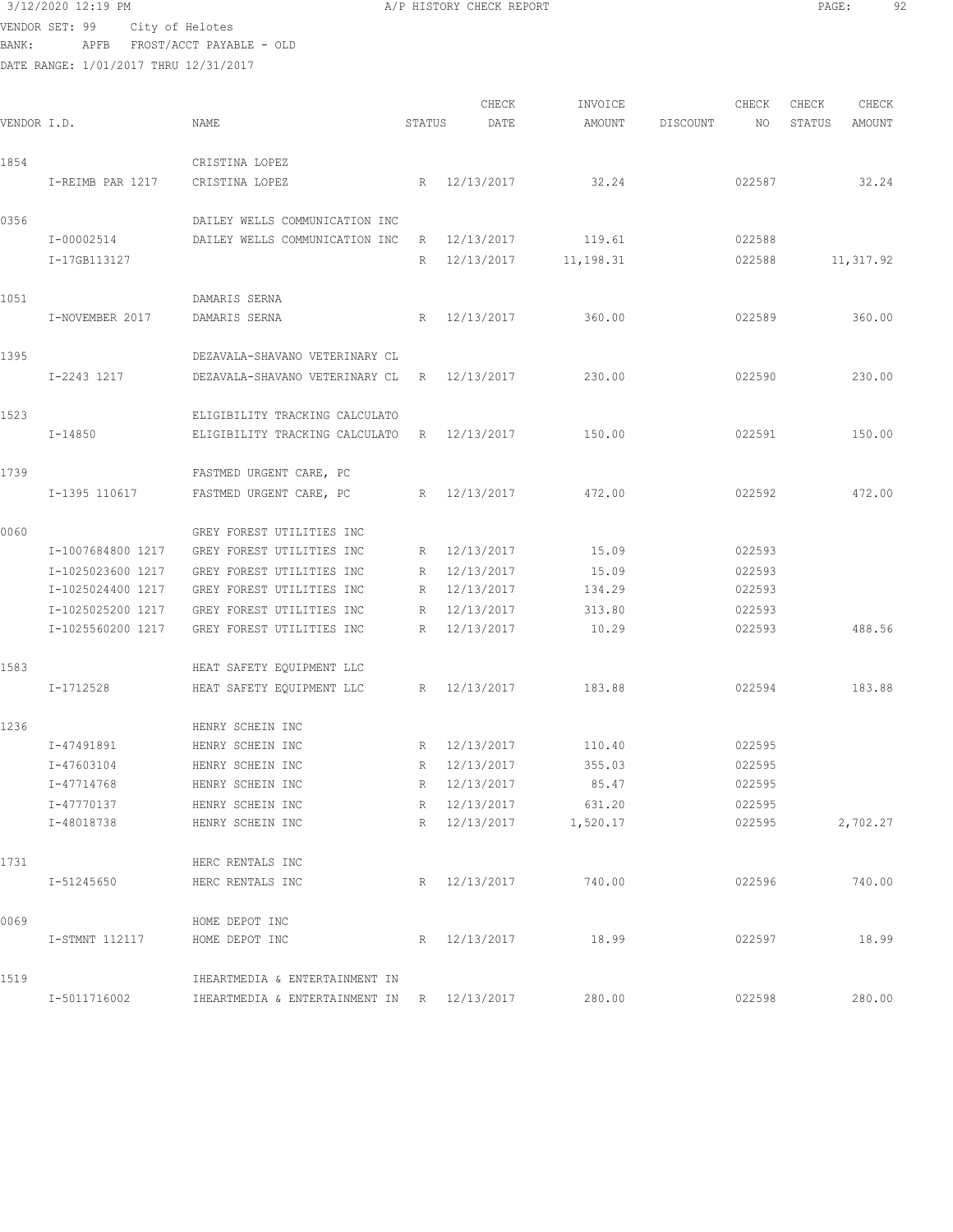# 3/12/2020 12:19 PM A/P HISTORY CHECK REPORT PAGE: 93 VENDOR SET: 99 City of Helotes BANK: APFB FROST/ACCT PAYABLE - OLD

| VENDOR I.D. |                                   | NAME                                         | STATUS          | CHECK<br>DATE | INVOICE<br>AMOUNT | DISCOUNT | CHECK<br>NO. | CHECK<br>STATUS | CHECK<br>AMOUNT |
|-------------|-----------------------------------|----------------------------------------------|-----------------|---------------|-------------------|----------|--------------|-----------------|-----------------|
| 0166        |                                   | LEXISNEXIS RISK DATA MNGMNT IN               |                 |               |                   |          |              |                 |                 |
|             | I-120682120171130                 | LEXISNEXIS RISK DATA MNGMNT IN               |                 | R 12/13/2017  | 115.00            |          | 022599       |                 | 115.00          |
| 0097        |                                   | THOMAS PATRICK JOHNSON                       |                 |               |                   |          |              |                 |                 |
|             | $I - 5225$                        | MAVERICK ELECTRIC                            | R               | 12/13/2017    | 145.00            |          | 022600       |                 | 145.00          |
| 1855        |                                   | MOSES GAITAN                                 |                 |               |                   |          |              |                 |                 |
|             | I-TRAVEL REIMB 1217 MOSES GAITAN  |                                              |                 | R 12/13/2017  | 355.17            |          | 022601       |                 | 355.17          |
| 0977        |                                   | NORMAN HAYNES                                |                 |               |                   |          |              |                 |                 |
|             | I-REIMB INV 0131447 NORMAN HAYNES |                                              |                 | R 12/13/2017  | 118.50            |          | 022602       |                 | 118.50          |
| 1181        |                                   | OAK HILLS FLORIST                            |                 |               |                   |          |              |                 |                 |
|             | I-113017                          | OAK HILLS FLORIST CORP                       |                 | R 12/13/2017  | 82.95             |          | 022603       |                 | 82.95           |
| 0793        |                                   | OFFICE DEPOT INC                             |                 |               |                   |          |              |                 |                 |
|             | I-979337522001                    | OFFICE DEPOT                                 |                 | R 12/13/2017  | 129.96            |          | 022604       |                 |                 |
|             | I-979337607001                    | OFFICE DEPOT                                 |                 | R 12/13/2017  | 29.59             |          | 022604       |                 |                 |
|             | I-979337608001                    | OFFICE DEPOT                                 |                 | R 12/13/2017  | 21.34             |          | 022604       |                 |                 |
|             | I-979337610001                    | OFFICE DEPOT                                 |                 | R 12/13/2017  | 36.79             |          | 022604       |                 |                 |
|             | I-979339413001                    | OFFICE DEPOT                                 |                 | R 12/13/2017  | 114.81            |          | 022604       |                 |                 |
|             | I-979339508001                    | OFFICE DEPOT                                 | R               | 12/13/2017    | 26.76             |          | 022604       |                 |                 |
|             | I-981954527001                    | OFFICE DEPOT                                 | $R_{\parallel}$ | 12/13/2017    | 752.31            |          | 022604       |                 | 1,111.56        |
| 0864        |                                   | PACESETTER PERSONNEL SERVICES                |                 |               |                   |          |              |                 |                 |
|             | I-152961SAT                       | PACESETTER PERSONNEL SERVICES                |                 | R 12/13/2017  | 1,539.37          |          | 022605       |                 | 1,539.37        |
| 1132        |                                   | PATTERSON CAPITAL MGMT/PATTERS               |                 |               |                   |          |              |                 |                 |
|             | $I-4108$                          | PATTERSON & ASSOCIATES / PATTER R 12/13/2017 |                 |               | 150.00            |          | 022606       |                 | 150.00          |
| 0368        |                                   | PHYSIO-CONTROL INC                           |                 |               |                   |          |              |                 |                 |
|             | I-117091874                       | PHYSIO-CONTROL INC                           |                 | R 12/13/2017  | 168.00            |          | 022607       |                 | 168.00          |
| 0112        |                                   | PRAXAIR DIST INC                             |                 |               |                   |          |              |                 |                 |
|             | I-79951878                        | PRAXAIR DIST INC                             |                 | R 12/13/2017  | 274.02            |          | 022608       |                 | 274.02          |
| 1622        |                                   | PRE-EMPLOYMENT INC                           |                 |               |                   |          |              |                 |                 |
|             | I-32598                           | PRE-EMPLOYMENT INC                           | R               | 12/13/2017    | 119.20            |          | 022609       |                 | 119.20          |
| 0931        |                                   | RICHARDS TOWING                              |                 |               |                   |          |              |                 |                 |
|             | $I - 3999$                        | RICHARD'S TOWING                             |                 | R 12/13/2017  | 840.00            |          | 022610       |                 |                 |
|             | $I - 4003$                        | RICHARD'S TOWING                             | R               | 12/13/2017    | 960.00            |          | 022610       |                 | 1,800.00        |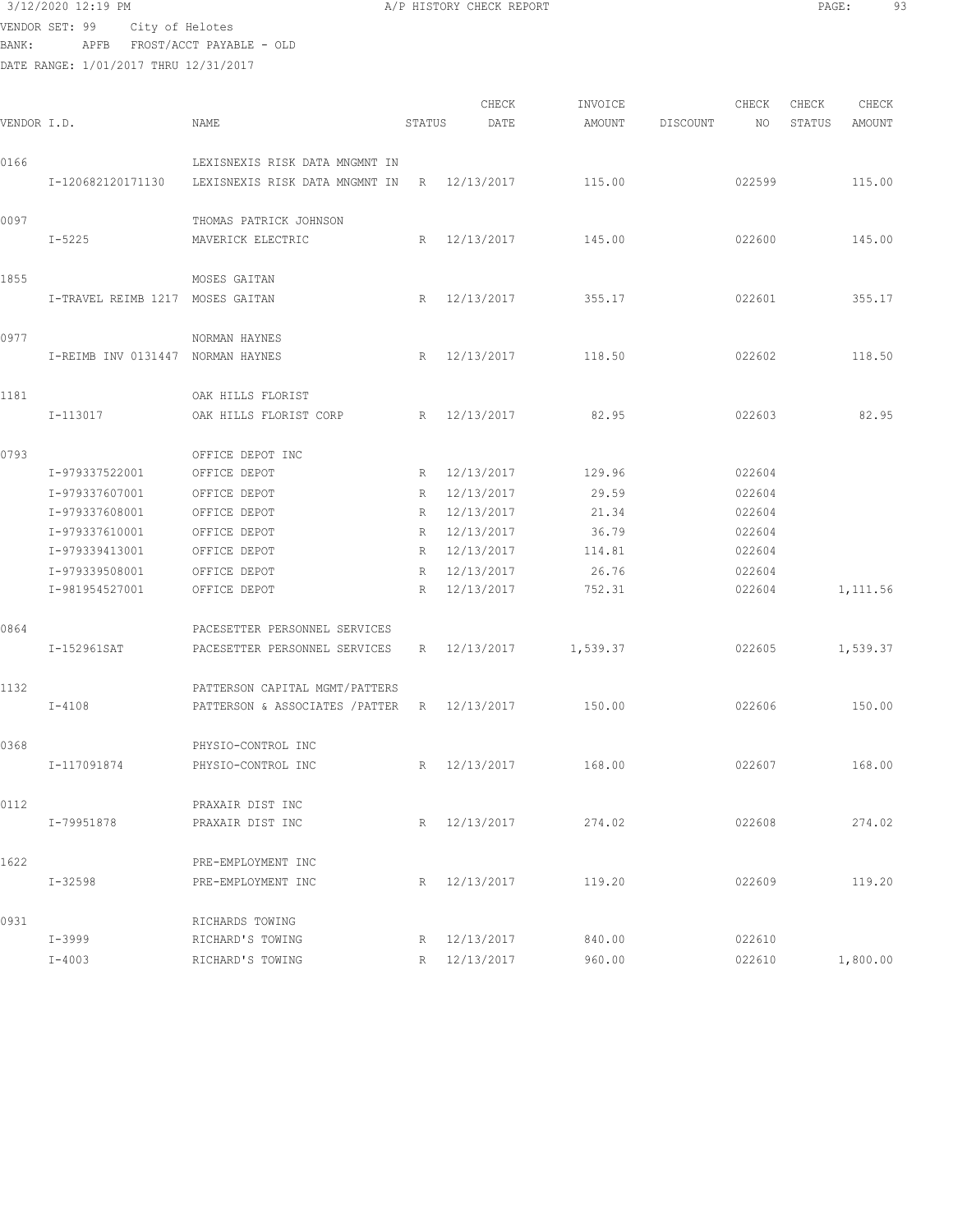$3/12/2020$  12:19 PM  $A/P$  HISTORY CHECK REPORT  $\begin{array}{ccc} 3/12/2020 & 12:19 & \text{PMGE:} \\ 94 & & \text{PMGE:} \end{array}$ VENDOR SET: 99 City of Helotes BANK: APFB FROST/ACCT PAYABLE - OLD

| VENDOR I.D. |                   | NAME                          | STATUS          |              | CHECK<br>DATE | INVOICE<br>AMOUNT | DISCOUNT | CHECK<br>NO. | CHECK<br>STATUS | CHECK<br>AMOUNT |
|-------------|-------------------|-------------------------------|-----------------|--------------|---------------|-------------------|----------|--------------|-----------------|-----------------|
|             |                   |                               |                 |              |               |                   |          |              |                 |                 |
| 0809        |                   | RX TECHNOLOGY                 |                 |              |               |                   |          |              |                 |                 |
|             | $I - 94235$       | RX TECHNOLOGY INC             | R               | 12/13/2017   |               | 174.00            |          | 022611       |                 |                 |
|             | $I - 96211$       | RX TECHNOLOGY INC             | R               | 12/13/2017   |               | 4,688.00          |          | 022611       |                 |                 |
|             | $I-96212$         | RX TECHNOLOGY INC             | R               | 12/13/2017   |               | 1,200.00          |          | 022611       |                 |                 |
|             | $I-96242$         | RX TECHNOLOGY INC             | $R_{\parallel}$ | 12/13/2017   |               | 1,262.00          |          | 022611       |                 | 7,324.00        |
| 1049        |                   | SAFELANE TRAFFIC SUPPLY LLC   |                 |              |               |                   |          |              |                 |                 |
|             | $I-11661$         | SAFELANE TRAFFIC SUPPLY LLC   | $R_{\perp}$     | 12/13/2017   |               | 488.00            |          | 022612       |                 | 488.00          |
| 1746        |                   | SAFETY SERVICES INC           |                 |              |               |                   |          |              |                 |                 |
|             | $I-4021$          | SAFETY SERVICES INC           |                 | R 12/13/2017 |               | 290.00            |          | 022613       |                 | 290.00          |
| 0191        |                   | SAN ANTONIO EXPRESS NEWS      |                 |              |               |                   |          |              |                 |                 |
|             | I-007596702 1117  | SAN ANTONIO EXPRESS NEWS      |                 | R 12/13/2017 |               | 114.49            |          | 022614       |                 | 114.49          |
| 1403        |                   | SERVICE UNIFORM RENTAL        |                 |              |               |                   |          |              |                 |                 |
|             | I-1656972         | SERVICE UNIFORM RENTAL        | $R_{\parallel}$ | 12/13/2017   |               | 126.16            |          | 022615       |                 |                 |
|             | I-1657817         | SERVICE UNIFORM RENTAL        | R               | 12/13/2017   |               | 126.16            |          | 022615       |                 | 252.32          |
| 1790        |                   | SKYLAR DAILEY                 |                 |              |               |                   |          |              |                 |                 |
|             | I-REIMB PARK 1217 | SKYLAR DAILEY                 | R               | 12/13/2017   |               | 32.24             |          | 022616       |                 | 32.24           |
| 0138        |                   | SUSAN WOOTTON<br>CPA          |                 |              |               |                   |          |              |                 |                 |
|             | I-DECEMBER 2017   | SUSAN WOOTTON<br>CPA          | R               | 12/13/2017   |               | 1,750.00          |          | 022617       |                 | 1,750.00        |
| 0658        |                   | THE POLICE AND SHERIFFS PRESS |                 |              |               |                   |          |              |                 |                 |
|             | I-100151          | THE POLICE AND SHERIFFS PRESS | R               | 12/13/2017   |               | 47.49             |          | 022618       |                 | 47.49           |
| 0777        |                   | UNITED SITE SERVICES          |                 |              |               |                   |          |              |                 |                 |
|             | I-1146075566      | UNITED SITE SERVICES OF TEXAS | R               | 12/13/2017   |               | 123.76            |          | 022619       |                 |                 |
|             | I-1146076623      | UNITED SITE SERVICES OF TEXAS | R               | 12/13/2017   |               | 130.86            |          | 022619       |                 | 254.62          |
| 0921        |                   | VANGUARD CLEANING SYSTEM INC  |                 |              |               |                   |          |              |                 |                 |
|             | I-SA74513         | VANGUARD CLEANING SYSTEM INC  |                 | R 12/13/2017 |               | 475.00            |          | 022620       |                 |                 |
|             | I-SA74514         | VANGUARD CLEANING SYSTEM INC  |                 | R 12/13/2017 |               | 90.30             |          | 022620       |                 |                 |
|             | I-SA74515         | VANGUARD CLEANING SYSTEM INC  | R               | 12/13/2017   |               | 361.00            |          | 022620       |                 |                 |
|             | I-SA74516         | VANGUARD CLEANING SYSTEM INC  | R               | 12/13/2017   |               | 140.00            |          | 022620       |                 | 1,066.30        |
| 1387        |                   | WELLS FARGO FINANCIAL LEASING |                 |              |               |                   |          |              |                 |                 |
|             | I-5004427476      | WELLS FARGO FINANCIAL LEASING |                 | R 12/13/2017 |               | 27.00             |          | 022621       |                 |                 |
|             | I-5004430954      | WELLS FARGO FINANCIAL LEASING |                 | R 12/13/2017 |               | 1,998.87          |          | 022621       |                 | 2,025.87        |
| 1289        |                   | ZIPS CAR WASH LLC             |                 |              |               |                   |          |              |                 |                 |
|             | I-181431017       | ZIPS CAR WASH LLC             | R               | 12/13/2017   |               | 216.00            |          | 022622       |                 | 216.00          |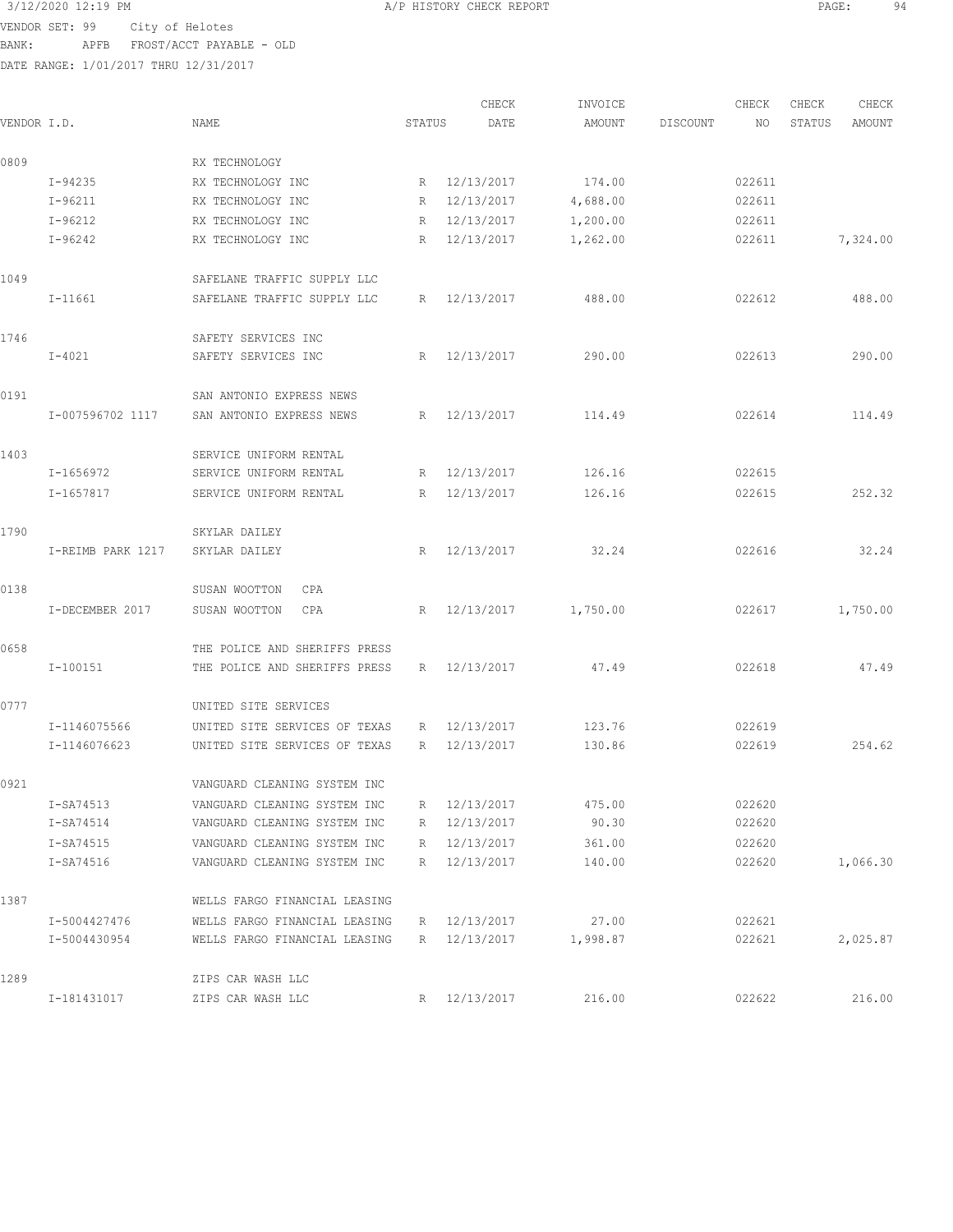# 3/12/2020 12:19 PM **A/P HISTORY CHECK REPORT** PAGE: 95 VENDOR SET: 99 City of Helotes

BANK: APFB FROST/ACCT PAYABLE - OLD

|             |                                      |                                |        | CHECK        | INVOICE               |          | CHECK  | CHECK  | CHECK     |
|-------------|--------------------------------------|--------------------------------|--------|--------------|-----------------------|----------|--------|--------|-----------|
| VENDOR I.D. |                                      | NAME                           | STATUS | DATE         | AMOUNT                | DISCOUNT | NO     | STATUS | AMOUNT    |
| 1857        |                                      | TEXAS COMMISSION ON LAW ENFORC |        |              |                       |          |        |        |           |
|             | I-RENEWAL 1217                       | TEXAS COMMISSION ON LAW ENFORC |        | R 12/19/2017 | 105.00                |          | 022623 |        | 105.00    |
|             |                                      |                                |        |              |                       |          |        |        |           |
| 0467        |                                      | A T & T INC                    |        |              |                       |          |        |        |           |
|             | I-69524842507 1217                   | A T & T INC                    |        | R 12/29/2017 | 590.12                |          | 022628 |        |           |
|             | I-69569703846 1217                   | A T & T INC                    |        | R 12/29/2017 | 33.06                 |          | 022628 |        |           |
|             | I-69590933842 1217                   | A T & T INC                    |        | R 12/29/2017 | 78.12                 |          | 022628 |        | 701.30    |
| 0021        |                                      | A T & T MOBILITY               |        |              |                       |          |        |        |           |
|             | I-287274688519 1217 A T & T MOBILITY |                                | R      |              | 12/29/2017 1,518.99   |          | 022629 |        | 1,518.99  |
| 0009        |                                      | AACOG                          |        |              |                       |          |        |        |           |
|             | I-MEMBER DUES 1217                   | AACOG                          | R      | 12/29/2017   | 613.00                |          | 022630 |        | 613.00    |
|             |                                      |                                |        |              |                       |          |        |        |           |
| 1852        |                                      | AIR AUTHORITY LLC              |        |              |                       |          |        |        |           |
|             | I-81041                              | AIR AUTHORITY LLC              |        | V 12/29/2017 | 190.00                |          | 022631 |        | 190.00    |
| 0334        |                                      | ALAMO CHAPTER TMCA INC         |        |              |                       |          |        |        |           |
|             | I-ANNL DUES 1217                     | ALAMO CHAPTER TMCA INC         |        | R 12/29/2017 | 50.00                 |          | 022632 |        | 50.00     |
|             |                                      |                                |        |              |                       |          |        |        |           |
| 1777        |                                      | ARCHIVESOCIAL INC              |        |              |                       |          |        |        |           |
|             | $I-4104$                             | ARCHIVESOCIAL INC              |        |              | R 12/29/2017 2,388.00 |          | 022633 |        | 2,388.00  |
| 1175        |                                      | BUSINESS & PROFESSIONAL SERVIC |        |              |                       |          |        |        |           |
|             | I-NOVEMBER 2017                      | BUSINESS & PROFESSIONAL SERVIC |        |              | R 12/29/2017 1,677.93 |          | 022634 |        | 1,677.93  |
|             |                                      |                                |        |              |                       |          |        |        |           |
| 0353        |                                      | CANON FINANCIAL SERVICES INC   |        |              |                       |          |        |        |           |
|             | I-18064257                           | CANON FINANCIAL SERVICES INC   |        | R 12/29/2017 | 173.72                |          | 022635 |        | 173.72    |
| 1821        |                                      | JARED M COOK                   |        |              |                       |          |        |        |           |
|             | I-R18001                             | CARICATURES CLASSICO LLC       |        | R 12/29/2017 | 400.00                |          | 022636 |        | 400.00    |
|             |                                      |                                |        |              |                       |          |        |        |           |
| 0042        |                                      | CITY PUBLIC SERVICE            |        |              |                       |          |        |        |           |
|             | I-3000530099 1217                    | CITY PUBLIC SERVICE            | R      | 12/29/2017   | 1,055.48              |          | 022637 |        |           |
|             | I-3000819534 1217                    | CITY PUBLIC SERVICE            | R      | 12/29/2017   | 41.42                 |          | 022637 |        |           |
|             | I-3002452349 1217                    | CITY PUBLIC SERVICE            | R      | 12/29/2017   | 892.02                |          | 022637 |        |           |
|             | I-3002471776 1217                    | CITY PUBLIC SERVICE            | R      | 12/29/2017   | 1,225.69              |          | 022637 |        |           |
|             | I-3002501943 1217                    | CITY PUBLIC SERVICE            | R      | 12/29/2017   | 17.75                 |          | 022637 |        |           |
|             | I-3002510668 1217                    | CITY PUBLIC SERVICE            | R      | 12/29/2017   | 10.13                 |          | 022637 |        |           |
|             | I-3002510675 1217                    | CITY PUBLIC SERVICE            | R      | 12/29/2017   | 9.20                  |          | 022637 |        |           |
|             | I-300253078 1217                     | CITY PUBLIC SERVICE            | R      | 12/29/2017   | 9.94                  |          | 022637 |        |           |
|             | I-3002531134 1217                    | CITY PUBLIC SERVICE            | R      | 12/29/2017   | 8.84                  |          | 022637 |        |           |
|             | I-3002825167 1217                    | CITY PUBLIC SERVICE            | R      | 12/29/2017   | 24.07                 |          | 022637 |        |           |
|             | I-3003167893 1217                    | CITY PUBLIC SERVICE            | R      | 12/29/2017   | 8.84                  |          | 022637 |        |           |
|             | I-3003495095 1217                    | CITY PUBLIC SERVICE            | R      | 12/29/2017   | 8.93                  |          | 022637 |        | 3, 312.31 |
|             |                                      |                                |        |              |                       |          |        |        |           |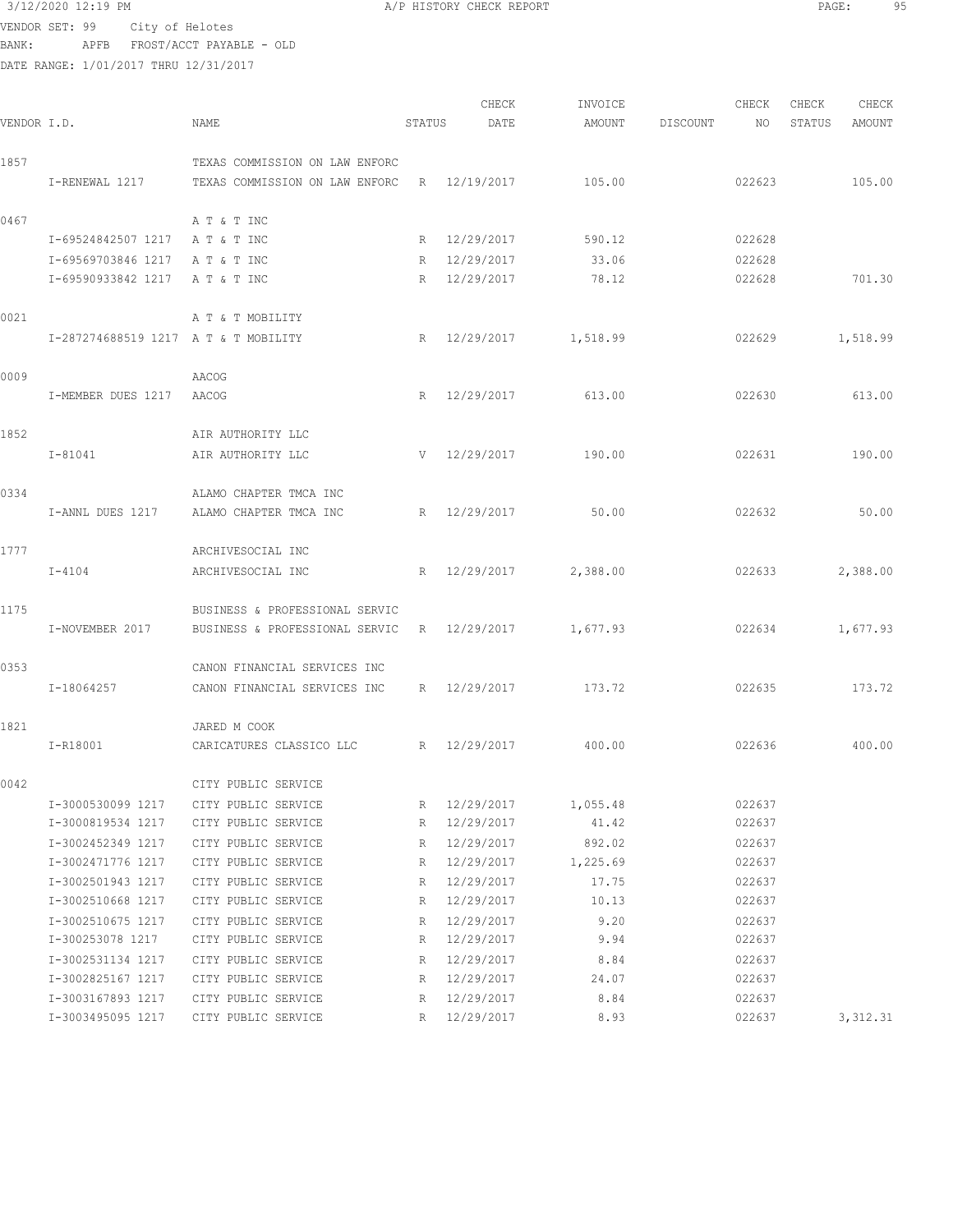| 3/12/2020 12:19 PM |      |                        |
|--------------------|------|------------------------|
| VENDOR SET: 99     |      | City of Helotes        |
| BANK:              | APFB | FROST/ACCT PAYABLE - 0 |
|                    |      |                        |

A/P HISTORY CHECK REPORT PAGE: 96

|             |                                  |                                |             | CHECK        | INVOICE  |          | CHECK  | CHECK  | CHECK      |
|-------------|----------------------------------|--------------------------------|-------------|--------------|----------|----------|--------|--------|------------|
| VENDOR I.D. |                                  | NAME                           | STATUS      | DATE         | AMOUNT   | DISCOUNT | NO.    | STATUS | AMOUNT     |
| 0700        |                                  | COLD FIRE SIGNS INC            |             |              |          |          |        |        |            |
|             | I-17628                          | COLD FIRE SIGNS INC            |             | R 12/29/2017 | 110.90   |          | 022638 |        | 110.90     |
| 1241        |                                  | COMDATA INC                    |             |              |          |          |        |        |            |
|             | I-XY993120417 FD                 | COMDATA INC                    |             | R 12/29/2017 | 4,100.79 |          | 022639 |        |            |
|             | I-XY99312042017 1217 COMDATA INC |                                |             | R 12/29/2017 | 6,025.72 |          | 022639 |        |            |
|             | I-XY99312042017 ADM COMDATA INC  |                                | R           | 12/29/2017   | 1,021.12 |          | 022639 |        | 11, 147.63 |
| 0356        |                                  | DAILEY WELLS COMMUNICATION INC |             |              |          |          |        |        |            |
|             | I-17GB123272                     |                                | R           | 12/29/2017   | 2,761.50 |          | 022640 |        | 2,761.50   |
| 0643        |                                  | DAVIDSON & TROILO REAM & GARZA |             |              |          |          |        |        |            |
|             | $I-15309$                        | DAVIDSON & TROILO REAM & GARZA | $R_{\odot}$ | 12/29/2017   | 1,716.00 |          | 022641 |        |            |
|             | I-15310                          | DAVIDSON & TROILO REAM & GARZA | R           | 12/29/2017   | 1,683.80 |          | 022641 |        | 3,399.80   |
| 1163        |                                  | DIGITAL BANNERS PLUS LLC       |             |              |          |          |        |        |            |
|             | I-0253703                        | DIGITAL BANNERS PLUS LLC       | R           | 12/29/2017   | 1,743.88 |          | 022642 |        | 1,743.88   |
| 1757        |                                  | ELITE LIGHTING DESIGNS INC     |             |              |          |          |        |        |            |
|             | $I-8175 B$                       | ELITE LIGHTING DESIGNS INC     | R           | 12/29/2017   | 855.00   |          | 022643 |        | 855.00     |
| 1739        |                                  | FASTMED URGENT CARE, PC        |             |              |          |          |        |        |            |
|             | I-1395 1217                      | FASTMED URGENT CARE, PC        |             | R 12/29/2017 | 118.00   |          | 022644 |        | 118.00     |
| 1432        |                                  | MISTY ERLUND                   |             |              |          |          |        |        |            |
|             | I-112817                         | FRIENDS MUSIC                  | R           | 12/29/2017   | 400.00   |          | 022645 |        | 400.00     |
| 1682        |                                  | HELOTES HUMANE SOCIETY         |             |              |          |          |        |        |            |
|             | I-0112017                        | HELOTES HUMANE SOCIETY         |             | R 12/29/2017 | 120.00   |          | 022646 |        | 120.00     |
| 1675        |                                  | HIGH SIERRA ELECTRONICS INC    |             |              |          |          |        |        |            |
|             | I-17778                          | HIGH SIERRA ELECTRONICS INC    | R           | 12/29/2017   | 870.00   |          | 022647 |        | 870.00     |
| 1519        |                                  | IHEARTMEDIA & ENTERTAINMENT IN |             |              |          |          |        |        |            |
|             | I-5011753958                     | IHEARTMEDIA & ENTERTAINMENT IN |             | R 12/29/2017 | 1,375.00 |          | 022648 |        | 1,375.00   |
| 1704        |                                  | KENTECH INC                    |             |              |          |          |        |        |            |
|             | $I - 22480$                      | KENTECH                        |             | R 12/29/2017 | 962.50   |          | 022649 |        | 962.50     |
| 0291        |                                  | LNV ENGINEERING                |             |              |          |          |        |        |            |
|             | $I - 25658$                      | LNV ENGINEERING INC            |             | R 12/29/2017 | 546.00   |          | 022650 |        |            |
|             | $I - 25669$                      | LNV ENGINEERING INC            | R           | 12/29/2017   | 268.10   |          | 022650 |        | 814.10     |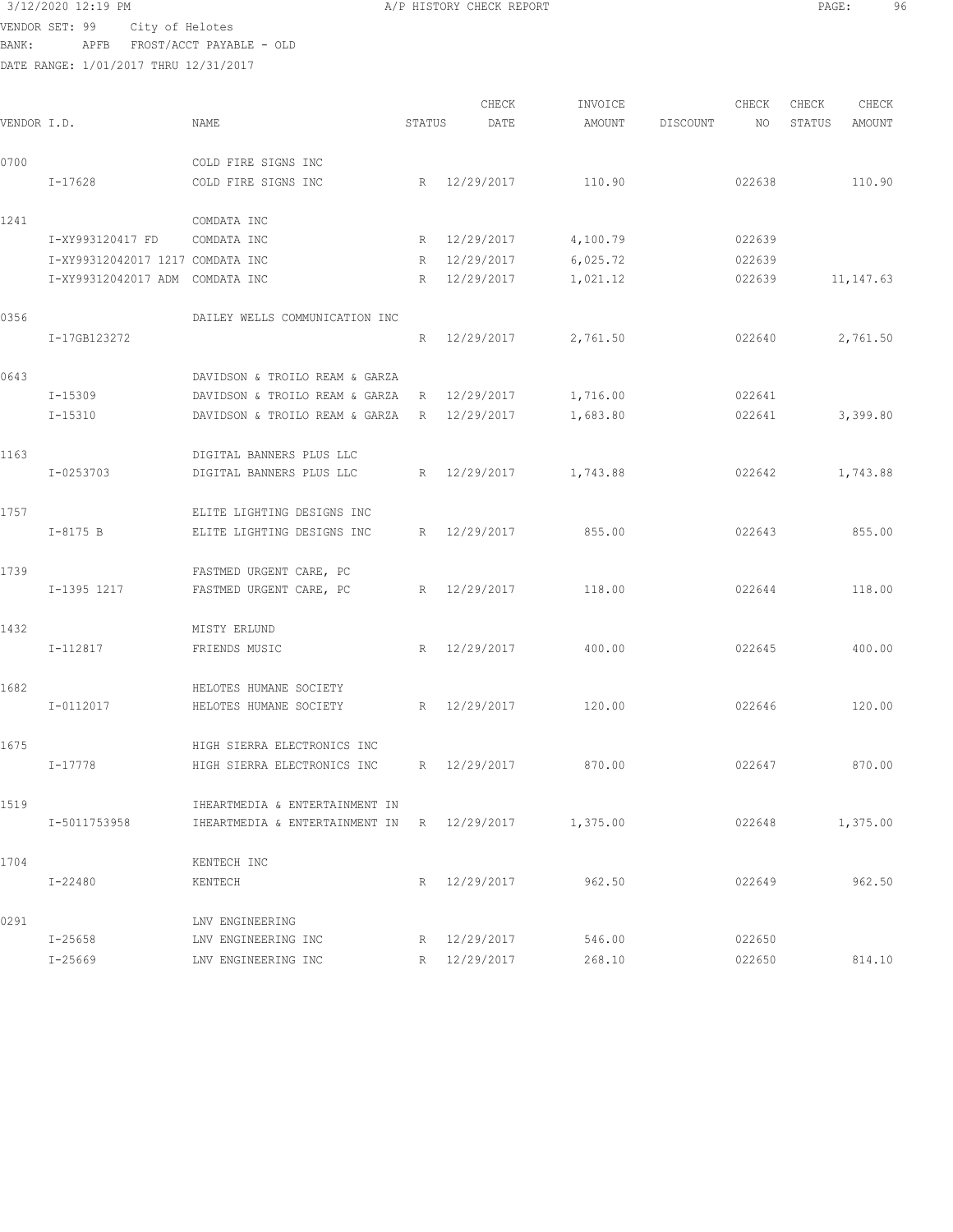| 3/12/2020 12:19 PM |                                | A/P HISTORY CHECK REPORT | PAGE: | 97 |
|--------------------|--------------------------------|--------------------------|-------|----|
|                    | VENDOR SET: 99 City of Helotes |                          |       |    |
| BANK:              | APFB FROST/ACCT PAYABLE - OLD  |                          |       |    |
|                    |                                |                          |       |    |

|             |                               |                                |        | CHECK        | INVOICE                |          | CHECK  | CHECK  | CHECK     |
|-------------|-------------------------------|--------------------------------|--------|--------------|------------------------|----------|--------|--------|-----------|
| VENDOR I.D. |                               | NAME                           | STATUS | DATE         | AMOUNT                 | DISCOUNT | NO     | STATUS | AMOUNT    |
| 1730        |                               | LODDE TYPEWRITER CO            |        |              |                        |          |        |        |           |
|             | I-57373                       | LODDE TYPEWRITER CO            |        | R 12/29/2017 | 288.00                 |          | 022651 |        | 288.00    |
| 1197        |                               | LORI GAYLE CALZONCIT           |        |              |                        |          |        |        |           |
|             | I-NOVEMBER 2017               | LORI GAYLE CALZONCIT           | R      | 12/29/2017   | 650.00                 |          | 022652 |        | 650.00    |
| 1848        |                               | MANGOLD ROOFING & SHEET METAL  |        |              |                        |          |        |        |           |
|             | $I - 52549$                   | FIRE DEPT ROOF REPAIR          | R      | 12/29/2017   | 3,250.00               |          | 022653 |        | 3,250.00  |
| 1196        |                               | MONTY JOE MCGUFFIN             |        |              |                        |          |        |        |           |
|             | I-NOVEMBER 2017               | MONTY JOE MCGUFFIN             | R      | 12/29/2017   | 650.00                 |          | 022654 |        | 650.00    |
| 0994        |                               | NATIONAL CONST RENTALS INC     |        |              |                        |          |        |        |           |
|             | I-4901157                     | NATIONAL CONSTRUCTION RENTALS  | R      | 12/29/2017   | 902.16                 |          | 022655 |        | 902.16    |
| 1401        |                               | OCCUPATIONAL HEALTH CENTERS OF |        |              |                        |          |        |        |           |
|             | I-318761788                   | OCCUPATIONAL HEALTH CENTERS OF | R      | 12/29/2017   | 57.00                  |          | 022656 |        | 57.00     |
| 0793        |                               | OFFICE DEPOT INC               |        |              |                        |          |        |        |           |
|             | I-986074904001                | OFFICE DEPOT                   |        | R 12/29/2017 | 286.07                 |          | 022657 |        |           |
|             | I-986074919001                | OFFICE DEPOT                   | R      | 12/29/2017   | 6.29                   |          | 022657 |        |           |
|             | I-988790543001                | OFFICE DEPOT                   | R      | 12/29/2017   | 223.94                 |          | 022657 |        |           |
|             | I-988790658001                | OFFICE DEPOT                   |        | R 12/29/2017 | 17.18                  |          | 022657 |        |           |
|             | I-988790659001                | OFFICE DEPOT                   | R      | 12/29/2017   | 2.69                   |          | 022657 |        |           |
|             | I-988800534001                | OFFICE DEPOT                   | R      | 12/29/2017   | 119.42                 |          | 022657 |        | 655.59    |
| 1261        |                               | ORKIN COMMERCIAL SERVICES      |        |              |                        |          |        |        |           |
|             | I-29102373 1217               | ORKIN COMMERCIAL SERVICES INC  | R      | 12/29/2017   | 120.00                 |          | 022658 |        | 120.00    |
| 1858        |                               | PARSCALE DIGITAL INC           |        |              |                        |          |        |        |           |
|             | I-1712                        | PARSCALE DIGITAL INC           | R      | 12/29/2017   | 217.50                 |          | 022659 |        | 217.50    |
| 0519        |                               | PETTY CASH                     |        |              |                        |          |        |        |           |
|             | I-PCASH REIMB 1217 PETTY CASH |                                |        |              | R 12/29/2017 1,011.43  |          | 022660 |        | 1,011.43  |
| 0172        |                               | PITNEY BOWES GLOBAL FINANCIAL  |        |              |                        |          |        |        |           |
|             | I-3304924007                  | PITNEY BOWES GLOBAL FINANCIAL  |        | R 12/29/2017 | 174.93                 |          | 022661 |        | 174.93    |
| 1798        |                               | RICHARD N LEWIS                |        |              |                        |          |        |        |           |
|             | $I-1482$                      | RICHARD N LEWIS                |        | R 12/29/2017 | 400.00                 |          | 022662 |        | 400.00    |
| 0809        |                               | RX TECHNOLOGY                  |        |              |                        |          |        |        |           |
|             | $I-96258$                     | RX TECHNOLOGY INC              |        | R 12/29/2017 | 247.00                 |          | 022663 |        |           |
|             | $I - 96259$                   | RX TECHNOLOGY INC              |        |              | R 12/29/2017 45,802.10 |          | 022663 |        | 46,049.10 |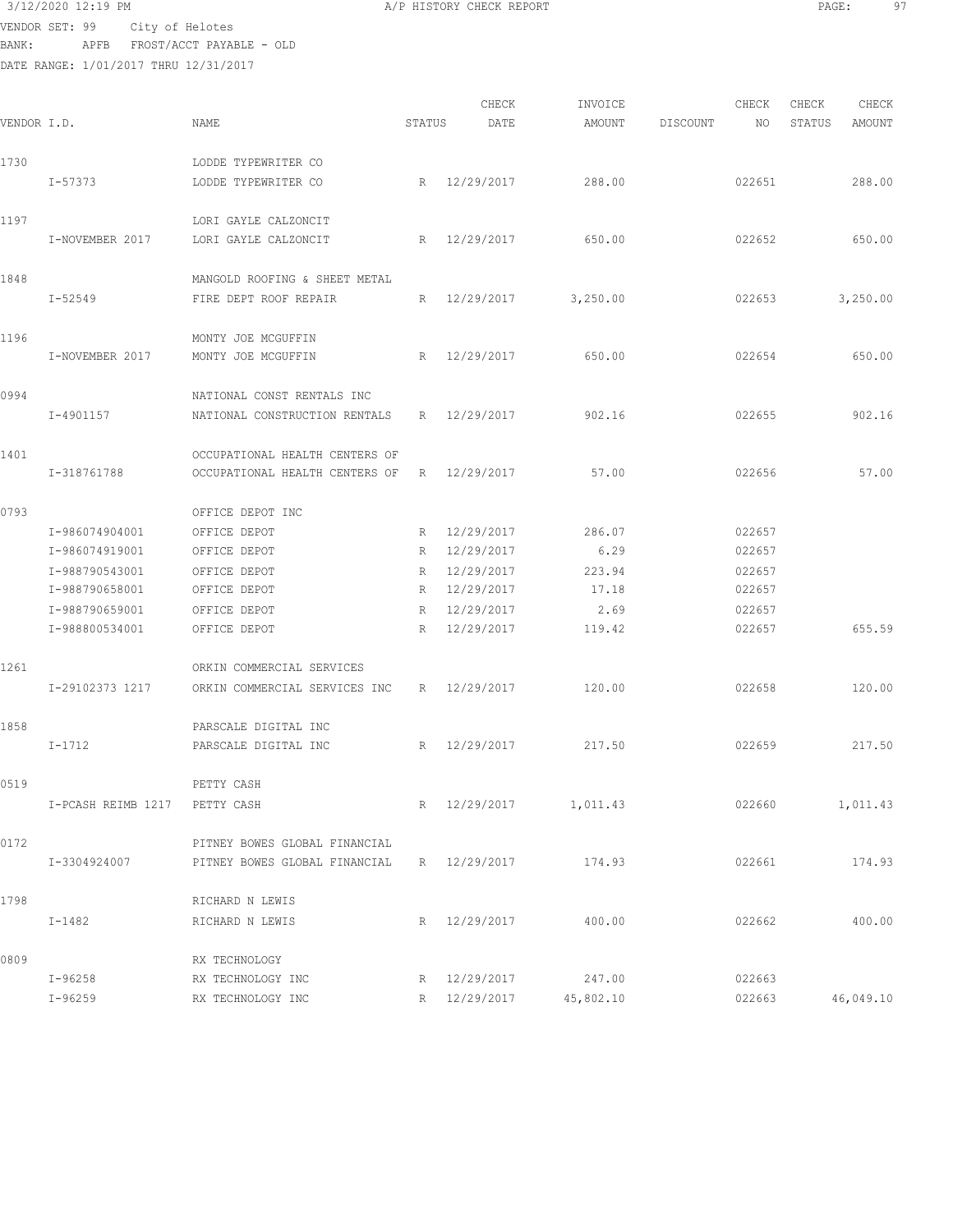DATE RANGE: 1/01/2017 THRU 12/31/2017

CHECK INVOICE CHECK CHECK CHECK<br>DATE AMOUNT DISCOUNT NO STATUS AMOUNT VENDOR I.D. NAME STATUS DATE AMOUNT DISCOUNT NO STATUS AMOUNT 0120 SAECO ELECTRIC & UTILITY LTD I-20144213 1217 SAECO ELECTRIC & UTILITY LTD V 12/29/2017 150.00 022664 I-20144214 1217 SAECO ELECTRIC & UTILITY LTD V 12/29/2017 247.75 022664 I-20144215 1217 SAECO ELECTRIC & UTILITY LTD V 12/29/2017 1,413.10 022664 1,810.85 0121 SAN ANTONIO WATER SYSTEMS I-01414030001 1217 SAN ANTONIO WATER SYSTEMS R 12/29/2017 72.91 022665 I-01447360001 1217 SAN ANTONIO WATER SYSTEMS R 12/29/2017 223.08 022665 I-01447390001 1217 SAN ANTONIO WATER SYSTEMS R 12/29/2017 28.74 022665 324.73 1403 SERVICE UNIFORM RENTAL I-1658648 SERVICE UNIFORM RENTAL R 12/29/2017 134.25 022666 I-1659474 SERVICE UNIFORM RENTAL R 12/29/2017 129.27 022666 I-1660309 SERVICE UNIFORM RENTAL R 12/29/2017 129.27 022666 392.79 1588 SHRED-IT USA LLC I-8123745442 SHRED-IT USA LLC R 12/29/2017 68.45 022667 68.45 1859 TEXAS COMMISSION ON ENVIRONMEN I-20037907 1217 TEXAS COMMISSION ON ENVIRONMEN R 12/29/2017 100.00 022668 100.00 0145 TIME WARNER CABLE SAN ANTONIO I-0039133120817 TIME WARNER CABLE SAN ANTONIO R 12/29/2017 548.83 022669 548.83 0777 UNITED SITE SERVICES I-1146156421 UNITED SITE SERVICES OF TEXAS R 12/29/2017 215.48 022670 I-1146157265 UNITED SITE SERVICES OF TEXAS R 12/29/2017 303.88 022670 I-1146171032 UNITED SITE SERVICES OF TEXAS R 12/29/2017 291.17 022670 810.53 1044 VISTA COM INC I-ANNL MAINT 1217 VISTA COM INC R 12/29/2017 5,000.00 022671 5,000.00

| $*$ * TOTALS * * | NO             | INVOICE AMOUNT           | <b>DISCOUNTS</b> | CHECK AMOUNT |
|------------------|----------------|--------------------------|------------------|--------------|
| REGULAR CHECKS:  | 1,029          | 2,487,435.09             | 0.00             | 2,461,318.08 |
| HAND CHECKS:     | $\sim$<br>∠    | 365.20                   | 0.00             | 365.20       |
| DRAFTS:          |                | 750.00                   | 0.00             | 750.00       |
| EFT:             | 0              | 0.00                     | 0.00             | 0.00         |
| NON CHECKS:      |                | 0.00                     | 0.00             | 0.00         |
| VOID CHECKS:     | 58 VOID DEBITS | 88,671.14                |                  |              |
|                  | VOID CREDITS   | 59,835.04CR<br>28,836.10 | 0.00             |              |

TOTAL ERRORS: 0

|                                   | ΝO    | INVOICE AMOUNT | DISCOUNTS | CHECK AMOUNT |
|-----------------------------------|-------|----------------|-----------|--------------|
| VENDOR SET: 99 BANK: APFB TOTALS: | 1.091 | 2,517,386.39   | 0.00      | 2,462,433.28 |
| BANK: APFB<br>TOTALS:             | 1,091 | 2,517,386.39   | 0.00      | 2,462,433.28 |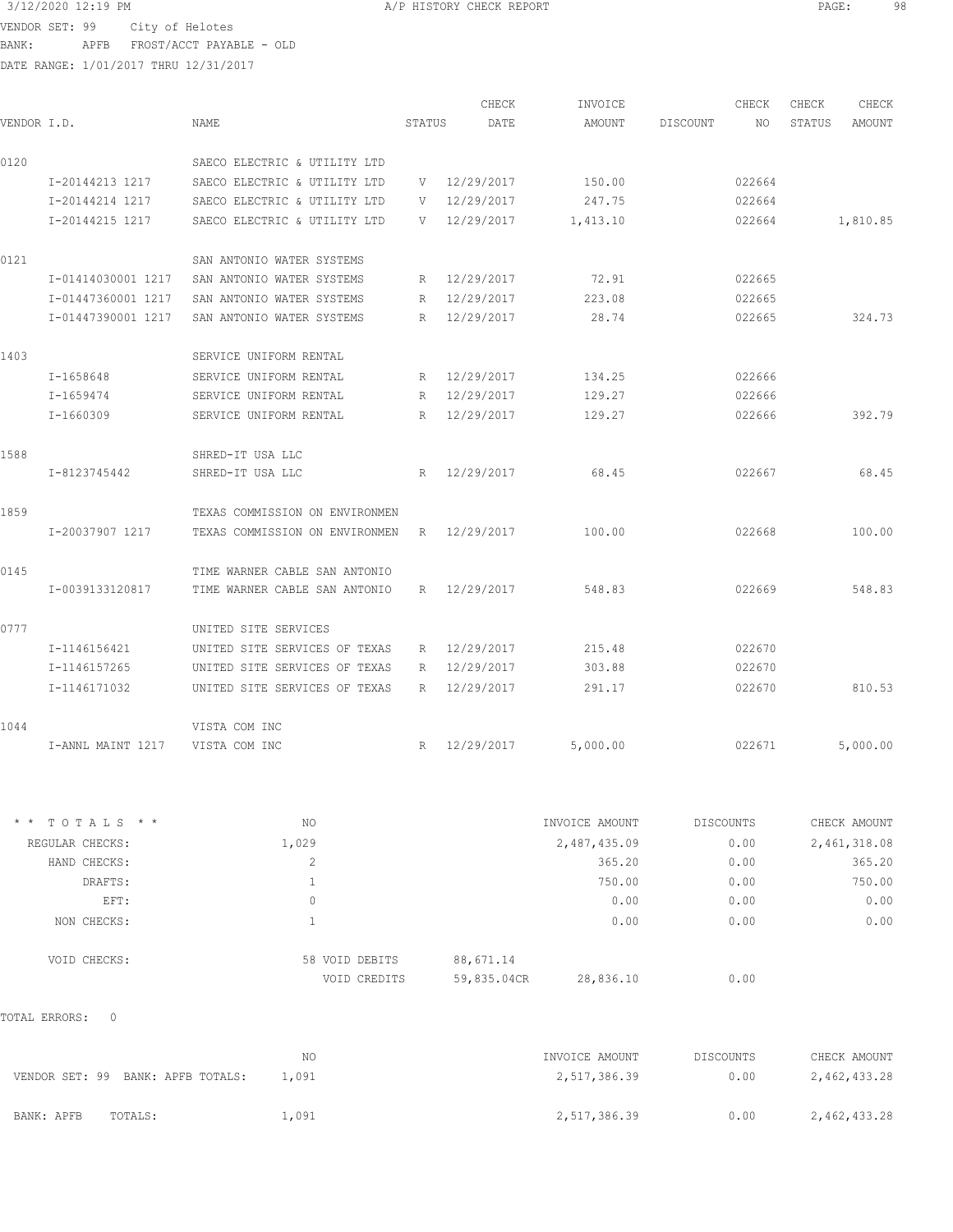```
 3/12/2020 12:19 PM A/P HISTORY CHECK REPORT PAGE: 99
```
VENDOR SET: 99 City of Helotes

BANK: FBGO FROST/GEN OBLIGATION

DATE RANGE: 1/01/2017 THRU 12/31/2017

|             |                                         |                                                                           |        | CHECK        | INVOICE                |                    | CHECK  | CHECK             | CHECK      |
|-------------|-----------------------------------------|---------------------------------------------------------------------------|--------|--------------|------------------------|--------------------|--------|-------------------|------------|
| VENDOR I.D. |                                         | NAME                                                                      | STATUS | DATE         |                        | AMOUNT DISCOUNT NO |        | STATUS            | AMOUNT     |
| 0672        |                                         | JP MORGAN CHASE BANK NA                                                   |        |              |                        |                    |        |                   |            |
|             |                                         | I-80608022 123016 JP MORGAN CHASE BANK INC R 1/10/2017 614,690.00         |        |              |                        |                    |        | 001133 614,690.00 |            |
| 1761        |                                         | BOKF NA                                                                   |        |              |                        |                    |        |                   |            |
|             | I-HELO815CO                             | BOKF NA                                                                   |        |              | R 6/28/2017 68,268.75  | 001134 68,268.75   |        |                   |            |
| 0672        |                                         | JP MORGAN CHASE BANK NA                                                   |        |              |                        |                    |        |                   |            |
|             |                                         | I-80608022 063017 JP MORGAN CHASE BANK INC R 7/10/2017 119,736.18         |        |              |                        |                    |        | 001135 119,736.18 |            |
| 1749        |                                         | ASHTON SAN ANTONIO RESIDENTIAL                                            |        |              |                        |                    |        |                   |            |
|             |                                         | I-STTLMNT FEES 1017 ASHTON SAN ANTONIO RESIDENTIAL R 10/20/2017 29,094.90 |        |              |                        |                    |        | 001136 29,094.90  |            |
| 1748        |                                         | D R HORTON INC                                                            |        |              |                        |                    |        |                   |            |
|             | I-STTLMNT FEES 1017 D R HORTON INC      |                                                                           |        |              | R 10/20/2017 57,172.74 |                    | 001137 |                   | 57, 172.74 |
| 1752        |                                         | MHI PARTNERSHIP LTD                                                       |        |              |                        |                    |        |                   |            |
|             | I-STTLMNT FEES 1017 MHI PARTNERSHIP LTD |                                                                           |        |              | R 10/20/2017 9,098.45  |                    | 001138 |                   | 9,098.45   |
| 1750        |                                         | PULTE HOMES OF TEXAS LP                                                   |        |              |                        |                    |        |                   |            |
|             |                                         | I-STTLMNT FEES 1017 PULTE HOMES OF TEXAS LP R 10/20/2017 61,774.48        |        |              |                        |                    | 001139 |                   | 61,774.48  |
| 1753        |                                         | TEXAS ASSN BLDRS                                                          |        |              |                        |                    |        |                   |            |
|             | I-STLMNT FEES 1017 TEXAS ASSN BLDRS     |                                                                           |        |              | R 10/20/2017 57,145.56 |                    | 001140 |                   | 57,145.56  |
| 1751        |                                         | WEEKLEY HOMES LLC                                                         |        |              |                        |                    |        |                   |            |
|             | I-STTLMNT FEES 1017 WEEKLEY HOMES LLC   |                                                                           |        |              | R 10/20/2017 43,995.06 | 001141 43,995.06   |        |                   |            |
| 1761        |                                         | BOKF NA                                                                   |        |              |                        |                    |        |                   |            |
|             | I-HEL0815CO 1217 BOKF NA                |                                                                           |        | R 12/13/2017 | 328,268.75             |                    | 001142 |                   | 328,268.75 |

| $*$ * TOTALS * * | NO            | INVOICE AMOUNT | DISCOUNTS | CHECK AMOUNT |
|------------------|---------------|----------------|-----------|--------------|
| REGULAR CHECKS:  | 10            | 1,389,244.87   | 0.00      | 1,389,244.87 |
| HAND CHECKS:     | 0             | 0.00           | 0.00      | 0.00         |
| DRAFTS:          | 0             | 0.00           | 0.00      | 0.00         |
| EFT:             | 0             | 0.00           | 0.00      | 0.00         |
| NON CHECKS:      | 0             | 0.00           | 0.00      | 0.00         |
| VOID CHECKS:     | 0 VOID DEBITS | 0.00           |           |              |
|                  | VOID CREDITS  | 0.00<br>0.00   | 0.00      |              |
|                  |               |                |           |              |

TOTAL ERRORS: 0

|                                   | ΝO | INVOICE AMOUNT | DISCOUNTS | CHECK AMOUNT |
|-----------------------------------|----|----------------|-----------|--------------|
| VENDOR SET: 99 BANK: FBGO TOTALS: | 10 | 1,389,244.87   | 0.00      | 1,389,244.87 |
| BANK: FBGO<br>TOTALS:             | 10 | 1,389,244.87   | 0.00      | 1,389,244.87 |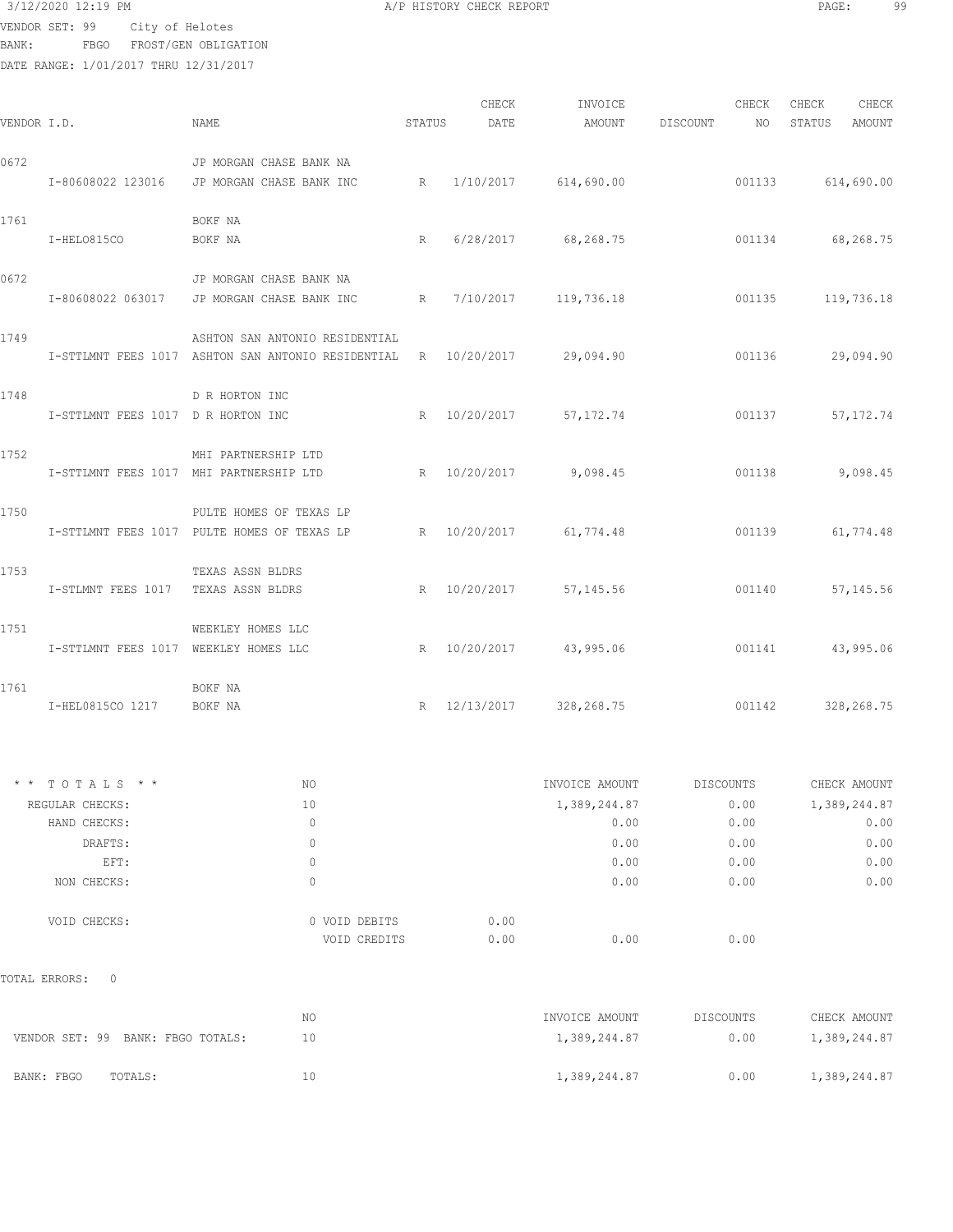VENDOR SET: 99 City of Helotes

BANK: FBPY FROST/PAYROLL

|             |                 |                        |        | CHECK     | INVOICE |          | CHECK  | CHECK  | CHECK  |
|-------------|-----------------|------------------------|--------|-----------|---------|----------|--------|--------|--------|
| VENDOR I.D. |                 | <b>NAME</b>            | STATUS | DATE      | AMOUNT  | DISCOUNT | NO     | STATUS | AMOUNT |
| 1076        |                 | BENEFIT WALLET         |        |           |         |          |        |        |        |
|             | I-HSAPR 010916  | HEALTH SAVINGS ACCOUNT | D      | 1/09/2017 | 660.08  |          | 000001 |        | 660.08 |
| 1076        |                 | BENEFIT WALLET         |        |           |         |          |        |        |        |
|             | I-HSAPR 012317  | HEALTH SAVINGS ACCOUNT | D      | 1/23/2017 | 660.08  |          | 000001 |        | 660.08 |
| 1076        |                 | BENEFIT WALLET         |        |           |         |          |        |        |        |
|             | I-HSAPR 020617  | HEALTH SAVINGS ACCOUNT | D      | 2/06/2017 | 660.08  |          | 000001 |        | 660.08 |
| 1076        |                 | BENEFIT WALLET         |        |           |         |          |        |        |        |
|             | I-HSAPR 021717  | HEALTH SAVINGS ACCOUNT | D      | 2/17/2017 | 660.08  |          | 000001 |        | 660.08 |
| 1076        |                 | BENEFIT WALLET         |        |           |         |          |        |        |        |
|             | I-HSAPR 030617  | HEALTH SAVINGS ACCOUNT | D      | 3/06/2017 | 660.08  |          | 000001 |        | 660.08 |
| 1076        |                 | BENEFIT WALLET         |        |           |         |          |        |        |        |
|             | I-HSAPR 032017  | HEALTH SAVINGS ACCOUNT | D      | 3/20/2017 | 660.08  |          | 000001 |        | 660.08 |
| 1076        |                 | BENEFIT WALLET         |        |           |         |          |        |        |        |
|             | I-HSAPR 040317  | HEALTH SAVINGS ACCOUNT | D      | 4/03/2017 | 660.08  |          | 000001 |        | 660.08 |
| 1076        |                 | BENEFIT WALLET         |        |           |         |          |        |        |        |
|             | I-HSAP/R 041717 | HEALTH SAVINGS ACCOUNT | D      | 4/17/2017 | 660.08  |          | 000001 |        | 660.08 |
| 1076        |                 | BENEFIT WALLET         |        |           |         |          |        |        |        |
|             | I-HSAPR 050117  | HEALTH SAVINGS ACCOUNT | D      | 5/01/2017 | 660.08  |          | 000001 |        | 660.08 |
| 1076        |                 | BENEFIT WALLET         |        |           |         |          |        |        |        |
|             | I-HSAPR 051517  | HEALTH SAVINGS ACCOUNT | D      | 5/15/2017 | 660.08  |          | 000001 |        | 660.08 |
| 1076        |                 | BENEFIT WALLET         |        |           |         |          |        |        |        |
|             | I-HSAPR 061217  | HEALTH SAVINGS ACCOUNT | D      | 6/12/2017 | 660.08  |          | 000001 |        | 660.08 |
| 1076        |                 | BENEFIT WALLET         |        |           |         |          |        |        |        |
|             | I-HSAPR 062617  | HEALTH SAVINGS ACCOUNT | D      | 6/26/2017 | 660.08  |          | 000001 |        | 660.08 |
| 1076        |                 | BENEFIT WALLET         |        |           |         |          |        |        |        |
|             | I-HSAPR 071017  | HEALTH SAVINGS ACCOUNT | D      | 7/10/2017 | 825.38  |          | 000001 |        | 825.38 |
| 1076        |                 | BENEFIT WALLET         |        |           |         |          |        |        |        |
|             | I-HSAPR 072417  | HEALTH SAVINGS ACCOUNT | D      | 7/24/2017 | 825.38  |          | 000001 |        | 825.38 |
| 1076        |                 | BENEFIT WALLET         |        |           |         |          |        |        |        |
|             | I-HSAPR 080717  | HEALTH SAVINGS ACCOUNT | D      | 8/07/2017 | 716.09  |          | 000001 |        | 716.09 |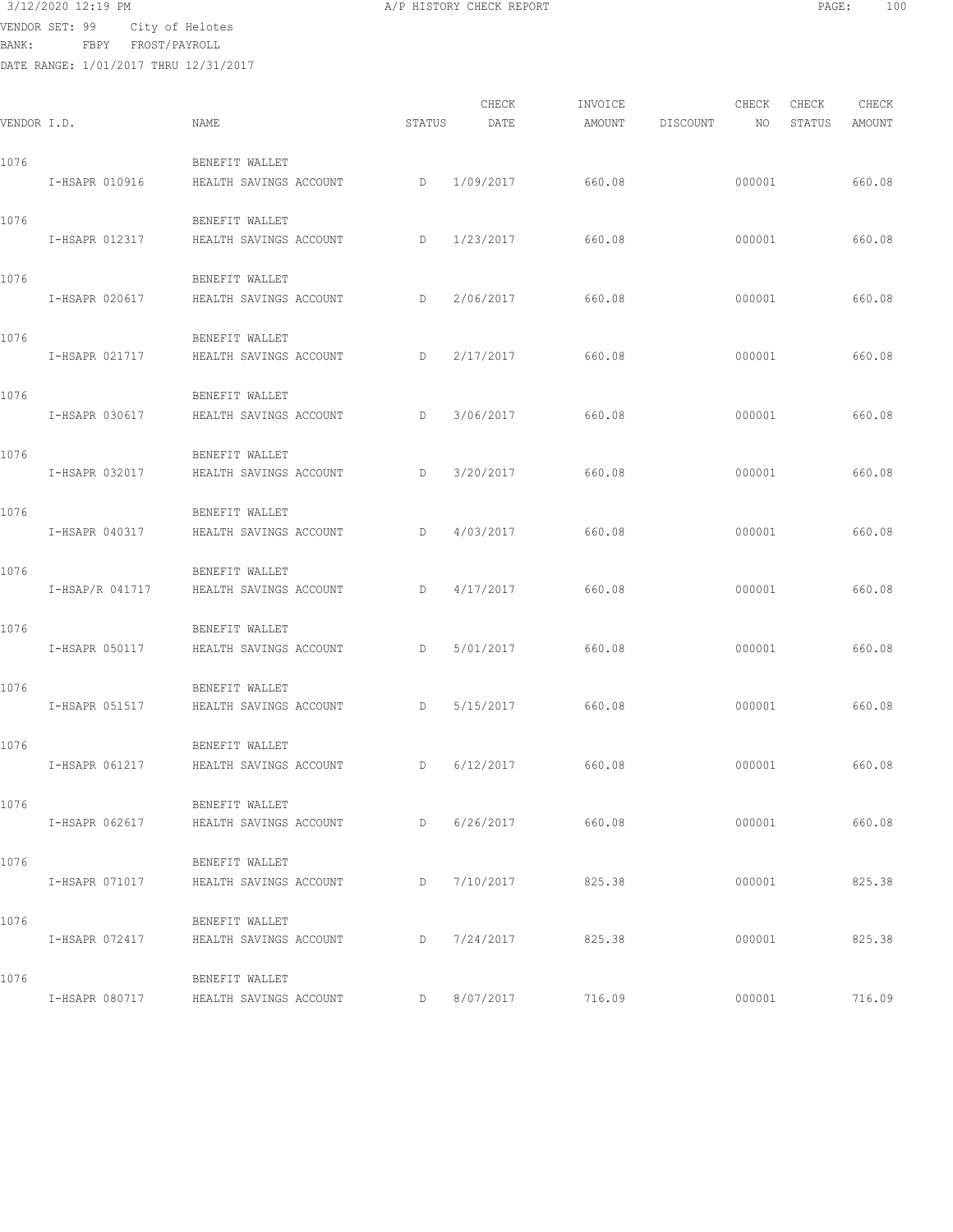1692 FROST BANK

1692 FROST BANK

1692 FROST BANK

0003 I C M A RETIREMENT CORP

| BANK :      | VENDOR SET: 99 City of Helotes<br>FBPY FROST/PAYROLL<br>DATE RANGE: 1/01/2017 THRU 12/31/2017 |                        |        |              |         |          |        |        |        |  |
|-------------|-----------------------------------------------------------------------------------------------|------------------------|--------|--------------|---------|----------|--------|--------|--------|--|
|             |                                                                                               |                        |        | CHECK        | INVOICE |          | CHECK  | CHECK  | CHECK  |  |
| VENDOR I.D. |                                                                                               | NAME                   | STATUS | DATE         | AMOUNT  | DISCOUNT | NO     | STATUS | AMOUNT |  |
| 1076        |                                                                                               | BENEFIT WALLET         |        |              |         |          |        |        |        |  |
|             | I-HSAPR 082117                                                                                | HEALTH SAVINGS ACCOUNT | D      | 8/21/2017    | 716.09  |          | 000001 |        | 716.09 |  |
| 1076        |                                                                                               | BENEFIT WALLET         |        |              |         |          |        |        |        |  |
|             | I-HSAPR 090117                                                                                | HEALTH SAVINGS ACCOUNT | D      | 9/01/2017    | 716.09  |          | 000001 |        | 716.09 |  |
| 1076        |                                                                                               | BENEFIT WALLET         |        |              |         |          |        |        |        |  |
|             | I-HSAPR 091817                                                                                | HEALTH SAVINGS ACCOUNT | D      | 9/18/2017    | 716.09  |          | 000001 |        | 716.09 |  |
| 1076        |                                                                                               | BENEFIT WALLET         |        |              |         |          |        |        |        |  |
|             | I-HSAPR 100217                                                                                | HEALTH SAVINGS ACCOUNT |        | D 10/02/2017 | 369.43  |          | 000001 |        | 369.43 |  |
| 1076        |                                                                                               | BENEFIT WALLET         |        |              |         |          |        |        |        |  |
|             | I-HSAPR 101617                                                                                | HEALTH SAVINGS ACCOUNT |        | D 10/16/2017 | 415.97  |          | 000001 |        | 415.97 |  |
| 1076        |                                                                                               | BENEFIT WALLET         |        |              |         |          |        |        |        |  |
|             | I-HSAPR 111317                                                                                | HEALTH SAVINGS ACCOUNT |        | D 11/13/2017 | 294.43  |          | 000001 |        | 294.43 |  |
| 1076        |                                                                                               | BENEFIT WALLET         |        |              |         |          |        |        |        |  |
|             | I-HSAPR 112717                                                                                | HEALTH SAVINGS ACCOUNT |        | D 11/27/2017 | 415.97  |          | 000001 |        | 415.97 |  |
| 1076        |                                                                                               | BENEFIT WALLET         |        |              |         |          |        |        |        |  |
|             | I-HSA201712070030                                                                             | HEALTH SAVINGS ACCOUNT |        | D 12/11/2017 | 415.97  |          | 000001 |        | 415.97 |  |
| 1076        |                                                                                               | BENEFIT WALLET         |        |              |         |          |        |        |        |  |
|             | I-HSAPR 122217                                                                                | HEALTH SAVINGS ACCOUNT |        | D 12/22/2017 | 415.97  |          | 000001 |        | 415.97 |  |

 I-T1 PR 052617 FEDERAL WITHHOLDING D 5/26/2017 12,267.32 000001 I-T3 PR 052617 FICA PAYABLE D 5/26/2017 15,590.98 000001

 I-T1 PR 103017 FEDERAL WITHHOLDING D 10/30/2017 14,081.00 000001 I-T3 PR 103017 FICA PAYABLE D 10/30/2017 17,889.72 000001

 C-T1 LI50K FEDERAL WITHHOLDING D 12/31/2017 95.78CR 000001 I-T3 LI50K FICA PAYABLE D 12/31/2017 155.22 000001

I-T4 PR 052617 MEDICARE WITHHOLDING D 5/26/2017 3,646.22 000001 31,504.52

I-T4 PR 103017 MEDICARE WITHHOLDING D 10/30/2017 4,183.74 000001 36,154.46

I-T4 LI50K MEDICARE WITHHOLDING D 12/31/2017 36.34 000001 95.78

I-ICMPR 052617 RETIREMENT CONTRIBUTIONS D 5/26/2017 1,959.00 000002 1,959.00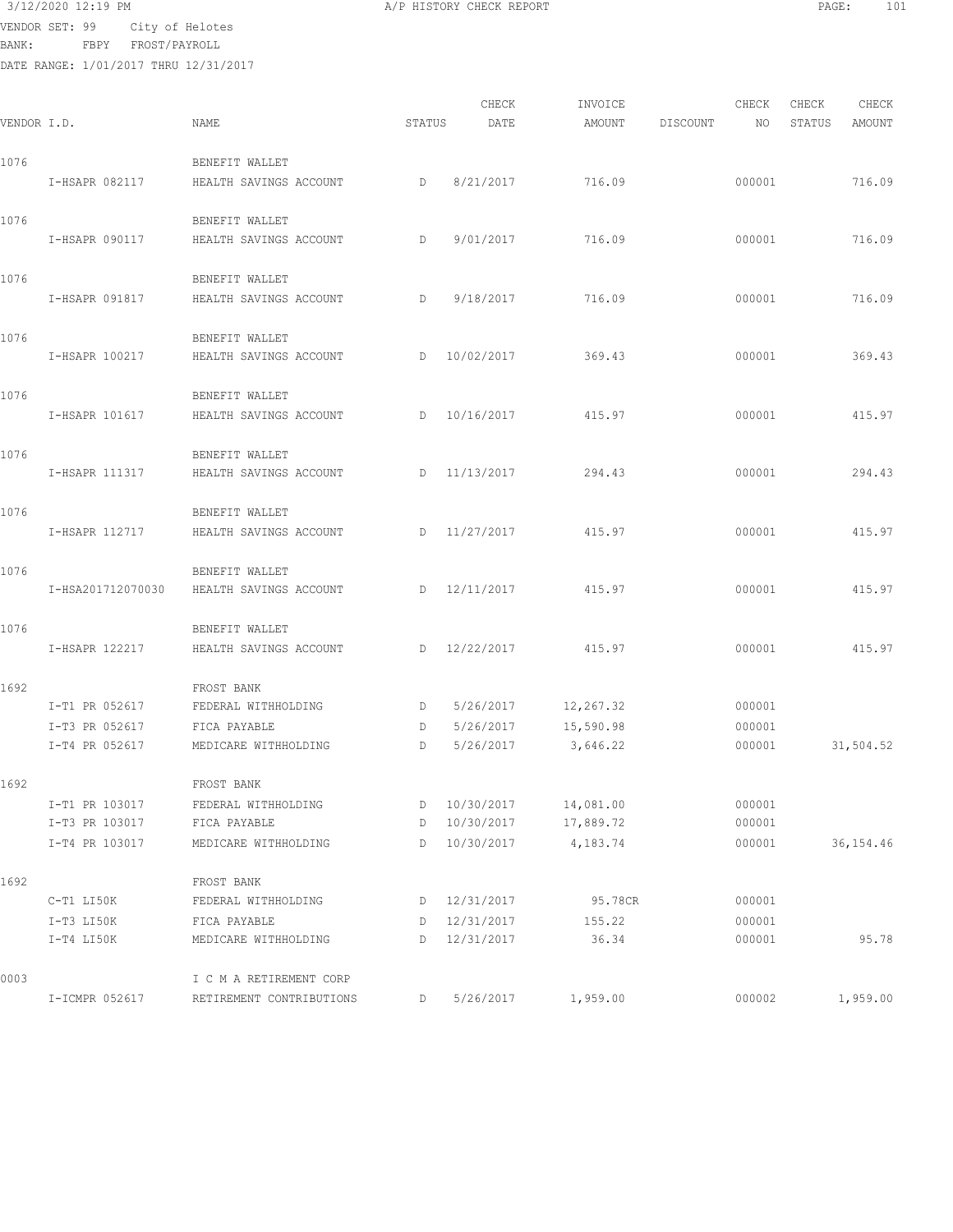VENDOR SET: 99 City of Helotes

BANK: FBPY FROST/PAYROLL

| VENDOR I.D. |                 | NAME                     | STATUS | CHECK<br>DATE | INVOICE<br>AMOUNT | DISCOUNT | CHECK<br>NO | CHECK<br>STATUS | CHECK<br>AMOUNT |
|-------------|-----------------|--------------------------|--------|---------------|-------------------|----------|-------------|-----------------|-----------------|
|             |                 |                          |        |               |                   |          |             |                 |                 |
| 0003        |                 | I C M A RETIREMENT CORP  |        |               |                   |          |             |                 |                 |
|             | I-ICMPR 103017  | RETIREMENT CONTRIBUTIONS | D      | 10/30/2017    | 7,399.00          |          | 000002      |                 | 7,399.00        |
| 1692        |                 | FROST BANK               |        |               |                   |          |             |                 |                 |
|             | I-T1 PR 010916  | FEDERAL WITHHOLDING      | D      | 1/09/2017     | 15,276.09         |          | 000002      |                 |                 |
|             | I-T3 PR 010916  | FICA PAYABLE             | D      | 1/09/2017     | 17,522.30         |          | 000002      |                 |                 |
|             | I-T4 PR 010916  | MEDICARE WITHHOLDING     | D      | 1/09/2017     | 4,097.92          |          | 000002      |                 | 36,896.31       |
| 1692        |                 | FROST BANK               |        |               |                   |          |             |                 |                 |
|             | I-T1 PR 012317  | FEDERAL WITHHOLDING      | D      | 1/23/2017     | 13,282.77         |          | 000002      |                 |                 |
|             | I-T3 PR 012317  | FICA PAYABLE             | D      | 1/23/2017     | 16,632.90         |          | 000002      |                 |                 |
|             | I-T4 PR 012317  | MEDICARE WITHHOLDING     | D      | 1/23/2017     | 3,889.86          |          | 000002      |                 | 33,805.53       |
| 1692        |                 | FROST BANK               |        |               |                   |          |             |                 |                 |
|             | I-T1 PR 020617  | FEDERAL WITHHOLDING      | D      | 2/06/2017     | 12,577.31         |          | 000002      |                 |                 |
|             | I-T3 PR 020617  | FICA PAYABLE             | D      | 2/06/2017     | 15,725.64         |          | 000002      |                 |                 |
|             | I-T4 PR 020617  | MEDICARE WITHHOLDING     | D      | 2/06/2017     | 3,677.74          |          | 000002      |                 | 31,980.69       |
| 1692        |                 | FROST BANK               |        |               |                   |          |             |                 |                 |
|             | I-T1 PR 021717  | FEDERAL WITHHOLDING      | D      | 2/17/2017     | 11,767.46         |          | 000002      |                 |                 |
|             | I-T3 PR 021717  | FICA PAYABLE             | D      | 2/17/2017     | 15,305.14         |          | 000002      |                 |                 |
|             | I-T4 PR 021717  | MEDICARE WITHHOLDING     | D      | 2/17/2017     | 3,579.46          |          | 000002      |                 | 30,652.06       |
| 1692        |                 | FROST BANK               |        |               |                   |          |             |                 |                 |
|             | I-T1 PR 030617  | FEDERAL WITHHOLDING      | D      | 3/06/2017     | 13,232.55         |          | 000002      |                 |                 |
|             | I-T3 PR 030617  | FICA PAYABLE             | D      | 3/06/2017     | 16,339.68         |          | 000002      |                 |                 |
|             | I-T4 PR 030617  | MEDICARE WITHHOLDING     | D      | 3/06/2017     | 3,821.32          |          | 000002      |                 | 33, 393.55      |
| 1692        |                 | FROST BANK               |        |               |                   |          |             |                 |                 |
|             | I-T1 PR 032017  | FEDERAL WITHHOLDING      | D      | 3/20/2017     | 12,043.57         |          | 000002      |                 |                 |
|             | I-T3 PR 032017  | FICA PAYABLE             | D      | 3/20/2017     | 15,662.56         |          | 000002      |                 |                 |
|             | I-T4 PR 032017  | MEDICARE WITHHOLDING     | D      | 3/20/2017     | 3,663.08          |          | 000002      |                 | 31,369.21       |
| 1692        |                 | FROST BANK               |        |               |                   |          |             |                 |                 |
|             | I-T1 PR 040317  | FEDERAL WITHHOLDING      | D      | 4/03/2017     | 14,598.62         |          | 000002      |                 |                 |
|             | I-T3 PR 040317  | FICA PAYABLE             | D      | 4/03/2017     | 17,489.62         |          | 000002      |                 |                 |
|             | I-T4 PR 040317  | MEDICARE WITHHOLDING     | D      | 4/03/2017     | 4,090.28          |          | 000002      |                 | 36,178.52       |
| 1692        |                 | FROST BANK               |        |               |                   |          |             |                 |                 |
|             | I-T1 P/R 041717 | FEDERAL WITHHOLDING      | D      | 4/17/2017     | 13,490.74         |          | 000002      |                 |                 |
|             | I-T3 P/R 041717 | FICA PAYABLE             | D      | 4/17/2017     | 16,678.98         |          | 000002      |                 |                 |
|             | I-T4 P/R 041717 | MEDICARE WITHHOLDING     | D      | 4/17/2017     | 3,900.72          |          | 000002      |                 | 34,070.44       |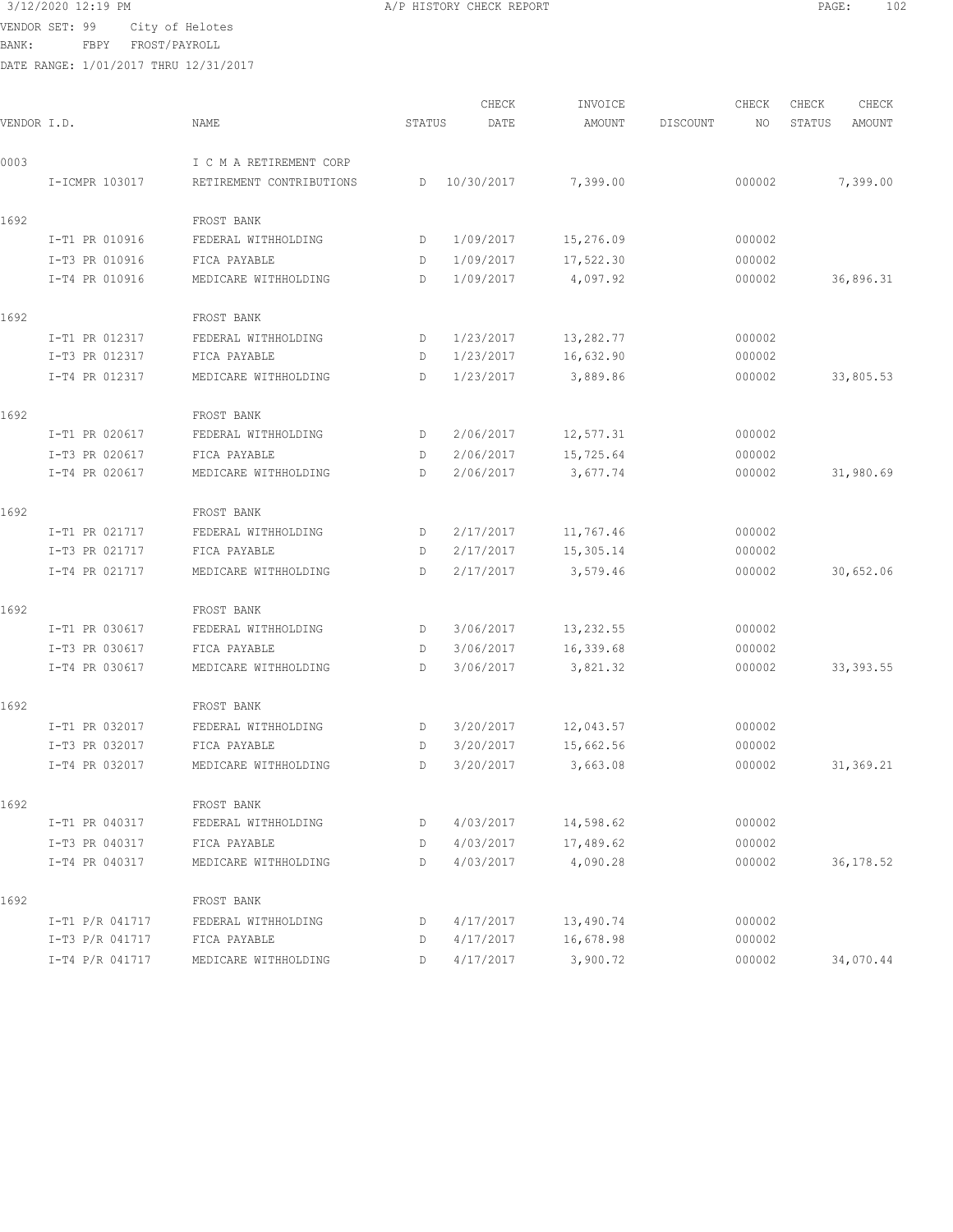VENDOR SET: 99 City of Helotes

3/12/2020 12:19 PM **A/P HISTORY CHECK REPORT PAGE:** 103

BANK: FBPY FROST/PAYROLL

| VENDOR I.D. |                | NAME                 | STATUS | CHECK<br>DATE | INVOICE<br>AMOUNT | DISCOUNT | CHECK<br>NO | CHECK<br>STATUS | CHECK<br>AMOUNT |
|-------------|----------------|----------------------|--------|---------------|-------------------|----------|-------------|-----------------|-----------------|
|             |                |                      |        |               |                   |          |             |                 |                 |
| 1692        |                | FROST BANK           |        |               |                   |          |             |                 |                 |
|             | I-T1 PR 050117 | FEDERAL WITHHOLDING  | D      | 5/01/2017     | 16,717.13         |          | 000002      |                 |                 |
|             | I-T3 PR 050117 | FICA PAYABLE         | D      | 5/01/2017     | 18,129.50         |          | 000002      |                 |                 |
|             | I-T4 PR 050117 | MEDICARE WITHHOLDING | D      | 5/01/2017     | 4,239.96          |          | 000002      |                 | 39,086.59       |
| 1692        |                | FROST BANK           |        |               |                   |          |             |                 |                 |
|             | I-T1 PR 051517 | FEDERAL WITHHOLDING  | D      | 5/15/2017     | 12,678.89         |          | 000002      |                 |                 |
|             | I-T3 PR 051517 | FICA PAYABLE         | D      | 5/15/2017     | 15,968.90         |          | 000002      |                 |                 |
|             | I-T4 PR 051517 | MEDICARE WITHHOLDING | D      | 5/15/2017     | 3,734.62          |          | 000002      |                 | 32,382.41       |
| 1692        |                | FROST BANK           |        |               |                   |          |             |                 |                 |
|             | I-T1 PR 061217 | FEDERAL WITHHOLDING  | D      | 6/12/2017     | 12,791.15         |          | 000002      |                 |                 |
|             | I-T3 PR 061217 | FICA PAYABLE         | D      | 6/12/2017     | 16,021.06         |          | 000002      |                 |                 |
|             | I-T4 PR 061217 | MEDICARE WITHHOLDING | D      | 6/12/2017     | 3,746.84          |          | 000002      |                 | 32,559.05       |
| 1692        |                | FROST BANK           |        |               |                   |          |             |                 |                 |
|             | I-T1 PR 062617 | FEDERAL WITHHOLDING  | D      | 6/26/2017     | 12,665.94         |          | 000002      |                 |                 |
|             | I-T3 PR 062617 | FICA PAYABLE         | D      | 6/26/2017     | 16,228.68         |          | 000002      |                 |                 |
|             | I-T4 PR 062617 | MEDICARE WITHHOLDING | D      | 6/26/2017     | 3,795.38          |          | 000002      |                 | 32,690.00       |
| 1692        |                | FROST BANK           |        |               |                   |          |             |                 |                 |
|             | I-T1 PR 071017 | FEDERAL WITHHOLDING  | D      | 7/10/2017     | 15,405.61         |          | 000002      |                 |                 |
|             | I-T3 PR 071017 | FICA PAYABLE         | D      | 7/10/2017     | 18,076.30         |          | 000002      |                 |                 |
|             | I-T4 PR 071017 | MEDICARE WITHHOLDING | D      | 7/10/2017     | 4,227.48          |          | 000002      |                 | 37,709.39       |
| 1692        |                | FROST BANK           |        |               |                   |          |             |                 |                 |
|             | I-T1 PR 072417 | FEDERAL WITHHOLDING  | D      | 7/24/2017     | 12,955.02         |          | 000002      |                 |                 |
|             | I-T3 PR 072417 | FICA PAYABLE         | D      | 7/24/2017     | 16,233.52         |          | 000002      |                 |                 |
|             | I-T4 PR 072417 | MEDICARE WITHHOLDING | D      | 7/24/2017     | 3,796.56          |          | 000002      |                 | 32,985.10       |
| 1692        |                | FROST BANK           |        |               |                   |          |             |                 |                 |
|             | I-T1 PR 080717 | FEDERAL WITHHOLDING  | D      | 8/07/2017     | 12,094.66         |          | 000002      |                 |                 |
|             | I-T3 PR 080717 | FICA PAYABLE         | D      | 8/07/2017     | 15,651.66         |          | 000002      |                 |                 |
|             | I-T4 PR 080717 | MEDICARE WITHHOLDING | D      | 8/07/2017     | 3,660.44          |          | 000002      |                 | 31,406.76       |
| 1692        |                | FROST BANK           |        |               |                   |          |             |                 |                 |
|             | I-T1 PR 082117 | FEDERAL WITHHOLDING  | D      | 8/21/2017     | 13,013.27         |          | 000002      |                 |                 |
|             | I-T3 PR 082117 | FICA PAYABLE         | D      | 8/21/2017     | 16,665.54         |          | 000002      |                 |                 |
|             | I-T4 PR 082117 | MEDICARE WITHHOLDING | D      | 8/21/2017     | 3,897.50          |          | 000002      |                 | 33,576.31       |
| 1692        |                | FROST BANK           |        |               |                   |          |             |                 |                 |
|             | I-T1 PR 090117 | FEDERAL WITHHOLDING  | D      | 9/01/2017     | 17,820.18         |          | 000002      |                 |                 |
|             | I-T3 PR 090117 | FICA PAYABLE         | D      | 9/01/2017     | 19,438.00         |          | 000002      |                 |                 |
|             | I-T4 PR 090117 | MEDICARE WITHHOLDING | D      | 9/01/2017     | 4,545.94          |          | 000002      |                 | 41,804.12       |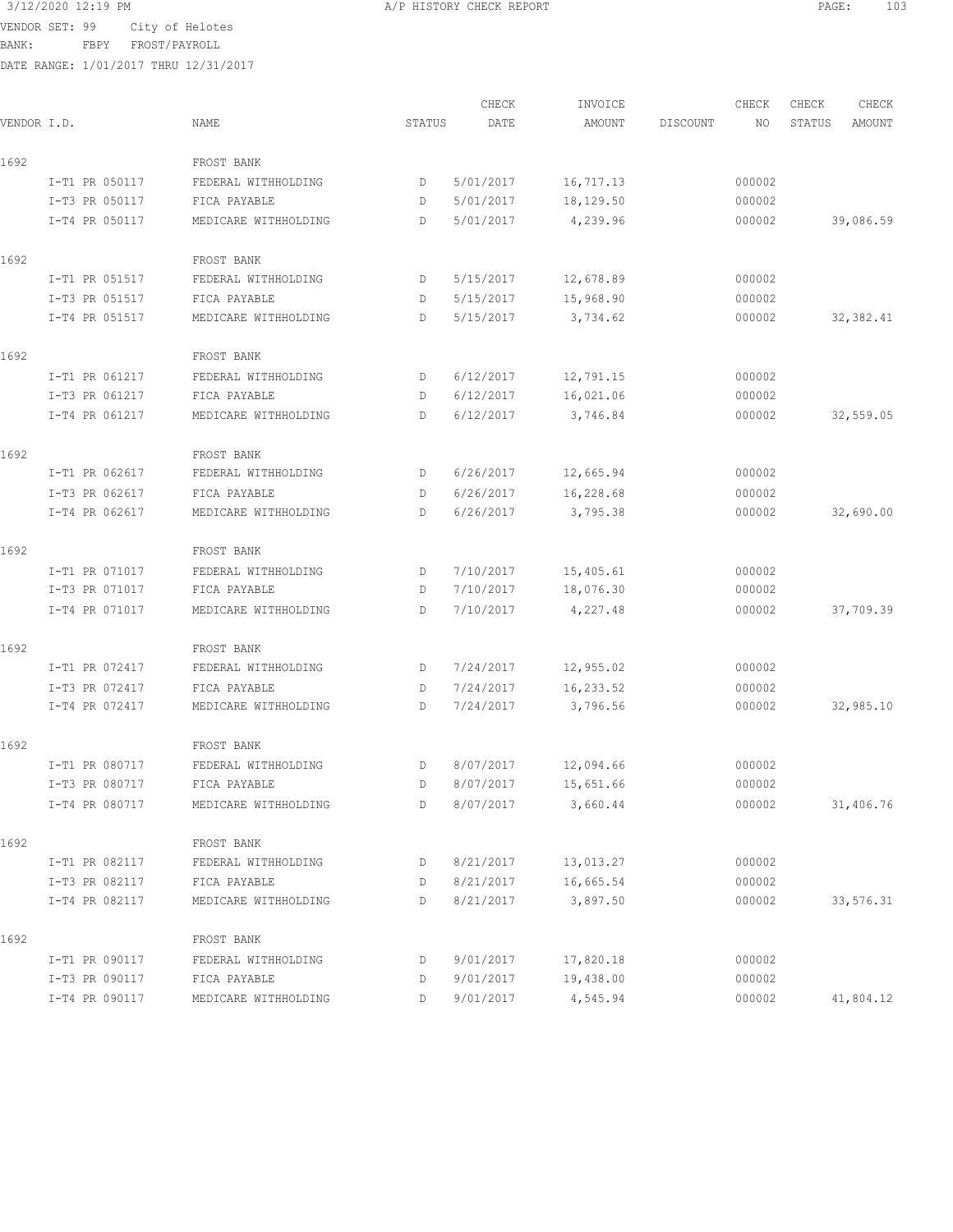VENDOR SET: 99 City of Helotes

BANK: FBPY FROST/PAYROLL

|             |                   |                          |        | CHECK        | INVOICE   |          | CHECK  | CHECK  | CHECK      |
|-------------|-------------------|--------------------------|--------|--------------|-----------|----------|--------|--------|------------|
| VENDOR I.D. |                   | NAME                     | STATUS | DATE         | AMOUNT    | DISCOUNT | NO     | STATUS | AMOUNT     |
| 1692        |                   | FROST BANK               |        |              |           |          |        |        |            |
|             | I-T1 PR 091817    | FEDERAL WITHHOLDING      | D      | 9/18/2017    | 14,931.32 |          | 000002 |        |            |
|             | I-T3 PR 091817    | FICA PAYABLE             | D      | 9/18/2017    | 17,812.88 |          | 000002 |        |            |
|             | I-T4 PR 091817    | MEDICARE WITHHOLDING     | D      | 9/18/2017    | 4,165.96  |          | 000002 |        | 36,910.16  |
| 1692        |                   | FROST BANK               |        |              |           |          |        |        |            |
|             | I-T1 PR 100217    | FEDERAL WITHHOLDING      | D      | 10/02/2017   | 13,614.86 |          | 000002 |        |            |
|             | I-T3 PR 100217    | FICA PAYABLE             | D      | 10/02/2017   | 16,990.10 |          | 000002 |        |            |
|             | I-T4 PR 100217    | MEDICARE WITHHOLDING     | D      | 10/02/2017   | 3,973.56  |          | 000002 |        | 34,578.52  |
| 1692        |                   | FROST BANK               |        |              |           |          |        |        |            |
|             | I-T1 PR 101617    | FEDERAL WITHHOLDING      | D      | 10/16/2017   | 14,034.66 |          | 000002 |        |            |
|             | I-T3 PR 101617    | FICA PAYABLE             | D      | 10/16/2017   | 17,105.58 |          | 000002 |        |            |
|             | I-T4 PR 101617    | MEDICARE WITHHOLDING     | D      | 10/16/2017   | 4,000.50  |          | 000002 |        | 35,140.74  |
| 1692        |                   | FROST BANK               |        |              |           |          |        |        |            |
|             | I-T1 PR 111317    | FEDERAL WITHHOLDING      | D      | 11/13/2017   | 22,524.43 |          | 000002 |        |            |
|             | I-T3 PR 111317    | FICA PAYABLE             | D      | 11/13/2017   | 22,890.56 |          | 000002 |        |            |
|             | I-T4 PR 111317    | MEDICARE WITHHOLDING     | D      | 11/13/2017   | 5,353.38  |          | 000002 |        | 50,768.37  |
| 1692        |                   | FROST BANK               |        |              |           |          |        |        |            |
|             | I-T1 PR 112717    | FEDERAL WITHHOLDING      | D      | 11/27/2017   | 15,586.70 |          | 000002 |        |            |
|             | I-T3 PR 112717    | FICA PAYABLE             | D      | 11/27/2017   | 18,499.24 |          | 000002 |        |            |
|             | I-T4 PR 112717    | MEDICARE WITHHOLDING     | D      | 11/27/2017   | 4,326.40  |          | 000002 |        | 38, 412.34 |
| 1692        |                   | FROST BANK               |        |              |           |          |        |        |            |
|             | I-T1 201712070030 | FEDERAL WITHHOLDING      | D      | 12/11/2017   | 12,565.75 |          | 000002 |        |            |
|             | I-T3 201712070030 | FICA PAYABLE             | D      | 12/11/2017   | 16,481.26 |          | 000002 |        |            |
|             | I-T4 201712070030 | MEDICARE WITHHOLDING     | D      | 12/11/2017   | 3,854.48  |          | 000002 |        | 32,901.49  |
| 1692        |                   | FROST BANK               |        |              |           |          |        |        |            |
|             | I-T1 PR 122217    | FEDERAL WITHHOLDING      | D      | 12/22/2017   | 16,820.39 |          | 000002 |        |            |
|             | I-T3 PR 122217    | FICA PAYABLE             |        | D 12/22/2017 | 18,154.98 |          | 000002 |        |            |
|             | I-T4 PR 122217    | MEDICARE WITHHOLDING     |        | D 12/22/2017 | 4,245.88  |          | 000002 |        | 39,221.25  |
| 0003        |                   | I C M A RETIREMENT CORP  |        |              |           |          |        |        |            |
|             | I-ICMPR 010916    | RETIREMENT CONTRIBUTIONS | D      | 1/09/2017    | 1,964.00  |          | 000003 |        | 1,964.00   |
| 0003        |                   | I C M A RETIREMENT CORP  |        |              |           |          |        |        |            |
|             | I-ICMPR 012317    | RETIREMENT CONTRIBUTIONS | D      | 1/23/2017    | 1,984.00  |          | 000003 |        | 1,984.00   |
| 0003        |                   | I C M A RETIREMENT CORP  |        |              |           |          |        |        |            |
|             | I-ICMPR 020617    | RETIREMENT CONTRIBUTIONS | D      | 2/06/2017    | 1,984.00  |          | 000003 |        | 1,984.00   |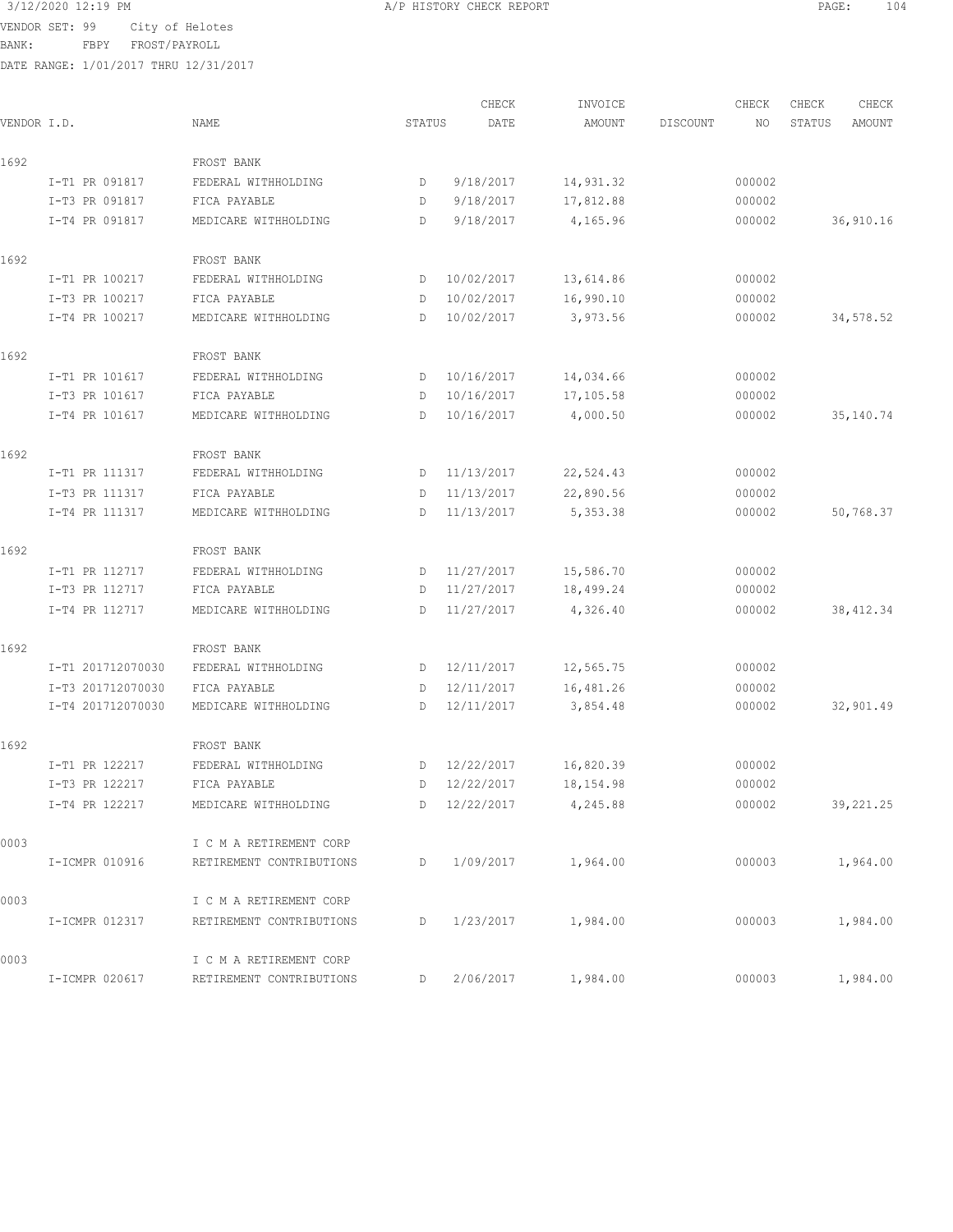VENDOR SET: 99 City of Helotes

BANK: FBPY FROST/PAYROLL

| VENDOR I.D. |                 | NAME                                                               | STATUS | CHECK<br>DATE | INVOICE<br>AMOUNT      | DISCOUNT | CHECK<br>NO. | CHECK<br>STATUS | CHECK<br>AMOUNT |
|-------------|-----------------|--------------------------------------------------------------------|--------|---------------|------------------------|----------|--------------|-----------------|-----------------|
| 0003        | I-ICMPR 021717  | I C M A RETIREMENT CORP<br>RETIREMENT CONTRIBUTIONS                | D      |               | 2/17/2017 1,984.00     |          | 000003       |                 | 1,984.00        |
| 0003        | I-ICMPR 030617  | I C M A RETIREMENT CORP<br>RETIREMENT CONTRIBUTIONS                | D      |               | 3/06/2017 1,984.00     |          | 000003       |                 | 1,984.00        |
| 0003        | I-ICMPR 032017  | I C M A RETIREMENT CORP<br>RETIREMENT CONTRIBUTIONS                | D      | 3/20/2017     | 1,984.00               |          | 000003       |                 | 1,984.00        |
| 0003        | I-ICMPR 040317  | I C M A RETIREMENT CORP<br>RETIREMENT CONTRIBUTIONS                | D      | 4/03/2017     | 1,984.00               |          | 000003       |                 | 1,984.00        |
| 0003        | I-ICMP/R 041717 | I C M A RETIREMENT CORP<br>RETIREMENT CONTRIBUTIONS                | D      | 4/17/2017     | 1,984.00               |          | 000003       |                 | 1,984.00        |
| 0003        | I-ICMPR 050117  | I C M A RETIREMENT CORP<br>RETIREMENT CONTRIBUTIONS                | D      | 5/01/2017     | 1,984.00               |          | 000003       |                 | 1,984.00        |
| 0003        | I-ICMPR 051517  | I C M A RETIREMENT CORP<br>RETIREMENT CONTRIBUTIONS                | D      | 5/15/2017     | 1,959.00               |          | 000003       |                 | 1,959.00        |
| 0003        | I-ICMPR 061217  | I C M A RETIREMENT CORP<br>RETIREMENT CONTRIBUTIONS                | D      | 6/12/2017     | 1,959.00               |          | 000003       |                 | 1,959.00        |
| 0003        | I-ICMPR 062617  | I C M A RETIREMENT CORP<br>RETIREMENT CONTRIBUTIONS                | D      | 6/26/2017     | 1,959.00               |          | 000003       |                 | 1,959.00        |
| 0003        | I-ICMPR 071017  | I C M A RETIREMENT CORP<br>RETIREMENT CONTRIBUTIONS                | D      |               | $7/10/2017$ 1,959.00   |          | 000003       |                 | 1,959.00        |
| 0003        | I-ICMPR 072417  | I C M A RETIREMENT CORP<br>RETIREMENT CONTRIBUTIONS                | D      | 7/24/2017     | 1,959.00               |          | 000003       |                 | 1,959.00        |
| 0003        |                 | I C M A RETIREMENT CORP<br>I-ICMPR 080717 RETIREMENT CONTRIBUTIONS | D      |               | 8/07/2017 1,959.00     |          | 000003       |                 | 1,959.00        |
| 0003        |                 | I C M A RETIREMENT CORP<br>I-ICMPR 082117 RETIREMENT CONTRIBUTIONS | D      |               | 8/21/2017 1,959.00     |          | 000003       |                 | 1,959.00        |
| 0003        |                 | I C M A RETIREMENT CORP<br>I-ICMPR 090117 RETIREMENT CONTRIBUTIONS | D      |               | 9/01/2017 1,994.00     |          | 000003       |                 | 1,994.00        |
| 0003        |                 | I C M A RETIREMENT CORP<br>I-ICMPR 091817 RETIREMENT CONTRIBUTIONS |        |               | $D$ 9/18/2017 2,024.00 |          | 000003       |                 | 2,024.00        |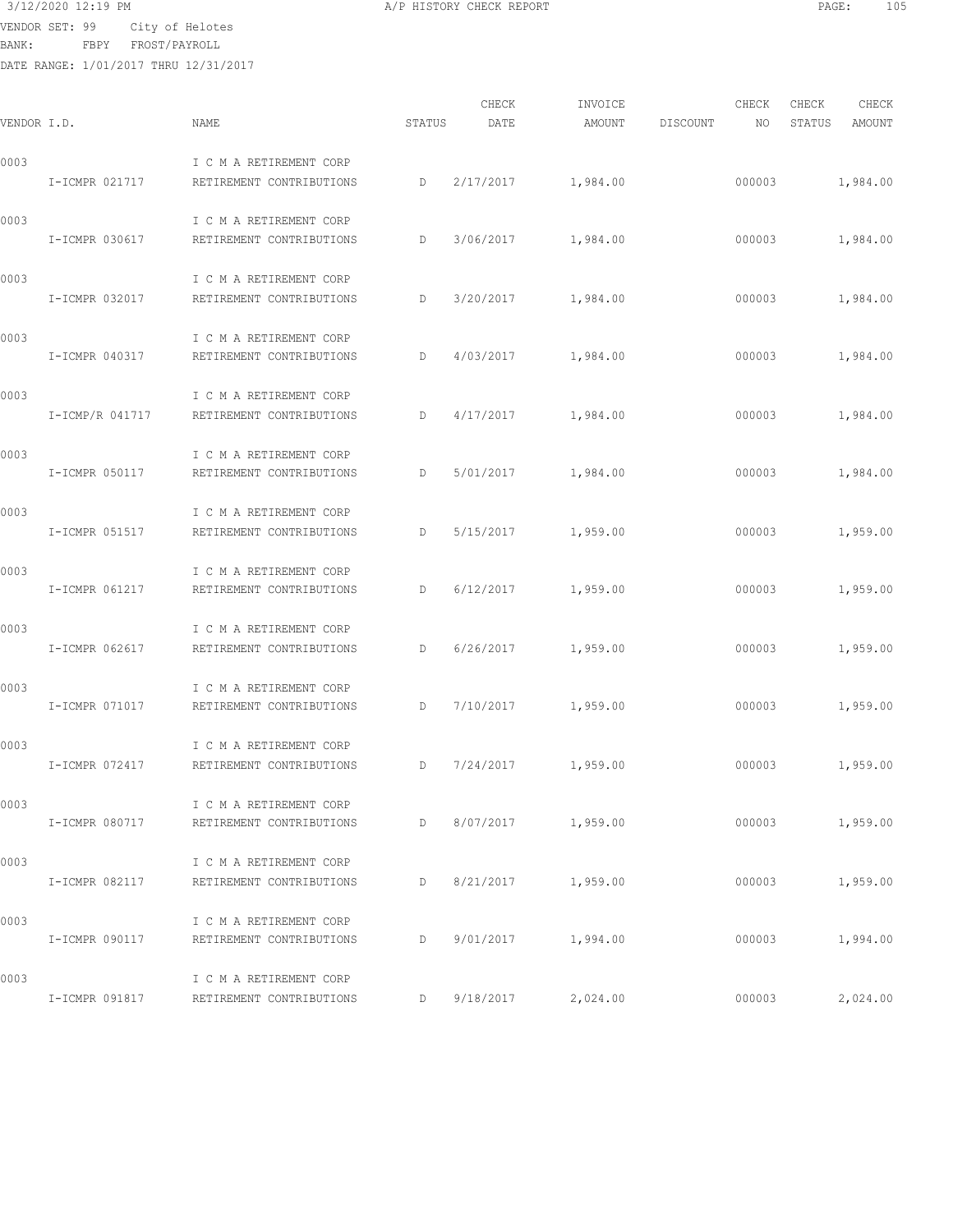VENDOR SET: 99 City of Helotes

BANK: FBPY FROST/PAYROLL

| VENDOR I.D. |                              | NAME                                                       | STATUS | CHECK<br>DATE | INVOICE<br>AMOUNT     | DISCOUNT | CHECK<br>NO | CHECK<br>STATUS | CHECK<br>AMOUNT |
|-------------|------------------------------|------------------------------------------------------------|--------|---------------|-----------------------|----------|-------------|-----------------|-----------------|
| 0003        | I-ICMPR 100217               | I C M A RETIREMENT CORP<br>RETIREMENT CONTRIBUTIONS        |        |               | D 10/02/2017 2,024.00 |          | 000003      |                 | 2,024.00        |
| 0003        | I-ICMPR 101617               | I C M A RETIREMENT CORP<br>RETIREMENT CONTRIBUTIONS        |        |               | D 10/16/2017 1,999.00 |          | 000003      |                 | 1,999.00        |
| 0003        | I-ICMPR 111317               | I C M A RETIREMENT CORP<br>RETIREMENT CONTRIBUTIONS        | D      |               | 11/13/2017 1,899.00   |          | 000003      |                 | 1,899.00        |
| 0003        | I-ICMPR 112717               | I C M A RETIREMENT CORP<br>RETIREMENT CONTRIBUTIONS        | D      | 11/27/2017    | 2,070.00              |          | 000003      |                 | 2,070.00        |
| 0003        | I-ICM201712070030            | I C M A RETIREMENT CORP<br>RETIREMENT CONTRIBUTIONS        |        | D 12/11/2017  | 2,070.00              |          | 000003      |                 | 2,070.00        |
| 0003        | I-ICMPR 122217               | I C M A RETIREMENT CORP<br>RETIREMENT CONTRIBUTIONS        |        | D 12/22/2017  | 2,070.00              |          | 000003      |                 | 2,070.00        |
| 0296        | I-CS PR 052617               | OFFICE OF ATTY GENERAL<br>CHILD SUPPORT                    | D      | 5/26/2017     | 1,686.60              |          | 000003      |                 | 1,686.60        |
| 0296        | I-CS PR 103017               | OFFICE OF ATTY GENERAL<br>CHILD SUPPORT                    | D      |               | 10/30/2017 1,382.77   |          | 000003      |                 | 1,382.77        |
| 0002        | I-TMRPR 052617               | TEXAS MUNICIPAL RETIREMENT SYS<br>RETIREMENT CONTRIBUTIONS | D      |               | $5/26/2017$ 15,458.08 |          | 000004      |                 | 15,458.08       |
| 0002        | I-TMRPR 103017               | TEXAS MUNICIPAL RETIREMENT SYS<br>RETIREMENT CONTRIBUTIONS | D      |               | 10/30/2017 18,117.55  |          | 000004      |                 | 18,117.55       |
| 0296        | I-CS PR 010916               | OFFICE OF ATTY GENERAL<br>CHILD SUPPORT                    | D      |               | 1/09/2017 1,777.98    |          | 000004      |                 | 1,777.98        |
| 0296        | I-CS PR 012317 CHILD SUPPORT | OFFICE OF ATTY GENERAL                                     |        |               | D 1/23/2017 1,777.98  |          | 000004      |                 | 1,777.98        |
| 0296        | I-CS PR 020617 CHILD SUPPORT | OFFICE OF ATTY GENERAL                                     |        |               | D 2/06/2017 1,777.98  |          | 000004      |                 | 1,777.98        |
| 0296        | I-CS PR 021717 CHILD SUPPORT | OFFICE OF ATTY GENERAL                                     |        |               | D 2/17/2017 1,777.98  |          |             | 000004 1,777.98 |                 |
| 0296        | I-CS PR 030617 CHILD SUPPORT | OFFICE OF ATTY GENERAL                                     |        |               | D 3/06/2017 1,777.98  |          | 000004      |                 | 1,777.98        |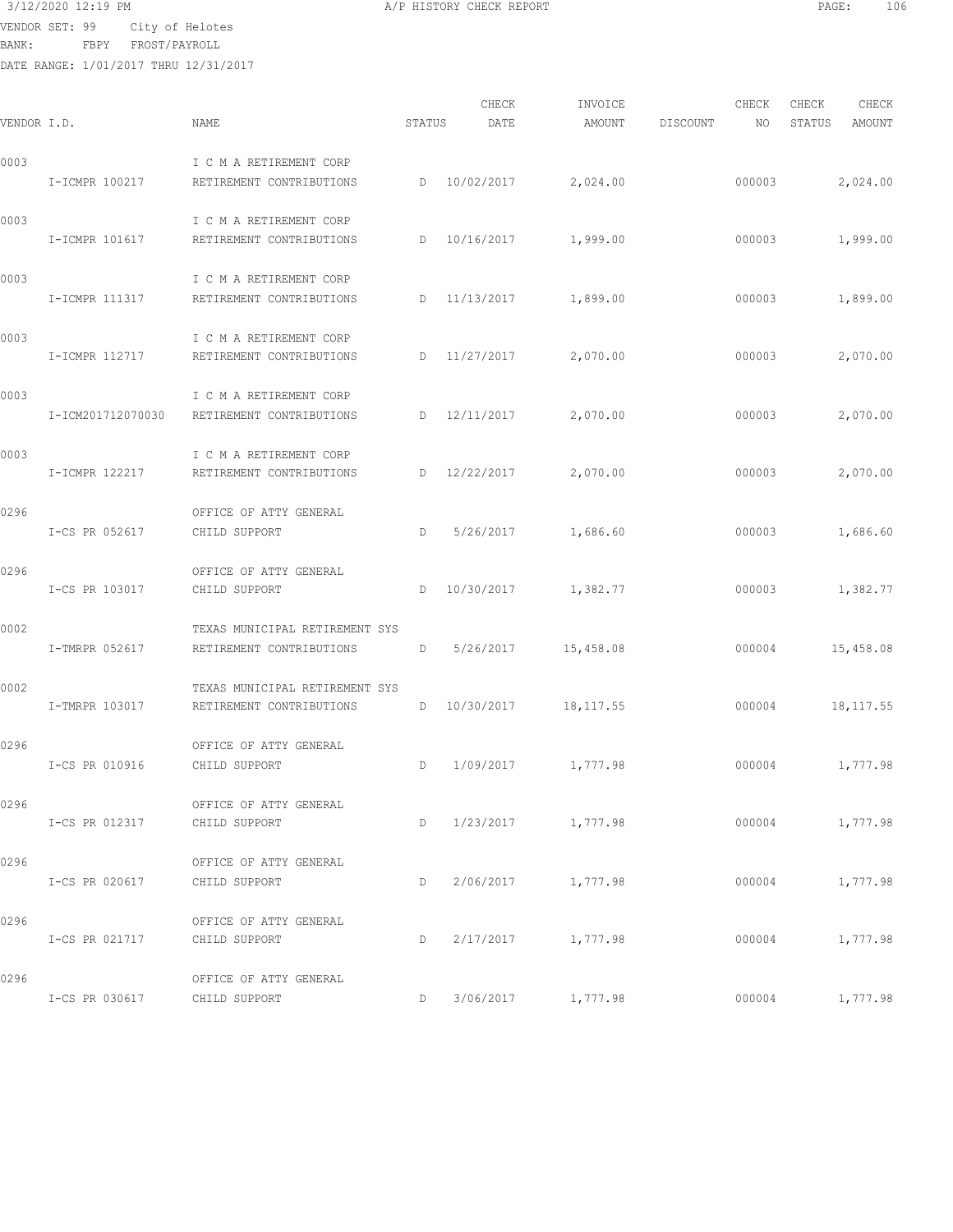VENDOR SET: 99 City of Helotes

BANK: FBPY FROST/PAYROLL

| VENDOR I.D. |                              | NAME                                                         | STATUS | CHECK<br>DATE | INVOICE<br>AMOUNT     | DISCOUNT | CHECK<br>NO <sub>1</sub> | CHECK<br>STATUS | CHECK<br>AMOUNT |
|-------------|------------------------------|--------------------------------------------------------------|--------|---------------|-----------------------|----------|--------------------------|-----------------|-----------------|
| 0296        | I-CS PR 032017               | OFFICE OF ATTY GENERAL<br>CHILD SUPPORT                      | D      |               | 3/20/2017 1,725.83    |          |                          | 000004 1,725.83 |                 |
| 0296        | I-CS PR 040317               | OFFICE OF ATTY GENERAL<br>CHILD SUPPORT                      | D      |               | 4/03/2017 1,725.83    |          | 000004                   |                 | 1,725.83        |
| 0296        | I-CS P/R 041717              | OFFICE OF ATTY GENERAL<br>CHILD SUPPORT                      | D      |               | $4/17/2017$ 1,725.83  |          | 000004                   |                 | 1,725.83        |
| 0296        | I-CS PR 050117               | OFFICE OF ATTY GENERAL<br>CHILD SUPPORT                      | D      |               | 5/01/2017 1,647.37    |          | 000004                   |                 | 1,647.37        |
| 0296        | I-CS PR 051517               | OFFICE OF ATTY GENERAL<br>CHILD SUPPORT                      | D      |               | 5/15/2017 1,686.60    |          |                          | 000004 1,686.60 |                 |
| 0296        | I-CS PR 061217               | OFFICE OF ATTY GENERAL<br>CHILD SUPPORT                      | D      |               | $6/12/2017$ 1,686.60  |          | 000004                   | 1,686.60        |                 |
| 0296        | I-CS PR 062617               | OFFICE OF ATTY GENERAL<br>CHILD SUPPORT                      | D      |               | $6/26/2017$ 1,686.60  |          | 000004                   |                 | 1,686.60        |
| 0296        | I-CS PR 071017               | OFFICE OF ATTY GENERAL<br>CHILD SUPPORT                      | D      |               | 7/10/2017 1,640.45    |          | 000004                   |                 | 1,640.45        |
| 0296        | I-CS PR 080717               | OFFICE OF ATTY GENERAL<br>CHILD SUPPORT                      | D      |               | 8/07/2017 1,287.69    |          | 000004                   |                 | 1,287.69        |
| 0296        | I-CS PR 082117               | OFFICE OF ATTY GENERAL<br>CHILD SUPPORT                      | D      |               | 8/21/2017 1,287.69    |          | 000004                   |                 | 1,287.69        |
| 0296        | I-CS PR 090117               | OFFICE OF ATTY GENERAL<br>CHILD SUPPORT<br><b>Example 20</b> |        |               | 9/01/2017 1,287.69    |          | 000004                   |                 | 1,287.69        |
| 0296        | I-CS PR 091817               | OFFICE OF ATTY GENERAL<br>CHILD SUPPORT                      | D      |               | 9/18/2017 1,287.69    |          |                          | 000004          | 1,287.69        |
| 0296        | I-CS PR 100217               | OFFICE OF ATTY GENERAL<br>CHILD SUPPORT                      |        |               | D 10/02/2017 1,287.69 |          | 000004                   |                 | 1,287.69        |
| 0296        | I-CS PR 101617 CHILD SUPPORT | OFFICE OF ATTY GENERAL                                       |        |               | D 10/16/2017 1,382.77 |          | 000004                   |                 | 1,382.77        |
| 0296        | I-CS PR 111317               | OFFICE OF ATTY GENERAL<br>CHILD SUPPORT                      |        | D 11/13/2017  | 1,382.77              |          | 000004                   |                 | 1,382.77        |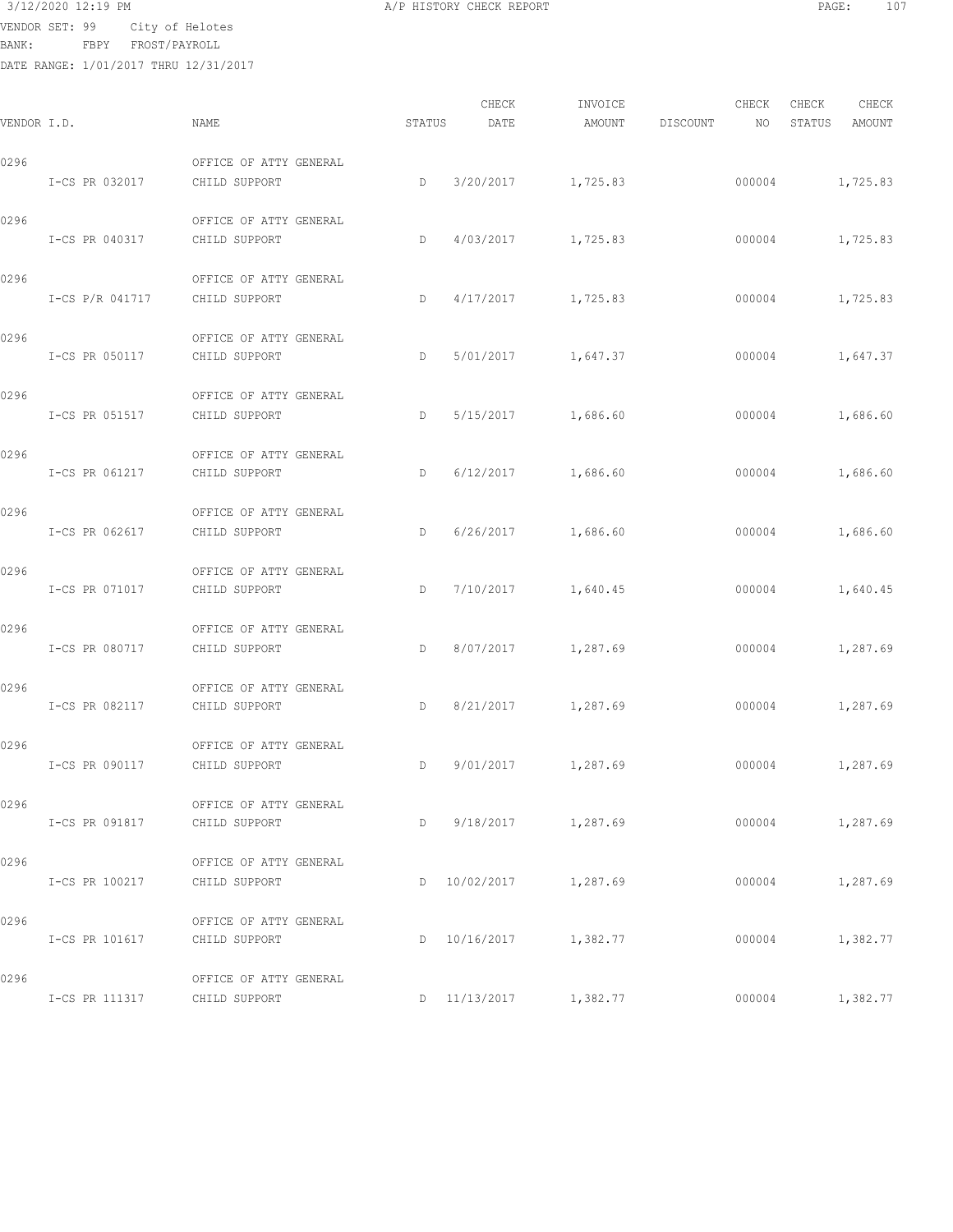VENDOR SET: 99 City of Helotes

BANK: FBPY FROST/PAYROLL

| 3/12/2020 12:19 PM | CHECK REPORT<br>HISTORY<br>CHECK REPORT<br>11/ L | 100<br>PAGE<br>TAQ |
|--------------------|--------------------------------------------------|--------------------|
|                    |                                                  |                    |

| VENDOR I.D. |                   | NAME                                                       | STATUS | CHECK<br>DATE | INVOICE<br>AMOUNT | DISCOUNT | CHECK<br>NO | CHECK<br>STATUS | CHECK<br>AMOUNT |
|-------------|-------------------|------------------------------------------------------------|--------|---------------|-------------------|----------|-------------|-----------------|-----------------|
| 0296        | I-CS PR 112717    | OFFICE OF ATTY GENERAL<br>CHILD SUPPORT                    | D      | 11/27/2017    | 1,382.77          |          | 000004      | 1,382.77        |                 |
| 0296        | I-CS 201712070030 | OFFICE OF ATTY GENERAL<br>CHILD SUPPORT                    | D      | 12/11/2017    | 1,382.77          |          | 000004      | 1,382.77        |                 |
| 0296        | I-CS PR 122217    | OFFICE OF ATTY GENERAL<br>CHILD SUPPORT                    | D      | 12/22/2017    | 1,382.77          |          | 000004      | 1,382.77        |                 |
| 0002        | I-TMRPR 010916    | TEXAS MUNICIPAL RETIREMENT SYS<br>RETIREMENT CONTRIBUTIONS | D      | 1/09/2017     | 17,808.52         |          | 000005      | 17,808.52       |                 |
| 0002        | I-TMRPR 012317    | TEXAS MUNICIPAL RETIREMENT SYS<br>RETIREMENT CONTRIBUTIONS | D      | 1/23/2017     | 16,776.97         |          | 000005      | 16,776.97       |                 |
| 0002        | I-TMRPR 020617    | TEXAS MUNICIPAL RETIREMENT SYS<br>RETIREMENT CONTRIBUTIONS | D      | 2/06/2017     | 15,994.21         |          | 000005      | 15,994.21       |                 |
| 0002        | I-TMRPR 021717    | TEXAS MUNICIPAL RETIREMENT SYS<br>RETIREMENT CONTRIBUTIONS | D      | 2/17/2017     | 15,326.42         |          | 000005      | 15,326.42       |                 |
| 0002        | I-TMRPR 030617    | TEXAS MUNICIPAL RETIREMENT SYS<br>RETIREMENT CONTRIBUTIONS | D      | 3/06/2017     | 16,406.83         |          | 000005      | 16,406.83       |                 |
| 0002        | I-TMRPR 032017    | TEXAS MUNICIPAL RETIREMENT SYS<br>RETIREMENT CONTRIBUTIONS | D      | 3/20/2017     | 15,713.27         |          | 000005      | 15,713.27       |                 |
| 0002        | I-TMRPR 040317    | TEXAS MUNICIPAL RETIREMENT SYS<br>RETIREMENT CONTRIBUTIONS | D      | 4/03/2017     | 17,659.66         |          | 000005      | 17,659.66       |                 |
| 0002        | I-TMRP/R 041717   | TEXAS MUNICIPAL RETIREMENT SYS<br>RETIREMENT CONTRIBUTIONS | D      | 4/17/2017     | 16,651.96         |          | 000005      | 16,651.96       |                 |
| 0002        | I-TMRPR 050117    | TEXAS MUNICIPAL RETIREMENT SYS<br>RETIREMENT CONTRIBUTIONS | D      | 5/01/2017     | 18,288.67         |          | 000005      | 18,288.67       |                 |
| 0002        | I-TMRPR 051517    | TEXAS MUNICIPAL RETIREMENT SYS<br>RETIREMENT CONTRIBUTIONS | D      | 5/15/2017     | 16, 118. 14       |          | 000005      | 16, 118. 14     |                 |
| 0002        | I-TMRPR 061217    | TEXAS MUNICIPAL RETIREMENT SYS<br>RETIREMENT CONTRIBUTIONS | D      | 6/12/2017     | 16, 172.30        |          | 000005      | 16, 172.30      |                 |
| 0002        | I-TMRPR 062617    | TEXAS MUNICIPAL RETIREMENT SYS<br>RETIREMENT CONTRIBUTIONS | D      | 6/26/2017     | 16,144.29         |          | 000005      | 16, 144.29      |                 |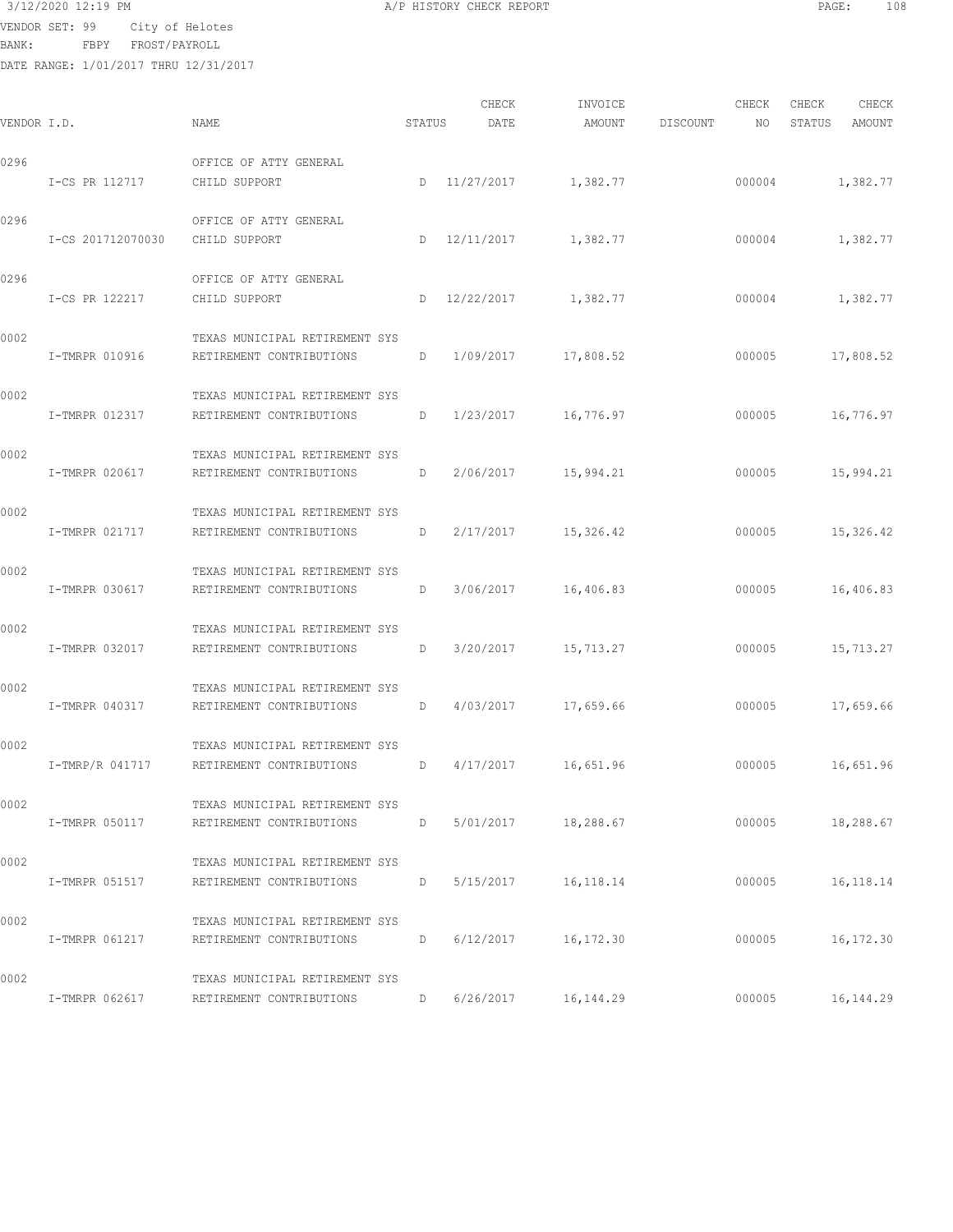VENDOR SET: 99 City of Helotes

BANK: FBPY FROST/PAYROLL

| VENDOR I.D. |                   | NAME                                                       | STATUS | CHECK<br>DATE | INVOICE<br>AMOUNT | DISCOUNT | CHECK<br>NO. | CHECK<br>CHECK<br>STATUS<br>AMOUNT |
|-------------|-------------------|------------------------------------------------------------|--------|---------------|-------------------|----------|--------------|------------------------------------|
| 0002        |                   | TEXAS MUNICIPAL RETIREMENT SYS                             |        |               |                   |          |              |                                    |
|             | I-TMRPR 071017    | RETIREMENT CONTRIBUTIONS                                   | D      | 7/10/2017     | 18,029.57         |          | 000005       | 18,029.57                          |
| 0002        | I-TMRPR 080717    | TEXAS MUNICIPAL RETIREMENT SYS<br>RETIREMENT CONTRIBUTIONS | D      | 8/07/2017     | 15,869.10         |          | 000005       | 15,869.10                          |
| 0002        | I-TMRPR 082117    | TEXAS MUNICIPAL RETIREMENT SYS<br>RETIREMENT CONTRIBUTIONS | D      | 8/21/2017     | 16,674.99         |          | 000005       | 16,674.99                          |
| 0002        | I-TMRPR 090117    | TEXAS MUNICIPAL RETIREMENT SYS<br>RETIREMENT CONTRIBUTIONS | D      | 9/01/2017     | 19,872.95         |          | 000005       | 19,872.95                          |
| 0002        | I-TMRPR 091817    | TEXAS MUNICIPAL RETIREMENT SYS<br>RETIREMENT CONTRIBUTIONS | D      | 9/18/2017     | 17,978.59         |          | 000005       | 17,978.59                          |
| 0002        | I-TMRPR 100217    | TEXAS MUNICIPAL RETIREMENT SYS<br>RETIREMENT CONTRIBUTIONS | D      | 10/02/2017    | 17,216.21         |          | 000005       | 17,216.21                          |
| 0002        | I-TMRPR 101617    | TEXAS MUNICIPAL RETIREMENT SYS<br>RETIREMENT CONTRIBUTIONS | D      | 10/16/2017    | 17,656.65         |          | 000005       | 17,656.65                          |
| 0002        | I-TMRPR 111317    | TEXAS MUNICIPAL RETIREMENT SYS<br>RETIREMENT CONTRIBUTIONS | D      | 11/13/2017    | 23,858.08         |          | 000005       | 23,858.08                          |
| 0002        | I-TMRPR 112717    | TEXAS MUNICIPAL RETIREMENT SYS<br>RETIREMENT CONTRIBUTIONS | D      | 11/27/2017    | 19,208.11         |          | 000005       | 19,208.11                          |
| 0002        | I-TMR201712070030 | TEXAS MUNICIPAL RETIREMENT SYS<br>RETIREMENT CONTRIBUTIONS | D      | 12/11/2017    | 16,990.09         |          | 000005       | 16,990.09                          |
| 0002        | I-TMRPR 122217    | TEXAS MUNICIPAL RETIREMENT SYS<br>RETIREMENT CONTRIBUTIONS | D      | 12/22/2017    | 18,977.27         |          | 000005       | 18,977.27                          |
| 0296        | I-CS PR 072417    | OFFICE OF ATTY GENERAL<br>CHILD SUPPORT                    | D      | 7/24/2017     | 1,640.45          |          | 000005       | 1,640.45                           |
| 0002        | I-TMRPR 072417    | TEXAS MUNICIPAL RETIREMENT SYS<br>RETIREMENT CONTRIBUTIONS | D      | 7/24/2017     | 16,384.41         |          | 000006       | 16,384.41                          |
| 0341        | I-AF PR 010916    | AFLAC INC<br>AFLAC NON CAF                                 |        | 1/25/2017     | 13.14             |          | 021409       |                                    |
|             | I-AF PR 012317    | AFLAC NON CAF                                              | R<br>R | 1/25/2017     | 13.14             |          | 021409       |                                    |
|             | I-AFLPR 010916    | SUB INS CAF                                                | R      | 1/25/2017     | 432.57            |          | 021409       |                                    |
|             | I-AFLPR 012317    | SUB INS CAF                                                | R      | 1/25/2017     | 432.57            |          | 021409       | 891.42                             |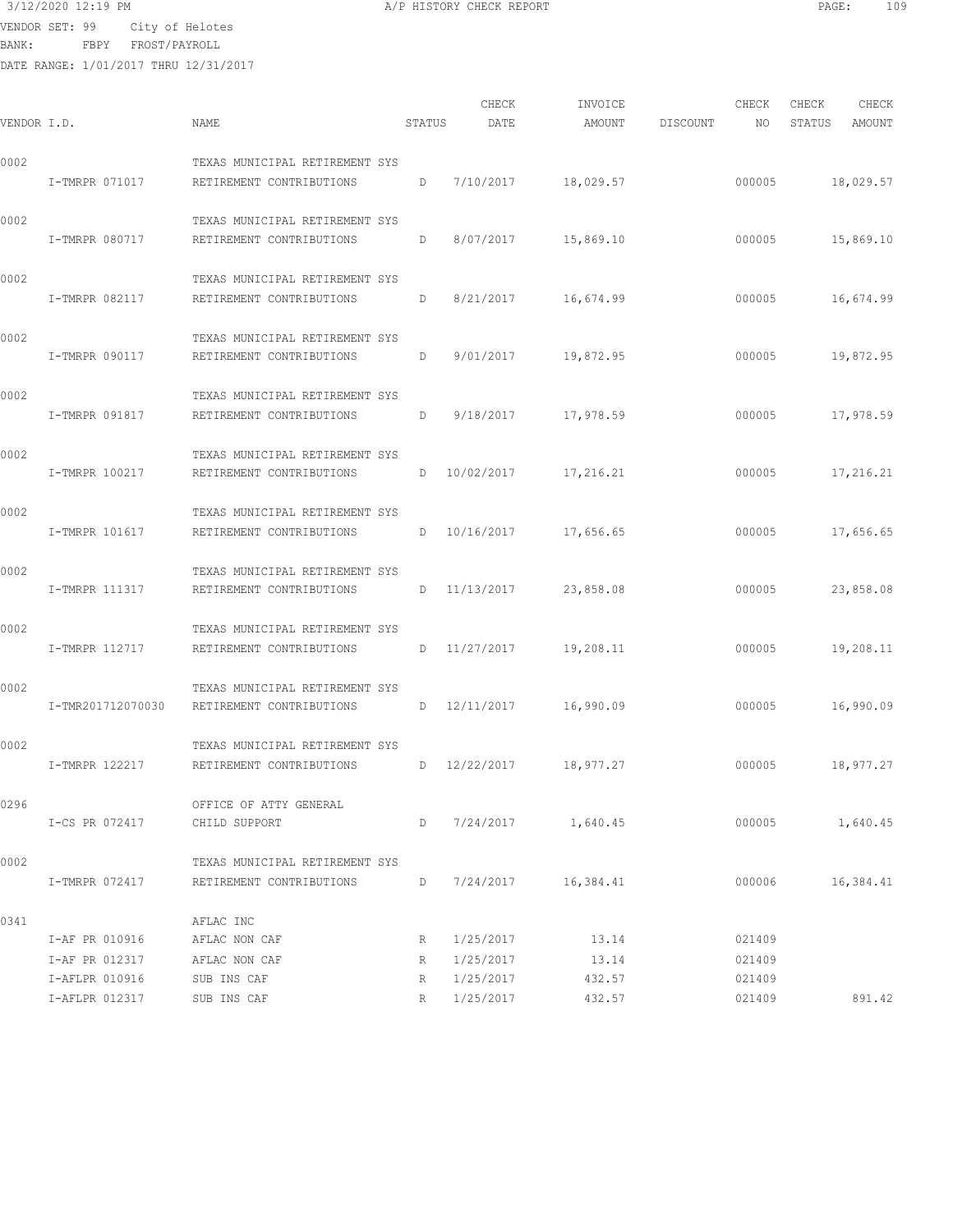VENDOR SET: 99 City of Helotes

BANK: FBPY FROST/PAYROLL

|             |                   |                                            |             | CHECK       | INVOICE  |          | CHECK  | CHECK  | CHECK     |
|-------------|-------------------|--------------------------------------------|-------------|-------------|----------|----------|--------|--------|-----------|
| VENDOR I.D. |                   | NAME                                       | STATUS      | DATE        | AMOUNT   | DISCOUNT | NO     | STATUS | AMOUNT    |
| 1323        |                   | COLONIAL LIFE & ACCIDENT INS C             |             |             |          |          |        |        |           |
|             | I-CL PR 010916    | COLONIAL LIFE NON CAF                      | R           | 1/25/2017   | 60.15    |          | 021410 |        |           |
|             | I-CL PR 012317    | COLONIAL LIFE NON CAF                      | R           | 1/25/2017   | 60.15    |          | 021410 |        |           |
|             | I-CLCPR 010916    | SUB INS CAF                                | R           | 1/25/2017   | 80.27    |          | 021410 |        |           |
|             | I-CLCPR 012317    | SUB INS CAF                                | R           | 1/25/2017   | 80.27    |          | 021410 |        | 280.84    |
| 1208        |                   | HUMANA INSURANCE CORP                      |             |             |          |          |        |        |           |
|             | C-PREM ADJ 0117   | HUMANA INSURANCE CORP                      | R           | 1/25/2017   | 6.26CR   |          | 021411 |        |           |
|             |                   | C-PREM ADJ DENT 0117 HUMANA INSURANCE CORP | R           | 1/25/2017   | 9.64CR   |          | 021411 |        |           |
|             |                   | C-PREM ADJ HLTH 0117 HUMANA INSURANCE CORP | R           | 1/25/2017   | 232.68CR |          | 021411 |        |           |
|             | I-DENPR 010916    | DENTAL INSURANCE                           | R           | 1/25/2017   | 815.03   |          | 021411 |        |           |
|             | I-DENPR 012317    | DENTAL INSURANCE                           | R           | 1/25/2017   | 815.03   |          | 021411 |        |           |
|             | I-DTLPR 010916    | DENTAL INS                                 | R           | 1/25/2017   | 231.50   |          | 021411 |        |           |
|             | I-DTLPR 012317    | DENTAL INS                                 | R           | 1/25/2017   | 231.50   |          | 021411 |        |           |
|             | I-DVIPR 010916    | DEPENDANT VISION                           | R           | 1/25/2017   | 76.42    |          | 021411 |        |           |
|             | I-DVIPR 012317    | DEPENDANT VISION                           | R           | 1/25/2017   | 76.42    |          | 021411 |        |           |
|             | I-HEAPR 010916    | HEALTH INSURANCE                           | R           | 1/25/2017   | 9,049.82 |          | 021411 |        |           |
|             | I-HEAPR 012317    | HEALTH INSURANCE                           | R           | 1/25/2017   | 9,049.82 |          | 021411 |        |           |
|             | I-MEDPR 010916    | HEALTH INS                                 | R           | 1/25/2017   | 3,763.31 |          | 021411 |        |           |
|             | I-MEDPR 012317    | HEALTH INS                                 | R           | 1/25/2017   | 3,763.31 |          | 021411 |        |           |
|             | I-VISPR 010916    | VISION INS CAF                             | R           | 1/25/2017   | 208.65   |          | 021411 |        |           |
|             | I-VISPR 012317    | VISION INS CAF                             | R           | 1/25/2017   | 208.65   |          | 021411 |        | 28,040.88 |
| 0008        |                   | STANDARD INSURANCE INC                     |             |             |          |          |        |        |           |
|             | C-PREM ADJ 013117 | STANDARD INSURANCE INC                     | R           | 1/31/2017   | 43.35CR  |          | 021434 |        |           |
|             | I-LFEPR 010916    | LIFE INS                                   | R           | 1/31/2017   | 1,677.52 |          | 021434 |        |           |
|             | I-LFEPR 012317    | LIFE INS                                   | R           | 1/31/2017   | 1,677.52 |          | 021434 |        | 3,311.69  |
| 0341        |                   | AFLAC INC                                  |             |             |          |          |        |        |           |
|             | I-AF PR 020617    | AFLAC NON CAF                              | R           | 2/24/2017   | 13.14    |          | 021522 |        |           |
|             | I-AF PR 021717    | AFLAC NON CAF                              | R           | 2/24/2017   | 13.14    |          | 021522 |        |           |
|             | I-AFLPR 020617    | SUB INS CAF                                | R           | 2/24/2017   | 432.57   |          | 021522 |        |           |
|             | I-AFLPR 021717    | SUB INS CAF                                |             | R 2/24/2017 | 432.57   |          | 021522 |        | 891.42    |
| 1323        |                   | COLONIAL LIFE & ACCIDENT INS C             |             |             |          |          |        |        |           |
|             | I-CL PR 020617    | COLONIAL LIFE NON CAF                      | $R_{\odot}$ | 2/24/2017   | 60.15    |          | 021523 |        |           |
|             | I-CL PR 021717    | COLONIAL LIFE NON CAF                      | R           | 2/24/2017   | 60.15    |          | 021523 |        |           |
|             | I-CLCPR 020617    | SUB INS CAF                                | R           | 2/24/2017   | 80.27    |          | 021523 |        |           |
|             | I-CLCPR 021717    | SUB INS CAF                                | R           | 2/24/2017   | 80.27    |          | 021523 |        | 280.84    |
| 1208        |                   | HUMANA INSURANCE CORP                      |             |             |          |          |        |        |           |
|             | D-PREM ADJ 0217   | HUMANA INSURANCE CORP                      | $R_{\perp}$ | 2/24/2017   | 3,213.58 |          | 021524 |        |           |
|             |                   | D-PREM ADJ 0217 DENT HUMANA INSURANCE CORP | R           | 2/24/2017   | 226.97   |          | 021524 |        |           |
|             |                   | D-PREM ADJ 0217 VIS HUMANA INSURANCE CORP  | R           | 2/24/2017   | 42.70    |          | 021524 |        |           |
|             | I-DENPR 020617    | DENTAL INSURANCE                           | R           | 2/24/2017   | 825.13   |          | 021524 |        |           |
|             | I-DENPR 021717    | DENTAL INSURANCE                           | R           | 2/24/2017   | 825.13   |          | 021524 |        |           |
|             | I-DTLPR 020617    | DENTAL INS                                 | R           | 2/24/2017   | 240.18   |          | 021524 |        |           |
|             | I-DTLPR 021717    | DENTAL INS                                 | R           | 2/24/2017   | 240.18   |          | 021524 |        |           |
|             |                   |                                            |             |             |          |          |        |        |           |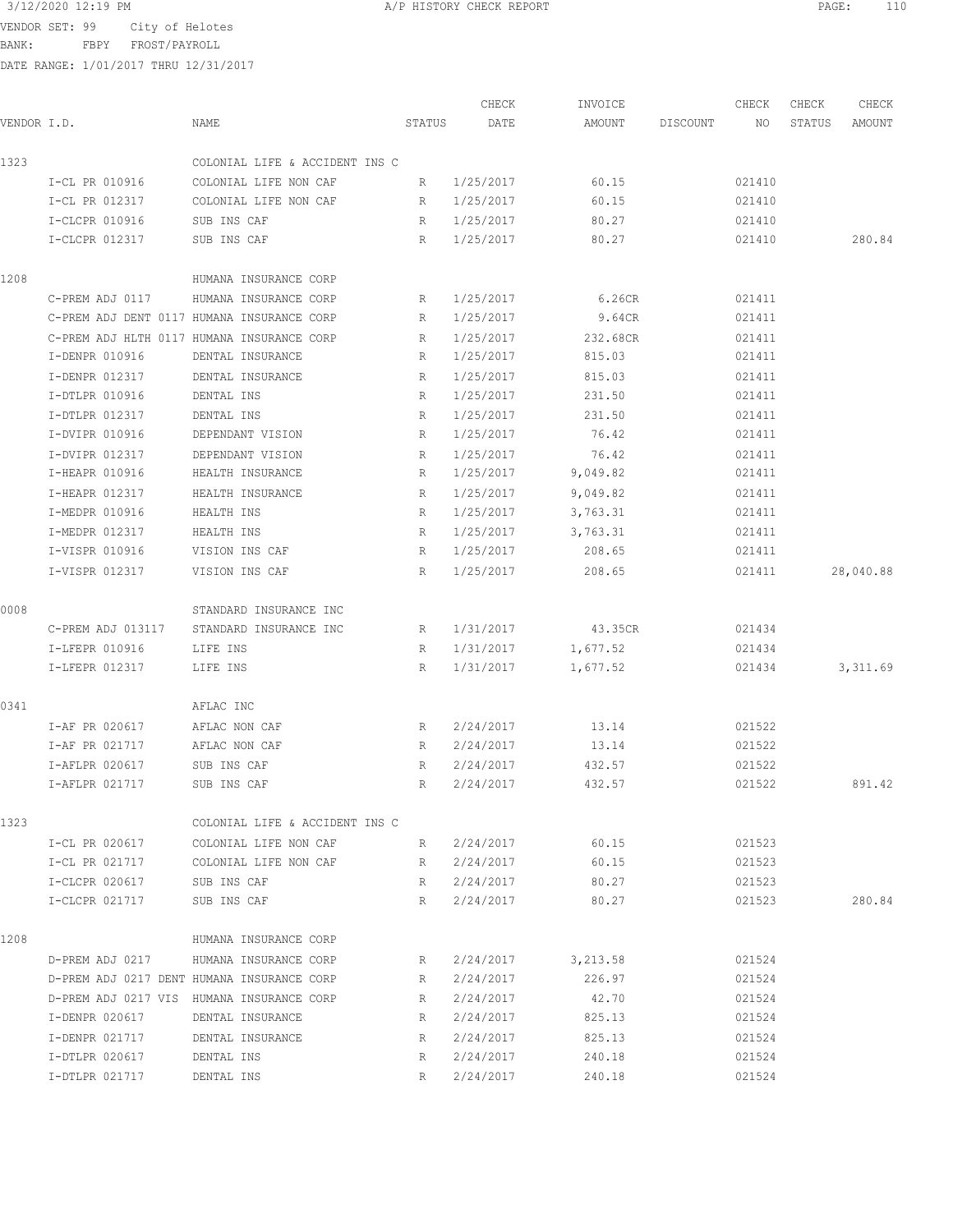BANK: FBPY FROST/PAYROLL

|             |                 |                                            |        | CHECK     | INVOICE  |          | CHECK  | CHECK  | CHECK       |
|-------------|-----------------|--------------------------------------------|--------|-----------|----------|----------|--------|--------|-------------|
| VENDOR I.D. |                 | NAME                                       | STATUS | DATE      | AMOUNT   | DISCOUNT | NO     | STATUS | AMOUNT      |
|             | I-DVIPR 020617  | DEPENDANT VISION                           | R      | 2/24/2017 | 76.11    |          | 021524 |        |             |
|             | I-DVIPR 021717  | DEPENDANT VISION                           | R      | 2/24/2017 | 76.11    |          | 021524 |        |             |
|             | I-HEAPR 020617  | HEALTH INSURANCE                           | R      | 2/24/2017 | 9,234.26 |          | 021524 |        |             |
|             | I-HEAPR 021717  | HEALTH INSURANCE                           | R      | 2/24/2017 | 9,234.26 |          | 021524 |        |             |
|             | I-MEDPR 020617  | HEALTH INS                                 | R      | 2/24/2017 | 3,745.56 |          | 021524 |        |             |
|             | I-MEDPR 021717  | HEALTH INS                                 | R      | 2/24/2017 | 3,745.56 |          | 021524 |        |             |
|             | I-VISPR 020617  | VISION INS CAF                             | R      | 2/24/2017 | 211.71   |          | 021524 |        |             |
|             | I-VISPR 021717  | VISION INS CAF                             | R      | 2/24/2017 | 211.71   |          | 021524 |        | 32, 149. 15 |
| 0008        |                 | STANDARD INSURANCE INC                     |        |           |          |          |        |        |             |
|             |                 | D-INS PREM ADJ 0317 STANDARD INSURANCE INC | R      | 3/09/2017 | 358.07   |          | 021574 |        |             |
|             | I-LFEPR 020617  | LIFE INS                                   | R      | 3/09/2017 | 1,675.89 |          | 021574 |        |             |
|             | I-LFEPR 021717  | LIFE INS                                   | R      | 3/09/2017 | 1,675.89 |          | 021574 |        | 3,709.85    |
| 0341        |                 | AFLAC INC                                  |        |           |          |          |        |        |             |
|             | I-AF PR 030617  | AFLAC NON CAF                              | R      | 3/21/2017 | 13.14    |          | 021616 |        |             |
|             | I-AF PR 032017  | AFLAC NON CAF                              | R      | 3/21/2017 | 13.14    |          | 021616 |        |             |
|             | I-AFLPR 030617  | SUB INS CAF                                | R      | 3/21/2017 | 432.57   |          | 021616 |        |             |
|             | I-AFLPR 032017  | SUB INS CAF                                | R      | 3/21/2017 | 432.57   |          | 021616 |        | 891.42      |
| 1323        |                 | COLONIAL LIFE & ACCIDENT INS C             |        |           |          |          |        |        |             |
|             | I-CL PR 030617  | COLONIAL LIFE NON CAF                      | R      | 3/21/2017 | 60.15    |          | 021617 |        |             |
|             | I-CL PR 032017  | COLONIAL LIFE NON CAF                      | R      | 3/21/2017 | 60.15    |          | 021617 |        |             |
|             | I-CLCPR 030617  | SUB INS CAF                                | R      | 3/21/2017 | 80.27    |          | 021617 |        |             |
|             | I-CLCPR 032017  | SUB INS CAF                                | R      | 3/21/2017 | 80.27    |          | 021617 |        | 280.84      |
| 1208        |                 | HUMANA INSURANCE CORP                      |        |           |          |          |        |        |             |
|             | D-PREM ADJ 0317 | HUMANA INSURANCE CORP                      | R      | 3/21/2017 | 20.60    |          | 021618 |        |             |
|             |                 | D-PREM ADJ 0317 HLTH HUMANA INSURANCE CORP | R      | 3/21/2017 | 673.83   |          | 021618 |        |             |
|             |                 | D-PREM ADJ 0317 VIS HUMANA INSURANCE CORP  | R      | 3/21/2017 | 2.92     |          | 021618 |        |             |
|             | I-DENPR 030617  | DENTAL INSURANCE                           | R      | 3/21/2017 | 845.33   |          | 021618 |        |             |
|             | I-DENPR 032017  | DENTAL INSURANCE                           | R      | 3/21/2017 | 835.23   |          | 021618 |        |             |
|             | I-DTLPR 030617  | DENTAL INS                                 | R      | 3/21/2017 | 260.38   |          | 021618 |        |             |
|             | I-DTLPR 032017  | DENTAL INS                                 | R      | 3/21/2017 | 260.38   |          | 021618 |        |             |
|             | I-DVIPR 030617  | DEPENDANT VISION                           | R      | 3/21/2017 | 82.23    |          | 021618 |        |             |
|             | I-DVIPR 032017  | DEPENDANT VISION                           | R      | 3/21/2017 | 82.23    |          | 021618 |        |             |
|             | I-HEAPR 030617  | HEALTH INSURANCE                           | R      | 3/21/2017 | 9,589.16 |          | 021618 |        |             |
|             | I-HEAPR 032017  | HEALTH INSURANCE                           | R      | 3/21/2017 | 9,404.72 |          | 021618 |        |             |
|             | I-MEDPR 030617  | HEALTH INS                                 | R      | 3/21/2017 | 4,079.31 |          | 021618 |        |             |
|             | I-MEDPR 032017  | HEALTH INS                                 | R      | 3/21/2017 | 4,079.31 |          | 021618 |        |             |
|             | I-VISPR 030617  | VISION INS CAF                             | R      | 3/21/2017 | 217.83   |          | 021618 |        |             |
|             | I-VISPR 032017  | VISION INS CAF                             | R      | 3/21/2017 | 214.77   |          | 021618 |        | 30,648.23   |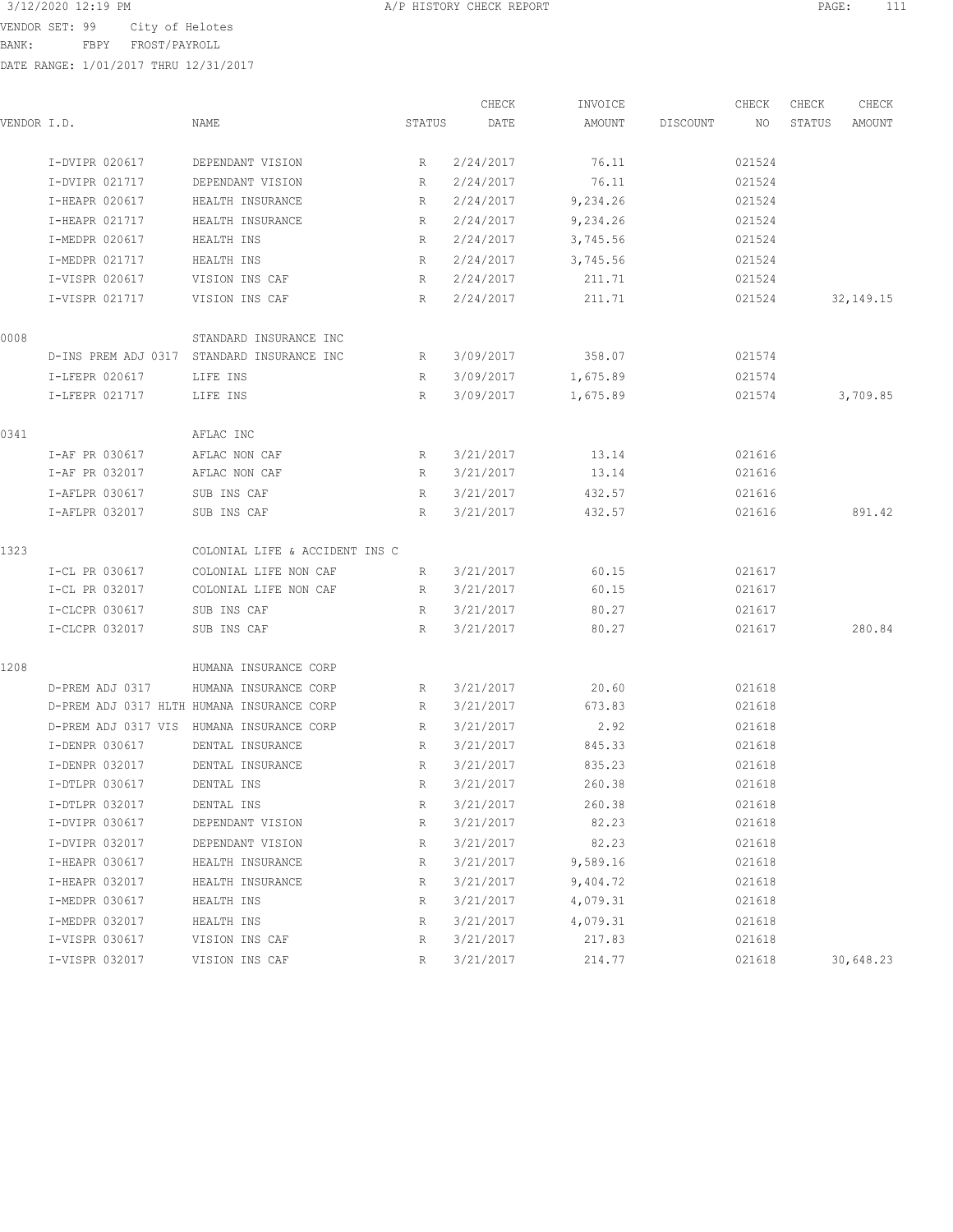VENDOR SET: 99 City of Helotes

BANK: FBPY FROST/PAYROLL

| VENDOR I.D. |                          | NAME                                        | STATUS | CHECK<br>DATE     | INVOICE<br>AMOUNT  | DISCOUNT | CHECK<br>NO | CHECK<br>STATUS | CHECK<br>AMOUNT |
|-------------|--------------------------|---------------------------------------------|--------|-------------------|--------------------|----------|-------------|-----------------|-----------------|
| 0008        |                          | STANDARD INSURANCE INC                      |        |                   |                    |          |             |                 |                 |
|             | D-PRE ADJ 031717         | STANDARD INSURANCE INC                      | R      | 3/31/2017         | 73.72              |          | 021651      |                 |                 |
|             | I-LFEPR 030617           | LIFE INS                                    | R      | 3/31/2017         | 1,771.89           |          | 021651      |                 |                 |
|             | I-LFEPR 032017           | LIFE INS                                    | R      | 3/31/2017         | 1,746.96           |          | 021651      |                 | 3,592.57        |
| 0341        |                          | AFLAC INC                                   |        |                   |                    |          |             |                 |                 |
|             | I-AF P/R 041717          | AFLAC NON CAF                               | R      | 4/26/2017         | 13.14              |          | 021725      |                 |                 |
|             | I-AF PR 040317           | AFLAC NON CAF                               | R      | 4/26/2017         | 13.14              |          | 021725      |                 |                 |
|             | I-AFLP/R 041717          | SUB INS CAF                                 | R      | 4/26/2017         | 432.57             |          | 021725      |                 |                 |
|             | I-AFLPR 040317           | SUB INS CAF                                 | R      | 4/26/2017         | 432.57             |          | 021725      |                 | 891.42          |
| 1323        |                          | COLONIAL LIFE & ACCIDENT INS C              |        |                   |                    |          |             |                 |                 |
|             | I-CL P/R 041717          | COLONIAL LIFE NON CAF                       | R      | 4/26/2017         | 60.15              |          | 021726      |                 |                 |
|             | I-CL PR 040317           | COLONIAL LIFE NON CAF                       | R      | 4/26/2017         | 60.15              |          | 021726      |                 |                 |
|             | I-CLCP/R 041717          | SUB INS CAF                                 | R      | 4/26/2017         | 80.27              |          | 021726      |                 |                 |
|             | I-CLCPR 040317           | SUB INS CAF                                 | R      | 4/26/2017         | 80.27              |          | 021726      |                 | 280.84          |
| 1208        |                          | HUMANA INSURANCE CORP                       |        |                   |                    |          |             |                 |                 |
|             |                          | D-PREM ADJ 0417 DENT HUMANA INSURANCE CORP  | R      | 4/26/2017         | 70.30              |          | 021727      |                 |                 |
|             |                          | D-PREM ADJ 0417 VIS HUMANA INSURANCE CORP   | R      | 4/26/2017         | 15.12              |          | 021727      |                 |                 |
|             | D-PRM ADJ 0417           | HUMANA INSURANCE CORP                       | R      | 4/26/2017         | 476.37             |          | 021727      |                 |                 |
|             | I-DENP/R 041717          | DENTAL INSURANCE                            | R      | 4/26/2017         | 815.83             |          | 021727      |                 |                 |
|             | I-DENPR 040317           | DENTAL INSURANCE                            | R      | 4/26/2017         | 835.23             |          | 021727      |                 |                 |
|             | I-DTLP/R 041717          | DENTAL INS                                  | R      | 4/26/2017         | 250.28             |          | 021727      |                 |                 |
|             | I-DTLPR 040317           | DENTAL INS                                  | R      | 4/26/2017         | 250.28             |          | 021727      |                 |                 |
|             | I-DVIP/R 041717          | DEPENDANT VISION                            | R      | 4/26/2017         | 79.17              |          | 021727      |                 |                 |
|             | I-DVIPR 040317           | DEPENDANT VISION                            | R      | 4/26/2017         | 79.17              |          | 021727      |                 |                 |
|             | I-HEAP/R 041717          | HEALTH INSURANCE                            | R      | 4/26/2017         | 9,191.78           |          | 021727      |                 |                 |
|             | I-HEAPR 040317           | HEALTH INSURANCE                            | R      | 4/26/2017         | 9,191.78           |          | 021727      |                 |                 |
|             | I-MEDP/R 041717          | HEALTH INS                                  | R      | 4/26/2017         | 3,930.00           |          | 021727      |                 |                 |
|             | I-MEDPR 040317           | HEALTH INS                                  | R      | 4/26/2017         | 3,930.00           |          | 021727      |                 |                 |
|             | I-VISP/R 041717          | VISION INS CAF                              | R      | 4/26/2017         | 211.75             |          | 021727      |                 |                 |
|             | I-VISPR 040317           | VISION INS CAF                              | R      | 4/26/2017         | 214.77             |          | 021727      |                 | 29,541.83       |
| 0008        |                          | STANDARD INSURANCE INC                      |        |                   |                    |          |             |                 |                 |
|             | I-LFEP/R 041717 LIFE INS |                                             | V      |                   | 4/26/2017 1,741.02 |          | 021740      |                 |                 |
|             | I-LFEPR 040317 LIFE INS  |                                             | V —    |                   | 4/26/2017 1,741.02 |          | 021740      |                 | 3,482.04        |
| 0008        |                          | STANDARD INSURANCE INC                      |        |                   |                    |          |             |                 |                 |
|             | I-LFEP/R 041717 LIFE INS |                                             | R      | 5/01/2017 Reissue |                    |          | 021743      |                 |                 |
|             | I-LFEPR 040317 LIFE INS  |                                             | R      | 5/01/2017 Reissue |                    |          | 021743      |                 |                 |
|             |                          | I-PREM ADJ LIFE 0417 STANDARD INSURANCE INC | R      |                   | 5/01/2017 134.87   |          | 021743      |                 | 3,616.91        |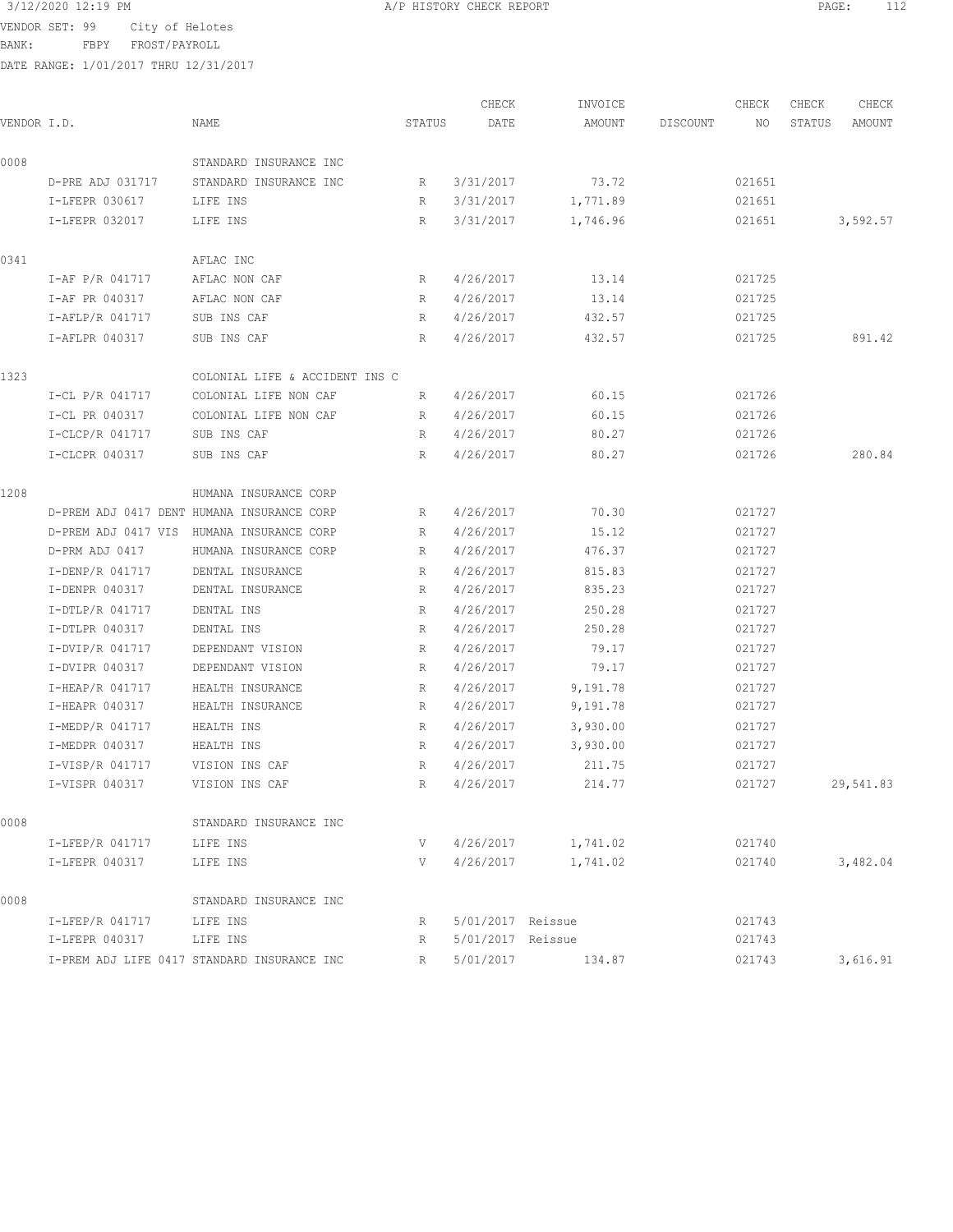3/12/2020 12:19 PM **A/P HISTORY CHECK REPORT PAGE:** 113

BANK: FBPY FROST/PAYROLL

|             |                 |                                            |             | CHECK     | INVOICE    |          | CHECK  | CHECK  | CHECK     |
|-------------|-----------------|--------------------------------------------|-------------|-----------|------------|----------|--------|--------|-----------|
| VENDOR I.D. |                 | NAME                                       | STATUS      | DATE      | AMOUNT     | DISCOUNT | NO     | STATUS | AMOUNT    |
| 0341        |                 | AFLAC INC                                  |             |           |            |          |        |        |           |
|             | I-AF PR 050117  | AFLAC NON CAF                              | $R_{\odot}$ | 5/30/2017 | 13.14      |          | 021842 |        |           |
|             | I-AF PR 051517  | AFLAC NON CAF                              | R           | 5/30/2017 | 13.14      |          | 021842 |        |           |
|             | I-AFLPR 050117  | SUB INS CAF                                | R           | 5/30/2017 | 432.57     |          | 021842 |        |           |
|             | I-AFLPR 051517  | SUB INS CAF                                | R           | 5/30/2017 | 432.57     |          | 021842 |        | 891.42    |
| 1323        |                 | COLONIAL LIFE & ACCIDENT INS C             |             |           |            |          |        |        |           |
|             | I-CL PR 050117  | COLONIAL LIFE NON CAF                      | R           | 5/30/2017 | 60.15      |          | 021843 |        |           |
|             | I-CL PR 051517  | COLONIAL LIFE NON CAF                      | R           | 5/30/2017 | 60.15      |          | 021843 |        |           |
|             | I-CLCPR 050117  | SUB INS CAF                                | R           | 5/30/2017 | 80.27      |          | 021843 |        |           |
|             | I-CLCPR 051517  | SUB INS CAF                                | R           | 5/30/2017 | 80.27      |          | 021843 |        | 280.84    |
| 1208        |                 | HUMANA INSURANCE CORP                      |             |           |            |          |        |        |           |
|             |                 | C-DENT PREM ADJ 517 HUMANA INSURANCE CORP  | R           | 5/30/2017 | 67.56CR    |          | 021844 |        |           |
|             |                 | C-HEALTH PR ADJ 0517 HUMANA INSURANCE CORP | R           | 5/30/2017 | 1,475.39CR |          | 021844 |        |           |
|             |                 | C-VIS PREM ADJ 0517 HUMANA INSURANCE CORP  | R           | 5/30/2017 | 32.94CR    |          | 021844 |        |           |
|             | I-DENPR 050117  | DENTAL INSURANCE                           | R           | 5/30/2017 | 815.83     |          | 021844 |        |           |
|             | I-DENPR 051517  | DENTAL INSURANCE                           | R           | 5/30/2017 | 776.85     |          | 021844 |        |           |
|             | I-DTLPR 050117  | DENTAL INS                                 | R           | 5/30/2017 | 250.28     |          | 021844 |        |           |
|             | I-DTLPR 051517  | DENTAL INS                                 | R           | 5/30/2017 | 250.28     |          | 021844 |        |           |
|             | I-DVIPR 050117  | DEPENDANT VISION                           | R           | 5/30/2017 | 79.17      |          | 021844 |        |           |
|             | I-DVIPR 051517  | DEPENDANT VISION                           | R           | 5/30/2017 | 79.17      |          | 021844 |        |           |
|             | I-HEAPR 050117  | HEALTH INSURANCE                           | R           | 5/30/2017 | 9,191.78   |          | 021844 |        |           |
|             | I-HEAPR 051517  | HEALTH INSURANCE                           | R           | 5/30/2017 | 8,663.89   |          | 021844 |        |           |
|             | I-MEDPR 050117  | HEALTH INS                                 | R           | 5/30/2017 | 3,930.00   |          | 021844 |        |           |
|             | I-MEDPR 051517  | HEALTH INS                                 | R           | 5/30/2017 | 3,930.00   |          | 021844 |        |           |
|             | I-VISPR 050117  | VISION INS CAF                             | R           | 5/30/2017 | 211.75     |          | 021844 |        |           |
|             | I-VISPR 051517  | VISION INS CAF                             | R           | 5/30/2017 | 202.88     |          | 021844 |        | 26,805.99 |
| 0008        |                 | STANDARD INSURANCE INC                     |             |           |            |          |        |        |           |
|             | C-PREM ADJ 0517 | STANDARD INSURANCE INC                     | R           | 5/30/2017 | 236.36CR   |          | 021857 |        |           |
|             | I-LFEPR 050117  | LIFE INS                                   | R           | 5/30/2017 | 1,741.02   |          | 021857 |        |           |
|             | I-LFEPR 051517  | LIFE INS                                   | R           | 5/30/2017 | 1,693.44   |          | 021857 |        | 3,198.10  |
| 0341        |                 | AFLAC INC                                  |             |           |            |          |        |        |           |
|             | I-AF PR 061217  | AFLAC NON CAF                              | R           | 6/27/2017 | 13.14      |          | 021969 |        |           |
|             | I-AF PR 062617  | AFLAC NON CAF                              | R           | 6/27/2017 | 13.14      |          | 021969 |        |           |
|             | I-AFLPR 061217  | SUB INS CAF                                | R           | 6/27/2017 | 432.57     |          | 021969 |        |           |
|             | I-AFLPR 062617  | SUB INS CAF                                | R           | 6/27/2017 | 432.57     |          | 021969 |        | 891.42    |
| 1323        |                 | COLONIAL LIFE & ACCIDENT INS C             |             |           |            |          |        |        |           |
|             | I-CL PR 061217  | COLONIAL LIFE NON CAF                      | R           | 6/27/2017 | 60.15      |          | 021970 |        |           |
|             | I-CL PR 062617  | COLONIAL LIFE NON CAF                      | R           | 6/27/2017 | 60.15      |          | 021970 |        |           |
|             | I-CLCPR 061217  | SUB INS CAF                                | R           | 6/27/2017 | 80.27      |          | 021970 |        |           |
|             | I-CLCPR 062617  | SUB INS CAF                                | R           | 6/27/2017 | 80.27      |          | 021970 |        | 280.84    |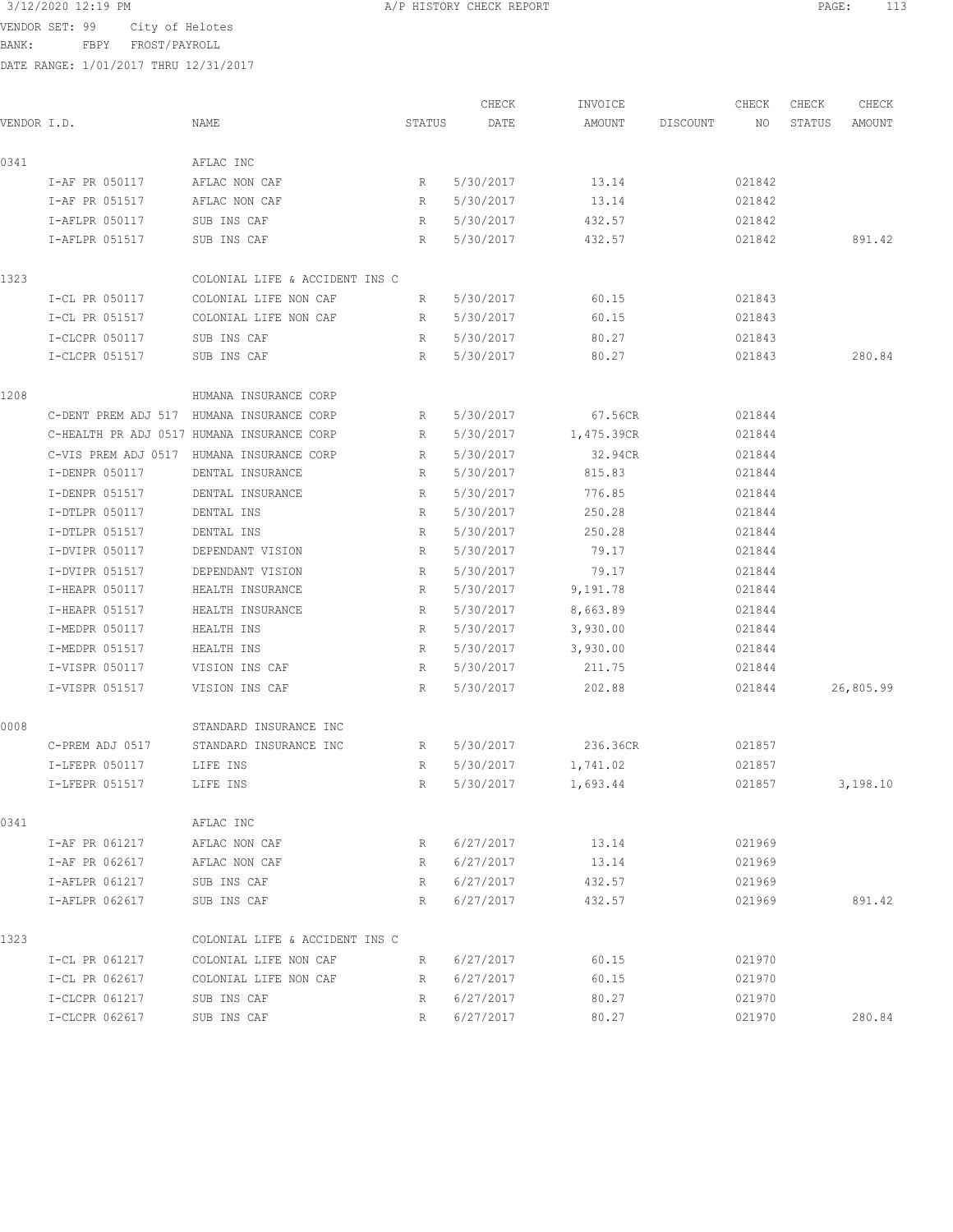VENDOR SET: 99 City of Helotes

BANK: FBPY FROST/PAYROLL

|             |                 |                                            |        | CHECK     | INVOICE  |          | CHECK  | CHECK  | CHECK      |
|-------------|-----------------|--------------------------------------------|--------|-----------|----------|----------|--------|--------|------------|
| VENDOR I.D. |                 | NAME                                       | STATUS | DATE      | AMOUNT   | DISCOUNT | NO.    | STATUS | AMOUNT     |
| 1208        |                 | HUMANA INSURANCE CORP                      |        |           |          |          |        |        |            |
|             | D-PRE ADJ 0617  | HUMANA INSURANCE CORP                      | R      | 6/27/2017 | 49.32    |          | 021971 |        |            |
|             | D-PREM ADJ 0617 | HUMANA INSURANCE CORP                      | R      | 6/27/2017 | 5.91     |          | 021971 |        |            |
|             |                 | D-PREM ADJ 0617 HEAL HUMANA INSURANCE CORP | R      | 6/27/2017 | 136.18   |          | 021971 |        |            |
|             | I-DENPR 061217  | DENTAL INSURANCE                           | R      | 6/27/2017 | 786.95   |          | 021971 |        |            |
|             | I-DENPR 062617  | DENTAL INSURANCE                           | R      | 6/27/2017 | 786.95   |          | 021971 |        |            |
|             | I-DTLPR 061217  | DENTAL INS                                 | R      | 6/27/2017 | 270.48   |          | 021971 |        |            |
|             | I-DTLPR 062617  | DENTAL INS                                 | R      | 6/27/2017 | 270.48   |          | 021971 |        |            |
|             | I-DVIPR 061217  | DEPENDANT VISION                           | R      | 6/27/2017 | 85.29    |          | 021971 |        |            |
|             | I-DVIPR 062617  | DEPENDANT VISION                           | R      | 6/27/2017 | 85.29    |          | 021971 |        |            |
|             | I-HEAPR 061217  | HEALTH INSURANCE                           | R      | 6/27/2017 | 8,848.33 |          | 021971 |        |            |
|             | I-HEAPR 062617  | HEALTH INSURANCE                           | R      | 6/27/2017 | 8,848.33 |          | 021971 |        |            |
|             | I-MEDPR 061217  | HEALTH INS                                 | R      | 6/27/2017 | 4,284.90 |          | 021971 |        |            |
|             | I-MEDPR 062617  | HEALTH INS                                 | R      | 6/27/2017 | 4,284.90 |          | 021971 |        |            |
|             | I-VISPR 061217  | VISION INS CAF                             | R      | 6/27/2017 | 199.82   |          | 021971 |        |            |
|             | I-VISPR 062617  | VISION INS CAF                             | R      | 6/27/2017 | 199.82   |          | 021971 |        | 29, 142.95 |
| 0008        |                 | STANDARD INSURANCE INC                     |        |           |          |          |        |        |            |
|             | I-LFEPR 061217  | LIFE INS                                   | R      | 7/10/2017 | 1,729.47 |          | 022047 |        |            |
|             | I-LFEPR 062617  | LIFE INS                                   | R      | 7/10/2017 | 1,729.47 |          | 022047 |        | 3,458.94   |
| 0341        |                 | AFLAC INC                                  |        |           |          |          |        |        |            |
|             | I-AF PR 071017  | AFLAC NON CAF                              | R      | 8/02/2017 | 13.14    |          | 022095 |        |            |
|             | I-AF PR 072417  | AFLAC NON CAF                              | R      | 8/02/2017 | 13.14    |          | 022095 |        |            |
|             | I-AFLPR 071017  | SUB INS CAF                                | R      | 8/02/2017 | 432.57   |          | 022095 |        |            |
|             | I-AFLPR 072417  | SUB INS CAF                                | R      | 8/02/2017 | 432.57   |          | 022095 |        | 891.42     |
| 1323        |                 | COLONIAL LIFE & ACCIDENT INS C             |        |           |          |          |        |        |            |
|             | I-CL PR 071017  | COLONIAL LIFE NON CAF                      | R      | 8/02/2017 | 60.15    |          | 022096 |        |            |
|             | I-CL PR 072417  | COLONIAL LIFE NON CAF                      | R      | 8/02/2017 | 60.15    |          | 022096 |        |            |
|             | I-CLCPR 071017  | SUB INS CAF                                | R      | 8/02/2017 | 80.27    |          | 022096 |        |            |
|             | I-CLCPR 072417  | SUB INS CAF                                | R      | 8/02/2017 | 80.27    |          | 022096 |        | 280.84     |
| 1208        |                 | HUMANA INSURANCE CORP                      |        |           |          |          |        |        |            |
|             | D-PREM ADJ 0717 | HUMANA INSURANCE CORP                      | R      | 8/02/2017 | 128.49   |          | 022097 |        |            |
|             |                 | D-PREM ADJ 0717 HLTH HUMANA INSURANCE CORP | R      | 8/02/2017 | 447.31   |          | 022097 |        |            |
|             |                 | D-PREM ADJ 0717 VIS HUMANA INSURANCE CORP  | R      | 8/02/2017 | 12.03    |          | 022097 |        |            |
|             | I-DENPR 071017  | DENTAL INSURANCE                           | R      | 8/02/2017 | 816.45   |          | 022097 |        |            |
|             | I-DENPR 072417  | DENTAL INSURANCE                           | R      | 8/02/2017 | 816.45   |          | 022097 |        |            |
|             | I-DTLPR 071017  | DENTAL INS                                 | R      | 8/02/2017 | 270.48   |          | 022097 |        |            |
|             | I-DTLPR 072417  | DENTAL INS                                 | R      | 8/02/2017 | 270.48   |          | 022097 |        |            |
|             | I-DVIPR 071017  | DEPENDANT VISION                           | R      | 8/02/2017 | 85.29    |          | 022097 |        |            |
|             | I-DVIPR 072417  | DEPENDANT VISION                           | R      | 8/02/2017 | 85.29    |          | 022097 |        |            |
|             | I-HEAPR 071017  | HEALTH INSURANCE                           | R      | 8/02/2017 | 8,969.76 |          | 022097 |        |            |
|             | I-HEAPR 072417  | HEALTH INSURANCE                           | R      | 8/02/2017 | 8,969.76 |          | 022097 |        |            |
|             | I-MEDPR 071017  | HEALTH INS                                 | R      | 8/02/2017 | 4,284.90 |          | 022097 |        |            |
|             | I-MEDPR 072417  | HEALTH INS                                 | R      | 8/02/2017 | 4,284.90 |          | 022097 |        |            |
|             | I-VISPR 071017  | VISION INS CAF                             | R      | 8/02/2017 | 199.82   |          | 022097 |        |            |
|             | I-VISPR 072417  | VISION INS CAF                             | R      | 8/02/2017 | 199.82   |          | 022097 |        | 29,841.23  |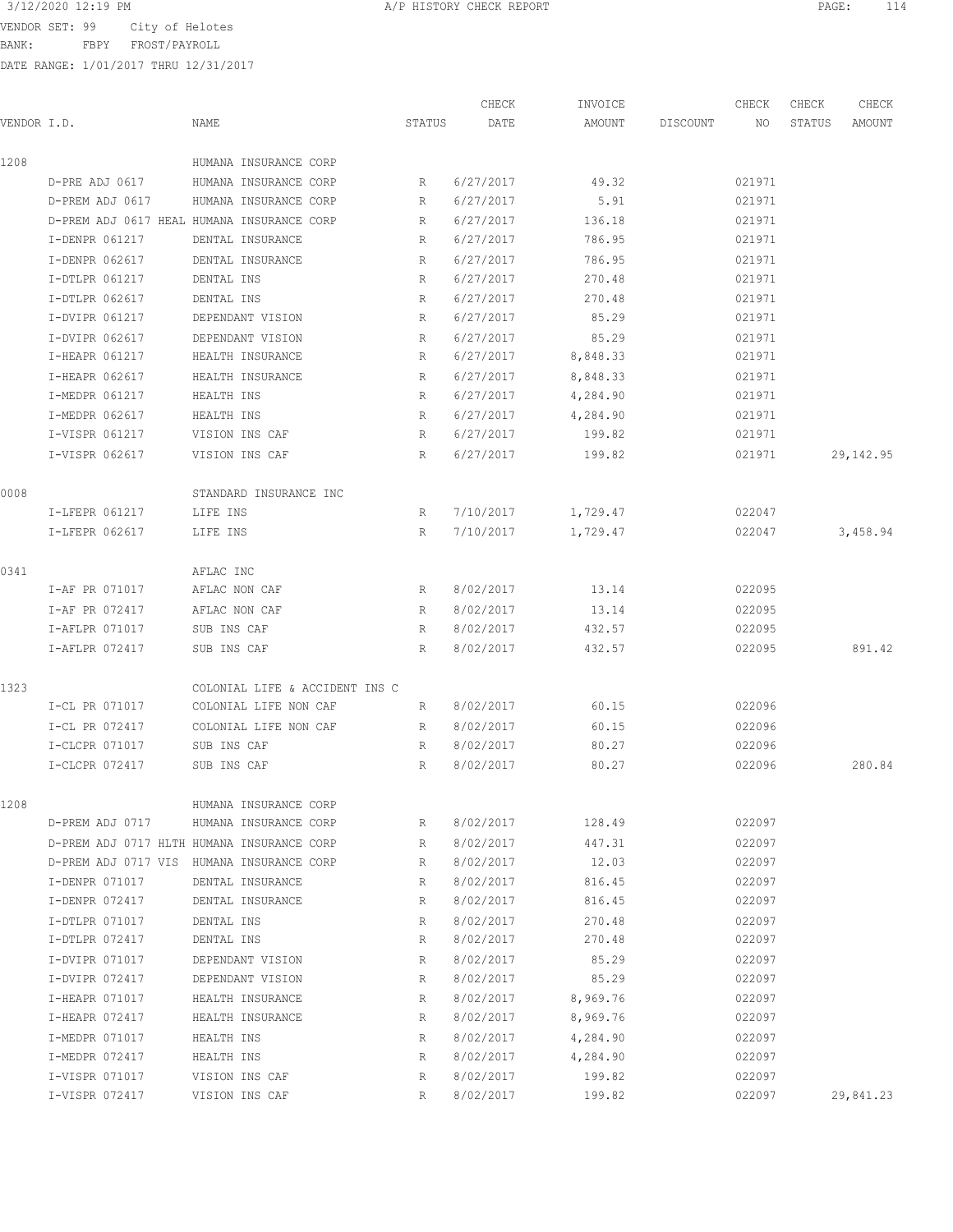BANK: FBPY FROST/PAYROLL

| VENDOR I.D. |                                  | NAME                           | STATUS      | CHECK<br>DATE          | INVOICE<br>AMOUNT    | DISCOUNT | CHECK<br>ΝO      | CHECK<br>STATUS | CHECK<br>AMOUNT |
|-------------|----------------------------------|--------------------------------|-------------|------------------------|----------------------|----------|------------------|-----------------|-----------------|
|             |                                  |                                |             |                        |                      |          |                  |                 |                 |
| 0008        |                                  | STANDARD INSURANCE INC         |             |                        |                      |          |                  |                 |                 |
|             | I-LFEPR 071017                   | LIFE INS                       | R           | 8/02/2017              | 1,733.98             |          | 022110           |                 |                 |
|             | I-LFEPR 072417                   | LIFE INS                       | R           | 8/02/2017              | 1,761.11             |          | 022110           |                 |                 |
|             | I-PREM ADJ 0717                  | STANDARD INSURANCE INC         | R           | 8/02/2017              | 176.11               |          | 022110           |                 | 3,671.20        |
| 0341        |                                  | AFLAC INC                      |             |                        |                      |          |                  |                 |                 |
|             | I-AF PR 080717                   | AFLAC NON CAF                  | R           | 8/24/2017              | 13.14                |          | 022204           |                 |                 |
|             | I-AF PR 082117                   | AFLAC NON CAF                  | R           | 8/24/2017              | 13.14                |          | 022204           |                 |                 |
|             | I-AFLPR 080717                   | SUB INS CAF                    | R           | 8/24/2017              | 432.57               |          | 022204           |                 |                 |
|             | I-AFLPR 082117                   | SUB INS CAF                    | R           | 8/24/2017              | 432.57               |          | 022204           |                 | 891.42          |
| 1323        |                                  | COLONIAL LIFE & ACCIDENT INS C |             |                        |                      |          |                  |                 |                 |
|             | I-CL PR 080717                   | COLONIAL LIFE NON CAF          | R           | 8/24/2017              | 60.15                |          | 022205           |                 |                 |
|             | I-CL PR 082117                   | COLONIAL LIFE NON CAF          | R           | 8/24/2017              | 60.15                |          | 022205           |                 |                 |
|             | I-CLCPR 080717                   | SUB INS CAF                    | R           | 8/24/2017              | 80.27                |          | 022205           |                 |                 |
|             | I-CLCPR 082117                   | SUB INS CAF                    | R           | 8/24/2017              | 80.27                |          | 022205           |                 | 280.84          |
| 1208        |                                  | HUMANA INSURANCE CORP          |             |                        |                      |          |                  |                 |                 |
|             | C-PREM ADJ 0817                  | HUMANA INSURANCE CORP          | R           | 8/24/2017              | 6.23CR               |          | 022206           |                 |                 |
|             | C-PREM ADJ 817                   | HUMANA INSURANCE CORP          | R           | 8/24/2017              | 304.41CR             |          | 022206           |                 |                 |
|             | D-PRM ADJ 0817                   | HUMANA INSURANCE CORP          | R           | 8/24/2017              | 69.51                |          | 022206           |                 |                 |
|             | I-DENPR 080717                   | DENTAL INSURANCE               | R           | 8/24/2017              | 797.67               |          | 022206           |                 |                 |
|             | I-DENPR 082117                   | DENTAL INSURANCE               | R           | 8/24/2017              | 797.67               |          | 022206           |                 |                 |
|             | I-DTLPR 080717                   | DENTAL INS                     | R           | 8/24/2017              | 270.48               |          | 022206           |                 |                 |
|             | I-DTLPR 082117                   | DENTAL INS                     | R           | 8/24/2017              | 270.48               |          | 022206           |                 |                 |
|             | I-DVIPR 080717                   | DEPENDANT VISION               | R           | 8/24/2017              | 85.29                |          | 022206           |                 |                 |
|             | I-DVIPR 082117                   | DEPENDANT VISION               | R           | 8/24/2017              | 85.29                |          | 022206           |                 |                 |
|             | I-HEAPR 080717                   | HEALTH INSURANCE               | R           | 8/24/2017              | 8,728.61             |          | 022206           |                 |                 |
|             | I-HEAPR 082117                   | HEALTH INSURANCE               | R           | 8/24/2017              | 8,728.61             |          | 022206           |                 |                 |
|             | I-MEDPR 080717<br>I-MEDPR 082117 | HEALTH INS<br>HEALTH INS       | R<br>R      | 8/24/2017<br>8/24/2017 | 4,291.89<br>4,291.89 |          | 022206<br>022206 |                 |                 |
|             | I-VISPR 080717                   | VISION INS CAF                 | R           | 8/24/2017              | 193.74               |          | 022206           |                 |                 |
|             | I-VISPR 082117                   | VISION INS CAF                 | $R_{\perp}$ | 8/24/2017              | 193.74               |          | 022206           |                 | 28, 494.23      |
| 0008        |                                  | STANDARD INSURANCE INC         |             |                        |                      |          |                  |                 |                 |
|             | I-LFEPR 080717                   | LIFE INS                       | R           | 9/05/2017              | 1,803.24             |          | 022243           |                 |                 |
|             | I-LFEPR 082117                   | LIFE INS                       | R           | 9/05/2017              | 1,803.24             |          | 022243           |                 |                 |
|             | I-PREM ADJ 0817                  | STANDARD INSURANCE INC         | R           | 9/05/2017              | 96.27                |          | 022243           |                 | 3,702.75        |
|             |                                  |                                |             |                        |                      |          |                  |                 |                 |
| 0341        | I-AF PR 090117                   | AFLAC INC<br>AFLAC NON CAF     | R           | 9/27/2017              | 13.14                |          | 022322           |                 |                 |
|             | I-AF PR 091817                   | AFLAC NON CAF                  | R           | 9/27/2017              | 13.14                |          | 022322           |                 |                 |
|             | I-AFLPR 090117                   | SUB INS CAF                    | R           | 9/27/2017              | 432.57               |          | 022322           |                 |                 |
|             | I-AFLPR 091817                   | SUB INS CAF                    | R           | 9/27/2017              | 432.57               |          | 022322           |                 | 891.42          |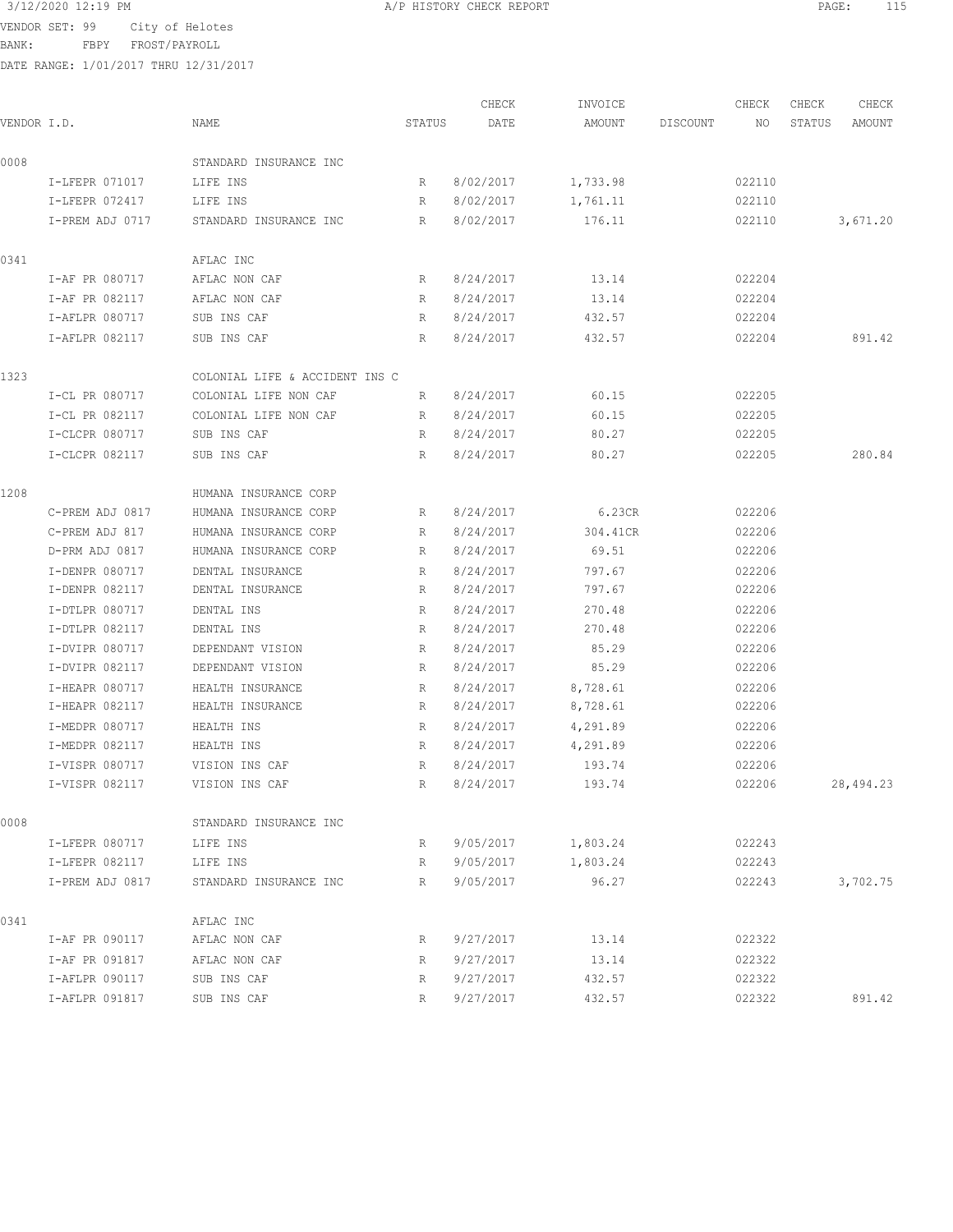VENDOR SET: 99 City of Helotes

BANK: FBPY FROST/PAYROLL

DATE RANGE: 1/01/2017 THRU 12/31/2017

|             |                     |                                             |                 | CHECK        | INVOICE  |          | CHECK  | CHECK  | CHECK      |
|-------------|---------------------|---------------------------------------------|-----------------|--------------|----------|----------|--------|--------|------------|
| VENDOR I.D. |                     | NAME                                        | STATUS          | DATE         | AMOUNT   | DISCOUNT | NO     | STATUS | AMOUNT     |
| 1323        |                     | COLONIAL LIFE & ACCIDENT INS C              |                 |              |          |          |        |        |            |
|             | I-CL PR 090117      | COLONIAL LIFE NON CAF                       | R               | 9/27/2017    | 60.15    |          | 022323 |        |            |
|             | I-CL PR 091817      | COLONIAL LIFE NON CAF                       | R               | 9/27/2017    | 60.15    |          | 022323 |        |            |
|             | I-CLCPR 090117      | SUB INS CAF                                 | R               | 9/27/2017    | 80.27    |          | 022323 |        |            |
|             | I-CLCPR 091817      | SUB INS CAF                                 | R               | 9/27/2017    | 80.27    |          | 022323 |        | 280.84     |
| 1208        |                     | HUMANA INSURANCE CORP                       |                 |              |          |          |        |        |            |
|             |                     | D-PREM ADJ 1017 DENT HUMANA INSURANCE CORP  | R               | 10/05/2017   | 127.09   |          | 022359 |        |            |
|             |                     | D-PREM ADJ 1017 HLTH HUMANA INSURANCE CORP  | R               | 10/05/2017   | 3,041.66 |          | 022359 |        |            |
|             | D-PREM ADJ 1017 VIS | HUMANA INSURANCE CORP                       | $R_{\parallel}$ | 10/05/2017   | 3.47     |          | 022359 |        |            |
|             | I-DENPR 090117      | DENTAL INSURANCE                            | R               | 10/05/2017   | 816.45   |          | 022359 |        |            |
|             | I-DENPR 091817      | DENTAL INSURANCE                            | R               | 10/05/2017   | 806.35   |          | 022359 |        |            |
|             | I-DTLPR 090117      | DENTAL INS                                  | R               | 10/05/2017   | 280.58   |          | 022359 |        |            |
|             | I-DTLPR 091817      | DENTAL INS                                  | R               | 10/05/2017   | 280.58   |          | 022359 |        |            |
|             | I-DVIPR 090117      | DEPENDANT VISION                            | R               | 10/05/2017   | 88.35    |          | 022359 |        |            |
|             | I-DVIPR 091817      | DEPENDANT VISION                            | R               | 10/05/2017   | 88.35    |          | 022359 |        |            |
|             | I-HEAPR 090117      | HEALTH INSURANCE                            | R               | 10/05/2017   | 8,827.86 |          | 022359 |        |            |
|             | I-HEAPR 091817      | HEALTH INSURANCE                            | R               | 10/05/2017   | 8,650.41 |          | 022359 |        |            |
|             | I-MEDPR 090117      | HEALTH INS                                  | R               | 10/05/2017   | 4,469.34 |          | 022359 |        |            |
|             | I-MEDPR 091817      | HEALTH INS                                  | R               | 10/05/2017   | 4,469.34 |          | 022359 |        |            |
|             | I-VISPR 090117      | VISION INS CAF                              | R               | 10/05/2017   | 196.49   |          | 022359 |        |            |
|             | I-VISPR 091817      | VISION INS CAF                              | R               | 10/05/2017   | 193.43   |          | 022359 |        | 32, 339.75 |
| 0008        |                     | STANDARD INSURANCE INC                      |                 |              |          |          |        |        |            |
|             |                     | C-PREM ADJ 1017 LIFE STANDARD INSURANCE INC |                 | R 10/05/2017 | 73.33CR  |          | 022372 |        |            |
|             | I-LFEPR 090117      | LIFE INS                                    | R               | 10/05/2017   | 1,822.20 |          | 022372 |        |            |
|             | I-LFEPR 091817      | LIFE INS                                    | R               | 10/05/2017   | 1,787.59 |          | 022372 |        | 3,536.46   |
| 0341        |                     | AFLAC INC                                   |                 |              |          |          |        |        |            |
|             | I-AF PR 100217      | AFLAC NON CAF                               | R               | 10/31/2017   | 13.14    |          | 022451 |        |            |
|             | I-AF PR 101617      | AFLAC NON CAF                               | R               | 10/31/2017   | 13.14    |          | 022451 |        |            |
|             | I-AFLPR 100217      | SUB INS CAF                                 | R               | 10/31/2017   | 533.35   |          | 022451 |        |            |
|             | I-AFLPR 101617      | SUB INS CAF                                 | R               | 10/31/2017   | 533.35   |          | 022451 |        | 1,092.98   |
| 1323        |                     | COLONIAL LIFE & ACCIDENT INS C              |                 |              |          |          |        |        |            |
|             | I-CL PR 100217      | COLONIAL LIFE NON CAF                       |                 | R 10/31/2017 | 60.15    |          | 022452 |        |            |
|             | I-CL PR 101617      | COLONIAL LIFE NON CAF                       |                 | R 10/31/2017 | 60.15    |          | 022452 |        |            |
|             | I-CLCPR 100217      | SUB INS CAF                                 |                 | R 10/31/2017 | 80.27    |          | 022452 |        |            |
|             | I-CLCPR 101617      | SUB INS CAF                                 |                 | R 10/31/2017 | 80.27    |          | 022452 |        | 280.84     |
| 1208        |                     | HUMANA INSURANCE CORP                       |                 |              |          |          |        |        |            |
|             | D-PREM ADJ 1117     | HUMANA INSURANCE CORP                       |                 | R 10/31/2017 | 136.57   |          | 022453 |        |            |

 I-DENPR 100217 DENTAL INSURANCE R 10/31/2017 855.72 022453 I-DENPR 101617 DENTAL INSURANCE R 10/31/2017 855.72 022453 I-DENPR 101017 DENTAL INS<br>I-DTLPR 100217 DENTAL INS R 10/31/2017 300.38 022453<br>CORPORATION DENTAL INS I-DTLPR 101617 DENTAL INS R 10/31/2017 300.38 022453 I-DVIPR 100217 DEPENDANT VISION R 10/31/2017 76.08 022453<br>I-DVIPR 101617 DEPENDANT VISION R 10/31/2017 76.08 022453 I-DVIPR 101617 DEPENDANT VISION R 10/31/2017 76.08 022453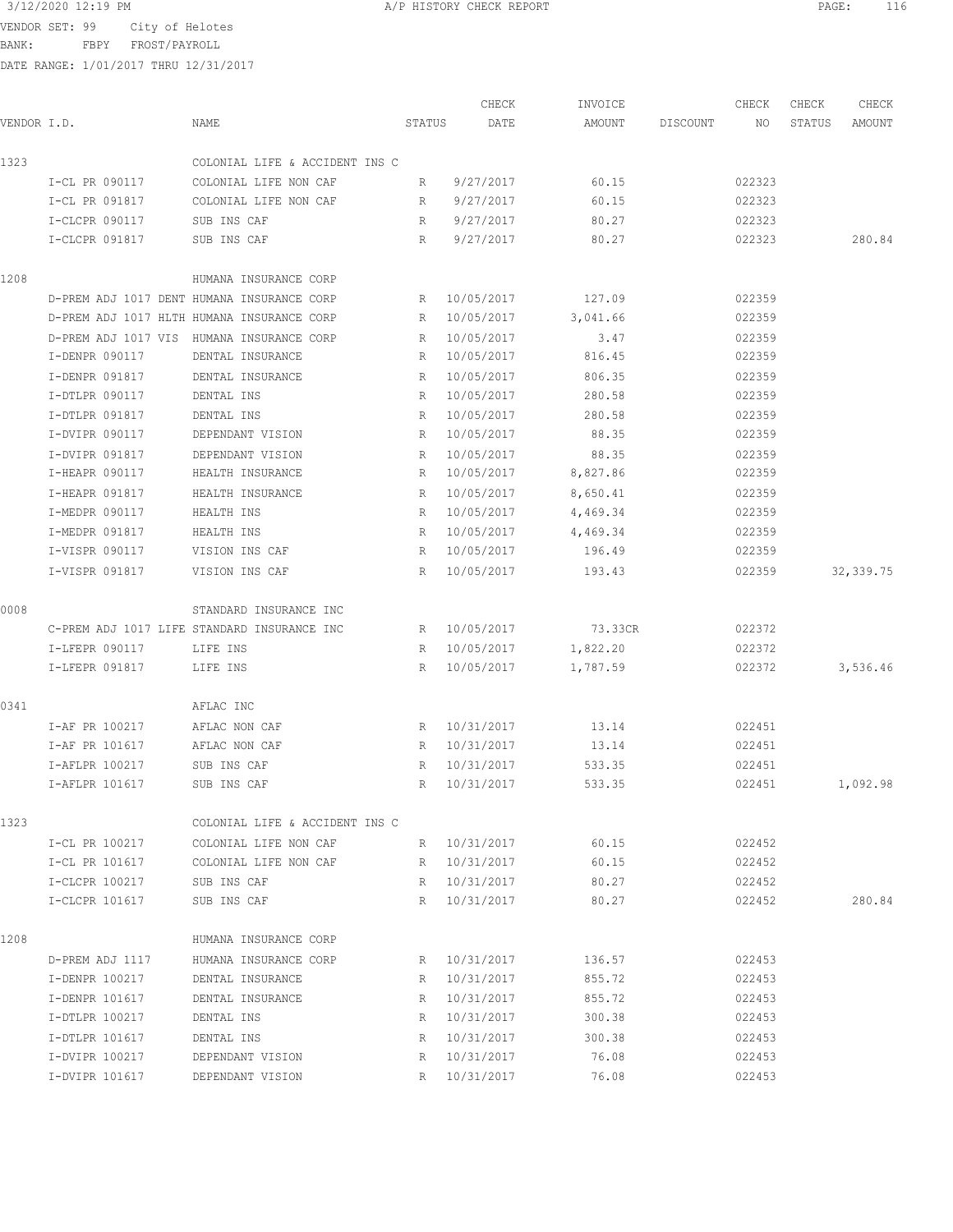BANK: FBPY FROST/PAYROLL

| VENDOR I.D. |                     | NAME                                       | STATUS | CHECK<br>DATE | INVOICE<br>AMOUNT | DISCOUNT | CHECK<br>NO. | CHECK<br>STATUS | CHECK<br>AMOUNT |
|-------------|---------------------|--------------------------------------------|--------|---------------|-------------------|----------|--------------|-----------------|-----------------|
|             | I-HEAPR 100217      | HEALTH INSURANCE                           | R      | 10/31/2017    | 10,895.16         |          | 022453       |                 |                 |
|             | I-HEAPR 101617      | HEALTH INSURANCE                           | R      | 10/31/2017    | 10,895.16         |          | 022453       |                 |                 |
|             | I-MEDPR 100217      | HEALTH INS                                 | R      | 10/31/2017    | 4, 115.61         |          | 022453       |                 |                 |
|             | I-MEDPR 101617      | HEALTH INS                                 | R      | 10/31/2017    | 4,115.61          |          | 022453       |                 |                 |
|             | I-PREM ADJ 1117     | HUMANA INSURANCE CORP                      | R      | 10/31/2017    | 1,374.77          |          | 022453       |                 |                 |
|             |                     | I-PREM ADJ 1117 VIS HUMANA INSURANCE CORP  | R      | 10/31/2017    | 25.65             |          | 022453       |                 |                 |
|             | I-VISPR 100217      | VISION INS CAF                             | R      | 10/31/2017    | 195.96            |          | 022453       |                 |                 |
|             | I-VISPR 101617      | VISION INS CAF                             | R      | 10/31/2017    | 195.96            |          | 022453       |                 | 34, 414.81      |
| 0008        |                     | STANDARD INSURANCE INC                     |        |               |                   |          |              |                 |                 |
|             | D-PRE ADJ 110217    | STANDARD INSURANCE INC                     |        | R 11/10/2017  | 132.69            |          | 022489       |                 |                 |
|             | I-LFEPR 100217      | LIFE INS                                   | R      | 11/10/2017    | 1,756.99          |          | 022489       |                 |                 |
|             | I-LFEPR 101617      | LIFE INS                                   | R      | 11/10/2017    | 1,776.98          |          | 022489       |                 | 3,666.66        |
| 0341        |                     | AFLAC INC                                  |        |               |                   |          |              |                 |                 |
|             | I-AF PR 111317      | AFLAC NON CAF                              |        | R 11/27/2017  | 13.14             |          | 022558       |                 |                 |
|             | I-AF PR 112717      | AFLAC NON CAF                              | R      | 11/27/2017    | 13.14             |          | 022558       |                 |                 |
|             | I-AFLPR 111317      | SUB INS CAF                                | R      | 11/27/2017    | 533.35            |          | 022558       |                 |                 |
|             | I-AFLPR 112717      | SUB INS CAF                                | R      | 11/27/2017    | 533.35            |          | 022558       |                 | 1,092.98        |
| 1323        |                     | COLONIAL LIFE & ACCIDENT INS C             |        |               |                   |          |              |                 |                 |
|             | I-CL PR 111317      | COLONIAL LIFE NON CAF                      | R      | 11/27/2017    | 60.15             |          | 022559       |                 |                 |
|             | I-CL PR 112717      | COLONIAL LIFE NON CAF                      | R      | 11/27/2017    | 60.15             |          | 022559       |                 |                 |
|             | I-CLCPR 111317      | SUB INS CAF                                | R      | 11/27/2017    | 80.27             |          | 022559       |                 |                 |
|             | I-CLCPR 112717      | SUB INS CAF                                | R      | 11/27/2017    | 80.27             |          | 022559       |                 | 280.84          |
| 1208        |                     | HUMANA INSURANCE CORP                      |        |               |                   |          |              |                 |                 |
|             |                     | D-PREM ADJ HLTH 1117 HUMANA INSURANCE CORP | R      | 11/27/2017    | 1,378.62          |          | 022560       |                 |                 |
|             |                     | D-PREM ADJ VIS 1117 HUMANA INSURANCE CORP  | R      | 11/27/2017    | 48.60             |          | 022560       |                 |                 |
|             | D-PREM DEN ADJ 1117 | HUMANA INSURANCE CORP                      | R      | 11/27/2017    | 154.54            |          | 022560       |                 |                 |
|             | I-DENPR 111317      | DENTAL INSURANCE                           | R      | 11/27/2017    | 866.26            |          | 022560       |                 |                 |
|             | I-DENPR 112717      | DENTAL INSURANCE                           | R      | 11/27/2017    | 876.80            |          | 022560       |                 |                 |
|             | I-DTLPR 111317      | DENTAL INS                                 | R      | 11/27/2017    | 342.54            |          | 022560       |                 |                 |
|             | I-DTLPR 112717      | DENTAL INS                                 | R      | 11/27/2017    | 342.54            |          | 022560       |                 |                 |
|             | I-DVIPR 111317      | DEPENDANT VISION                           | R      | 11/27/2017    | 88.88             |          | 022560       |                 |                 |
|             | I-DVIPR 112717      | DEPENDANT VISION                           | R      | 11/27/2017    | 88.88             |          | 022560       |                 |                 |
|             | I-HEAPR 111317      | HEALTH INSURANCE                           | R      | 11/27/2017    | 11,080.18         |          | 022560       |                 |                 |
|             | I-HEAPR 112717      | HEALTH INSURANCE                           | R      | 11/27/2017    | 11,237.87         |          | 022560       |                 |                 |
|             | I-MEDPR 111317      | HEALTH INS                                 | R      | 11/27/2017    | 4,735.86          |          | 022560       |                 |                 |
|             | I-MEDPR 112717      | HEALTH INS                                 | R      | 11/27/2017    | 4,735.86          |          | 022560       |                 |                 |
|             | I-VISPR 111317      | VISION INS CAF                             | R      | 11/27/2017    | 199.16            |          | 022560       |                 |                 |
|             | I-VISPR 112717      | VISION INS CAF                             | R      | 11/27/2017    | 202.36            |          | 022560       |                 | 36, 378.95      |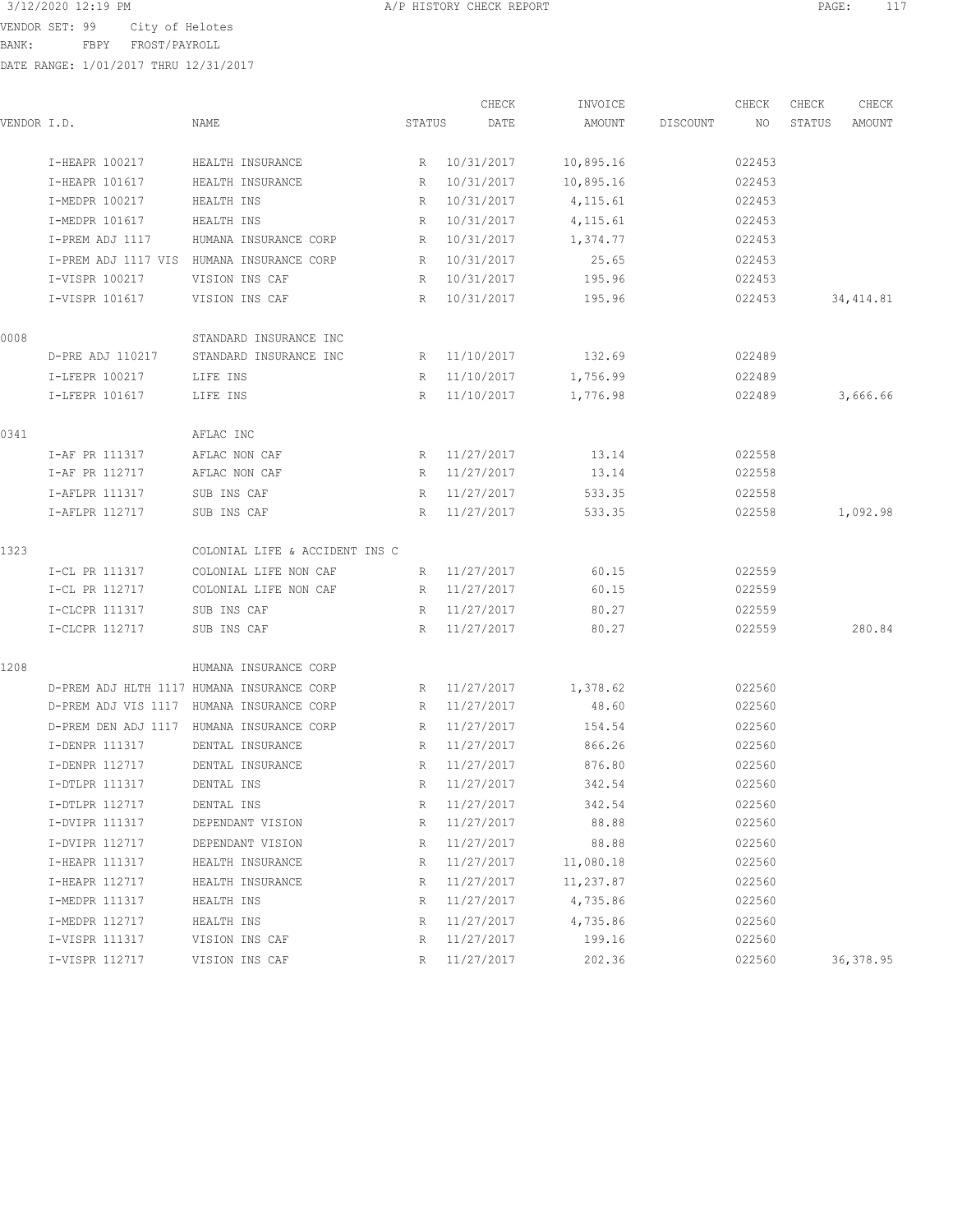BANK: FBPY FROST/PAYROLL

| VENDOR I.D. |                         | NAME                                        | STATUS | CHECK<br>DATE        | INVOICE<br>AMOUNT   | DISCOUNT | CHECK<br>NO. | CHECK<br>STATUS | CHECK<br>AMOUNT |
|-------------|-------------------------|---------------------------------------------|--------|----------------------|---------------------|----------|--------------|-----------------|-----------------|
|             |                         |                                             |        |                      |                     |          |              |                 |                 |
| 0008        |                         | STANDARD INSURANCE INC                      |        |                      |                     |          |              |                 |                 |
|             | D-PREM ADJ 1217         | STANDARD INSURANCE INC                      |        | R 12/19/2017         | 88.42               |          | 022624       |                 |                 |
|             | I-LFEPR 111317          | LIFE INS                                    |        | R 12/19/2017         | 1,860.24            |          | 022624       |                 |                 |
|             | I-LFEPR 112717          | LIFE INS                                    |        | R 12/19/2017         | 1,895.61            |          | 022624       |                 | 3,844.27        |
| 0341        |                         | AFLAC INC                                   |        |                      |                     |          |              |                 |                 |
|             | I-AF 201712070030       | AFLAC NON CAF                               |        | R 12/29/2017         | 13.14               |          | 022672       |                 |                 |
|             | I-AF PR 122217          | AFLAC NON CAF                               | R      | 12/29/2017           | 13.14               |          | 022672       |                 |                 |
|             | I-AFL201712070030       | SUB INS CAF                                 | R      | 12/29/2017           | 533.35              |          | 022672       |                 |                 |
|             | I-AFLPR 122217          | SUB INS CAF                                 | R      | 12/29/2017           | 533.35              |          | 022672       |                 | 1,092.98        |
| 1323        |                         | COLONIAL LIFE & ACCIDENT INS C              |        |                      |                     |          |              |                 |                 |
|             | I-CL 201712070030       | COLONIAL LIFE NON CAF                       | R      | 12/29/2017           | 60.15               |          | 022673       |                 |                 |
|             | I-CL PR 122217          | COLONIAL LIFE NON CAF                       |        | R 12/29/2017         | 60.15               |          | 022673       |                 |                 |
|             | I-CLC201712070030       | SUB INS CAF                                 |        | R 12/29/2017         | 80.27               |          | 022673       |                 |                 |
|             | I-CLCPR 122217          | SUB INS CAF                                 | R      | 12/29/2017           | 80.27               |          | 022673       |                 | 280.84          |
| 1208        |                         | HUMANA INSURANCE CORP                       |        |                      |                     |          |              |                 |                 |
|             | D-PREM ADJ 1217         | HUMANA INSURANCE CORP                       | R      | 12/29/2017           | 176.37              |          | 022674       |                 |                 |
|             |                         | D-PREM ADJ HLTH 1217 HUMANA INSURANCE CORP  | R      | 12/29/2017           | 3,096.33            |          | 022674       |                 |                 |
|             | D-PREM ADJ VIS 1217     | HUMANA INSURANCE CORP                       | R      | 12/29/2017           | 61.40               |          | 022674       |                 |                 |
|             | I-DEN201712070030       | DENTAL INSURANCE                            | R      | 12/29/2017           | 876.80              |          | 022674       |                 |                 |
|             | I-DENPR 122217          | DENTAL INSURANCE                            | R      | 12/29/2017           | 866.26              |          | 022674       |                 |                 |
|             | I-DTL201712070030       | DENTAL INS                                  | R      | 12/29/2017           | 342.54              |          | 022674       |                 |                 |
|             | I-DTLPR 122217          | DENTAL INS                                  | R      | 12/29/2017           | 342.54              |          | 022674       |                 |                 |
|             | I-DVI201712070030       | DEPENDANT VISION                            | R      | 12/29/2017           | 88.88               |          | 022674       |                 |                 |
|             | I-DVIPR 122217          | DEPENDANT VISION                            | R      | 12/29/2017           | 88.88               |          | 022674       |                 |                 |
|             | I-HEA201712070030       | HEALTH INSURANCE                            | R      | 12/29/2017           | 11,237.87           |          | 022674       |                 |                 |
|             | I-HEAPR 122217          | HEALTH INSURANCE                            | R      | 12/29/2017           | 11,404.78           |          | 022674       |                 |                 |
|             | I-MED201712070030       | HEALTH INS                                  | R      | 12/29/2017           | 4,735.86            |          | 022674       |                 |                 |
|             | I-MEDPR 122217          | HEALTH INS                                  | R      | 12/29/2017           | 4,735.86            |          | 022674       |                 |                 |
|             | I-VIS201712070030       | VISION INS CAF                              | R      | 12/29/2017           | 202.36              |          | 022674       |                 |                 |
|             | I-VISPR 122217          | VISION INS CAF                              |        | 12/29/2017           | 199.16              |          | 022674       |                 | 38,455.89       |
|             |                         |                                             |        |                      |                     |          |              |                 |                 |
| 0008        |                         | STANDARD INSURANCE INC                      |        |                      |                     |          |              |                 |                 |
|             |                         | D-LIFE PREM ADJ 1217 STANDARD INSURANCE INC |        |                      | V 12/29/2017 332.68 |          | 022687       |                 |                 |
|             | I-LFE201712070030       | LIFE INS                                    |        | V 12/29/2017         | 1,889.82            |          | 022687       |                 |                 |
|             | I-LFEPR 122217 LIFE INS |                                             |        | V 12/29/2017         | 1,858.91            |          | 022687       |                 | 4,081.41        |
| 0008        |                         | STANDARD INSURANCE INC                      |        |                      |                     |          |              |                 |                 |
|             | M-CHECK                 | STANDARD INSURANCE INC VOIDED V 12/29/2017  |        |                      |                     |          | 022687       |                 | 4,081.41CR      |
| 0008        |                         | STANDARD INSURANCE INC                      |        |                      |                     |          |              |                 |                 |
|             |                         | D-LIFE PREM ADJ 1217 STANDARD INSURANCE INC |        | R 12/29/2017 Reissue |                     |          | 022691       |                 |                 |
|             | I-LFE201712070030       | LIFE INS                                    |        | R 12/29/2017 Reissue |                     |          | 022691       |                 |                 |
|             | I-LFEPR 122217          | LIFE INS                                    |        | R 12/29/2017 Reissue |                     |          | 022691       |                 | 4,081.41        |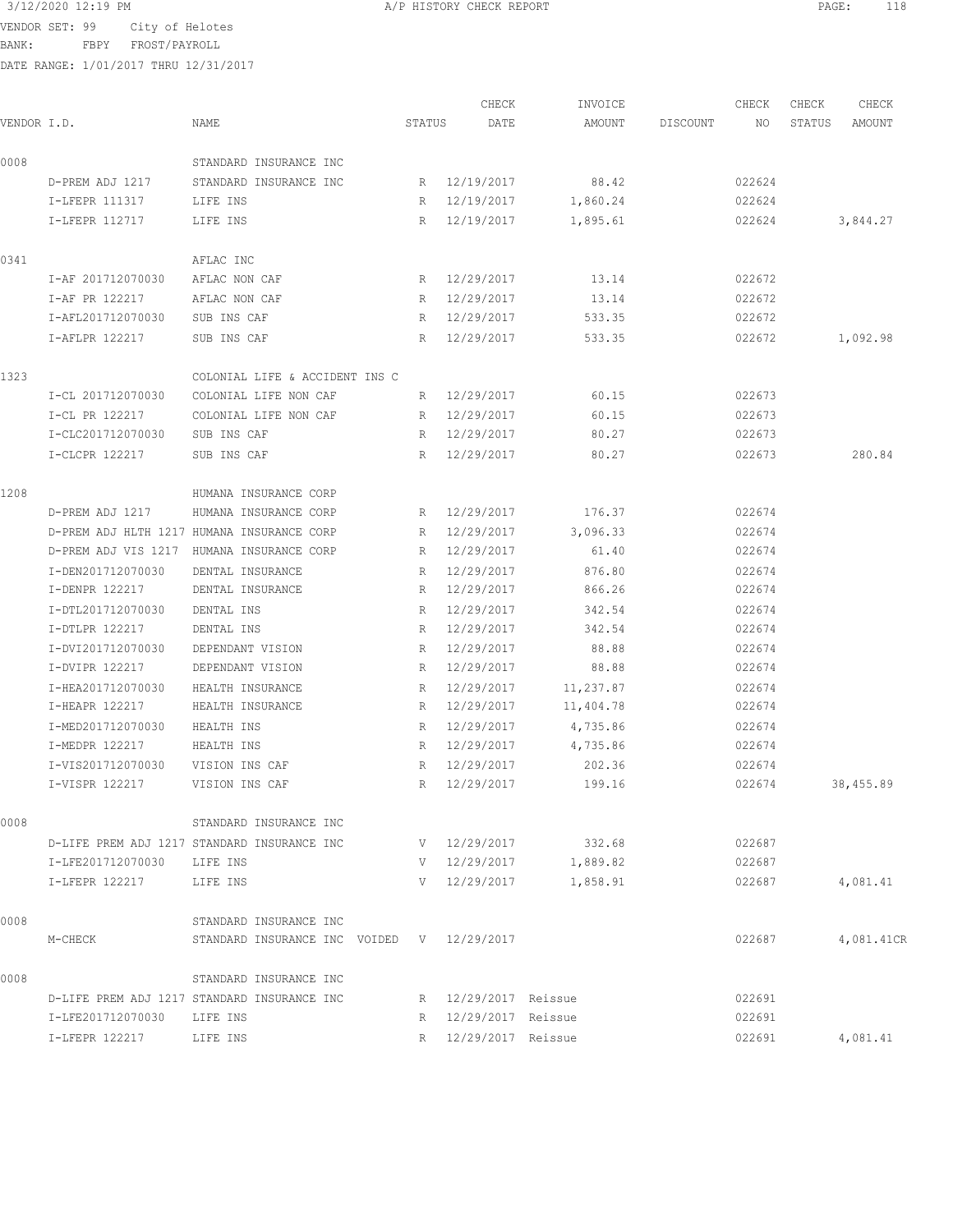| 3/12/2020 12:19 PM |  |  |
|--------------------|--|--|
|                    |  |  |

BANK: FBPY FROST/PAYROLL

DATE RANGE: 1/01/2017 THRU 12/31/2017

|                          |             |               | CHECK      | INVOICE        | CHECK                 | CHECK<br>CHECK          |
|--------------------------|-------------|---------------|------------|----------------|-----------------------|-------------------------|
| VENDOR I.D.              | <b>NAME</b> | STATUS        | DATE       | AMOUNT         | <b>DISCOUNT</b><br>NO | STATUS<br><b>AMOUNT</b> |
|                          |             |               |            |                |                       |                         |
| $*$ * TOTALS * *         | NO.         |               |            | INVOICE AMOUNT | <b>DISCOUNTS</b>      | CHECK AMOUNT            |
| REGULAR CHECKS:          | 48          |               |            | 434, 316.50    | 0.00                  | 434, 316.50             |
| HAND CHECKS:             | $\mathbb O$ |               |            | 0.00           | 0.00                  | 0.00                    |
| DRAFTS:                  | 129         |               |            | 1,481,884.51   | 0.00                  | 1,481,884.51            |
| EFT:                     | $\mathbb O$ |               |            | 0.00           | 0.00                  | 0.00                    |
| NON CHECKS:              | $\circ$     |               |            | 0.00           | 0.00                  | 0.00                    |
| VOID CHECKS:             |             | 2 VOID DEBITS | 7,563.45   |                |                       |                         |
|                          |             | VOID CREDITS  | 4,081.41CR | 3,482.04       | 0.00                  |                         |
| $\circ$<br>TOTAL ERRORS: |             |               |            |                |                       |                         |
|                          | NO          |               |            | INVOICE AMOUNT | DISCOUNTS             | CHECK AMOUNT            |

A/P HISTORY CHECK REPORT PAGE: 119

|            | VENDOR SET: 99 BANK: FBPY TOTALS: | 179 | 1,919,683.05 | 0.00 | 1,916,201.01 |
|------------|-----------------------------------|-----|--------------|------|--------------|
| BANK: FBPY | TOTALS:                           | 179 | 1,919,683.05 | 0.00 | 1,916,201.01 |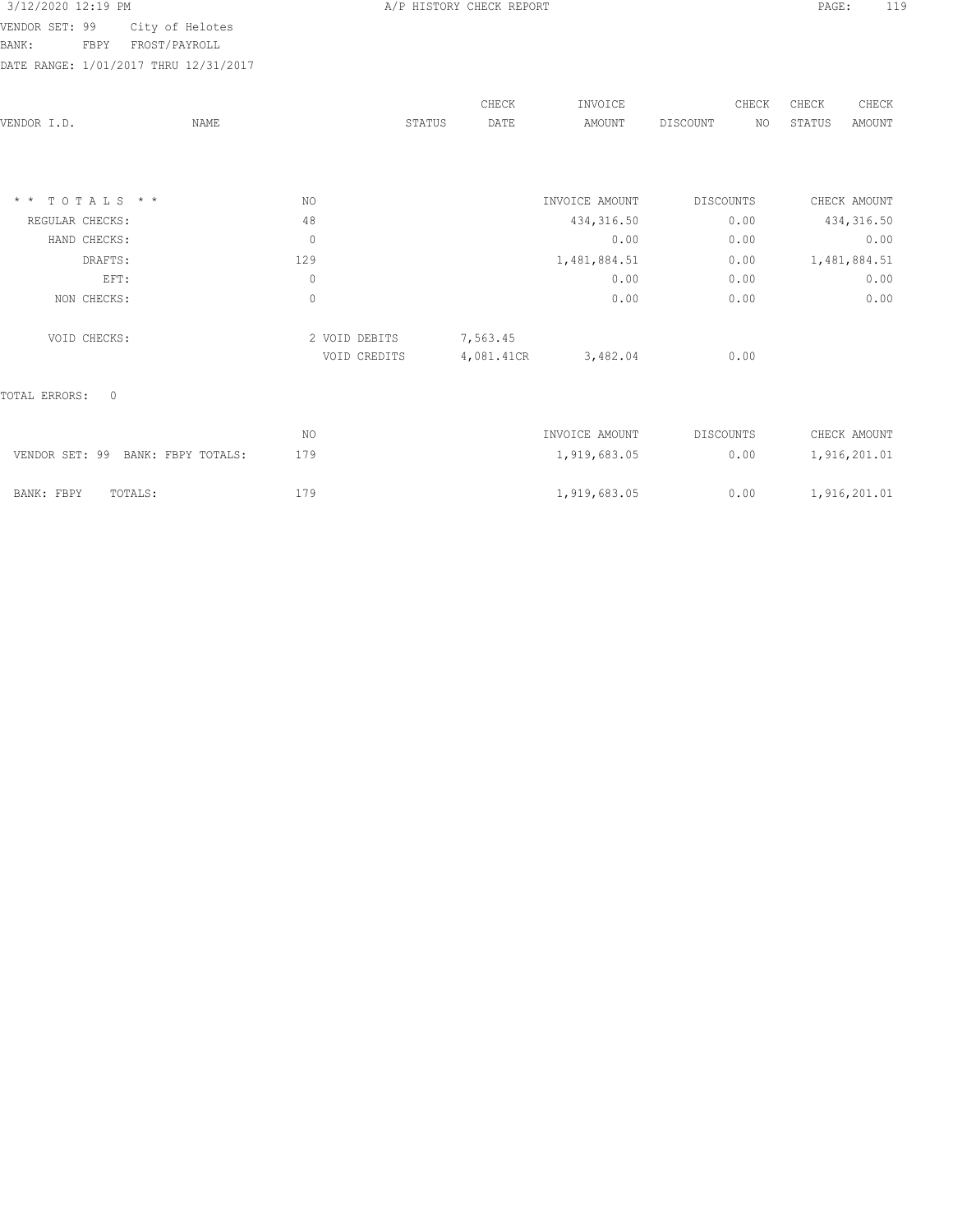VENDOR SET: 99 City of Helotes

BANK: FCAP FROST/CITY-EDC CAP

| VENDOR I.D. |                                          | NAME                                          | STATUS      | CHECK<br>DATE      | INVOICE<br>AMOUNT | DISCOUNT | CHECK<br>NO | CHECK<br>STATUS | CHECK<br>AMOUNT |
|-------------|------------------------------------------|-----------------------------------------------|-------------|--------------------|-------------------|----------|-------------|-----------------|-----------------|
| 1650        |                                          | TERRA DESIGN GROUP INC                        |             |                    |                   |          |             |                 |                 |
|             | I-051939 516                             | TERRA DESIGN GROUP INC                        | $R_{\perp}$ | 1/12/2017          | 36,078.00         |          | 007463      |                 | 36,078.00       |
| 0291        |                                          | LNV ENGINEERING                               |             |                    |                   |          |             |                 |                 |
|             | I-21084 317                              | LNV ENGINEERING INC                           | R           | 3/09/2017          | 19,351.75         |          | 007464      |                 | 19,351.75       |
| 0291        |                                          | LNV ENGINEERING                               |             |                    |                   |          |             |                 |                 |
|             | I-23487                                  | LNV ENGINEERING INC                           | R           | 4/26/2017          | 14,837.55         |          | 007465      |                 | 14,837.55       |
| 1723        |                                          | E-Z BEL CONSTRUCTION                          |             |                    |                   |          |             |                 |                 |
|             | I-170223007 717                          | EZ BEL CONSTRUCTION                           | R           | 8/14/2017          | 219, 148. 11      |          | 007466      |                 | 219, 148. 11    |
| 0191        |                                          | SAN ANTONIO EXPRESS NEWS                      |             |                    |                   |          |             |                 |                 |
|             |                                          | I-007596702 CAP 0717 SAN ANTONIO EXPRESS NEWS | $R_{\perp}$ | 8/14/2017          | 1,220.30          |          | 007467      |                 | 1,220.30        |
| 0291        |                                          | LNV ENGINEERING                               |             |                    |                   |          |             |                 |                 |
|             | I-24776                                  | SERVICES                                      | V           | 8/24/2017          | 29,269.40         |          | 007468      |                 | 29,269.40       |
| 0291        |                                          | LNV ENGINEERING                               |             |                    |                   |          |             |                 |                 |
|             | M-CHECK                                  | LNV ENGINEERING INC                           |             | VOIDED V 8/24/2017 |                   |          | 007468      |                 | 29,269.40CR     |
| 0291        |                                          | LNV ENGINEERING                               |             |                    |                   |          |             |                 |                 |
|             | I-24776 917                              | SERVICES                                      | R           | 9/05/2017          | 9,253.40          |          | 007469      |                 | 9,253.40        |
| 1723        |                                          | E-Z BEL CONSTRUCTION                          |             |                    |                   |          |             |                 |                 |
|             | I-2ND PYMNT W&S PROJ EZ BEL CONSTRUCTION |                                               | R           | 9/27/2017          | 430,643.38        |          | 007470      |                 | 430,643.38      |
| 1829        |                                          | HILL COUNTRY BRIDGE, INC.                     |             |                    |                   |          |             |                 |                 |
|             | I-168917                                 | HILL COUNTRY BRIDGE, INC. R                   |             | 9/27/2017          | 1,218.93          |          | 007471      |                 | 1,218.93        |
| 0291        |                                          | LNV ENGINEERING                               |             |                    |                   |          |             |                 |                 |
|             | I-24546 CAP                              | LNV ENGINEERING INC                           | V           | 9/27/2017          | 2,172.00          |          | 007472      |                 |                 |
|             | I-24906 BRIDGE                           | LNV ENGINEERING INC                           | V           | 9/27/2017          | 861.00            |          | 007472      |                 | 3,033.00        |
| 0291        |                                          | LNV ENGINEERING                               |             |                    |                   |          |             |                 |                 |
|             | I-24546 W&S                              | SERVICES                                      | V           | 9/27/2017          | 47.67             |          | 007473      |                 |                 |
|             | I-24775 W&S                              | SERVICES                                      | V           | 9/27/2017          | 123.00            |          | 007473      |                 |                 |
|             | $I - 25019$                              | SERVICES                                      | V           | 9/27/2017          | 7,266.80          |          | 007473      |                 | 7,437.47        |
| 0291        |                                          | LNV ENGINEERING                               |             |                    |                   |          |             |                 |                 |
|             | $I - 25285$                              | LNV ENGINEERING INC                           | R           | 9/30/2017          | 3,873.40          |          | 007474      |                 | 3,873.40        |
| 1772        |                                          | CON10GENCY CONSULTING LLC                     |             |                    |                   |          |             |                 |                 |
|             | $I-SO292$                                | CON10GENCY CONSULTING LLC                     | R           | 11/02/2017         | 19,050.00         |          | 007475      |                 | 19,050.00       |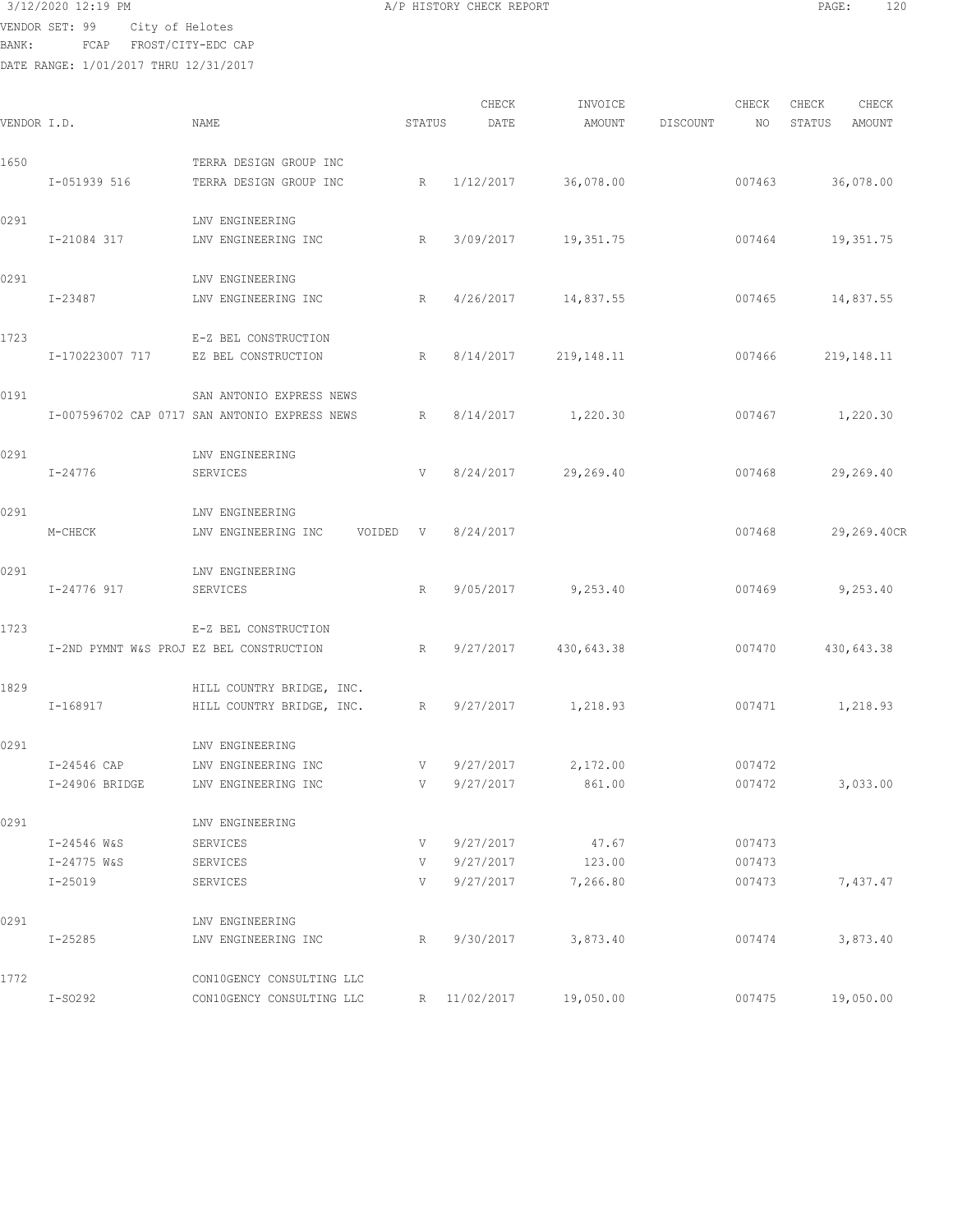| 3/12/2020 12:19 PM |  |                 |  |
|--------------------|--|-----------------|--|
| VENDOR SET: 99     |  | City of Helotes |  |

A/P HISTORY CHECK REPORT PAGE: 121

BANK: FCAP FROST/CITY-EDC CAP

DATE RANGE: 1/01/2017 THRU 12/31/2017

| VENDOR I.D. |                                          | <b>NAME</b>          |               | STATUS | CHECK<br>DATE | INVOICE<br><b>AMOUNT</b> | DISCOUNT         | CHECK<br>NO | CHECK<br>STATUS | CHECK<br><b>AMOUNT</b> |
|-------------|------------------------------------------|----------------------|---------------|--------|---------------|--------------------------|------------------|-------------|-----------------|------------------------|
| 1723        |                                          | E-Z BEL CONSTRUCTION |               |        |               |                          |                  |             |                 |                        |
|             | I-48% OF CONST 10107 EZ BEL CONSTRUCTION |                      |               |        | R 11/02/2017  | 463,180.76               |                  | 007476      |                 | 463,180.76             |
| 0291        |                                          | LNV ENGINEERING      |               |        |               |                          |                  |             |                 |                        |
|             | $I - 25502$                              | LNV ENGINEERING INC  |               | R      | 11/27/2017    | 4,643.40                 |                  | 007477      |                 | 4,643.40               |
| 1723        |                                          | E-Z BEL CONSTRUCTION |               |        |               |                          |                  |             |                 |                        |
|             | I-170223007 1217                         | EZ BEL CONSTRUCTION  |               |        | R 12/13/2017  | 310,572.60               |                  | 007478      |                 | 310,572.60             |
| 1723        |                                          | E-Z BEL CONSTRUCTION |               |        |               |                          |                  |             |                 |                        |
|             | I-170223007 1117                         | EZ BEL CONSTRUCTION  |               |        | R 12/29/2017  | 285, 408.33              |                  | 007479      |                 | 285, 408.33            |
| 0291        |                                          | LNV ENGINEERING      |               |        |               |                          |                  |             |                 |                        |
|             | $I - 25659$                              | LNV ENGINEERING INC  |               |        | R 12/29/2017  | 4,211.40                 |                  | 007480      |                 |                        |
|             | $I - 25690$                              | LNV ENGINEERING INC  |               |        | R 12/29/2017  | 5,000.00                 |                  | 007480      |                 | 9,211.40               |
|             |                                          |                      |               |        |               |                          |                  |             |                 |                        |
|             | * * TOTALS * *                           | NO                   |               |        |               | INVOICE AMOUNT           | DISCOUNTS        |             |                 | CHECK AMOUNT           |
|             | REGULAR CHECKS:                          | 15                   |               |        |               | 1,867,431.18             |                  | 0.00        |                 | 1,827,691.31           |
|             | HAND CHECKS:                             |                      | $\Omega$      |        |               | 0.00                     |                  | 0.00        |                 | 0.00                   |
|             | DRAFTS:                                  |                      | $\mathbf{0}$  |        |               | 0.00                     |                  | 0.00        |                 | 0.00                   |
|             | EFT:                                     |                      | $\mathbf{0}$  |        |               | 0.00                     |                  | 0.00        |                 | 0.00                   |
|             | NON CHECKS:                              |                      | $\circ$       |        |               | 0.00                     |                  | 0.00        |                 | 0.00                   |
|             | VOID CHECKS:                             |                      | 3 VOID DEBITS |        | 0.00          |                          |                  |             |                 |                        |
|             |                                          |                      | VOID CREDITS  |        | 29,269.40CR   | 29,269.40CR              |                  | 0.00        |                 |                        |
|             | TOTAL ERRORS:<br>$\Omega$                |                      |               |        |               |                          |                  |             |                 |                        |
|             |                                          | NO                   |               |        |               | INVOICE AMOUNT           | <b>DISCOUNTS</b> |             |                 | CHECK AMOUNT           |
|             | VENDOR SET: 99 BANK: FCAP TOTALS:        | 18                   |               |        |               | 1,838,161.78             |                  | 0.00        |                 | 1,827,691.31           |

BANK: FCAP TOTALS: 18 18 18 1,838,161.78 0.00 1,827,691.31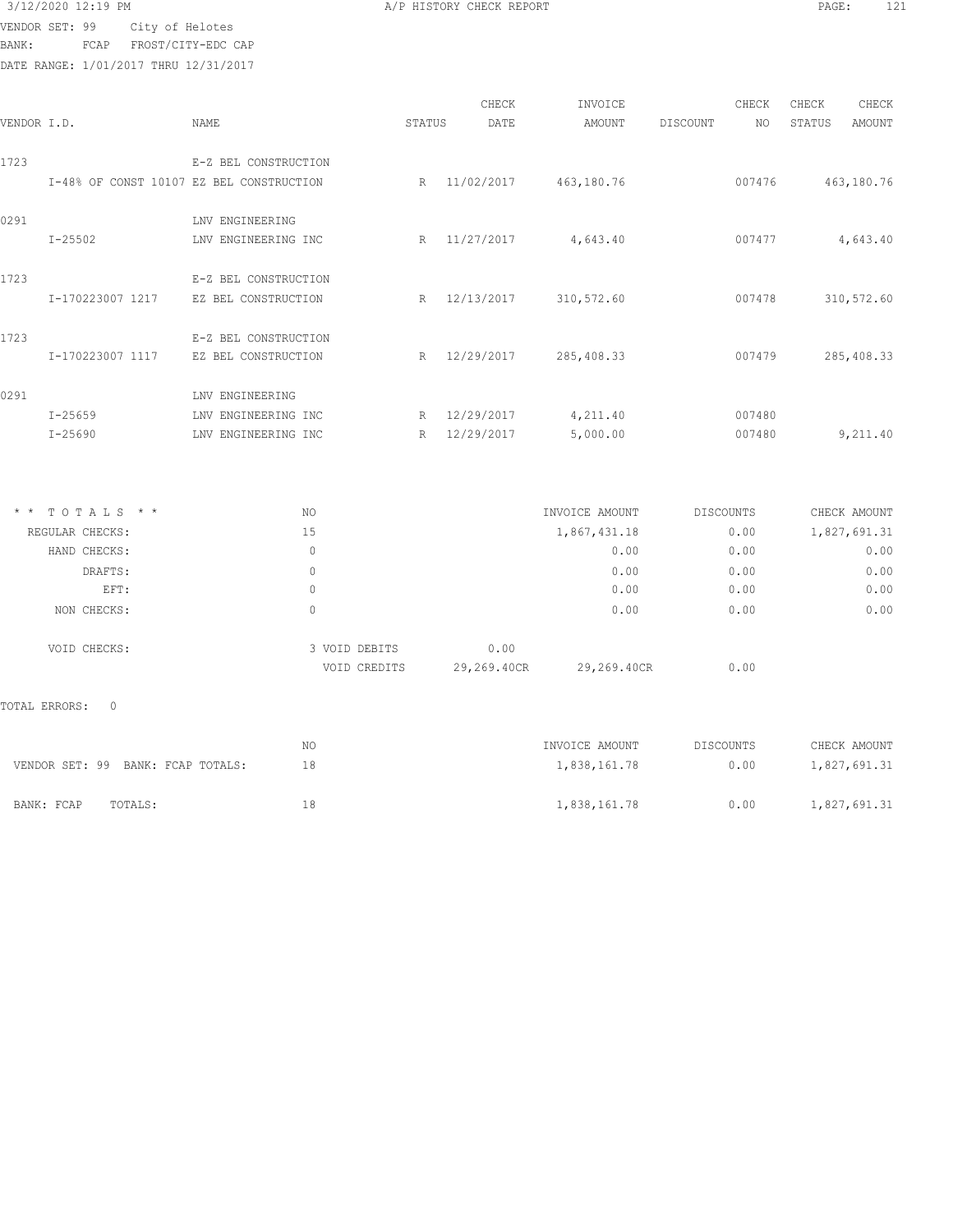VENDOR SET: 99 City of Helotes BANK: FEDC FROST/EDC OPERATING

| VENDOR I.D. |                                      | NAME                                                               | STATUS | CHECK<br>DATE | INVOICE<br>AMOUNT | DISCOUNT | CHECK<br>NO | CHECK<br>STATUS | CHECK<br>AMOUNT |
|-------------|--------------------------------------|--------------------------------------------------------------------|--------|---------------|-------------------|----------|-------------|-----------------|-----------------|
| 1456        | $I - 1251$                           | 360 ZONE<br>360 ZONE                                               | R      | 1/06/2017     | 286.00            |          | 001527      |                 | 286.00          |
| 1441        | I-104382221                          | COSTAR GROUP INC<br>COSTAR GROUP INC                               | R      | 1/06/2017     | 322.15            |          | 001528      |                 | 322.15          |
| 1766        | $I-101$                              | MARTIN R TERRY JR<br>MARTIN R TERRY JR                             | R      | 1/25/2017     | 400.00            |          | 001529      |                 | 400.00          |
| 1259        | I-9777567035 edc                     | VERIZON WIRELESS<br>VERIZON WIRELESS                               | R      | 1/25/2017     | 113.25            |          | 001530      |                 | 113.25          |
| 1456        | $I - 1253$                           | 360 ZONE<br>360 ZONE                                               | R      | 1/31/2017     | 1,144.00          |          | 001531      |                 | 1,144.00        |
| 0042        | I-3002859843 217                     | CITY PUBLIC SERVICE<br>CITY PUBLIC SERVICE                         | R      | 2/24/2017     | 55.72             |          | 001532      |                 | 55.72           |
| 1441        | I-104472726                          | COSTAR GROUP INC<br>COSTAR GROUP INC                               | R      | 2/24/2017     | 322.15            |          | 001533      |                 | 322.15          |
| 1766        | $I-102$                              | MARTIN R TERRY JR<br>MARTIN R TERRY JR                             | R      | 2/24/2017     | 400.00            |          | 001534      |                 | 400.00          |
| 0528        | I-TRVL REIMB EDC 217 RICK SCHRODER   | RICK SCHRODER                                                      | R      | 2/24/2017     | 224.00            |          | 001535      |                 | 224.00          |
| 1456        | $I - 1260$                           | 360 ZONE<br>360 ZONE                                               | R      | 3/09/2017     | 1,001.00          |          | 001536      |                 | 1,001.00        |
| 0020        | I-40322 EDC                          | ARMSTRONG VAUGHAN & ASSOC INC<br>ARMSTRONG VAUGHAN & ASSOC INC     | R      | 3/09/2017     | 1,500.00          |          | 001537      |                 | 1,500.00        |
| 0042        | I-3002859843 317 CITY PUBLIC SERVICE | CITY PUBLIC SERVICE                                                | R      | 3/14/2017     | 54.71             |          | 001538      |                 | 54.71           |
| 0643        | I-12297 EDC                          | DAVIDSON & TROILO REAM & GARZA<br>DAVIDSON & TROILO REAM & GARZA R |        | 3/14/2017     | 114.00            |          | 001539      |                 | 114.00          |
| 1341        | I-6792 EDC                           | GILES-PARSCALE INC<br>GILES-PARSCALE INC                           | R      | 3/21/2017     | 1,000.00          |          | 001540      |                 | 1,000.00        |
| 1766        | $I-103$                              | MARTIN R TERRY JR<br>MARTIN R TERRY JR                             | R      | 3/21/2017     | 400.00            |          | 001541      |                 | 400.00          |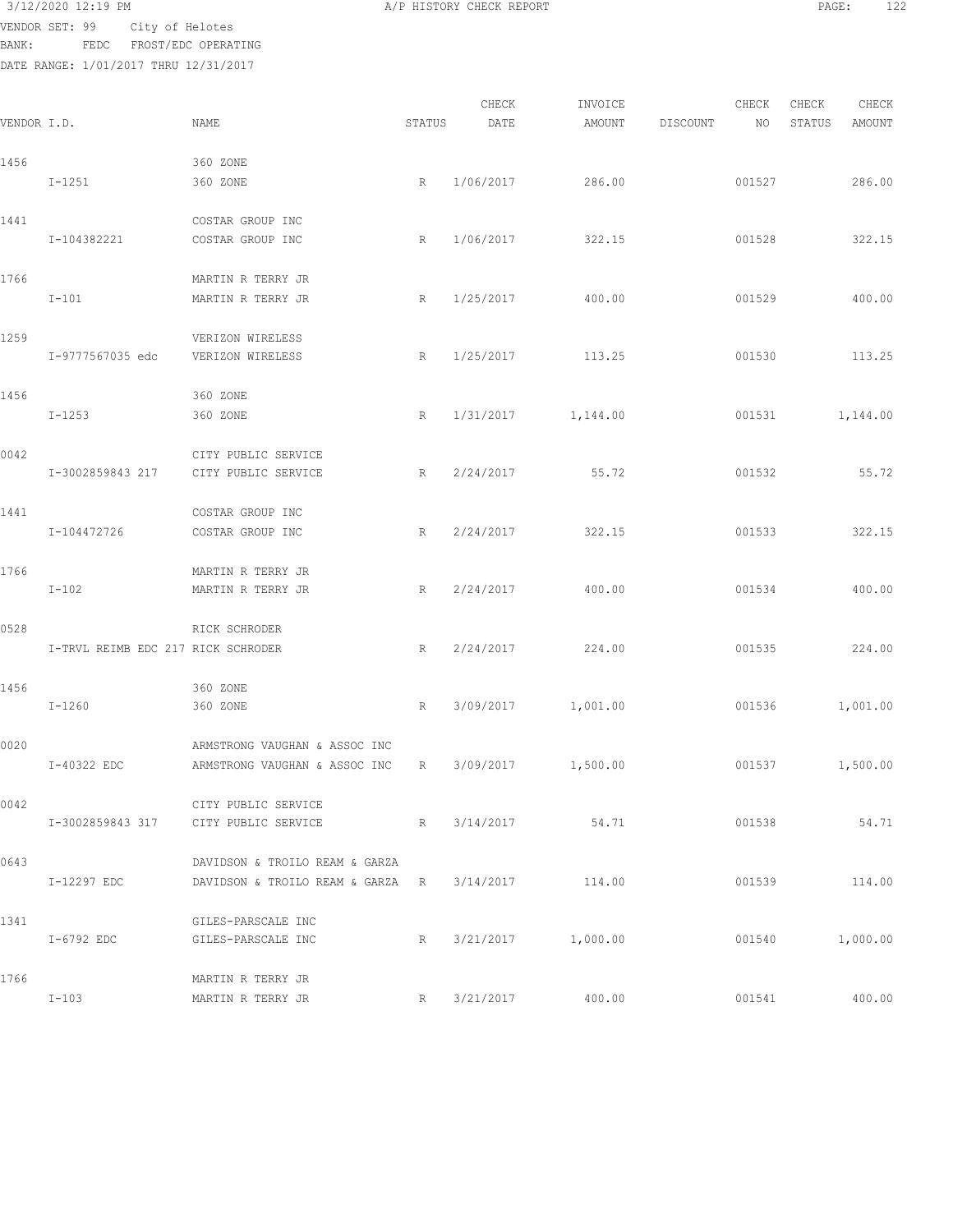BANK: FEDC FROST/EDC OPERATING

| VENDOR I.D. |                                   | NAME                                                             | STATUS | CHECK<br>DATE | INVOICE<br>AMOUNT | DISCOUNT | CHECK<br>NO | CHECK<br>CHECK<br>AMOUNT<br>STATUS |
|-------------|-----------------------------------|------------------------------------------------------------------|--------|---------------|-------------------|----------|-------------|------------------------------------|
| 1441        | I-104581816                       | COSTAR GROUP INC<br>COSTAR GROUP INC                             | R      | 3/31/2017     | 322.15            |          | 001542      | 322.15                             |
| 1488        | I-03202017                        | HELOTES AREA CHAMBER OF COMMER<br>HELOTES AREA CHAMBER OF COMMER | R      | 3/31/2017     | 1,000.00          |          | 001543      | 1,000.00                           |
| 1341        | I-6986 EDC                        | GILES-PARSCALE INC<br>GILES-PARSCALE INC                         | R      | 4/04/2017     | 430.00            |          | 001544      | 430.00                             |
| 1456        | $I - 1264$                        | 360 ZONE<br>360 ZONE                                             | R      | 4/26/2017     | 2,574.00          |          | 001545      | 2,574.00                           |
| 1441        | I-104672962                       | COSTAR GROUP INC<br>COSTAR GROUP INC                             | R      | 4/26/2017     | 322.15            |          | 001546      | 322.15                             |
| 1766        | $I-104$                           | MARTIN R TERRY JR<br>MARTIN R TERRY JR                           | R      | 4/26/2017     | 400.00            |          | 001547      | 400.00                             |
| 1796        | $I-INV$ 1                         | TEAM BRAD & FAYE<br>TEAM BRAD & FAYE                             | R      | 5/03/2017     | 180.00            |          | 001548      | 180.00                             |
| 1441        | I-104758466                       | COSTAR GROUP INC<br>COSTAR GROUP INC                             | R      | 5/10/2017     | 322.15            |          | 001549      | 322.15                             |
| 1341        | $I - 7223$                        | GILES-PARSCALE INC<br>GILES-PARSCALE INC                         | R      | 5/10/2017     | 837.50            |          | 001550      | 837.50                             |
| 1636        | $I - 64888$                       | LEBCO GRAPHICS INC<br>LEBCO GRAPHICS INC                         | R      | 5/10/2017     | 292.00            |          | 001551      | 292.00                             |
| 0838        | I-PER DIEM 0517                   | GLENN GOOLSBY<br>GLENN GOOLSBY                                   | R      | 5/19/2017     | 224.00            |          | 001552      | 224.00                             |
| 1766        | I-MAY 2017                        | MARTIN R TERRY JR<br>MARTIN R TERRY JR                           | R      |               | 5/19/2017 400.00  |          | 001553      | 400.00                             |
| 0528        | I-TRAV AUG/OCT 2017 RICK SCHRODER | RICK SCHRODER                                                    | R      |               | 5/19/2017 183.00  |          | 001554      | 183.00                             |
| 1441        | I-104882346 COSTAR GROUP INC      | COSTAR GROUP INC                                                 | R      |               | 6/09/2017 322.15  |          | 001555      | 322.15                             |
| 0838        | I-MIL REIMB 0617 GLENN GOOLSBY    | GLENN GOOLSBY                                                    | R      | 6/09/2017     | 57.85             |          | 001556      | 57.85                              |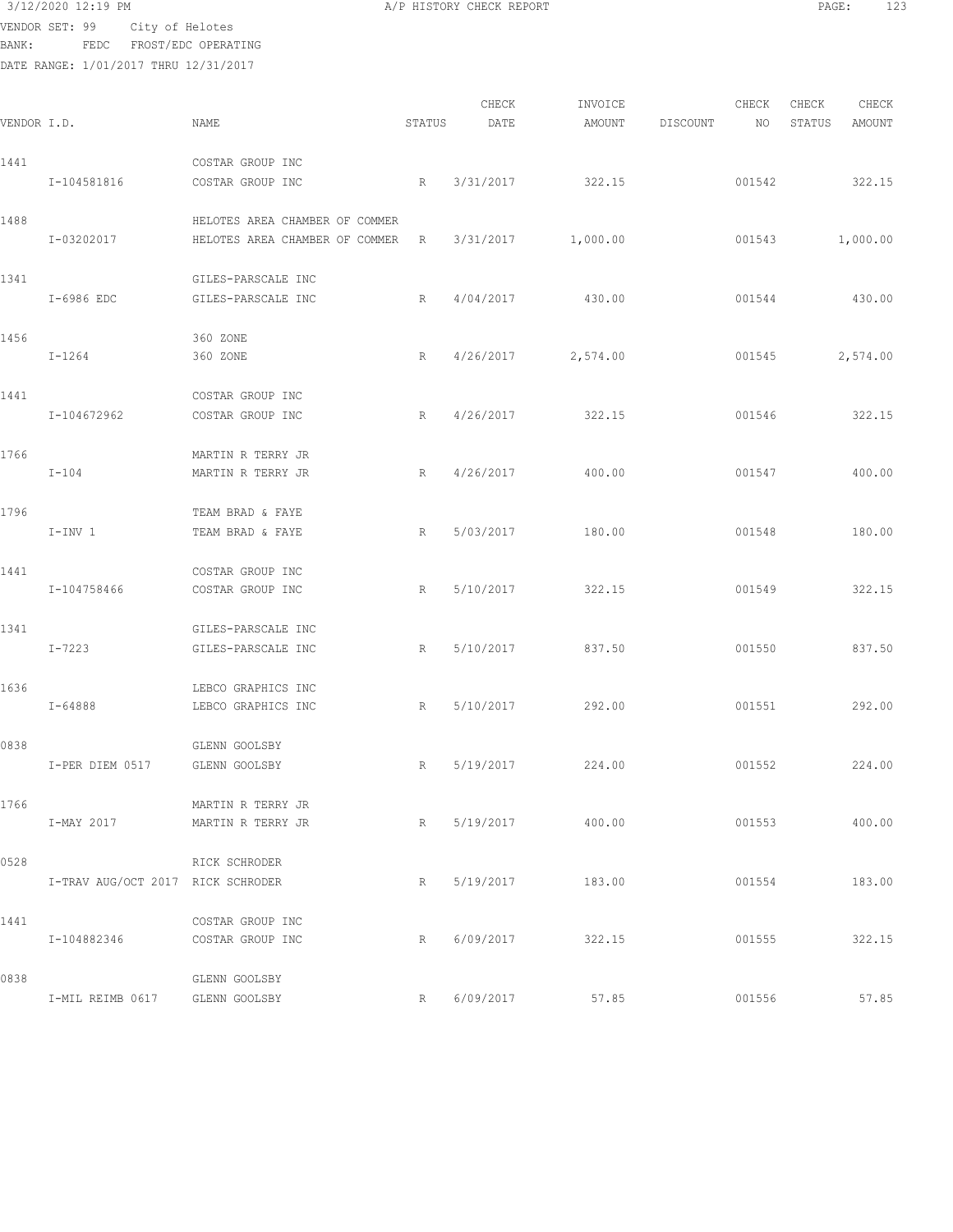3/12/2020 12:19 PM **A/P HISTORY CHECK REPORT PAGE:** 124 VENDOR SET: 99 City of Helotes

BANK: FEDC FROST/EDC OPERATING

| VENDOR I.D. |                   | NAME                   | STATUS | CHECK<br>DATE | INVOICE<br>AMOUNT | DISCOUNT | CHECK<br>NO. | CHECK<br>STATUS | CHECK<br>AMOUNT |
|-------------|-------------------|------------------------|--------|---------------|-------------------|----------|--------------|-----------------|-----------------|
| 1456        |                   | 360 ZONE               |        |               |                   |          |              |                 |                 |
|             | I-1280 52217      | 360 ZONE               | R      | 6/14/2017     | 143.00            |          | 001557       |                 | 143.00          |
| 0042        |                   | CITY PUBLIC SERVICE    |        |               |                   |          |              |                 |                 |
|             | I-3002859843 617  | CITY PUBLIC SERVICE    | R      | 6/14/2017     | 54.24             |          | 001558       |                 | 54.24           |
| 1456        |                   | 360 ZONE               |        |               |                   |          |              |                 |                 |
|             | $I - 1285$        | 360 ZONE               | R      | 6/27/2017     | 278.00            |          | 001559       |                 | 278.00          |
| 1766        |                   | MARTIN R TERRY JR      |        |               |                   |          |              |                 |                 |
|             | $I-106$           | MARTIN R TERRY JR      | R      | 6/27/2017     | 400.00            |          | 001560       |                 | 400.00          |
| 1702        |                   | FREESE AND NICHOLS INC |        |               |                   |          |              |                 |                 |
|             | I-1271113         | FREESE AND NICHOLS INC | R      | 6/28/2017     | 15,504.89         |          | 001561       | 15,504.89       |                 |
| 1766        |                   | MARTIN R TERRY JR      |        |               |                   |          |              |                 |                 |
|             | $I-107$           | MARTIN R TERRY JR      | R      | 7/10/2017     | 400.00            |          | 001562       |                 | 400.00          |
| 1441        |                   | COSTAR GROUP INC       |        |               |                   |          |              |                 |                 |
|             | I-104977556       | COSTAR GROUP INC       | R      | 7/12/2017     | 322.15            |          | 001563       |                 | 322.15          |
| 1341        |                   | GILES-PARSCALE INC     |        |               |                   |          |              |                 |                 |
|             | I-7589 EDC        | GILES-PARSCALE INC     | R      | 7/12/2017     | 320.00            |          | 001564       |                 | 320.00          |
| 0042        |                   | CITY PUBLIC SERVICE    |        |               |                   |          |              |                 |                 |
|             | I-3002859843 717  | CITY PUBLIC SERVICE    | R      | 7/17/2017     | 53.41             |          | 001565       |                 | 53.41           |
| 0042        |                   | CITY PUBLIC SERVICE    |        |               |                   |          |              |                 |                 |
|             | I-3002859843 0817 | CITY PUBLIC SERVICE    | R      | 8/15/2017     | 53.78             |          | 001566       |                 | 53.78           |
| 1441        |                   | COSTAR GROUP INC       |        |               |                   |          |              |                 |                 |
|             | I-105105026       | COSTAR GROUP INC       | R      | 8/15/2017     | 322.15            |          | 001567       |                 | 322.15          |
| 1766        |                   | MARTIN R TERRY JR      |        |               |                   |          |              |                 |                 |
|             | I-AUGUST 2017     | MARTIN R TERRY JR      | R      | 8/24/2017     | 400.00            |          | 001568       |                 | 400.00          |
| 1181        |                   | OAK HILLS FLORIST      |        |               |                   |          |              |                 |                 |
|             | I-0013198 081217  | OAK HILLS FLORIST CORP | R      | 8/24/2017     | 122.90            |          | 001569       |                 | 122.90          |
|             |                   |                        |        |               |                   |          |              |                 |                 |
| 1456        | $I - 1295$        | 360 ZONE<br>360 ZONE   | R      | 9/05/2017     | 1,001.00          |          | 001570       |                 |                 |
|             | $I-1299$          | 360 ZONE               | R      | 9/05/2017     | 2,717.00          |          | 001570       |                 | 3,718.00        |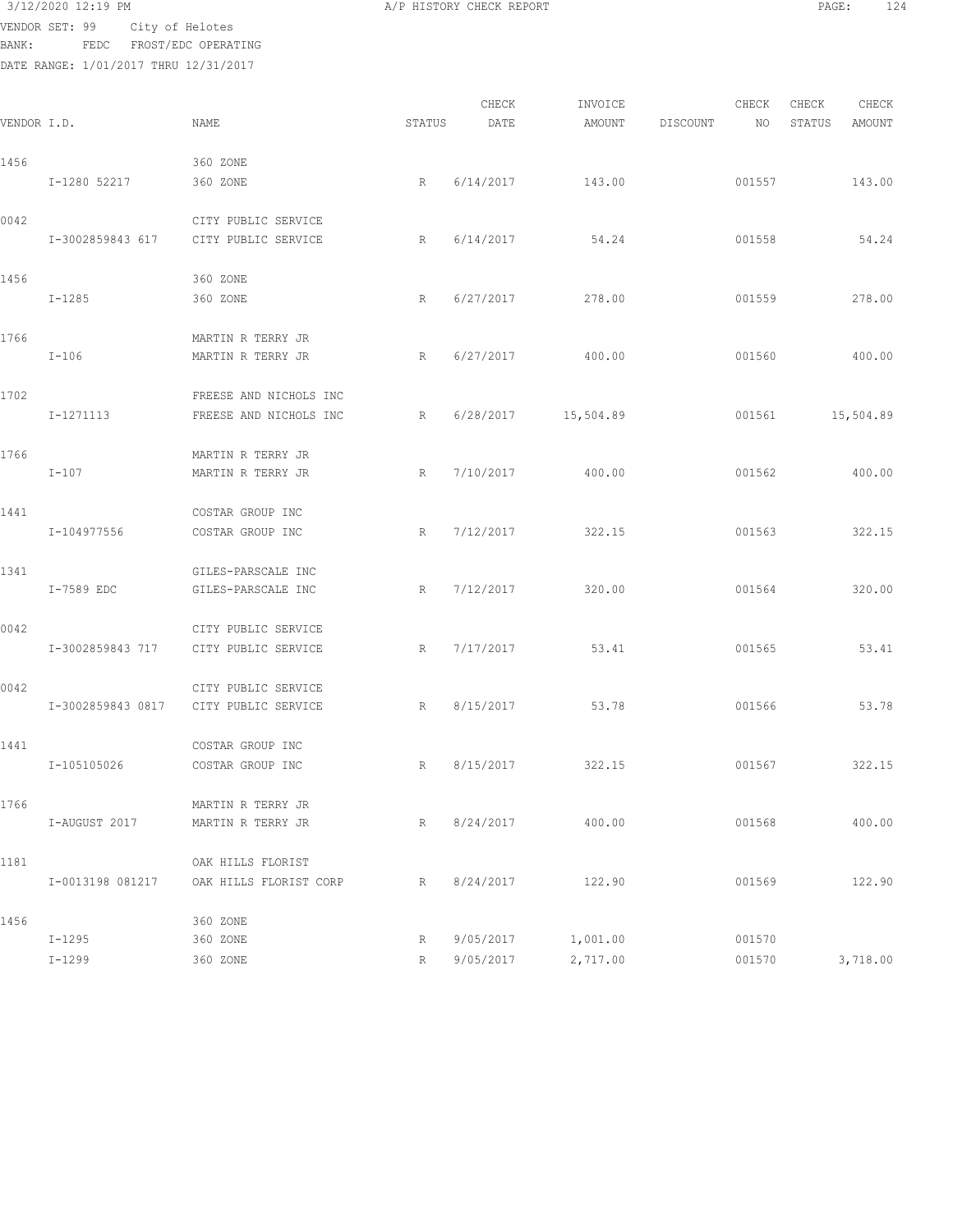BANK: FEDC FROST/EDC OPERATING

| VENDOR I.D. |                                                      | NAME                                                                                   | STATUS           | CHECK<br>DATE                                    | INVOICE<br>AMOUNT                            | DISCOUNT | CHECK<br>NO.                         | CHECK<br>STATUS | CHECK<br><b>AMOUNT</b> |
|-------------|------------------------------------------------------|----------------------------------------------------------------------------------------|------------------|--------------------------------------------------|----------------------------------------------|----------|--------------------------------------|-----------------|------------------------|
| 0838        | I-REIMBURSEMENT 917 GLENN GOOLSBY                    | GLENN GOOLSBY                                                                          | R                | 9/05/2017                                        | 122.45                                       |          | 001571                               |                 | 122.45                 |
| 1766        | $I-109$                                              | MARTIN R TERRY JR<br>MARTIN R TERRY JR                                                 | R                | 9/13/2017                                        | 400.00                                       |          | 001572                               |                 | 400.00                 |
| 1456        | $I-1304$                                             | 360 ZONE<br>360 ZONE                                                                   | R                | 9/27/2017                                        | 282.00                                       |          | 001573                               |                 | 282.00                 |
| 1441        | I-105265154                                          | COSTAR GROUP INC<br>COSTAR GROUP INC                                                   | R                | 9/27/2017                                        | 322.15                                       |          | 001574                               |                 | 322.15                 |
| 0643        | I-14250 EDC                                          | DAVIDSON & TROILO REAM & GARZA<br>DAVIDSON & TROILO REAM & GARZA                       | R                | 9/27/2017                                        | 2,770.00                                     |          | 001575                               |                 | 2,770.00               |
| 1341        | I-1245 EDC                                           | GILES-PARSCALE INC<br>GILES-PARSCALE INC                                               | R                | 9/27/2017                                        | 300.00                                       |          | 001576                               |                 | 300.00                 |
| 1841        | I-14614721<br>I-14614722<br>I-14617481<br>I-14617482 | KENS-TV INC<br>KENS-TV INC<br>KENS-TV INC<br>KENS-TV INC<br>KENS-TV INC                | R<br>R<br>R<br>R | 9/27/2017<br>9/27/2017<br>9/27/2017<br>9/27/2017 | 1,800.00<br>1,000.00<br>3,600.00<br>3,600.00 |          | 001577<br>001577<br>001577<br>001577 |                 | 10,000.00              |
| 1843        | I-TDP1 EDC                                           | TEXAS DEVELOPERS LLC<br>TEXAS DEVELOPERS LLC                                           | R                | 9/27/2017                                        | 96,658.17                                    |          | 001578                               |                 | 96,658.17              |
| 0838        | I-TRVL 10-5/10-6 17 GLENN GOOLSBY                    | GLENN GOOLSBY                                                                          | R                | 10/05/2017                                       | 1,077.64                                     |          | 001579                               |                 | 1,077.64               |
| 0528        | I-TRVL 11/8-11/1017 RICK SCHRODER                    | RICK SCHRODER                                                                          | R                | 10/05/2017                                       | 461.74                                       |          | 001580                               |                 | 461.74                 |
| 0148        | I-8099 100117 EDC                                    | TML INTERGOVERNMENTAL RISK POO<br>TML INTERGOVERNMENTAL RISK POO R 10/05/2017 1,000.00 |                  |                                                  |                                              |          | 001581                               |                 | 1,000.00               |
| 0643        | I-14631                                              | DAVIDSON & TROILO REAM & GARZA<br>DAVIDSON & TROILO REAM & GARZA R                     |                  | 9/30/2017                                        | 750.00                                       |          | 001582                               |                 | 750.00                 |
| 1488        | I-1017 SPONSOR                                       | HELOTES AREA CHAMBER OF COMMER<br>HELOTES AREA CHAMBER OF COMMER R                     |                  | 10/20/2017                                       | 750.00                                       |          | 001583                               |                 | 750.00                 |
| 1766        | I-OCTOBER 1017                                       | MARTIN R TERRY JR<br>MARTIN R TERRY JR                                                 |                  | R 10/20/2017                                     | 400.00                                       |          | 001584                               |                 | 400.00                 |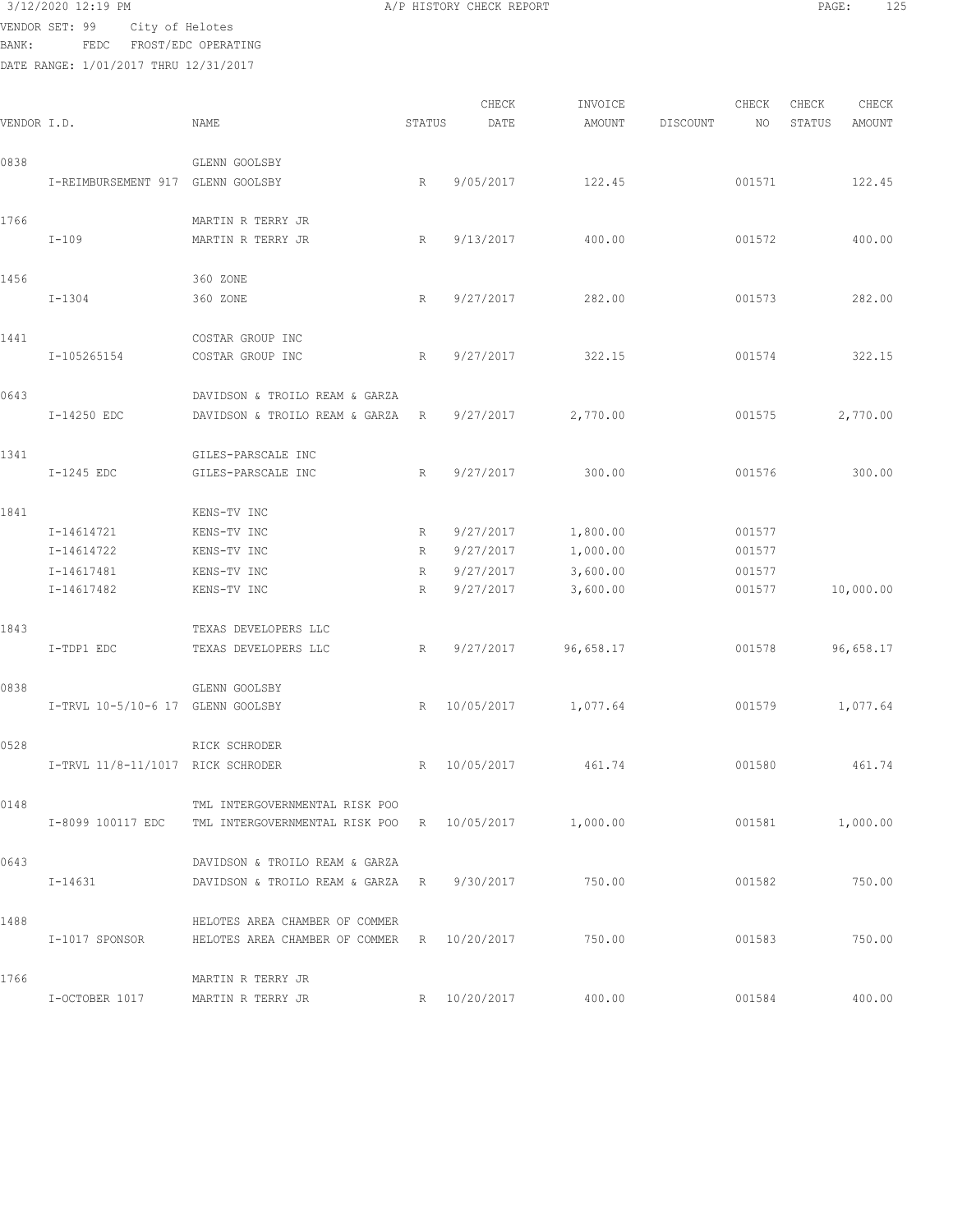3/12/2020 12:19 PM A/P HISTORY CHECK REPORT PAGE: 126 VENDOR SET: 99 City of Helotes

BANK: FEDC FROST/EDC OPERATING

|             |                                     |                                                    |        | CHECK        | INVOICE                 |           | CHECK        | CHECK            | CHECK        |
|-------------|-------------------------------------|----------------------------------------------------|--------|--------------|-------------------------|-----------|--------------|------------------|--------------|
| VENDOR I.D. |                                     | NAME                                               | STATUS | DATE         | AMOUNT                  | DISCOUNT  | NO           | STATUS           | AMOUNT       |
|             |                                     |                                                    |        |              |                         |           |              |                  |              |
| 1661        | I-2273                              | RETAIL STRATEGIES LLC<br>RETAIL STRATEGIES LLC     |        |              | R 10/20/2017 25,000.00  |           |              |                  |              |
|             |                                     |                                                    |        |              |                         |           |              | 001585 25,000.00 |              |
| 0021        |                                     | A T & T MOBILITY                                   |        |              |                         |           |              |                  |              |
|             | I-287274688519 EDC A T & T MOBILITY |                                                    |        |              | R 11/02/2017 103.12     |           | 001586       | 103.12           |              |
|             |                                     |                                                    |        |              |                         |           |              |                  |              |
| 1766        | $I-111$                             | MARTIN R TERRY JR<br>MARTIN R TERRY JR             |        |              | R 11/02/2017 400.00     |           | 001587       |                  | 400.00       |
|             |                                     |                                                    |        |              |                         |           |              |                  |              |
| 0838        |                                     | GLENN GOOLSBY                                      |        |              |                         |           |              |                  |              |
|             | I-TRAVEL REIMB 1117 GLENN GOOLSBY   |                                                    |        | R 11/10/2017 | 160.00                  |           | 001588       |                  | 160.00       |
| 0042        |                                     | CITY PUBLIC SERVICE                                |        |              |                         |           |              |                  |              |
|             |                                     | I-3002859843 1117 CITY PUBLIC SERVICE              |        |              | R 11/16/2017 53.53      |           | 001589       |                  | 53.53        |
|             |                                     |                                                    |        |              |                         |           |              |                  |              |
| 1843        |                                     | TEXAS DEVELOPERS LLC                               |        |              |                         |           |              |                  |              |
|             |                                     | I-380 AGMT 1117 EDC TEXAS DEVELOPERS LLC           |        |              | R 11/27/2017 102,145.40 |           | 001590       |                  | 102,145.40   |
| 0020        |                                     | ARMSTRONG VAUGHAN & ASSOC INC                      |        |              |                         |           |              |                  |              |
|             | I-42035 EDC                         | ARMSTRONG VAUGHAN & ASSOC INC                      |        |              | R 12/13/2017 1,550.00   |           | 001591       |                  | 1,550.00     |
|             |                                     |                                                    |        |              |                         |           |              |                  |              |
| 0042        |                                     | CITY PUBLIC SERVICE                                |        |              |                         |           |              |                  |              |
|             | I-3002859843 1217                   | CITY PUBLIC SERVICE                                |        | R 12/13/2017 | 50.41                   |           | 001592       |                  | 50.41        |
| 1766        |                                     | MARTIN R TERRY JR                                  |        |              |                         |           |              |                  |              |
|             | $I-112$                             | MARTIN R TERRY JR                                  |        |              | R 12/13/2017 400.00     |           | 001593       |                  | 400.00       |
|             |                                     |                                                    |        |              |                         |           |              |                  |              |
| 0021        |                                     | A T & T MOBILITY                                   |        |              |                         |           |              |                  |              |
|             | I-287274688519 edc AT & T MOBILITY  |                                                    |        |              | R 12/29/2017 138.13     |           | 001594       |                  | 138.13       |
| 0643        |                                     | DAVIDSON & TROILO REAM & GARZA                     |        |              |                         |           |              |                  |              |
|             | I-15310 EDC                         | DAVIDSON & TROILO REAM & GARZA R 12/29/2017 667.00 |        |              |                         |           | 001595       | 667.00           |              |
|             |                                     |                                                    |        |              |                         |           |              |                  |              |
| 1858        | I-1712 EDC                          | PARSCALE DIGITAL INC<br>PARSCALE DIGITAL INC       |        | R 12/29/2017 | 217.50                  |           | 001596       |                  | 217.50       |
|             |                                     |                                                    |        |              |                         |           |              |                  |              |
|             | * * TOTALS * *                      | NO                                                 |        |              | INVOICE AMOUNT          | DISCOUNTS |              | CHECK AMOUNT     |              |
|             | REGULAR CHECKS:                     | 70                                                 |        |              | 283, 475.69             |           | 0.00         |                  | 283, 475.69  |
|             | HAND CHECKS:                        | $\mathbf{0}$                                       |        |              | 0.00                    |           | 0.00         |                  | 0.00         |
|             | DRAFTS:                             | 0                                                  |        |              | 0.00                    |           | 0.00         |                  | 0.00         |
|             | EFT:<br>NON CHECKS:                 | 0<br>$\mathbf{0}$                                  |        |              | 0.00<br>0.00            |           | 0.00<br>0.00 |                  | 0.00<br>0.00 |
|             |                                     |                                                    |        |              |                         |           |              |                  |              |
|             | VOID CHECKS:                        | 0 VOID DEBITS                                      |        | 0.00         |                         |           |              |                  |              |
|             |                                     | VOID CREDITS                                       |        | 0.00         | 0.00                    |           | 0.00         |                  |              |
|             | TOTAL ERRORS:<br>$\mathbf{0}$       |                                                    |        |              |                         |           |              |                  |              |
|             |                                     | NO                                                 |        |              | INVOICE AMOUNT          | DISCOUNTS |              | CHECK AMOUNT     |              |
|             | VENDOR SET: 99 BANK: FEDC TOTALS:   | 70                                                 |        |              | 283, 475.69             |           | 0.00         |                  | 283, 475.69  |
|             |                                     |                                                    |        |              |                         |           |              |                  |              |
|             | BANK: FEDC<br>TOTALS:               | 70                                                 |        |              | 283, 475.69             |           | 0.00         |                  | 283, 475.69  |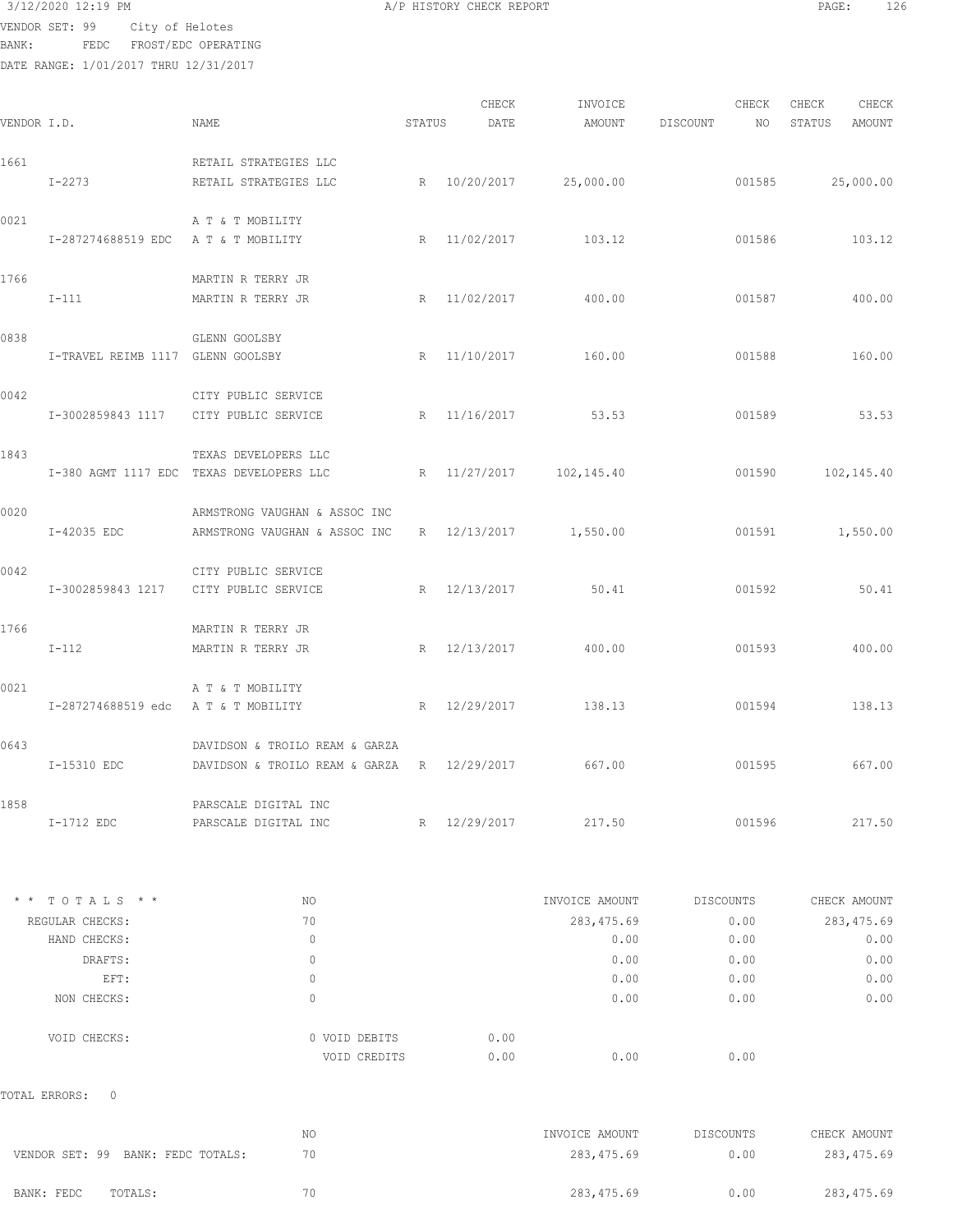BANK: FMCT FROST/MC TECHNOLOGY

DATE RANGE: 1/01/2017 THRU 12/31/2017

| CHECK    | CHECK  | CHECK  |          | INVOICE  | CHECK      |        |                               |             |             |
|----------|--------|--------|----------|----------|------------|--------|-------------------------------|-------------|-------------|
| AMOUNT   | STATUS | NO.    | DISCOUNT | AMOUNT   | DATE       | STATUS | NAME                          |             | VENDOR I.D. |
|          |        |        |          |          |            |        | STAPLES CONTRACT & COMMERCIAL |             | 1830        |
|          |        | 001225 |          | 196.55   | 9/27/2017  | R      | STAPLES CONTRACT & COMMERCIAL | I-EYU974    |             |
| 600.31   |        | 001225 |          | 403.76   | 9/27/2017  | R      | STAPLES CONTRACT & COMMERCIAL | $I-EZF033$  |             |
|          |        |        |          |          |            |        | SOUTHWEST PUB SAFETY INC      |             | 0129        |
| 131.54   |        | 001226 |          | 131.54   | 9/27/2017  | R      | TABLET MOUNT ASSEMBLY         | I-783586    |             |
|          |        |        |          |          |            |        | STAPLES CONTRACT & COMMERCIAL |             | 1830        |
| 2,352.10 |        | 001227 |          | 2,352.10 | 9/29/2017  | R      | STAPLES CONTRACT & COMMERCIAL | $I-FBX094$  |             |
|          |        |        |          |          |            |        | COPSYNC INC                   |             | 1776        |
| 1,200.00 |        | 001228 |          | 1,200.00 | 12/29/2017 | R      | COPSYNC INC                   | $I - 11543$ |             |
|          |        |        |          |          |            |        |                               |             |             |

| $*$ * TOTALS * * | NO            | INVOICE AMOUNT | DISCOUNTS | CHECK AMOUNT |
|------------------|---------------|----------------|-----------|--------------|
| REGULAR CHECKS:  | 4             | 4,283.95       | 0.00      | 4,283.95     |
| HAND CHECKS:     | 0             | 0.00           | 0.00      | 0.00         |
| DRAFTS:          | 0             | 0.00           | 0.00      | 0.00         |
| EFT:             | 0             | 0.00           | 0.00      | 0.00         |
| NON CHECKS:      | 0             | 0.00           | 0.00      | 0.00         |
| VOID CHECKS:     | 0 VOID DEBITS | 0.00           |           |              |
|                  | VOID CREDITS  | 0.00<br>0.00   | 0.00      |              |

# TOTAL ERRORS: 0

| VENDOR SET: 99 BANK: FMCT TOTALS: | NO | INVOICE AMOUNT<br>4,283.95 | DISCOUNTS<br>0.00 | CHECK AMOUNT<br>4,283.95 |
|-----------------------------------|----|----------------------------|-------------------|--------------------------|
| BANK: FMCT<br>TOTALS:             |    | 4,283.95                   | 0.00              | 4,283.95                 |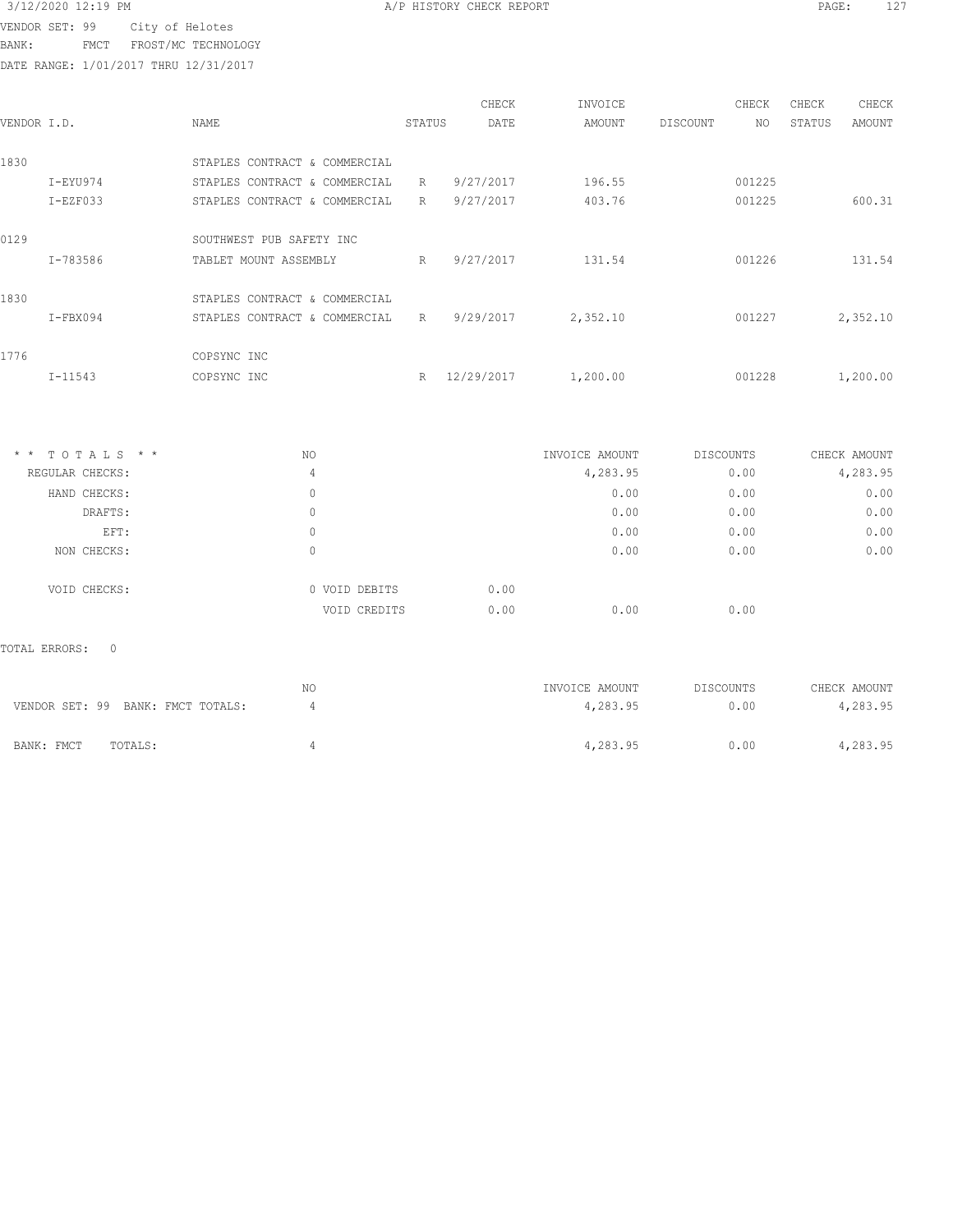| 3/12/2020 12:19 PM                    |                       |               | A/P HISTORY CHECK REPORT | 128<br>PAGE: |                |                       |                         |      |
|---------------------------------------|-----------------------|---------------|--------------------------|--------------|----------------|-----------------------|-------------------------|------|
| VENDOR SET: 99                        | City of Helotes       |               |                          |              |                |                       |                         |      |
| BANK:<br>FPDT                         | FROST/POLICE TRAINING |               |                          |              |                |                       |                         |      |
| DATE RANGE: 1/01/2017 THRU 12/31/2017 |                       |               |                          |              |                |                       |                         |      |
|                                       |                       |               |                          | CHECK        | INVOICE        | CHECK                 | CHECK<br>CHECK          |      |
| VENDOR I.D.                           | <b>NAME</b>           |               | STATUS                   | DATE         | AMOUNT         | <b>DISCOUNT</b><br>NO | STATUS<br><b>AMOUNT</b> |      |
| 0117                                  | ROBERT HUNLEY         |               |                          |              |                |                       |                         |      |
| I-TRAVEL 0517                         | ROBERT HUNLEY         |               | R                        | 5/12/2017    | 324.50         | 000210                | 324.50                  |      |
|                                       |                       |               |                          |              |                |                       |                         |      |
| $*$ * TOTALS * *                      |                       | NO.           |                          |              | INVOICE AMOUNT | DISCOUNTS             | CHECK AMOUNT            |      |
| REGULAR CHECKS:                       |                       | $\mathbf{1}$  |                          |              | 324.50         | 0.00                  | 324.50                  |      |
| HAND CHECKS:                          |                       | $\mathbf{0}$  |                          |              | 0.00           | 0.00                  |                         | 0.00 |
| DRAFTS:                               |                       | $\mathbf{0}$  |                          |              | 0.00           | 0.00                  |                         | 0.00 |
| EFT:                                  |                       | $\mathbf{0}$  |                          |              | 0.00           | 0.00                  |                         | 0.00 |
| NON CHECKS:                           |                       | $\Omega$      |                          |              | 0.00           | 0.00                  |                         | 0.00 |
| VOID CHECKS:                          |                       | 0 VOID DEBITS |                          | 0.00         |                |                       |                         |      |
|                                       |                       | VOID CREDITS  |                          | 0.00         | 0.00           | 0.00                  |                         |      |
| $\circ$<br>TOTAL ERRORS:              |                       |               |                          |              |                |                       |                         |      |

|                                   | NO | INVOICE AMOUNT | DISCOUNTS | CHECK AMOUNT |
|-----------------------------------|----|----------------|-----------|--------------|
| VENDOR SET: 99 BANK: FPDT TOTALS: |    | 324.50         | 0.00      | 324.50       |
| BANK: FPDT<br>TOTALS:             |    | 324.50         | 0.00      | 324.50       |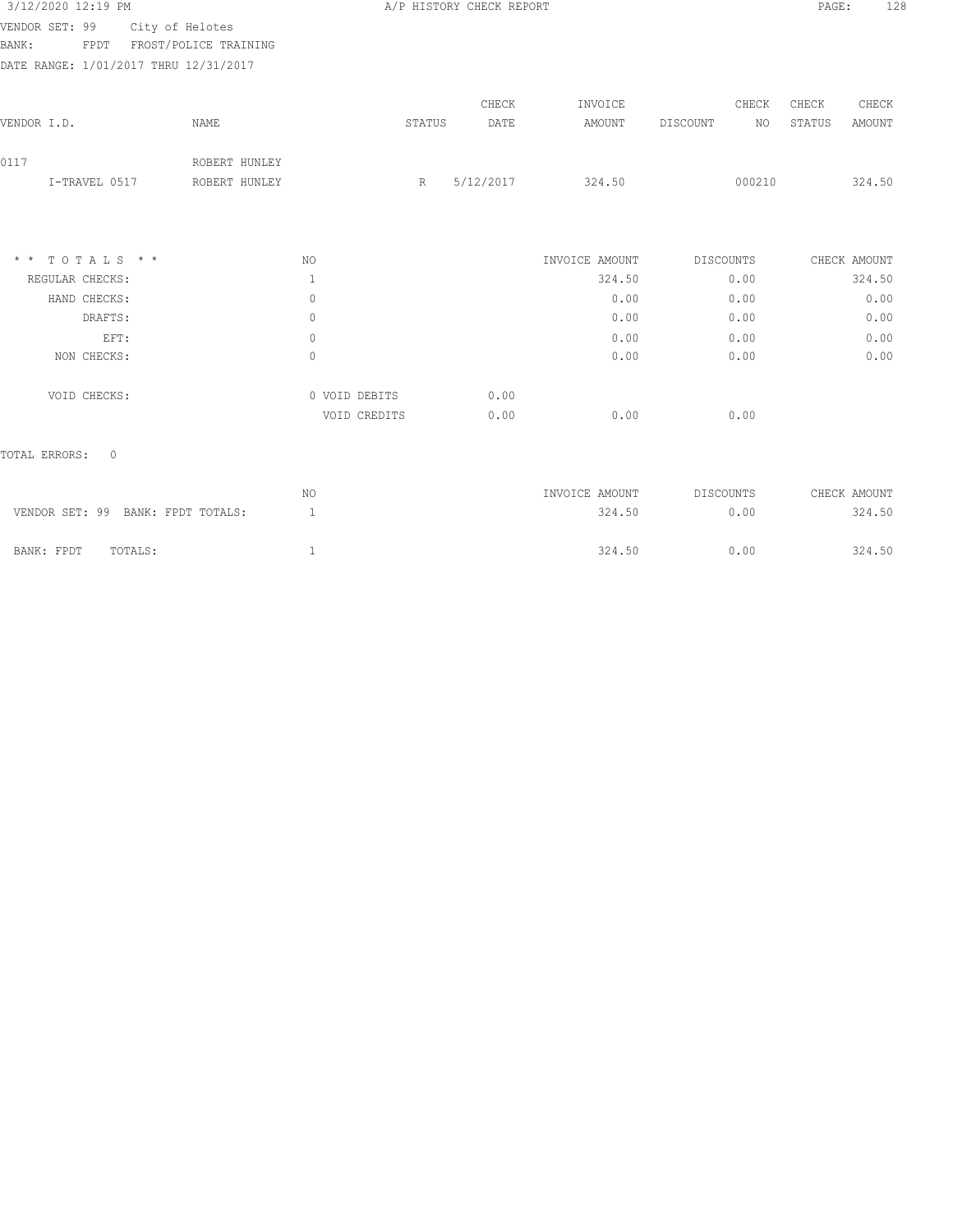| 3/12/2020 12:19 PM                    |                    |               | A/P HISTORY CHECK REPORT |                |                  | 129<br>PAGE:            |
|---------------------------------------|--------------------|---------------|--------------------------|----------------|------------------|-------------------------|
| City of Helotes<br>VENDOR SET: 99     |                    |               |                          |                |                  |                         |
| BANK:<br>FROST/PEG ACCOUNT<br>FPEG    |                    |               |                          |                |                  |                         |
| DATE RANGE: 1/01/2017 THRU 12/31/2017 |                    |               |                          |                |                  |                         |
|                                       |                    |               | CHECK                    | INVOICE        | CHECK            | CHECK<br>CHECK          |
| VENDOR I.D.                           | NAME               | STATUS        | DATE                     | AMOUNT         | DISCOUNT<br>NO   | <b>AMOUNT</b><br>STATUS |
| 1674                                  | SOUND DISTRIBUTORS |               |                          |                |                  |                         |
| I-108399B                             | SOUND DISTRIBUTORS | R             | 2/24/2017                | 19,027.00      | 001015           | 19,027.00               |
|                                       |                    |               |                          |                |                  |                         |
| TOTALS * *<br>$\star$ $\star$         | NO.                |               |                          | INVOICE AMOUNT | DISCOUNTS        | CHECK AMOUNT            |
| REGULAR CHECKS:                       | 1                  |               |                          | 19,027.00      | 0.00             | 19,027.00               |
| HAND CHECKS:                          | 0                  |               |                          | 0.00           | 0.00             | 0.00                    |
| DRAFTS:                               | $\mathbf{0}$       |               |                          | 0.00           | 0.00             | 0.00                    |
| EFT:                                  | $\circ$            |               |                          | 0.00           | 0.00             | 0.00                    |
| NON CHECKS:                           | $\mathbb O$        |               |                          | 0.00           | 0.00             | 0.00                    |
| VOID CHECKS:                          |                    | 0 VOID DEBITS | 0.00                     |                |                  |                         |
|                                       |                    | VOID CREDITS  | 0.00                     | 0.00           | 0.00             |                         |
| $\mathbf{0}$<br>TOTAL ERRORS:         |                    |               |                          |                |                  |                         |
|                                       | NO.                |               |                          | INVOICE AMOUNT | <b>DISCOUNTS</b> | CHECK AMOUNT            |
| VENDOR SET: 99 BANK: FPEG TOTALS:     | $\mathbf{1}$       |               |                          | 19,027.00      | 0.00             | 19,027.00               |

BANK: FPEG TOTALS: 1 19,027.00 0.00 19,027.00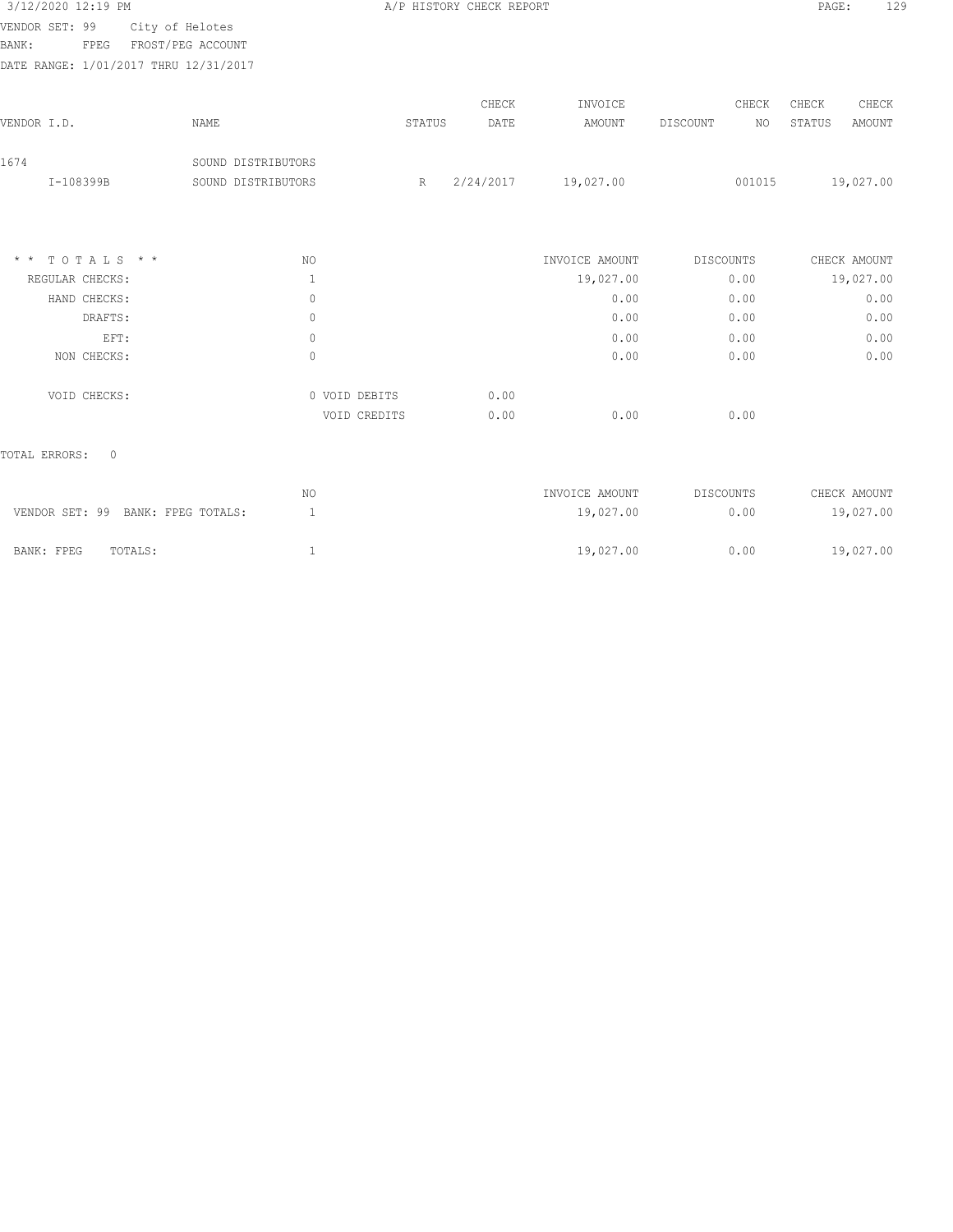BANK: FSCH FROST/SCHOOL SAFETY

DATE RANGE: 1/01/2017 THRU 12/31/2017

| 3/12/2020 12:19 PM<br>PAGE<br>A/P HISTORY CHECK REPORT | 130 |
|--------------------------------------------------------|-----|
|--------------------------------------------------------|-----|

|                    |                                |             | CHECK                               | INVOICE                                                                                                                                                                                                                 |                       | CHECK  | CHECK  | CHECK  |                                                                                       |
|--------------------|--------------------------------|-------------|-------------------------------------|-------------------------------------------------------------------------------------------------------------------------------------------------------------------------------------------------------------------------|-----------------------|--------|--------|--------|---------------------------------------------------------------------------------------|
| VENDOR I.D.        | NAME                           |             | DATE                                | AMOUNT                                                                                                                                                                                                                  | DISCOUNT              | NO     | STATUS | AMOUNT |                                                                                       |
|                    | SAECO ELECTRIC & UTILITY LTD   |             |                                     |                                                                                                                                                                                                                         |                       |        |        |        |                                                                                       |
| I-2014429          | SAECO ELECTRIC & UTILITY LTD   | $R_{\odot}$ | 1/25/2017                           | 705.00                                                                                                                                                                                                                  |                       | 000220 |        | 705.00 |                                                                                       |
|                    | SAECO ELECTRIC & UTILITY LTD   |             |                                     |                                                                                                                                                                                                                         |                       |        |        |        |                                                                                       |
| I-201442-10        |                                |             | 6/14/2017                           | 485.00                                                                                                                                                                                                                  |                       | 000221 |        | 485.00 |                                                                                       |
|                    | TEXAS ARROWHEAD CONSTRUCTION L |             |                                     |                                                                                                                                                                                                                         |                       |        |        |        |                                                                                       |
| $I-APP 1$          |                                |             |                                     |                                                                                                                                                                                                                         |                       | 000222 |        |        |                                                                                       |
|                    | TEXAS ARROWHEAD CONSTRUCTION L |             |                                     |                                                                                                                                                                                                                         |                       |        |        |        |                                                                                       |
| M-CHECK            |                                |             |                                     |                                                                                                                                                                                                                         |                       | 000222 |        |        |                                                                                       |
|                    | TEXAS ARROWHEAD CONSTRUCTION L |             |                                     |                                                                                                                                                                                                                         |                       |        |        |        |                                                                                       |
| I-PO 1700890       |                                |             |                                     | 34,493.70                                                                                                                                                                                                               |                       | 000223 |        |        |                                                                                       |
|                    | SAECO ELECTRIC & UTILITY LTD   |             |                                     |                                                                                                                                                                                                                         |                       |        |        |        |                                                                                       |
| I-20144211         | SAECO ELECTRIC & UTILITY LTD   | R           | 9/06/2017                           |                                                                                                                                                                                                                         |                       | 000224 |        |        |                                                                                       |
| I-20144212         | SAECO ELECTRIC & UTILITY LTD   | R           | 9/06/2017                           | 150.00                                                                                                                                                                                                                  |                       | 000224 |        |        |                                                                                       |
|                    | TEXAS ARROWHEAD CONSTRUCTION L |             |                                     |                                                                                                                                                                                                                         |                       |        |        |        |                                                                                       |
| I-AMENDMENT 090617 |                                |             |                                     | 6,635.00                                                                                                                                                                                                                |                       | 000225 |        |        |                                                                                       |
|                    | ALERT-ALL CORPORATION          |             |                                     |                                                                                                                                                                                                                         |                       |        |        |        |                                                                                       |
| I-217090746        | ALERT-ALL CORPORATION          |             |                                     | 4,260.00                                                                                                                                                                                                                |                       | 000226 |        |        |                                                                                       |
|                    | SAECO ELECTRIC & UTILITY LTD   |             |                                     |                                                                                                                                                                                                                         |                       |        |        |        |                                                                                       |
| I-20144215         | SAECO ELECTRIC & UTILITY LTD   |             |                                     | 2,281.00                                                                                                                                                                                                                |                       | 000227 |        |        |                                                                                       |
|                    |                                |             | SAECO ELECTRIC & UTILITY LTD R<br>R | STATUS<br>LESLIE RD SIDEWALK CONSTR V 8/15/2017<br>TEXAS ARROWHEAD CONSTRUCVOIDED V 8/15/2017<br>TEXAS ARROWHEAD CONSTRUCTION L R 9/01/2017<br>TEXAS ARROWHEAD CONSTRUCTION L R 9/06/2017<br>11/02/2017<br>V 12/29/2017 | 41,128.70<br>4,205.00 |        |        |        | 41,128.70<br>41,128.70CR<br>34,493.70<br>4,355.00<br>6,635.00<br>4,260.00<br>2,281.00 |

| $*$ * TOTALS * * | NO. |                               | INVOICE AMOUNT      |             | DISCOUNTS | CHECK AMOUNT |
|------------------|-----|-------------------------------|---------------------|-------------|-----------|--------------|
| REGULAR CHECKS:  | 6   |                               |                     | 94,343.40   | 0.00      | 50,933.70    |
| HAND CHECKS:     | 0   |                               |                     | 0.00        | 0.00      | 0.00         |
| DRAFTS:          | 0   |                               |                     | 0.00        | 0.00      | 0.00         |
| EFT:             | 0   |                               |                     | 0.00        | 0.00      | 0.00         |
| NON CHECKS:      |     |                               |                     | 0.00        | 0.00      | 0.00         |
| VOID CHECKS:     |     | 2 VOID DEBITS<br>VOID CREDITS | 0.00<br>41,128.70CR | 41,128.70CR | 0.00      |              |

TOTAL ERRORS: 0

|                                   | ΝC | INVOICE AMOUNT | DISCOUNTS | CHECK AMOUNT |
|-----------------------------------|----|----------------|-----------|--------------|
| VENDOR SET: 99 BANK: FSCH TOTALS: |    | 53,214.70      | 0.00      | 50,933.70    |
| TOTALS:<br>BANK: FSCH             |    | 53,214.70      | 0.00      | 50,933.70    |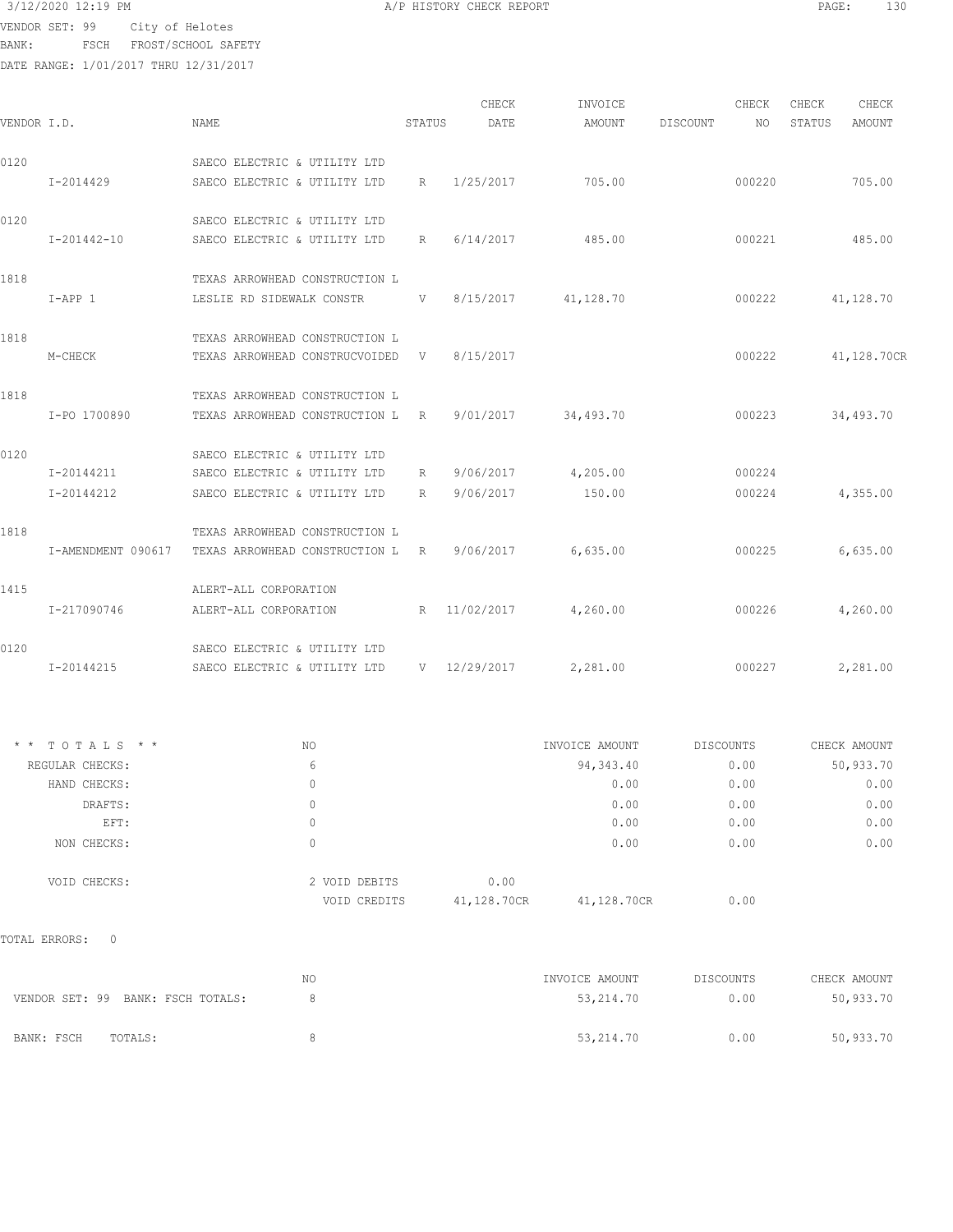# $3/12/2020$  12:19 PM  $A/P$  HISTORY CHECK REPORT  $\blacksquare$  PAGE: 131

VENDOR SET: 99 City of Helotes BANK: FSTRT FROST/STREET MAINTENANCE

| VENDOR I.D. |               | NAME                           | STATUS | CHECK<br>DATE | INVOICE<br>AMOUNT | DISCOUNT | CHECK<br>NO | CHECK<br>STATUS | CHECK<br>AMOUNT |
|-------------|---------------|--------------------------------|--------|---------------|-------------------|----------|-------------|-----------------|-----------------|
| 1532        |               | MALDONADO NURSERY & LANDSCAPIN |        |               |                   |          |             |                 |                 |
|             | I-139153      | MALDONADO NURSERY & LANDSCAPIN | R      | 2/06/2017     | 4,267.00          |          | 001019      |                 |                 |
|             | I-140320      | MALDONADO NURSERY & LANDSCAPIN | R      | 2/06/2017     | 2,133.50          |          | 001019      |                 | 6,400.50        |
| 1788        |               | THE EZ STREET COMPANY          |        |               |                   |          |             |                 |                 |
|             | I-8717 022417 | THE EZ STREET COMPANY          | R      | 3/21/2017     | 1,650.00          |          | 001020      |                 | 1,650.00        |
| 0945        |               | VULCAN CONSTRUCTION MATERIALS  |        |               |                   |          |             |                 |                 |
|             | I-61553383    | VULCAN CONSTRUCTION MATERIALS  | R      | 4/04/2017     | 112.20            |          | 001021      |                 | 112.20          |
| 1791        |               | FOUR B PAVING INC              |        |               |                   |          |             |                 |                 |
|             | $I - 3692$    | \$2.50 PER POUND               | R      | 5/30/2017     | 43,200.00         |          | 001022      |                 | 43,200.00       |
| 1805        |               | CENTERLINE SUPPLY LTD          |        |               |                   |          |             |                 |                 |
|             | I-152807      | CENTERLINE SUPPLY LTD          | R      | 6/09/2017     | 327.00            |          | 001023      |                 | 327.00          |
| 0945        |               | VULCAN CONSTRUCTION MATERIALS  |        |               |                   |          |             |                 |                 |
|             | I-61584029    | VULCAN CONSTRUCTION MATERIALS  | R      | 6/14/2017     | 39.34             |          | 001024      |                 | 39.34           |
| 0945        |               | VULCAN CONSTRUCTION MATERIALS  |        |               |                   |          |             |                 |                 |
|             | I-61591772    | VULCAN CONSTRUCTION MATERIALS  | R      | 7/10/2017     | 222.20            |          | 001025      |                 | 222.20          |
| 1791        |               | FOUR B PAVING INC              |        |               |                   |          |             |                 |                 |
|             | $I - 3710$    | HUNTERS RIDERS ASPHA           | R      | 7/12/2017     | 10,461.00         |          | 001026      |                 |                 |
|             | $I - 3711$    | CRACK FILL FOR IRON HORSE      | R      | 7/12/2017     | 28, 112.50        |          | 001026      |                 | 38,573.50       |
| 1797        |               | J & P PAVING CO INC            |        |               |                   |          |             |                 |                 |
|             | I-200039      | STREET MAINTENANCE             | R      | 8/04/2017     | 94,143.00         |          | 001027      |                 | 94,143.00       |
| 0945        |               | VULCAN CONSTRUCTION MATERIALS  |        |               |                   |          |             |                 |                 |
|             | I-61612631    | VULCAN CONSTRUCTION MATERIALS  | R      | 8/24/2017     | 111.10            |          | 001028      |                 | 111.10          |
| 1350        |               | TEXAS CORRUGATORS-SOUTH TEXAS  |        |               |                   |          |             |                 |                 |
|             | I-135206      | TEXAS CORRUGATORS-SOUTH TEXAS  | R      | 9/27/2017     | 2,732.00          |          | 001029      |                 | 2,732.00        |
| 1844        |               | PAVETEX                        |        |               |                   |          |             |                 |                 |
|             | $I-16891$     | PAVETEX                        | R      | 9/27/2017     | 3,348.00          |          | 001030      |                 | 3,348.00        |
| 1690        |               | CARTEGRAPH SYSTEMS INC         |        |               |                   |          |             |                 |                 |
|             | I-SIN003793   | CARTEGRAPH SYSTEMS INC         |        | R 10/20/2017  | 7,069.35          |          | 001031      |                 | 7,069.35        |
| 0945        |               | VULCAN CONSTRUCTION MATERIALS  |        |               |                   |          |             |                 |                 |
|             | I-61637315    | VULCAN CONSTRUCTION MATERIALS  |        | V 10/20/2017  | 52.22             |          | 001032      |                 | 52.22           |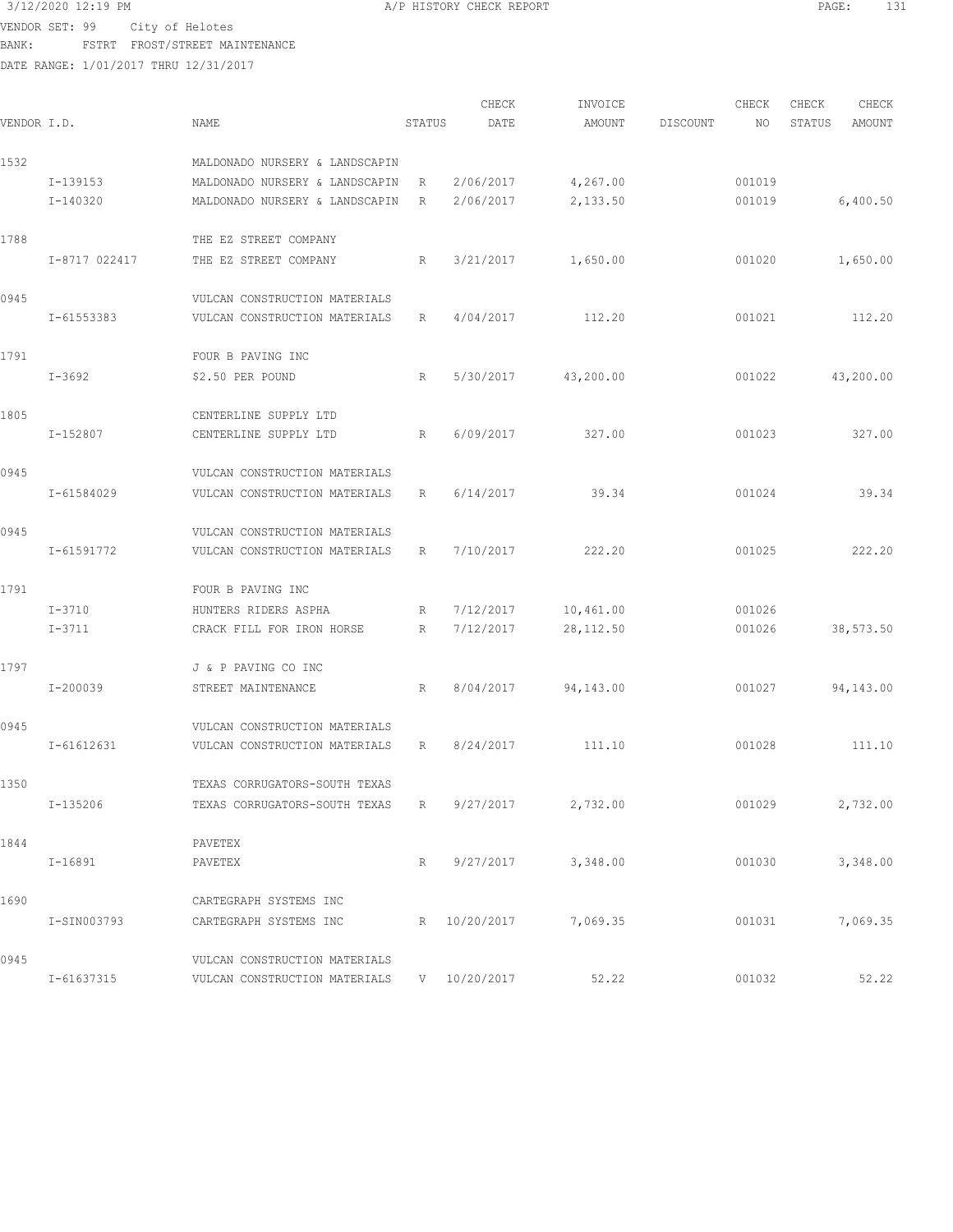$3/12/2020$  12:19 PM  $A/P$  HISTORY CHECK REPORT  $\blacksquare$  PAGE: 132

VENDOR SET: 99 City of Helotes BANK: FSTRT FROST/STREET MAINTENANCE

| VENDOR I.D.   |                        | NAME                           |               | STATUS | CHECK<br>DATE        | INVOICE<br>AMOUNT | DISCOUNT | CHECK<br>NO  | CHECK<br>STATUS | CHECK<br>AMOUNT |
|---------------|------------------------|--------------------------------|---------------|--------|----------------------|-------------------|----------|--------------|-----------------|-----------------|
| 0945          |                        | VULCAN CONSTRUCTION MATERIALS  |               |        |                      |                   |          |              |                 |                 |
|               | M-CHECK                | VULCAN CONSTRUCTION MATEVOIDED |               |        | V 10/20/2017         |                   |          | 001032       |                 | 52.22CR         |
| 0945          |                        | VULCAN CONSTRUCTION MATERIALS  |               |        |                      |                   |          |              |                 |                 |
|               | I-61637315             | VULCAN CONSTRUCTION MATERIALS  |               |        | R 11/02/2017 Reissue |                   |          | 001033       |                 | 52.22           |
| 1835          |                        | OLDCASTLE MATERIALS TEXAS INC  |               |        |                      |                   |          |              |                 |                 |
|               | I-2000052131           | OLDCASTLE MATERIALS TEXAS INC  |               |        | R 11/16/2017         | 8,978.00          |          | 001034       |                 | 8,978.00        |
| 1758          |                        | ENVIRONMENTAL SYSTEMS RESEARCH |               |        |                      |                   |          |              |                 |                 |
|               | I-93380883             |                                |               |        | R 12/13/2017         | 2,866.35          |          | 001035       |                 | 2,866.35        |
| 0814          | $I-1197$               | VALERIO ROAD REPAIR LLC        |               |        | R 12/29/2017         | 6,000.00          |          | 001036       |                 | 6,000.00        |
|               |                        |                                |               |        |                      |                   |          |              |                 |                 |
|               |                        |                                |               |        |                      |                   |          |              |                 |                 |
|               | * * TOTALS * *         | NO                             |               |        |                      | INVOICE AMOUNT    |          | DISCOUNTS    |                 | CHECK AMOUNT    |
|               | REGULAR CHECKS:        | 17                             |               |        |                      | 215,824.76        |          | 0.00         |                 | 215,824.76      |
|               | HAND CHECKS:           | $\mathbf{0}$<br>$\Omega$       |               |        |                      | 0.00              |          | 0.00         |                 | 0.00            |
|               | DRAFTS:                |                                |               |        |                      | 0.00              |          | 0.00         |                 | 0.00            |
|               | EFT:<br>NON CHECKS:    | $\mathbf{0}$<br>$\mathbf{0}$   |               |        |                      | 0.00<br>0.00      |          | 0.00<br>0.00 |                 | 0.00<br>0.00    |
|               | VOID CHECKS:           |                                | 1 VOID DEBITS |        | 52.22                |                   |          |              |                 |                 |
|               |                        |                                | VOID CREDITS  |        | 52.22CR              | 0.00              |          | 0.00         |                 |                 |
| TOTAL ERRORS: | $\circ$                |                                |               |        |                      |                   |          |              |                 |                 |
|               |                        | NO.                            |               |        |                      | INVOICE AMOUNT    |          | DISCOUNTS    |                 | CHECK AMOUNT    |
|               | VENDOR SET: 99         | BANK: FSTRT TOTALS:<br>18      |               |        |                      | 215,824.76        |          | 0.00         |                 | 215,824.76      |
|               | BANK: FSTRT<br>TOTALS: | 18                             |               |        |                      | 215,824.76        |          | 0.00         |                 | 215,824.76      |
|               | REPORT TOTALS:         | 1,400                          |               |        |                      | 8,240,626.69      |          | 0.00         |                 | 8,169,440.07    |